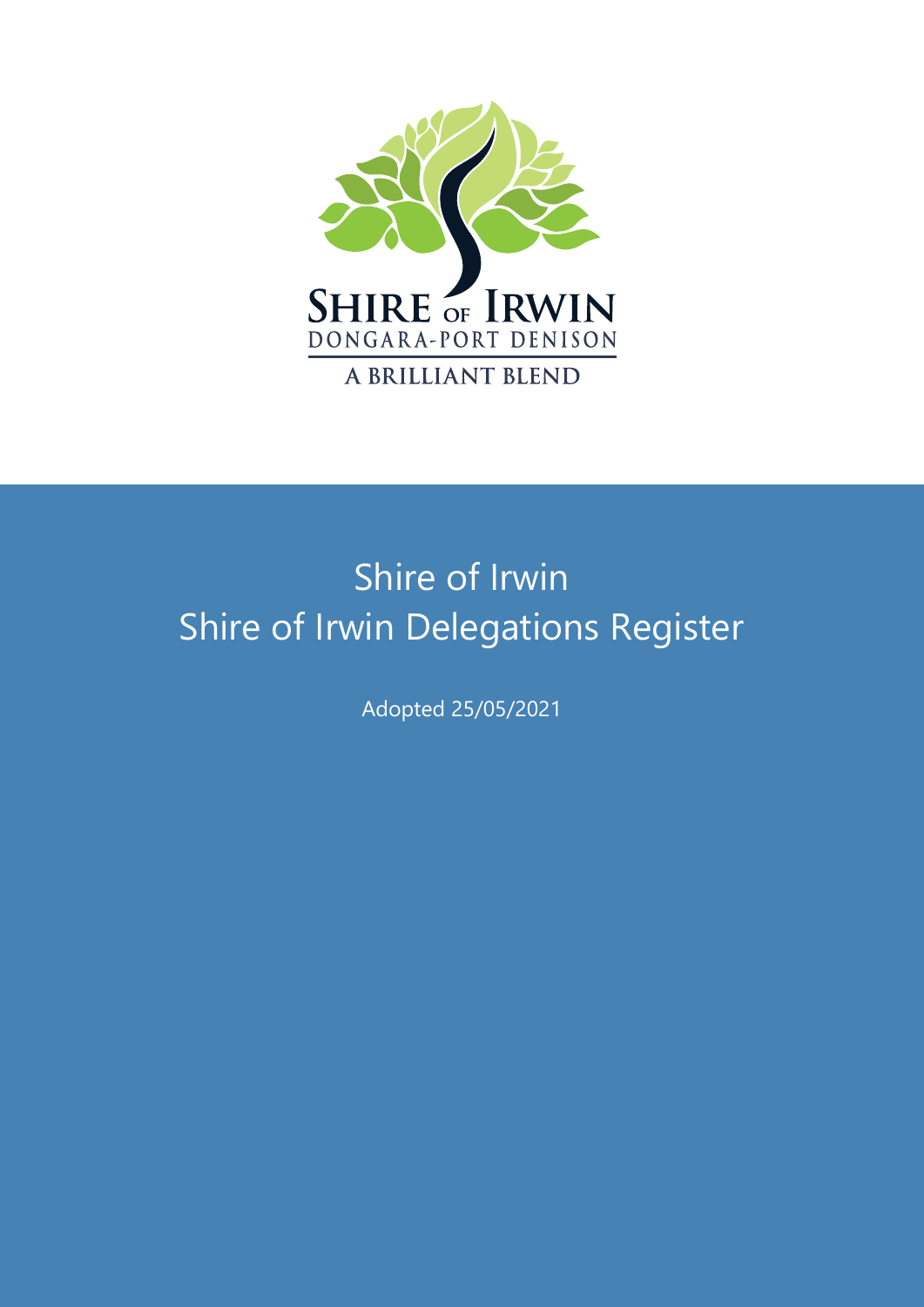#### REVIEW

| <b>Reviewed by</b> | Date approved | References                                              |
|--------------------|---------------|---------------------------------------------------------|
| Council            | 25 May 2021   | Council to CEO Delegations approved at OCM 25 May 2021. |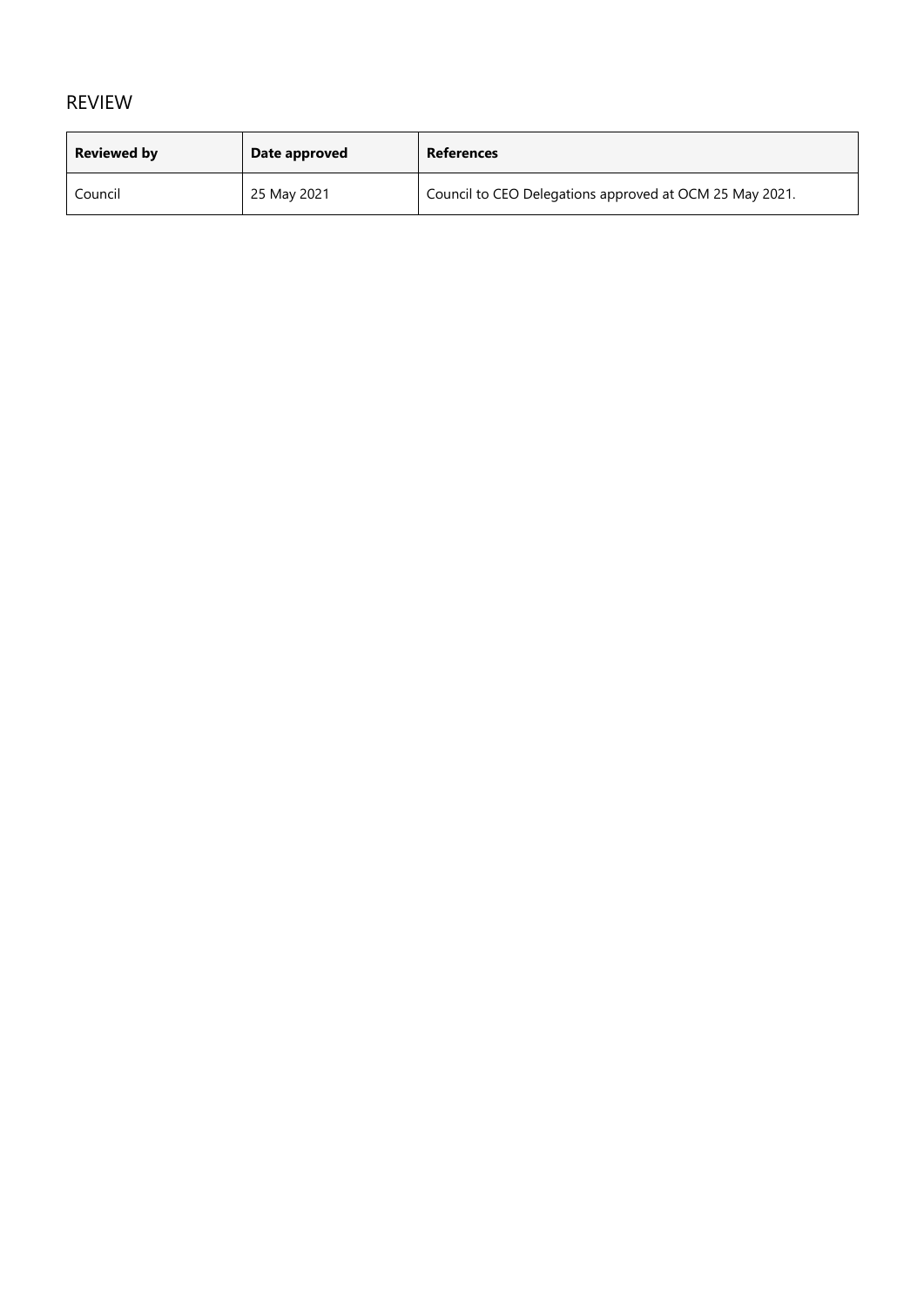## TABLE OF CONTENTS

| CEO118 - Give Notice to Prevent Damage to Local Government Property from Wind Erosion and Sand Drift  40 |    |
|----------------------------------------------------------------------------------------------------------|----|
|                                                                                                          |    |
|                                                                                                          |    |
|                                                                                                          | 45 |
|                                                                                                          |    |
|                                                                                                          |    |
|                                                                                                          |    |
|                                                                                                          |    |
|                                                                                                          |    |
|                                                                                                          |    |
|                                                                                                          |    |
|                                                                                                          |    |
|                                                                                                          |    |
|                                                                                                          |    |
|                                                                                                          |    |
|                                                                                                          |    |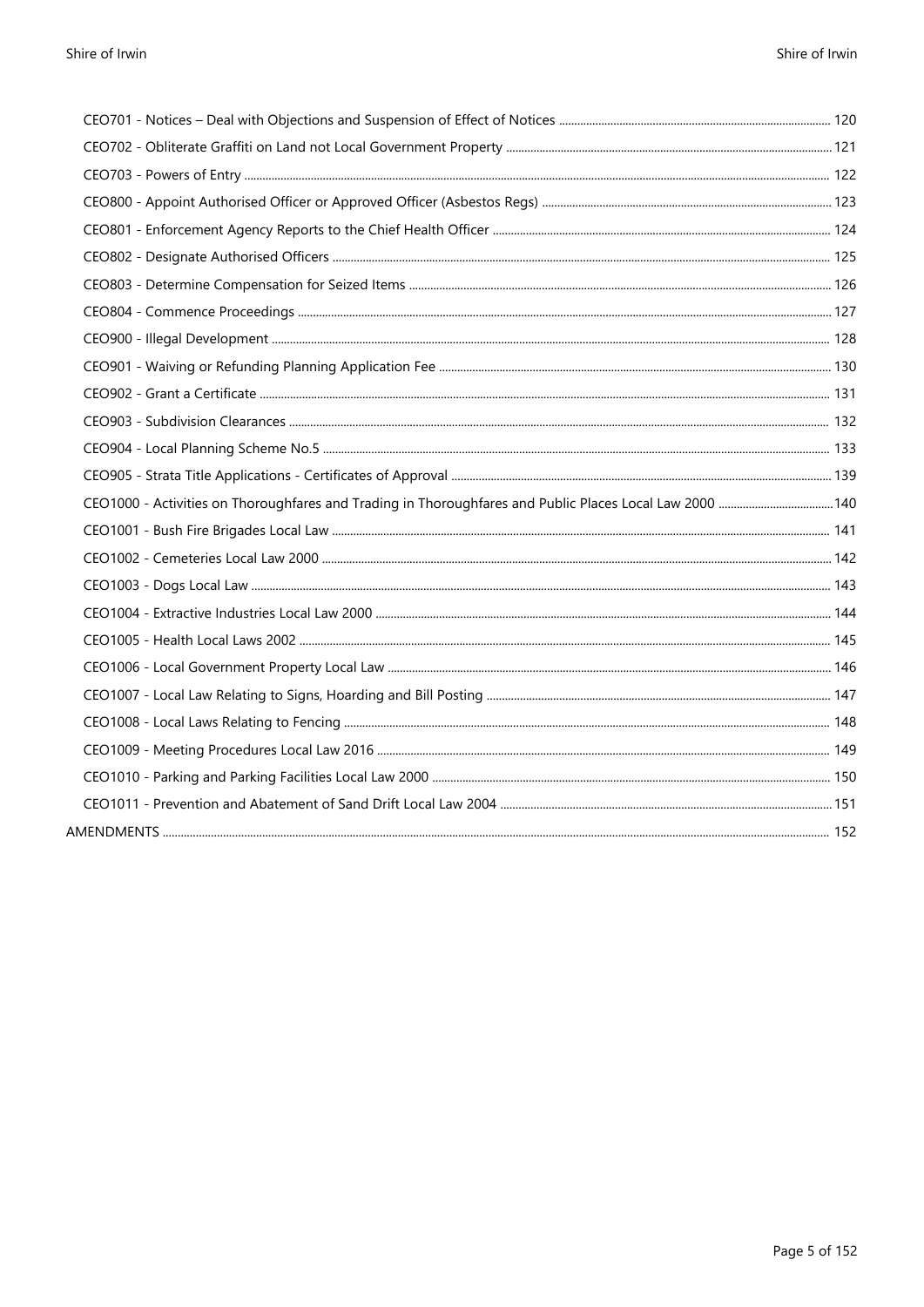#### <span id="page-5-1"></span><span id="page-5-0"></span>INTRODUCTION

#### Delegations under the Local Government Act 1995

Section 5.42 of the *Local Government Act 1995* (the Act) allows for a local government to delegate to the Chief Executive Officer the exercise of any of its powers or the discharge of any of its duties under the Act (other than those under s5.43). The local government may also delegate the exercise of any of its powers to Committees pursuant to section 5.16, other than those under Section 5.17(1).

Section 5.44 of the Act provides for the Chief Executive Officer to delegate any of his or her powers to another employee, this must be done in writing. The Act also allows for the Chief Executive Officer to place conditions on any delegations that he or she has delegated. These powers or duties cannot, however, be further sub-delegated. These powers or duties are delegated to assist with improving the time taken to make decisions and are made within the constraints allowed by the relevant legislation. This is consistent with our commitment to a strong customer service focus.

The Department of Local Government & Communities *Guideline No.17 – Delegations*, establishes the principal issue in determining whether a statutory function or duty is suitable for 'acting through' that being - where the statute provides no discretion in carrying out a function or duty, then the function or duty may be undertaken through the 'acting through' concept.

Conversely, where the statute allows for discretion on the part of the decision maker, then the function must either be delegated or a person authorised, or a policy implemented, that provides sufficient control for another person to have that authority and fulfil the function or duty.

The *Local Government Act 1995* does not specifically define the meaning of the term "acting through", however section 5.45(2) states;

"Nothing in this Division is to read as preventing – 

- (a) A local government from performing any of its functions by acting through a person other than the CEO"; or
- (b) A CEO from performing any of his or her functions by acting through another person."

The purpose of this register is to ensure a record is kept of those powers or duties that have been delegated to ensure accountability and to meet the requirements of Section 5.46 of the Act. This register is a public document that contains 'Instruments of Delegation' that detail the function being delegated and the relevant statutory reference which is the source of power for the exercise of that function. Without limiting the effect of sections 58 and 59 of the *Interpretation Act 1984*, these delegations, made under the Act have effect for the period of time specified in the delegation or where no period has been specified, indefinitely. Any decision to amend or revoke these delegations by a local government is to be by an absolute majority.

This register of delegated authority will be reviewed in accordance with the Act on an annual basis.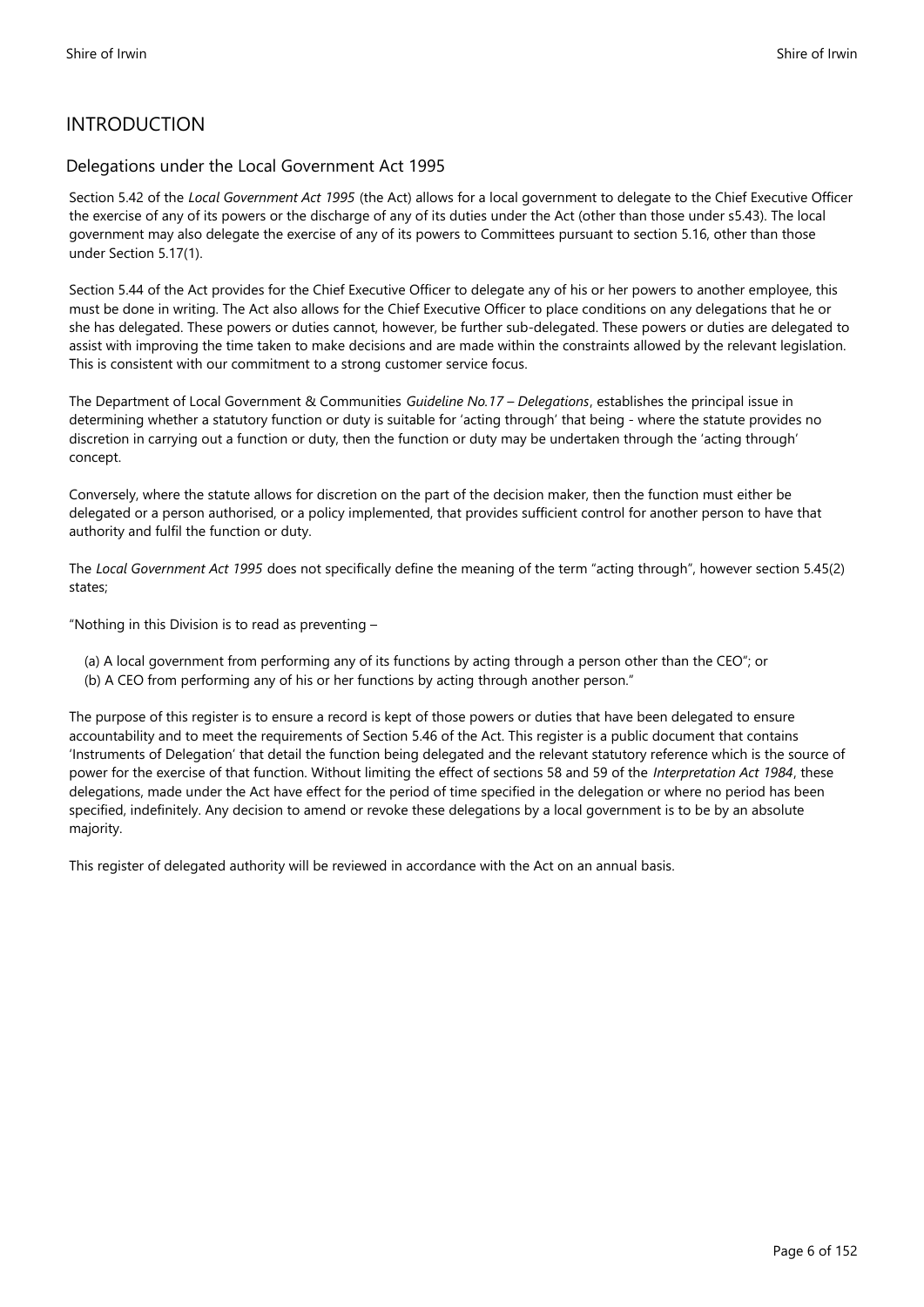#### <span id="page-6-0"></span>Delegations and authorisations under other Legislation

Where legislation provides for the direct delegation to authorise a person or a member of a class of persons by other agencies or decision makers. For example: the *Environmental Protection Act* allows for the CEO of the Department of Environment Regulation to grant delegated authority direct to a local government. 

The authorisation is dealt with in the relevant legislation and, where required, the Instrument of Delegation or Notice of the Appointment is advertised in the Government Gazette. 

Those Delegations or authorisations that may occur under legislation other than the *Local Government Act 1995*, its regulations and the local government's local laws include: 

Building Act 2011 Bush Fires Act 1954, regulations and local law created under that Act Caravan Parks and Camping Grounds Act 1995; Cat Act 2011 and regulations Control of Vehicles (Off-Road Areas) Act 1978 and regulations Dog Act 1976 and regulations Environmental Protection (Noise) Regulations 1997 Environmental Protection Act 1986 Food Act 2008 Graffiti Vandalism Act 2016 Litter Act 1979 and regulations Local Government (Miscellaneous Provisions) 1960 as amended Planning and Development Act 2005 and associated regulations Public Health Act 2016

N.B. – This is not an exhaustive list.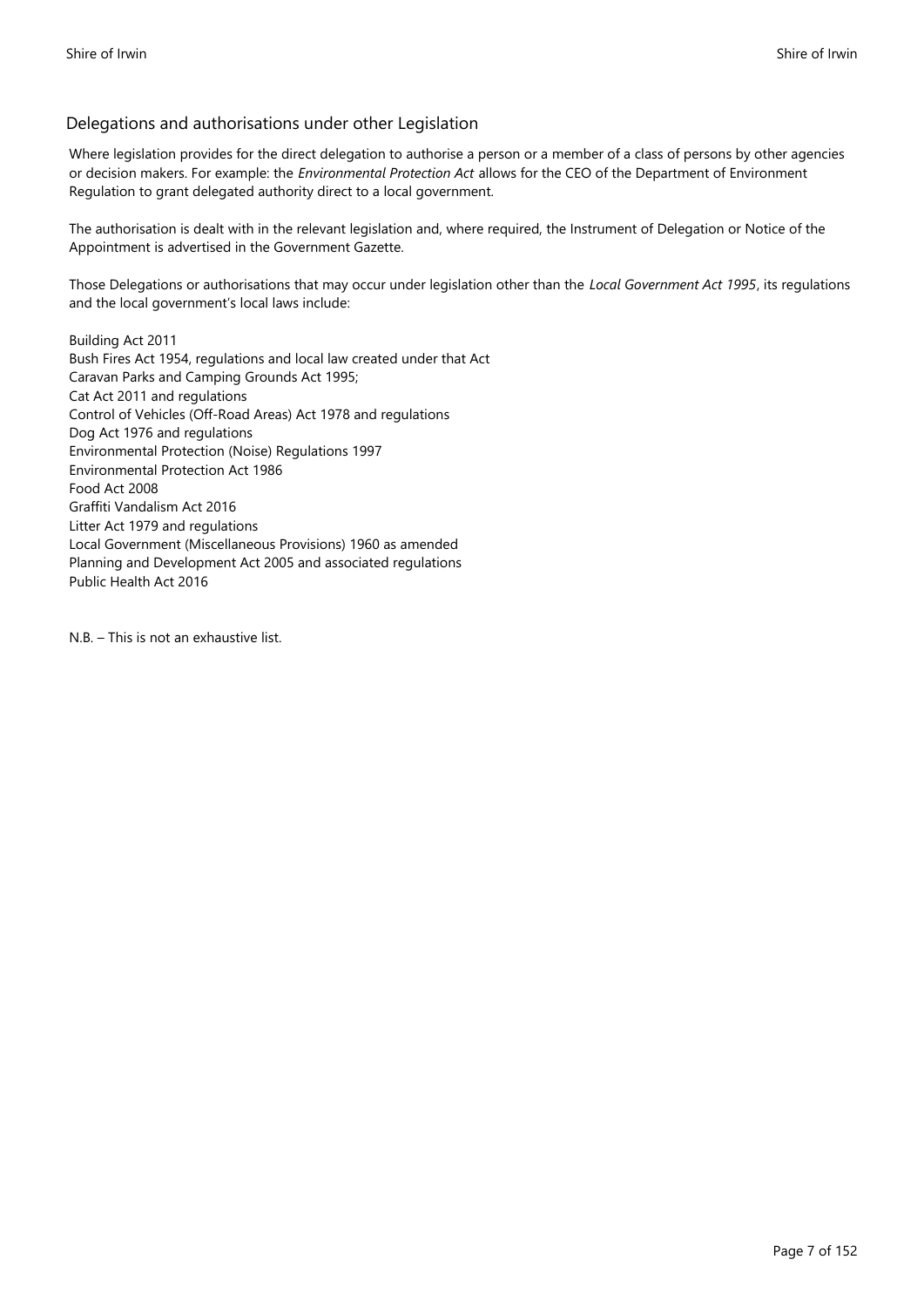## <span id="page-7-1"></span><span id="page-7-0"></span>DELEGATIONS

| <b>Delegation</b>                         | CEO100 Tenders for Goods and Services - (Amended for a declared State of Emergency)                                                                                                                                                                                                                                                                                                                                                                                                                                                                                                                                                                                                                                                                                                                                                                                                                                                                                                                                                                                                                                                                                                                                                                                                                                                                                                                                                                                                                                                                                                                                                                                                                                                                                                                                |
|-------------------------------------------|--------------------------------------------------------------------------------------------------------------------------------------------------------------------------------------------------------------------------------------------------------------------------------------------------------------------------------------------------------------------------------------------------------------------------------------------------------------------------------------------------------------------------------------------------------------------------------------------------------------------------------------------------------------------------------------------------------------------------------------------------------------------------------------------------------------------------------------------------------------------------------------------------------------------------------------------------------------------------------------------------------------------------------------------------------------------------------------------------------------------------------------------------------------------------------------------------------------------------------------------------------------------------------------------------------------------------------------------------------------------------------------------------------------------------------------------------------------------------------------------------------------------------------------------------------------------------------------------------------------------------------------------------------------------------------------------------------------------------------------------------------------------------------------------------------------------|
| <b>Category</b>                           | Council to CEO                                                                                                                                                                                                                                                                                                                                                                                                                                                                                                                                                                                                                                                                                                                                                                                                                                                                                                                                                                                                                                                                                                                                                                                                                                                                                                                                                                                                                                                                                                                                                                                                                                                                                                                                                                                                     |
| <b>Head of power</b>                      | Local Government Act 1995                                                                                                                                                                                                                                                                                                                                                                                                                                                                                                                                                                                                                                                                                                                                                                                                                                                                                                                                                                                                                                                                                                                                                                                                                                                                                                                                                                                                                                                                                                                                                                                                                                                                                                                                                                                          |
| <b>Delegator</b>                          | Local Government                                                                                                                                                                                                                                                                                                                                                                                                                                                                                                                                                                                                                                                                                                                                                                                                                                                                                                                                                                                                                                                                                                                                                                                                                                                                                                                                                                                                                                                                                                                                                                                                                                                                                                                                                                                                   |
| <b>Express power to</b><br>delegate       | Local Government Act 1995:<br>s.5.42 Delegation of some powers or duties to the CEO<br>s.5.43 Limitations on delegations to the CEO                                                                                                                                                                                                                                                                                                                                                                                                                                                                                                                                                                                                                                                                                                                                                                                                                                                                                                                                                                                                                                                                                                                                                                                                                                                                                                                                                                                                                                                                                                                                                                                                                                                                                |
| <b>Express power or duty</b><br>delegated | Local Government Act 1995:<br>s.3.57 Tenders for providing goods or services<br>Local Government (Functions and General) Regulations 1996:<br>r.11 When tenders have to be publicly invited<br>r.13 Requirements when local government invites tenders though not required to do so<br>r.14 Publicly inviting tenders, requirements for<br>r.18 Rejecting and accepting tenders<br>r.20 Variation of requirements before entry into contract<br>r.21A Varying a contract for the supply of goods or services                                                                                                                                                                                                                                                                                                                                                                                                                                                                                                                                                                                                                                                                                                                                                                                                                                                                                                                                                                                                                                                                                                                                                                                                                                                                                                       |
| <b>Function</b>                           | New regulation amendments in response to a declared State of Emergency are below in bold<br>1. Authority to call tenders [F&G r.11(1)].<br>2. Authority to, because of the unique nature of the goods or services or for any other reason it<br>is unlikely that there is more than one supplier, determine a sole supplier arrangement [F&G<br>$r.11(f)$ ].<br>3. Authority to undertake tender exempt procurement, in accordance with the Purchasing Policy<br>requirements, where the total consideration under the resulting contract is \$250,000 or less<br>[F&G.r.11(2).<br>r.11(2)(aa) the supply of the goods or services is associated with a state of emergency;<br>r.11(2)(h) the following apply-<br>(i) the goods or services are to be supplied by $-$<br>(I) a person registered on the Aboriginal Business Directory WA published by the<br>Chamber of Commerce and Industry of Western Australia Limited ABN 96 929 977 985; or<br>(II) Australian Indigenous Minority Supplier Office Limited (trading as Supply Nation)<br>ABN 50 134 720 362;<br>$r.11(2)(ja)$ the contract is a renewal or extension of the term of a contract (the original<br>contract)<br>r.11(3) For the purposes of subregulation (2)(aa) a supply of goods or services is<br>associated with a state of emergency if - see [F&G r.11(3)] for further information<br>4. Authority to invite tenders although not required to do so [F&G r.13].<br>5. Authority to determine in writing, before tenders are called, the criteria for acceptance of<br>tenders [F&G r.14(2a)].<br>6. Authority to determine the information that is to be disclosed to those interested in<br>submitting a tender [F&G r.14(4)(a)].<br>7. Authority to vary tender information after public notice of invitation to tender and before the |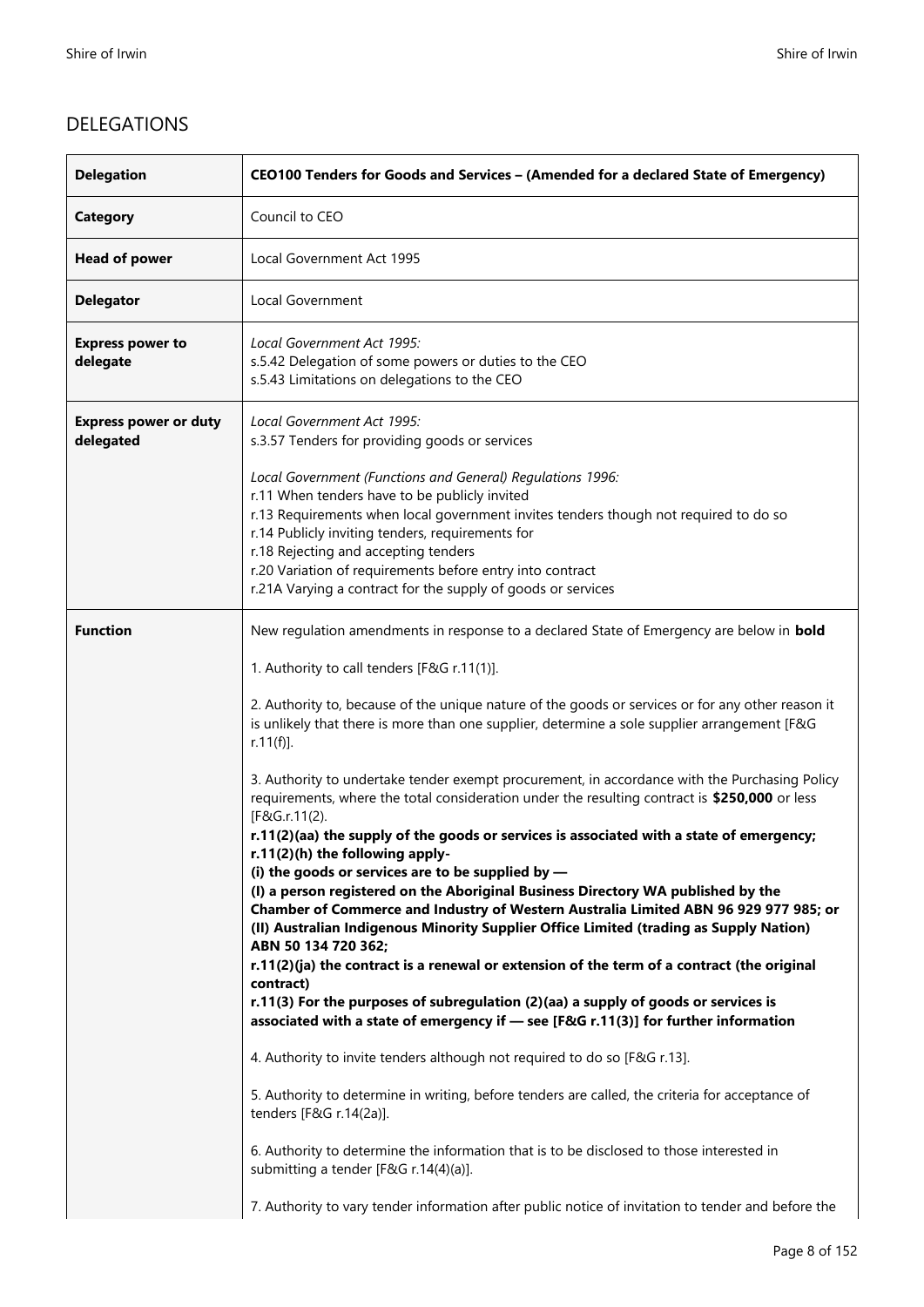|                  | close of tenders, taking reasonable steps to ensure each person who has sought copies of the<br>tender information is provided notice of the variation [F&G r.14(5)].                                                                                                                                                                                                                                                       |
|------------------|-----------------------------------------------------------------------------------------------------------------------------------------------------------------------------------------------------------------------------------------------------------------------------------------------------------------------------------------------------------------------------------------------------------------------------|
|                  | 8. Authority to evaluate tenders, by written evaluation, and decide which is the most<br>advantageous [F&G r.18(4)].                                                                                                                                                                                                                                                                                                        |
|                  | 9. Authority to accept a tender which does not exceed the value detailed as a condition on this<br>Delegation and in accordance with s.5.43(b). and;<br>Authority to accept and reject tenders in accordance with the requirements of the Functions<br>and General Regulations [F&G r.18].                                                                                                                                  |
|                  | 10 Authority to determine that a variation proposed is minor in context of the total goods or<br>services sought through the invitation to tender and negotiate minor variations with the<br>successful tenderer before entering into a contract, in accordance with Council Conditions on<br>this delegation. [F&G r.20(1) (3)].                                                                                           |
|                  | 11. Authority to seek clarification from tenderers in relation to information contained in their<br>tender submission [F&G r.18(4a)].                                                                                                                                                                                                                                                                                       |
|                  | 12. Authority to decline to accept any tender [F&G r.18(5)].                                                                                                                                                                                                                                                                                                                                                                |
|                  | 13. If the chosen tenderer is unable or unwilling to form a contract OR the minor variation<br>cannot be agreed with the successful tenderer, so that the tenderer ceases to be the chosen<br>tenderer, authority to choose the next most advantageous tender to accept [F&G r.20(2)]                                                                                                                                       |
|                  | 14. Authority to:<br>i. Vary a contract that has been entered into with a successful tenderer, provided the variation/s<br>do not change the scope of the original contract or as per Council conditions on this delegation<br>ii. Exercise an extension option that was included in the original tender specification and<br>contract in accordance with r.11(2)(j)(ja). [F&G r.21A] and before the contract is to expire. |
|                  | 15. Authority to accept another tender where within 6-months of either accepting a tender, a<br>contract has not been entered into OR the successful tenderer agrees to terminate the contract<br>[F&G r.18(6) (7)].                                                                                                                                                                                                        |
|                  | Actions under this Delegation are required to comply with procedural requirements detailed in the<br>Local Government Act 1995 and Local Government (Functions and General) Regulations 1996.                                                                                                                                                                                                                               |
| <b>Delegates</b> | <b>Chief Executive Officer</b>                                                                                                                                                                                                                                                                                                                                                                                              |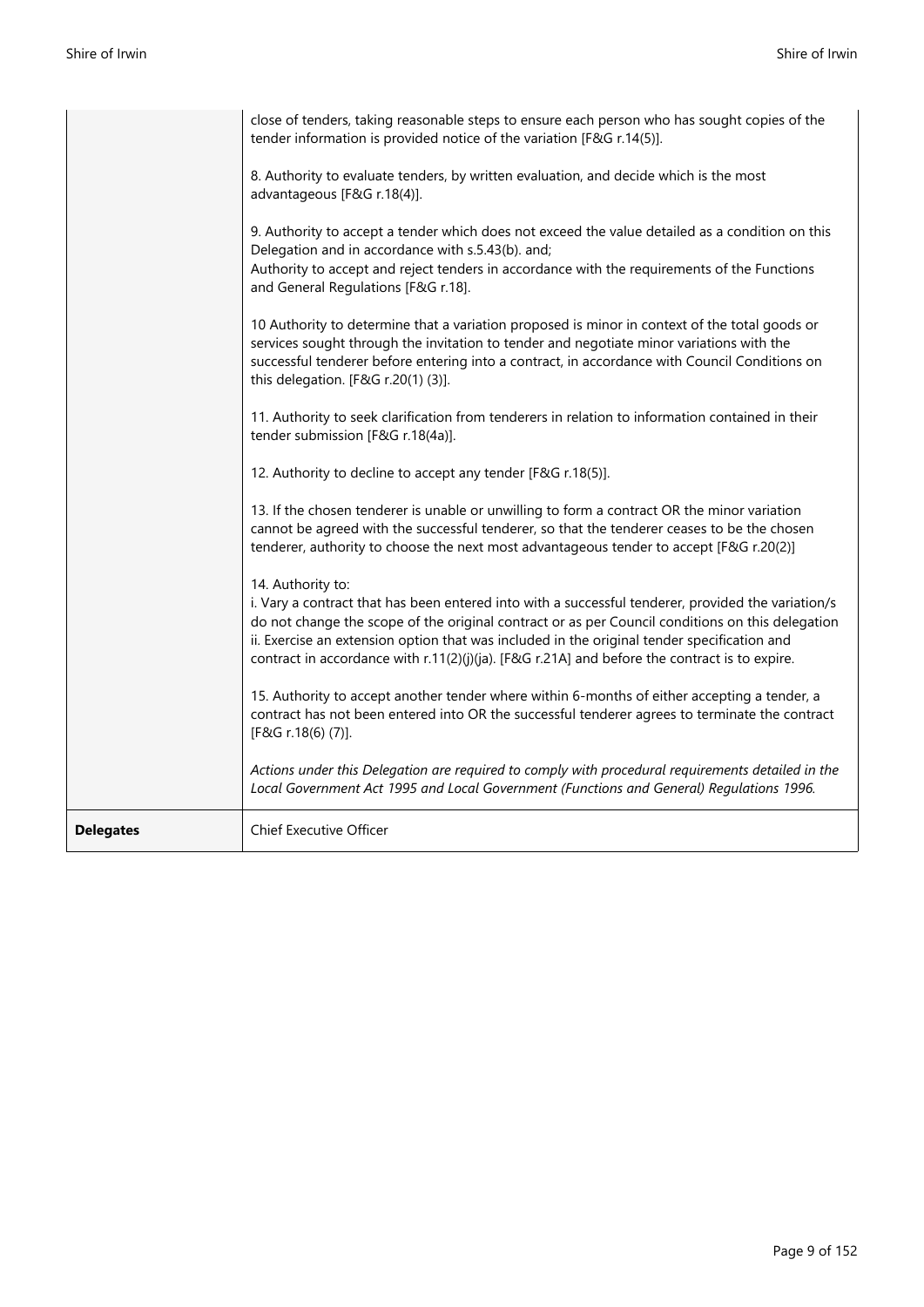| <b>Conditions</b>                      | a. Sole supplier arrangements may only be approved where a record is retained that evidences:<br>i. A detailed specification;<br>ii. The outcomes of market testing of the specification;<br>iii. The reasons why market testing has not met the requirements of the specification; and<br>iv. Rationale for why the supply is unique and cannot be sourced through other suppliers;<br>b. Tenders may only be called where there is an adopted budget for the proposed goods or<br>services, with the exception being in the period immediately prior to the adoption of a new<br>Annual Budget and where the:<br>i. proposed goods or services are required to fulfil a routine contract related to the day to day<br>operations of the Local Government,<br>ii. current supply contract expiry is imminent,<br>iii. value of the proposed new contract has been included in the draft Annual Budget proposed<br>for adoption, and<br>iv. The tender specification includes a provision that the tender will only be awarded subject to<br>the budget adoption by the Council.<br>c. Tender exempt procurement is required to have the expense included in the adopted<br>annual budget, unless exercising the requirement for emergency purchasing under the<br>definition of Emergency or a declared State of Emergency.<br>d. In accordance with s.5.43, tenders may only be accepted and panels of pre-qualified<br>suppliers established, where the total consideration under the resulting contract is \$250,000 or<br>less and the expense is included in the adopted Annual Budget.<br>e. A minor variation negotiation, in relation to an invitation to Tender, is subject to a maximum<br>20% variation and is not to exceed \$500,000.<br>f. The variation of a contract is subject to a maximum limit of a 15% increase of the contract<br>value.<br>Actions under this Delegation are required to comply with any related local laws and/or policies. |
|----------------------------------------|----------------------------------------------------------------------------------------------------------------------------------------------------------------------------------------------------------------------------------------------------------------------------------------------------------------------------------------------------------------------------------------------------------------------------------------------------------------------------------------------------------------------------------------------------------------------------------------------------------------------------------------------------------------------------------------------------------------------------------------------------------------------------------------------------------------------------------------------------------------------------------------------------------------------------------------------------------------------------------------------------------------------------------------------------------------------------------------------------------------------------------------------------------------------------------------------------------------------------------------------------------------------------------------------------------------------------------------------------------------------------------------------------------------------------------------------------------------------------------------------------------------------------------------------------------------------------------------------------------------------------------------------------------------------------------------------------------------------------------------------------------------------------------------------------------------------------------------------------------------------------------------------------------------------------------------------------------------------|
| <b>Express power to</b><br>subdelegate | Local Government Act 1995:<br>s.5.44 CEO may delegate some powers and duties to other employees                                                                                                                                                                                                                                                                                                                                                                                                                                                                                                                                                                                                                                                                                                                                                                                                                                                                                                                                                                                                                                                                                                                                                                                                                                                                                                                                                                                                                                                                                                                                                                                                                                                                                                                                                                                                                                                                      |
| Subdelegate<br>conditions              | Not sub-delegated                                                                                                                                                                                                                                                                                                                                                                                                                                                                                                                                                                                                                                                                                                                                                                                                                                                                                                                                                                                                                                                                                                                                                                                                                                                                                                                                                                                                                                                                                                                                                                                                                                                                                                                                                                                                                                                                                                                                                    |
| <b>Statutory framework</b>             | Local Government Act 1995<br>Local Government (Functions and General) Regulations 1996                                                                                                                                                                                                                                                                                                                                                                                                                                                                                                                                                                                                                                                                                                                                                                                                                                                                                                                                                                                                                                                                                                                                                                                                                                                                                                                                                                                                                                                                                                                                                                                                                                                                                                                                                                                                                                                                               |
| <b>Policy</b>                          | Council Policy - CP20 Purchasing - Amended for State of Emergency<br>Management Policy MP04 Purchasing                                                                                                                                                                                                                                                                                                                                                                                                                                                                                                                                                                                                                                                                                                                                                                                                                                                                                                                                                                                                                                                                                                                                                                                                                                                                                                                                                                                                                                                                                                                                                                                                                                                                                                                                                                                                                                                               |
| <b>Record keeping</b>                  | Local Government Act 1995 - Section 5.46(3)<br>Local Government (Administration) Regulations 1996 r.19                                                                                                                                                                                                                                                                                                                                                                                                                                                                                                                                                                                                                                                                                                                                                                                                                                                                                                                                                                                                                                                                                                                                                                                                                                                                                                                                                                                                                                                                                                                                                                                                                                                                                                                                                                                                                                                               |
| Date adopted                           | 28 July 2020                                                                                                                                                                                                                                                                                                                                                                                                                                                                                                                                                                                                                                                                                                                                                                                                                                                                                                                                                                                                                                                                                                                                                                                                                                                                                                                                                                                                                                                                                                                                                                                                                                                                                                                                                                                                                                                                                                                                                         |
| <b>Adoption references</b>             | 130720                                                                                                                                                                                                                                                                                                                                                                                                                                                                                                                                                                                                                                                                                                                                                                                                                                                                                                                                                                                                                                                                                                                                                                                                                                                                                                                                                                                                                                                                                                                                                                                                                                                                                                                                                                                                                                                                                                                                                               |
| <b>Last reviewed</b>                   | 22 September 2020                                                                                                                                                                                                                                                                                                                                                                                                                                                                                                                                                                                                                                                                                                                                                                                                                                                                                                                                                                                                                                                                                                                                                                                                                                                                                                                                                                                                                                                                                                                                                                                                                                                                                                                                                                                                                                                                                                                                                    |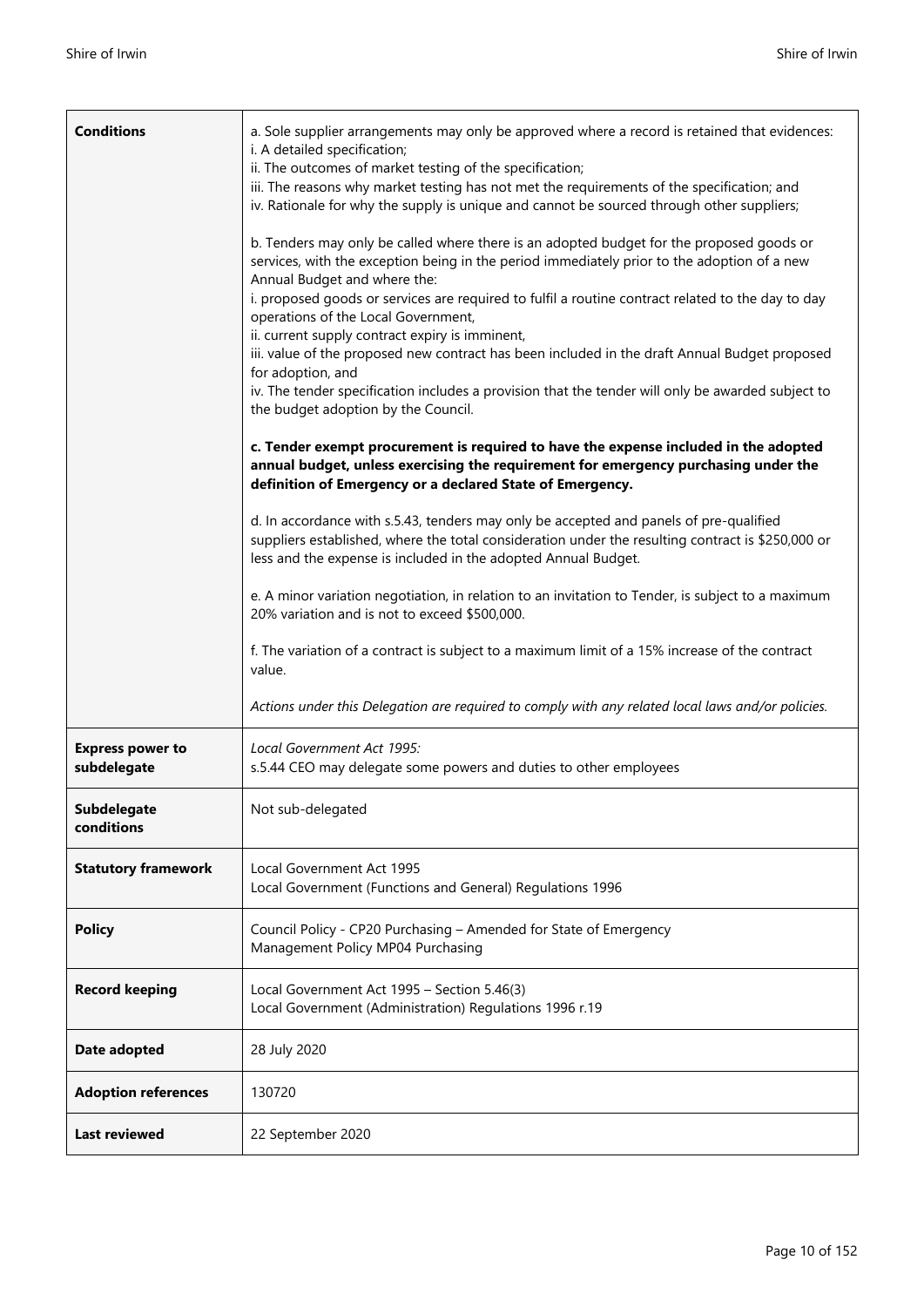<span id="page-10-0"></span>

| <b>Delegation</b>                         | <b>CEO101 Payments from the Municipal or Trust Funds</b>                                                                                                                                     |
|-------------------------------------------|----------------------------------------------------------------------------------------------------------------------------------------------------------------------------------------------|
| Category                                  | Council to CEO                                                                                                                                                                               |
| <b>Head of power</b>                      | Local Government Act 1995                                                                                                                                                                    |
| <b>Delegator</b>                          | Local Government                                                                                                                                                                             |
| <b>Express power to</b><br>delegate       | Local Government Act 1995:<br>s.5.42 Delegation of some powers or duties to the CEO<br>s.5.43 Limitations on delegations to the CEO                                                          |
| <b>Express power or duty</b><br>delegated | Local Government Act 1995:                                                                                                                                                                   |
|                                           | Local Government (Financial Management) Regulations 1996:<br>r.12(1)(a) Payments from municipal fund or trust fund, restrictions on making                                                   |
| <b>Function</b>                           | 1. Authority to make payments from the municipal or trust funds [r.12(1)(a)].                                                                                                                |
|                                           | Actions under this Delegation are required to comply with procedural requirements detailed in the<br>Local Government Act 1995 and Local Government (Financial Management) Regulations 1996. |
| <b>Delegates</b>                          | Chief Executive Officer                                                                                                                                                                      |
| <b>Conditions</b>                         | a. Authority to make payments is subject to Council approved budget.                                                                                                                         |
|                                           | b. or the payments have been authorised by a resolution of Council in advance, or authorised in<br>advance by the Shire President in an emergency.                                           |
|                                           | c. A list of payments is presented to Council in accordance with Financial Management<br>Regulations 13.                                                                                     |
|                                           | d. All payments are signed by two delegated signatories, one being the CEO the other sub-<br>delegated by the CEO.                                                                           |
|                                           | Actions under this Delegation are required to comply with any related local law and/or policies.                                                                                             |
| <b>Express power to</b><br>subdelegate    | Local Government Act 1995:<br>s.5.44 CEO may delegate some powers and duties to other employees                                                                                              |
| Subdelegate<br>conditions                 | Sub-delegates (appointed by CEO):<br>Executive Manager Corporate & Community<br>Executive Manager Infrastructure & Development<br><b>Coordinator Administration</b><br>Supervisor Finance    |
| <b>Statutory framework</b>                | Local Government Act 1995 - Section 5.46(3)<br>Local Government (Financial Management) Regulations1996                                                                                       |
| <b>Policy</b>                             | Council Policy - CP20 Purchasing                                                                                                                                                             |
| <b>Record keeping</b>                     | Local Government Act 1995 - Section 5.46(3)<br>Local Government (Administration) Regulations 1996 r.19                                                                                       |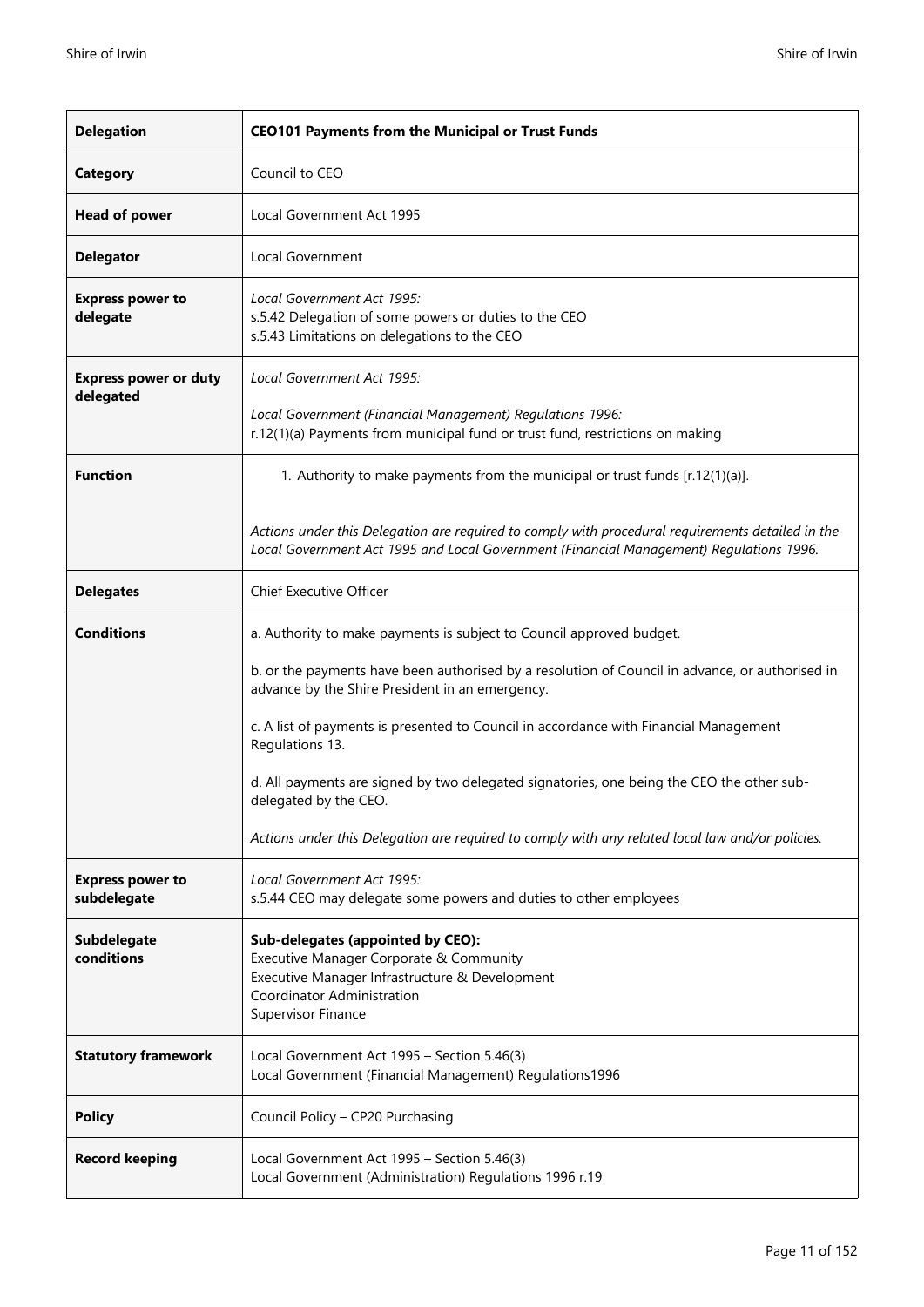| Date adopted               | 28 July 2020      |
|----------------------------|-------------------|
| <b>Adoption references</b> | 130720            |
| Last reviewed              | 22 September 2020 |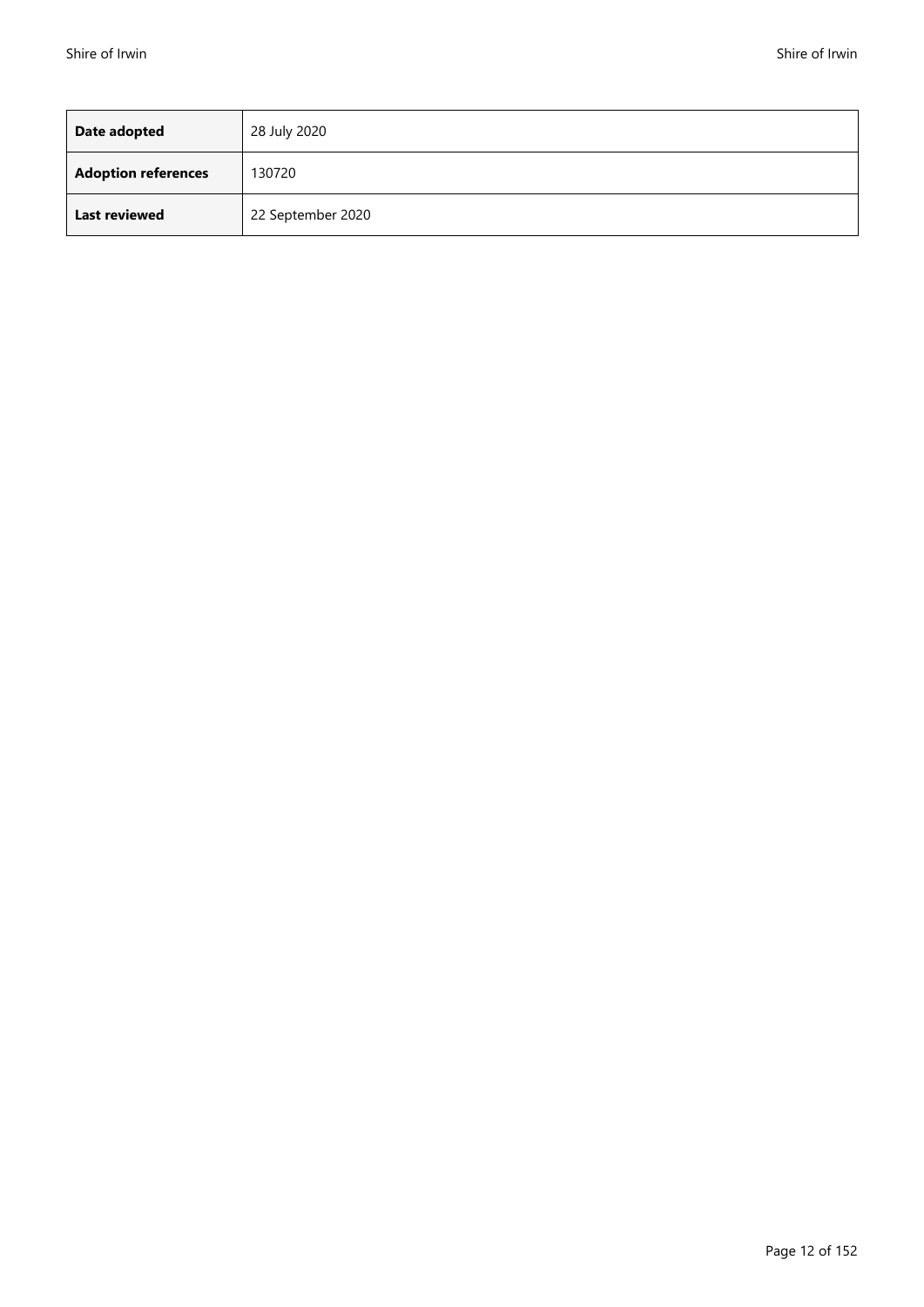<span id="page-12-0"></span>

| <b>Delegation</b>                         | <b>CEO102 Trust Fund</b>                                                                                                                                                                                                                                                                                                                     |
|-------------------------------------------|----------------------------------------------------------------------------------------------------------------------------------------------------------------------------------------------------------------------------------------------------------------------------------------------------------------------------------------------|
| <b>Category</b>                           | Council to CEO                                                                                                                                                                                                                                                                                                                               |
| <b>Head of power</b>                      | Local Government Act 1995                                                                                                                                                                                                                                                                                                                    |
| <b>Delegator</b>                          | Local Government                                                                                                                                                                                                                                                                                                                             |
| <b>Express power to</b><br>delegate       | Local Government Act 1995:<br>s.5.42 Delegation of some powers or duties to the CEO<br>s.5.43 Limitations on delegations to the CEO                                                                                                                                                                                                          |
| <b>Express power or duty</b><br>delegated | Local Government Act 1995:<br>s.6.9(4) Trust fund                                                                                                                                                                                                                                                                                            |
| <b>Function</b>                           | 1. Authority to transfer money, where money has been held in the trust fund for 10 years it<br>may be transferred to the municipal fund but the local government is required to repay<br>the money, together with any interest earned from its investment, from that fund to a<br>person claiming and establishing a right to the repayment. |
|                                           | Actions under this Delegation are required to comply with procedural requirements detailed in the<br>Local Government Act 1995 and associated Regulations.                                                                                                                                                                                   |
| <b>Delegates</b>                          | <b>Chief Executive Officer</b>                                                                                                                                                                                                                                                                                                               |
| <b>Conditions</b>                         | Actions under this Delegation are required to comply with any related local law and/or policies.                                                                                                                                                                                                                                             |
| <b>Express power to</b><br>subdelegate    | Local Government Act 1995:<br>s.5.44 CEO may delegate some powers and duties to other employees                                                                                                                                                                                                                                              |
| Subdelegate<br>conditions                 | Sub-delegates (appointed by CEO):<br>Executive Manager Corporate & Community<br>Executive Manager Infrastructure & Development                                                                                                                                                                                                               |
| <b>Statutory framework</b>                | Local Government Act 1995                                                                                                                                                                                                                                                                                                                    |
| <b>Record keeping</b>                     | Local Government Act 1995 - Section 5.46(3)<br>Local Government (Administration) Regulations 1996 r.19                                                                                                                                                                                                                                       |
| Date adopted                              | 28 July 2020                                                                                                                                                                                                                                                                                                                                 |
| <b>Adoption references</b>                | 130720                                                                                                                                                                                                                                                                                                                                       |
| <b>Last reviewed</b>                      | 22 September 2020                                                                                                                                                                                                                                                                                                                            |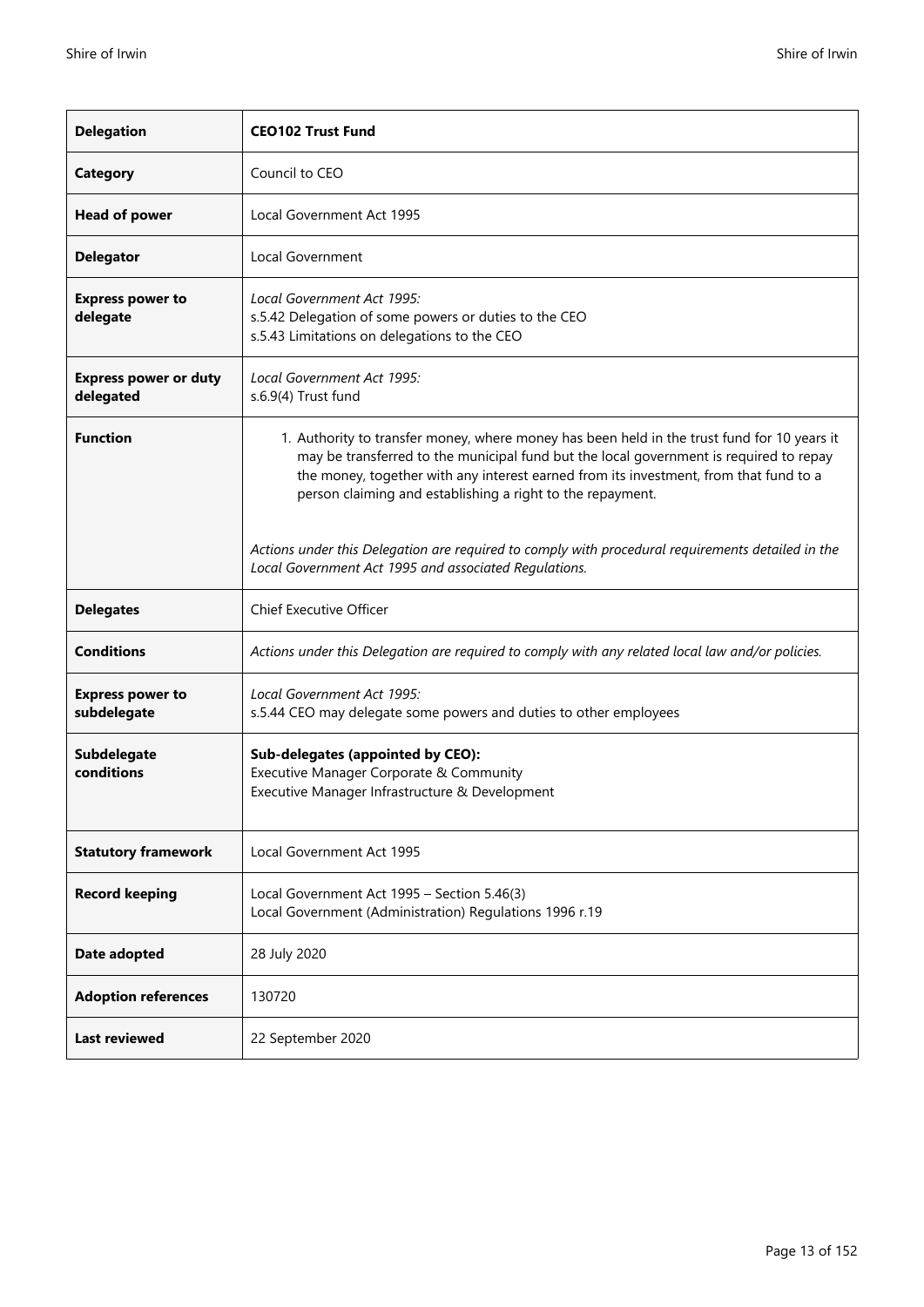<span id="page-13-0"></span>

| <b>Delegation</b>                         | <b>CEO103 Expression of Interest Goods and Services</b>                                                                                                                                                                                                                     |
|-------------------------------------------|-----------------------------------------------------------------------------------------------------------------------------------------------------------------------------------------------------------------------------------------------------------------------------|
| Category                                  | Council to CEO                                                                                                                                                                                                                                                              |
| <b>Head of power</b>                      | Local Government Act 1995                                                                                                                                                                                                                                                   |
| <b>Delegator</b>                          | <b>Local Government</b>                                                                                                                                                                                                                                                     |
| <b>Express power to</b><br>delegate       | Local Government Act 1995:<br>s.5.42 Delegation of some powers or duties to the CEO<br>s.5.43 Limitations on delegations to the CEO                                                                                                                                         |
| <b>Express power or duty</b><br>delegated | Local Government Act 1995:<br>s.3.57 Tenders for providing goods or services<br>Local Government (Functions and General) Regulations 1996:<br>r.21 Limiting who can tender, procedure for<br>r.23 Rejecting and accepting expressions of interest to be acceptable tenderer |
| <b>Function</b>                           | 1. Authority to determine when to seek Expressions of Interest and to invite Expressions of<br>Interest for the supply of goods or services [F&G r.21].                                                                                                                     |
|                                           | 2. Authority to consider Expressions of Interest which have not been rejected and determine<br>those which are capable of satisfactorily providing the goods or services, for listing as<br>acceptable tenderers [F&G r.23].                                                |
|                                           | Actions under this Delegation are required to comply with procedural requirements detailed in the<br>Local Government Act 1995 and Local Government (Functions and General) Regulations 1996.                                                                               |
| <b>Delegates</b>                          | Chief Executive Officer                                                                                                                                                                                                                                                     |
| <b>Conditions</b>                         | a. Compliance with Delegation CEO100 - Tender for Goods and Services                                                                                                                                                                                                        |
|                                           | b. Expressions of Interest may only be called where there is an adopted budget for the<br>proposed goods or services.                                                                                                                                                       |
|                                           | Actions under this Delegation are required to comply with any related local law and/or policies.                                                                                                                                                                            |
| <b>Express power to</b><br>subdelegate    | Local Government Act 1995:<br>s.5.44 CEO may delegate some powers and duties to other employees                                                                                                                                                                             |
| Subdelegate<br>conditions                 | Not sub-delegated                                                                                                                                                                                                                                                           |
| <b>Statutory framework</b>                | Local Government Act 1995<br>Local Government (Functions and General) Regulations 1996                                                                                                                                                                                      |
| <b>Policy</b>                             | Council Policy - CP20 Purchasing                                                                                                                                                                                                                                            |
| <b>Record keeping</b>                     | Local Government Act 1995 - Section 5.46(3)<br>Local Government (Administration) Regulations 1996 r.19                                                                                                                                                                      |
| Date adopted                              | 28 July 2020                                                                                                                                                                                                                                                                |
| <b>Adoption references</b>                | 130720                                                                                                                                                                                                                                                                      |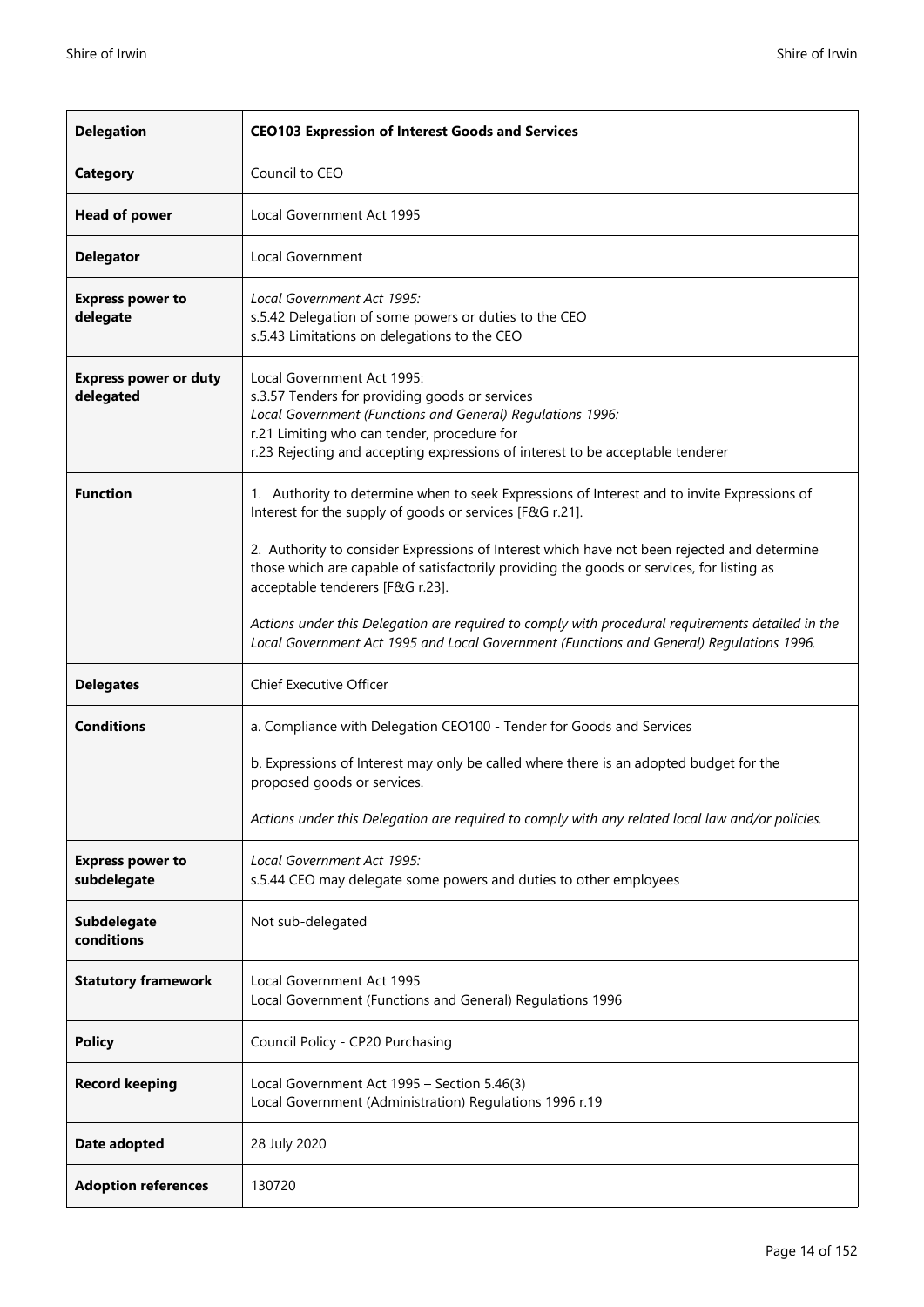**Last reviewed** 22 September 2020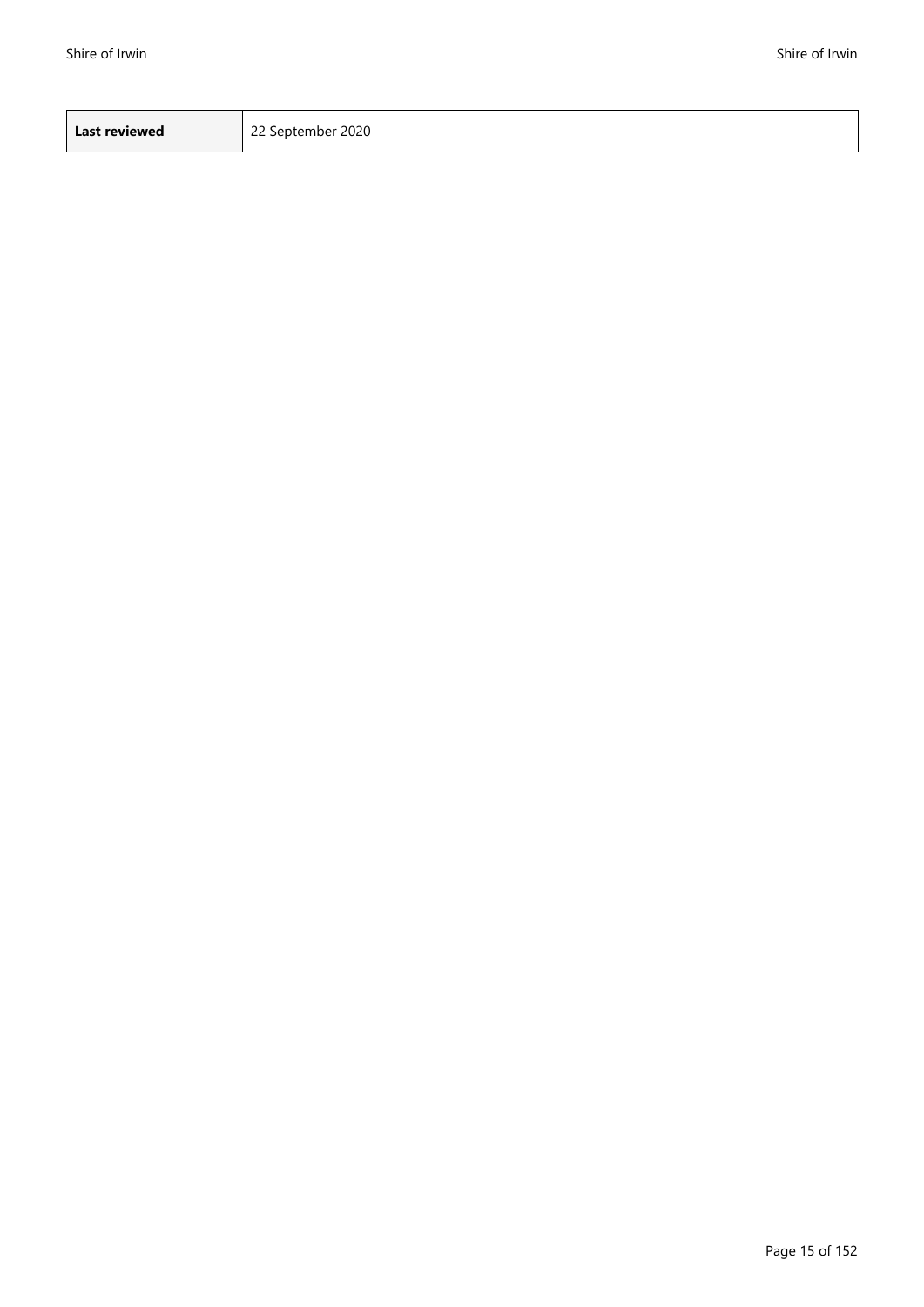<span id="page-15-0"></span>

| <b>Delegation</b>                         | <b>CEO104 Application of Regional Price Preference Policy</b>                                                                                                                                 |
|-------------------------------------------|-----------------------------------------------------------------------------------------------------------------------------------------------------------------------------------------------|
| <b>Category</b>                           | Council to CEO                                                                                                                                                                                |
| <b>Head of power</b>                      | Local Government Act 1995                                                                                                                                                                     |
| <b>Delegator</b>                          | Local Government                                                                                                                                                                              |
| <b>Express power to</b><br>delegate       | Local Government Act 1995:<br>s.5.42 Delegation of some powers or duties to the CEO<br>s.5.43 Limitations on delegations to the CEO                                                           |
| <b>Express power or duty</b><br>delegated | Local Government (Functions and General) Regulations 1996:<br>r.24G Adopted regional price preference policy, effect of                                                                       |
| <b>Function</b>                           | 1. Authority to decide when not to apply the regional price preference policy to a<br>particular tender in the future for a contract of that type [F&G r.24G].                                |
|                                           | Actions under this Delegation are required to comply with procedural requirements detailed in the<br>Local Government Act 1995 and Local Government (Functions and General) Regulations 1996. |
| <b>Delegates</b>                          | <b>Chief Executive Officer</b>                                                                                                                                                                |
| <b>Conditions</b>                         | Actions under this Delegation are required to comply with any related local law and/or policies.                                                                                              |
| <b>Express power to</b><br>subdelegate    | Local Government Act 1995:<br>s.5.44 CEO may delegate some powers and duties to other employees                                                                                               |
| <b>Subdelegate</b><br>conditions          | Not sub-delegated                                                                                                                                                                             |
| <b>Statutory framework</b>                | Local Government Act 1995 - Section 5.46(3)<br>Local Government (Functions and General) Regulations 1996                                                                                      |
| <b>Policy</b>                             | Council Policy - CP01 Localised Purchasing (Regional Price Preference)<br>Council Policy - CP20 Purchasing                                                                                    |
| <b>Record keeping</b>                     | Local Government Act 1995 - Section 5.46(3)<br>Local Government (Administration) Regulations 1996 r.19                                                                                        |
| Date adopted                              | 28 July 2020                                                                                                                                                                                  |
| <b>Adoption references</b>                | 130720                                                                                                                                                                                        |
| <b>Last reviewed</b>                      | 22 September 2020                                                                                                                                                                             |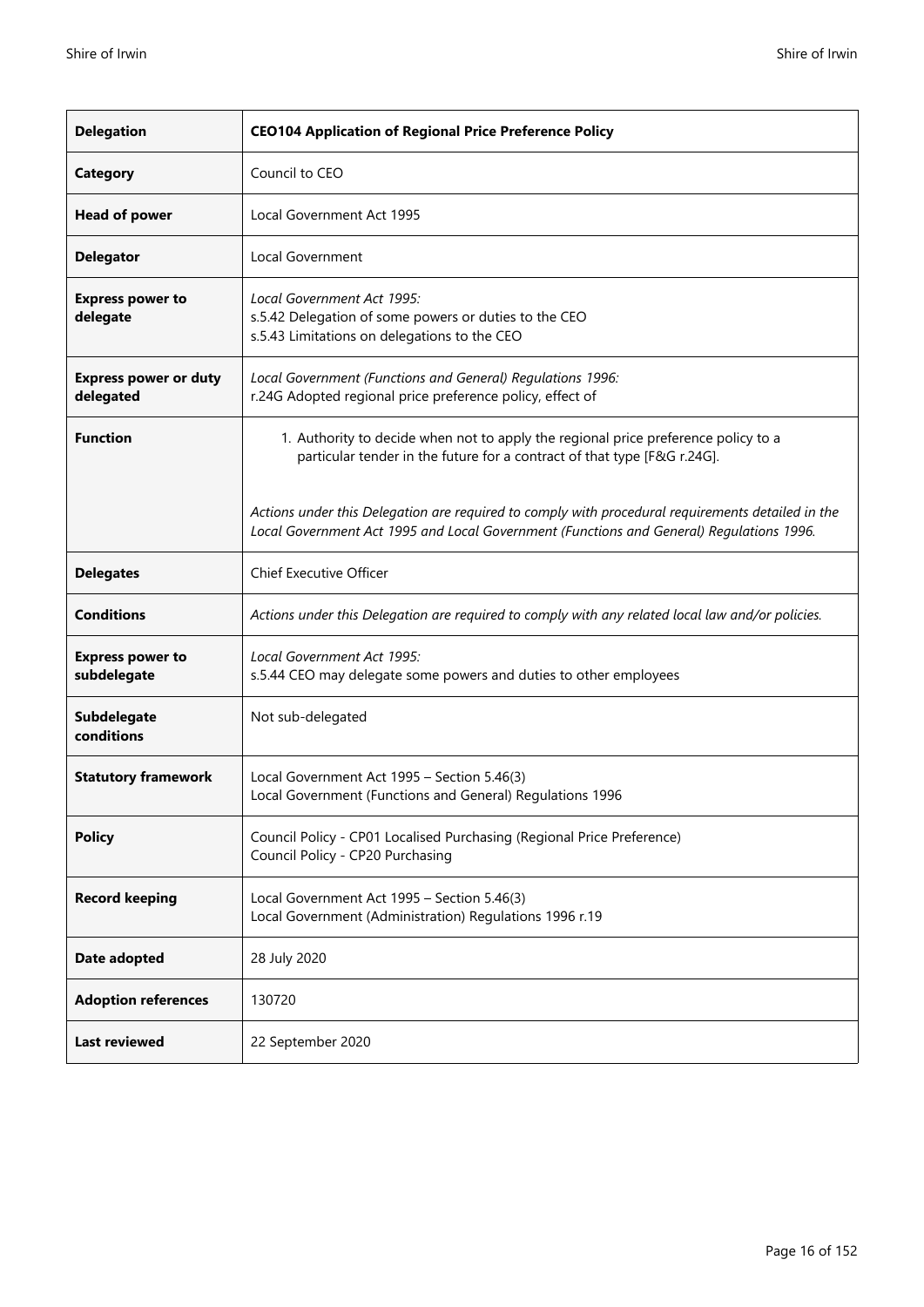<span id="page-16-0"></span>

| <b>Delegation</b>                         | <b>CEO105 Appoint Authorised Persons</b>                                                                                                                                                                                                                                                                                                                                                                                                                                                                                                                                                                                                                                                                                                                                                                                                                                                                                                                                                                                                                                                                |
|-------------------------------------------|---------------------------------------------------------------------------------------------------------------------------------------------------------------------------------------------------------------------------------------------------------------------------------------------------------------------------------------------------------------------------------------------------------------------------------------------------------------------------------------------------------------------------------------------------------------------------------------------------------------------------------------------------------------------------------------------------------------------------------------------------------------------------------------------------------------------------------------------------------------------------------------------------------------------------------------------------------------------------------------------------------------------------------------------------------------------------------------------------------|
| Category                                  | Council to CEO                                                                                                                                                                                                                                                                                                                                                                                                                                                                                                                                                                                                                                                                                                                                                                                                                                                                                                                                                                                                                                                                                          |
| <b>Head of power</b>                      | Local Government Act 1995                                                                                                                                                                                                                                                                                                                                                                                                                                                                                                                                                                                                                                                                                                                                                                                                                                                                                                                                                                                                                                                                               |
| <b>Delegator</b>                          | Local Government                                                                                                                                                                                                                                                                                                                                                                                                                                                                                                                                                                                                                                                                                                                                                                                                                                                                                                                                                                                                                                                                                        |
| <b>Express power to</b><br>delegate       | Local Government Act 1995:<br>s.5.42 Delegation of some powers or duties to the CEO<br>s.5.43 Limitations on delegations to the CEO                                                                                                                                                                                                                                                                                                                                                                                                                                                                                                                                                                                                                                                                                                                                                                                                                                                                                                                                                                     |
| <b>Express power or duty</b><br>delegated | Local Government Act 1995:<br>s.3.24 Authorising persons under this subdivision [Part 3, Division 3, Subdivision 2 - Certain<br>provisions about land]<br>s.9.10 Appointment of authorised persons                                                                                                                                                                                                                                                                                                                                                                                                                                                                                                                                                                                                                                                                                                                                                                                                                                                                                                      |
| <b>Function</b>                           | 1. Authority to appoint persons or classes of persons as authorised persons for the purpose of<br>fulfilling prescribed functions within the Local Government Act 1995 and its subsidiary<br>legislation, including Local Government Act Regulations, the Local Government (Miscellaneous<br>Provisions) Act 1960 and Local Laws made under the Local Government Act. [s.3.24 and s.9.10].<br>2. Authority to appoint authorised persons for the purposes of section 9.16 of the Local<br>Government Act 1995, as a precondition for appointment as authorised officers in accordance<br>with Regulation 70(2) of the Building Regulations 2012 and section 6(b) of the Criminal<br>Procedure Act 2004.<br>3. Authority to appoint authorised person for the purposes of the Graffiti Vandalism Act 2016,<br>which prescribes Part 9 of the Local Government Act 1995 as the enabling power [s.15 of the<br>Graffiti Vandalism Act 2016].<br>Actions under this Delegation are required to comply with procedural requirements detailed in the<br>Local Government Act 1995 and associated Regulations. |
| <b>Delegates</b>                          | <b>Chief Executive Officer</b>                                                                                                                                                                                                                                                                                                                                                                                                                                                                                                                                                                                                                                                                                                                                                                                                                                                                                                                                                                                                                                                                          |
| <b>Conditions</b>                         | a. A Register of Authorised Persons is to be maintained as a Local Government Record.<br>b. Only persons who are appropriately qualified and trained may be appointed as authorised<br>persons.<br>Actions under this Delegation are required to comply with any related local law and/or policies.                                                                                                                                                                                                                                                                                                                                                                                                                                                                                                                                                                                                                                                                                                                                                                                                     |
| <b>Express power to</b><br>subdelegate    | Local Government Act 1995:<br>s.5.44 CEO may delegate some powers and duties to other employees                                                                                                                                                                                                                                                                                                                                                                                                                                                                                                                                                                                                                                                                                                                                                                                                                                                                                                                                                                                                         |
| Subdelegate<br>conditions                 | Not sub-delegated                                                                                                                                                                                                                                                                                                                                                                                                                                                                                                                                                                                                                                                                                                                                                                                                                                                                                                                                                                                                                                                                                       |
| <b>Statutory framework</b>                | Local Government Act 1995<br>Graffiti Vandalism Act 2016                                                                                                                                                                                                                                                                                                                                                                                                                                                                                                                                                                                                                                                                                                                                                                                                                                                                                                                                                                                                                                                |
| <b>Policy</b>                             | Schedule of Authorised Persons<br>Management Policy - MP02 Purchasing Order Authorisation                                                                                                                                                                                                                                                                                                                                                                                                                                                                                                                                                                                                                                                                                                                                                                                                                                                                                                                                                                                                               |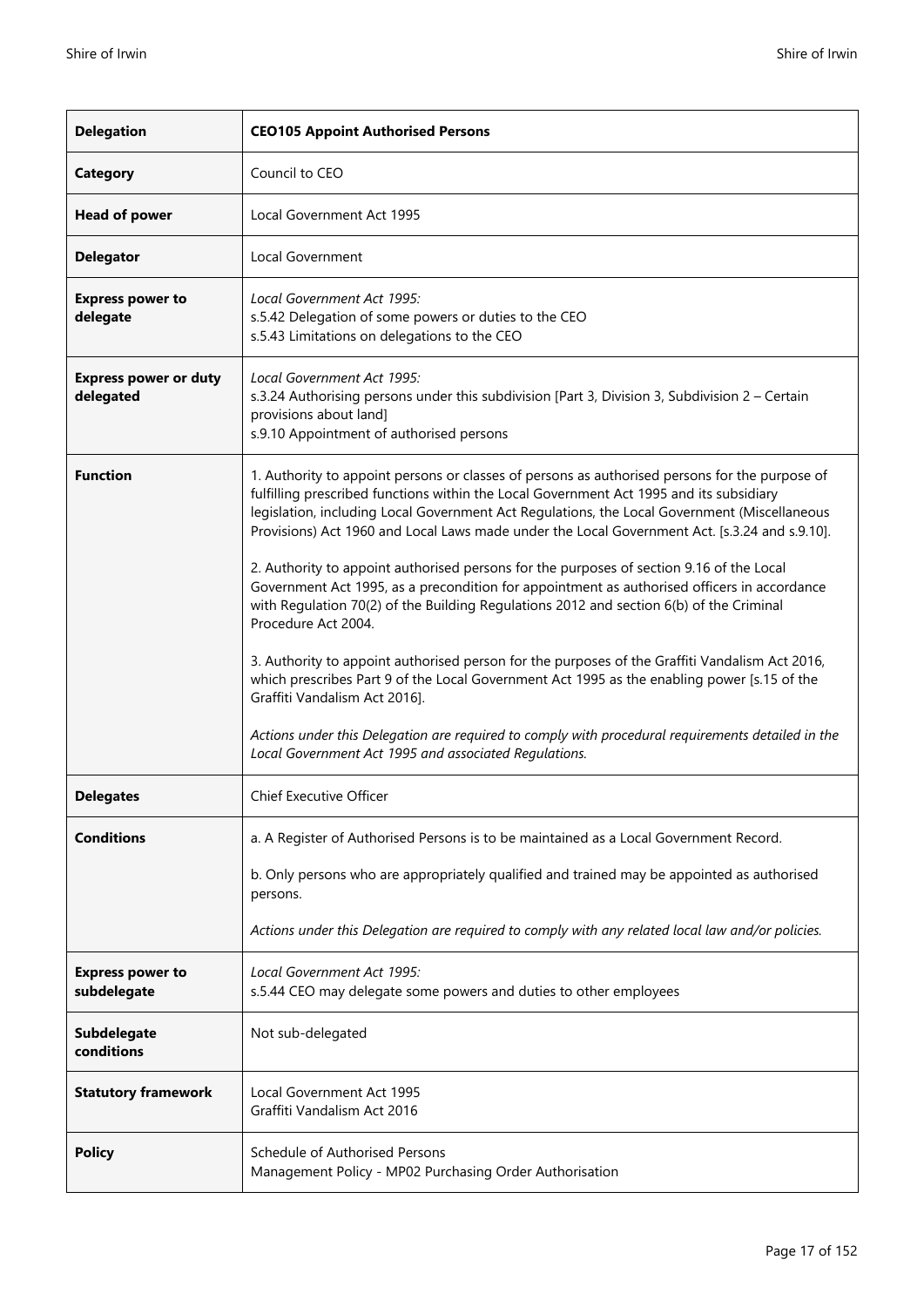| <b>Record keeping</b>      | Local Government Act 1995 - Section 5.46(3)<br>Local Government (Administration) Regulations 1996 r.19 |
|----------------------------|--------------------------------------------------------------------------------------------------------|
| Date adopted               | 28 July 2020                                                                                           |
| <b>Adoption references</b> | 130720                                                                                                 |
| <b>Last reviewed</b>       | 22 September 2020                                                                                      |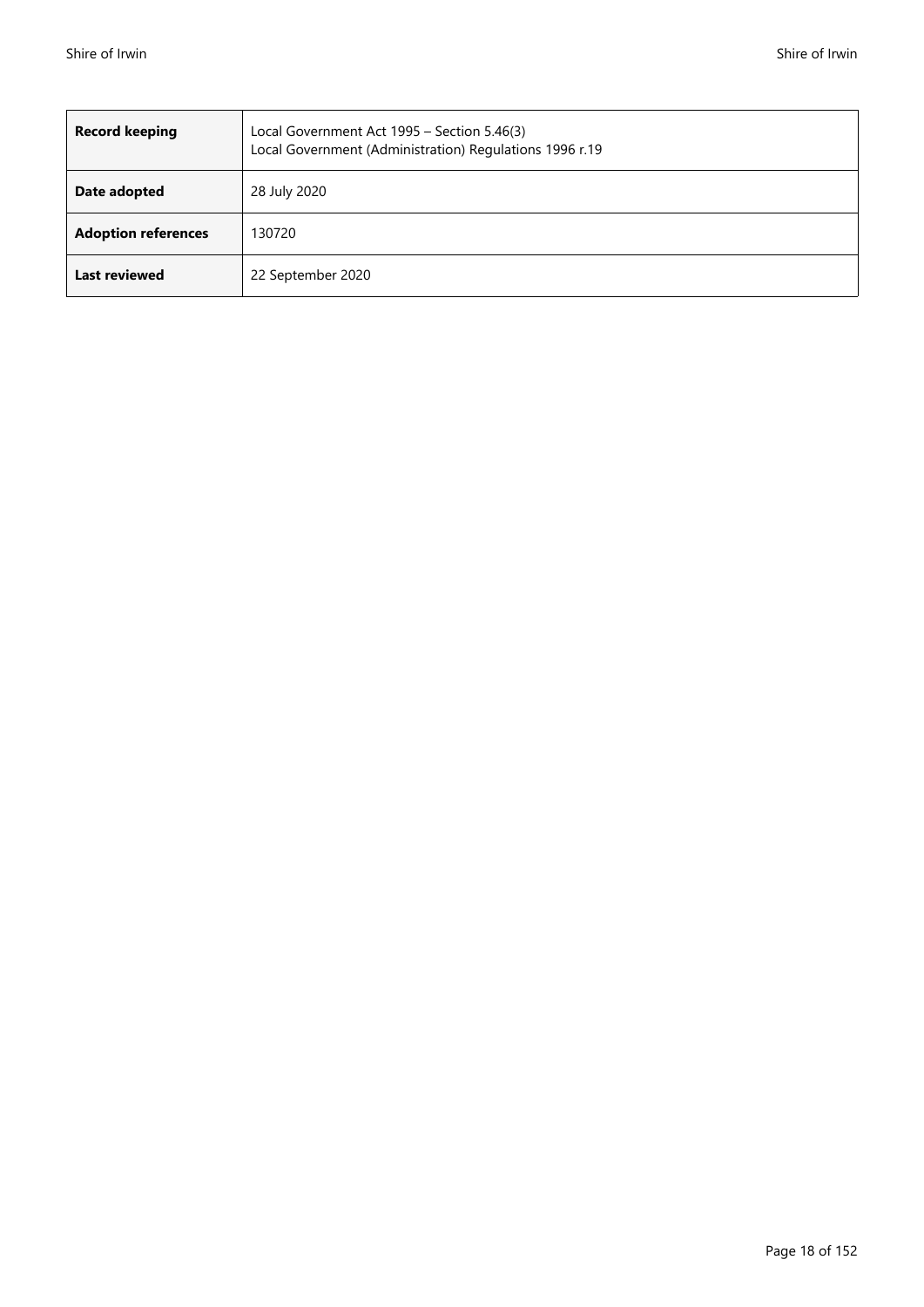<span id="page-18-0"></span>

| <b>Delegation</b>                         | <b>CEO106 Compensation for Damage Incurred when Performing Executive Functions</b>                                                                                                                                      |
|-------------------------------------------|-------------------------------------------------------------------------------------------------------------------------------------------------------------------------------------------------------------------------|
| <b>Category</b>                           | Council to CEO                                                                                                                                                                                                          |
| <b>Head of power</b>                      | Local Government Act 1995                                                                                                                                                                                               |
| <b>Delegator</b>                          | <b>Local Government</b>                                                                                                                                                                                                 |
| <b>Express power to</b><br>delegate       | Local Government Act 1995:<br>s.5.42 Delegation of some powers or duties to the CEO<br>s.5.43 Limitations on delegations to the CEO                                                                                     |
| <b>Express power or duty</b><br>delegated | Local Government Act 1995:<br>s.3.22(1) Compensation<br>s.3.23 Arbitration                                                                                                                                              |
| <b>Function</b>                           | 1. In accordance with the s.3.22 procedures, assess and determine the extent of damage to<br>private property arising directly from performance of executive functions and make payment of<br>compensation [s.3.22(1)]. |
|                                           | 2. Where compensation is unable to be determined and agreed between parties, give effect to<br>arbitration in accordance with s.3.23.                                                                                   |
|                                           | Actions under this Delegation are required to comply with procedural requirements detailed in the<br>Local Government Act 1995 and associated Regulations.                                                              |
| <b>Delegates</b>                          | <b>Chief Executive Officer</b>                                                                                                                                                                                          |
| <b>Conditions</b>                         | a. Delegation is limited to settlements which do not exceed a material value of \$5,000.                                                                                                                                |
|                                           | Actions under this Delegation are required to comply with any related local law and/or policies.                                                                                                                        |
| <b>Express power to</b><br>subdelegate    | Local Government Act 1995:<br>s.5.44 CEO may delegate some powers and duties to other employees                                                                                                                         |
| Subdelegate<br>conditions                 | Sub-delegates (appointed by CEO):<br>Executive Manager Infrastructure & Development                                                                                                                                     |
| <b>Statutory framework</b>                | Local Government Act 1995                                                                                                                                                                                               |
| <b>Record keeping</b>                     | Local Government Act 1995 - Section 5.46(3)<br>Local Government (Administration) Regulations 1996 - regulation 19                                                                                                       |
| Date adopted                              | 28 July 2020                                                                                                                                                                                                            |
| <b>Adoption references</b>                | 130720                                                                                                                                                                                                                  |
| <b>Last reviewed</b>                      | 22 September 2020                                                                                                                                                                                                       |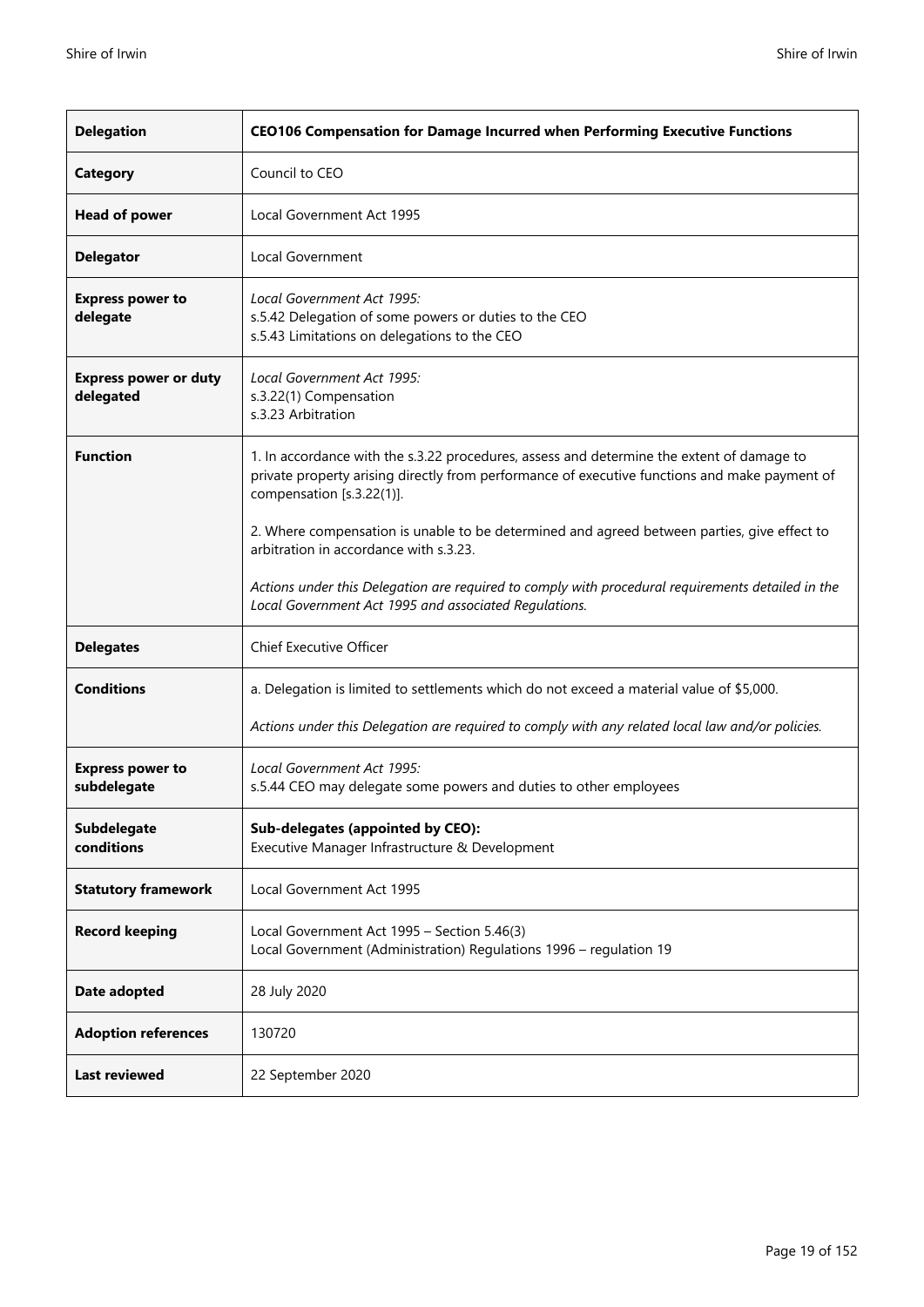<span id="page-19-0"></span>

| <b>Delegation</b>                         | <b>CEO107 Powers of Entry</b>                                                                                                                                                                                                  |
|-------------------------------------------|--------------------------------------------------------------------------------------------------------------------------------------------------------------------------------------------------------------------------------|
| <b>Category</b>                           | Council to CEO                                                                                                                                                                                                                 |
| <b>Head of power</b>                      | Local Government Act 1995                                                                                                                                                                                                      |
| <b>Delegator</b>                          | Local Government                                                                                                                                                                                                               |
| <b>Express power to</b><br>delegate       | Local Government Act 1995:<br>s.5.42 Delegation of some powers or duties to the CEO<br>s.5.43 Limitations on delegations to the CEO                                                                                            |
| <b>Express power or duty</b><br>delegated | Local Government Act 1995:<br>s.3.28 When this Subdivision applies<br>s.3.32 Notice of entry<br>s.3.33 Entry under warrant<br>s.3.34 Entry in an emergency<br>s.3.36 Opening fences                                            |
| <b>Function</b>                           | 1. Authority to exercise powers of entry to enter onto land to perform any of the local<br>Government functions under this Act, other than entry under a Local Law [s.3.28].<br>2. Authority to give notice of entry [s.3.32]. |
|                                           | 3. Authority to seek and execute an entry under warrant [s.3.33].                                                                                                                                                              |
|                                           | 4. Authority to execute entry in an emergency, without notice if not practicable. Using such<br>force as is reasonable [s.3.34(1) (3) (5)].                                                                                    |
|                                           | 5. Authority to give notice and effect entry by opening a fence [s.3.36].                                                                                                                                                      |
|                                           | Actions under this Delegation are required to comply with procedural requirements detailed in the<br>Local Government Act 1995 and associated Regulations.                                                                     |
| <b>Delegates</b>                          | Chief Executive Officer                                                                                                                                                                                                        |
| <b>Conditions</b>                         | a. Delegated authority under s.3.34(1) and (3) may only be used, where there is imminent or<br>substantial risk to public safety or property.                                                                                  |
|                                           | Actions under this Delegation are required to comply with any related local law and/or policies.                                                                                                                               |
| <b>Express power to</b><br>subdelegate    | Local Government Act 1995:<br>s.5.44 CEO may delegate some powers and duties to other employees                                                                                                                                |
| Subdelegate<br>conditions                 | Sub-delegates (appointed by CEO):<br>Executive Manager Infrastructure & Development                                                                                                                                            |
| <b>Statutory framework</b>                | Local Government Act 1995                                                                                                                                                                                                      |
| <b>Record keeping</b>                     | Local Government Act 1995 - Section 5.46(3)<br>Local Government (Administration) Regulations 1996 r.19                                                                                                                         |
| Date adopted                              | 28 July 2020                                                                                                                                                                                                                   |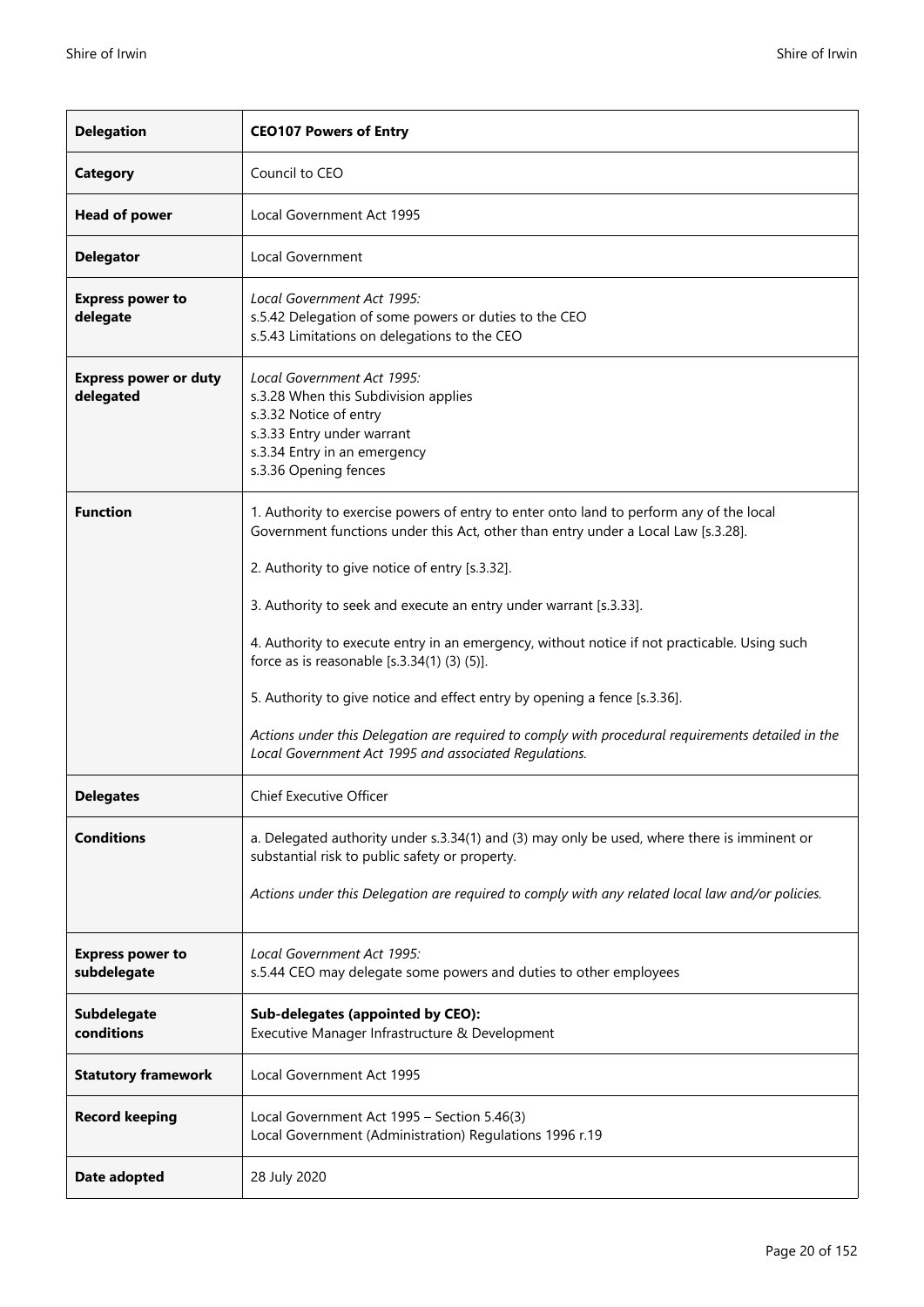| <b>Adoption references</b> | 130720            |
|----------------------------|-------------------|
| <b>Last reviewed</b>       | 22 September 2020 |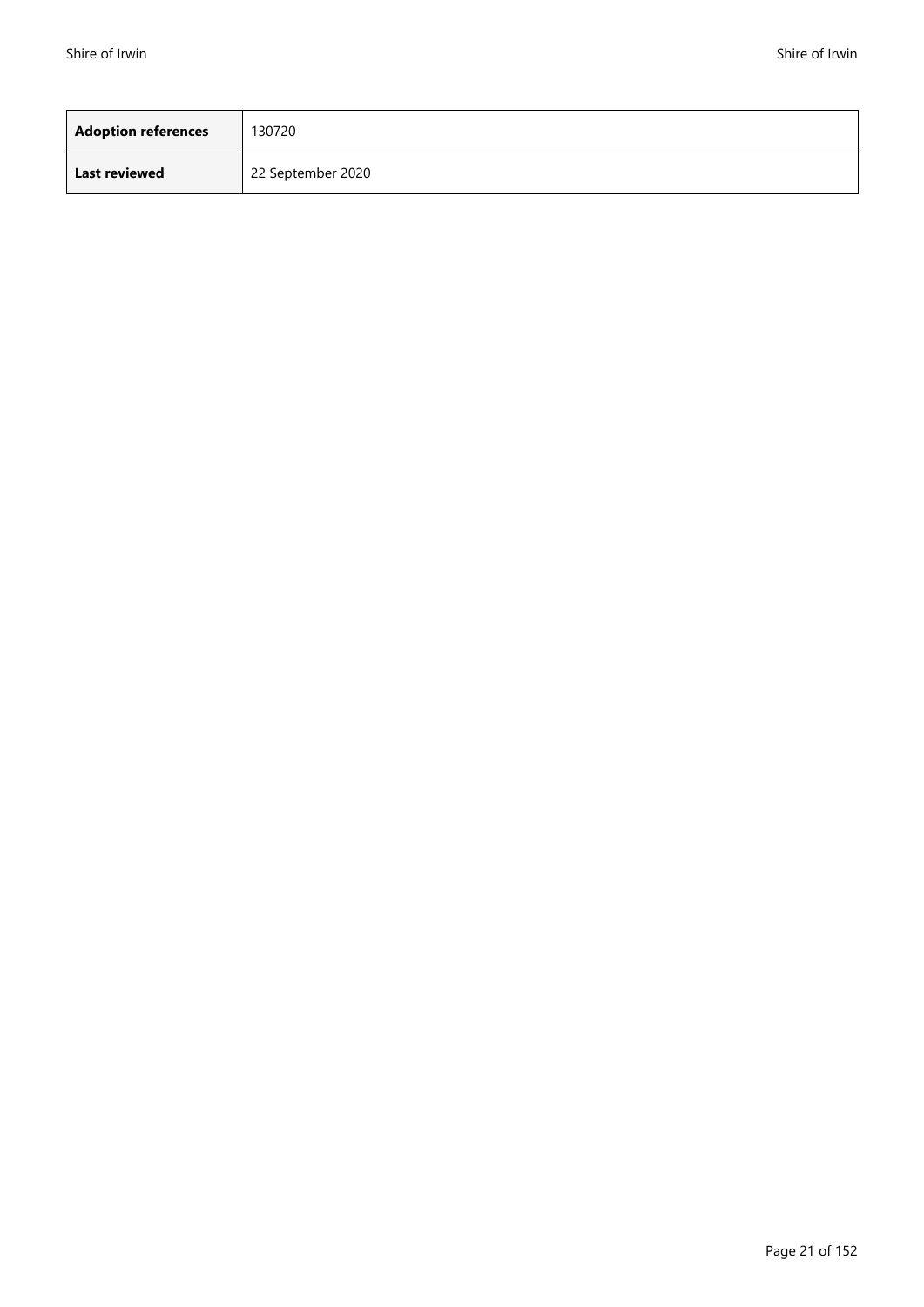<span id="page-21-0"></span>

| <b>Delegation</b>                         | <b>CEO108 Declare Vehicle is Abandoned Vehicle Wreck</b>                                                                                                                                        |
|-------------------------------------------|-------------------------------------------------------------------------------------------------------------------------------------------------------------------------------------------------|
| <b>Category</b>                           | Council to CEO                                                                                                                                                                                  |
| <b>Head of power</b>                      | Local Government Act 1995                                                                                                                                                                       |
| <b>Delegator</b>                          | Local Government                                                                                                                                                                                |
| <b>Express power to</b><br>delegate       | <b>Local Government Act 1995</b><br>s.5.42 Delegation of some powers or duties to the CEO<br>s.5.43 Limitations on delegations to the CEO                                                       |
| <b>Express power or duty</b><br>delegated | <b>Local Government Act 1995</b><br>s.3.40A(4) Abandoned vehicle wreck may be taken                                                                                                             |
| <b>Function</b>                           | 1. Declare that an impounded vehicle is an abandoned vehicle wreck [s.3.40A(4)].                                                                                                                |
|                                           | Actions under this Delegation are required to comply with procedural requirements detailed in the<br>Local Government Act 1995 and associated Regulations.                                      |
| <b>Delegates</b>                          | <b>Chief Executive Officer</b>                                                                                                                                                                  |
| <b>Conditions</b>                         | a. Disposal of a declared abandoned vehicle wreck to be undertaken in accordance with<br>Delegation CEO109 Confiscated or Uncollected Goods or alternatively, referred for Council<br>decision. |
|                                           | Actions under this Delegation are required to comply with any related local law and/or policies.                                                                                                |
| <b>Express power to</b><br>subdelegate    | Local Government Act 1995:<br>s.5.44 CEO may delegate some powers and duties to other employees                                                                                                 |
| Subdelegate<br>conditions                 | Sub-delegates (appointed by CEO):<br>Executive Manager Infrastructure & Development                                                                                                             |
| <b>Statutory framework</b>                | Local Government Act 1995                                                                                                                                                                       |
| <b>Policy</b>                             | Council Policy CP43 Disposal of Property                                                                                                                                                        |
| <b>Record keeping</b>                     | Local Government Act 1995 - Section 5.46(3)<br>Local Government (Administration) Regulations 1996 - regulation 19                                                                               |
| Date adopted                              | 28 July 2020                                                                                                                                                                                    |
| <b>Adoption references</b>                | 130720                                                                                                                                                                                          |
| <b>Last reviewed</b>                      | 22 September 2020                                                                                                                                                                               |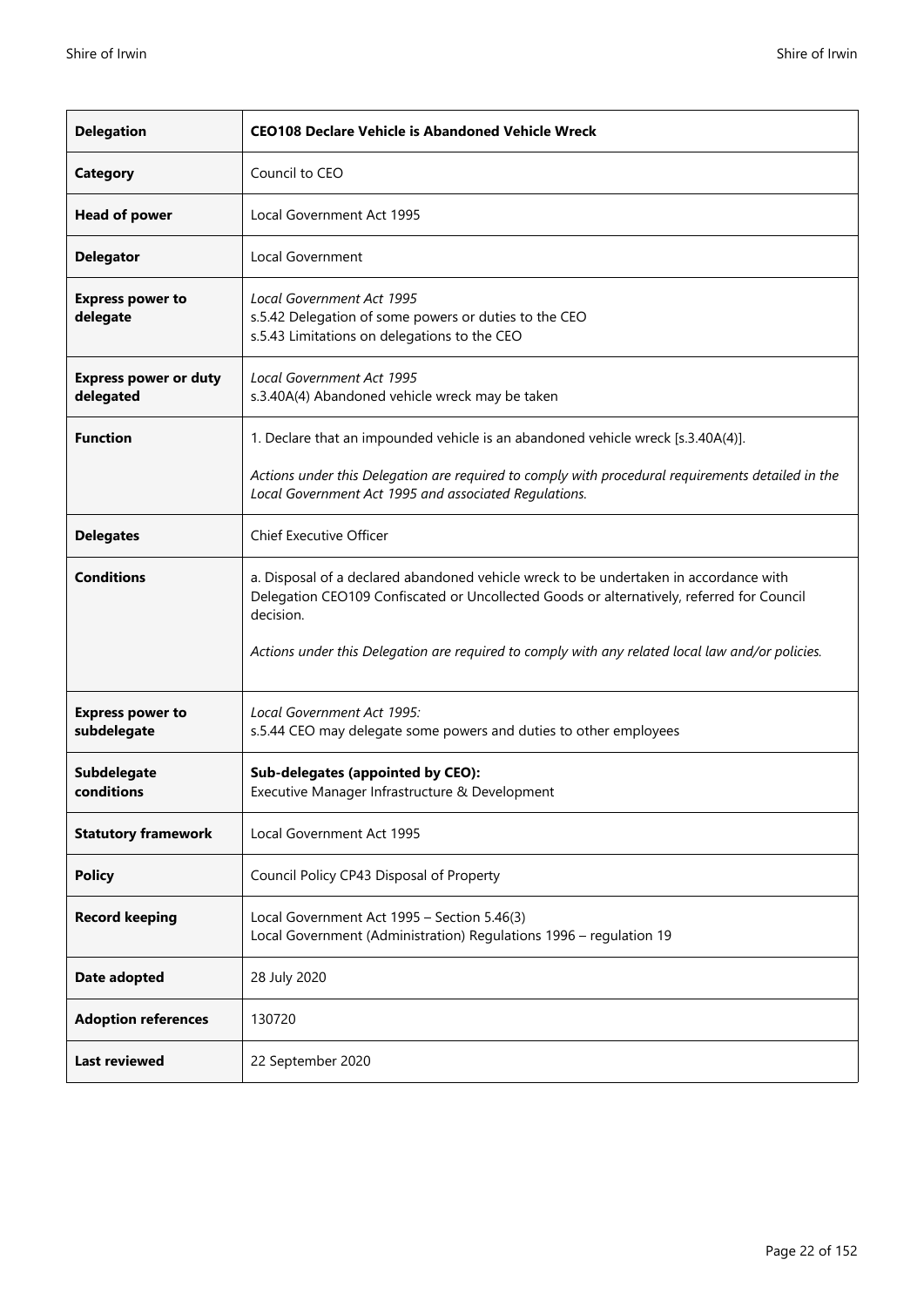<span id="page-22-0"></span>

| <b>Delegation</b>                         | <b>CEO109 Confiscate or Uncollected Goods</b>                                                                                                                                                                                                 |
|-------------------------------------------|-----------------------------------------------------------------------------------------------------------------------------------------------------------------------------------------------------------------------------------------------|
| Category                                  | Council to CEO                                                                                                                                                                                                                                |
| <b>Head of power</b>                      | Local Government Act 1995                                                                                                                                                                                                                     |
| <b>Delegator</b>                          | Local Government                                                                                                                                                                                                                              |
| <b>Express power to</b><br>delegate       | Local Government Act 1995:<br>s.5.42 Delegation of some powers or duties to the CEO<br>s.5.43 Limitations on delegations to the CEO                                                                                                           |
| <b>Express power or duty</b><br>delegated | Local Government Act 1995:<br>s.3.46 Goods may be withheld until costs paid<br>s.3.47 Confiscated or uncollected goods, disposal of<br>s.3.48 Impounding expenses, recovery of                                                                |
| <b>Function</b>                           | 1. Authority to refuse to allow goods impounded under s.3.39 or 3.40A, or removed under<br>s.3.40 or 3.40A to be collected until the costs of removing and/or impounding and keeping<br>them have been paid to the local government. [s.3.46] |
|                                           | 2. Authority to sell or otherwise dispose of confiscated or uncollected goods or vehicles that<br>have been ordered to be confiscated under s.3.43. [s.3.47]                                                                                  |
|                                           | 3. Authority to recover expenses if goods are removed and impounded under section 3.39 and<br>the alleged offender is convicted, by action in a court of competent jurisdiction. [s.3.48]                                                     |
|                                           | Actions under this Delegation are required to comply with procedural requirements detailed in the<br>Local Government Act 1995 and Local Government (Function and General) Regulations 1996.                                                  |
| <b>Delegates</b>                          | Chief Executive Officer                                                                                                                                                                                                                       |
| <b>Conditions</b>                         | a. May be disposed of by any means considered to provide best value, provided the process is<br>transparent and accountable.                                                                                                                  |
|                                           | Actions under this Delegation are required to comply with any related local law and/or policies.                                                                                                                                              |
| <b>Express power to</b><br>subdelegate    | Local Government Act 1995:<br>s.5.44 CEO may delegate some powers and duties to other employees                                                                                                                                               |
| Subdelegate<br>conditions                 | Sub-delegates (appointed by CEO):<br>Executive Manager Infrastructure & Development<br><b>Manager Regulatory Services</b>                                                                                                                     |
| <b>Statutory framework</b>                | Local Government Act 1995<br>Local Government (Functions and General) Regulations 1996                                                                                                                                                        |
| <b>Policy</b>                             | Council Policy CP43 Disposal of Property                                                                                                                                                                                                      |
| <b>Record keeping</b>                     | Local Government Act 1995 - Section 5.46(3)<br>Local Government (Administration) Regulations 1996 - regulation 19                                                                                                                             |
| Date adopted                              | 28 July 2020                                                                                                                                                                                                                                  |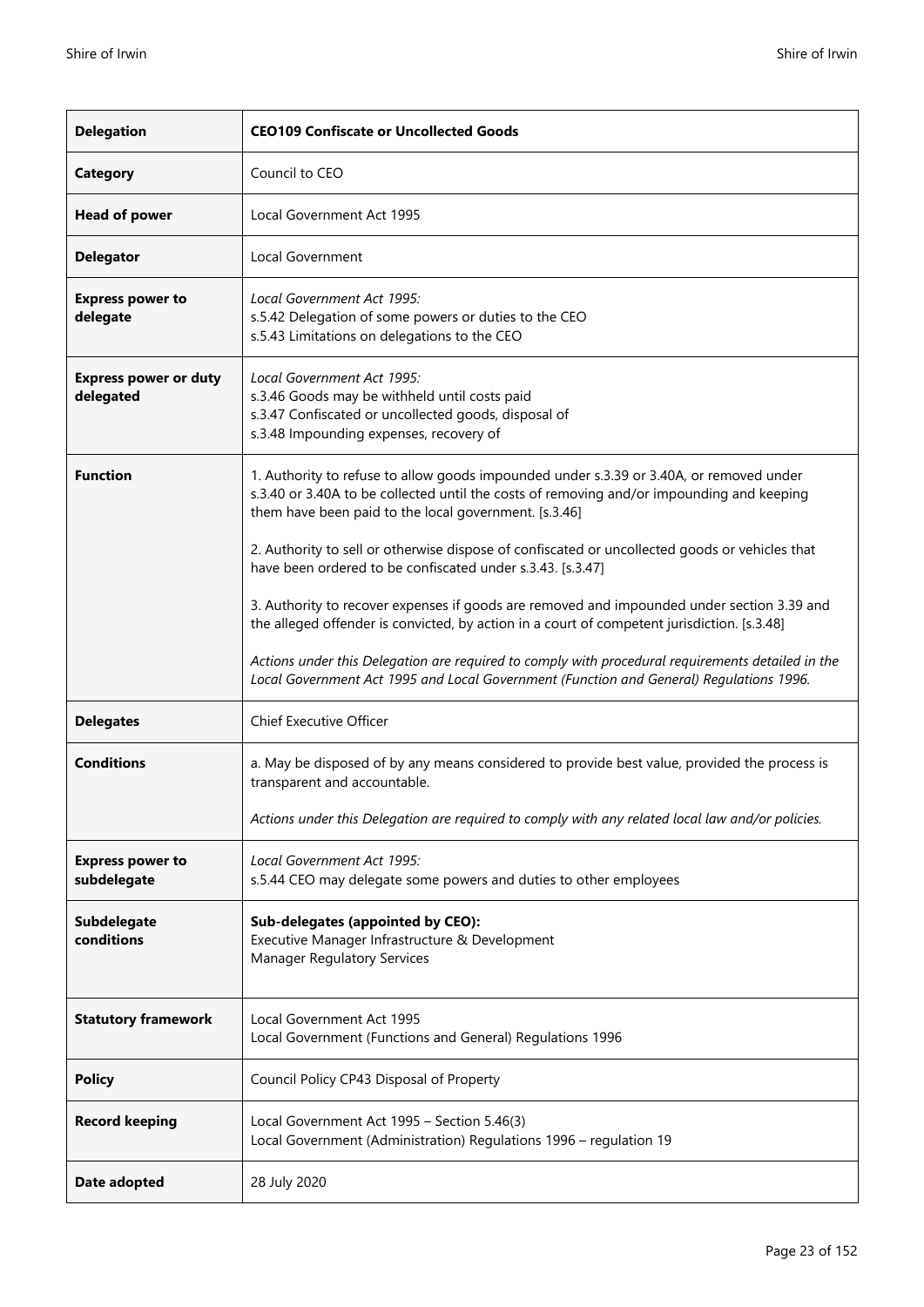| <b>Adoption references</b> | 130720            |
|----------------------------|-------------------|
| Last reviewed              | 22 September 2020 |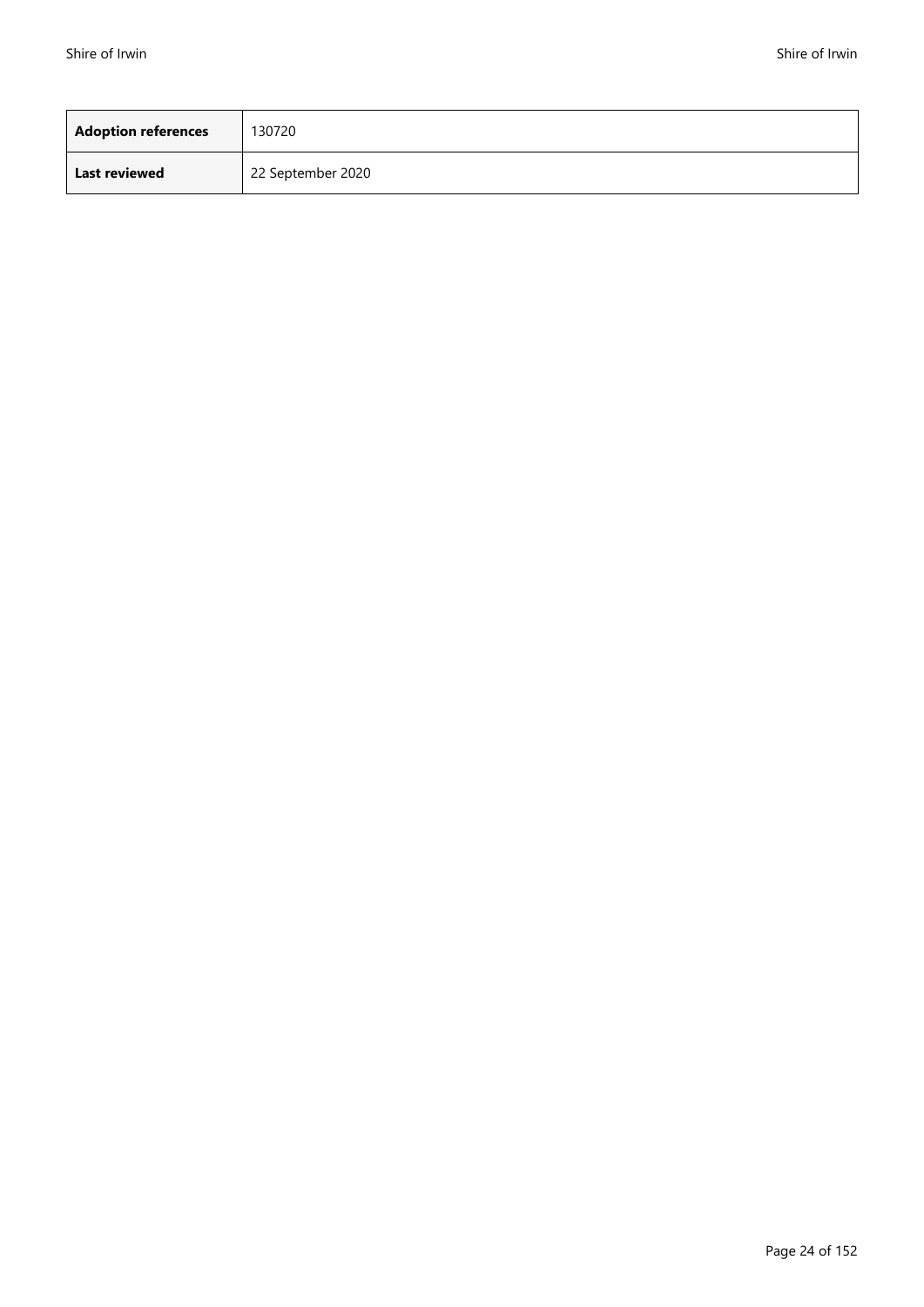<span id="page-24-0"></span>

| <b>Delegation</b>                         | <b>CEO110 Disposal of Sick or Injured Animals</b>                                                                                                                                                     |
|-------------------------------------------|-------------------------------------------------------------------------------------------------------------------------------------------------------------------------------------------------------|
|                                           |                                                                                                                                                                                                       |
| Category                                  | Council to CEO                                                                                                                                                                                        |
| <b>Head of power</b>                      | Local Government Act 1995                                                                                                                                                                             |
| <b>Delegator</b>                          | Local Government                                                                                                                                                                                      |
| <b>Express power to</b><br>delegate       | Local Government Act 1995:<br>s.5.42 Delegation of some powers or duties to the CEO<br>s.5.43 Limitations on delegations to the CEO                                                                   |
| <b>Express power or duty</b><br>delegated | Local Government Act 1995:<br>s.3.47A Sick or injured animals, disposal of<br>s.3.48 Impounding expenses, recovery of                                                                                 |
| <b>Function</b>                           | 1. Authority to determine when an impounded animal is ill or injured to an extent that treating<br>it is not practicable, and to humanely destroy the animal and dispose of the carcass [s.3.47A(1)]. |
|                                           | 2. Authority to recover expenses if goods are removed and impounded under section 3.39 and<br>the alleged offender is convicted, by action in a court of competent jurisdiction [s.3.48].             |
|                                           | Actions under this Delegation are required to comply with procedural requirements detailed in the<br>Local Government Act 1995 and associated Regulations.                                            |
| <b>Delegates</b>                          | <b>Chief Executive Officer</b>                                                                                                                                                                        |
| <b>Conditions</b>                         | As per the Local Government Act<br>a. On the condition that the animal has been impounded for no less than 7 days and<br>reasonable steps have been taken to notify the owner [s.3.47A(2)(3)].        |
|                                           | Actions under this Delegation are required to comply with any related local law and/or policies.                                                                                                      |
| <b>Express power to</b><br>subdelegate    | Local Government Act 1995:<br>s.5.44 CEO may delegate some powers and duties to other employees                                                                                                       |
| Subdelegate<br>conditions                 | Sub-delegates (appointed by CEO):<br>Executive Manager Infrastructure & Development                                                                                                                   |
| <b>Statutory framework</b>                | Local Government Act 1995                                                                                                                                                                             |
| <b>Policy</b>                             | Council Policy CP43 Disposal of Property                                                                                                                                                              |
| <b>Record keeping</b>                     | Local Government Act 1995 - Section 5.46(3)<br>Local Government (Administration) Regulations 1996 - regulation 19                                                                                     |
| Date adopted                              | 28 July 2020                                                                                                                                                                                          |
| <b>Adoption references</b>                | 130720                                                                                                                                                                                                |
| <b>Last reviewed</b>                      | 22 September 2020                                                                                                                                                                                     |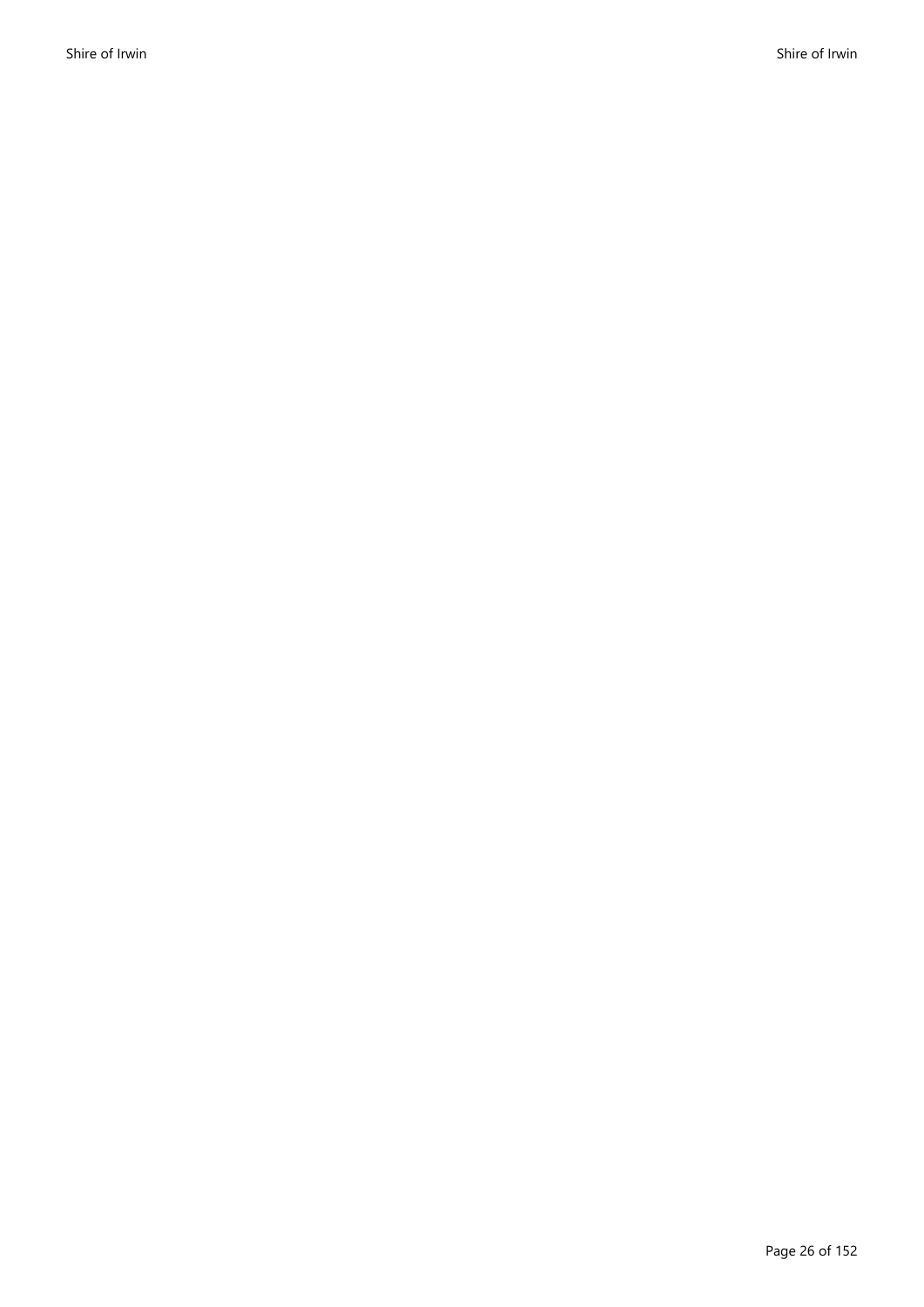<span id="page-26-0"></span>

| <b>Delegation</b>                         | <b>CEO111 Close Thoroughfares to Vehicles</b>                                                                                                                                                                                                                                                                                                                                                                                                                                                                                                                                                                                                                                                                                                                                |
|-------------------------------------------|------------------------------------------------------------------------------------------------------------------------------------------------------------------------------------------------------------------------------------------------------------------------------------------------------------------------------------------------------------------------------------------------------------------------------------------------------------------------------------------------------------------------------------------------------------------------------------------------------------------------------------------------------------------------------------------------------------------------------------------------------------------------------|
| Category                                  | Council to CEO                                                                                                                                                                                                                                                                                                                                                                                                                                                                                                                                                                                                                                                                                                                                                               |
| <b>Head of power</b>                      | Local Government Act 1995                                                                                                                                                                                                                                                                                                                                                                                                                                                                                                                                                                                                                                                                                                                                                    |
| <b>Delegator</b>                          | <b>Local Government</b>                                                                                                                                                                                                                                                                                                                                                                                                                                                                                                                                                                                                                                                                                                                                                      |
| <b>Express power to</b><br>delegate       | Local Government Act 1995<br>s.5.42 Delegation of some powers or duties to the CEO<br>s.5.43 Limitations on delegations to the CEO                                                                                                                                                                                                                                                                                                                                                                                                                                                                                                                                                                                                                                           |
| <b>Express power or duty</b><br>delegated | <b>Local Government Act 1995</b><br>s.3.50 Closing certain thoroughfares to vehicles<br>s.3.50A Partial closure of thoroughfare for repairs or maintenance<br>s.3.51 Affected owners to be notified of certain proposals                                                                                                                                                                                                                                                                                                                                                                                                                                                                                                                                                     |
| <b>Function</b>                           | 1. Authority to close a thoroughfare (wholly or partially) to vehicles or particular classes of<br>vehicles for a period not exceeding 4-weeks [s.3.50(1)].<br>2. Authority to determine to close a thoroughfare for a period exceeding 4-weeks [s.3.50(1a) (2)<br>$(4)$ ].<br>3. Authority to revoke an order to close a thoroughfare [s.3.50(6)].<br>4. Authority to partially and temporarily close a thoroughfare without public notice for repairs<br>or maintenance, where it is unlikely to have significant adverse effect on users of the<br>thoroughfare [s.3.50A].<br>Actions under this Delegation are required to comply with procedural requirements detailed in the<br>Local Government Act 1995 and Local Government (Functions & General) Regulations 1996. |
| <b>Delegates</b>                          | Chief Executive Officer                                                                                                                                                                                                                                                                                                                                                                                                                                                                                                                                                                                                                                                                                                                                                      |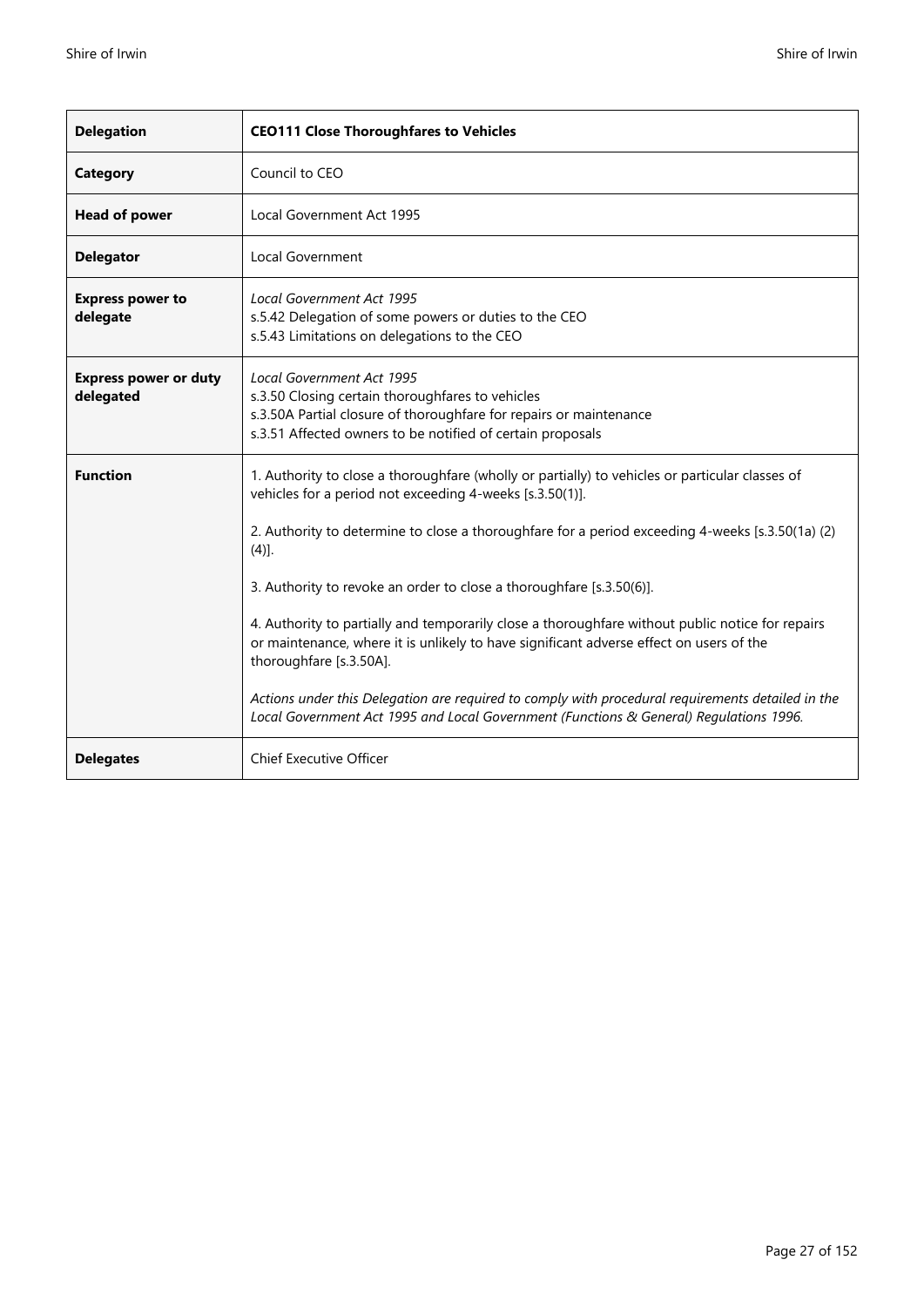| <b>Conditions</b>                      | As per the Local Government Act                                                                                                                                                                                                                                                                                                                                                                                                                                         |
|----------------------------------------|-------------------------------------------------------------------------------------------------------------------------------------------------------------------------------------------------------------------------------------------------------------------------------------------------------------------------------------------------------------------------------------------------------------------------------------------------------------------------|
|                                        | a. Before doing anything to which section 3.51 applies, fixing or alter the level or alignment of a<br>public thoroughfare or draining water from a public thoroughfare or other public place onto<br>adjoining land, a person having an interest is to be notified in writing. If any land is likely to be<br>adversely affected by doing of the thing, give local public notice. Allow reasonable time for<br>submissions and consider any submissions made. [s3.51]. |
|                                        | b. In determining to close a thoroughfare for a period exceeding 4 weeks [s.3.50(1a) (2) (4)] and<br>before doing so, to:                                                                                                                                                                                                                                                                                                                                               |
|                                        | · give; public notice<br>• give written notice to the Commissioner of Main Roads and written notice to prescribed<br>persons and persons that own prescribed land; and<br>• consider submissions relevant to the road closure/s proposed [s.3.50(1a) (2) (4)].                                                                                                                                                                                                          |
|                                        | c. If, under s.3.50(1), a thoroughfare is closed without giving local public notice, local public<br>notice is to be given as soon as practicable after the thoroughfare is closed [s.3.50(8)].                                                                                                                                                                                                                                                                         |
|                                        | d. Maintain access to adjoining land [s.3.52(3)] (relevant to the metropolitan area or a Townsite<br>only).                                                                                                                                                                                                                                                                                                                                                             |
|                                        | Actions under this Delegation are required to comply with any related local law and/or policies.                                                                                                                                                                                                                                                                                                                                                                        |
| <b>Express power to</b><br>subdelegate | Local Government Act 1995:<br>s.5.44 CEO may delegate some powers and duties to other employees                                                                                                                                                                                                                                                                                                                                                                         |
| Subdelegate<br>conditions              | Sub-delegates (appointed by CEO):<br>Executive Manager Infrastructure & Development<br><b>Works Supervisor</b>                                                                                                                                                                                                                                                                                                                                                          |
| <b>Statutory framework</b>             | Local Government Act 1995                                                                                                                                                                                                                                                                                                                                                                                                                                               |
| <b>Record keeping</b>                  | Local Government Act 1995 - Section 5.46(3)<br>Local Government (Administration) Regulations 1996 - regulation 19                                                                                                                                                                                                                                                                                                                                                       |
| Date adopted                           | 28 July 2020                                                                                                                                                                                                                                                                                                                                                                                                                                                            |
| <b>Adoption references</b>             | 130720                                                                                                                                                                                                                                                                                                                                                                                                                                                                  |
| <b>Last reviewed</b>                   | 22 September 2020                                                                                                                                                                                                                                                                                                                                                                                                                                                       |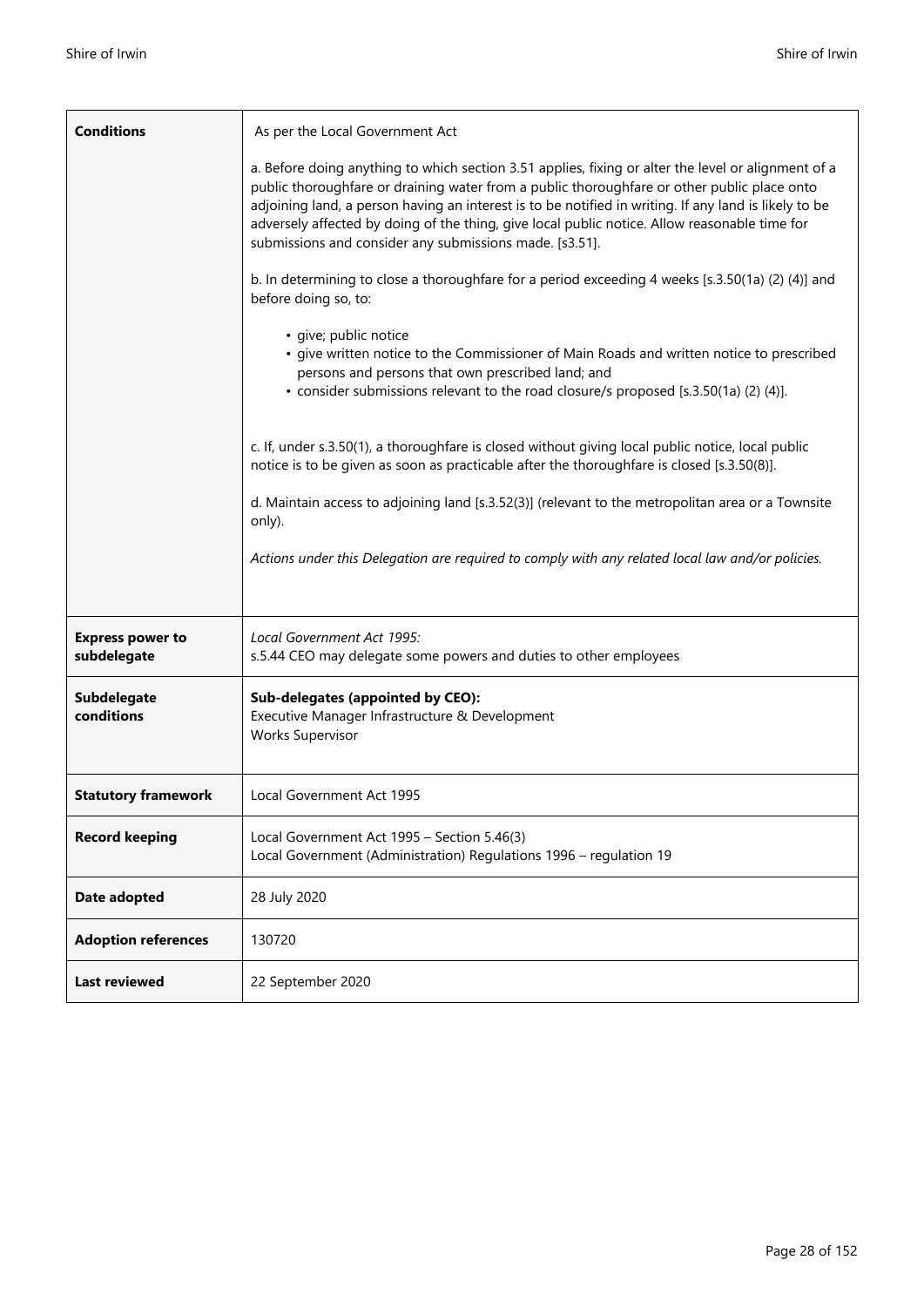<span id="page-28-0"></span>

| <b>Delegation</b>                         | <b>CEO112 Control Reserves and Certain Unvested Facilities</b>                                                                                                                                                                                     |
|-------------------------------------------|----------------------------------------------------------------------------------------------------------------------------------------------------------------------------------------------------------------------------------------------------|
| Category                                  | Council to CEO                                                                                                                                                                                                                                     |
| <b>Head of power</b>                      | Local Government Act 1995                                                                                                                                                                                                                          |
| <b>Delegator</b>                          | <b>Local Government</b>                                                                                                                                                                                                                            |
| <b>Express power to</b><br>delegate       | Local Government Act 1995<br>s.5.42 Delegation of some powers or duties to the CEO<br>s.5.43 Limitations on delegations to the CEO                                                                                                                 |
| <b>Express power or duty</b><br>delegated | <b>Local Government Act 1995</b><br>s.3.53(3) Control of certain unvested facilities<br>s.3.54(1) Reserves under control of local government                                                                                                       |
| <b>Function</b>                           | 1. Authority to agree the method for control and management of an unvested facility which is<br>partially within 2 or more local government districts. [s.3.53(3)].                                                                                |
|                                           | 2. Authority to do anything for the purpose of controlling and managing land that is vested in<br>or placed under the control and management of the Shire of Irwin, that it could do under s.5 of<br>the Parks and Reserves Act 1895. [s.3.54(1)]. |
|                                           | Actions under this Delegation are required to comply with procedural requirements detailed in the<br>Local Government Act 1995 and associated Regulations.                                                                                         |
| <b>Delegates</b>                          | Chief Executive Officer                                                                                                                                                                                                                            |
| <b>Conditions</b>                         | a. Limited to matters where the financial implications do not exceed a relevant and current<br>budget allocation and which do not create a financial liability in future budgets.                                                                  |
|                                           | Actions under this Delegation are required to comply with any related local law and/or policies.                                                                                                                                                   |
| <b>Express power to</b><br>subdelegate    | Local Government Act 1995:<br>s.5.44 CEO may delegate some powers and duties to other employees                                                                                                                                                    |
| Subdelegate<br>conditions                 | Not sub-delegated                                                                                                                                                                                                                                  |
| <b>Statutory framework</b>                | Local Government Act 1995                                                                                                                                                                                                                          |
| <b>Record keeping</b>                     | Local Government Act 1995 - Section 5.46(3)<br>Local Government (Administration) Regulations 1996 - regulation 19                                                                                                                                  |
| Date adopted                              | 28 July 2020                                                                                                                                                                                                                                       |
| <b>Adoption references</b>                | 130720                                                                                                                                                                                                                                             |
| <b>Last reviewed</b>                      | 22 September 2020                                                                                                                                                                                                                                  |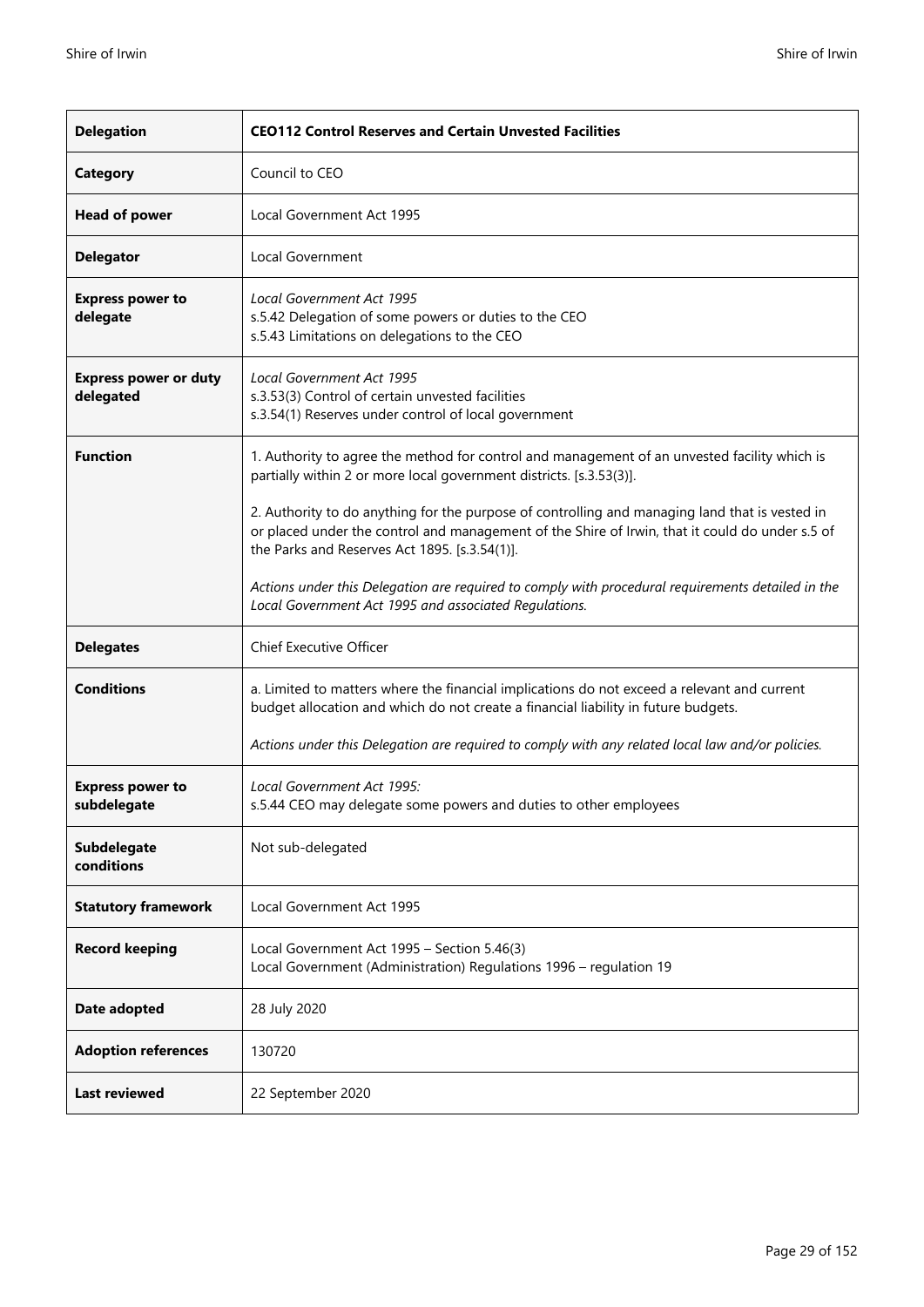<span id="page-29-0"></span>

| <b>Delegation</b>                         | <b>CEO113 Obstruction of Footpaths and Thoroughfares</b>                                                                                                                                                                                                                                                                                                                                                                                                                                                                                                                                                                                                                                                                                                                                                                                                                                                                                                                                                                                                                                                                                                                                                                                                                                                                                                                                                                                                                                                                                                                                |
|-------------------------------------------|-----------------------------------------------------------------------------------------------------------------------------------------------------------------------------------------------------------------------------------------------------------------------------------------------------------------------------------------------------------------------------------------------------------------------------------------------------------------------------------------------------------------------------------------------------------------------------------------------------------------------------------------------------------------------------------------------------------------------------------------------------------------------------------------------------------------------------------------------------------------------------------------------------------------------------------------------------------------------------------------------------------------------------------------------------------------------------------------------------------------------------------------------------------------------------------------------------------------------------------------------------------------------------------------------------------------------------------------------------------------------------------------------------------------------------------------------------------------------------------------------------------------------------------------------------------------------------------------|
| <b>Category</b>                           | Council to CEO                                                                                                                                                                                                                                                                                                                                                                                                                                                                                                                                                                                                                                                                                                                                                                                                                                                                                                                                                                                                                                                                                                                                                                                                                                                                                                                                                                                                                                                                                                                                                                          |
| <b>Head of power</b>                      | Local Government Act 1995                                                                                                                                                                                                                                                                                                                                                                                                                                                                                                                                                                                                                                                                                                                                                                                                                                                                                                                                                                                                                                                                                                                                                                                                                                                                                                                                                                                                                                                                                                                                                               |
| <b>Delegator</b>                          | Local Government                                                                                                                                                                                                                                                                                                                                                                                                                                                                                                                                                                                                                                                                                                                                                                                                                                                                                                                                                                                                                                                                                                                                                                                                                                                                                                                                                                                                                                                                                                                                                                        |
| <b>Express power to</b><br>delegate       | Local Government Act 1995<br>s.5.42 Delegation of some powers or duties to the CEO<br>s.5.43 Limitations on delegations to the CEO                                                                                                                                                                                                                                                                                                                                                                                                                                                                                                                                                                                                                                                                                                                                                                                                                                                                                                                                                                                                                                                                                                                                                                                                                                                                                                                                                                                                                                                      |
| <b>Express power or duty</b><br>delegated | Local Government (Uniform Local Provisions) Regulations 1996<br>r.5(2) Interfering with, or taking from, local government land<br>r.6 Obstruction of public thoroughfare by things placed and left - Sch. 9.1 cl. 3(1)(a)<br>r.7A Obstruction of public thoroughfare by fallen things - Sch.9.1 cl.3(1)(b)<br>r.7 Encroaching on public thoroughfare - Sch.9.1. cl.3(2)                                                                                                                                                                                                                                                                                                                                                                                                                                                                                                                                                                                                                                                                                                                                                                                                                                                                                                                                                                                                                                                                                                                                                                                                                 |
| <b>Function</b>                           | 1. Authority to give, by written notice served on a person who is carrying out plastering,<br>painting or decorating operations (the work) over or near a footpath on land that is local<br>government property, to require the person to cover the footpath during the period specified<br>in the notice so as to: [ULP r.5(2)]<br>a. prevent damage to the footpath; or<br>b. prevent inconvenience to the public or danger from falling materials [ULP r.5(2)].<br>2. Authority to provide permission including imposing appropriate conditions or to refuse to<br>provide permission, for a person to place on a specified part of a public thoroughfare one or<br>more specified things that may obstruct the public thoroughfare. [ULP r.6(2) (4)].<br>3. Authority to renew permission to obstruct a thoroughfare and to vary any condition imposed<br>on the permission effective at the time written notice is given to the person to whom<br>permission is granted [ULP r.6(6)].<br>4. Authority to require an owner or occupier of land to remove anything that has fallen from<br>the land or from anything on the land and is obstructing a public thoroughfare [ULP r.7A].<br>5. Authority to require an owner occupier of land to remove any part of a structure, tree or<br>plant that is encroaching, without lawful authority on a public thoroughfare [ULP r.7].<br>Actions under this Delegation are required to comply with procedural requirements detailed in the<br>Local Government Act 1995 and Local Government (Uniform Local Provisions) Regulations 1996. |
| <b>Delegates</b>                          | Chief Executive Officer                                                                                                                                                                                                                                                                                                                                                                                                                                                                                                                                                                                                                                                                                                                                                                                                                                                                                                                                                                                                                                                                                                                                                                                                                                                                                                                                                                                                                                                                                                                                                                 |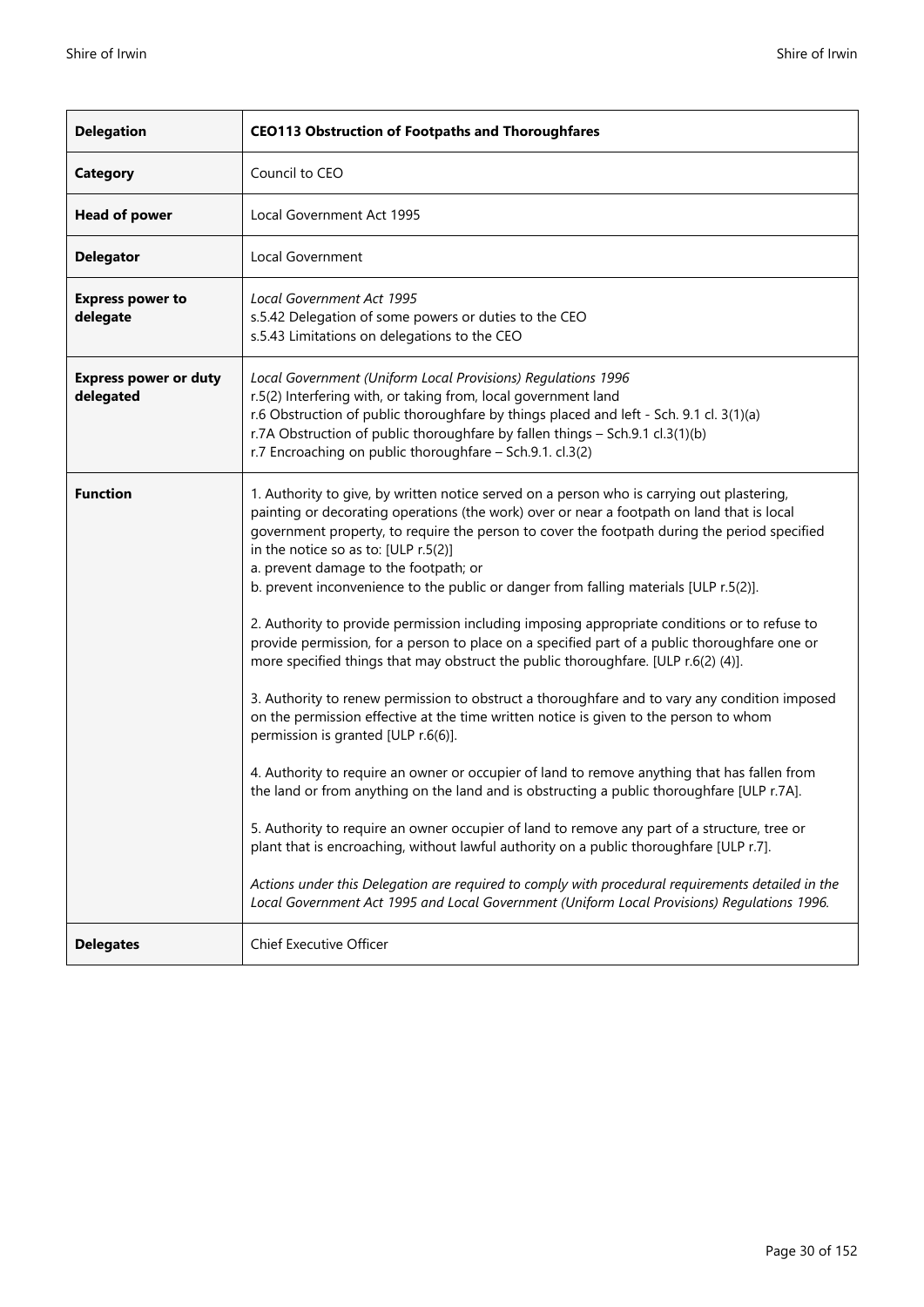| <b>Conditions</b>                      | a. Permission may only be granted where, the proponent has:                                                                                                                                              |
|----------------------------------------|----------------------------------------------------------------------------------------------------------------------------------------------------------------------------------------------------------|
|                                        | i. Where appropriate, obtained written permission from each owner of adjoining or adjacent<br>property which may be impacted by the proposed obstruction.                                                |
|                                        | ii. Provided a bond, sufficient to the value of works that may be required if the proponent does<br>not satisfactorily make good public assets damaged by the obstruction at the completion of<br>works. |
|                                        | iii. Provided evidence of sufficient Public Liability Insurance.                                                                                                                                         |
|                                        | iv. Provided pedestrian and traffic management plans which are sufficient for the protection of<br>public safety and amenity.                                                                            |
|                                        | Actions under this Delegation are required to comply with any related local law and/or policies.                                                                                                         |
| <b>Express power to</b><br>subdelegate | Local Government Act 1995:<br>s.5.44 CEO may delegate some powers and duties to other employees                                                                                                          |
| <b>Subdelegate</b><br>conditions       | Sub-delegates (appointed by CEO):<br>Executive Manager Infrastructure & Development<br><b>Works Supervisor</b>                                                                                           |
| <b>Statutory framework</b>             | Local Government Act 1995<br>Local Government (Uniform Local Provisions) Regulations 1996                                                                                                                |
| <b>Policy</b>                          | <b>Local Law</b><br>Activities on Thoroughfares and Trading Places in Thoroughfares and Public Places Local Law                                                                                          |
| <b>Record keeping</b>                  | Local Government Act 1995 - Section 5.46(3)<br>Local Government (Administration) Regulations 1996 - regulation 19                                                                                        |
| Date adopted                           | 28 July 2020                                                                                                                                                                                             |
| <b>Adoption references</b>             | 130720                                                                                                                                                                                                   |
| Last reviewed                          | 22 September 2020                                                                                                                                                                                        |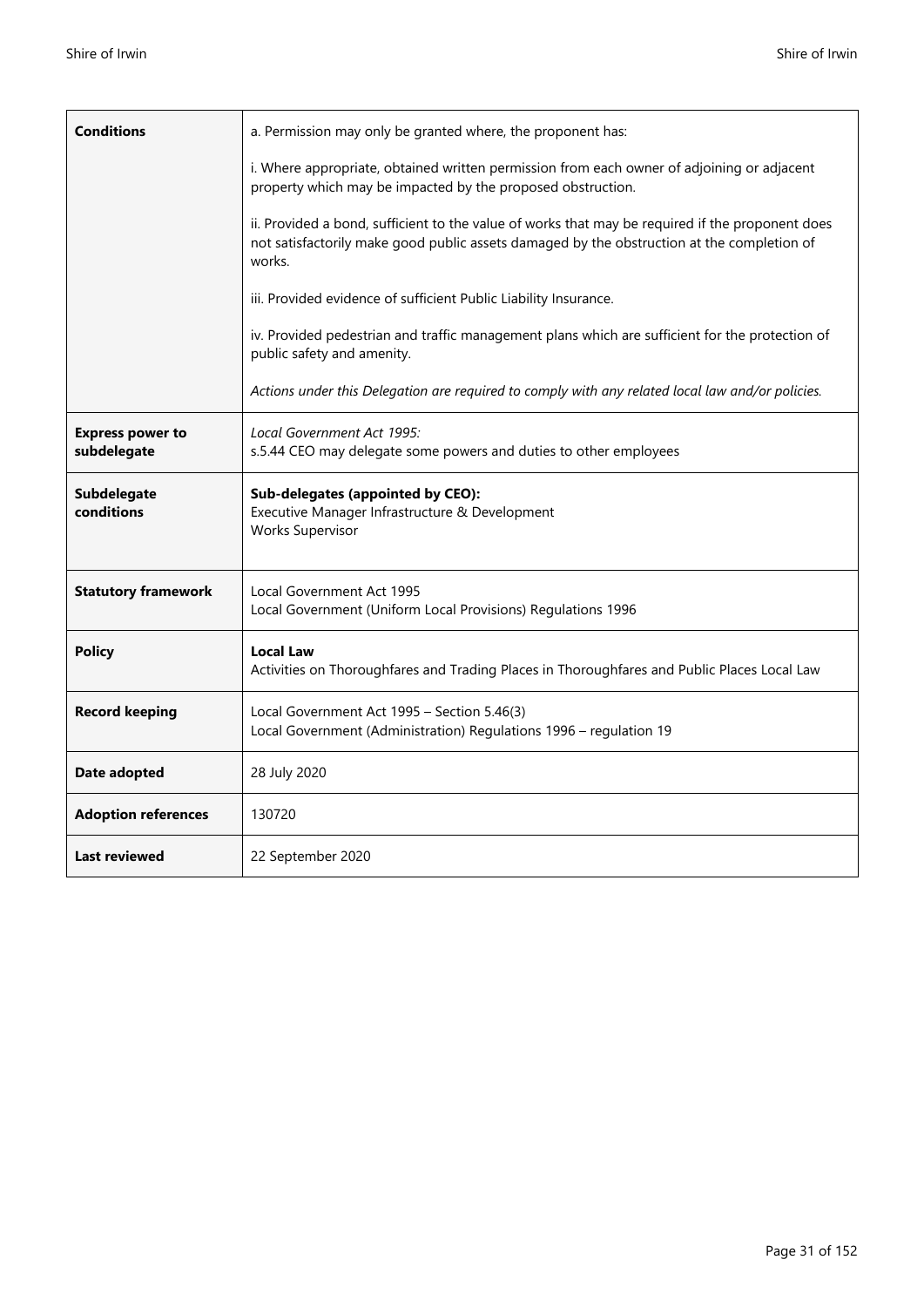<span id="page-31-0"></span>

| <b>Delegation</b>                         | <b>CEO114 Gates Across Public Thoroughfares</b>                                                                                                                                                                                |
|-------------------------------------------|--------------------------------------------------------------------------------------------------------------------------------------------------------------------------------------------------------------------------------|
| <b>Category</b>                           | Council to CEO                                                                                                                                                                                                                 |
| <b>Head of power</b>                      | Local Government Act 1995                                                                                                                                                                                                      |
| <b>Delegator</b>                          | Local Government                                                                                                                                                                                                               |
| <b>Express power to</b><br>delegate       | Local Government Act 1995<br>s.5.42 Delegation of some powers or duties to the CEO<br>s.5.43 Limitations on delegations to the CEO                                                                                             |
| <b>Express power or duty</b><br>delegated | Local Government (Uniform Local Provisions) Regulations 1996<br>r.9 Permission to have gate across public thoroughfare - Sch.9.1 cl.5(1)                                                                                       |
| <b>Function</b>                           | 1. Authority to provide, or refuse to provide permission to have a gate or other device across a<br>local government thoroughfare that permits the passage of vehicle traffic and prevents<br>livestock straying [ULP r.9(1)]. |
|                                           | 2. Authority to require an applicant to publish a notice of the application in a manner thought<br>fit for the purpose of informing persons who may be affected by the proposed gate or device<br>[r.9(2)].                    |
|                                           | 3. Authority to impose conditions on granting permission [ULP r.9(4)].                                                                                                                                                         |
|                                           | 4. Authority to renew permission, or at any other time vary any condition, effective upon written<br>notice to the person to whom permission was granted [ULP r.9(5)].                                                         |
|                                           | 5. Authority to cancel permission by written notice, and request the person to whom permission<br>was granted to remove the gate or device within a specified time [ULP r.9(6)].                                               |
|                                           | Actions under this Delegation are required to comply with procedural requirements detailed in the<br>Local Government Act 1995 and Local Government (Uniform Local Provisions) Regulations 1996.                               |
| <b>Delegates</b>                          | <b>Chief Executive Officer</b>                                                                                                                                                                                                 |
| <b>Conditions</b>                         | a. Each approval provided must be recorded in the Shire of Irwin's statutory Register of Gates in<br>accordance with Uniform Local Provisions Regulation 9(8).                                                                 |
|                                           | Actions under this Delegation are required to comply with any related local law and/or policies.                                                                                                                               |
| <b>Express power to</b><br>subdelegate    | Local Government Act 1995:<br>s.5.44 CEO may delegate some powers and duties to other employees                                                                                                                                |
| Subdelegate<br>conditions                 | Sub-delegates (appointed by CEO):<br>Executive Manager Infrastructure & Development<br><b>Works Supervisor</b>                                                                                                                 |
| <b>Statutory framework</b>                | Local Government Act 1995<br>Local Government (Uniform Local Provisions) Regulations 1996                                                                                                                                      |
| <b>Policy</b>                             | <b>Local Law</b><br>Activities on Thoroughfares and Trading Places in Thoroughfares and Public Places Local Law                                                                                                                |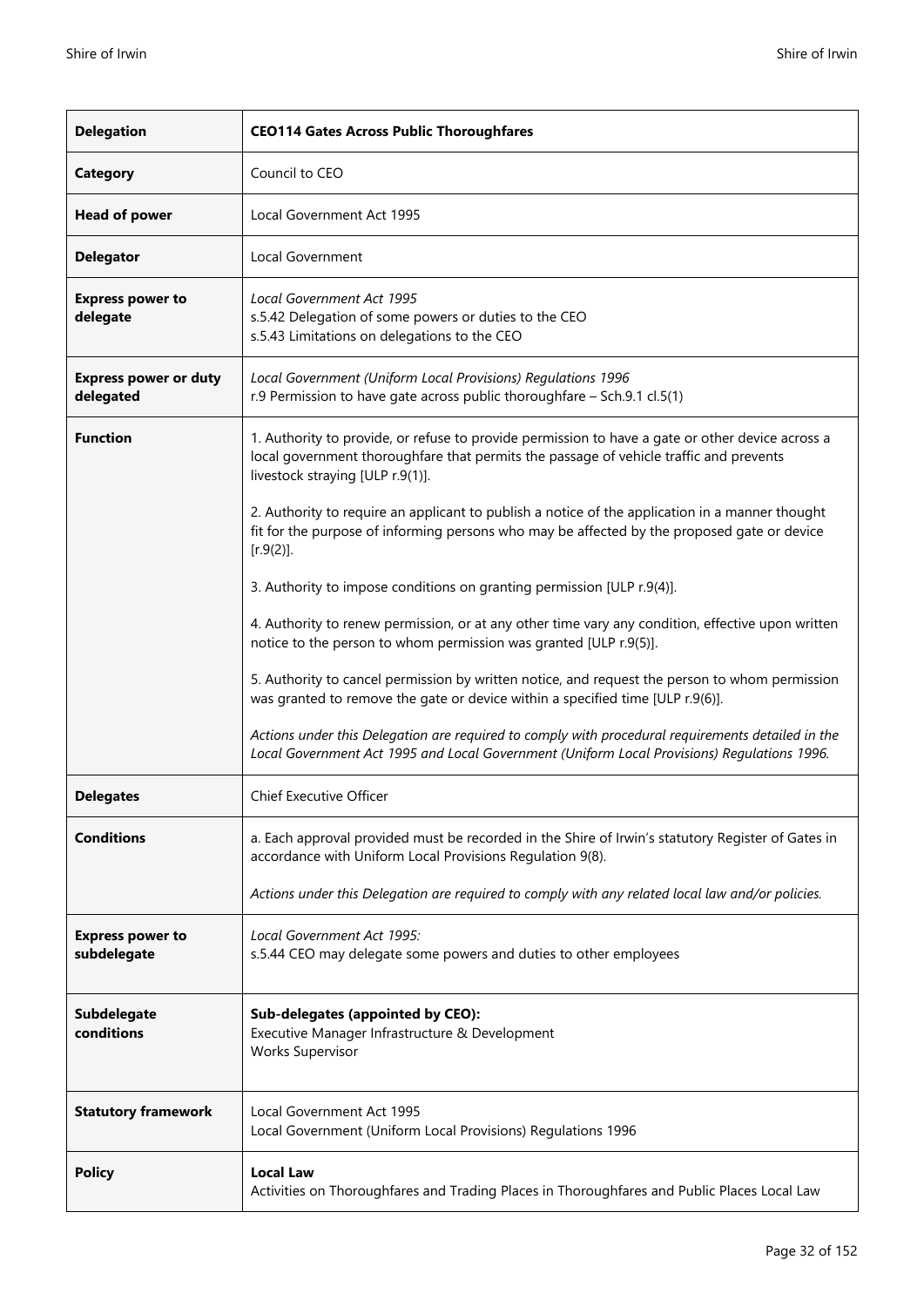| <b>Record keeping</b>      | Local Government Act 1995 - Section 5.46(3)<br>Local Government (Administration) Regulations 1996 r.19 |
|----------------------------|--------------------------------------------------------------------------------------------------------|
| Date adopted               | 28 July 2020                                                                                           |
| <b>Adoption references</b> | 130720                                                                                                 |
| <b>Last reviewed</b>       | 22 September 2020                                                                                      |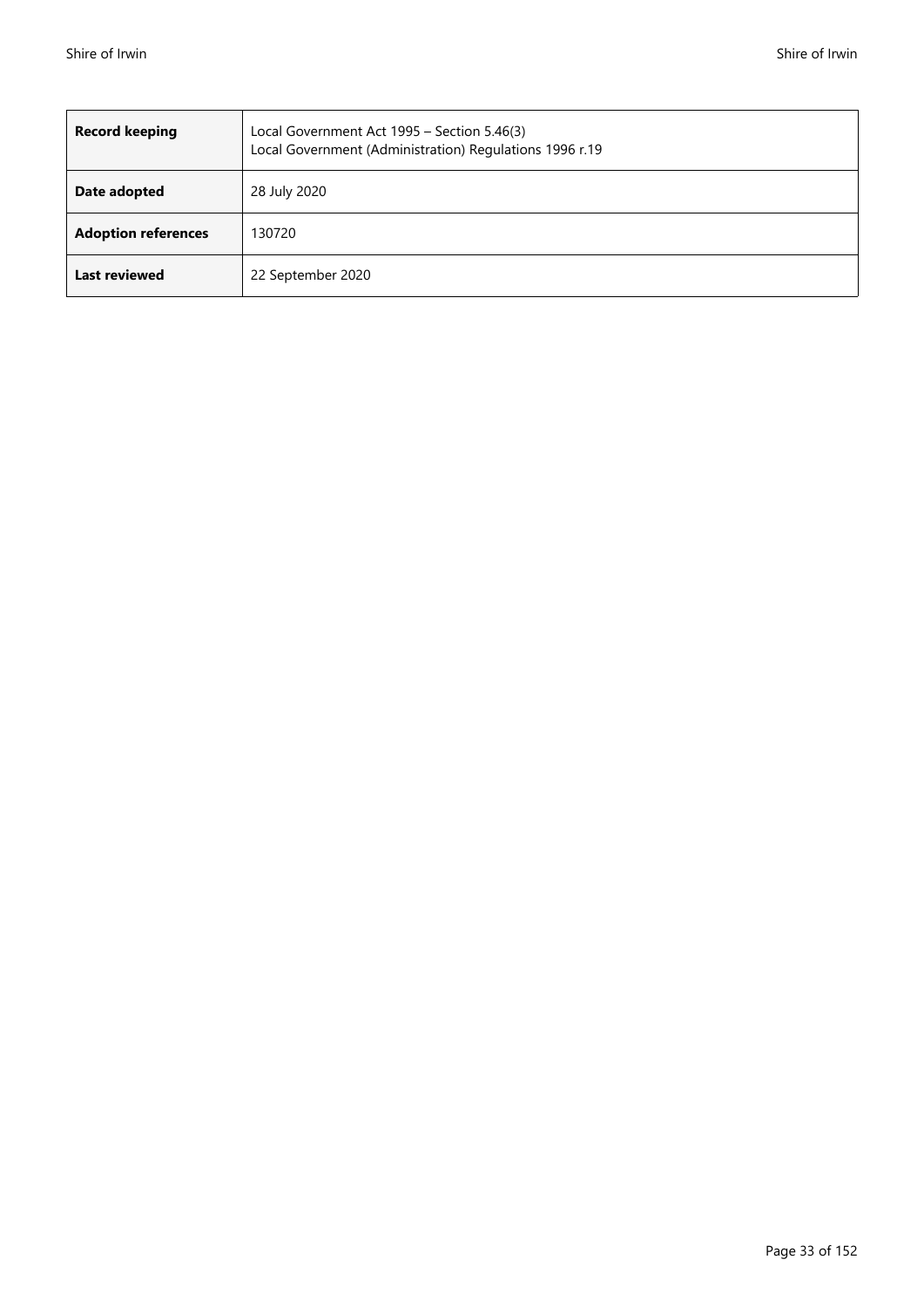<span id="page-33-0"></span>

| <b>Delegation</b>                         | <b>CEO115 Public Thoroughfare - Dangerous Excavations</b>                                                                                                                                                                                                   |
|-------------------------------------------|-------------------------------------------------------------------------------------------------------------------------------------------------------------------------------------------------------------------------------------------------------------|
| <b>Category</b>                           | Council to CEO                                                                                                                                                                                                                                              |
| <b>Head of power</b>                      | Local Government Act 1995                                                                                                                                                                                                                                   |
| <b>Delegator</b>                          | Local Government                                                                                                                                                                                                                                            |
| <b>Express power to</b><br>delegate       | <b>Local Government Act 1995</b><br>s.5.42 Delegation of some powers or duties to the CEO<br>s.5.43 Limitations on delegations to the CEO                                                                                                                   |
| <b>Express power or duty</b><br>delegated | Local Government (Uniform Local Provisions) Regulations 1996<br>r.11(1), (4), (6) & (8) Dangerous excavation in or near public thoroughfare - Sch.9.1 cl.6                                                                                                  |
| <b>Function</b>                           | 1. Authority to determine if an excavation in or on land adjoining a public thoroughfare is<br>dangerous and take action to fill it in or fence it or request the owner / occupier in writing to fill<br>in or securely fence the excavation [ULP r.11(1)]. |
|                                           | 2. Authority to determine to give permission or refuse to give permission to make or make and<br>leave an excavation in a public thoroughfare or land adjoining a public thoroughfare [ULP r.11<br>$(4)$ ].                                                 |
|                                           | 3. Authority to impose conditions on granting permission [ULP r.11(6)].                                                                                                                                                                                     |
|                                           | 4. Authority to renew a permission granted or vary at any time, any condition imposed on a<br>permission granted [ULP r.11(8)].                                                                                                                             |
|                                           | Actions under this Delegation are required to comply with procedural requirements detailed in the<br>Local Government Act 1995 and Local Government (Uniform Local Provisions) Regulations 1996.                                                            |
| <b>Delegates</b>                          | Chief Executive Officer                                                                                                                                                                                                                                     |
| <b>Conditions</b>                         | Permission may only be granted where, the proponent has:                                                                                                                                                                                                    |
|                                           | i. Where appropriate, obtained written permission from or entered into a legal agreement with,<br>each owner of adjoining or adjacent property which may be impacted by the proposed works.                                                                 |
|                                           | ii. Provided a bond, sufficient to the value of works that may be required if the proponent does<br>not satisfactorily make good the public assets at the completion of works.                                                                              |
|                                           | iii. Provided evidence of sufficient Public Liability Insurance.                                                                                                                                                                                            |
|                                           | iv. Provided pedestrian and traffic management plans which are sufficient for the protection of<br>public safety and amenity.                                                                                                                               |
|                                           | Actions under this Delegation are required to comply with any related local law, policies and<br>procedures.                                                                                                                                                |
| <b>Express power to</b><br>subdelegate    | Local Government Act 1995:<br>s.5.44 CEO may delegate some powers and duties to other employees                                                                                                                                                             |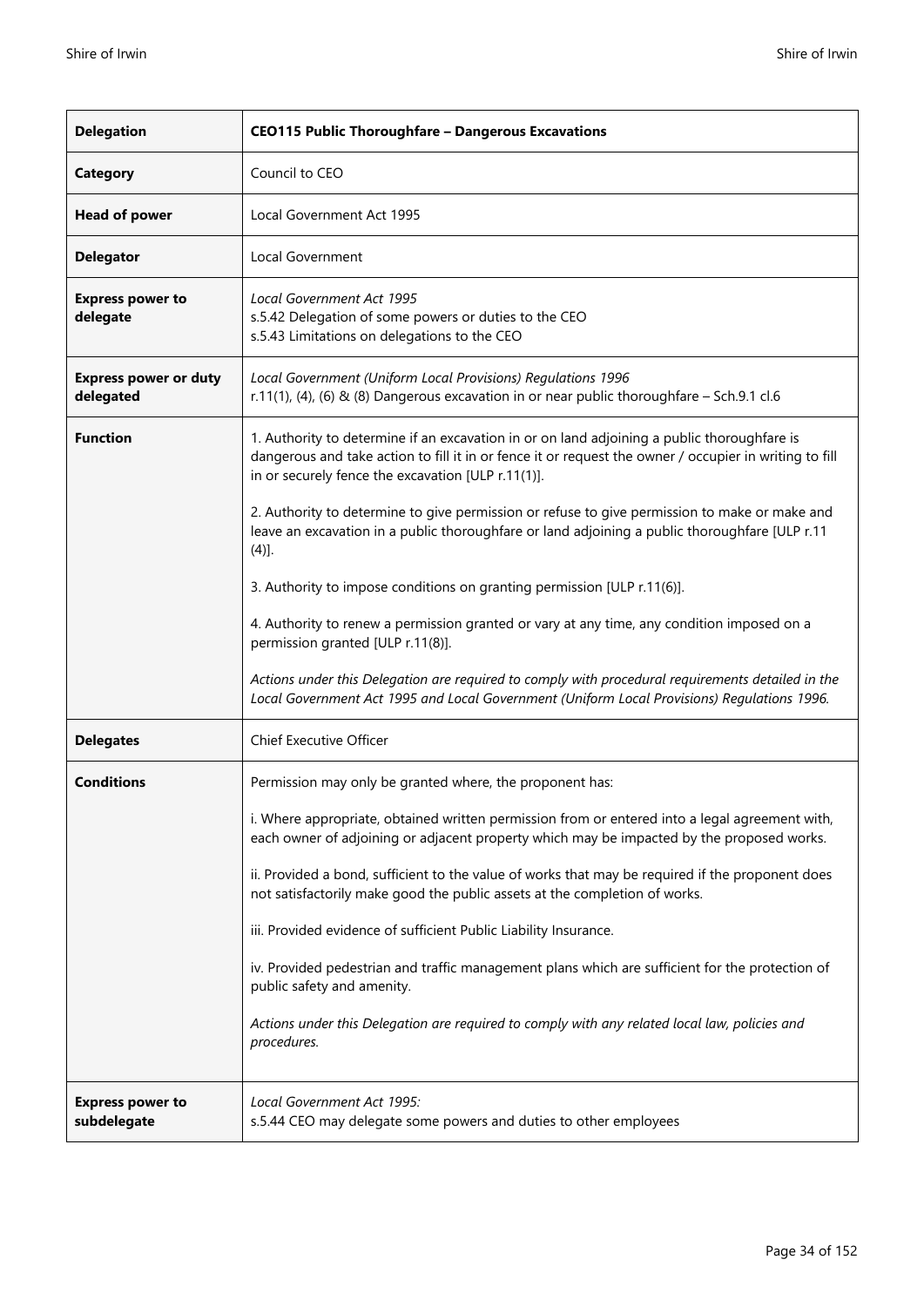| <b>Subdelegate</b><br>conditions | Sub-delegates (appointed by CEO):<br>Executive Manager Infrastructure & Development<br><b>Works Supervisor</b>    |
|----------------------------------|-------------------------------------------------------------------------------------------------------------------|
| <b>Statutory framework</b>       | Local Government Act 1995<br>Local Government (Uniform Local Provisions) Regulations 1996                         |
| <b>Policy</b>                    | <b>Local Law</b><br>Activities on Thoroughfares and Trading Places in Thoroughfares and Public Places Local Law   |
| <b>Record keeping</b>            | Local Government Act 1995 – Section 5.46(3)<br>Local Government (Administration) Regulations 1996 – regulation 19 |
| Date adopted                     | 28 July 2020                                                                                                      |
| <b>Adoption references</b>       | 130720                                                                                                            |
| Last reviewed                    | 22 September 2020                                                                                                 |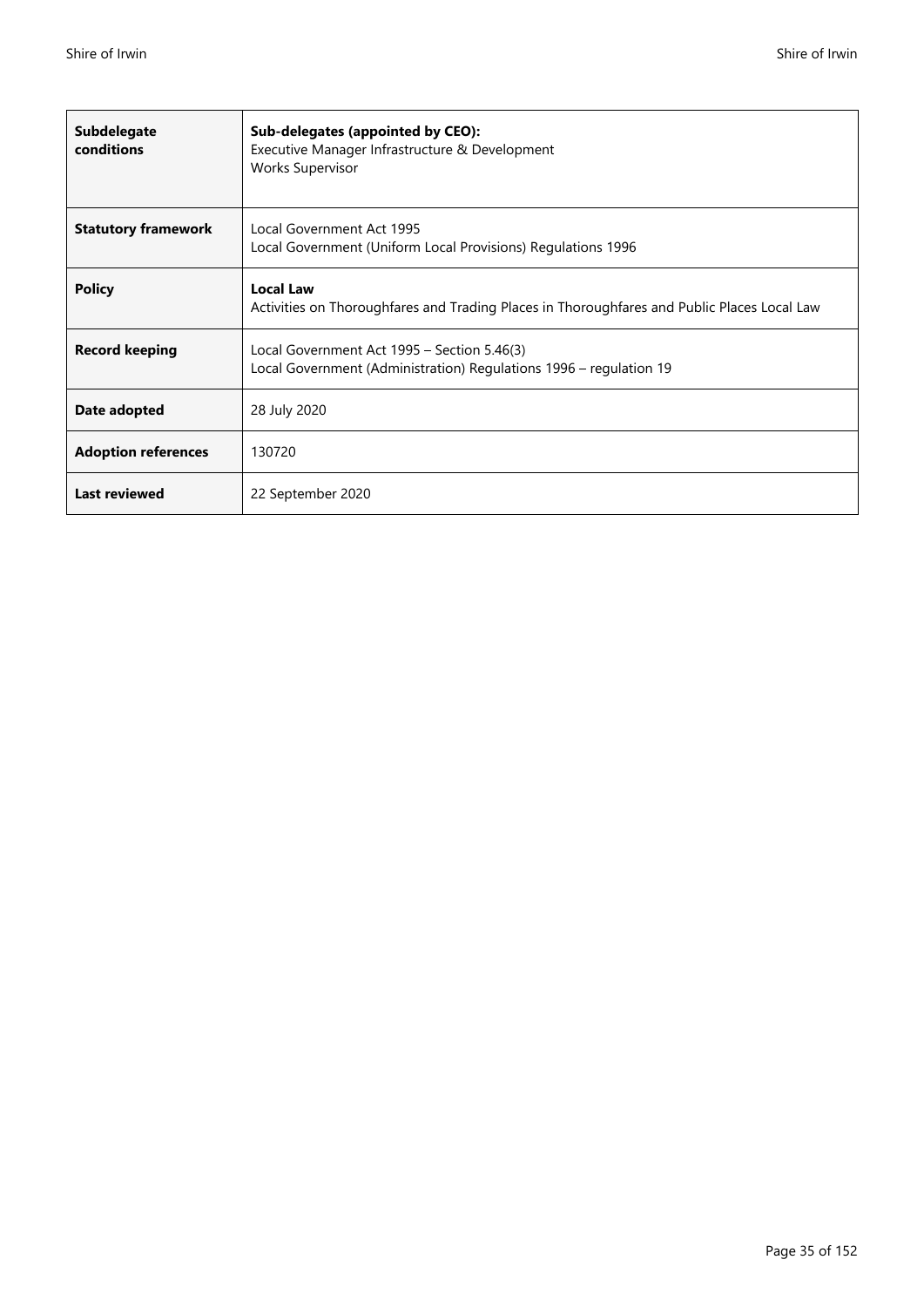<span id="page-35-0"></span>

| <b>Delegation</b>                         | <b>CEO116 Crossing - Construction, Repair and Removal</b>                                                                                                                                                                                        |
|-------------------------------------------|--------------------------------------------------------------------------------------------------------------------------------------------------------------------------------------------------------------------------------------------------|
| <b>Category</b>                           | Council to CEO                                                                                                                                                                                                                                   |
| <b>Head of power</b>                      | Local Government Act 1995                                                                                                                                                                                                                        |
| <b>Delegator</b>                          | Local Government                                                                                                                                                                                                                                 |
| <b>Express power to</b><br>delegate       | Local Government Act 1995<br>s.5.42 Delegation of some powers or duties to the CEO<br>s.5.43 Limitations on delegations to the CEO                                                                                                               |
| <b>Express power or duty</b><br>delegated | Local Government (Uniform Local Provisions) Regulations 1996<br>r.12(1) Crossing from public thoroughfare to private land or private thoroughfare - Sch.9.1 cl.7<br>(2)<br>r.13(1) Requirement to construct or repair crossing - Sch.9.1 cl.7(3) |
| <b>Function</b>                           | 1. Authority to approve or refuse to approve, applications for the construction of a crossing<br>giving access from a public thoroughfare to land or private thoroughfare serving land [ULP r,12<br>$(1)$ ].                                     |
|                                           | 2. Authority to determine the specifications for construction of crossings to the satisfaction of<br>the Local Government [ULP r.12(1)(a)].                                                                                                      |
|                                           | 3. Authority to, subject to regulation 14(2), give notice to an owner or occupier of land<br>requiring the person to construct or repair a crossing [ULP r.13(1)].                                                                               |
|                                           | 4. Authority to, if the person fails to comply with the notice, construct or repair the crossing as<br>the notice required and recover 50% of the cost of doing so as a debt due from the person<br>[ULP r.13(2)].                               |
|                                           | Actions under this Delegation are required to comply with procedural requirements detailed in the<br>Local Government Act 1995 and Local Government (Uniform Local Provisions) Regulations 1996.                                                 |
| <b>Delegates</b>                          | <b>Chief Executive Officer</b>                                                                                                                                                                                                                   |
| <b>Conditions</b>                         | Actions under this Delegation are required to comply with any related local law, policies and<br>procedures.                                                                                                                                     |
| <b>Express power to</b><br>subdelegate    | Local Government Act 1995:<br>s.5.44 CEO may delegate some powers and duties to other employees                                                                                                                                                  |
| Subdelegate<br>conditions                 | Sub-delegates (appointed by CEO):<br>Executive Manager Infrastructure & Development<br><b>Works Supervisor</b>                                                                                                                                   |
| <b>Statutory framework</b>                | Local Government Act 1995 - Section 5.46(3)<br>Local Government (Uniform Local Provisions) Regulations 1996                                                                                                                                      |
| <b>Policy</b>                             | Council Policy - P20 Vehicle Crossover Policy<br><b>Local Law</b><br>Activities on Thoroughfares and Trading Places in Thoroughfares and Public Places Local Law                                                                                 |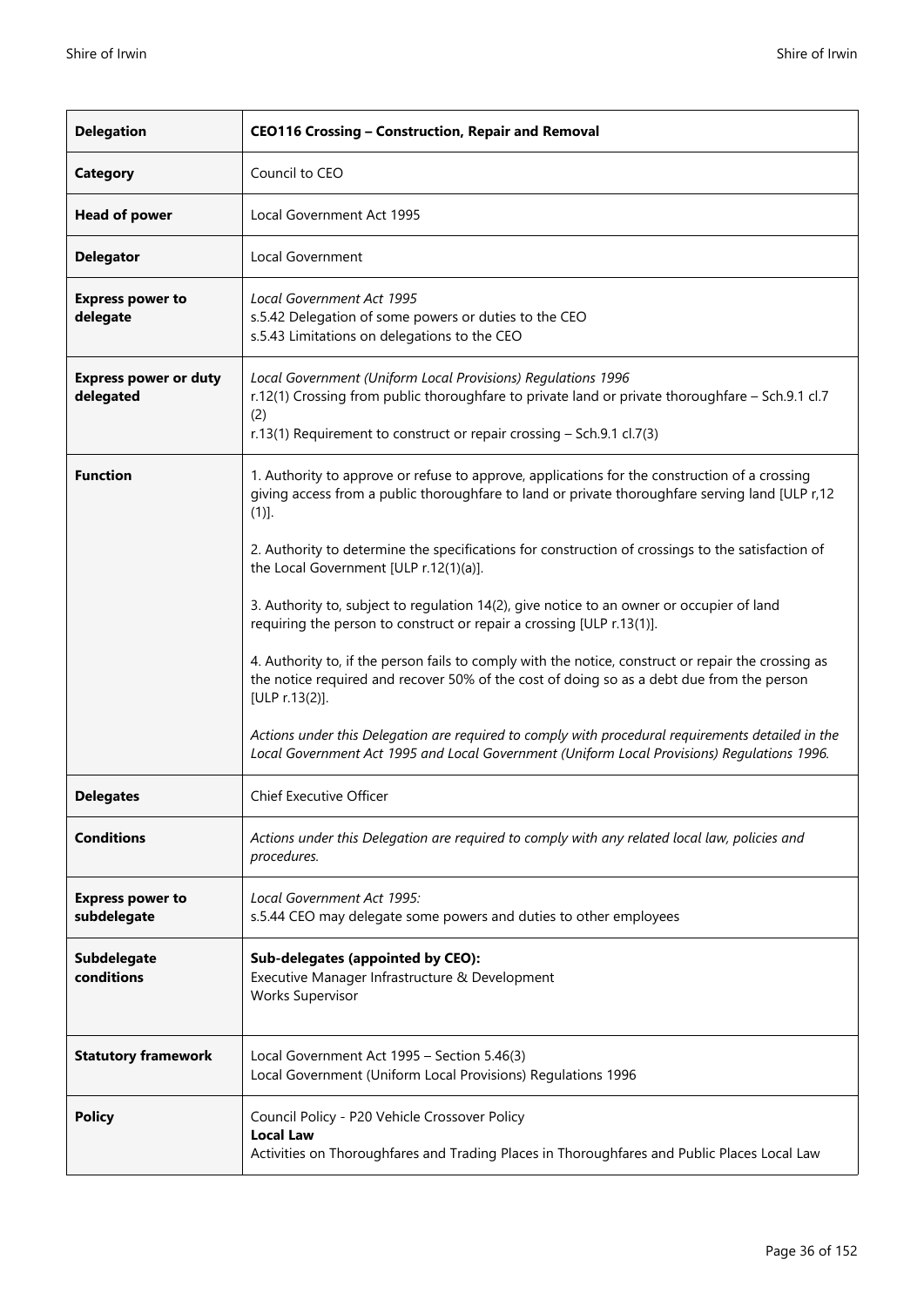| <b>Record keeping</b>      | Local Government Act 1995 - Section 5.46(3)<br>Local Government (Administration) Regulations 1996 r.19 |
|----------------------------|--------------------------------------------------------------------------------------------------------|
| Date adopted               | 28 July 2020                                                                                           |
| <b>Adoption references</b> | 130720                                                                                                 |
| <b>Last reviewed</b>       | 22 September 2020                                                                                      |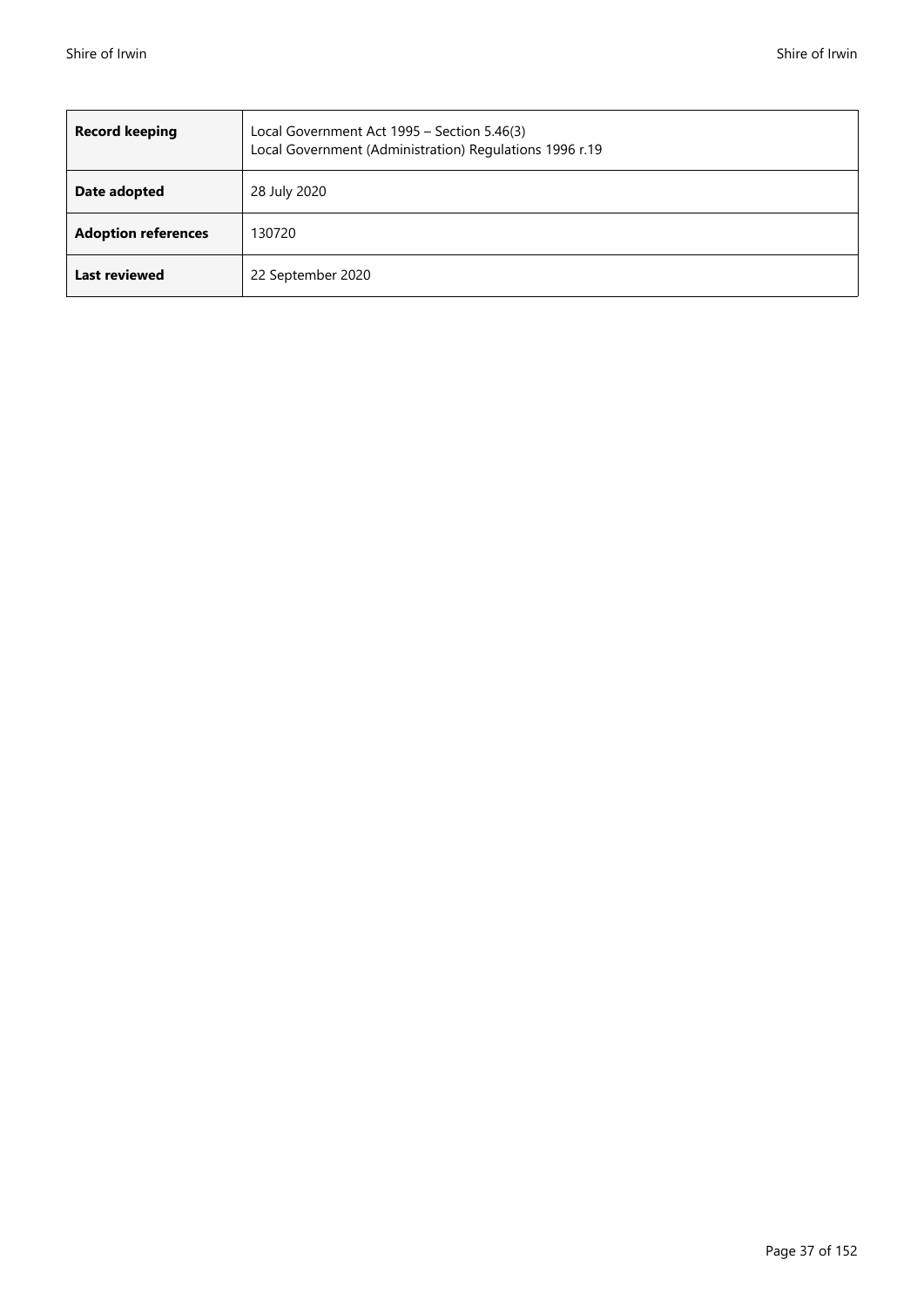| <b>Delegation</b>                         | CEO117 Private Works on, over or under Public Places                                                                                                                                                              |
|-------------------------------------------|-------------------------------------------------------------------------------------------------------------------------------------------------------------------------------------------------------------------|
| Category                                  | Council to CEO                                                                                                                                                                                                    |
| <b>Head of power</b>                      | Local Government Act 1995                                                                                                                                                                                         |
| <b>Delegator</b>                          | Local Government                                                                                                                                                                                                  |
| <b>Express power to</b><br>delegate       | Local Government Act 1995<br>s.5.42 Delegation of some powers or duties to the CEO<br>s.5.43 Limitations on delegations to the CEO                                                                                |
| <b>Express power or duty</b><br>delegated | Local Government (Uniform Local Provisions) Regulations 1996<br>r.17 Private works on, over, or under public places - Sch.9.1 cl.8                                                                                |
| <b>Function</b>                           | 1. Authority to grant permission or refuse permission to construct a specified thing on, over, or<br>under a specified public thoroughfare or public place that is local government property [ULP<br>$r.17(3)$ ]. |
|                                           | 2. Authority to impose conditions on permission including but not limited to those prescribed<br>in r.17(5) [ULP r.17(5)].                                                                                        |
|                                           | Actions under this Delegation are required to comply with procedural requirements detailed in the<br>Local Government Act 1995 and Local Government (Uniform Local Provisions) Regulations 1996.                  |
| <b>Delegates</b>                          | Chief Executive Officer                                                                                                                                                                                           |
| <b>Conditions</b>                         | Permission may only be granted where, the proponent has:                                                                                                                                                          |
|                                           | i. Where appropriate, obtained written permission from or entered into a legal agreement with,<br>each owner of adjoining or adjacent property which may be impacted by the proposed private<br>works.            |
|                                           | ii. Provided a bond, sufficient to the value of works that may be required if the proponent does<br>not satisfactorily make good the public place at the completion of works.                                     |
|                                           | iii. Provided evidence of sufficient Public Liability Insurance.                                                                                                                                                  |
|                                           | iv. Provided pedestrian and traffic management plans which are sufficient for the protection of<br>public safety and amenity.                                                                                     |
|                                           | Actions under this Delegation are required to comply with any related local law, policies and<br>procedures.                                                                                                      |
| <b>Express power to</b><br>subdelegate    | Local Government Act 1995:<br>s.5.44 CEO may delegate some powers and duties to other employees                                                                                                                   |
| Subdelegate<br>conditions                 | Not sub-delegated                                                                                                                                                                                                 |
| <b>Statutory framework</b>                | Local Government Act 1995<br>Local Government (Uniform Local Provisions) Regulations 1996                                                                                                                         |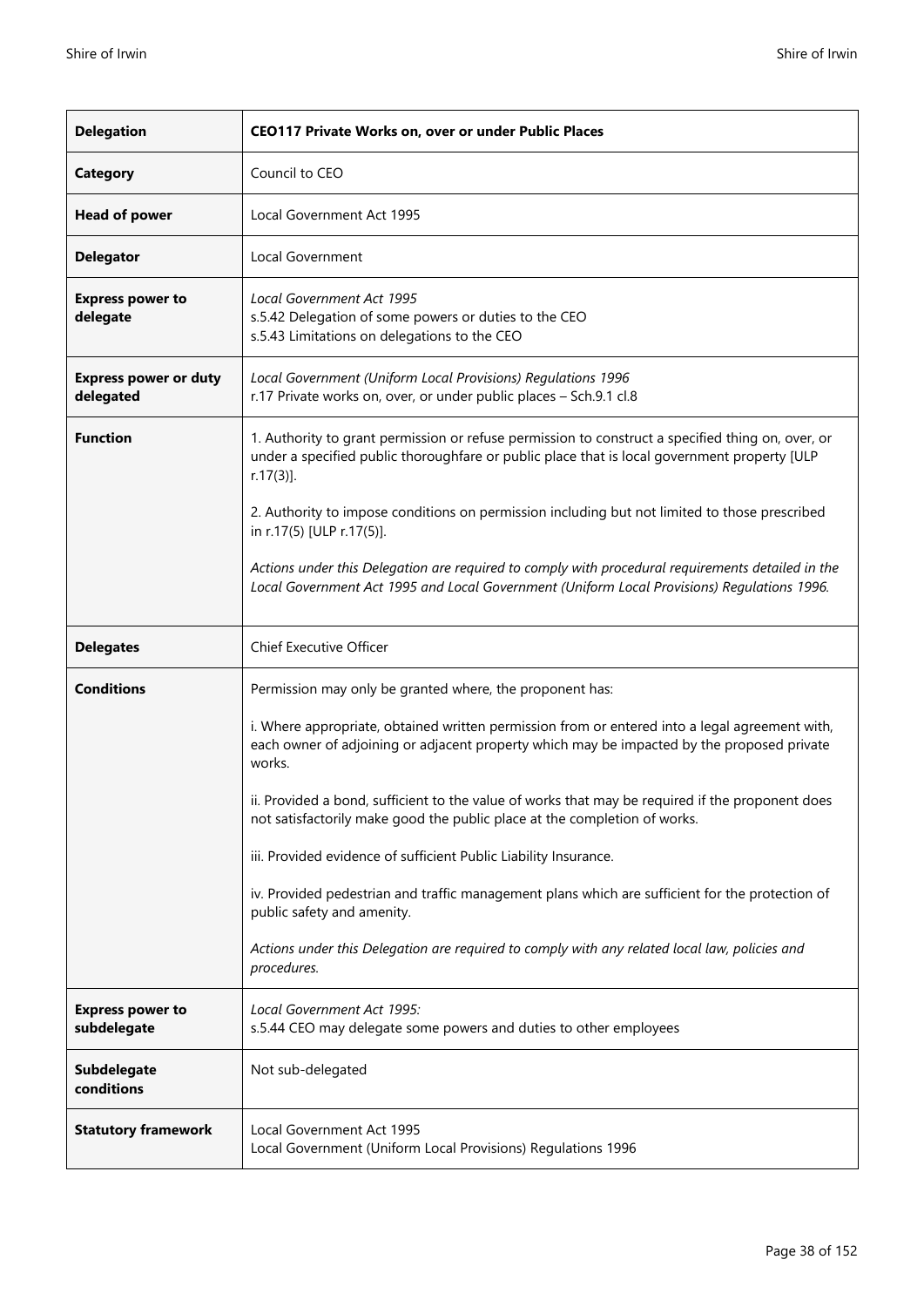| <b>Policy</b>              | <b>Local Law</b><br>Activities on Thoroughfares and Trading Places in Thoroughfares and Public Places Local Law |
|----------------------------|-----------------------------------------------------------------------------------------------------------------|
| <b>Record keeping</b>      | Local Government Act 1995 - Section 5.46(3)<br>Local Government (Administration) Regulations 1996 r.19          |
| Date adopted               | 28 July 2020                                                                                                    |
| <b>Adoption references</b> | 130720                                                                                                          |
| <b>Last reviewed</b>       | 22 September 2020                                                                                               |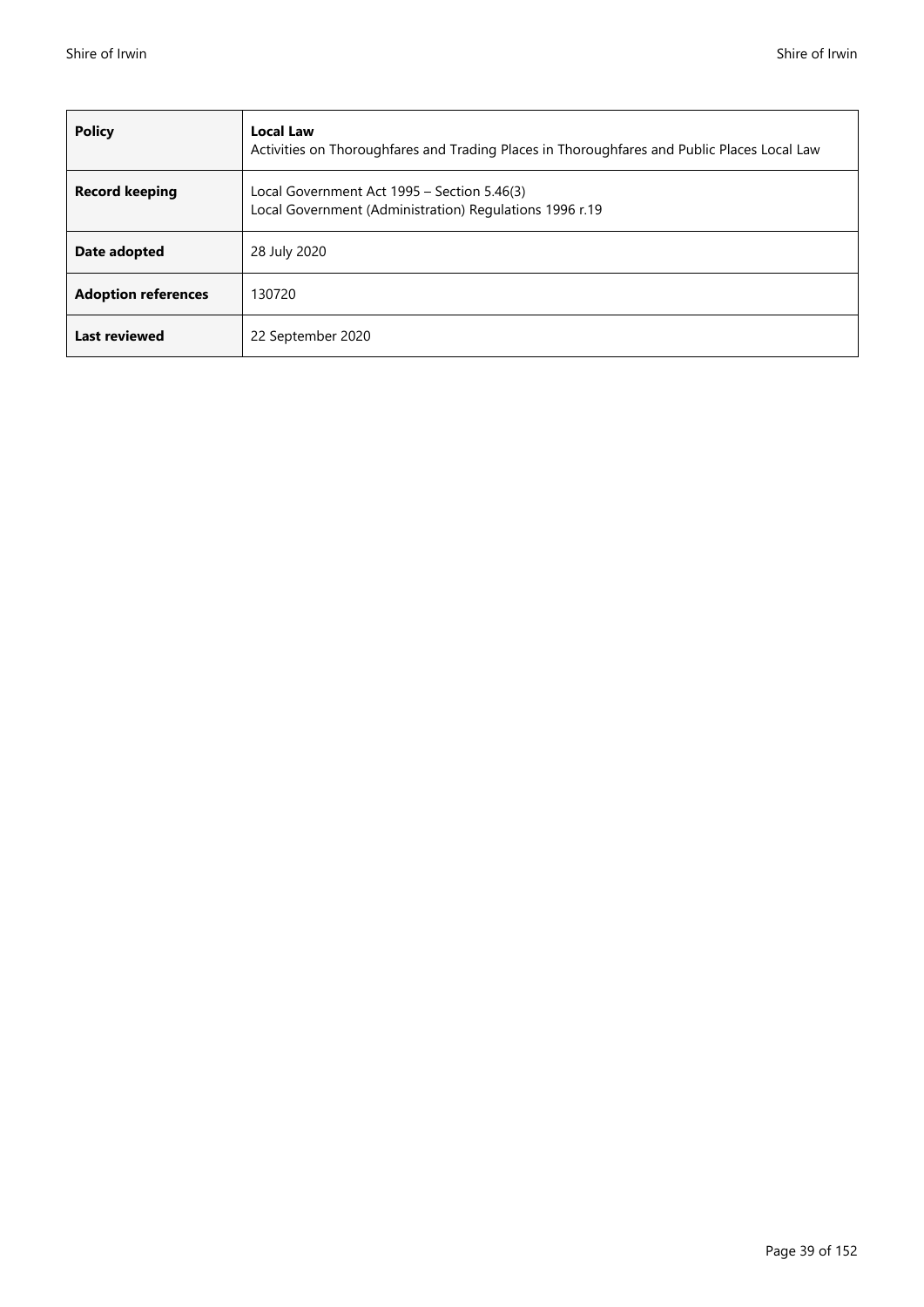| <b>Delegation</b>                         | CEO118 Give Notice to Prevent Damage to Local Government Property from Wind<br><b>Erosion and Sand Drift</b>                                                                                                                                                                                                                                                                                                                                                       |
|-------------------------------------------|--------------------------------------------------------------------------------------------------------------------------------------------------------------------------------------------------------------------------------------------------------------------------------------------------------------------------------------------------------------------------------------------------------------------------------------------------------------------|
| Category                                  | Council to CEO                                                                                                                                                                                                                                                                                                                                                                                                                                                     |
| <b>Head of power</b>                      | Local Government Act 1995                                                                                                                                                                                                                                                                                                                                                                                                                                          |
| <b>Delegator</b>                          | <b>Local Government</b>                                                                                                                                                                                                                                                                                                                                                                                                                                            |
| <b>Express power to</b><br>delegate       | <b>Local Government Act 1995</b><br>s.5.42 Delegation of some powers or duties to the CEO<br>s.5.43 Limitations on delegations to the CEO                                                                                                                                                                                                                                                                                                                          |
| <b>Express power or duty</b><br>delegated | Local Government (Uniform Local Provisions) 1996<br>r.21(1) Wind erosion and sand drifts - Sch.9.1 cl.12                                                                                                                                                                                                                                                                                                                                                           |
| <b>Function</b>                           | 1. Authority to give notice to an owner and/or occupier of land if it is considered that clearing<br>the owner and/or occupier's land might cause local government land having a common<br>boundary, to be adversely affected by wind erosion or sand drift [ULP r.21(1)].<br>Actions under this Delegation are required to comply with procedural requirements detailed in the<br>Local Government Act 1995 and Local Government (Uniform Local Provisions) 1996. |
| <b>Delegates</b>                          | Chief Executive Officer                                                                                                                                                                                                                                                                                                                                                                                                                                            |
| <b>Conditions</b>                         | Actions under this Delegation are required to comply with any related local law and/or policies.                                                                                                                                                                                                                                                                                                                                                                   |
| <b>Express power to</b><br>subdelegate    | Local Government Act 1995:<br>s.5.44 CEO may delegate some powers and duties to other employees                                                                                                                                                                                                                                                                                                                                                                    |
| Subdelegate<br>conditions                 | Sub-delegates (appointed by CEO):<br>Executive Manager Infrastructure & Development<br><b>Works Supervisor</b>                                                                                                                                                                                                                                                                                                                                                     |
| <b>Statutory framework</b>                | Local Government Act 1995<br>Local Government (Uniform Local Provisions) Regulations 1996                                                                                                                                                                                                                                                                                                                                                                          |
| <b>Policy</b>                             | <b>Local Law</b><br>Prevention and Abatement of Sand Drift Local Law 2004                                                                                                                                                                                                                                                                                                                                                                                          |
| <b>Record keeping</b>                     | Local Government Act 1995 - Section 5.46(3)<br>Local Government (Administration) Regulations 1996 r.19                                                                                                                                                                                                                                                                                                                                                             |
| Date adopted                              | 28 July 2020                                                                                                                                                                                                                                                                                                                                                                                                                                                       |
| <b>Adoption references</b>                | 130720                                                                                                                                                                                                                                                                                                                                                                                                                                                             |
| <b>Last reviewed</b>                      | 22 September 2020                                                                                                                                                                                                                                                                                                                                                                                                                                                  |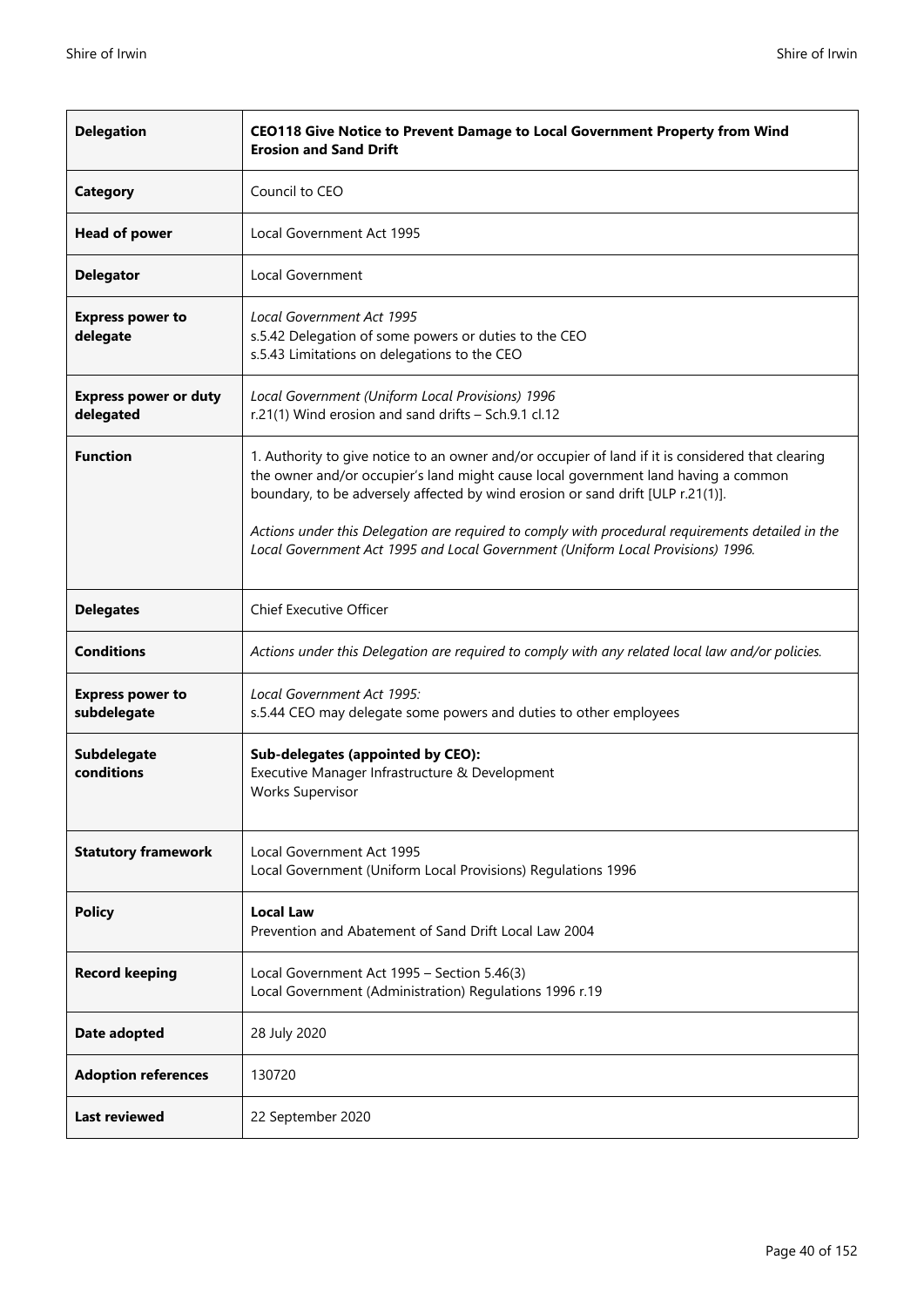| <b>Delegation</b>                         | <b>CEO119 Disposal of Property</b>                                                                                                                                                                                                                                                                                                                                                                                                                                                                                                                                                                                                                                                                                                                                                                                                     |
|-------------------------------------------|----------------------------------------------------------------------------------------------------------------------------------------------------------------------------------------------------------------------------------------------------------------------------------------------------------------------------------------------------------------------------------------------------------------------------------------------------------------------------------------------------------------------------------------------------------------------------------------------------------------------------------------------------------------------------------------------------------------------------------------------------------------------------------------------------------------------------------------|
| <b>Category</b>                           | Council to CEO                                                                                                                                                                                                                                                                                                                                                                                                                                                                                                                                                                                                                                                                                                                                                                                                                         |
| <b>Head of power</b>                      | Local Government Act 1995                                                                                                                                                                                                                                                                                                                                                                                                                                                                                                                                                                                                                                                                                                                                                                                                              |
| <b>Delegator</b>                          | Local Government                                                                                                                                                                                                                                                                                                                                                                                                                                                                                                                                                                                                                                                                                                                                                                                                                       |
| <b>Express power to</b><br>delegate       | Local Government Act 1995:<br>s.5.42 Delegation of some powers or duties to the CEO<br>s.5.43 Limitations on delegations to the CEO                                                                                                                                                                                                                                                                                                                                                                                                                                                                                                                                                                                                                                                                                                    |
| <b>Express power or duty</b><br>delegated | <b>Local Government Act 1995</b><br>s.3.58(2) & (3) Disposing of Property                                                                                                                                                                                                                                                                                                                                                                                                                                                                                                                                                                                                                                                                                                                                                              |
|                                           | Local Government (Functions & General) Regulations 1996<br>r.30 Disposition of property excluded from Act s.3.58                                                                                                                                                                                                                                                                                                                                                                                                                                                                                                                                                                                                                                                                                                                       |
| <b>Function</b>                           | 1. Authority to dispose of property:<br>(a) to the highest bidder at public auction [s.3.58(2)(a)].<br>(b) to the person who at public tender called by the local government makes what is<br>considered by the delegate to be, the most acceptable tender, whether or not it is the highest<br>tender [s.3.58(2)(b)].<br>2. Authority to dispose of property by private treaty only in accordance with section 3.58(3) and<br>prior to the disposal, to consider any submissions received following the giving of local public<br>notice [s.3.58(3)].<br>3. Authority to dispose of property excluded from Act s.3.58 [(F&G) r.30(1)].<br>Actions under this Delegation are required to comply with procedural requirements detailed in the<br>Local Government Act 1995 and Local Government (Functions & General) Regulations 1996. |
| <b>Delegates</b>                          | <b>Chief Executive Officer</b>                                                                                                                                                                                                                                                                                                                                                                                                                                                                                                                                                                                                                                                                                                                                                                                                         |
| <b>Conditions</b>                         | a. acquiring or disposing of any property valued at an amount exceeding an amount<br>determined by the local government for the purpose of this paragraph [s5.43(d)], that amount<br>being a maximum value of \$50,000 or less.<br>Actions under this Delegation are required to comply with any related local law and/or policies.                                                                                                                                                                                                                                                                                                                                                                                                                                                                                                    |
| <b>Express power to</b><br>subdelegate    | Local Government Act 1995:<br>s.5.44 CEO may delegate some powers and duties to other employees                                                                                                                                                                                                                                                                                                                                                                                                                                                                                                                                                                                                                                                                                                                                        |
| Subdelegate<br>conditions                 | Sub-delegates (appointed by CEO):<br>Executive Manager Corporate & Community<br>Executive Manager Infrastructure & Development                                                                                                                                                                                                                                                                                                                                                                                                                                                                                                                                                                                                                                                                                                         |
| <b>Statutory framework</b>                | Local Government Act<br>Local Government (Functions and General) Regulations 1995                                                                                                                                                                                                                                                                                                                                                                                                                                                                                                                                                                                                                                                                                                                                                      |
| <b>Policy</b>                             | Council Policy CP43 Disposal of Property                                                                                                                                                                                                                                                                                                                                                                                                                                                                                                                                                                                                                                                                                                                                                                                               |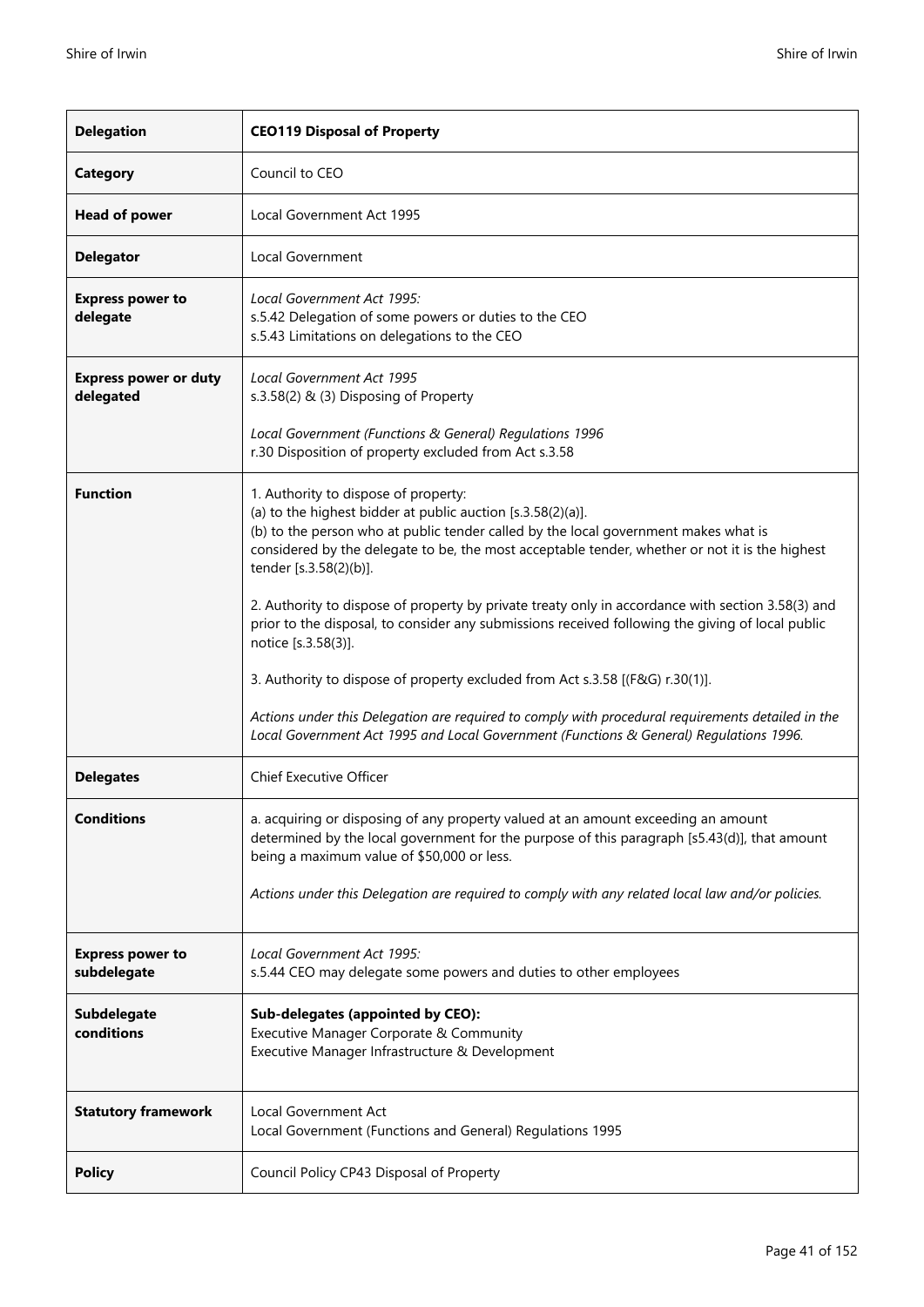| <b>Record keeping</b>      | Local Government Act 1995 - Section 5.46(3)<br>Local Government (Administration) Regulations 1996 r.19 |
|----------------------------|--------------------------------------------------------------------------------------------------------|
| Date adopted               | 28 July 2020                                                                                           |
| <b>Adoption references</b> | 130720                                                                                                 |
| <b>Last reviewed</b>       | 22 September 2020                                                                                      |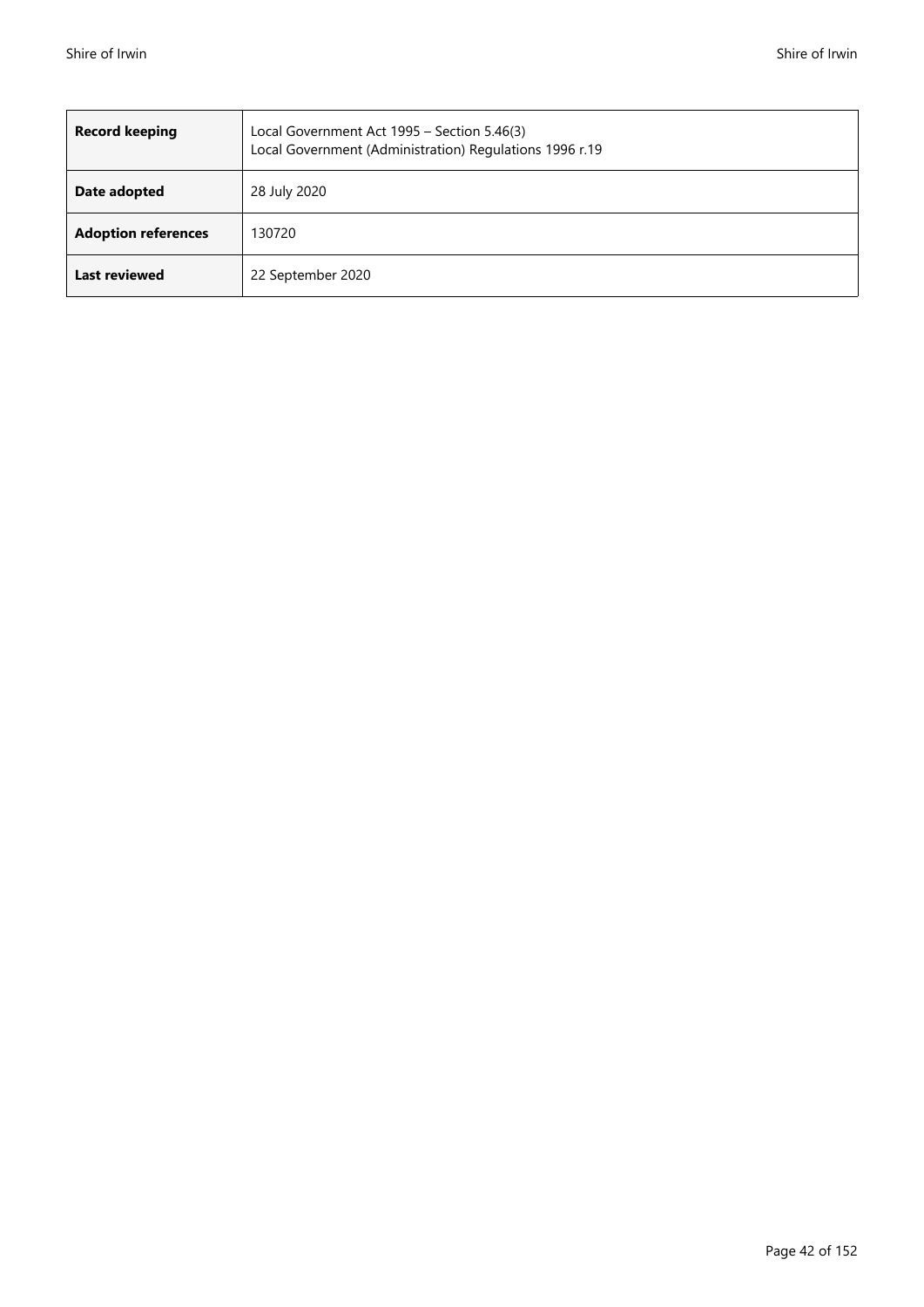| <b>Delegation</b>                         | <b>CEO120 Defer, Grant Discounts, Waive or Write off Debts</b>                                                                                                                                                                                                                                                                                                                                                                                          |
|-------------------------------------------|---------------------------------------------------------------------------------------------------------------------------------------------------------------------------------------------------------------------------------------------------------------------------------------------------------------------------------------------------------------------------------------------------------------------------------------------------------|
| <b>Category</b>                           | Council to CEO                                                                                                                                                                                                                                                                                                                                                                                                                                          |
| <b>Head of power</b>                      | Local Government Act 1995                                                                                                                                                                                                                                                                                                                                                                                                                               |
| <b>Delegator</b>                          | Local Government                                                                                                                                                                                                                                                                                                                                                                                                                                        |
| <b>Express power to</b><br>delegate       | <b>Local Government Act 1995</b><br>s.5.42 Delegation of some powers or duties to the CEO<br>s.5.43 Limitations on delegations to the CEO                                                                                                                                                                                                                                                                                                               |
| <b>Express power or duty</b><br>delegated | Local Government Act 1995<br>s.6.12 Power to defer, grant discounts, waive or write off debts                                                                                                                                                                                                                                                                                                                                                           |
| <b>Function</b>                           | 1. Waive a debt which is owed to the Shire of Irwin. [s.6.12(1)(b)]                                                                                                                                                                                                                                                                                                                                                                                     |
|                                           | 2. Waive or grant a concession in relation to money which is owed to the Shire of Irwin. [s.6.12<br>$(1)(b)$ ]                                                                                                                                                                                                                                                                                                                                          |
|                                           | 3. Write off any amount of money which is owed to the Shire of Irwin. [s.6.12(1)(c)]                                                                                                                                                                                                                                                                                                                                                                    |
|                                           | Actions under this Delegation are required to comply with procedural requirements detailed in the<br>Local Government Act 1995 and associated Regulations.                                                                                                                                                                                                                                                                                              |
| <b>Delegates</b>                          | Chief Executive Officer                                                                                                                                                                                                                                                                                                                                                                                                                                 |
| <b>Conditions</b>                         | a. This Delegation does not apply to debts, which are prescribed as debts that are taken to be a<br>rate or service charge.                                                                                                                                                                                                                                                                                                                             |
|                                           | b. A debt may only be waived or concession be granted for charitable; or not for profit<br>community groups.                                                                                                                                                                                                                                                                                                                                            |
|                                           | c. A debt may only be written off where all necessary measures have been taken to<br>locate/contact the debtor and where costs associated continued action to recover the debt will<br>outweigh the net value of the debt if recovered by the Shire of Irwin.<br>i. Limited to individual debts valued below \$1,000 or cumulative debts of a debtor valued below<br>\$1,000. Write off of debts greater than these values must be referred for Council |
|                                           | Actions under this Delegation are required to comply with any related local law and/or policies.                                                                                                                                                                                                                                                                                                                                                        |
| <b>Express power to</b><br>subdelegate    | Local Government Act 1995:<br>s.5.44 CEO may delegate some powers and duties to other employees                                                                                                                                                                                                                                                                                                                                                         |
| Subdelegate<br>conditions                 | Sub-delegates (appointed by CEO):<br>Executive Manager Corporate & Community                                                                                                                                                                                                                                                                                                                                                                            |
| <b>Statutory framework</b>                | Local Government Act 1995                                                                                                                                                                                                                                                                                                                                                                                                                               |
| <b>Record keeping</b>                     | Local Government Act 1995 - Section 5.46(3)<br>Local Government (Administration) Regulations 1996 r.19                                                                                                                                                                                                                                                                                                                                                  |
| Date adopted                              | 13 July 2020                                                                                                                                                                                                                                                                                                                                                                                                                                            |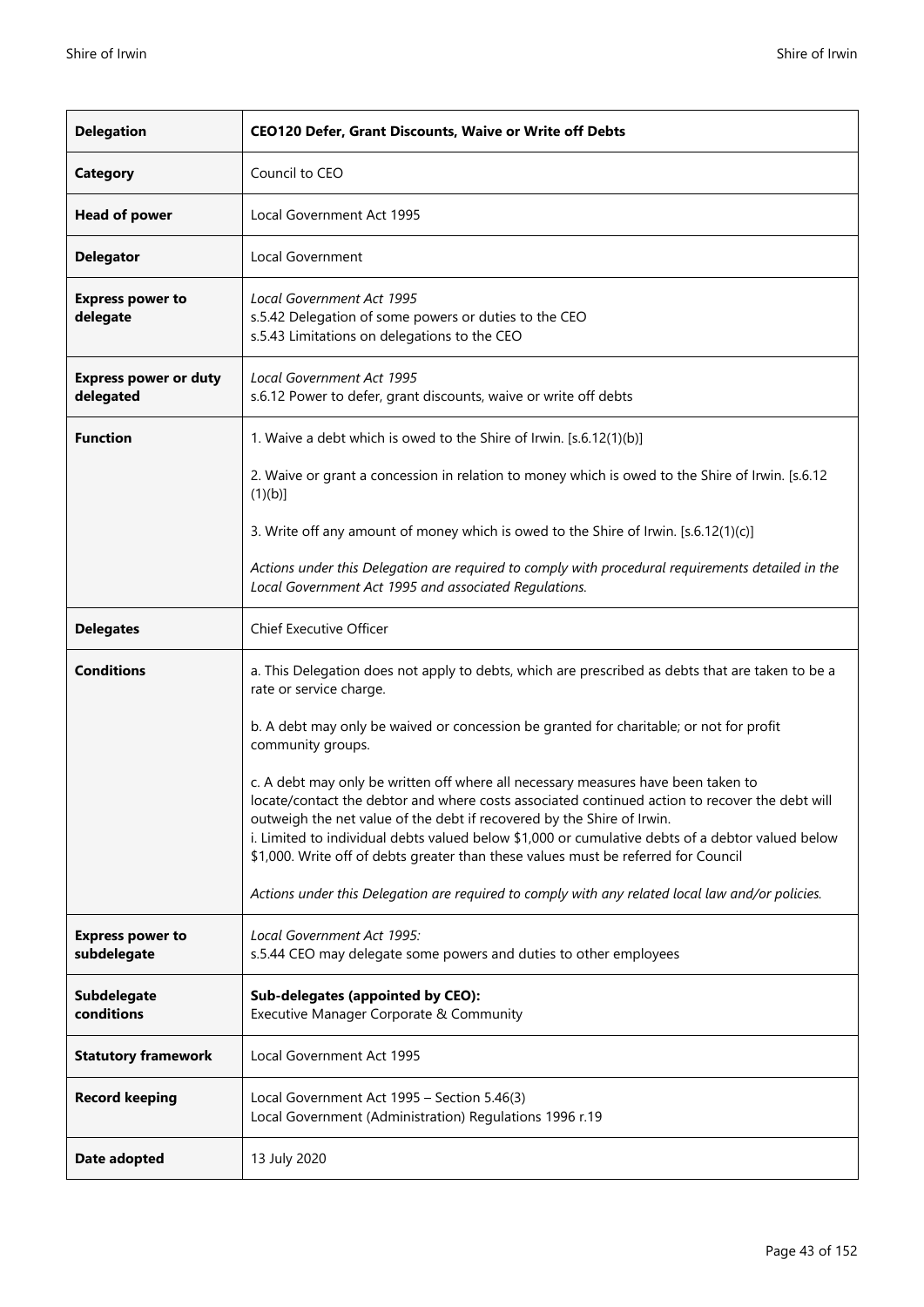| <b>Adoption references</b> | 130720            |
|----------------------------|-------------------|
| <b>Last reviewed</b>       | 22 September 2020 |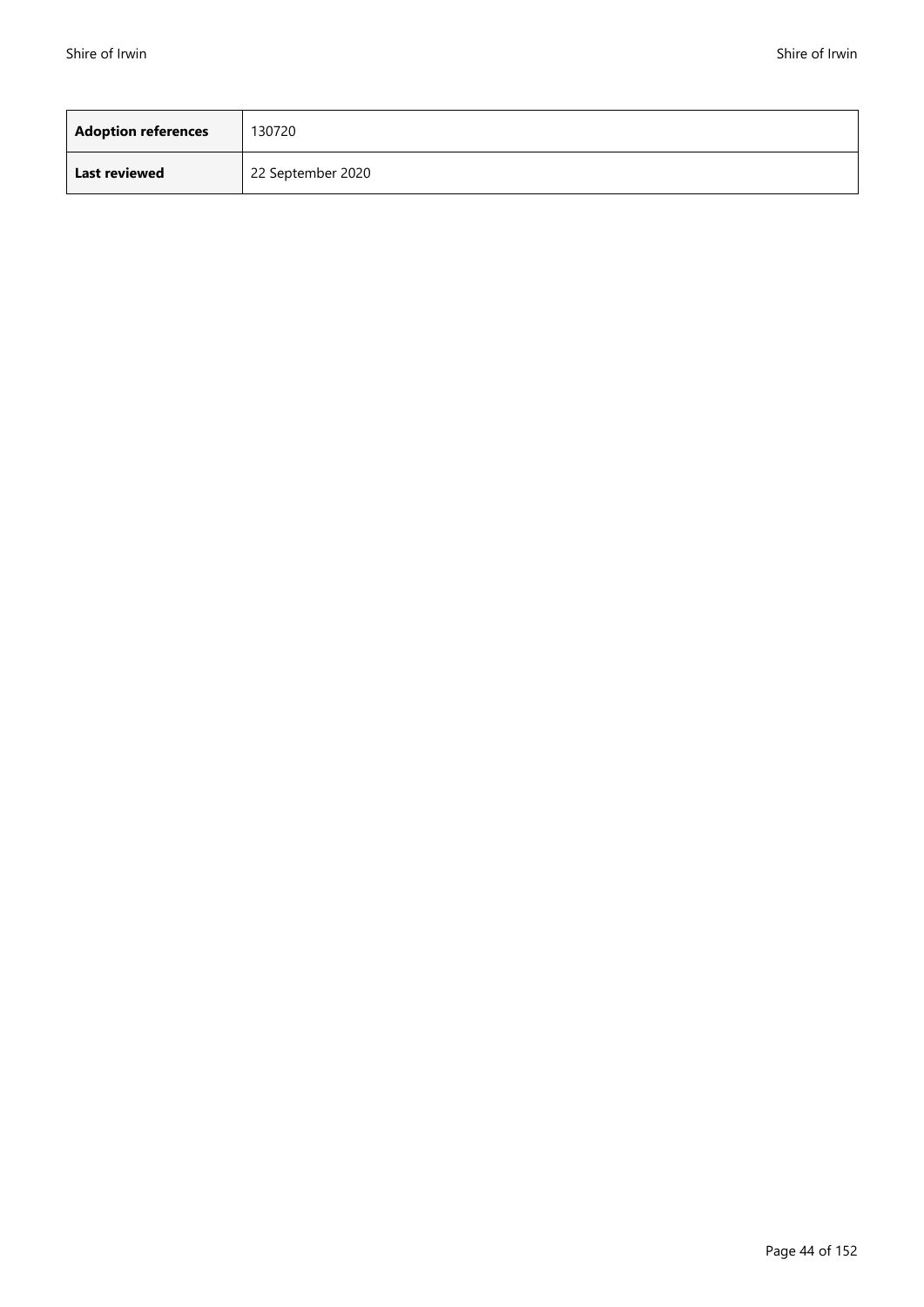| <b>Delegation</b>                         | <b>CEO121 Power to Invest and Manage Investments</b>                                                                                                                                                                                                    |
|-------------------------------------------|---------------------------------------------------------------------------------------------------------------------------------------------------------------------------------------------------------------------------------------------------------|
| <b>Category</b>                           | Council to CEO                                                                                                                                                                                                                                          |
|                                           |                                                                                                                                                                                                                                                         |
| <b>Head of power</b>                      | Local Government Act 1995                                                                                                                                                                                                                               |
| <b>Delegator</b>                          | Local Government                                                                                                                                                                                                                                        |
| <b>Express power to</b><br>delegate       | Local Government Act 1995:<br>s.5.42 Delegation of some powers or duties to the CEO<br>s.5.43 Limitations on delegations to the CEO                                                                                                                     |
| <b>Express power or duty</b><br>delegated | Local Government Act 1995<br>s.6.14 Power to invest<br>Local Government (Financial Management) Regulations 1996<br>r.19 Investments, control procedures for                                                                                             |
| <b>Function</b>                           | 1. Authority to invest money held in the municipal fund or trust fund that is not, for the time<br>being, required for any other purpose, under the Trustees Act Part III. [s.6.14(1)]                                                                  |
|                                           | 2. Authority to establish and document internal control procedures to be followed by<br>employees in the investment and management of investments. [FM r.19]                                                                                            |
|                                           | Actions under this Delegation are required to comply with procedural requirements detailed in the<br>Local Government Act 1995 and Local Government (Financial Management) Regulations 1996.                                                            |
| <b>Delegates</b>                          | Chief Executive Officer                                                                                                                                                                                                                                 |
| <b>Conditions</b>                         | a. All investment activity must comply with the Financial Management Regulation 19C and<br>Council Policy C15 Management of Investments.                                                                                                                |
|                                           | b. A report detailing the investment portfolio's performance, exposures and changes since last<br>reporting, is to be provided as part of the Monthly Financial Reports.                                                                                |
|                                           | c. Procedures are to be systematically documented and retained in accordance with the Record<br>Keeping Plan and must include references that enable recognition of statutory requirements<br>and assign responsibility for actions to position titles. |
|                                           | d. Procedures are to be administratively reviewed for continuing compliance and confirmed as<br>'fit for purpose' and subsequently considered by the Audit and Risk Committee at least once<br>within every 3 financial years. [Audit r.17]             |
|                                           | Actions under this Delegation are required to comply with any related local law and/or policies.                                                                                                                                                        |
| <b>Express power to</b><br>subdelegate    | Local Government Act 1995:<br>s.5.44 CEO may delegate some powers and duties to other employees                                                                                                                                                         |
| Subdelegate<br>conditions                 | Sub-delegates (appointed by CEO):<br>Executive Manager Corporate & Community<br>Supervisor Finance                                                                                                                                                      |
| <b>Statutory framework</b>                | Local Government Act 1995<br>Local Government (Financial Management) Regulations 1996                                                                                                                                                                   |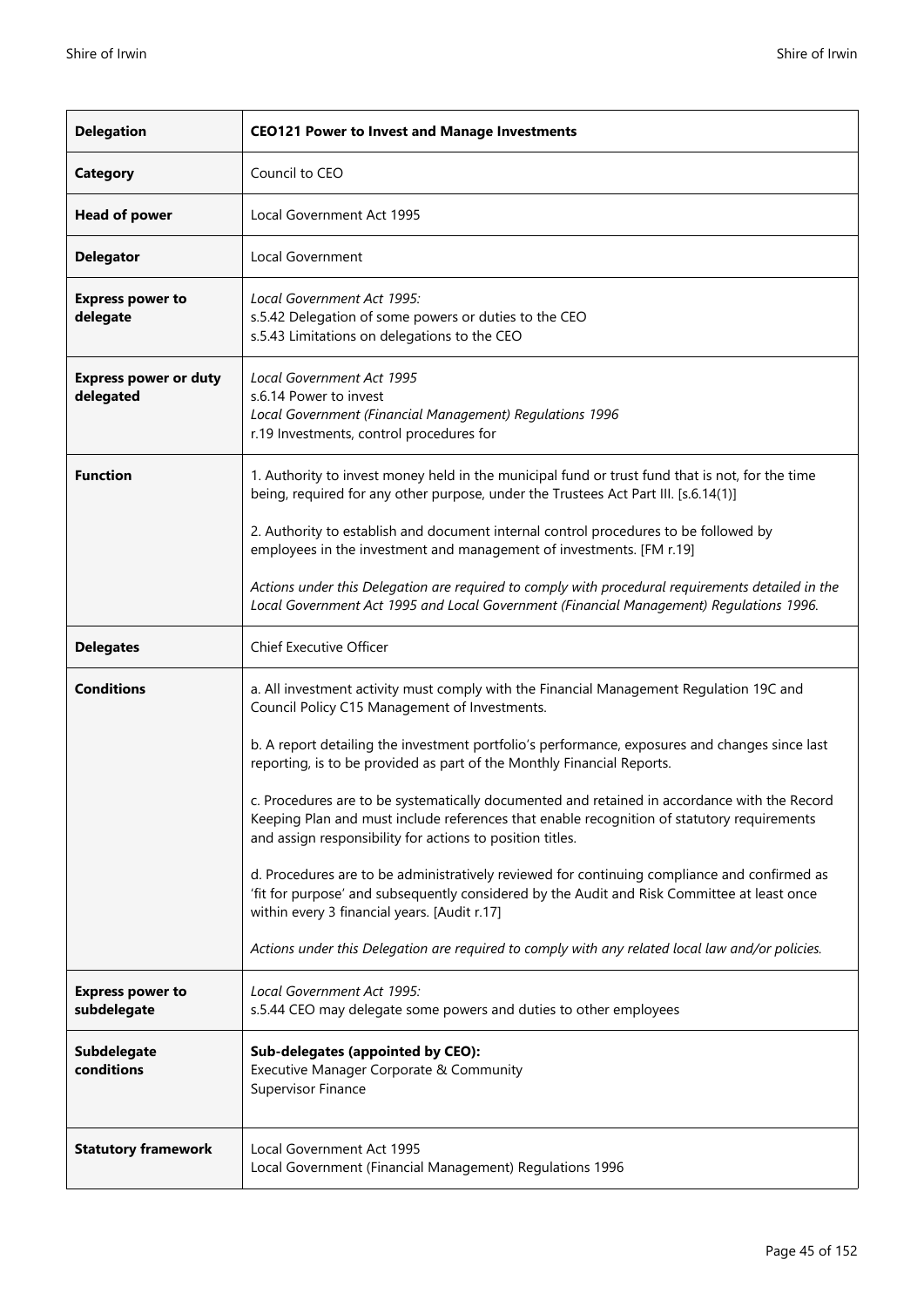| <b>Policy</b>              | Council Policy C15 Management of Investments                                                           |
|----------------------------|--------------------------------------------------------------------------------------------------------|
| <b>Record keeping</b>      | Local Government Act 1995 - Section 5.46(3)<br>Local Government (Administration) Regulations 1996 r.19 |
| Date adopted               | 28 July 2020                                                                                           |
| <b>Adoption references</b> | 130720                                                                                                 |
| Last reviewed              | 22 September 2020                                                                                      |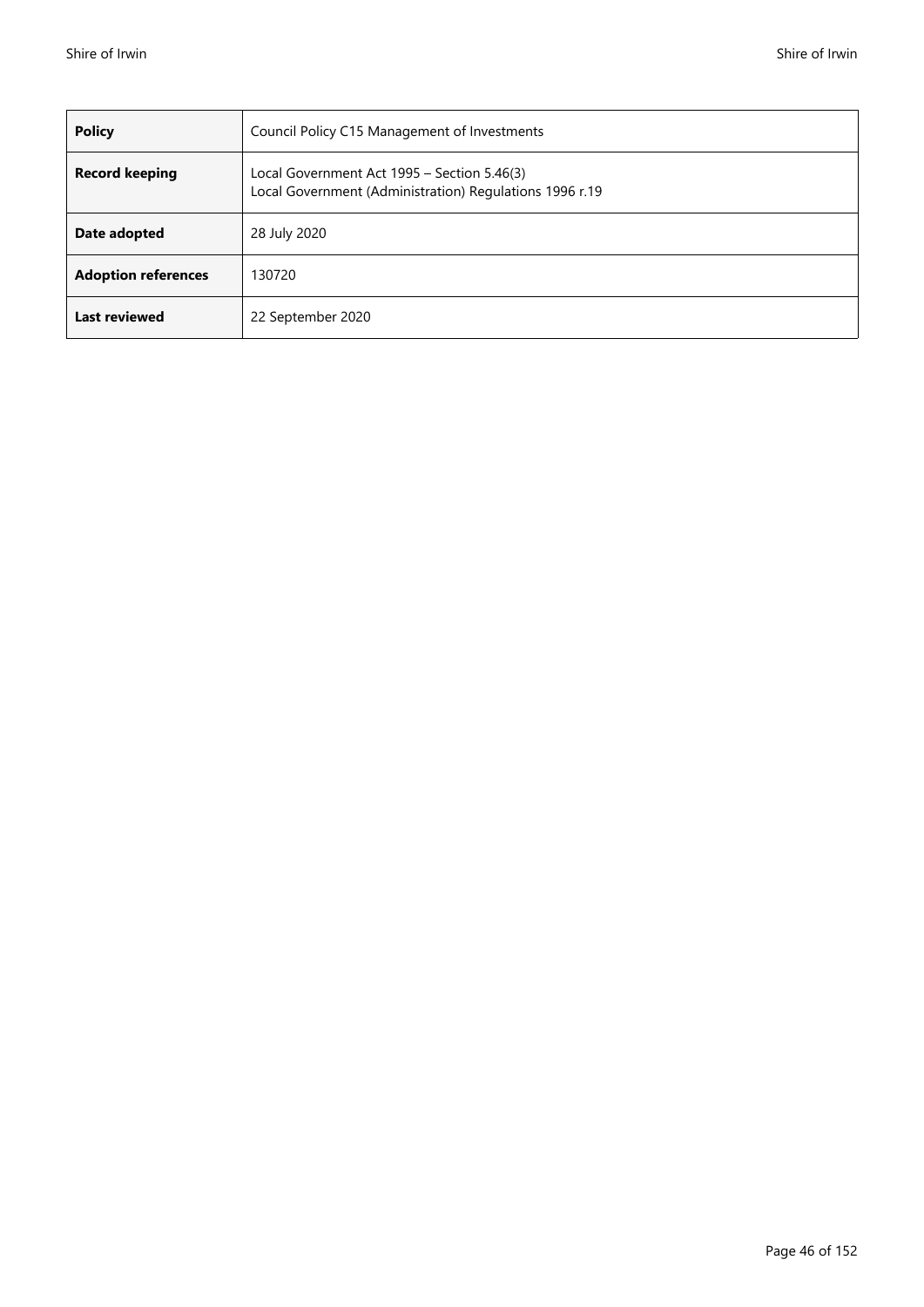| <b>Delegation</b>                         | <b>CEO122 Rate Record Amendment</b>                                                                                                                                                                                 |
|-------------------------------------------|---------------------------------------------------------------------------------------------------------------------------------------------------------------------------------------------------------------------|
| <b>Category</b>                           | Council to CEO                                                                                                                                                                                                      |
| <b>Head of power</b>                      | Local Government Act 1995                                                                                                                                                                                           |
| <b>Delegator</b>                          | Local Government                                                                                                                                                                                                    |
| <b>Express power to</b><br>delegate       | Local Government Act 1995<br>s.5.42 Delegation of some powers or duties to the CEO<br>s.5.43 Limitations on delegations to the CEO                                                                                  |
| <b>Express power or duty</b><br>delegated | Local Government Act 1995<br>s.6.39(2)(b) Rate record                                                                                                                                                               |
| <b>Function</b>                           | 1. Authority to determine any requirement to amend the rate record for the 5-years preceding<br>the current financial year [s.6.39(2)(b)].                                                                          |
|                                           | Actions under this Delegation are required to comply with procedural requirements detailed in the<br>Local Government Act 1995 and associated Regulations.                                                          |
| <b>Delegates</b>                          | Chief Executive Officer                                                                                                                                                                                             |
| <b>Conditions</b>                         | a. Delegates must comply with the requirements of s.6.40 of the Act.                                                                                                                                                |
|                                           | Actions under this Delegation are required to comply with any related local law and/or policies.                                                                                                                    |
| <b>Express power to</b><br>subdelegate    | Local Government Act 1995:<br>s.5.44 CEO may delegate some powers and duties to other employees                                                                                                                     |
| <b>Subdelegate</b><br>conditions          | Sub-delegates (appointed by CEO):<br>Executive Manager Corporate & Community<br>Supervisor Finance                                                                                                                  |
| <b>Statutory framework</b>                | Local Government Act 1995                                                                                                                                                                                           |
| <b>Record keeping</b>                     | Local Government Act 1995 - Section 5.46(3)<br>Local Government (Administration) Regulations 1996 r.19<br>Note - Decisions under this delegation may be referred for review by the State Administration<br>Tribunal |
| Date adopted                              | 28 July 2020                                                                                                                                                                                                        |
| <b>Adoption references</b>                | 130720                                                                                                                                                                                                              |
| <b>Last reviewed</b>                      | 22 September 2020                                                                                                                                                                                                   |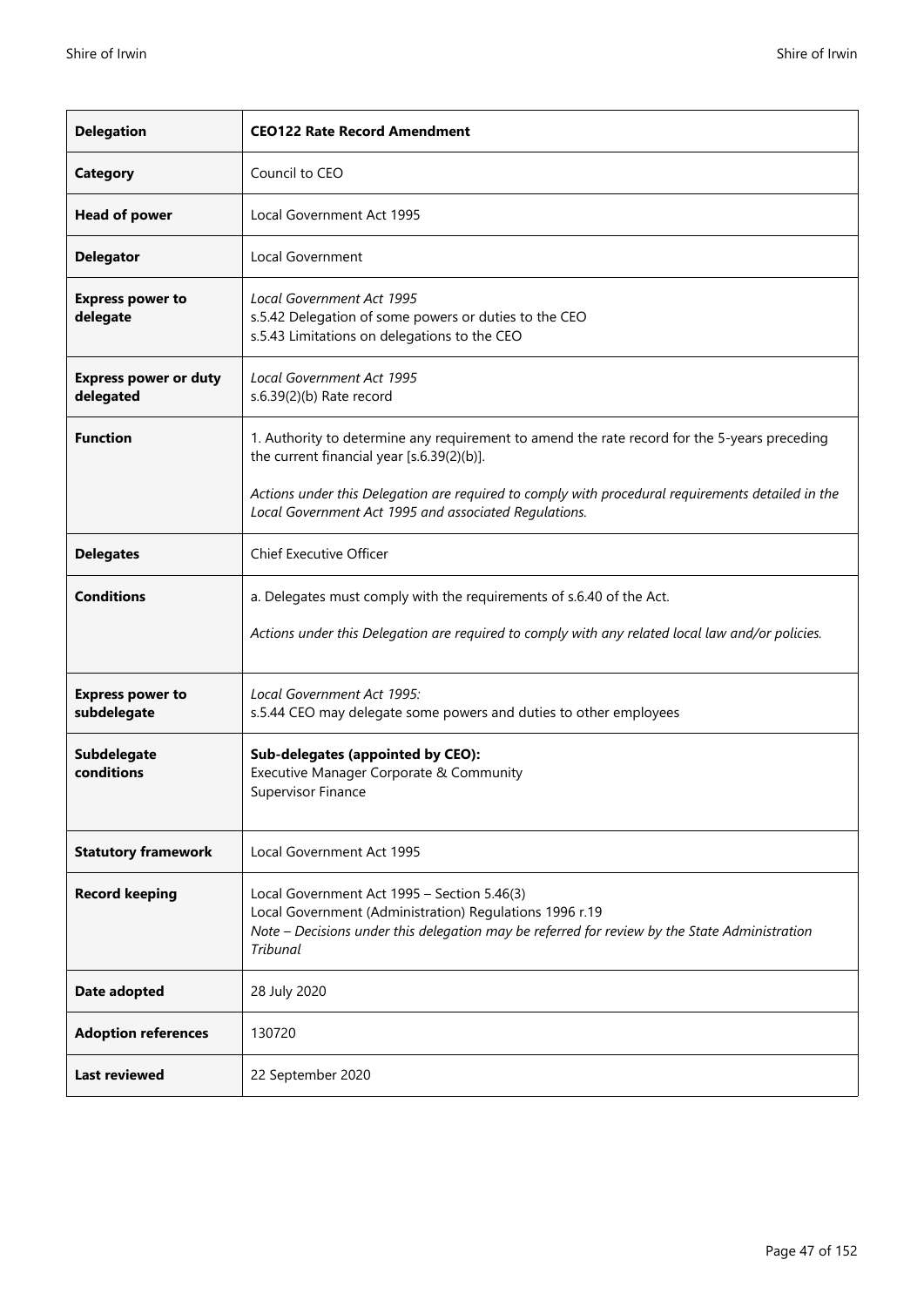| <b>Delegation</b>                         | <b>CEO123 Agreement as to Payment of Rates and Service Charges</b>                                                                                         |
|-------------------------------------------|------------------------------------------------------------------------------------------------------------------------------------------------------------|
| Category                                  | Council to CEO                                                                                                                                             |
| <b>Head of power</b>                      | Local Government Act 1995                                                                                                                                  |
| <b>Delegator</b>                          | <b>Local Government</b>                                                                                                                                    |
| <b>Express power to</b><br>delegate       | <b>Local Government Act 1995</b><br>s.5.42 Delegation of some powers or duties to the CEO<br>s.5.43 Limitations on delegations to the CEO                  |
| <b>Express power or duty</b><br>delegated | <b>Local Government Act 1995</b><br>s.6.49 Agreement as to payment of rates and service charges                                                            |
| <b>Function</b>                           | 1. Authority to accept payment of a rate or service charge due and payable by a person in<br>accordance with an agreement made with the person [s.6.49].   |
|                                           | Actions under this Delegation are required to comply with procedural requirements detailed in the<br>Local Government Act 1995 and associated Regulations. |
| <b>Delegates</b>                          | Chief Executive Officer                                                                                                                                    |
| <b>Conditions</b>                         | Actions under this Delegation are required to comply with any related local law and/or policies.                                                           |
| <b>Express power to</b><br>subdelegate    | Local Government Act 1995:<br>s.5.44 CEO may delegate some powers and duties to other employees                                                            |
| Subdelegate<br>conditions                 | Sub-delegates (appointed by CEO):<br>Executive Manager Corporate & Community<br>Supervisor Finance                                                         |
| <b>Statutory framework</b>                | Local Government Act 1995                                                                                                                                  |
| <b>Policy</b>                             | CP14 Debt Recovery<br>CP41 Financial Hardship for a declared for a State of Emergency                                                                      |
| <b>Record keeping</b>                     | Local Government Act 1995 - Section 5.46(3)<br>Local Government (Administration) Regulations 1996 r.19                                                     |
| Date adopted                              | 28 July 2020                                                                                                                                               |
| <b>Adoption references</b>                | 130720                                                                                                                                                     |
| <b>Last reviewed</b>                      | 22 September 2020                                                                                                                                          |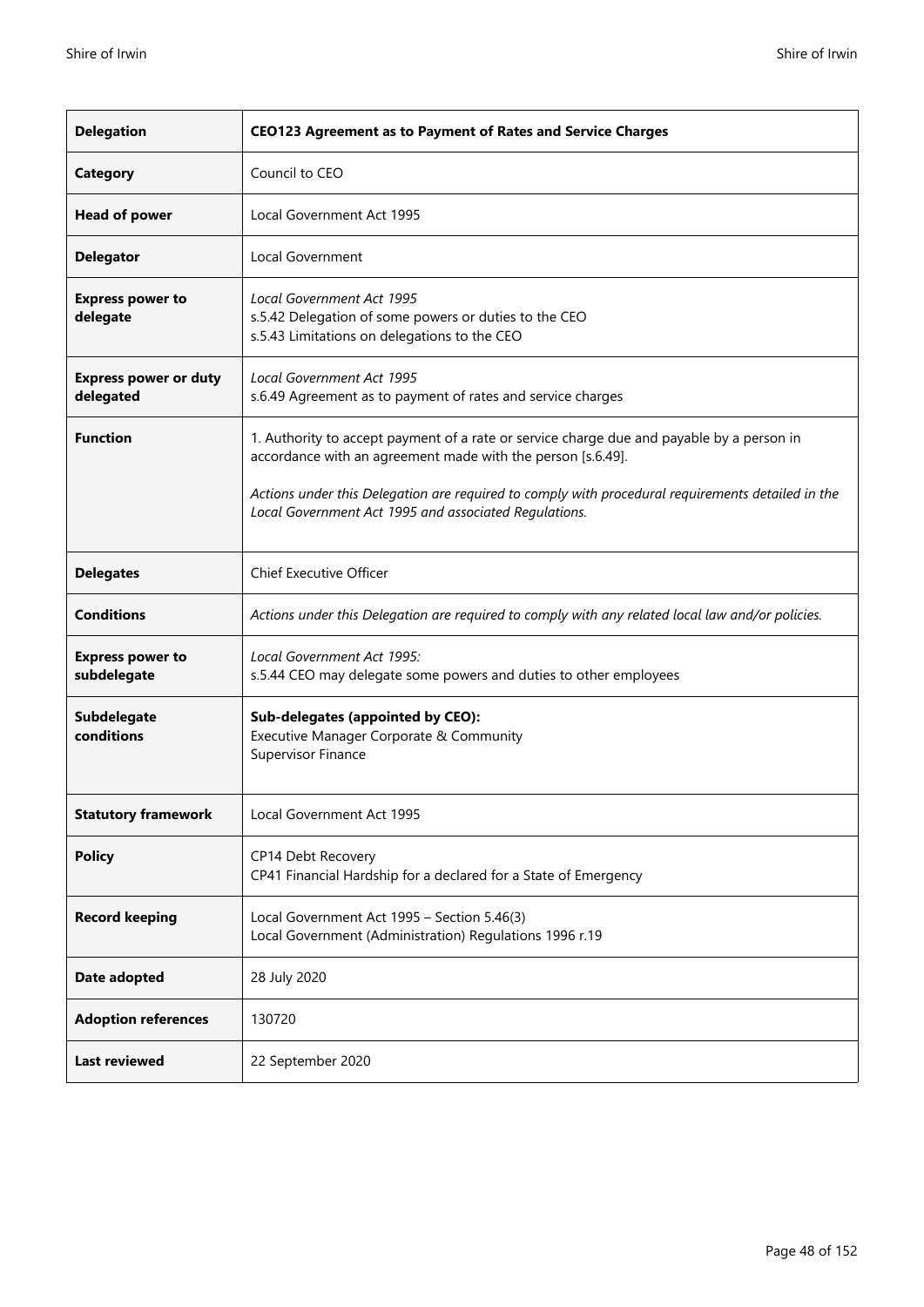| <b>Delegation</b>                         | <b>CEO124 Determine Due Date for Rates or Service Charges</b>                                                                                                           |  |
|-------------------------------------------|-------------------------------------------------------------------------------------------------------------------------------------------------------------------------|--|
| <b>Category</b>                           | Council to CEO                                                                                                                                                          |  |
| <b>Head of power</b>                      | Local Government Act 1995                                                                                                                                               |  |
| <b>Delegator</b>                          | <b>Local Government</b>                                                                                                                                                 |  |
| <b>Express power to</b><br>delegate       | Local Government Act 1995<br>s.5.42 Delegation of some powers or duties to the CEO<br>s.5.43 Limitations on delegations to the CEO                                      |  |
| <b>Express power or duty</b><br>delegated | <b>Local Government Act 1995</b><br>s.6.50 Rates or service charges due and payable                                                                                     |  |
| <b>Function</b>                           | 1. Authority to determine the date on which rates or service charges become due and payable<br>to the Shire of Irwin [s.6.50].                                          |  |
|                                           | Actions under this Delegation are required to comply with procedural requirements detailed in the<br>Local Government Act 1995 and associated Regulations.              |  |
| <b>Delegates</b>                          | Chief Executive Officer                                                                                                                                                 |  |
| <b>Conditions</b>                         | a. The annual budget process captures the due dates for rates and service charges, however<br>this delegation allows for minor adjustments for administrative purposes. |  |
|                                           | Actions under this Delegation are required to comply with any related local law and/or policies.                                                                        |  |
| <b>Express power to</b><br>subdelegate    | Local Government Act 1995:<br>s.5.44 CEO may delegate some powers and duties to other employees                                                                         |  |
| <b>Subdelegate</b><br>conditions          | Not sub-delegated                                                                                                                                                       |  |
| <b>Statutory framework</b>                | Local Government Act 1995                                                                                                                                               |  |
| <b>Record keeping</b>                     | Local Government Act 1995 - Section 5.46(3)<br>Local Government (Administration) Regulations 1996 r.19                                                                  |  |
| Date adopted                              | 28 July 2020                                                                                                                                                            |  |
| <b>Adoption references</b>                | 130720                                                                                                                                                                  |  |
| <b>Last reviewed</b>                      | 22 September 2020                                                                                                                                                       |  |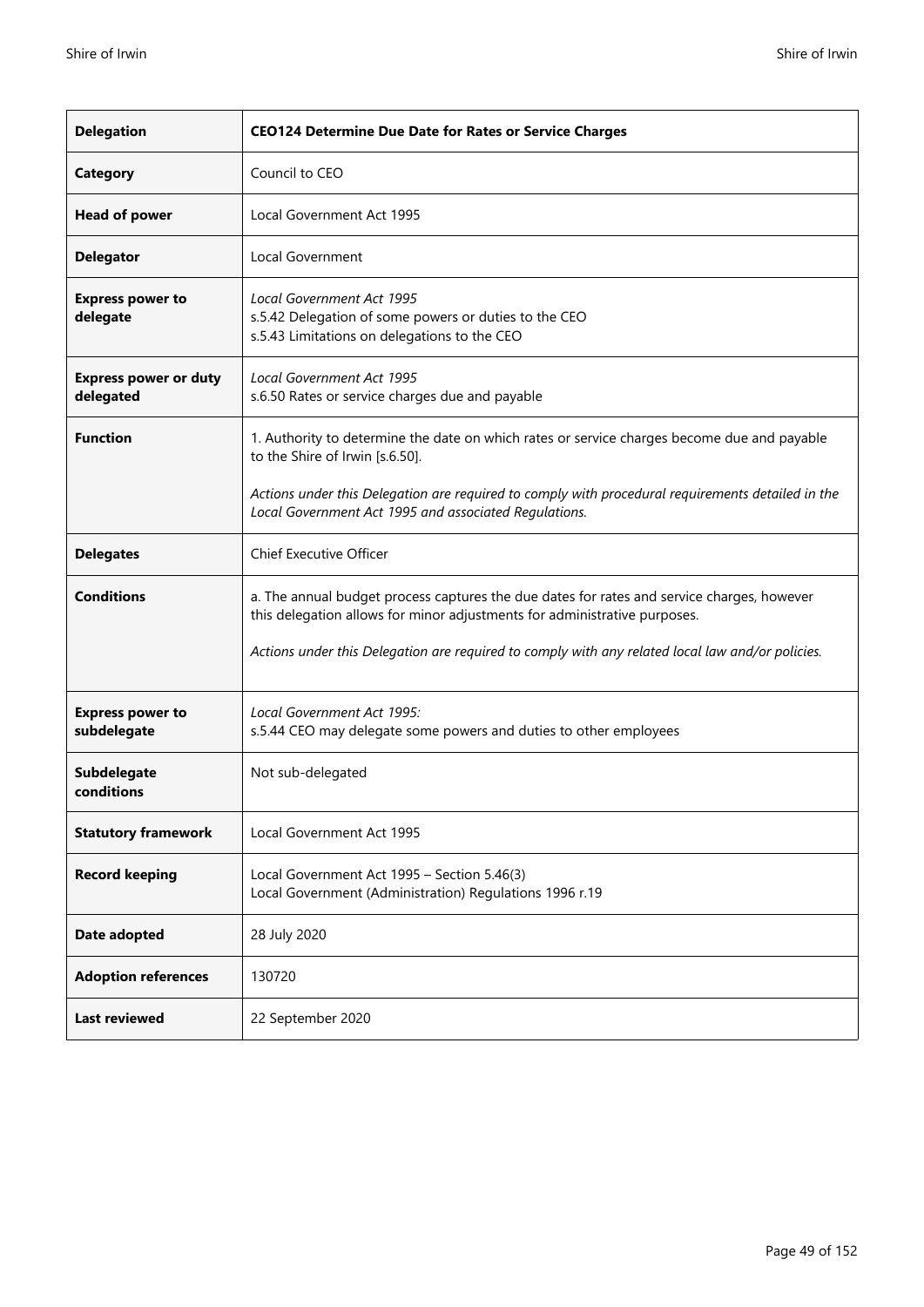| <b>Delegation</b>                         | <b>CEO125 Recovery of Rates or Service Charges</b>                                                                                                                                 |  |
|-------------------------------------------|------------------------------------------------------------------------------------------------------------------------------------------------------------------------------------|--|
| Category                                  | Council to CEO                                                                                                                                                                     |  |
| <b>Head of power</b>                      | Local Government Act 1995                                                                                                                                                          |  |
| <b>Delegator</b>                          | Local Government                                                                                                                                                                   |  |
| <b>Express power to</b><br>delegate       | Local Government Act 1995<br>s.5.42 Delegation of some powers or duties to the CEO<br>s.5.43 Limitations on delegations to the CEO                                                 |  |
| <b>Express power or duty</b><br>delegated | <b>Local Government Act 1995</b><br>s.6.56 Rates or service charges recoverable in court                                                                                           |  |
| <b>Function</b>                           | 1. Authority to recover rates or service charges, as well as costs of proceedings for the recovery,<br>in a court of competent jurisdiction. [s.6.56(1)]                           |  |
|                                           | 2. Authority to lodge (and withdraw) a caveat to preclude dealings in respect of land where<br>payment of rates or service charges imposed on that land is in arrears. [s.6.64(3)] |  |
|                                           | Actions under this Delegation are required to comply with procedural requirements detailed in the<br>Local Government Act 1995 and associated Regulations.                         |  |
| <b>Delegates</b>                          | Chief Executive Officer                                                                                                                                                            |  |
| <b>Conditions</b>                         | a. Decisions under this delegation must comply with Council Policy CP14 Debt Recovery and<br>CP41 Financial Hardship for a declared State of Emergency.                            |  |
|                                           | Actions under this Delegation are required to comply with any related local law and/or policies.                                                                                   |  |
| <b>Express power to</b><br>subdelegate    | Local Government Act 1995:<br>s.5.44 CEO may delegate some powers and duties to other employees                                                                                    |  |
| Subdelegate<br>conditions                 | Not sub-delegated                                                                                                                                                                  |  |
| <b>Statutory framework</b>                | Local Government Act 1995                                                                                                                                                          |  |
| <b>Policy</b>                             | Council Policy CP14 Debt Recovery<br>Council Policy CP41 Financial Hardship - for a declared State of Emergency                                                                    |  |
| <b>Record keeping</b>                     | Local Government Act 1995 - Section 5.46(3)<br>Local Government (Administration) Regulations 1996 r.19                                                                             |  |
| Date adopted                              | 28 July 2020                                                                                                                                                                       |  |
| <b>Adoption references</b>                | 130720                                                                                                                                                                             |  |
| <b>Last reviewed</b>                      | 22 September 2020                                                                                                                                                                  |  |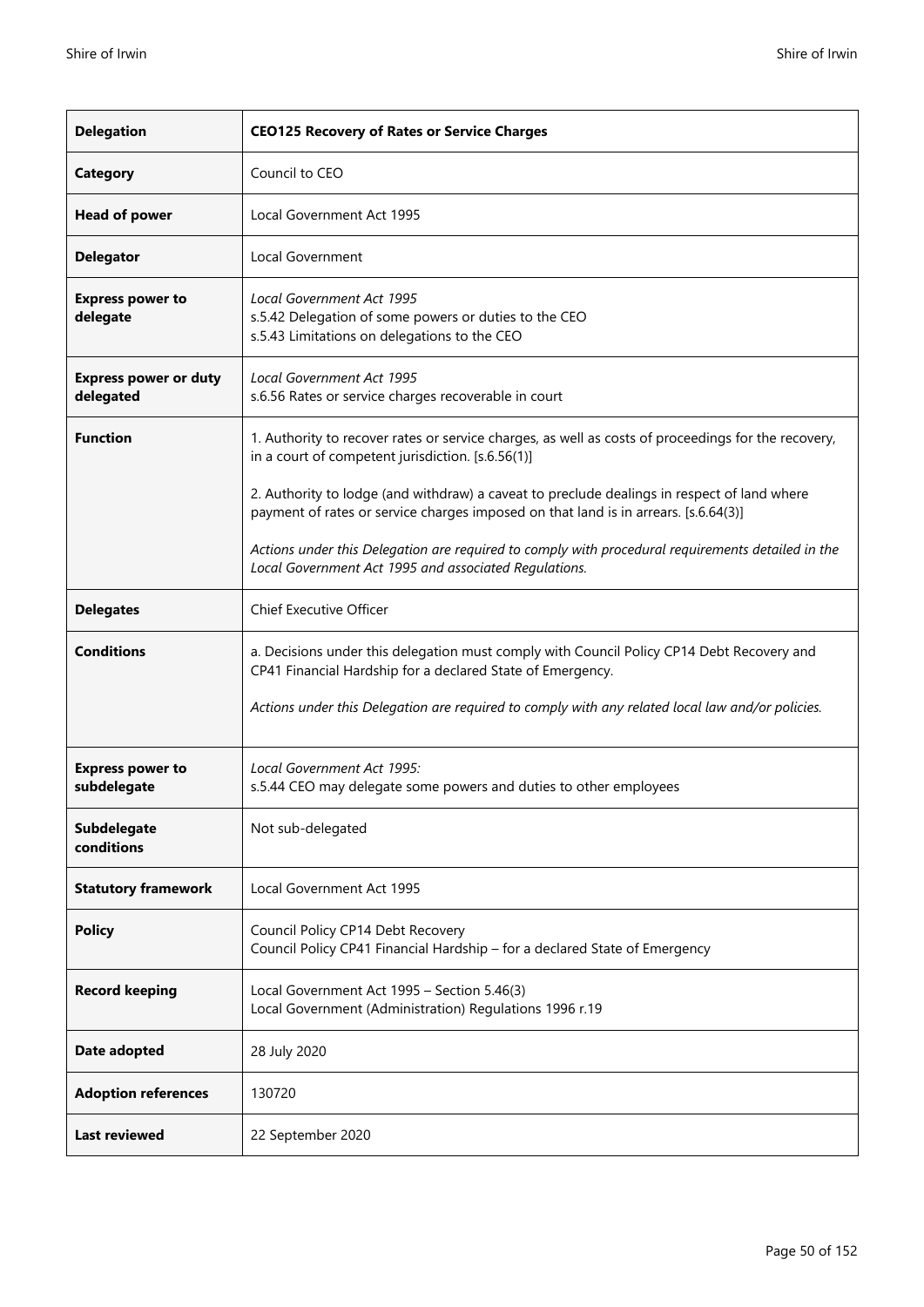| <b>Delegation</b>                         | CEO126 Recovery of Rates - Lessee to Pay Rent                                                                                                                                                                                                                                                                                                                                                                           |  |
|-------------------------------------------|-------------------------------------------------------------------------------------------------------------------------------------------------------------------------------------------------------------------------------------------------------------------------------------------------------------------------------------------------------------------------------------------------------------------------|--|
| Category                                  | Council to CEO                                                                                                                                                                                                                                                                                                                                                                                                          |  |
| <b>Head of power</b>                      | Local Government Act 1995                                                                                                                                                                                                                                                                                                                                                                                               |  |
| <b>Delegator</b>                          | <b>Local Government</b>                                                                                                                                                                                                                                                                                                                                                                                                 |  |
| <b>Express power to</b><br>delegate       | Local Government Act 1995<br>s.5.42 Delegation of some powers or duties to the CEO<br>s.5.43 Limitations on delegations to the CEO                                                                                                                                                                                                                                                                                      |  |
| <b>Express power or duty</b><br>delegated | <b>Local Government Act 1995</b><br>s.6.60 Local Government may require lessee to pay rent                                                                                                                                                                                                                                                                                                                              |  |
| <b>Function</b>                           | 1. Authority to give notice, if payment of a rate or service charge imposed in respect of any land<br>is due and payable, notice may be given to the lessee of the land requiring the lessee to pay to<br>the Shire of Irwin any rent as it falls due in satisfaction of the rate or service charge. [s.6.60(2)].<br>2. Authority to recover the amount of the rate or service charge as a debt from the lessee if rent |  |
|                                           | is not paid in accordance with a notice [s.6.60(4)].<br>Actions under this Delegation are required to comply with procedural requirements detailed in the<br>Local Government Act 1995 and associated Regulations.                                                                                                                                                                                                      |  |
| <b>Delegates</b>                          | Chief Executive Officer                                                                                                                                                                                                                                                                                                                                                                                                 |  |
| <b>Conditions</b>                         | a. Decisions under this delegation must comply with Council Policy CP14 Debt Recovery and<br>CP41 Financial Hardship for a declared State of Emergency.                                                                                                                                                                                                                                                                 |  |
|                                           | Actions under this Delegation are required to comply with any related local law and/or policies.                                                                                                                                                                                                                                                                                                                        |  |
| <b>Express power to</b><br>subdelegate    | Local Government Act 1995:<br>s.5.44 CEO may delegate some powers and duties to other employees                                                                                                                                                                                                                                                                                                                         |  |
| Subdelegate<br>conditions                 | Not sub-delegated                                                                                                                                                                                                                                                                                                                                                                                                       |  |
| <b>Policy</b>                             | Council Policy CP14 Debt Recovery<br>Council Policy CP41 Financial Hardship - for a declared State of Emergency                                                                                                                                                                                                                                                                                                         |  |
| <b>Record keeping</b>                     | Local Government Act 1995 - Section 5.46(3)<br>Local Government (Administration) Regulations 1996 r.19                                                                                                                                                                                                                                                                                                                  |  |
| Date adopted                              | 28 July 2020                                                                                                                                                                                                                                                                                                                                                                                                            |  |
| <b>Adoption references</b>                | 130720                                                                                                                                                                                                                                                                                                                                                                                                                  |  |
| <b>Last reviewed</b>                      | 22 September 2020                                                                                                                                                                                                                                                                                                                                                                                                       |  |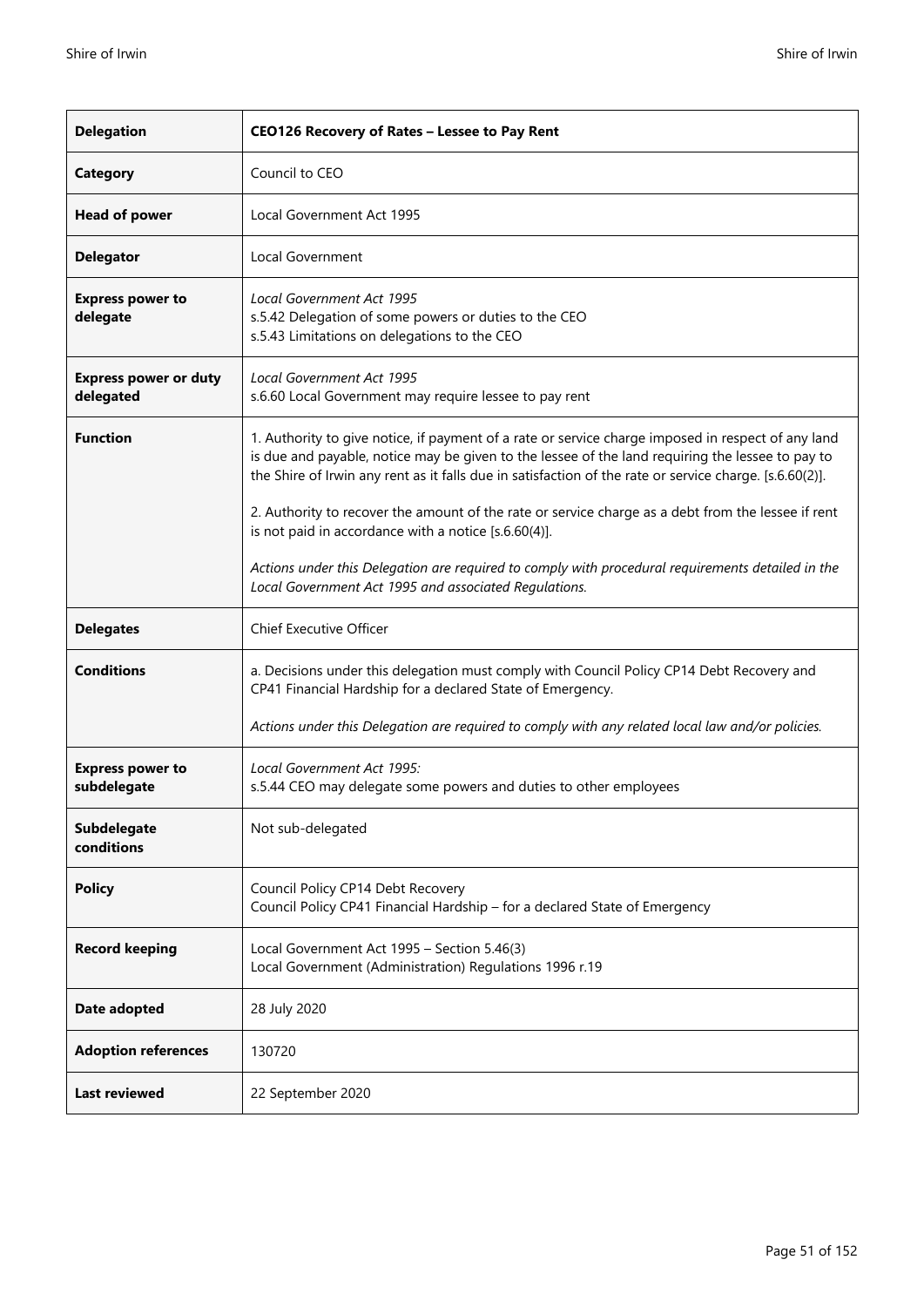| <b>Delegation</b>                         | <b>CEO127 Rate Record - Objections</b>                                                                                                                                                                                                                                                                                         |  |
|-------------------------------------------|--------------------------------------------------------------------------------------------------------------------------------------------------------------------------------------------------------------------------------------------------------------------------------------------------------------------------------|--|
| <b>Category</b>                           | Council to CEO                                                                                                                                                                                                                                                                                                                 |  |
| <b>Head of power</b>                      | Local Government Act 1995                                                                                                                                                                                                                                                                                                      |  |
| <b>Delegator</b>                          | Local Government                                                                                                                                                                                                                                                                                                               |  |
| <b>Express power to</b><br>delegate       | Local Government Act 1995<br>s.5.42 Delegation of some powers or duties to the CEO<br>s.5.43 Limitations on delegations to the CEO                                                                                                                                                                                             |  |
| <b>Express power or duty</b><br>delegated | <b>Local Government Act 1995</b><br>s.6.76 Grounds of objection                                                                                                                                                                                                                                                                |  |
| <b>Function</b>                           | 1. Authority to extend the time for a person to make an objection to a rate record [s.6.76(4)].                                                                                                                                                                                                                                |  |
|                                           | 2. Authority to consider an objection to a rate record and either allow it or disallow it, wholly or<br>in part, providing the decision and reasons for the decision in a notice promptly served upon<br>the person whom made the objection [s.6.76(5)(6)].                                                                    |  |
|                                           | Actions under this Delegation are required to comply with procedural requirements detailed in the<br>Local Government Act 1995 and Local Government (Financial Management) Regulations 1996.                                                                                                                                   |  |
| <b>Delegates</b>                          | Chief Executive Officer                                                                                                                                                                                                                                                                                                        |  |
| <b>Conditions</b>                         | A delegate who has participated in any matter contributing to a decision related to the rate<br>record, which is the subject of a Rates Record Objection, must NOT be party to any<br>determination under this Delegation.<br>Actions under this Delegation are required to comply with any related local law and/or policies. |  |
| <b>Express power to</b><br>subdelegate    | Local Government Act 1995:<br>s.5.44 CEO may delegate some powers and duties to other employees                                                                                                                                                                                                                                |  |
| Subdelegate<br>conditions                 | Sub-delegates (appointed by CEO):<br>Executive Manager Corporate & Community<br>Supervisor Finance                                                                                                                                                                                                                             |  |
| <b>Statutory framework</b>                | Local Government Act 1995                                                                                                                                                                                                                                                                                                      |  |
| <b>Policy</b>                             | Council Policy CP14 Debt Recovery                                                                                                                                                                                                                                                                                              |  |
| <b>Record keeping</b>                     | Local Government Act 1995 - Section 5.46(3)<br>Local Government (Administration) Regulations 1996 r.19<br>Note - Decisions under this delegation may be referred for review by the State Administration<br>Tribunal                                                                                                            |  |
| Date adopted                              | 28 July 2020                                                                                                                                                                                                                                                                                                                   |  |
| <b>Adoption references</b>                | 130720                                                                                                                                                                                                                                                                                                                         |  |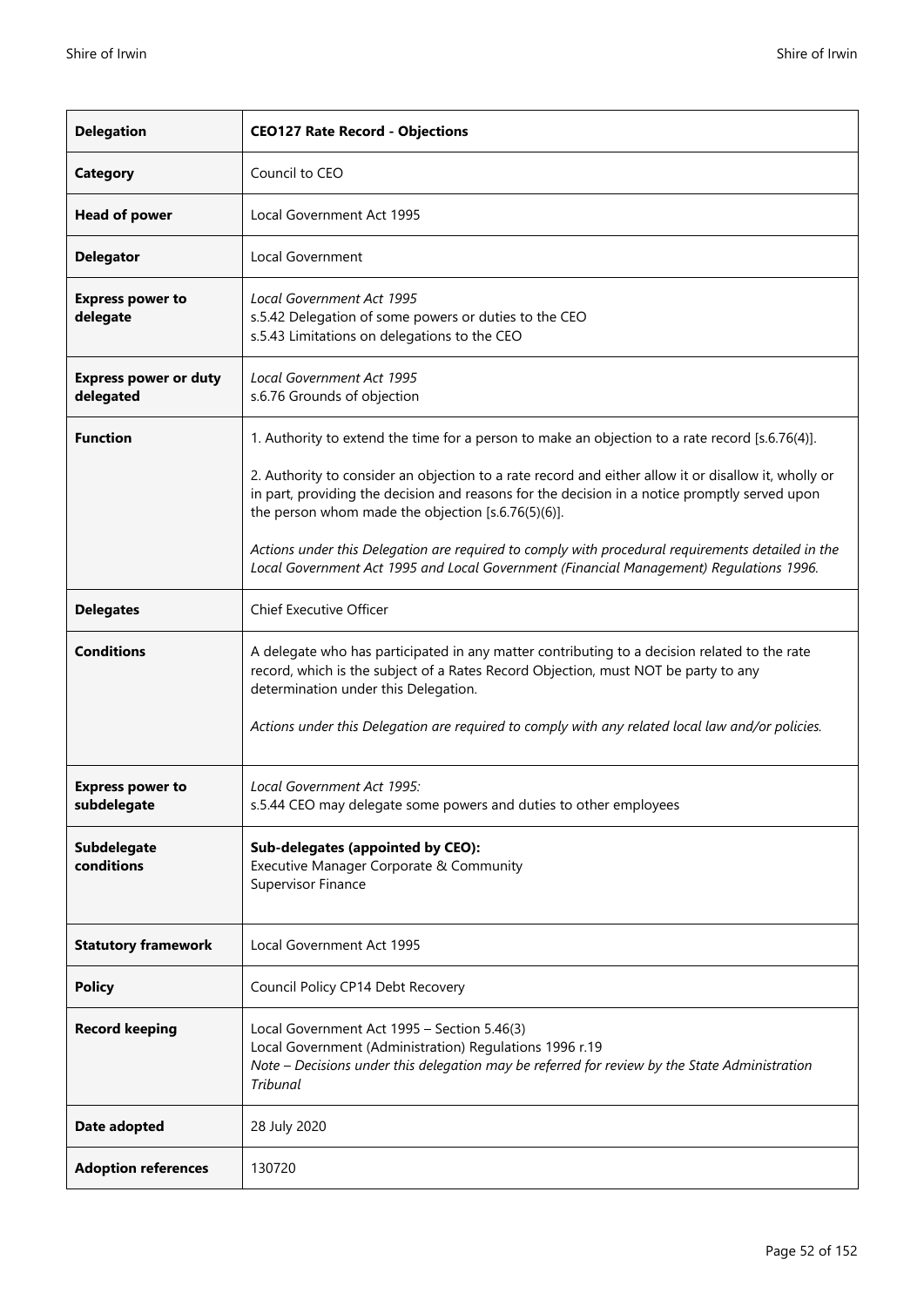**Last reviewed** 22 September 2020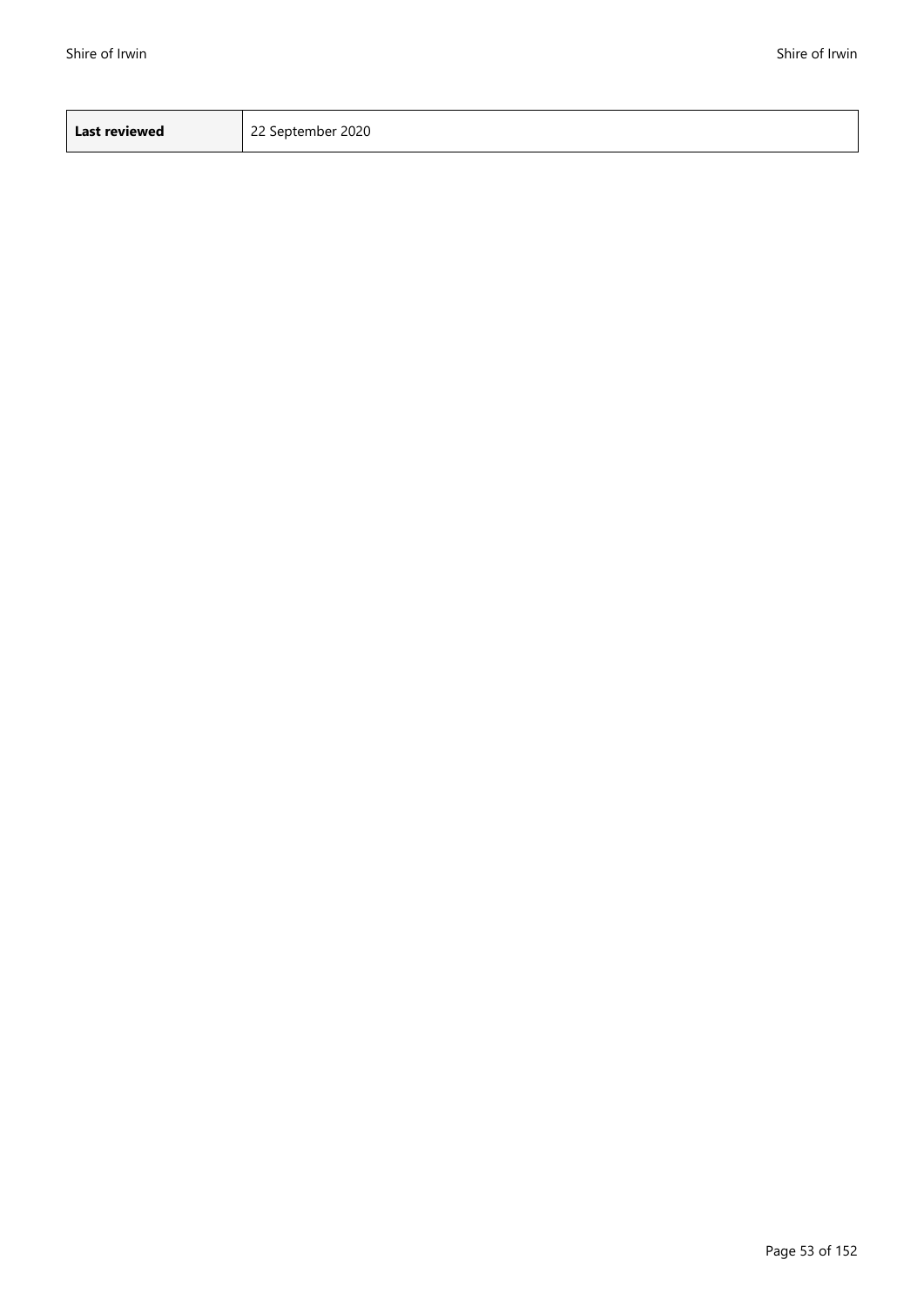|                                           | <b>CEO128 Issuing Notices to Owner or Occupier of Land</b>                                                                                                                                                                                    |  |
|-------------------------------------------|-----------------------------------------------------------------------------------------------------------------------------------------------------------------------------------------------------------------------------------------------|--|
| <b>Delegation</b>                         |                                                                                                                                                                                                                                               |  |
| Category                                  | Council to CEO                                                                                                                                                                                                                                |  |
| <b>Head of power</b>                      | Local Government Act 1995                                                                                                                                                                                                                     |  |
| <b>Delegator</b>                          | <b>Local Government</b>                                                                                                                                                                                                                       |  |
| <b>Express power to</b><br>delegate       | Local Government Act 1995<br>s.5.42 Delegation of some powers or duties to the CEO<br>s.5.43 Limitations on delegations to the CEO                                                                                                            |  |
| <b>Express power or duty</b><br>delegated | Local Government Act 1995<br>s.3.25 Notices requiring certain things to be done by owner or occupier of land<br>s.3.26 Additional powers when notices given                                                                                   |  |
| <b>Function</b>                           | 1. Authority to give a person who is the owner or, unless Schedule 3.1 indicates otherwise, the<br>occupier of land a notice in writing relating to the land requiring the person to do anything<br>specified in the notice [s.3.25(1)].      |  |
|                                           | 2. Authority to do anything that it considers necessary to achieve, so far as is practicable, the<br>purpose for which the notice was given, If the person who is given the notice (notice recipient)<br>fails to comply with it [s.3.26(2)]. |  |
|                                           | 3. Authority to recover the cost of anything it does under subsection (2) as a debt due from the<br>person who failed to comply with the notice [s.3.26(3)].                                                                                  |  |
|                                           | Actions under this Delegation are required to comply with procedural requirements detailed in the<br>Local Government Act 1995 and associated Regulations.                                                                                    |  |
| <b>Delegates</b>                          | <b>Chief Executive Officer</b>                                                                                                                                                                                                                |  |
| <b>Conditions</b>                         | Actions under this Delegation are required to comply with any related local law and/or policies.                                                                                                                                              |  |
| <b>Express power to</b><br>subdelegate    | Local Government Act 1995:<br>s.5.44 CEO may delegate some powers and duties to other employees                                                                                                                                               |  |
| Subdelegate<br>conditions                 | Sub-delegates (appointed by CEO):<br>Executive Manager Infrastructure & Development                                                                                                                                                           |  |
| <b>Statutory framework</b>                | Local Government Act 1995                                                                                                                                                                                                                     |  |
| <b>Record keeping</b>                     | Local Government Act 1995 - Section 5.46(3)<br>Local Government (Administration) Regulations 1996 r.19<br>Note - Decisions under this delegation may be referred for review by the State Administration<br>Tribunal                           |  |
| Date adopted                              | 28 July 2020                                                                                                                                                                                                                                  |  |
| <b>Adoption references</b>                | 130720                                                                                                                                                                                                                                        |  |
| <b>Last reviewed</b>                      | 22 September 2020                                                                                                                                                                                                                             |  |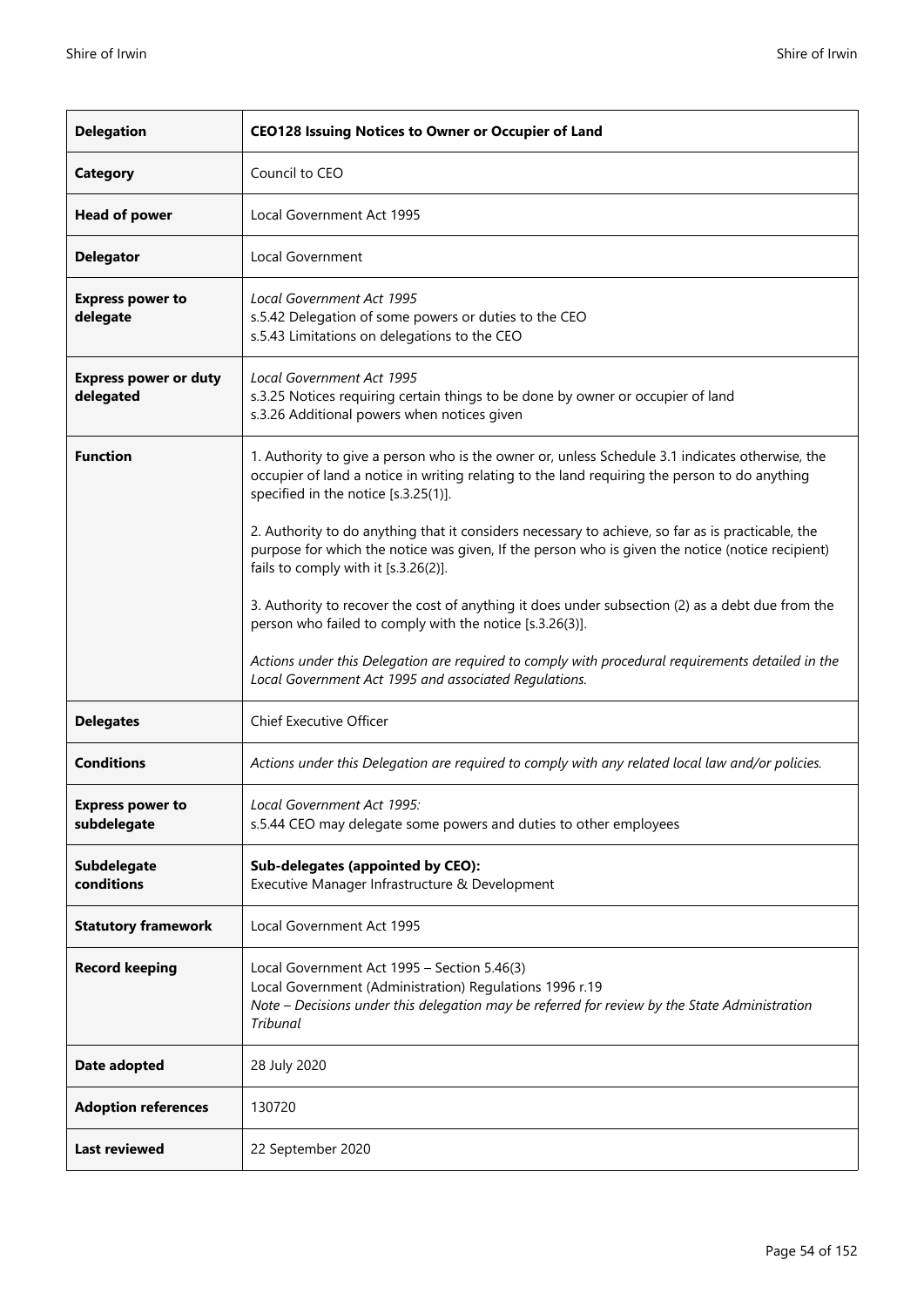| <b>Delegation</b>                         | <b>CEO129 Actions on Land that is not Local Government Property</b>                                                                                                                                                                                       |  |
|-------------------------------------------|-----------------------------------------------------------------------------------------------------------------------------------------------------------------------------------------------------------------------------------------------------------|--|
| <b>Category</b>                           | Council to CEO                                                                                                                                                                                                                                            |  |
| <b>Head of power</b>                      | Local Government Act 1995                                                                                                                                                                                                                                 |  |
| <b>Delegator</b>                          | <b>Local Government</b>                                                                                                                                                                                                                                   |  |
| <b>Express power to</b><br>delegate       | <b>Local Government Act 1995</b><br>s.5.42 Delegation of some powers or duties to the CEO<br>s.5.43 Limitations on delegations to the CEO                                                                                                                 |  |
| <b>Express power or duty</b><br>delegated | <b>Local Government Act 1995</b><br>s.3.27 Particular things local Governments can do on land that is not local government property                                                                                                                       |  |
| <b>Function</b>                           | 1. Authority to do any of the things prescribed in Schedule 3.2, in performing its general<br>function, even though the land on which it is done is not local government property and the<br>local government does not have consent to do it [s.3.27(1)]. |  |
|                                           | Actions under this Delegation are required to comply with procedural requirements detailed in the<br>Local Government Act 1995 and associated Regulations.                                                                                                |  |
| <b>Delegates</b>                          | Chief Executive Officer                                                                                                                                                                                                                                   |  |
| <b>Conditions</b>                         | Actions under this Delegation are required to comply with any related local law and/or policies.                                                                                                                                                          |  |
| <b>Express power to</b><br>subdelegate    | Local Government Act 1995:<br>s.5.44 CEO may delegate some powers and duties to other employees                                                                                                                                                           |  |
| Subdelegate<br>conditions                 | Sub-delegates (appointed by CEO):<br>Executive Manager Infrastructure & Development<br><b>Works Supervisor</b><br>Parks and Gardens Supervisor                                                                                                            |  |
| <b>Statutory framework</b>                | Local Government Act 1995                                                                                                                                                                                                                                 |  |
| <b>Record keeping</b>                     | Local Government Act 1995 - Section 5.46(3)<br>Local Government (Administration) Regulations 1996 r.19<br>Note - Decisions under this delegation may be referred for review by the State Administration<br>Tribunal                                       |  |
| Date adopted                              | 28 July 2020                                                                                                                                                                                                                                              |  |
| <b>Adoption references</b>                | 130720                                                                                                                                                                                                                                                    |  |
| <b>Last reviewed</b>                      | 22 September 2020                                                                                                                                                                                                                                         |  |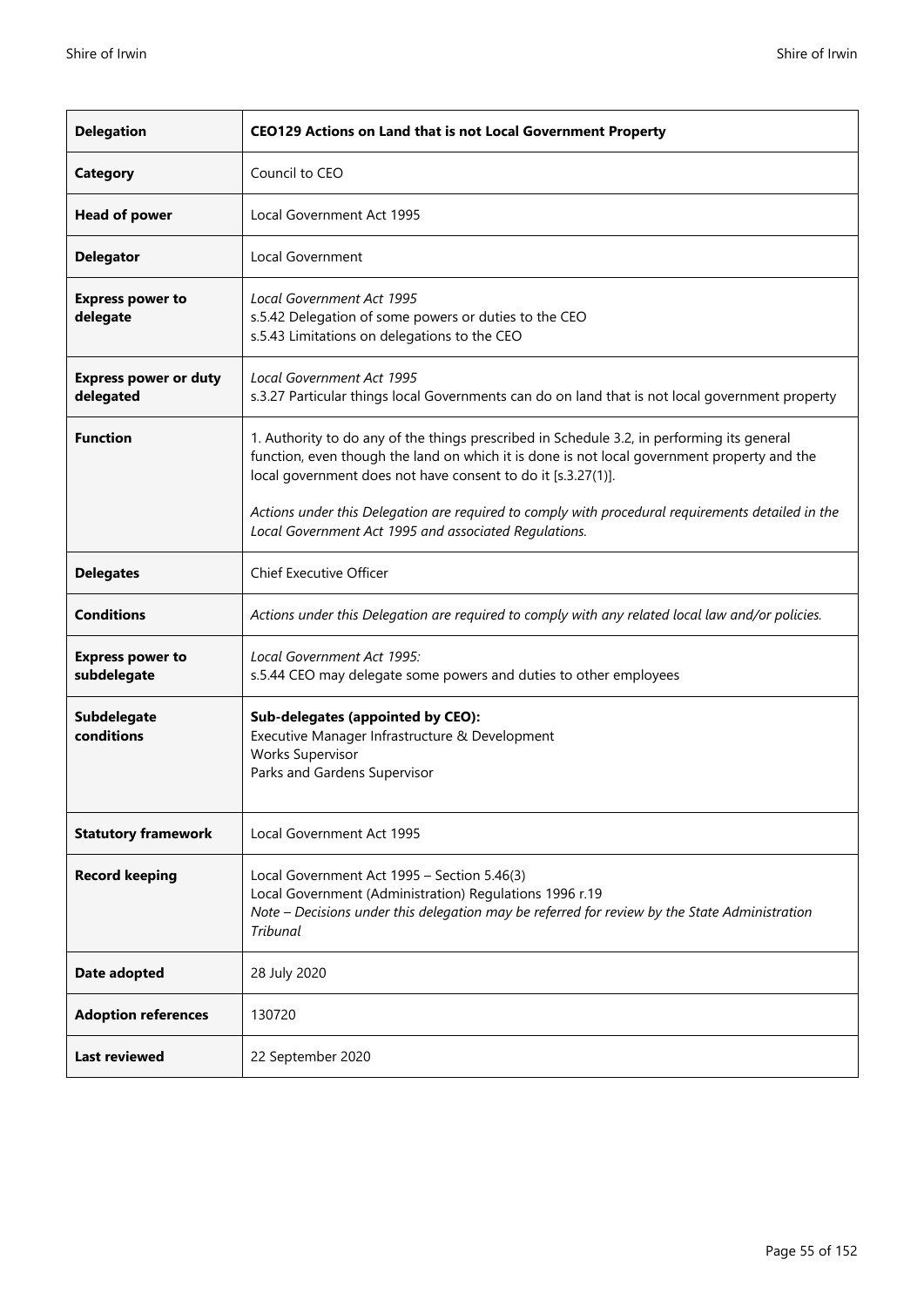| <b>Delegation</b>                         | <b>CEO130 Works Required for Supply of Gas or Water</b>                                                                                                                                                                |  |
|-------------------------------------------|------------------------------------------------------------------------------------------------------------------------------------------------------------------------------------------------------------------------|--|
| Category                                  | Council to CEO                                                                                                                                                                                                         |  |
| <b>Head of power</b>                      | Local Government Act 1995                                                                                                                                                                                              |  |
| <b>Delegator</b>                          | Council                                                                                                                                                                                                                |  |
| <b>Express power to</b><br>delegate       | Local Government Act 1995<br>s.5.42 Delegation of some powers or duties to the CEO<br>s.5.43 Limitations on delegations to the CEO                                                                                     |  |
| <b>Express power or duty</b><br>delegated | Local Government (Uniform Local Provisions) Regulations 1996:<br>r.20(1) Works required for supply of gas or water - Sch. 9.1 cl. 11                                                                                   |  |
| <b>Function</b>                           | 1. Where the Local Government is responsible for supplying water or gas, authority to carry out<br>works that are necessary for the purpose of providing, maintaining or modifying the supply<br>system [ULP r.20(1)]. |  |
|                                           | Actions under this Delegation are required to comply with procedural requirements detailed in the<br>Local Government Act 1995 and Local Government (Uniform Local Provisions) Regulations 1996.                       |  |
| <b>Delegates</b>                          | Chief Executive Officer                                                                                                                                                                                                |  |
| <b>Conditions</b>                         | a. Works may only be undertaken where there is an approved budget allocation.                                                                                                                                          |  |
|                                           | Actions under this Delegation are required to comply with any related local law and/or policies.                                                                                                                       |  |
| <b>Express power to</b><br>subdelegate    | Local Government Act 1995:<br>s.5.44 CEO may delegate some powers and duties to other employees                                                                                                                        |  |
| Subdelegate<br>conditions                 | Sub-delegates (appointed by CEO):<br>Executive Manager Infrastructure & Development                                                                                                                                    |  |
| <b>Statutory framework</b>                | Local Government Act 1995<br>Local Government (Uniform Local Provisions) Regulations 1996                                                                                                                              |  |
| <b>Record keeping</b>                     | Local Government Act 1995 - Section 5.46(3)<br>Local Government (Administration) Regulations 1996 r.19<br>Note - Decisions under this delegation may be referred for review by the State Administration<br>Tribunal    |  |
| Date adopted                              | 28 July 2020                                                                                                                                                                                                           |  |
| <b>Adoption references</b>                | 130720                                                                                                                                                                                                                 |  |
| <b>Last reviewed</b>                      | 22 September 2020                                                                                                                                                                                                      |  |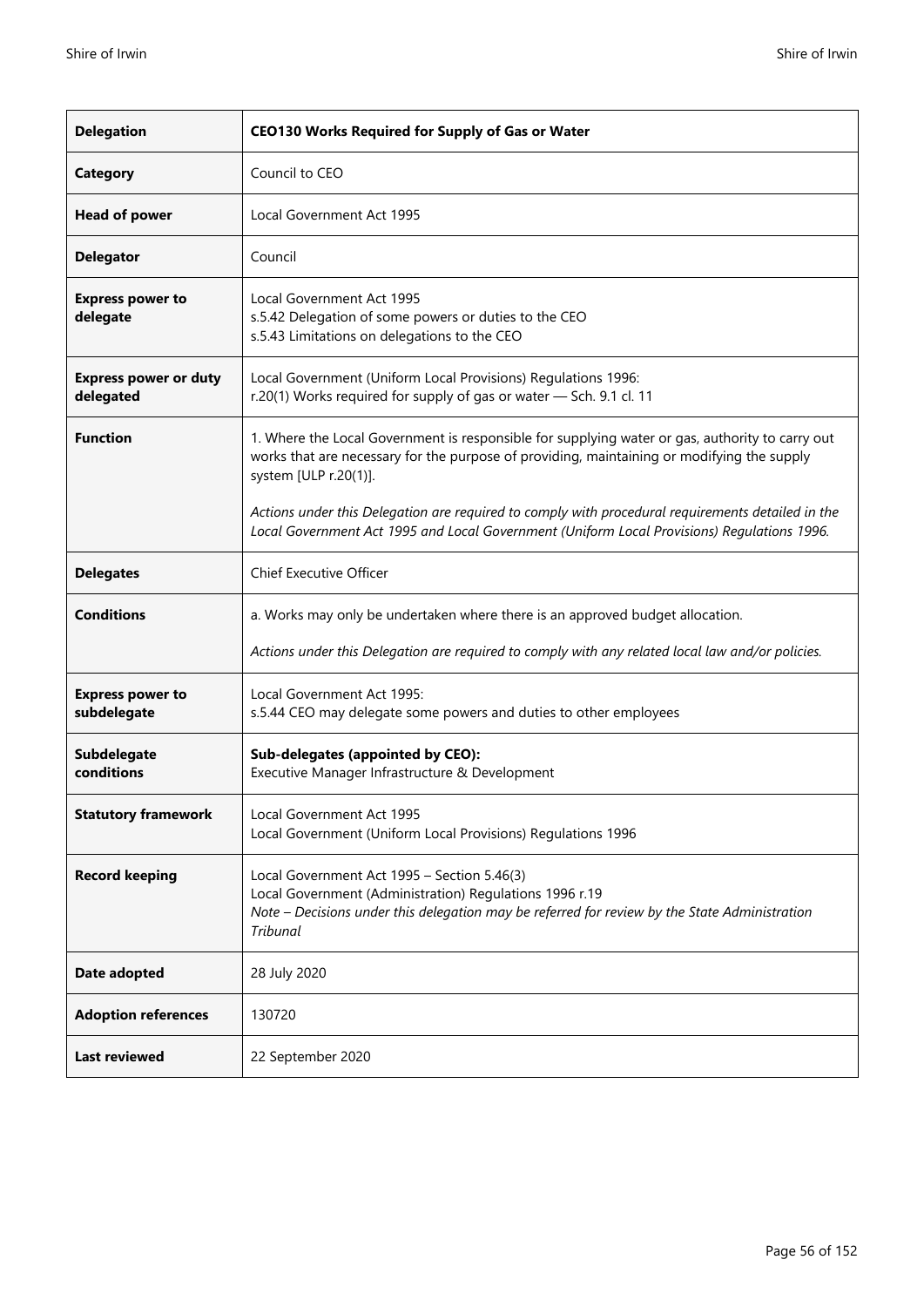| <b>Delegation</b>                         | <b>CEO131 Complaints Officer</b>                                                                                                                                                                                                                                                                                                                                                                                                                                                                                                                                                                                        |  |
|-------------------------------------------|-------------------------------------------------------------------------------------------------------------------------------------------------------------------------------------------------------------------------------------------------------------------------------------------------------------------------------------------------------------------------------------------------------------------------------------------------------------------------------------------------------------------------------------------------------------------------------------------------------------------------|--|
| <b>Category</b>                           | Council to CEO                                                                                                                                                                                                                                                                                                                                                                                                                                                                                                                                                                                                          |  |
| <b>Head of power</b>                      | Local Government Act 1995                                                                                                                                                                                                                                                                                                                                                                                                                                                                                                                                                                                               |  |
| <b>Delegator</b>                          | Local Government                                                                                                                                                                                                                                                                                                                                                                                                                                                                                                                                                                                                        |  |
| <b>Express power to</b><br>delegate       | Local Government Act 1995:<br>s.5.42 Delegation of some powers or duties to the CEO<br>s.5.43 Limitations on delegations to the CEO                                                                                                                                                                                                                                                                                                                                                                                                                                                                                     |  |
| <b>Express power or duty</b><br>delegated | The Local Government (Model Code of Conduct) Regulations 2021<br>11(3) The local government must, in writing, authorise 1 or more persons to<br>receive complaints and withdrawals of complaints.                                                                                                                                                                                                                                                                                                                                                                                                                       |  |
| <b>Function</b>                           | Authority to receive complaints and withdrawals of complaints alleging a breach of a<br>requirement set out in the Model Code of Conduct.                                                                                                                                                                                                                                                                                                                                                                                                                                                                               |  |
| <b>Delegates</b>                          | <b>Chief Executive Officer</b>                                                                                                                                                                                                                                                                                                                                                                                                                                                                                                                                                                                          |  |
| <b>Conditions</b>                         | The CEO may authorise, as Complaints Officers, one or more persons to receive complaints and<br>withdrawals of complaints for the purposes of Division 3 of the Code of Conduct.<br>Delegation is in accordance with section 5.42 of the Local Government Act 1995 [Council<br>Decision 28/21(4)].<br>It is noted that the CEO, or another employee designated by the CEO, is the Complaints Officer<br>for the purposes of s5.120 of the Local Government Act 1995, to deal with matters pursuant to<br>Division 4 of the Code of Conduct. The CEO has not chosen to designate another employee for<br>these purposes. |  |
| <b>Express power to</b><br>subdelegate    | Local Government Act 1995<br>s.5.44 CEO may delegate some powers and duties to other employees                                                                                                                                                                                                                                                                                                                                                                                                                                                                                                                          |  |
| <b>Statutory framework</b>                | Local Government Act 1995<br>Local Government (Model Code of Conduct) Regulations 2021                                                                                                                                                                                                                                                                                                                                                                                                                                                                                                                                  |  |
| Date adopted                              | 23 February 2021                                                                                                                                                                                                                                                                                                                                                                                                                                                                                                                                                                                                        |  |
| <b>Adoption references</b>                | Adopted by Absolute Majority OCM 23 Feb 2021 Minute#120221                                                                                                                                                                                                                                                                                                                                                                                                                                                                                                                                                              |  |
| <b>Last reviewed</b>                      | 22 September 2020                                                                                                                                                                                                                                                                                                                                                                                                                                                                                                                                                                                                       |  |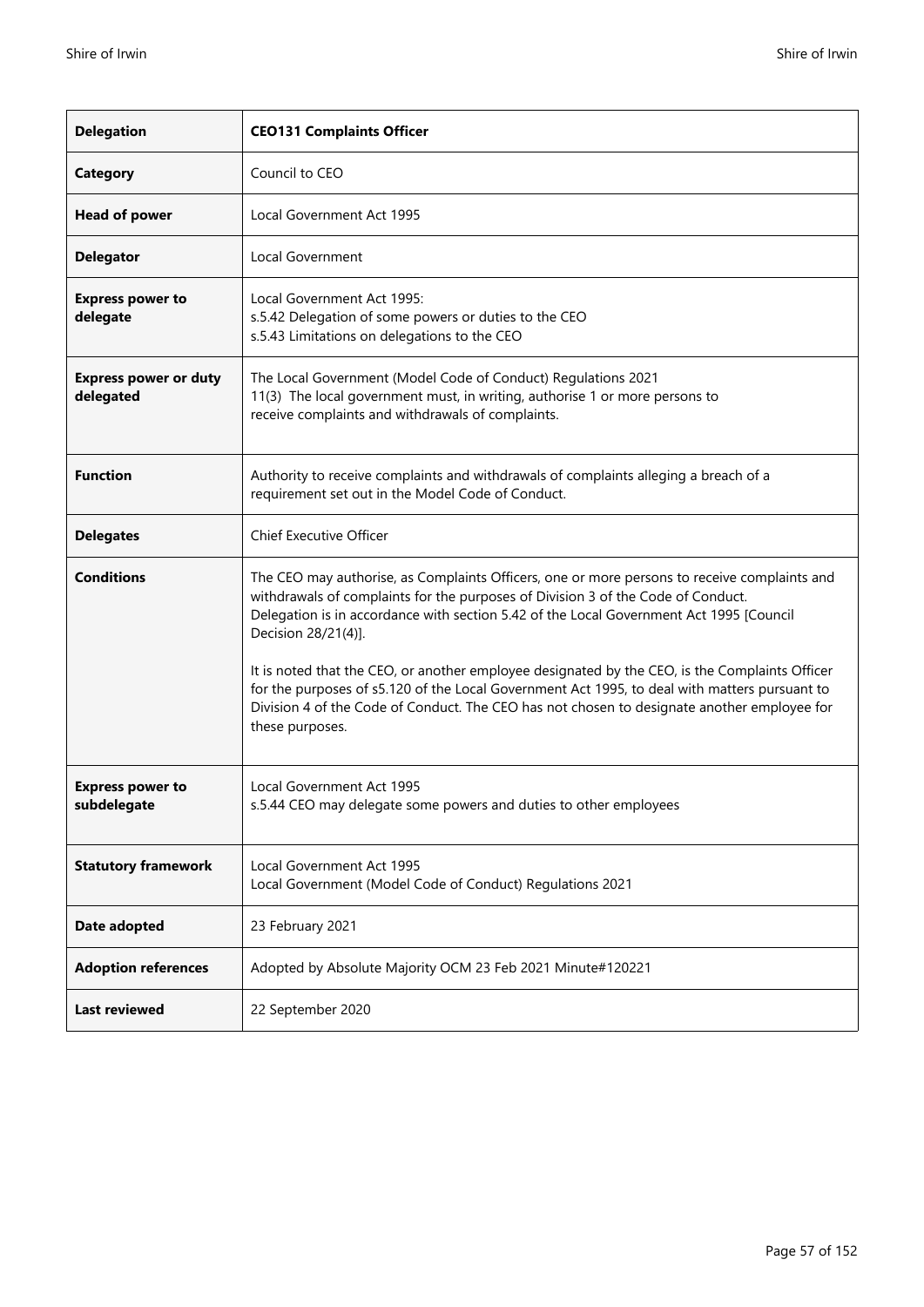| <b>Amendments</b> |                          |                                                               |                                                                  |
|-------------------|--------------------------|---------------------------------------------------------------|------------------------------------------------------------------|
| <b>Approved</b>   | <b>Type</b>              | Amendment                                                     | <b>References</b>                                                |
| 23 Feb 2021       | <b>New</b><br>delegation | OCM Decision #120221                                          | OCM Decision #120221                                             |
| 23 Feb 2021       | <b>New</b><br>delegation | OCM Decision #130221                                          | OCM Decision #130221                                             |
| 23 Feb 2021       | <b>New</b><br>delegation | Adopted by Absolute Majority OCM 23 Feb 2021<br>Minute#120221 | Adopted by Absolute Majority<br>OCM 23 Feb 2021<br>Minute#120221 |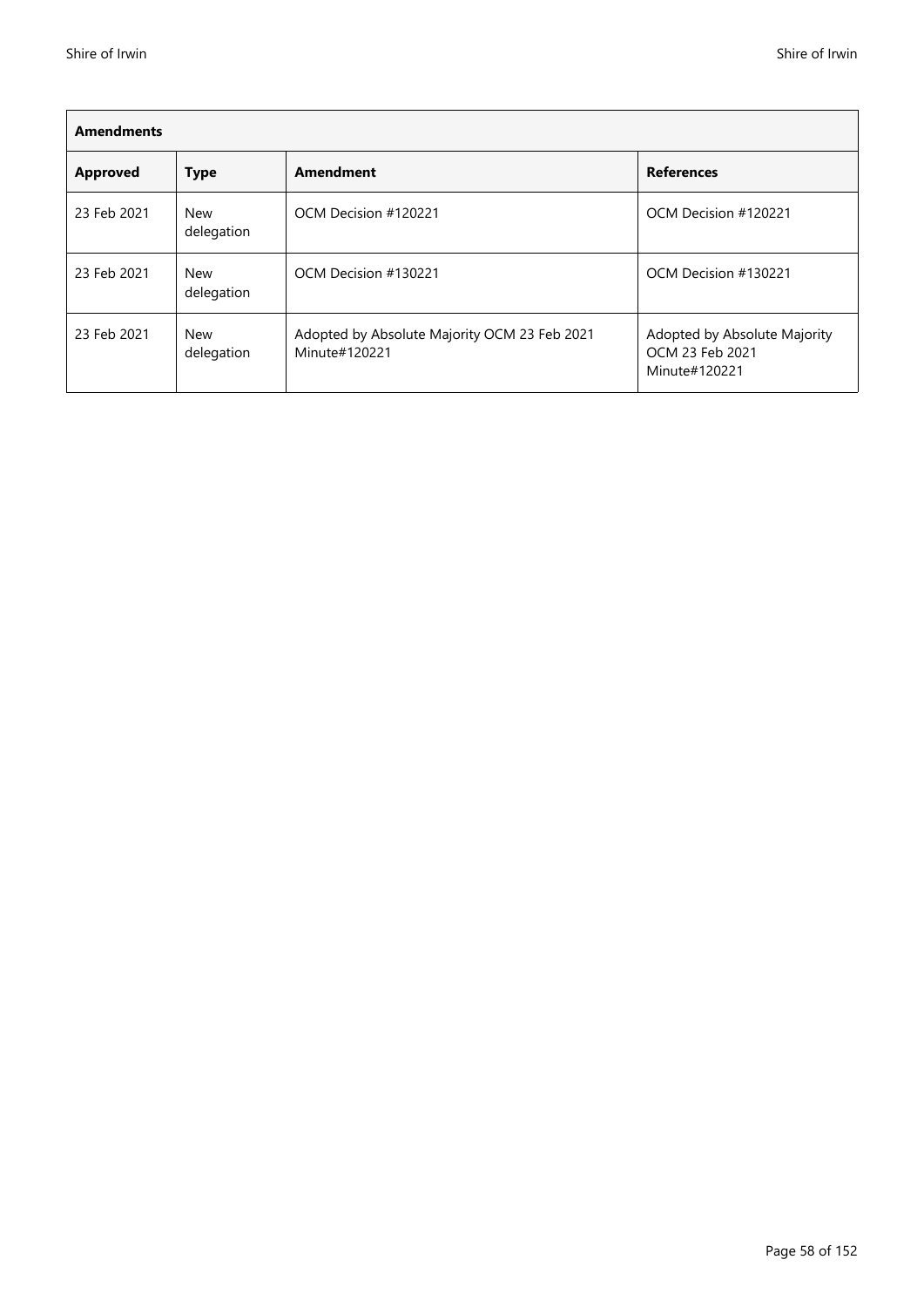| <b>Delegation</b>                         | <b>CEO200 Grant a Building Permit</b>                                                                                                                                                                                                                                                                                                                                                                                                                                                                                                                                                                                                                                                                                                                                                                                       |  |
|-------------------------------------------|-----------------------------------------------------------------------------------------------------------------------------------------------------------------------------------------------------------------------------------------------------------------------------------------------------------------------------------------------------------------------------------------------------------------------------------------------------------------------------------------------------------------------------------------------------------------------------------------------------------------------------------------------------------------------------------------------------------------------------------------------------------------------------------------------------------------------------|--|
| <b>Category</b>                           | Council to CEO                                                                                                                                                                                                                                                                                                                                                                                                                                                                                                                                                                                                                                                                                                                                                                                                              |  |
| <b>Head of power</b>                      | <b>Building Act 2011</b>                                                                                                                                                                                                                                                                                                                                                                                                                                                                                                                                                                                                                                                                                                                                                                                                    |  |
| <b>Delegator</b>                          | Permit Authority (Local Government)                                                                                                                                                                                                                                                                                                                                                                                                                                                                                                                                                                                                                                                                                                                                                                                         |  |
| <b>Express power to</b><br>delegate       | <b>Building Act 2011:</b><br>s. 127(1) & (3) Delegation: special permit authorities and local government                                                                                                                                                                                                                                                                                                                                                                                                                                                                                                                                                                                                                                                                                                                    |  |
| <b>Express power or duty</b><br>delegated | <b>Building Act 2011:</b><br>s.18 Further Information<br>s.20 Grant of building permit<br>s.22 Further grounds for not granting an application<br>s.27(1) and (3) Impose Conditions on Permit<br><b>Building Regulations 2012:</b><br>r.23 Application to extend time during which permit has effect (s.32)<br>r.24 Extension of time during which permit has effect (s.32(3))<br>r.26 Approval of new responsible person (s.35(c))                                                                                                                                                                                                                                                                                                                                                                                         |  |
| <b>Function</b>                           | 1. Authority to require an applicant to provide any documentation or information, within a<br>specified time of not more than 21 days that it requires to determine a building permit<br>application [s.18(1)].<br>2. Authority to grant or refuse to grant a building permit [s.20(1) (2) and s.22].<br>3. Authority to impose, vary or revoke conditions on a building permit before the building work<br>is complete [s.27(1) (3)].<br>4. Authority to determine an application to extend time during which a building permit has<br>effect [r.23 and 24].<br>5. Authority to approve an application for a new responsible person for a building permit [r.26].<br>Actions under this Delegation are required to comply with procedural requirements detailed in the<br>Building Act 2011 and Building Regulations 2012. |  |
| <b>Delegates</b>                          | Chief Executive Officer                                                                                                                                                                                                                                                                                                                                                                                                                                                                                                                                                                                                                                                                                                                                                                                                     |  |
| <b>Conditions</b>                         | a. As per Building Regulation 2012<br>Decisions under this delegated authority should be either undertaken or informed by a person<br>having the appropriate experience or qualifications in accordance with r.5.<br>Actions under this Delegation are required to comply with any related local law and/or policies.                                                                                                                                                                                                                                                                                                                                                                                                                                                                                                       |  |
| <b>Express power to</b><br>subdelegate    | Building Act 2011:<br>s.127(6A) The CEO of a local government may delegate to any other local government<br>employee a power or duty of the local government that has been delegated to the CEO under<br>this section.                                                                                                                                                                                                                                                                                                                                                                                                                                                                                                                                                                                                      |  |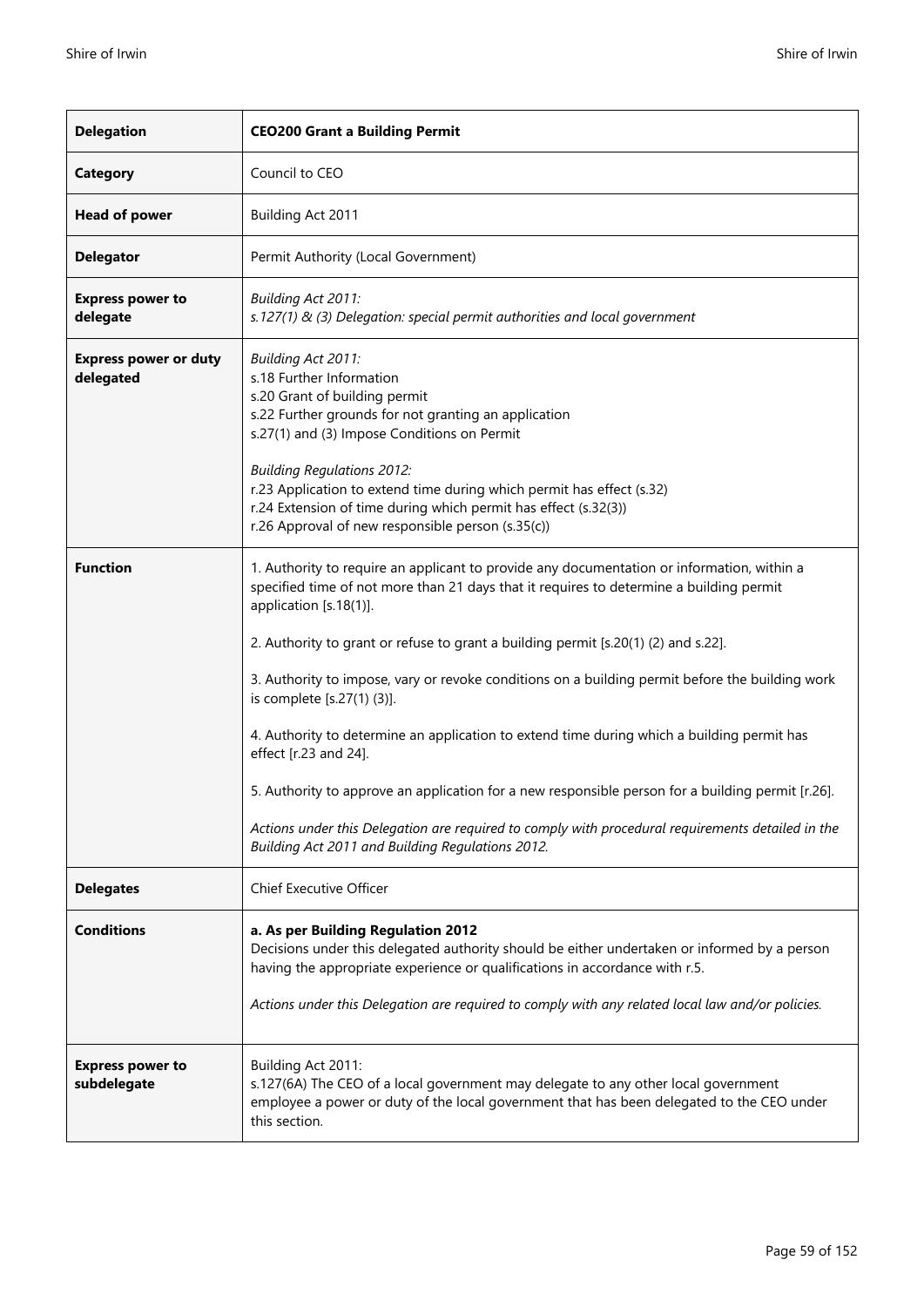| Subdelegate<br>conditions  | Sub-delegates (appointed by CEO):<br>Executive Manager Infrastructure & Development<br><b>Manager Regulatory Services</b>                                                                                                                                                                          |
|----------------------------|----------------------------------------------------------------------------------------------------------------------------------------------------------------------------------------------------------------------------------------------------------------------------------------------------|
| <b>Statutory framework</b> | Building Act 2011<br><b>Building Regulations 2012</b><br>Building Services (Registration Act) 2011 – Section 7<br>Home Building Contracts Act 1991-Part 3A, Division 2 - Part 7, Division 2<br>Building and Construction Industry Training Levy Act 1990<br>Heritage of Western Australia Act 1990 |
| <b>Record keeping</b>      | <b>Building Act 2011 s.130</b>                                                                                                                                                                                                                                                                     |
| Date adopted               | 28 July 2020                                                                                                                                                                                                                                                                                       |
| <b>Adoption references</b> | 130720                                                                                                                                                                                                                                                                                             |
| <b>Last reviewed</b>       | 22 September 2020                                                                                                                                                                                                                                                                                  |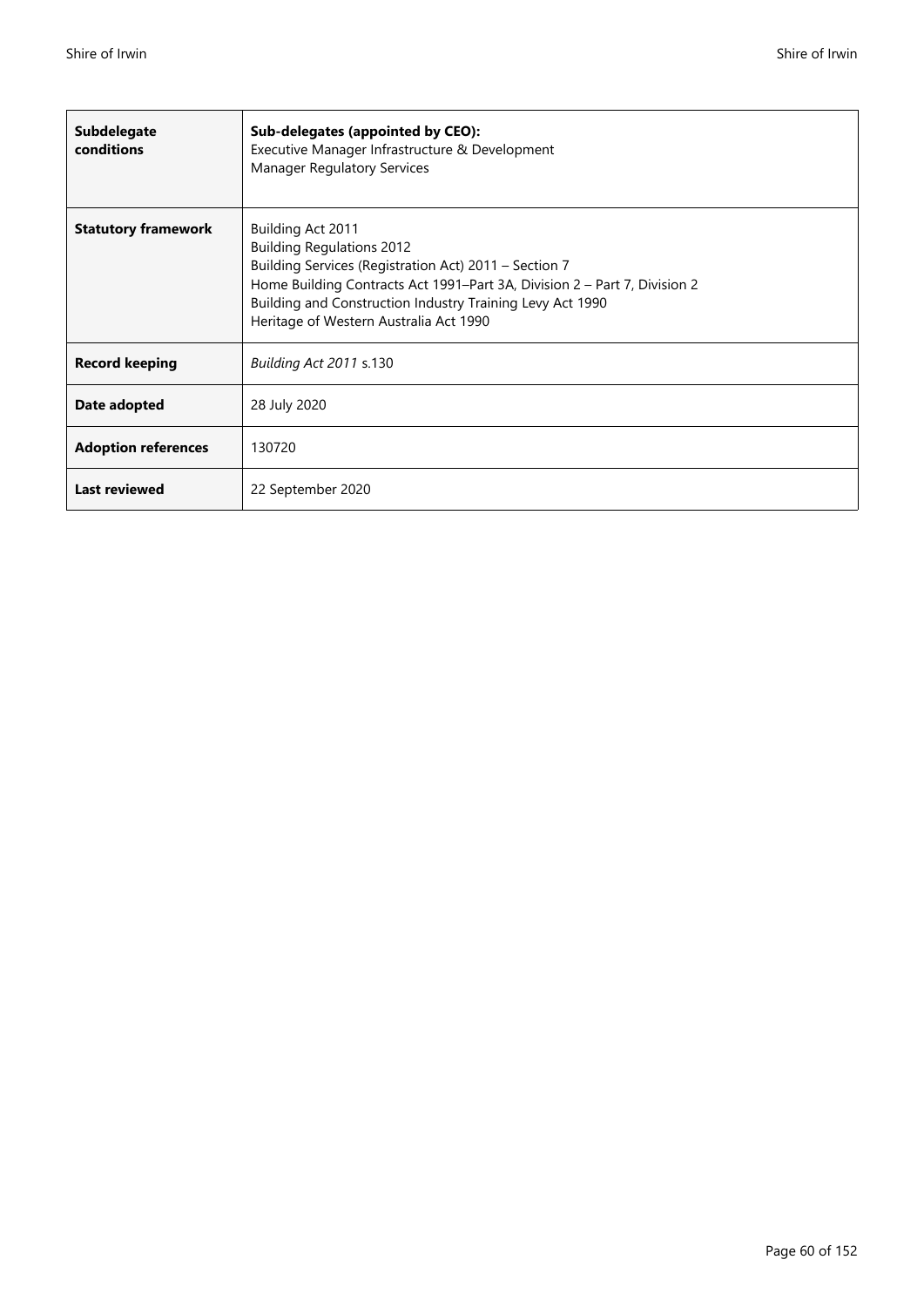| <b>Delegation</b>                         | <b>CEO201 Demolition Permits</b>                                                                                                                                                                                                                                                                                                                                                                                                                                                                                                                                                                                                                                                                                                                                                                                                                                                                                             |  |
|-------------------------------------------|------------------------------------------------------------------------------------------------------------------------------------------------------------------------------------------------------------------------------------------------------------------------------------------------------------------------------------------------------------------------------------------------------------------------------------------------------------------------------------------------------------------------------------------------------------------------------------------------------------------------------------------------------------------------------------------------------------------------------------------------------------------------------------------------------------------------------------------------------------------------------------------------------------------------------|--|
| Category                                  | Council to CEO                                                                                                                                                                                                                                                                                                                                                                                                                                                                                                                                                                                                                                                                                                                                                                                                                                                                                                               |  |
| <b>Head of power</b>                      | Building Act 2011                                                                                                                                                                                                                                                                                                                                                                                                                                                                                                                                                                                                                                                                                                                                                                                                                                                                                                            |  |
| <b>Delegator</b>                          | Permit Authority (Local Government)                                                                                                                                                                                                                                                                                                                                                                                                                                                                                                                                                                                                                                                                                                                                                                                                                                                                                          |  |
| <b>Express power to</b><br>delegate       | Building Act 2011:<br>s.127(1) & (3) Delegation: special permit authorities and local government                                                                                                                                                                                                                                                                                                                                                                                                                                                                                                                                                                                                                                                                                                                                                                                                                             |  |
| <b>Express power or duty</b><br>delegated | <b>Building Act 2011:</b><br>s.18 Further Information<br>s.21 Grant of demolition permit<br>s.22 Further grounds for not granting an application<br>s.27(1) and (3) Impose Conditions on Permit<br><b>Building Regulations 2012:</b><br>r.23 Application to extend time during which permit has effect (s.32)<br>r.24 Extension of time during which permit has effect (s.32(3))<br>r.26 Approval of new responsible person (s.35(c))                                                                                                                                                                                                                                                                                                                                                                                                                                                                                        |  |
| <b>Function</b>                           | 1. Authority to require an applicant to provide any documentation or information, within a<br>specified time of not more than 21 days that it requires to determine a demolition permit<br>application [s.18(1)].<br>2. Authority to grant or refuse to grant a demolition permit on the basis that all s.21(1)<br>requirements have been satisfied [s.20(1) (2) and s.22].<br>3. Authority to impose, vary or revoke conditions on a demolition permit, before demolition<br>works are complete. [s.27(1) (3)].<br>4. Authority to determine an application to extend time during which a demolition permit has<br>effect [r.23].<br>5. Authority to approve, or refuse to approve, an application for a new responsible person for a<br>demolition permit [r.26].<br>Actions under this Delegation are required to comply with procedural requirements detailed in the<br>Building Act 2011 and Building Regulations 2012. |  |
| <b>Delegates</b>                          | <b>Chief Executive Officer</b>                                                                                                                                                                                                                                                                                                                                                                                                                                                                                                                                                                                                                                                                                                                                                                                                                                                                                               |  |
| <b>Conditions</b>                         | a. As per Building Regulation 2012<br>Decisions under this delegated authority should be either undertaken or informed by a person<br>having the appropriate experience or qualifications in accordance with r.5.<br>Actions under this Delegation are required to comply with any related local law and/or policies.                                                                                                                                                                                                                                                                                                                                                                                                                                                                                                                                                                                                        |  |
| <b>Express power to</b><br>subdelegate    | Building Act 2011:<br>s.127(6A) The CEO of a local government may delegate to any other local government<br>employee a power or duty of the local government that has been delegated to the CEO under<br>this section.                                                                                                                                                                                                                                                                                                                                                                                                                                                                                                                                                                                                                                                                                                       |  |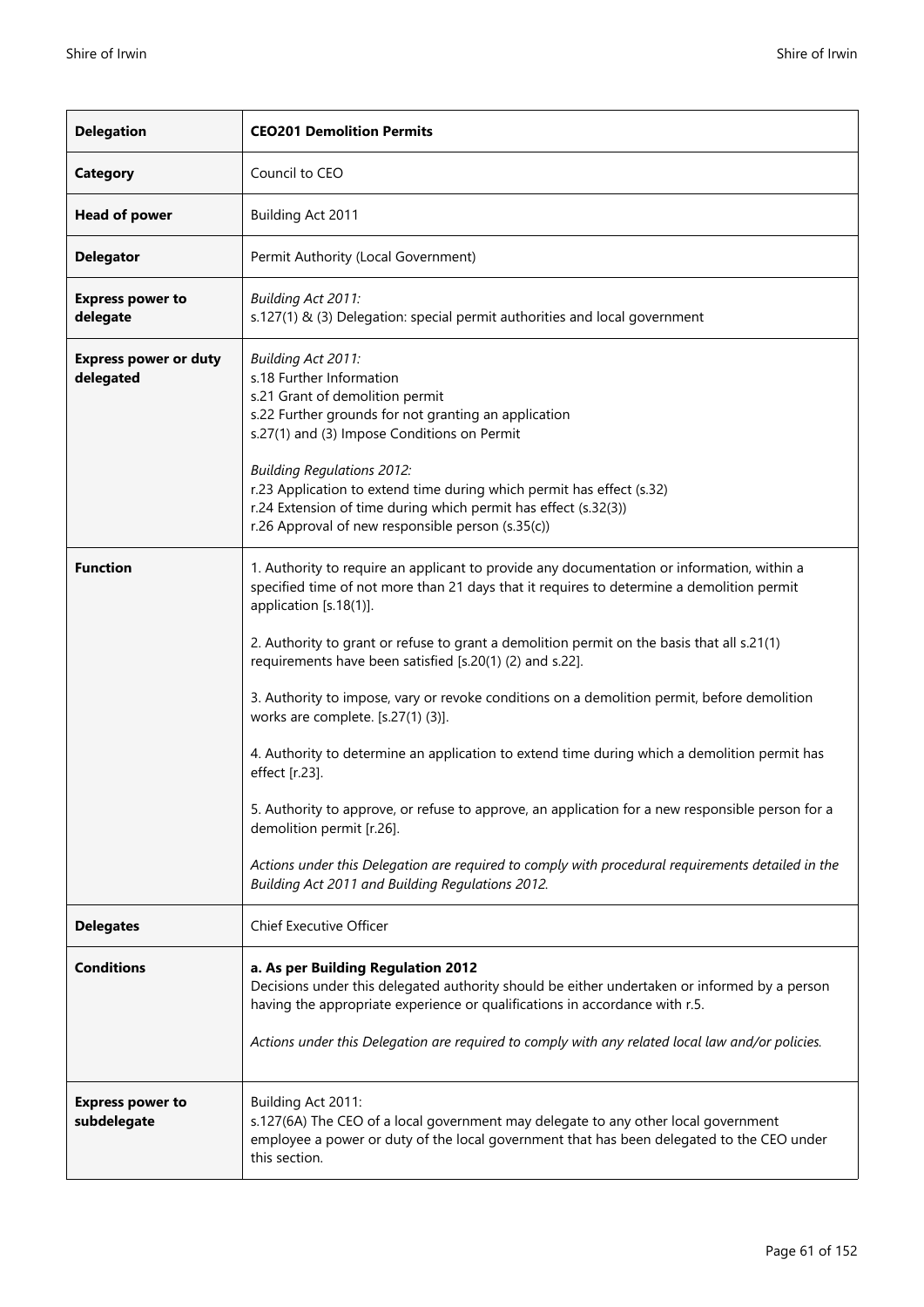| Subdelegate<br>conditions  | Sub-delegates (appointed by CEO):<br>Executive Manager Infrastructure & Development<br><b>Manager Regulatory Services</b>                                                                                                                                                                          |
|----------------------------|----------------------------------------------------------------------------------------------------------------------------------------------------------------------------------------------------------------------------------------------------------------------------------------------------|
| <b>Statutory framework</b> | Building Act 2011<br><b>Building Regulations 2012</b><br>Building Services (Registration Act) 2011 – Section 7<br>Home Building Contracts Act 1991-Part 3A, Division 2 - Part 7, Division 2<br>Building and Construction Industry Training Levy Act 1990<br>Heritage of Western Australia Act 1990 |
| <b>Record keeping</b>      | Building Act 2011 s.130                                                                                                                                                                                                                                                                            |
| Date adopted               | 28 July 2020                                                                                                                                                                                                                                                                                       |
| <b>Adoption references</b> | 130720                                                                                                                                                                                                                                                                                             |
| <b>Last reviewed</b>       | 22 September 2020                                                                                                                                                                                                                                                                                  |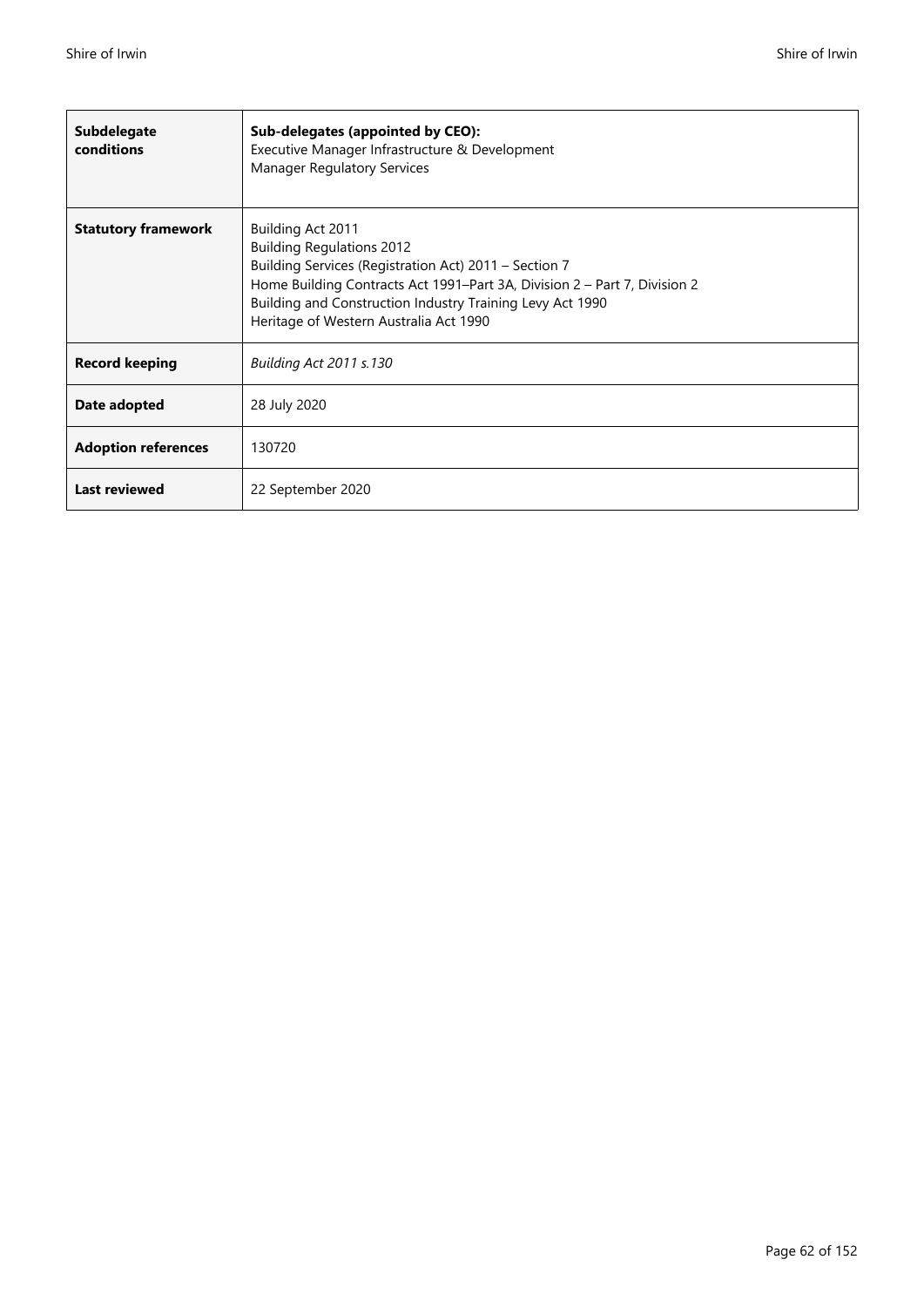| <b>Delegation</b>                         | <b>CEO202 Occupancy Permits or Building Approval Certificates</b>                                                                                                                                                                                                                                                                                                                                                                                                                                                                                                                                                                                                                                                                                                                                                                      |
|-------------------------------------------|----------------------------------------------------------------------------------------------------------------------------------------------------------------------------------------------------------------------------------------------------------------------------------------------------------------------------------------------------------------------------------------------------------------------------------------------------------------------------------------------------------------------------------------------------------------------------------------------------------------------------------------------------------------------------------------------------------------------------------------------------------------------------------------------------------------------------------------|
| Category                                  | Council to CEO                                                                                                                                                                                                                                                                                                                                                                                                                                                                                                                                                                                                                                                                                                                                                                                                                         |
| <b>Head of power</b>                      | <b>Building Act 2011</b>                                                                                                                                                                                                                                                                                                                                                                                                                                                                                                                                                                                                                                                                                                                                                                                                               |
| <b>Delegator</b>                          | Permit Authority (Local Government)                                                                                                                                                                                                                                                                                                                                                                                                                                                                                                                                                                                                                                                                                                                                                                                                    |
| <b>Express power to</b><br>delegate       | Building Act 2011:<br>s.127(1) & (3) Delegation: special permit authorities and local government                                                                                                                                                                                                                                                                                                                                                                                                                                                                                                                                                                                                                                                                                                                                       |
| <b>Express power or duty</b><br>delegated | <b>Building Act 2011:</b><br>Division 3 - Making and dealing with applications for occupancy permits and building<br>approval certificates<br>s.55 Further information<br>s.58 Grant of occupancy permit, building approval certificate<br>s.62(1) and (3) Conditions imposed by permit authority<br>s.65(4) Extension of period of duration                                                                                                                                                                                                                                                                                                                                                                                                                                                                                           |
|                                           | <b>Building Regulations 2012</b><br>r.40 Extension of period of duration of time limited occupancy permit or building approval<br>certificate (s.65)                                                                                                                                                                                                                                                                                                                                                                                                                                                                                                                                                                                                                                                                                   |
| <b>Function</b>                           | 1. Authority to require an applicant to provide any documentation or information required,<br>within a specified time of not more than 21 days in order to determine an application [s.55].<br>2. Authority to grant, refuse to grant or to modify an occupancy permit or building approval<br>certificate [s.58].<br>3. Authority to impose, add, vary or revoke conditions on an occupancy permit, while the<br>occupancy permit or building approval certificate has effect. [s.62(1) and (3)].<br>4. Authority to extend, or refuse to extend, the period in which an occupancy permit or<br>modification or building approval certificate has effect [s.65(4) and r.40].<br>Actions under this Delegation are required to comply with procedural requirements detailed in the<br>Building Act 2011 and Building Regulations 2012. |
| <b>Delegates</b>                          | Chief Executive Officer                                                                                                                                                                                                                                                                                                                                                                                                                                                                                                                                                                                                                                                                                                                                                                                                                |
| <b>Conditions</b>                         | a. As per Building Regulation 2012<br>Decisions under this delegated authority should be either undertaken or informed by a person<br>having the appropriate experience or qualifications in accordance with r.5.<br>Actions under this Delegation are required to comply with any related local law and/or policies.                                                                                                                                                                                                                                                                                                                                                                                                                                                                                                                  |
| <b>Express power to</b><br>subdelegate    | Building Act 2011:<br>s.127(6A) The CEO of a local government may delegate to any other local government<br>employee a power or duty of the local government that has been delegated to the CEO under<br>this section                                                                                                                                                                                                                                                                                                                                                                                                                                                                                                                                                                                                                  |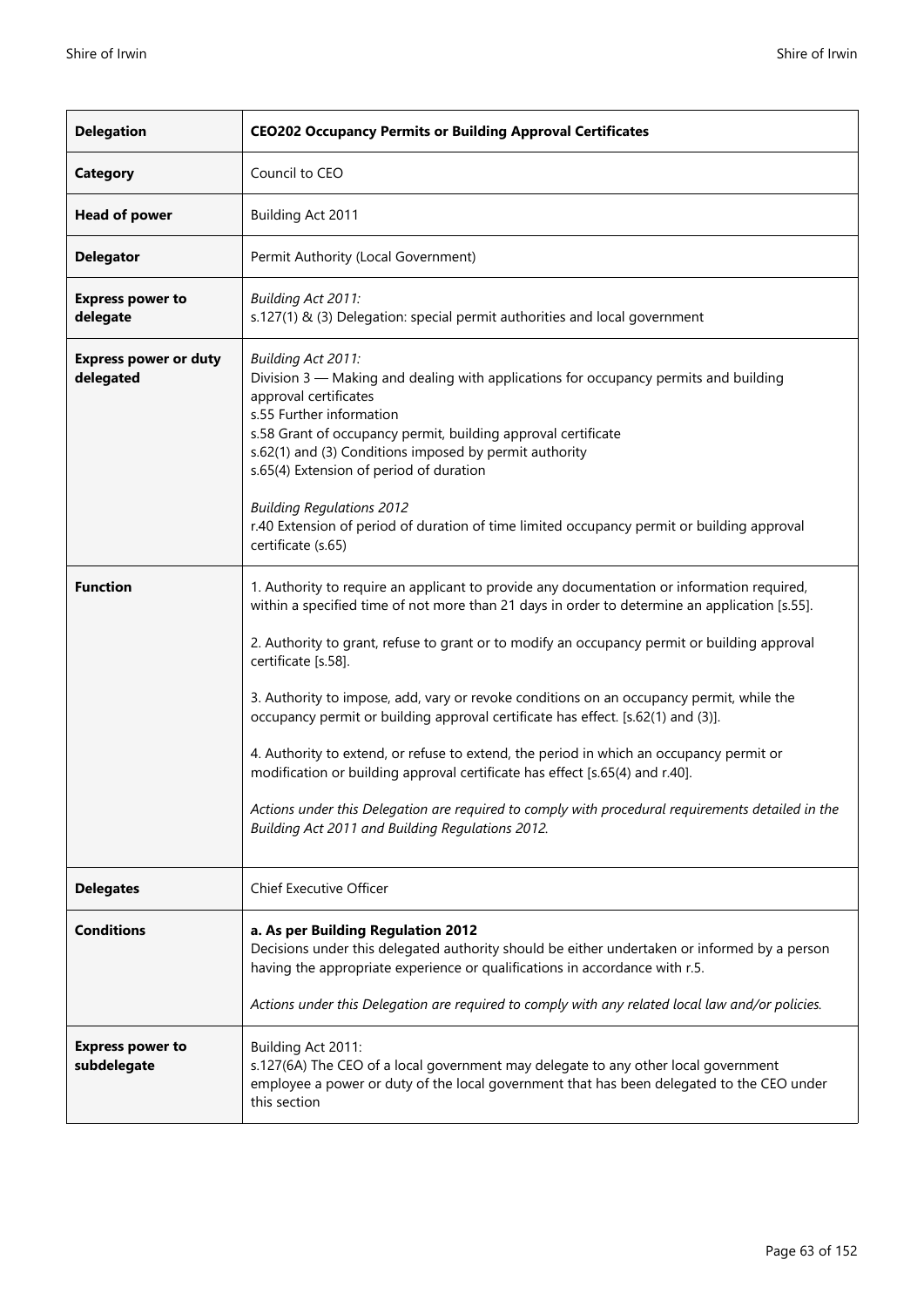| Subdelegate<br>conditions  | Sub-delegates (appointed by CEO):<br>Executive Manager Infrastructure & Development<br><b>Manager Regulatory Services</b>                                                                                                                                                                          |
|----------------------------|----------------------------------------------------------------------------------------------------------------------------------------------------------------------------------------------------------------------------------------------------------------------------------------------------|
| <b>Statutory framework</b> | Building Act 2011<br><b>Building Regulations 2012</b><br>Building Services (Registration Act) 2011 – Section 7<br>Home Building Contracts Act 1991-Part 3A, Division 2 - Part 7, Division 2<br>Building and Construction Industry Training Levy Act 1990<br>Heritage of Western Australia Act 1990 |
| <b>Record keeping</b>      | Building Act 2011 s.130                                                                                                                                                                                                                                                                            |
| Date adopted               | 28 July 2020                                                                                                                                                                                                                                                                                       |
| <b>Adoption references</b> | 130720                                                                                                                                                                                                                                                                                             |
| <b>Last reviewed</b>       | 22 September 2020                                                                                                                                                                                                                                                                                  |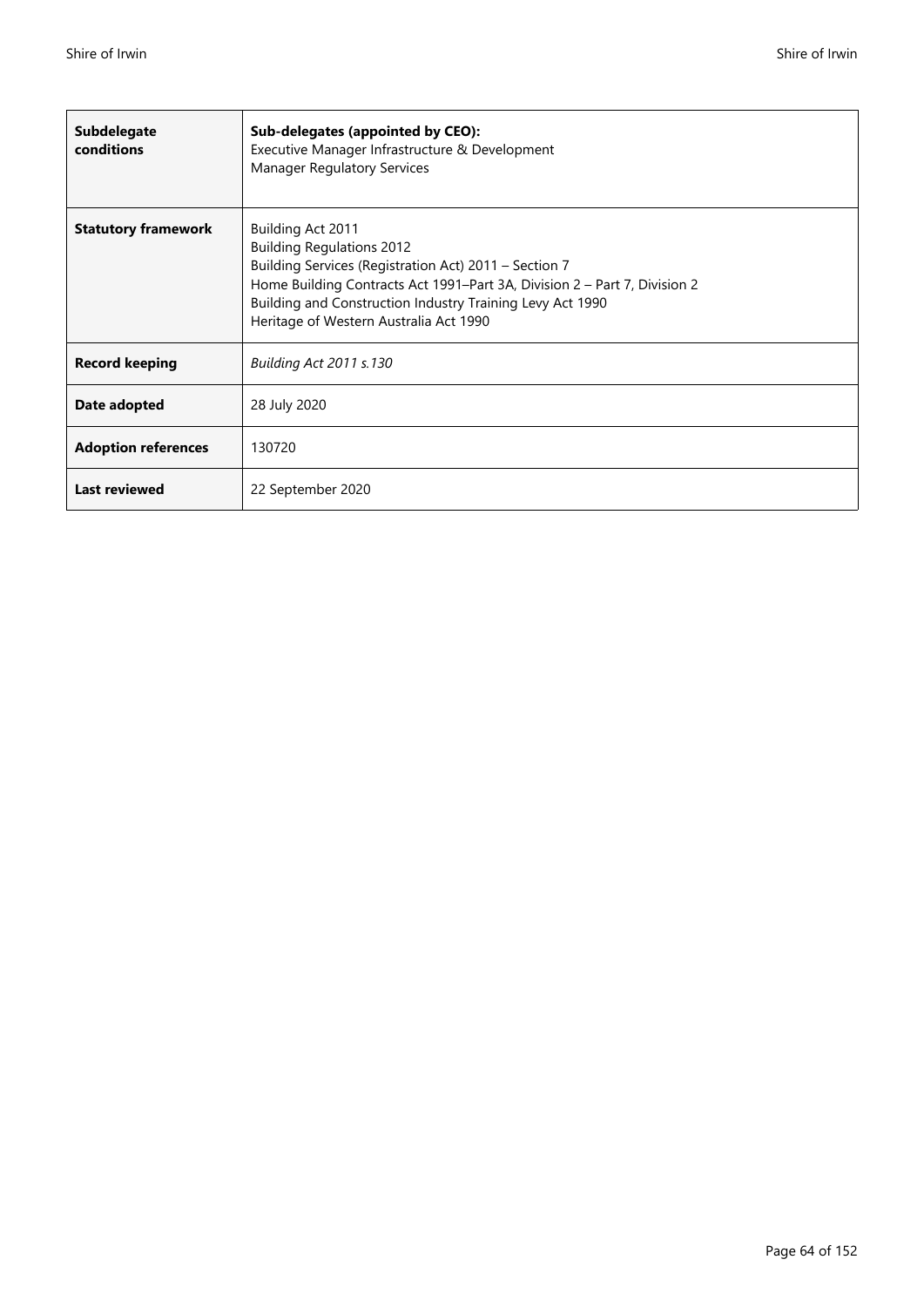| <b>Delegation</b>                         | <b>CEO203 Authorised and Approved Persons/Officers</b>                                                                                                                                                                                                                                            |
|-------------------------------------------|---------------------------------------------------------------------------------------------------------------------------------------------------------------------------------------------------------------------------------------------------------------------------------------------------|
| <b>Category</b>                           | Council to CEO                                                                                                                                                                                                                                                                                    |
| <b>Head of power</b>                      | Building Act 2011                                                                                                                                                                                                                                                                                 |
| <b>Delegator</b>                          | Permit Authority (Local Government)                                                                                                                                                                                                                                                               |
| <b>Express power to</b><br>delegate       | <b>Building Act 2011:</b><br>s.127(1) & (3) Delegation: special permit authorities and local government                                                                                                                                                                                           |
| <b>Express power or duty</b><br>delegated | Building Act 2011:<br>s.96(3)(6) Authorised persons<br>s.99(3) Limitation on powers of authorised person<br><b>Building Regulations 2012:</b><br>r.70 Approved officers and authorised officers                                                                                                   |
| <b>Function</b>                           | 1. Authority to designate a local government employee as an authorised person [s.96(3)].                                                                                                                                                                                                          |
|                                           | 2. Authority to revoke or vary a condition of designation as an authorised person or give<br>written notice to an authorised person limiting powers that may be exercised by that employee<br>[5.99(3)].                                                                                          |
|                                           | 3. Authority to appoint a specified employee of the local government as an approved officer for<br>the purposes of s.6(a) of the Criminal Procedure Act 2004 [70(1),(1A)].                                                                                                                        |
|                                           | 4. Authority to appoint to be an authorised officer for the purposes of the Criminal Procedure<br>Act 2004 section 6(b), a person appointed under the Local Government Act 1995 section 9.10(1)<br>and authorised for the purpose of performing functions under section 9.16 of that Act [70(2)]. |
|                                           | Actions under this Delegation are required to comply with procedural requirements detailed in the<br>Building Act 2011 and Building Regulations 2012.                                                                                                                                             |
| <b>Delegates</b>                          | <b>Chief Executive Officer</b>                                                                                                                                                                                                                                                                    |
| <b>Conditions</b>                         | Actions under this Delegation are required to comply with any related local law and/or policies.                                                                                                                                                                                                  |
| <b>Express power to</b><br>subdelegate    | Building Act 2011:<br>s.127(6A) The CEO of a local government may delegate to any other local government<br>employee a power or duty of the local government that has been delegated to the CEO under<br>this section.                                                                            |
| Subdelegate<br>conditions                 | Not sub delegated                                                                                                                                                                                                                                                                                 |
| <b>Statutory framework</b>                | Building Act 2011<br><b>Building Regulations 2012</b>                                                                                                                                                                                                                                             |
| <b>Record keeping</b>                     | <b>Building Act 2011 s.130</b>                                                                                                                                                                                                                                                                    |
| Date adopted                              | 28 July 2020                                                                                                                                                                                                                                                                                      |
| <b>Adoption references</b>                | 130720                                                                                                                                                                                                                                                                                            |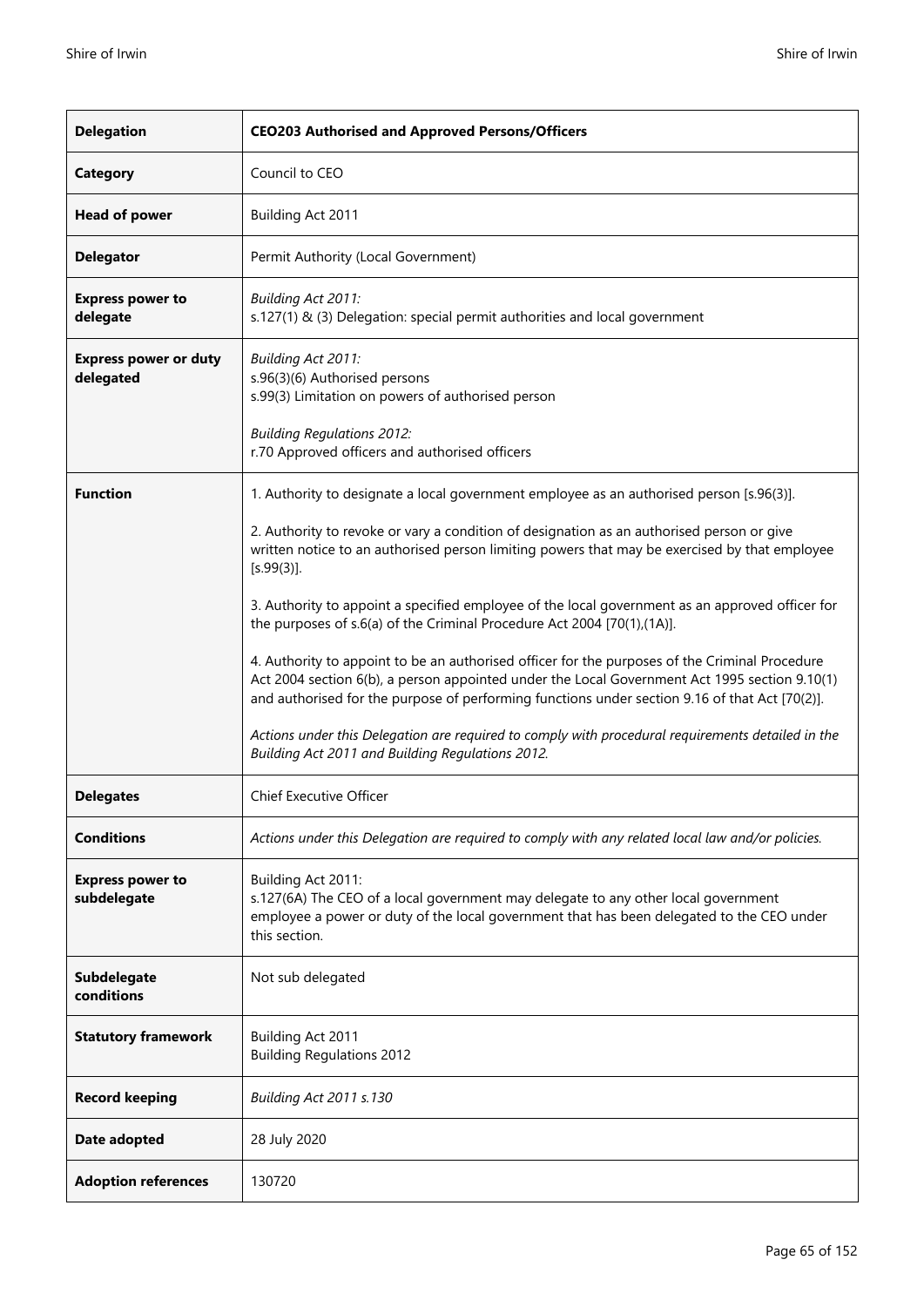**Last reviewed** 22 September 2020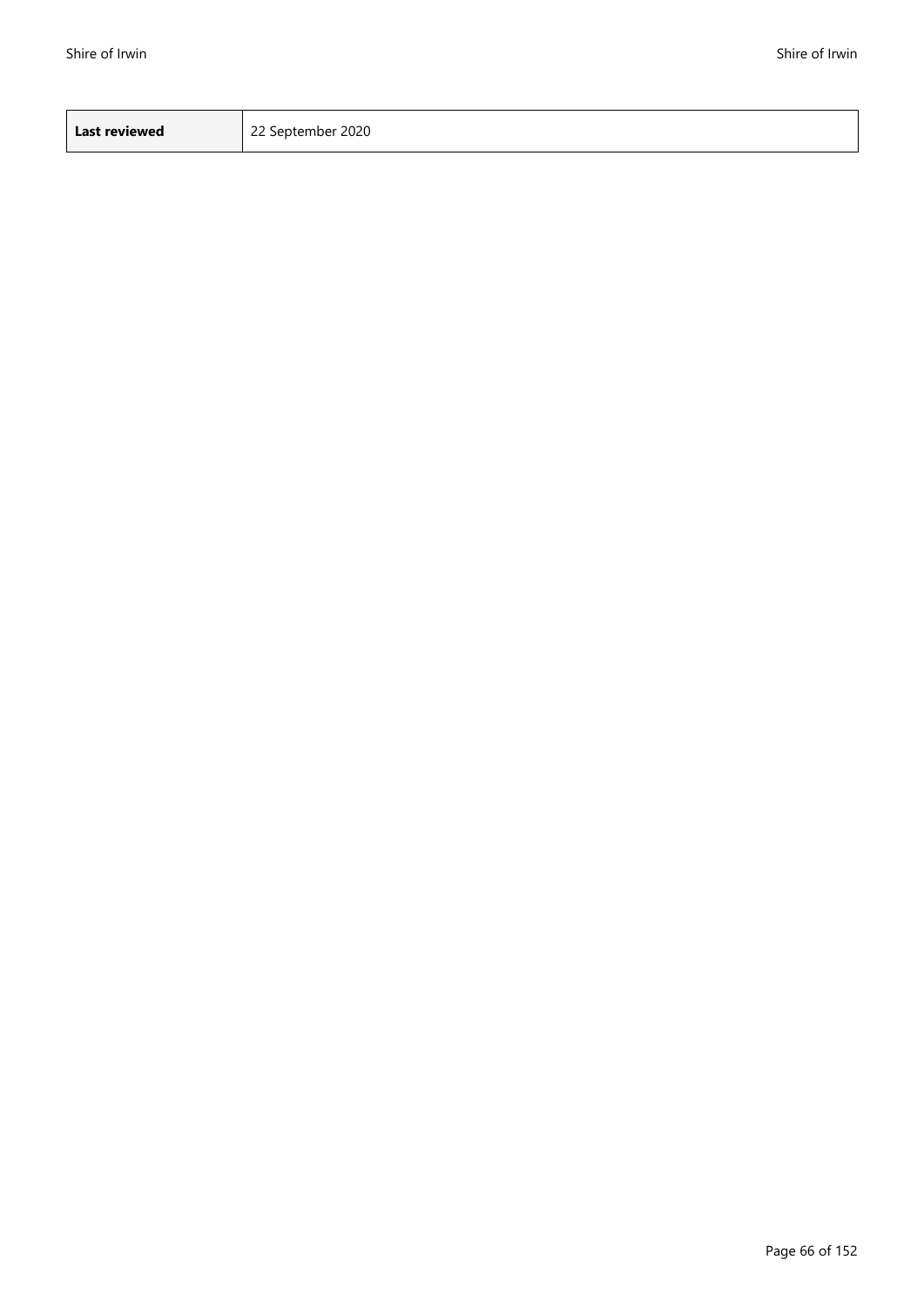| <b>Delegation</b>                         | <b>CEO204 Building Orders</b>                                                                                                                                                                                                                                                                                                                                                                                                                                                                                                                                                                                                                                                                                                                                                                                                                                                                                                                                                                                                                                                                                                                                                                                                                                                            |
|-------------------------------------------|------------------------------------------------------------------------------------------------------------------------------------------------------------------------------------------------------------------------------------------------------------------------------------------------------------------------------------------------------------------------------------------------------------------------------------------------------------------------------------------------------------------------------------------------------------------------------------------------------------------------------------------------------------------------------------------------------------------------------------------------------------------------------------------------------------------------------------------------------------------------------------------------------------------------------------------------------------------------------------------------------------------------------------------------------------------------------------------------------------------------------------------------------------------------------------------------------------------------------------------------------------------------------------------|
| Category                                  | Council to CEO                                                                                                                                                                                                                                                                                                                                                                                                                                                                                                                                                                                                                                                                                                                                                                                                                                                                                                                                                                                                                                                                                                                                                                                                                                                                           |
| <b>Head of power</b>                      | <b>Building Act 2011</b>                                                                                                                                                                                                                                                                                                                                                                                                                                                                                                                                                                                                                                                                                                                                                                                                                                                                                                                                                                                                                                                                                                                                                                                                                                                                 |
| <b>Delegator</b>                          | Permit Authority (Local Government)                                                                                                                                                                                                                                                                                                                                                                                                                                                                                                                                                                                                                                                                                                                                                                                                                                                                                                                                                                                                                                                                                                                                                                                                                                                      |
| <b>Express power to</b><br>delegate       | Building Act 2011:<br>s.127(1) & (3) Delegation: special permit authorities and local government                                                                                                                                                                                                                                                                                                                                                                                                                                                                                                                                                                                                                                                                                                                                                                                                                                                                                                                                                                                                                                                                                                                                                                                         |
| <b>Express power or duty</b><br>delegated | Building Act 2011:<br>s.110(1) Building Orders<br>s.111(1) Notice of proposed building order other than building order (emergency)<br>s.117 Revocation of building order<br>s.118(2) (3) Permit authority may give effect to building order if non-compliance<br>s.133(1) Prosecutions                                                                                                                                                                                                                                                                                                                                                                                                                                                                                                                                                                                                                                                                                                                                                                                                                                                                                                                                                                                                   |
| <b>Function</b>                           | 1. Authority to make Building Orders in relation to:<br>a. Building work<br>b. Demolition work<br>c. An existing building or incidental structure [s.110(1)].<br>2. Authority to give notice of a proposed building order and consider submissions received in<br>response [s.111(1)(c)].<br>3. Authority to, by notice in writing revoke a building order at any time. [s.117(1)].<br>4. If there is non-compliance with a building order, authority to cause an authorised person to:<br>a. take any action specified in the order; or<br>b. commence or complete any work specified in the order; or<br>c. if any specified action was required by the order to cease, to take such steps as are<br>reasonable to cause the action to cease [s.118(2)].<br>5. Authority to take court action to recover as a debt from a person who has been served with a<br>copy of a building order the reasonable costs and expenses incurred in doing anything under<br>s.118(2) in relation to the order. [s.118(3)].<br>6. Authority to initiate a prosecution for an offense against this Act [s.133(1)] (see Council<br>conditions)<br>Actions under this Delegation are required to comply with procedural requirements detailed in the<br>Building Act 2011 and Building Regulations 2012. |
| <b>Delegates</b>                          | Chief Executive Officer                                                                                                                                                                                                                                                                                                                                                                                                                                                                                                                                                                                                                                                                                                                                                                                                                                                                                                                                                                                                                                                                                                                                                                                                                                                                  |
| <b>Conditions</b>                         | a. Decisions under this delegated authority should be in accordance with r.5 of the Building<br>Regulations 2012.<br>b. Authority to initiate a prosecution for an offense against this Act [s.133(1)] is limited to non-<br>compliance with a building order made pursuant to section 110 of the Building Act 2011.<br>Actions under this Delegation are required to comply with any related local law and/or policies.                                                                                                                                                                                                                                                                                                                                                                                                                                                                                                                                                                                                                                                                                                                                                                                                                                                                 |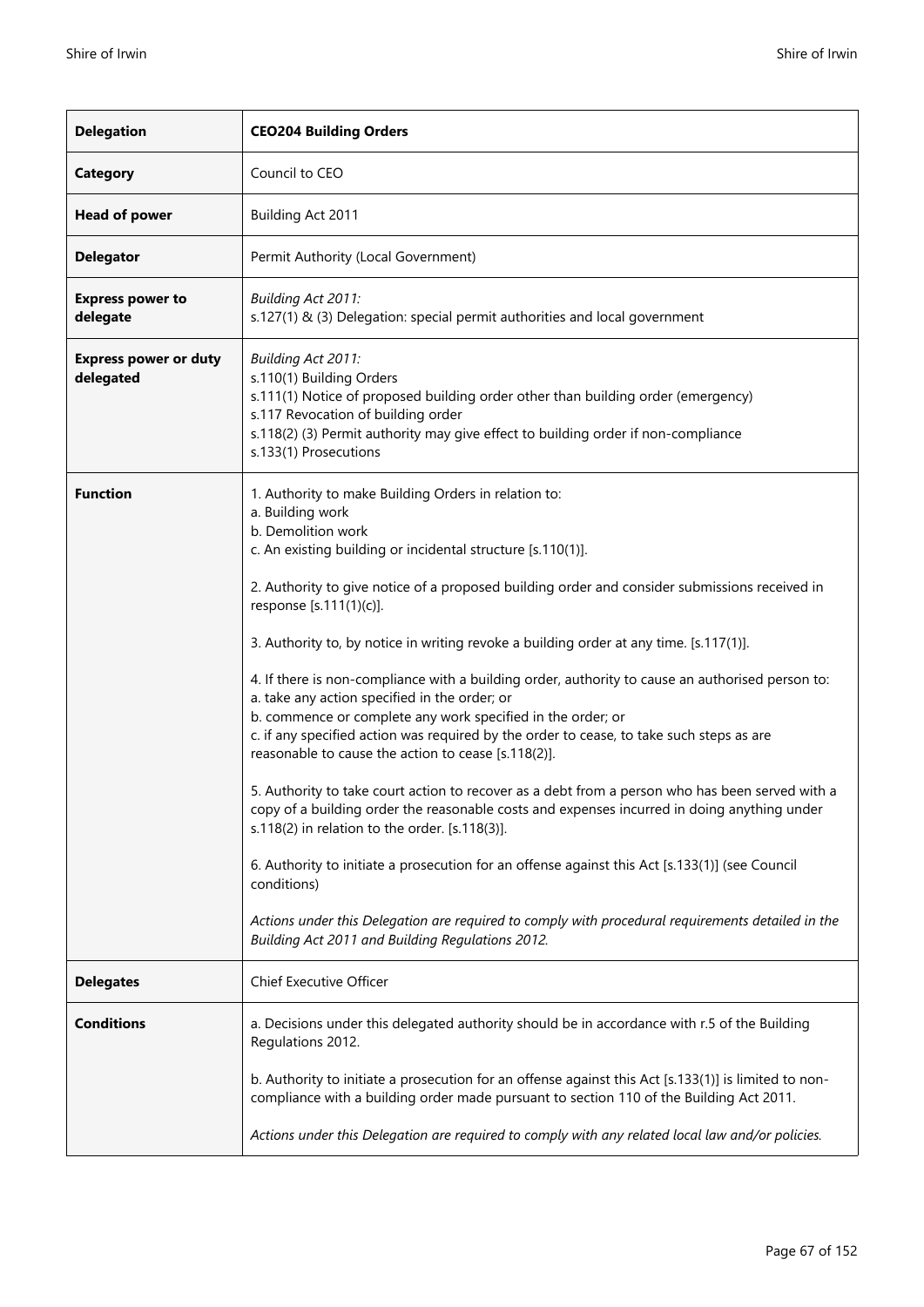| <b>Express power to</b><br>subdelegate | Building Act 2011:<br>s.127(6A) The CEO of a local government may delegate to any other local government<br>employee a power or duty of the local government that has been delegated to the CEO under<br>this section. |
|----------------------------------------|------------------------------------------------------------------------------------------------------------------------------------------------------------------------------------------------------------------------|
| <b>Subdelegate</b><br>conditions       | Sub-delegates (appointed by CEO):<br>Executive Manager Infrastructure & Development - limited                                                                                                                          |
| <b>Statutory framework</b>             | Building Act 2011                                                                                                                                                                                                      |
| <b>Record keeping</b>                  | Building Act 2011 s.130                                                                                                                                                                                                |
| Date adopted                           | 28 July 2020                                                                                                                                                                                                           |
| <b>Adoption references</b>             | 130720                                                                                                                                                                                                                 |
| Last reviewed                          | 22 September 2020                                                                                                                                                                                                      |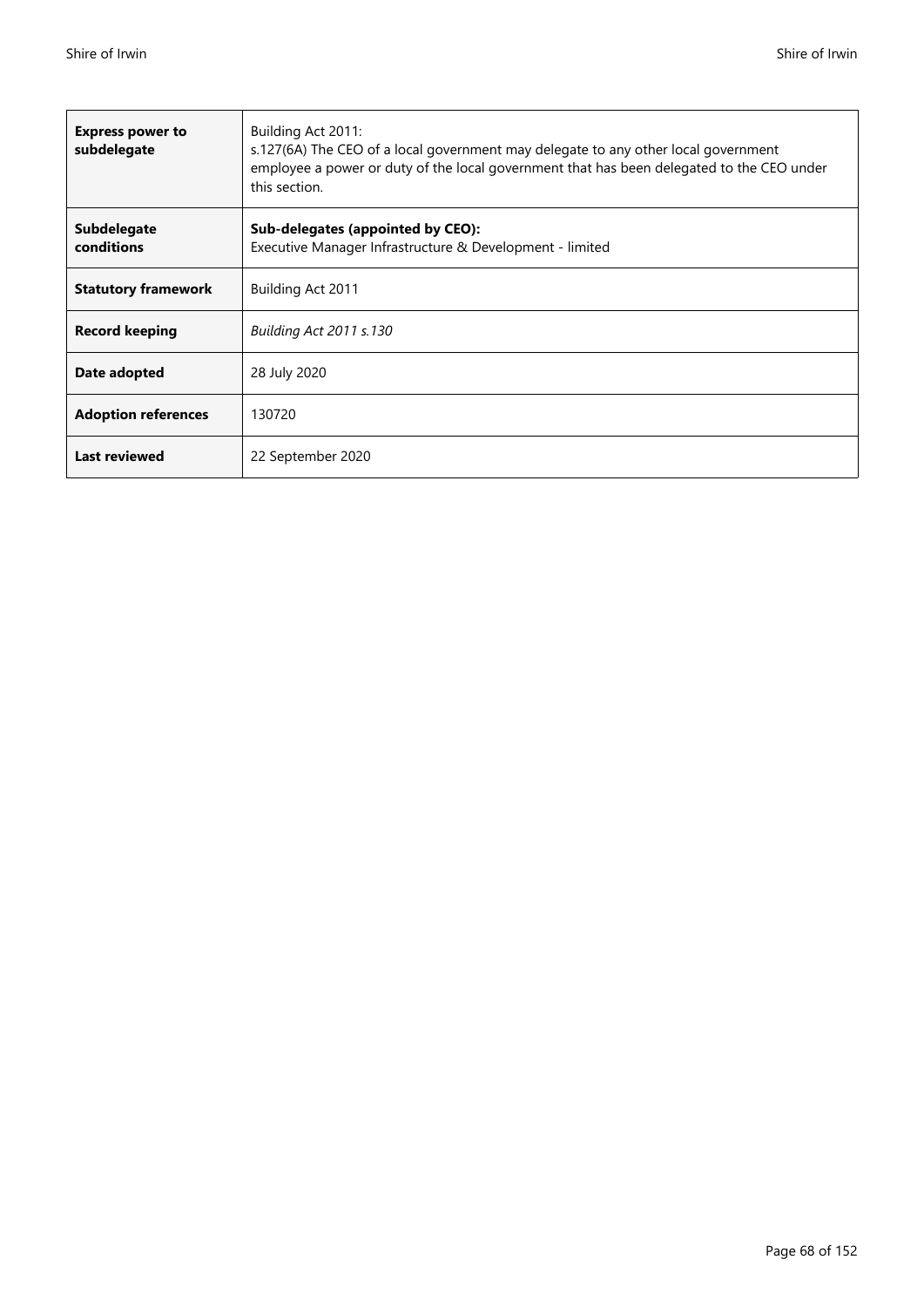| <b>Delegation</b>                         | <b>CEO205 Inspection and Copies of Building Records</b>                                                                                                                                                                                                                                                                                                                                                                   |
|-------------------------------------------|---------------------------------------------------------------------------------------------------------------------------------------------------------------------------------------------------------------------------------------------------------------------------------------------------------------------------------------------------------------------------------------------------------------------------|
| <b>Category</b>                           | Council to CEO                                                                                                                                                                                                                                                                                                                                                                                                            |
| <b>Head of power</b>                      | Building Act 2011                                                                                                                                                                                                                                                                                                                                                                                                         |
| <b>Delegator</b>                          | Permit Authority (Local Government)                                                                                                                                                                                                                                                                                                                                                                                       |
| <b>Express power to</b><br>delegate       | <b>Building Act 2011:</b><br>s.127(1) & (3) Delegation: special permit authorities and local government                                                                                                                                                                                                                                                                                                                   |
| <b>Express power or duty</b><br>delegated | <b>Building Act 2011:</b><br>s.131(2) Inspection, copies of building records                                                                                                                                                                                                                                                                                                                                              |
| <b>Function</b>                           | 1. Authority to, on application by an interested person and on payment of the prescribed fee, if<br>$any -$<br>(a) allow the interested person to inspect a building record; and<br>(b) provide to the interested person a copy of a building record [s.131(2)].<br>Actions under this Delegation are required to comply with procedural requirements detailed in the<br>Building Act 2011 and Building Regulations 2012. |
| <b>Delegates</b>                          | Chief Executive Officer                                                                                                                                                                                                                                                                                                                                                                                                   |
| <b>Conditions</b>                         | Actions under this Delegation are required to comply with any related local law and/or policies.                                                                                                                                                                                                                                                                                                                          |
| <b>Express power to</b><br>subdelegate    | Building Act 2011:<br>s.127(6A) The CEO of a local government may delegate to any other local government<br>employee a power or duty of the local government that has been delegated to the CEO under<br>this section.                                                                                                                                                                                                    |
| Subdelegate<br>conditions                 | Sub-delegates (appointed by CEO):<br>Executive Manager Infrastructure & Development<br>Executive Manager Corporate & Community<br><b>Manager Regulatory Services</b><br><b>Coordinator Administration</b><br><b>Supervisor Finance</b>                                                                                                                                                                                    |
| <b>Statutory framework</b>                | Building Act 2011                                                                                                                                                                                                                                                                                                                                                                                                         |
| <b>Record keeping</b>                     | Building Act 2011 s.130                                                                                                                                                                                                                                                                                                                                                                                                   |
| Date adopted                              | 28 July 2020                                                                                                                                                                                                                                                                                                                                                                                                              |
| <b>Adoption references</b>                | 130720                                                                                                                                                                                                                                                                                                                                                                                                                    |
| <b>Last reviewed</b>                      | 22 September 2020                                                                                                                                                                                                                                                                                                                                                                                                         |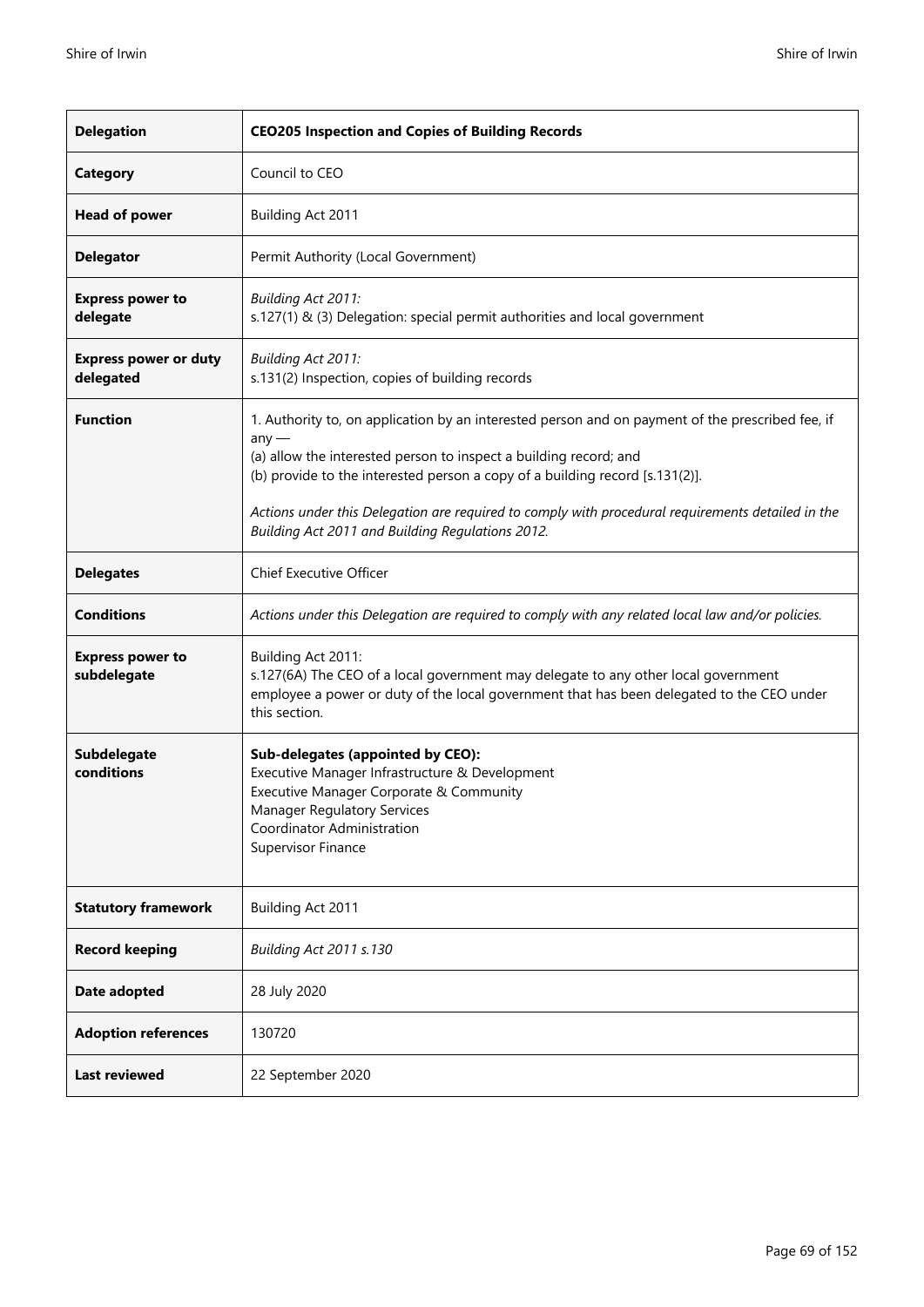| <b>Delegation</b>                         | <b>CEO206 Referrals and Issuing Certificates</b>                                                                                                                                                                                                                                                                                                                                                                                                                                                                                                                                      |
|-------------------------------------------|---------------------------------------------------------------------------------------------------------------------------------------------------------------------------------------------------------------------------------------------------------------------------------------------------------------------------------------------------------------------------------------------------------------------------------------------------------------------------------------------------------------------------------------------------------------------------------------|
| <b>Category</b>                           | Council to CEO                                                                                                                                                                                                                                                                                                                                                                                                                                                                                                                                                                        |
| <b>Head of power</b>                      | Building Act 2011                                                                                                                                                                                                                                                                                                                                                                                                                                                                                                                                                                     |
| <b>Delegator</b>                          | Permit Authority (Local Government)                                                                                                                                                                                                                                                                                                                                                                                                                                                                                                                                                   |
| <b>Express power to</b><br>delegate       | Building Act 2011:<br>s.127(1) & (3) Delegation: special permit authorities and local government                                                                                                                                                                                                                                                                                                                                                                                                                                                                                      |
| <b>Express power or duty</b><br>delegated | <b>Building Act 2011:</b><br>s.145A Local Government functions                                                                                                                                                                                                                                                                                                                                                                                                                                                                                                                        |
| <b>Function</b>                           | 1. Authority to refer uncertified applications under s.17(1) to a building surveyor who is not<br>employed by the local government [s.145A(1)].                                                                                                                                                                                                                                                                                                                                                                                                                                       |
|                                           | 2. Authority to issue a certificate for Design Compliance, Construction Compliance or Building<br>Compliance that is signed by a building surveyor who is employed by the local government<br>whether or not -<br>a. the building or incidental structure that is the subject of the application is, or is proposed to<br>be, located in the local government's district; or<br>b. the applicant is an owner or occupier of land in the local government's district [s.145A(2)].<br>Actions under this Delegation are required to comply with procedural requirements detailed in the |
|                                           | Building Act 2011 and Building Regulations 2012.                                                                                                                                                                                                                                                                                                                                                                                                                                                                                                                                      |
| <b>Delegates</b>                          | Chief Executive Officer                                                                                                                                                                                                                                                                                                                                                                                                                                                                                                                                                               |
| <b>Conditions</b>                         | Actions under this Delegation are required to comply with any related local law and/or policies.                                                                                                                                                                                                                                                                                                                                                                                                                                                                                      |
| <b>Express power to</b><br>subdelegate    | Building Act 2011:<br>s.127(6A) The CEO of a local government may delegate to any other local government<br>employee a power or duty of the local government that has been delegated to the CEO under<br>this section.                                                                                                                                                                                                                                                                                                                                                                |
| Subdelegate<br>conditions                 | Sub-delegates (appointed by CEO):<br>Executive Manager Infrastructure & Development<br><b>Manager Regulatory Services</b>                                                                                                                                                                                                                                                                                                                                                                                                                                                             |
| <b>Statutory framework</b>                | Building Act 2011                                                                                                                                                                                                                                                                                                                                                                                                                                                                                                                                                                     |
| <b>Record keeping</b>                     | <b>Building Act 2011 s.130</b>                                                                                                                                                                                                                                                                                                                                                                                                                                                                                                                                                        |
| Date adopted                              | 28 July 2020                                                                                                                                                                                                                                                                                                                                                                                                                                                                                                                                                                          |
| <b>Adoption references</b>                | 130720                                                                                                                                                                                                                                                                                                                                                                                                                                                                                                                                                                                |
| <b>Last reviewed</b>                      | 22 September 2020                                                                                                                                                                                                                                                                                                                                                                                                                                                                                                                                                                     |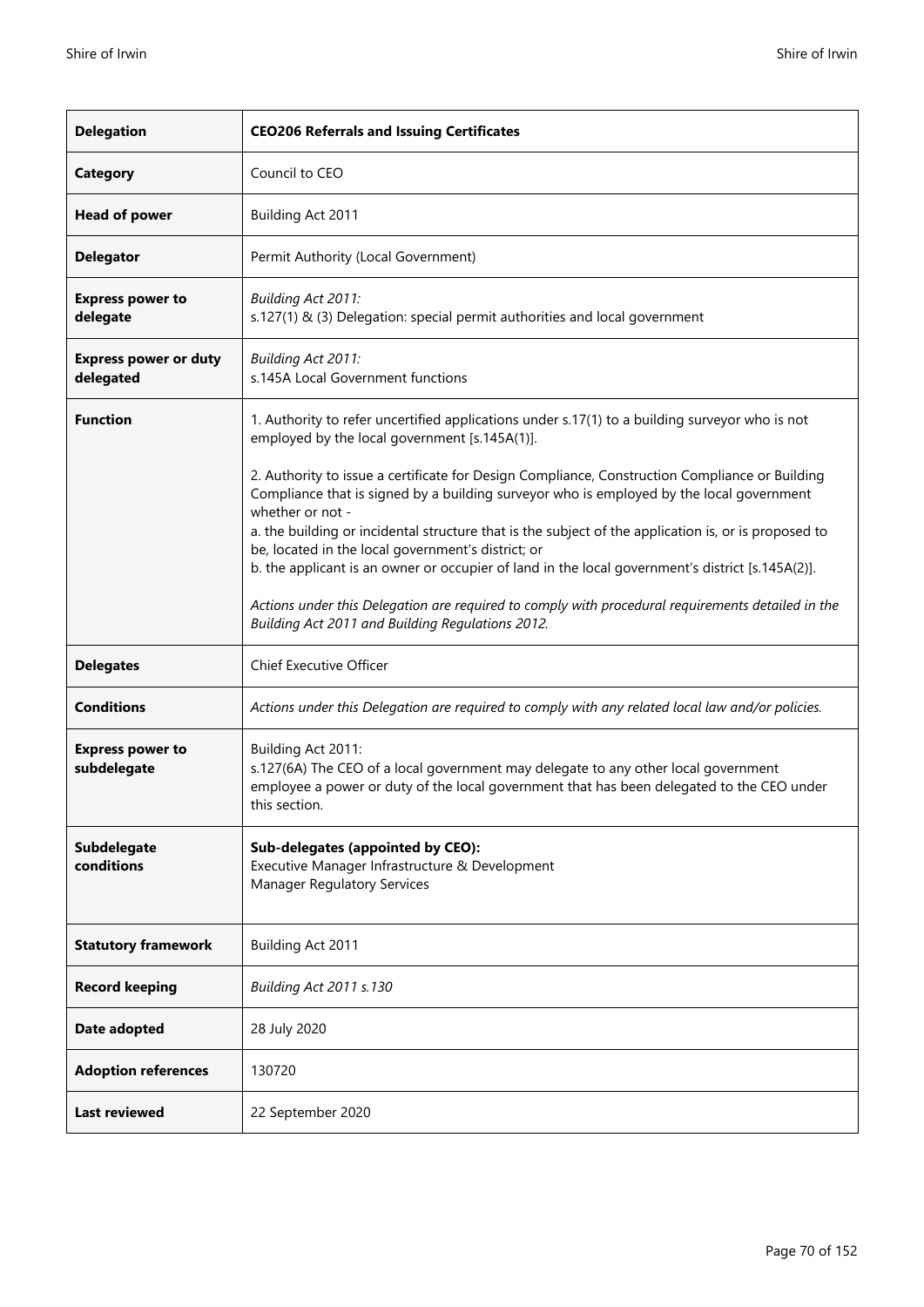| <b>Delegation</b>                         | <b>CEO207 Private Pool Barrier - Alternative and Performance Solutions</b>                                                                                                                                                                                                                                                                                                                                           |
|-------------------------------------------|----------------------------------------------------------------------------------------------------------------------------------------------------------------------------------------------------------------------------------------------------------------------------------------------------------------------------------------------------------------------------------------------------------------------|
| <b>Category</b>                           | Council to CEO                                                                                                                                                                                                                                                                                                                                                                                                       |
| <b>Head of power</b>                      | Building Act 2011                                                                                                                                                                                                                                                                                                                                                                                                    |
| <b>Delegator</b>                          | Permit Authority (Local Government)                                                                                                                                                                                                                                                                                                                                                                                  |
| <b>Express power to</b><br>delegate       | Building Act 2011:<br>s.127(1) & (3) Delegation: special permit authorities and local government                                                                                                                                                                                                                                                                                                                     |
| <b>Express power or duty</b><br>delegated | <b>Building Regulations 2012:</b><br>r.51 Approvals by permit authority                                                                                                                                                                                                                                                                                                                                              |
| <b>Function</b>                           | 1. Authority to approve requirements alternative to a fence, wall, gate or other component<br>included in the barrier, if satisfied that the alternative requirements will restrict access by young<br>children as effectively as if there were compliance with AS 1926.1 [r.51(2)].                                                                                                                                 |
|                                           | 2. Authority to approve a door for the purposes of compliance with AS 1926.1, where a fence or<br>barrier would cause significant structural or other problem which is beyond the control of the<br>owner / occupier or the pool is totally enclosed by a building or a fence or barrier between the<br>building and pool would create a significant access problem for a person with a disability [r.51<br>$(3)$ ]. |
|                                           | 3. Authority to approve a performance solution to a Building Code pool barrier requirement if<br>satisfied that the performance solution complies with the relevant performance requirement<br>[r.51(5)].                                                                                                                                                                                                            |
|                                           | Actions under this Delegation are required to comply with procedural requirements detailed in the<br>Building Act 2011 and Building Regulations 2012.                                                                                                                                                                                                                                                                |
| <b>Delegates</b>                          | Chief Executive Officer                                                                                                                                                                                                                                                                                                                                                                                              |
| <b>Conditions</b>                         | Actions under this Delegation are required to comply with any related local law and/or policies.                                                                                                                                                                                                                                                                                                                     |
| <b>Express power to</b><br>subdelegate    | Building Act 2011:<br>s.127(6A) The CEO of a local government may delegate to any other local government<br>employee a power or duty of the local government that has been delegated to the CEO under<br>this section.                                                                                                                                                                                               |
| Subdelegate<br>conditions                 | Sub-delegates (appointed by CEO):<br>Executive Manager Infrastructure & Development<br><b>Manager Regulatory Services</b>                                                                                                                                                                                                                                                                                            |
| <b>Statutory framework</b>                | <b>Building Act 2011</b>                                                                                                                                                                                                                                                                                                                                                                                             |
| <b>Record keeping</b>                     | <b>Building Act 2011 s.130</b>                                                                                                                                                                                                                                                                                                                                                                                       |
| Date adopted                              | 28 July 2020                                                                                                                                                                                                                                                                                                                                                                                                         |
| <b>Adoption references</b>                | 130720                                                                                                                                                                                                                                                                                                                                                                                                               |
| <b>Last reviewed</b>                      | 22 September 2020                                                                                                                                                                                                                                                                                                                                                                                                    |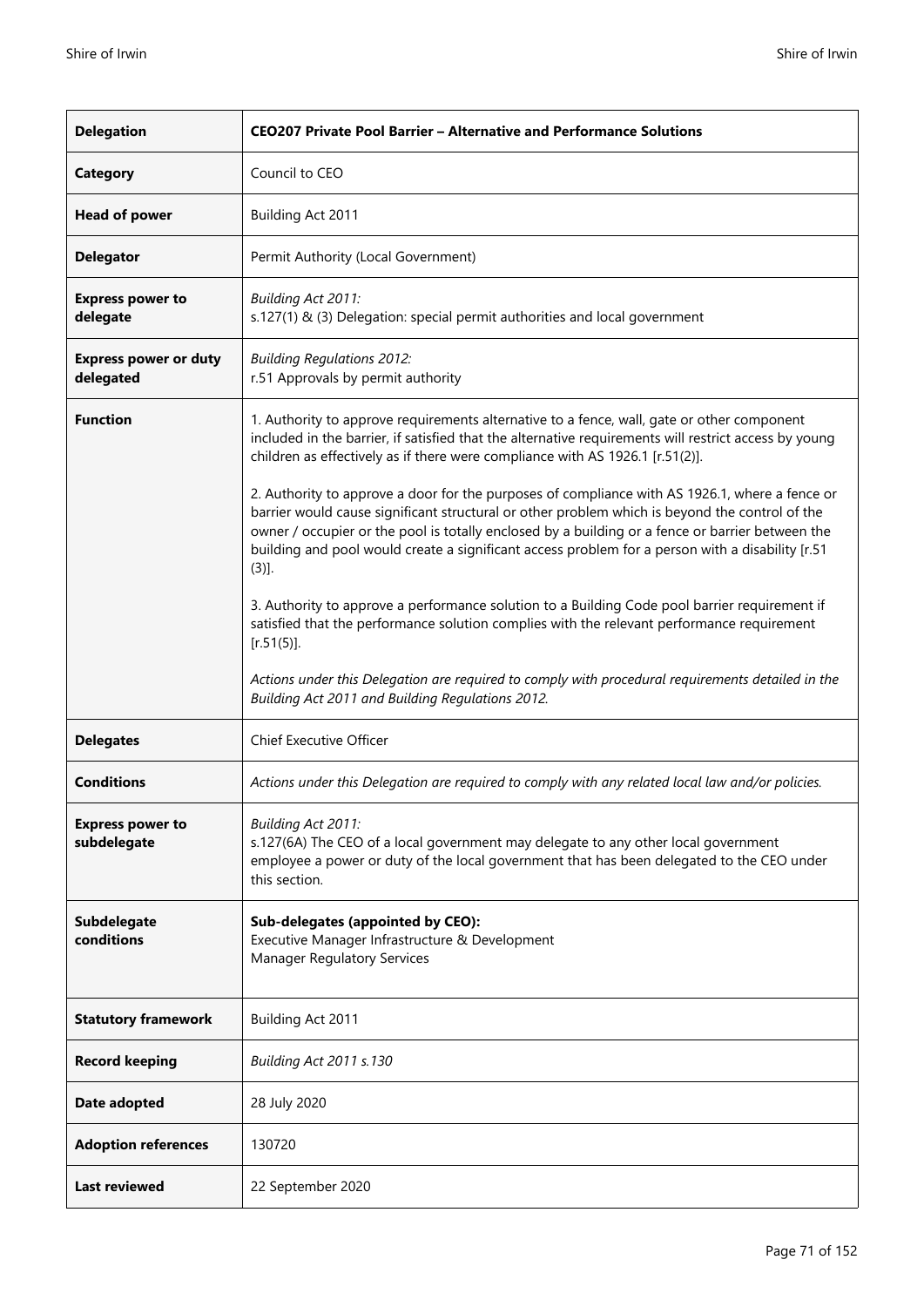Shire of Irwin Shire of Irwin Shire of Irwin Shire of Irwin Shire of Irwin Shire of Irwin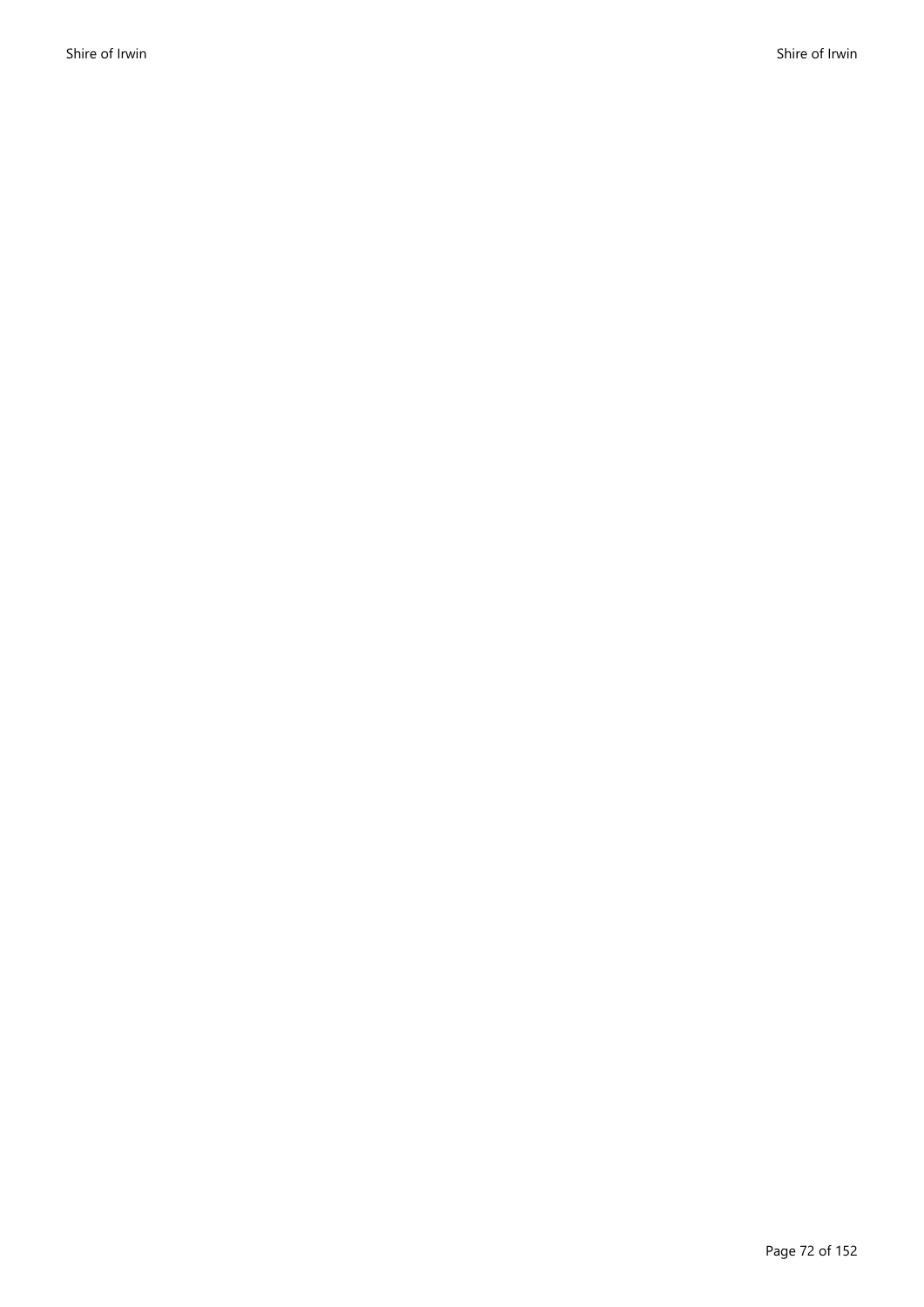| <b>Delegation</b>                         | <b>CEO208 Smoke Alarms - Alternative Solutions</b>                                                                                                                                                                     |
|-------------------------------------------|------------------------------------------------------------------------------------------------------------------------------------------------------------------------------------------------------------------------|
| <b>Category</b>                           | Council to CEO                                                                                                                                                                                                         |
| <b>Head of power</b>                      | Building Act 2011                                                                                                                                                                                                      |
|                                           |                                                                                                                                                                                                                        |
| <b>Delegator</b>                          | Local Government                                                                                                                                                                                                       |
| <b>Express power to</b><br>delegate       | <b>Building Act 2011:</b><br>s.127(1) & (3) Delegation: special permit authorities and local government                                                                                                                |
| <b>Express power or duty</b><br>delegated | <b>Building Regulations 2012:</b><br>r.55 Terms Used (alternative building solution approval)<br>r.61 Local Government approval of battery powered smoke alarms                                                        |
| <b>Function</b>                           | 1. Authority to approve or refuse to approve a battery powered smoke alarm and to determine<br>the form of an application for such approval [ $r.61$ ]. In accordance with Division $3 -$ Smoke<br>Alarms.             |
|                                           | Actions under this Delegation are required to comply with procedural requirements detailed in the<br>Building Act 2011 and Building Regulations 2012.                                                                  |
| <b>Delegates</b>                          | Chief Executive Officer                                                                                                                                                                                                |
| <b>Conditions</b>                         | Actions under this Delegation are required to comply with any related local law and/or policies.                                                                                                                       |
| <b>Express power to</b><br>subdelegate    | Building Act 2011:<br>s.127(6A) The CEO of a local government may delegate to any other local government<br>employee a power or duty of the local government that has been delegated to the CEO under<br>this section. |
| Subdelegate<br>conditions                 | Sub-delegates (appointed by CEO):<br>Executive Manager Infrastructure & Development<br><b>Manager Regulatory Services</b>                                                                                              |
| <b>Statutory framework</b>                | Building Act 2011                                                                                                                                                                                                      |
| <b>Record keeping</b>                     | Building Act 2011 s.130                                                                                                                                                                                                |
| Date adopted                              | 28 July 2020                                                                                                                                                                                                           |
| <b>Adoption references</b>                | 130720                                                                                                                                                                                                                 |
| Last reviewed                             | 22 September 2020                                                                                                                                                                                                      |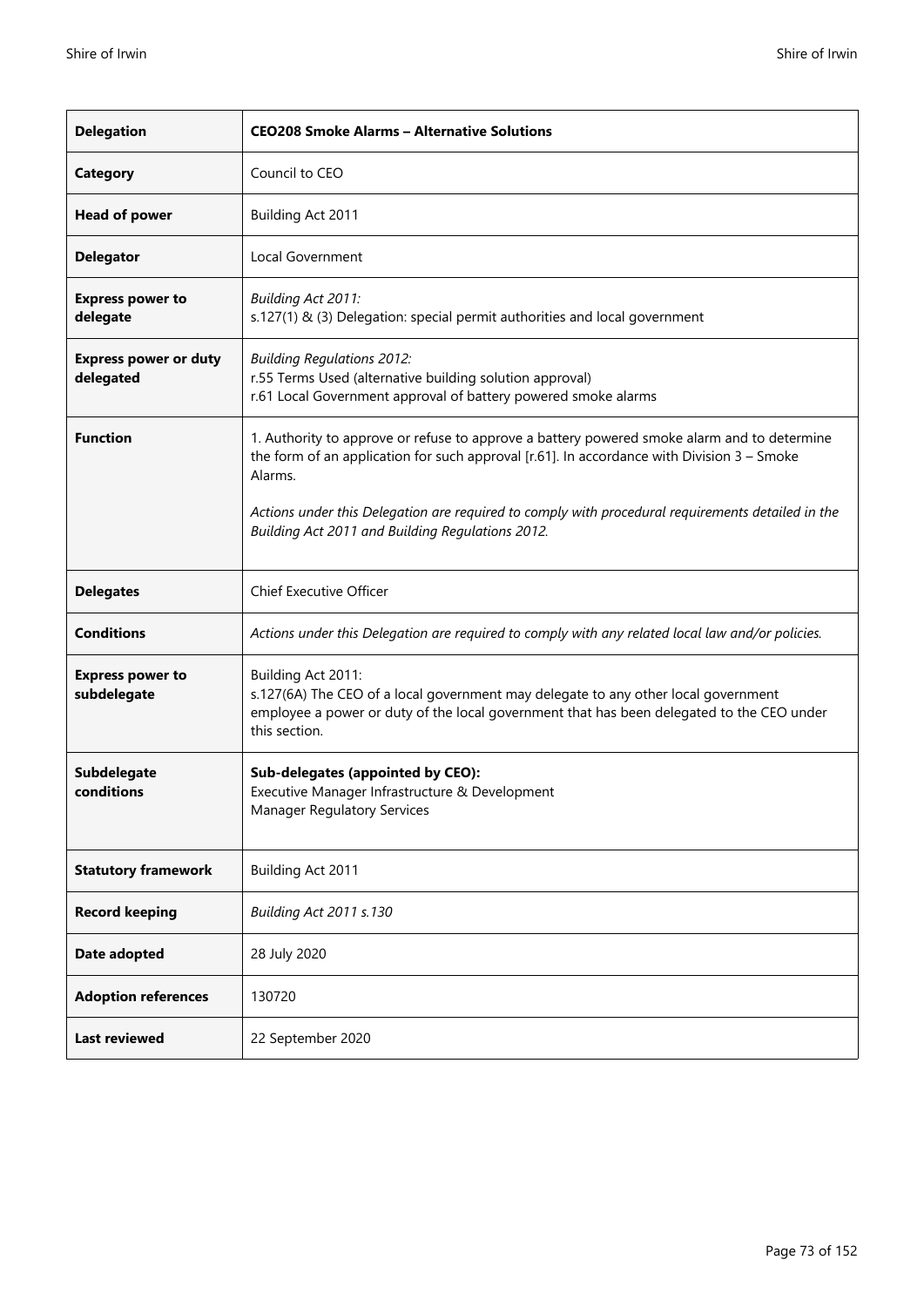| <b>Delegation</b>                         | <b>CEO300 Firebreaks</b>                                                                                                                                                                                                                                                                                                                                                                                                                                                                                                                                                                                                                                                                                                                                                                                                                                                                                                                                                                                                                                                                                                                                                                                                                                                                                                                                                                                                                                                                                                                                                                                                                                                                                                                                                                                                                                                                                                                                                   |
|-------------------------------------------|----------------------------------------------------------------------------------------------------------------------------------------------------------------------------------------------------------------------------------------------------------------------------------------------------------------------------------------------------------------------------------------------------------------------------------------------------------------------------------------------------------------------------------------------------------------------------------------------------------------------------------------------------------------------------------------------------------------------------------------------------------------------------------------------------------------------------------------------------------------------------------------------------------------------------------------------------------------------------------------------------------------------------------------------------------------------------------------------------------------------------------------------------------------------------------------------------------------------------------------------------------------------------------------------------------------------------------------------------------------------------------------------------------------------------------------------------------------------------------------------------------------------------------------------------------------------------------------------------------------------------------------------------------------------------------------------------------------------------------------------------------------------------------------------------------------------------------------------------------------------------------------------------------------------------------------------------------------------------|
| <b>Category</b>                           | Council to CEO                                                                                                                                                                                                                                                                                                                                                                                                                                                                                                                                                                                                                                                                                                                                                                                                                                                                                                                                                                                                                                                                                                                                                                                                                                                                                                                                                                                                                                                                                                                                                                                                                                                                                                                                                                                                                                                                                                                                                             |
| <b>Head of power</b>                      | Bush Fires Act 1954                                                                                                                                                                                                                                                                                                                                                                                                                                                                                                                                                                                                                                                                                                                                                                                                                                                                                                                                                                                                                                                                                                                                                                                                                                                                                                                                                                                                                                                                                                                                                                                                                                                                                                                                                                                                                                                                                                                                                        |
| <b>Delegator</b>                          | Local Government                                                                                                                                                                                                                                                                                                                                                                                                                                                                                                                                                                                                                                                                                                                                                                                                                                                                                                                                                                                                                                                                                                                                                                                                                                                                                                                                                                                                                                                                                                                                                                                                                                                                                                                                                                                                                                                                                                                                                           |
| <b>Express power to</b><br>delegate       | Bush Fires Act 1954:<br>s.48 Delegation by local government                                                                                                                                                                                                                                                                                                                                                                                                                                                                                                                                                                                                                                                                                                                                                                                                                                                                                                                                                                                                                                                                                                                                                                                                                                                                                                                                                                                                                                                                                                                                                                                                                                                                                                                                                                                                                                                                                                                |
| <b>Express power or duty</b><br>delegated | Bush Fires Act 1954:<br>s.33 Local government may require occupier of land to plough or clear fire-breaks                                                                                                                                                                                                                                                                                                                                                                                                                                                                                                                                                                                                                                                                                                                                                                                                                                                                                                                                                                                                                                                                                                                                                                                                                                                                                                                                                                                                                                                                                                                                                                                                                                                                                                                                                                                                                                                                  |
| <b>Function</b>                           | 1. Authority to, subject to subsection s.33(2) give written notice to all owners or occupiers of<br>land within the District, or shall give notice to all owners or occupiers of land in its district by<br>publishing a notice in the Government Gazette and in a newspaper circulating in the area<br>requiring within a time specified in the notice and to the satisfaction of the Shire of Irwin:<br>a. clearing and maintaining of firebreaks as determined necessary and specified in the notice;<br>and<br>b. act in respect to anything which is on the land and is or is likely to be conducive to the<br>outbreak of a bush fire or the spread or extension of a bush fire; and<br>c. as a separate or coordinated operation with any other person carry out a similar operation on<br>adjoining or neighbouring land [s.33(1)].<br>2. Authority to direct a Bush Fire Control Officer or any other officer of the local government to<br>enter onto the land of an owner or occupier to carry out the requisitions of the notice which<br>have not been complied with [s.33(4)].<br>a. Authority to recover any costs and expenses incurred in doing the acts, matters or things<br>required to carry out the requisitions of the notice in any court of competent jurisdiction as a<br>debt due from the owner or occupier of land to the local government [s.33(5)].<br>3. Authority to, at the request of the owner or occupier of land within Shire of Irwin district,<br>carry out on the land, at the expense of the owner or occupier, any works for the removal or<br>abatement of a fire danger, and the amount of the expense, if not paid on demand, may be<br>recovered from the owner or occupier in a court of competent jurisdiction as a debt due from<br>the owner or occupier to the local government. [s.33(6)]<br>Actions under this Delegation are required to comply with procedural requirements detailed in the<br>Bush Fire Act 1954. |
| <b>Delegates</b>                          | <b>Chief Executive Officer</b>                                                                                                                                                                                                                                                                                                                                                                                                                                                                                                                                                                                                                                                                                                                                                                                                                                                                                                                                                                                                                                                                                                                                                                                                                                                                                                                                                                                                                                                                                                                                                                                                                                                                                                                                                                                                                                                                                                                                             |
| <b>Conditions</b>                         | Actions under this Delegation are required to comply with any related local law and/or policies.                                                                                                                                                                                                                                                                                                                                                                                                                                                                                                                                                                                                                                                                                                                                                                                                                                                                                                                                                                                                                                                                                                                                                                                                                                                                                                                                                                                                                                                                                                                                                                                                                                                                                                                                                                                                                                                                           |
| <b>Express power to</b><br>subdelegate    | NIL - Sub-delegation is prohibited by s.48(3)                                                                                                                                                                                                                                                                                                                                                                                                                                                                                                                                                                                                                                                                                                                                                                                                                                                                                                                                                                                                                                                                                                                                                                                                                                                                                                                                                                                                                                                                                                                                                                                                                                                                                                                                                                                                                                                                                                                              |
| <b>Statutory framework</b>                | Bush Fires Act 1954 - s.50                                                                                                                                                                                                                                                                                                                                                                                                                                                                                                                                                                                                                                                                                                                                                                                                                                                                                                                                                                                                                                                                                                                                                                                                                                                                                                                                                                                                                                                                                                                                                                                                                                                                                                                                                                                                                                                                                                                                                 |
| <b>Policy</b>                             | Council Policy - CP02 Fire Management                                                                                                                                                                                                                                                                                                                                                                                                                                                                                                                                                                                                                                                                                                                                                                                                                                                                                                                                                                                                                                                                                                                                                                                                                                                                                                                                                                                                                                                                                                                                                                                                                                                                                                                                                                                                                                                                                                                                      |
| Date adopted                              | 28 July 2020                                                                                                                                                                                                                                                                                                                                                                                                                                                                                                                                                                                                                                                                                                                                                                                                                                                                                                                                                                                                                                                                                                                                                                                                                                                                                                                                                                                                                                                                                                                                                                                                                                                                                                                                                                                                                                                                                                                                                               |
| <b>Adoption references</b>                | 130720                                                                                                                                                                                                                                                                                                                                                                                                                                                                                                                                                                                                                                                                                                                                                                                                                                                                                                                                                                                                                                                                                                                                                                                                                                                                                                                                                                                                                                                                                                                                                                                                                                                                                                                                                                                                                                                                                                                                                                     |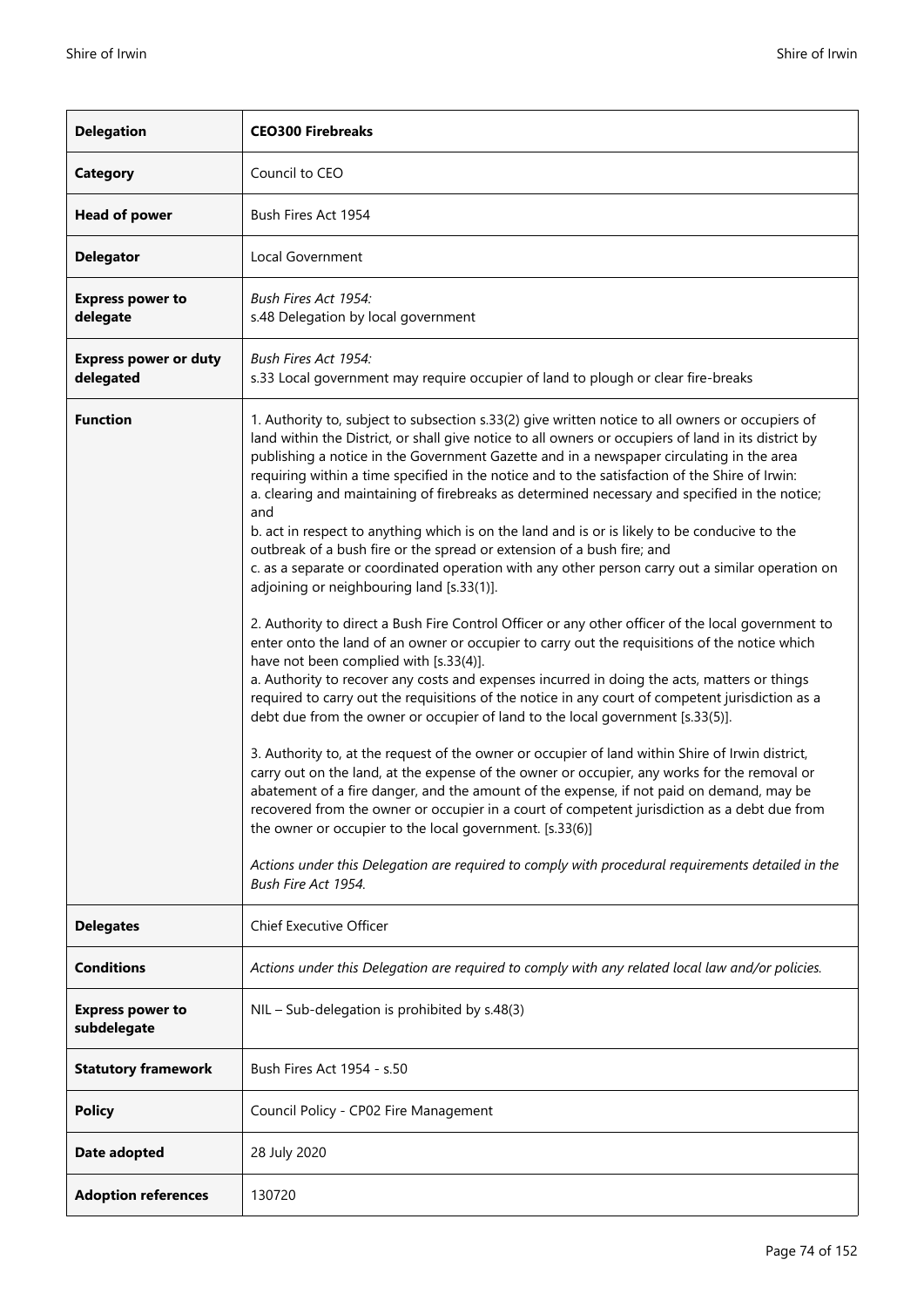**Last reviewed** 22 September 2020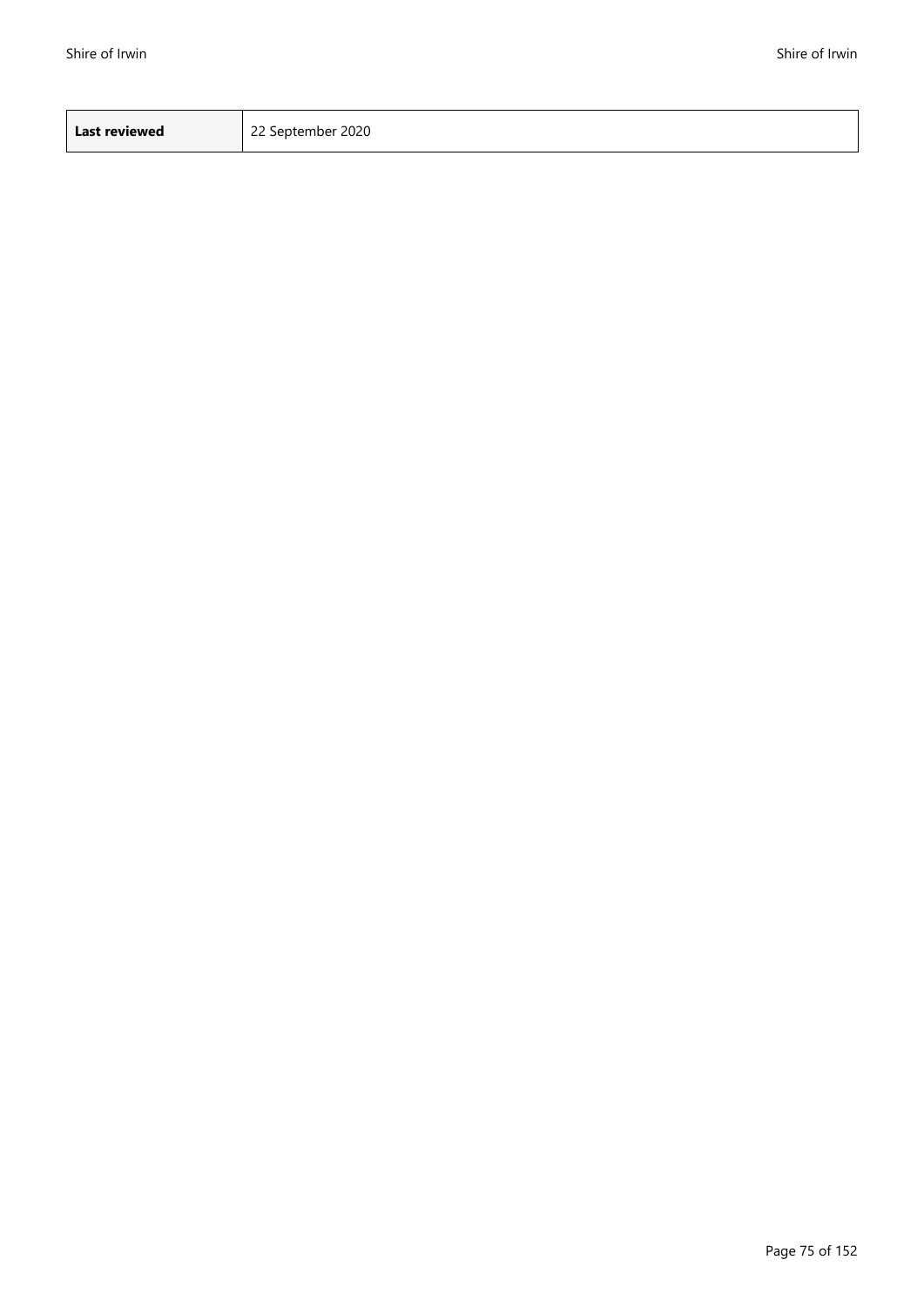| <b>Delegation</b>                         | CEO301 Make Request to FES Commissioner - Control of Fire                                                                                                                                                                                                                                                                                         |
|-------------------------------------------|---------------------------------------------------------------------------------------------------------------------------------------------------------------------------------------------------------------------------------------------------------------------------------------------------------------------------------------------------|
| Category                                  | Council to CEO                                                                                                                                                                                                                                                                                                                                    |
| <b>Head of power</b>                      | Bush Fires Act 1954                                                                                                                                                                                                                                                                                                                               |
| <b>Delegator</b>                          | Local Government                                                                                                                                                                                                                                                                                                                                  |
| <b>Express power to</b><br>delegate       | Bush Fires Act 1954:<br>s.48 Delegation by local government                                                                                                                                                                                                                                                                                       |
| <b>Express power or duty</b><br>delegated | Bush Fires Act 1954:<br>s.13(4) Duties and powers of bush fire liaison officers                                                                                                                                                                                                                                                                   |
| <b>Function</b>                           | 1. Authority to request on behalf of the Shire of Irwin that the FES Commissioner authorise a<br>Bush Fire Liaison Officer or another person to take control of all operations in relation to the<br>fire. [s.13(4)].<br>Actions under this Delegation are required to comply with procedural requirements detailed in the<br>Bush Fire Act 1954. |
| <b>Delegates</b>                          | <b>Chief Executive Officer</b>                                                                                                                                                                                                                                                                                                                    |
| <b>Conditions</b>                         | Actions under this Delegation are required to comply with any related local law and/or policies.                                                                                                                                                                                                                                                  |
| <b>Express power to</b><br>subdelegate    | NIL - Sub-delegation is prohibited by s.48(3)                                                                                                                                                                                                                                                                                                     |
| <b>Statutory framework</b>                | Bush Fires Act 1954 - s.50                                                                                                                                                                                                                                                                                                                        |
| <b>Policy</b>                             | Council Policy - CP02 Fire Management                                                                                                                                                                                                                                                                                                             |
| Date adopted                              | 28 July 2020                                                                                                                                                                                                                                                                                                                                      |
| <b>Adoption references</b>                | 130720                                                                                                                                                                                                                                                                                                                                            |
| <b>Last reviewed</b>                      | 22 September 2020                                                                                                                                                                                                                                                                                                                                 |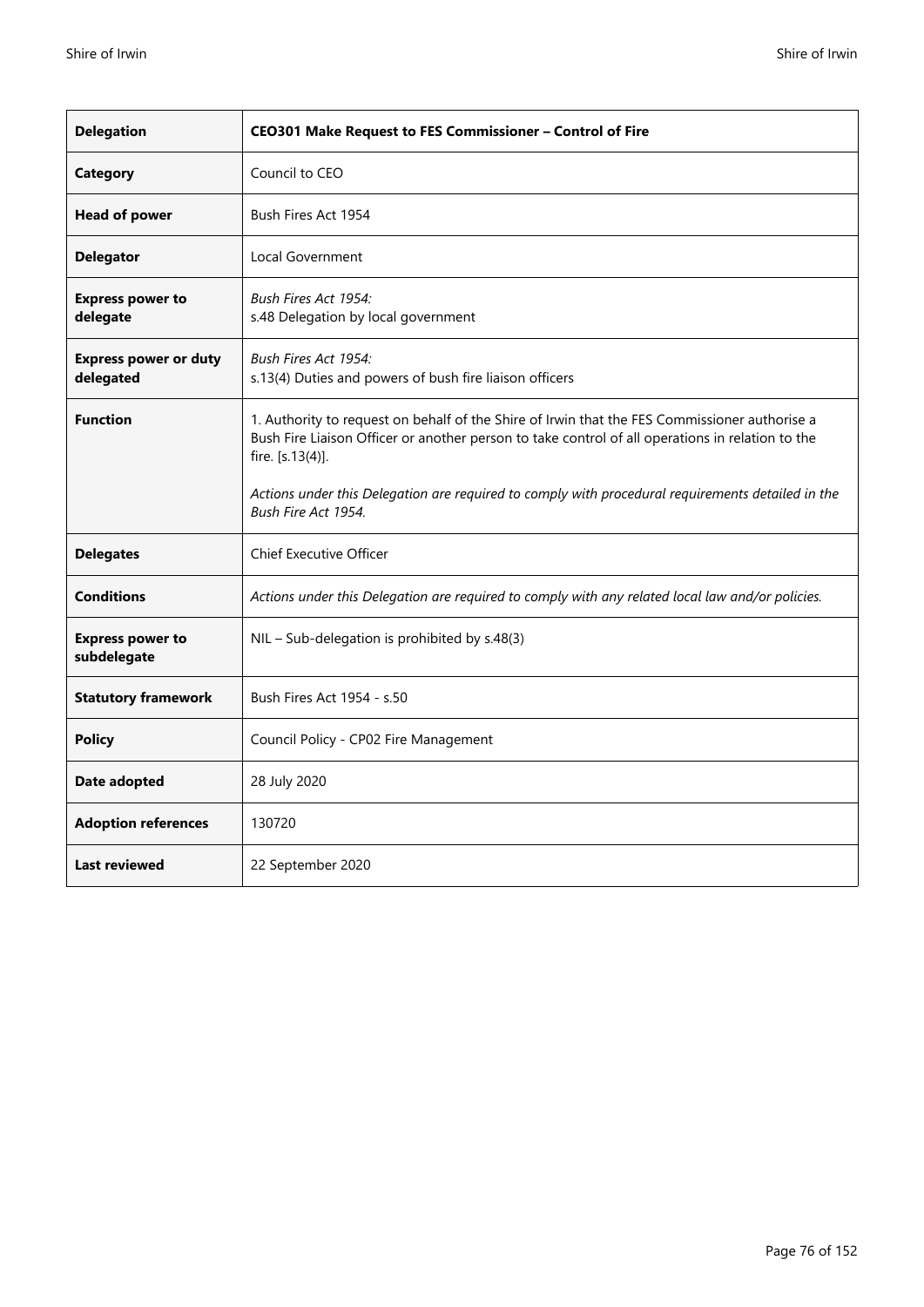| <b>Delegation</b>                         | <b>CEO302 Prohibited Burning Times - Vary</b>                                                                                                                                                                                                                                                                                                                                                                                                                                                                                                                                                                                                                                                                                                                                        |
|-------------------------------------------|--------------------------------------------------------------------------------------------------------------------------------------------------------------------------------------------------------------------------------------------------------------------------------------------------------------------------------------------------------------------------------------------------------------------------------------------------------------------------------------------------------------------------------------------------------------------------------------------------------------------------------------------------------------------------------------------------------------------------------------------------------------------------------------|
| Category                                  | Council to CEO                                                                                                                                                                                                                                                                                                                                                                                                                                                                                                                                                                                                                                                                                                                                                                       |
| <b>Head of power</b>                      | Bush Fires Act 1954                                                                                                                                                                                                                                                                                                                                                                                                                                                                                                                                                                                                                                                                                                                                                                  |
| <b>Delegator</b>                          | Local Government                                                                                                                                                                                                                                                                                                                                                                                                                                                                                                                                                                                                                                                                                                                                                                     |
| <b>Express power to</b><br>delegate       | Bush Fires Act 1954:<br>s.48 Delegation by local government<br>s. 17(10) A local government may by resolution delegate to its mayor, or president, and its Chief<br>Bush Fire Control Officer, jointly its powers and duties under subsections (7) and (8)                                                                                                                                                                                                                                                                                                                                                                                                                                                                                                                           |
| <b>Express power or duty</b><br>delegated | Bush Fires Act 1954:<br>s.17(7) Prohibited burning times may be declared by Minister.                                                                                                                                                                                                                                                                                                                                                                                                                                                                                                                                                                                                                                                                                                |
| <b>Function</b>                           | 1. Authority to, subject to subsection s.17(7B), in any year in which a local government<br>considers that seasonal conditions warrant a variation of the prohibited burning times in its<br>district, after consultation with an authorised CALM Act officer if forest land is situated in the<br>district, vary the prohibited burning times in respect of that year in the district or a part of the<br>district by $-$<br>(a) shortening, extending, suspending or reimposing a period of prohibited burning times; or<br>(b) imposing a further period of prohibited burning times. [s.17(7)]<br>In accordance with the provisions of s.17(7B) (8).<br>Actions under this Delegation are required to comply with procedural requirements detailed in the<br>Bush Fire Act 1954. |
| <b>Delegates</b>                          | Chief Bush Fire Control Officer<br><b>Shire President</b>                                                                                                                                                                                                                                                                                                                                                                                                                                                                                                                                                                                                                                                                                                                            |
| <b>Conditions</b>                         | Actions under this Delegation are required to comply with any related local law and/or policies.                                                                                                                                                                                                                                                                                                                                                                                                                                                                                                                                                                                                                                                                                     |
| <b>Express power to</b><br>subdelegate    | NIL - Sub-delegation is prohibited by s.48(3)                                                                                                                                                                                                                                                                                                                                                                                                                                                                                                                                                                                                                                                                                                                                        |
| <b>Statutory framework</b>                | Bush Fires Act 1954 - s.50                                                                                                                                                                                                                                                                                                                                                                                                                                                                                                                                                                                                                                                                                                                                                           |
| <b>Policy</b>                             | Council Policy - CP02 Fire Management                                                                                                                                                                                                                                                                                                                                                                                                                                                                                                                                                                                                                                                                                                                                                |
| Date adopted                              | 28 July 2020                                                                                                                                                                                                                                                                                                                                                                                                                                                                                                                                                                                                                                                                                                                                                                         |
| <b>Adoption references</b>                | 130720                                                                                                                                                                                                                                                                                                                                                                                                                                                                                                                                                                                                                                                                                                                                                                               |
| <b>Last reviewed</b>                      | 22 September 2020                                                                                                                                                                                                                                                                                                                                                                                                                                                                                                                                                                                                                                                                                                                                                                    |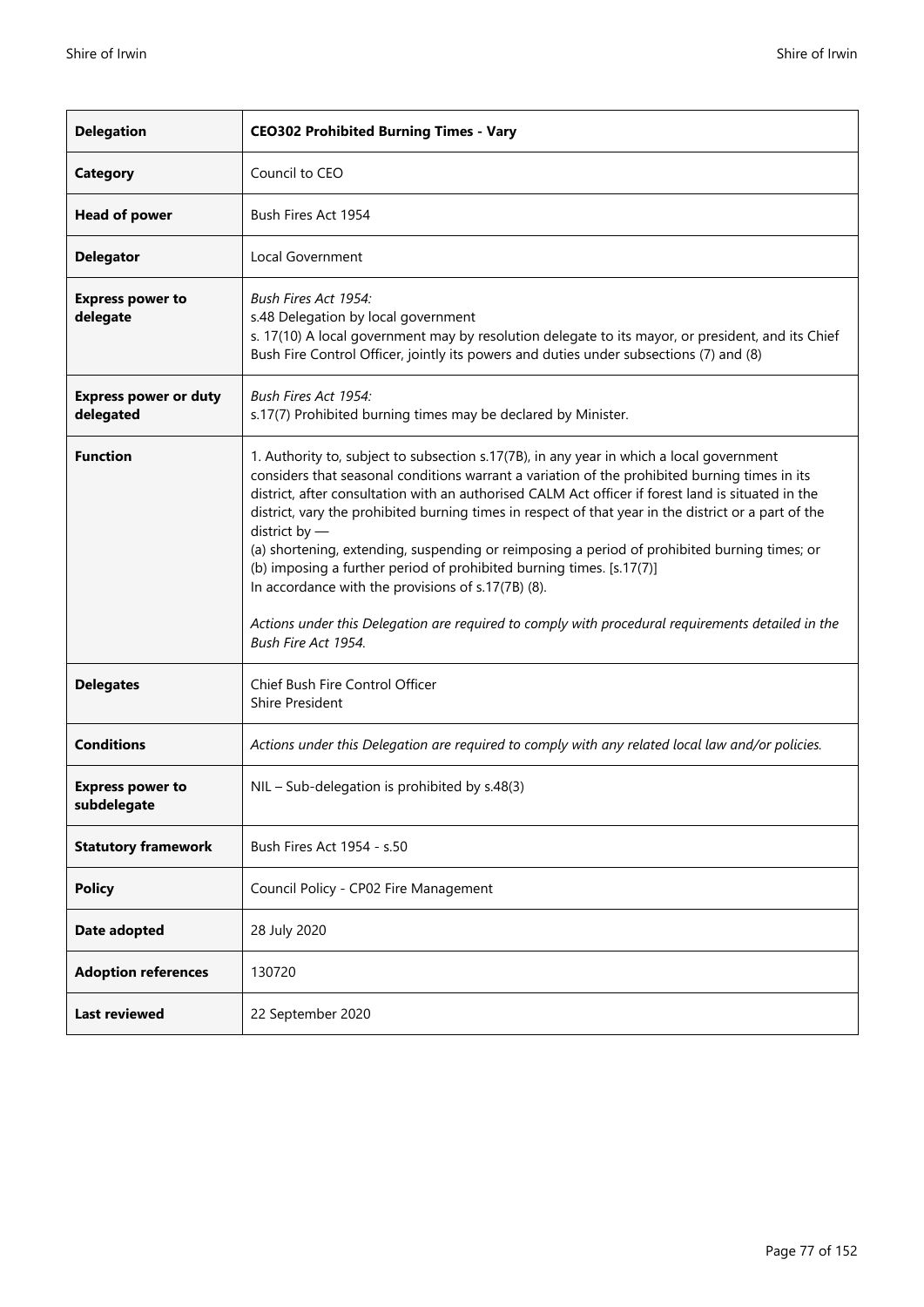| <b>Delegation</b>                         | <b>CEO303 Restricted Burning Times - Vary</b>                                                                                                                                                                                                                                                                                                                                                                                                                                                                                                                                                                                                                                                                                                                                                                                                                                                                                                                                                                                        |
|-------------------------------------------|--------------------------------------------------------------------------------------------------------------------------------------------------------------------------------------------------------------------------------------------------------------------------------------------------------------------------------------------------------------------------------------------------------------------------------------------------------------------------------------------------------------------------------------------------------------------------------------------------------------------------------------------------------------------------------------------------------------------------------------------------------------------------------------------------------------------------------------------------------------------------------------------------------------------------------------------------------------------------------------------------------------------------------------|
| Category                                  | Council to CEO                                                                                                                                                                                                                                                                                                                                                                                                                                                                                                                                                                                                                                                                                                                                                                                                                                                                                                                                                                                                                       |
| <b>Head of power</b>                      | Bush Fires Act 1954                                                                                                                                                                                                                                                                                                                                                                                                                                                                                                                                                                                                                                                                                                                                                                                                                                                                                                                                                                                                                  |
| <b>Delegator</b>                          | Local Government                                                                                                                                                                                                                                                                                                                                                                                                                                                                                                                                                                                                                                                                                                                                                                                                                                                                                                                                                                                                                     |
| <b>Express power to</b><br>delegate       | Bush Fires Act 1954:<br>s.48 Delegation by local government                                                                                                                                                                                                                                                                                                                                                                                                                                                                                                                                                                                                                                                                                                                                                                                                                                                                                                                                                                          |
| <b>Express power or duty</b><br>delegated | Bush Fires Act 1954:<br>s.18(5) Restricted burning times may be declared by FES Commissioner<br>Bush Fire Regulations 1954:<br>r.15C Local government may prohibit burning on certain days                                                                                                                                                                                                                                                                                                                                                                                                                                                                                                                                                                                                                                                                                                                                                                                                                                           |
| <b>Function</b>                           | 1. Authority, subject to subsection s.18(5B), where seasonal conditions warrant it and after<br>consultation with an authorised CALM Act officer if forest land is situated in its district, to -<br>(a) vary the restricted burning times in respect of that year in the district or a part of the district<br>$by -$<br>(i) shortening, extending, suspending or reimposing a period of restricted burning times; or<br>(ii) imposing a further period of restricted burning times;<br>or<br>(b) vary the prescribed conditions by modifying or suspending all or any of those conditions.<br>[s.18(5)].<br>2. Authority, by notice published in a newspaper circulating in its district, to prohibit the<br>burning of the bush in that district on Sundays and specified public holidays during restricted<br>burning times, and may, by subsequent notice so published, revoke that notice. [r.15C]<br>Actions under this Delegation are required to comply with procedural requirements detailed in the<br>Bush Fire Act 1954. |
| <b>Delegates</b>                          | Chief Executive Officer                                                                                                                                                                                                                                                                                                                                                                                                                                                                                                                                                                                                                                                                                                                                                                                                                                                                                                                                                                                                              |
| <b>Conditions</b>                         | Actions under this Delegation are required to comply with any related local law and/or policies.                                                                                                                                                                                                                                                                                                                                                                                                                                                                                                                                                                                                                                                                                                                                                                                                                                                                                                                                     |
| <b>Express power to</b><br>subdelegate    | NIL - Sub-delegation is prohibited by s.48(3)                                                                                                                                                                                                                                                                                                                                                                                                                                                                                                                                                                                                                                                                                                                                                                                                                                                                                                                                                                                        |
| <b>Statutory framework</b>                | Bush Fires Act 1954 - s.50                                                                                                                                                                                                                                                                                                                                                                                                                                                                                                                                                                                                                                                                                                                                                                                                                                                                                                                                                                                                           |
| <b>Policy</b>                             | Council Policy - CP02 Fire Management                                                                                                                                                                                                                                                                                                                                                                                                                                                                                                                                                                                                                                                                                                                                                                                                                                                                                                                                                                                                |
| Date adopted                              | 28 July 2020                                                                                                                                                                                                                                                                                                                                                                                                                                                                                                                                                                                                                                                                                                                                                                                                                                                                                                                                                                                                                         |
| <b>Adoption references</b>                | 130720                                                                                                                                                                                                                                                                                                                                                                                                                                                                                                                                                                                                                                                                                                                                                                                                                                                                                                                                                                                                                               |
| <b>Last reviewed</b>                      | 22 September 2020                                                                                                                                                                                                                                                                                                                                                                                                                                                                                                                                                                                                                                                                                                                                                                                                                                                                                                                                                                                                                    |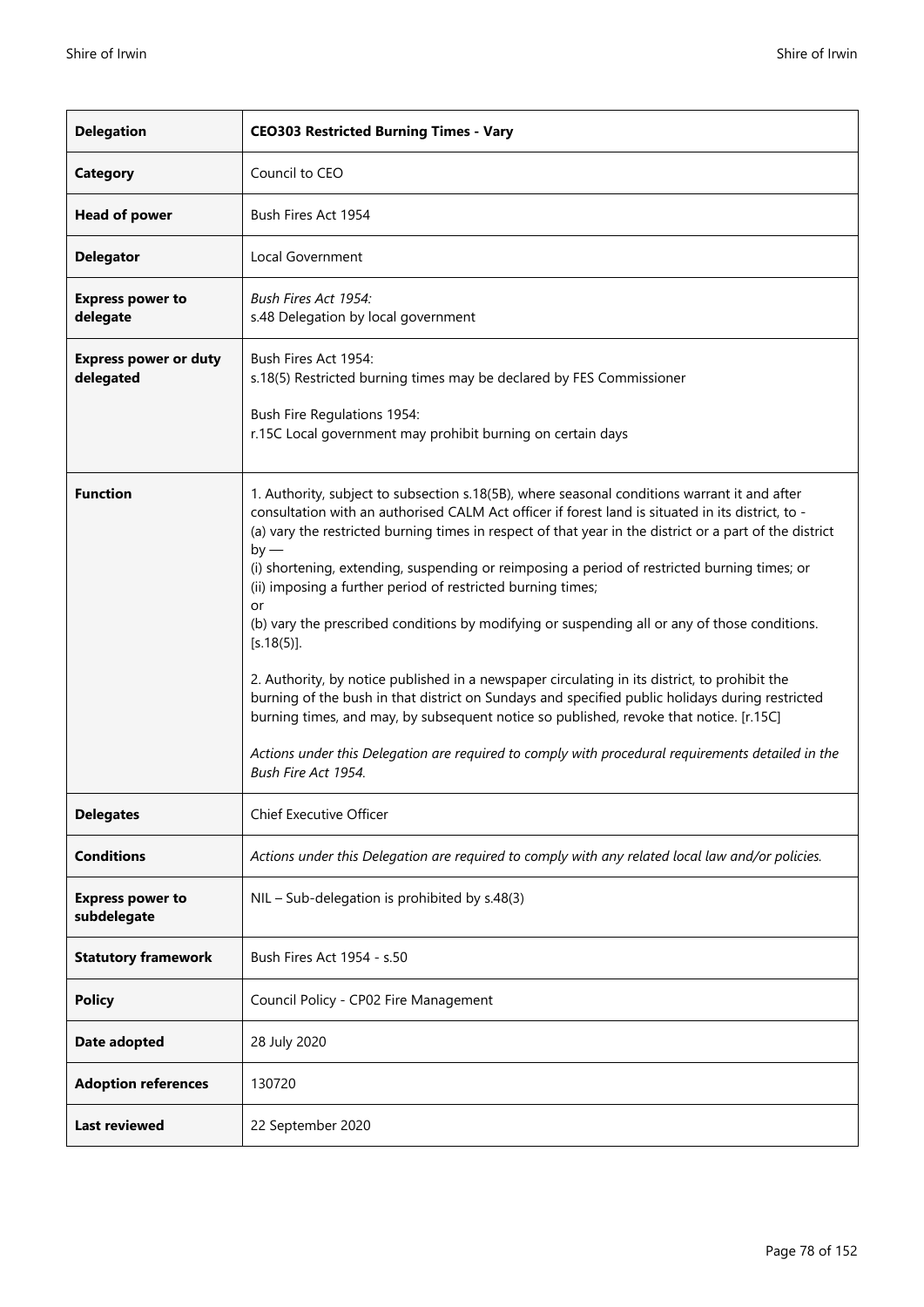| <b>Delegation</b>                         | CEO304 Prohibited and/or Restricted Burning Times - Control Activities                                                                                                                                                                                                                                                                                                                                                                                                                                                                                                                                                                                 |
|-------------------------------------------|--------------------------------------------------------------------------------------------------------------------------------------------------------------------------------------------------------------------------------------------------------------------------------------------------------------------------------------------------------------------------------------------------------------------------------------------------------------------------------------------------------------------------------------------------------------------------------------------------------------------------------------------------------|
| Category                                  | Council to CEO                                                                                                                                                                                                                                                                                                                                                                                                                                                                                                                                                                                                                                         |
| <b>Head of power</b>                      | Bush Fires Act 1954                                                                                                                                                                                                                                                                                                                                                                                                                                                                                                                                                                                                                                    |
| <b>Delegator</b>                          | Local Government                                                                                                                                                                                                                                                                                                                                                                                                                                                                                                                                                                                                                                       |
| <b>Express power to</b><br>delegate       | Bush Fires Act 1954:<br>s.48 Delegation by local government                                                                                                                                                                                                                                                                                                                                                                                                                                                                                                                                                                                            |
| <b>Express power or duty</b><br>delegated | Bush Fires Act 1954:<br>s.18(11) Restricted burning times may be declared by FES Commissioner<br>s.22(6) and (7) Burning on exempt land and land adjoining exempt land<br>s.27(2) (3) (4) Prohibition on use of tractors or engines except under certain conditions<br>s.28(4) and (5) Occupier of land to extinguish bush fire occurring on own land<br><b>Bush Fire Regulations 1954:</b><br>r.15 Permit to burn form of and applying for after refusal etc.<br>r.38C Harvesters, power to prohibit use of on certain days in restricted or prohibited burning<br>times<br>r.39B Crop dusters etc., use of in restricted or prohibited burning times |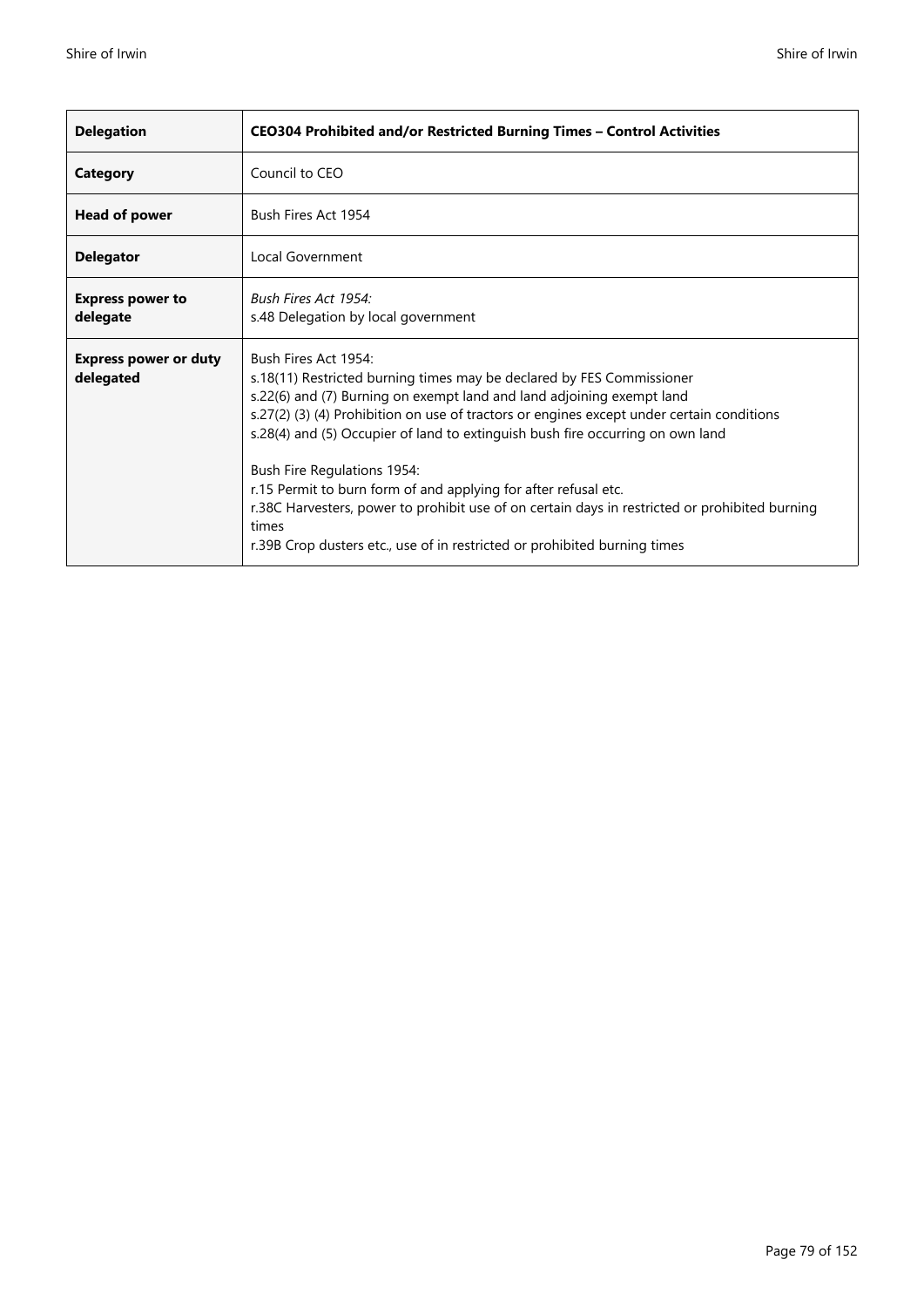| <b>Function</b>                        | 1. Authority to, during restricted burning times, where a person starts a fire on land, if the fire<br>escapes from the land or if the fire is in the opinion of a bush fire control officer or an officer of<br>a bush fire brigade out of control on the land, the person shall be liable to pay to the local<br>government on the request of and for recoup to its bush fire brigade, any expenses up to a<br>maximum amount of \$10,000 incurred by it in preventing the extension of or extinguishing the<br>fire, and such expenses may be recovered in any court of competent jurisdiction [s.18(11)].<br>2. Authority to arrange with the occupier of exempt land, the occupier of land adjoining it and<br>the Bush Fire Brigade to cooperate in burning fire-breaks on the respective lands. The local<br>government shall notify the occupier of the adjoining land of the date the burning is to take<br>place and require him to provide by that date ploughed or cleared fire-breaks parallel to the<br>common boundary and of a distance therefrom of not more than 60m and as specified by the<br>local government [s.22(6) and (7)].<br>3. Authority to prohibit the operation in its district of any tractor, or self-propelled harvester<br>other than a tractor or self-propelled harvester that is equipped with a fire extinguisher, during<br>a prohibited or restricted burning times, and to give permission for use of same during the<br>prohibited or restricted burning time subject to compliance with requirements specified in a<br>notice [s.27(2) (3) (4)].<br>4. Authority to recover the cost of measures taken by the Bush Fire Liaison Officer or Bush Fire<br>Control Officer or authorised CALM Act Officer, to extinguish a fire burning during prohibited<br>and restricted burning times, where the occupier of the land has failed to comply with<br>requirements under s.28(1) to take all possible measures to extinguish a fire on the land they<br>occupy [s.28(4)], including authority to recover expenses in any court of competent jurisdiction<br>[5.28(5)].<br>5. Authority to grant permits to burn during prohibited and restricted burning times that have<br>previously been refused or granted with special conditions by a Bush Fire Control Officer [r.15].<br>6. Authority to declare that the use of any harvesting machinery on any land under crop during<br>the whole or any part of any Sunday or public holiday in the whole or a specified part of the<br>District during prohibited or restricted burning times is prohibited, unless written consent of a<br>Bush Fire Control Officer is obtained [r.38C].<br>7. Authority to determine, during a prohibited or restricted burning time, if a firebreak around a<br>landing ground for an aeroplane has been satisfactorily prepared [r.39B(2)].<br>8. Authority to issue directions, during a prohibited or restricted burning time, to a Bush Fire<br>Control Officer, regarding matters necessary for the prevention of fire on land used as a landing<br>ground for an aeroplane [r.39B(3)].<br>Actions under this Delegation are required to comply with procedural requirements detailed in the<br>Bush Fire Act 1954. |
|----------------------------------------|------------------------------------------------------------------------------------------------------------------------------------------------------------------------------------------------------------------------------------------------------------------------------------------------------------------------------------------------------------------------------------------------------------------------------------------------------------------------------------------------------------------------------------------------------------------------------------------------------------------------------------------------------------------------------------------------------------------------------------------------------------------------------------------------------------------------------------------------------------------------------------------------------------------------------------------------------------------------------------------------------------------------------------------------------------------------------------------------------------------------------------------------------------------------------------------------------------------------------------------------------------------------------------------------------------------------------------------------------------------------------------------------------------------------------------------------------------------------------------------------------------------------------------------------------------------------------------------------------------------------------------------------------------------------------------------------------------------------------------------------------------------------------------------------------------------------------------------------------------------------------------------------------------------------------------------------------------------------------------------------------------------------------------------------------------------------------------------------------------------------------------------------------------------------------------------------------------------------------------------------------------------------------------------------------------------------------------------------------------------------------------------------------------------------------------------------------------------------------------------------------------------------------------------------------------------------------------------------------------------------------------------------------------------------------------------------------------------------------------------------------------------------------------------------------------------------------------------------------------------------------------------------------------------------------------------------------------------------------------------------------------------------------------------------------------------------------------------------------------------------------------------------------------------------------------------------------------------------------------------------------|
|                                        |                                                                                                                                                                                                                                                                                                                                                                                                                                                                                                                                                                                                                                                                                                                                                                                                                                                                                                                                                                                                                                                                                                                                                                                                                                                                                                                                                                                                                                                                                                                                                                                                                                                                                                                                                                                                                                                                                                                                                                                                                                                                                                                                                                                                                                                                                                                                                                                                                                                                                                                                                                                                                                                                                                                                                                                                                                                                                                                                                                                                                                                                                                                                                                                                                                                      |
| <b>Delegates</b>                       | <b>Chief Executive Officer</b>                                                                                                                                                                                                                                                                                                                                                                                                                                                                                                                                                                                                                                                                                                                                                                                                                                                                                                                                                                                                                                                                                                                                                                                                                                                                                                                                                                                                                                                                                                                                                                                                                                                                                                                                                                                                                                                                                                                                                                                                                                                                                                                                                                                                                                                                                                                                                                                                                                                                                                                                                                                                                                                                                                                                                                                                                                                                                                                                                                                                                                                                                                                                                                                                                       |
| <b>Conditions</b>                      | Actions under this Delegation are required to comply with any related local law and/or policies.                                                                                                                                                                                                                                                                                                                                                                                                                                                                                                                                                                                                                                                                                                                                                                                                                                                                                                                                                                                                                                                                                                                                                                                                                                                                                                                                                                                                                                                                                                                                                                                                                                                                                                                                                                                                                                                                                                                                                                                                                                                                                                                                                                                                                                                                                                                                                                                                                                                                                                                                                                                                                                                                                                                                                                                                                                                                                                                                                                                                                                                                                                                                                     |
| <b>Express power to</b><br>subdelegate | NIL - Sub-delegation is prohibited by s.48(3)                                                                                                                                                                                                                                                                                                                                                                                                                                                                                                                                                                                                                                                                                                                                                                                                                                                                                                                                                                                                                                                                                                                                                                                                                                                                                                                                                                                                                                                                                                                                                                                                                                                                                                                                                                                                                                                                                                                                                                                                                                                                                                                                                                                                                                                                                                                                                                                                                                                                                                                                                                                                                                                                                                                                                                                                                                                                                                                                                                                                                                                                                                                                                                                                        |
| <b>Statutory framework</b>             | Bush Fires Act 1954 - s.50                                                                                                                                                                                                                                                                                                                                                                                                                                                                                                                                                                                                                                                                                                                                                                                                                                                                                                                                                                                                                                                                                                                                                                                                                                                                                                                                                                                                                                                                                                                                                                                                                                                                                                                                                                                                                                                                                                                                                                                                                                                                                                                                                                                                                                                                                                                                                                                                                                                                                                                                                                                                                                                                                                                                                                                                                                                                                                                                                                                                                                                                                                                                                                                                                           |
| <b>Policy</b>                          | Council Policy - CP02 Fire Management                                                                                                                                                                                                                                                                                                                                                                                                                                                                                                                                                                                                                                                                                                                                                                                                                                                                                                                                                                                                                                                                                                                                                                                                                                                                                                                                                                                                                                                                                                                                                                                                                                                                                                                                                                                                                                                                                                                                                                                                                                                                                                                                                                                                                                                                                                                                                                                                                                                                                                                                                                                                                                                                                                                                                                                                                                                                                                                                                                                                                                                                                                                                                                                                                |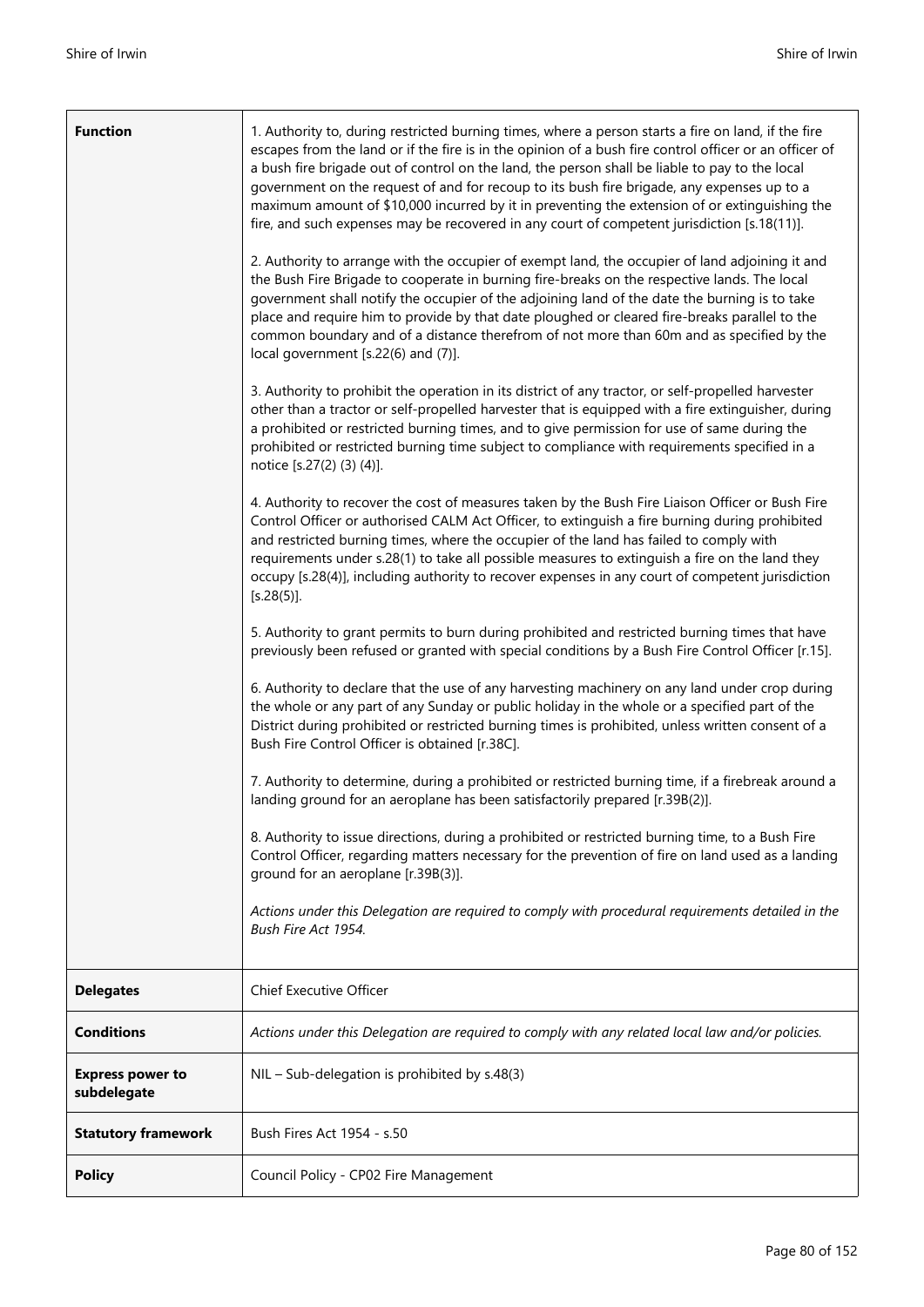| Date adopted               | 28 July 2020      |
|----------------------------|-------------------|
| <b>Adoption references</b> | 130720            |
| Last reviewed              | 22 September 2020 |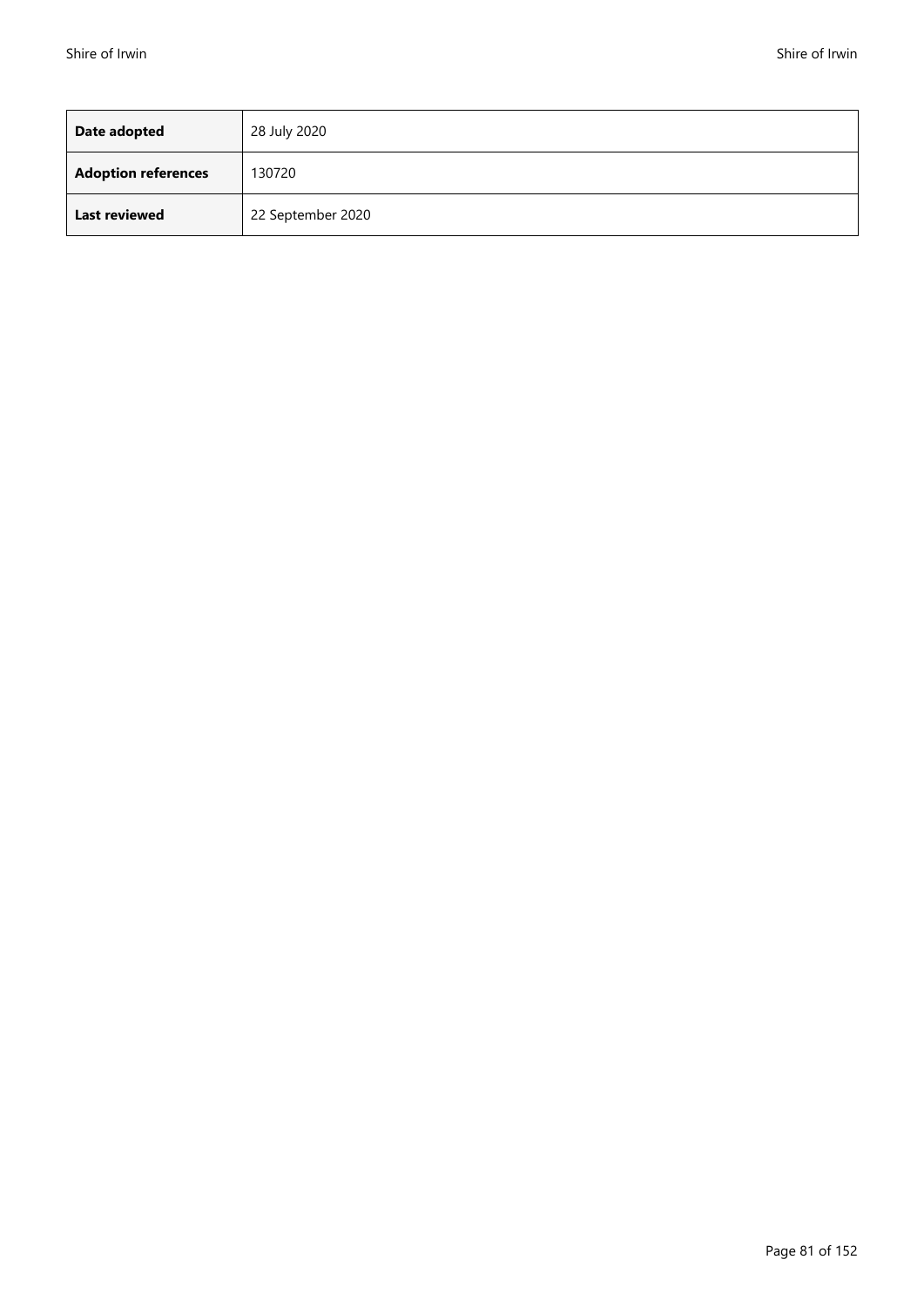| <b>Delegation</b>                         | <b>CEO305 Control of Operations Likely to Create Bush Fire Danger</b>                                                                                                                                                                                                                                                                                                                                                                                                                                                                                                                                                                                                                                                                                                                                                                                                                                                                                     |
|-------------------------------------------|-----------------------------------------------------------------------------------------------------------------------------------------------------------------------------------------------------------------------------------------------------------------------------------------------------------------------------------------------------------------------------------------------------------------------------------------------------------------------------------------------------------------------------------------------------------------------------------------------------------------------------------------------------------------------------------------------------------------------------------------------------------------------------------------------------------------------------------------------------------------------------------------------------------------------------------------------------------|
| Category                                  | Council to CEO                                                                                                                                                                                                                                                                                                                                                                                                                                                                                                                                                                                                                                                                                                                                                                                                                                                                                                                                            |
| <b>Head of power</b>                      | Bush Fires Act 1954                                                                                                                                                                                                                                                                                                                                                                                                                                                                                                                                                                                                                                                                                                                                                                                                                                                                                                                                       |
| <b>Delegator</b>                          | <b>Local Government</b>                                                                                                                                                                                                                                                                                                                                                                                                                                                                                                                                                                                                                                                                                                                                                                                                                                                                                                                                   |
| <b>Express power to</b><br>delegate       | Bush Fires Act 1954:<br>s.48 Delegation by local government                                                                                                                                                                                                                                                                                                                                                                                                                                                                                                                                                                                                                                                                                                                                                                                                                                                                                               |
| <b>Express power or duty</b><br>delegated | Bush Fires Act 1954:<br>s.27D Requirements for carriage and deposit of incendiary material<br><b>Bush Fires Regulations 1954:</b><br>r.39C Welding and cutting apparatus, use of in open air<br>r.39CA Bee smoker devices, use of in restricted or prohibited burning times<br>r.39D Explosives, use of<br>r.39E Fireworks, use of                                                                                                                                                                                                                                                                                                                                                                                                                                                                                                                                                                                                                        |
| <b>Function</b>                           | 1. Authority to determine directions or requirements for the carriage and deposit of incendiary<br>materials (hot or burning ash, cinders, hot furnace refuse, or any combustible matter that is<br>burning), in accordance with provisions in s.27D (2) (3). Note: this authority is also prescribed to<br>a Bush Fire Control Officer, a Bush Fire Liaison Officer or an authorised CALM Act officer.<br>2. Authority to give directions to a Bush Fire Control Officer regarding matters necessary for the<br>prevention of fire arising from:<br>a. a person operating a bee smoker device during a prescribed period [r.39CA(5)].<br>b. a person operating welding apparatus, or a power operated abrasive cutting disc [r.39C(3)].<br>c. a person using explosives [r.39D(2)].<br>d. a person using fireworks [r.39E(3)<br>Actions under this Delegation are required to comply with procedural requirements detailed in the<br>Bush Fire Act 1954. |
| <b>Delegates</b>                          | Chief Executive Officer                                                                                                                                                                                                                                                                                                                                                                                                                                                                                                                                                                                                                                                                                                                                                                                                                                                                                                                                   |
| <b>Conditions</b>                         | Actions under this Delegation are required to comply with any related local law and/or policies.                                                                                                                                                                                                                                                                                                                                                                                                                                                                                                                                                                                                                                                                                                                                                                                                                                                          |
| <b>Express power to</b><br>subdelegate    | NIL - Sub-delegation is prohibited by s.48(3)                                                                                                                                                                                                                                                                                                                                                                                                                                                                                                                                                                                                                                                                                                                                                                                                                                                                                                             |
| <b>Statutory framework</b>                | Bush Fires Act 1954 - s.50                                                                                                                                                                                                                                                                                                                                                                                                                                                                                                                                                                                                                                                                                                                                                                                                                                                                                                                                |
| <b>Policy</b>                             | Council Policy - CP02 Fire Management                                                                                                                                                                                                                                                                                                                                                                                                                                                                                                                                                                                                                                                                                                                                                                                                                                                                                                                     |
| Date adopted                              | 28 July 2020                                                                                                                                                                                                                                                                                                                                                                                                                                                                                                                                                                                                                                                                                                                                                                                                                                                                                                                                              |
| <b>Adoption references</b>                | 130720                                                                                                                                                                                                                                                                                                                                                                                                                                                                                                                                                                                                                                                                                                                                                                                                                                                                                                                                                    |
| <b>Last reviewed</b>                      | 22 September 2020                                                                                                                                                                                                                                                                                                                                                                                                                                                                                                                                                                                                                                                                                                                                                                                                                                                                                                                                         |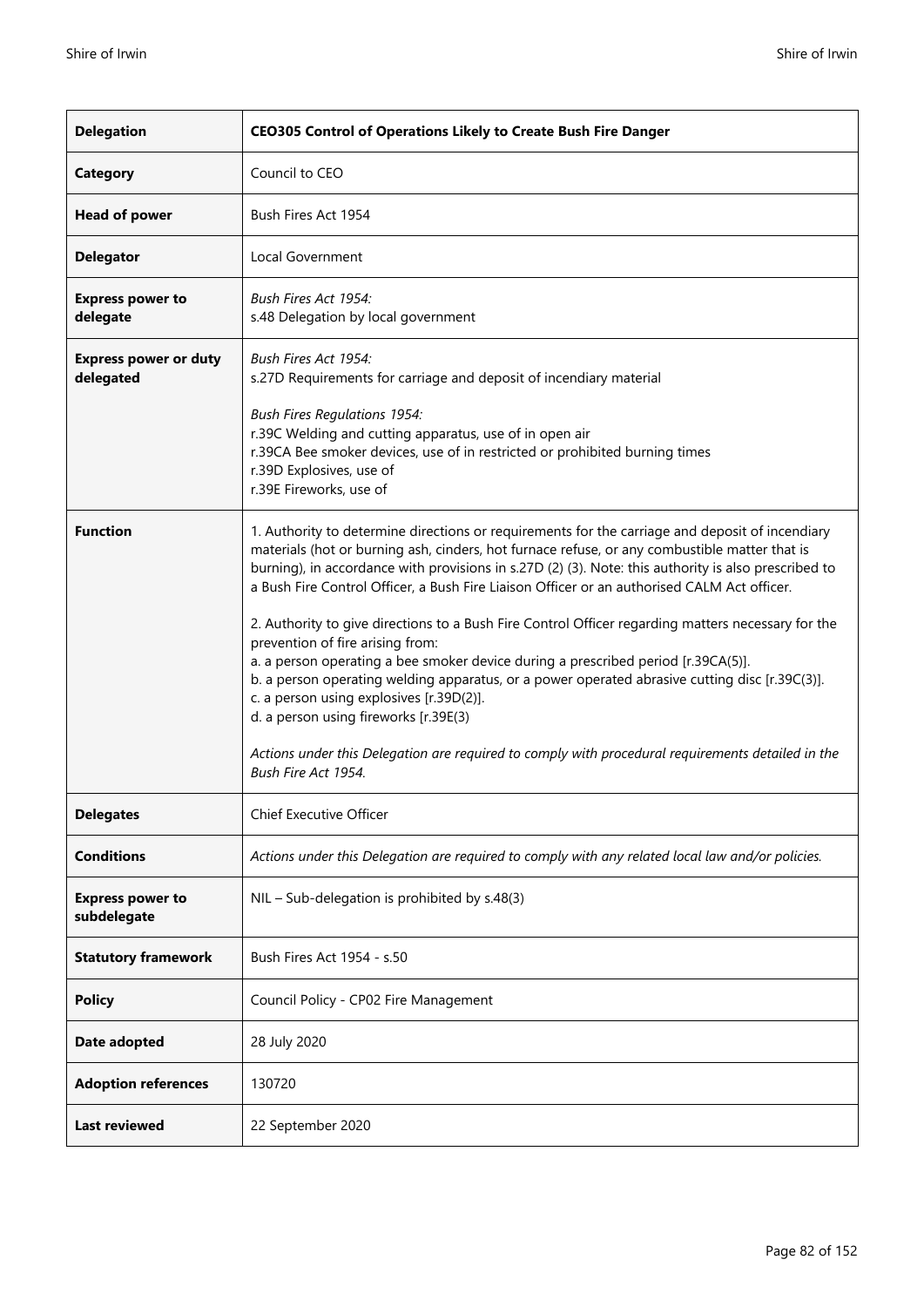| <b>Delegation</b>                         | <b>CEO306 Burning Garden Refuse / Open Air Fires</b>                                                                                                                                                                                                                                                                                                                                                                                                                                                                                                                                                                                                                                                                                                                                                                                                                                                                                                                                                                                                                                                                                                                                                                                                                                                                                                                                                                                                                                                                                                                                                                                                                                                                                                                                                                                                                                                                                                                                                                                                                                                                                                        |
|-------------------------------------------|-------------------------------------------------------------------------------------------------------------------------------------------------------------------------------------------------------------------------------------------------------------------------------------------------------------------------------------------------------------------------------------------------------------------------------------------------------------------------------------------------------------------------------------------------------------------------------------------------------------------------------------------------------------------------------------------------------------------------------------------------------------------------------------------------------------------------------------------------------------------------------------------------------------------------------------------------------------------------------------------------------------------------------------------------------------------------------------------------------------------------------------------------------------------------------------------------------------------------------------------------------------------------------------------------------------------------------------------------------------------------------------------------------------------------------------------------------------------------------------------------------------------------------------------------------------------------------------------------------------------------------------------------------------------------------------------------------------------------------------------------------------------------------------------------------------------------------------------------------------------------------------------------------------------------------------------------------------------------------------------------------------------------------------------------------------------------------------------------------------------------------------------------------------|
| <b>Category</b>                           | Council to CEO                                                                                                                                                                                                                                                                                                                                                                                                                                                                                                                                                                                                                                                                                                                                                                                                                                                                                                                                                                                                                                                                                                                                                                                                                                                                                                                                                                                                                                                                                                                                                                                                                                                                                                                                                                                                                                                                                                                                                                                                                                                                                                                                              |
| <b>Head of power</b>                      | Bush Fires Act 1954                                                                                                                                                                                                                                                                                                                                                                                                                                                                                                                                                                                                                                                                                                                                                                                                                                                                                                                                                                                                                                                                                                                                                                                                                                                                                                                                                                                                                                                                                                                                                                                                                                                                                                                                                                                                                                                                                                                                                                                                                                                                                                                                         |
| <b>Delegator</b>                          | Local Government                                                                                                                                                                                                                                                                                                                                                                                                                                                                                                                                                                                                                                                                                                                                                                                                                                                                                                                                                                                                                                                                                                                                                                                                                                                                                                                                                                                                                                                                                                                                                                                                                                                                                                                                                                                                                                                                                                                                                                                                                                                                                                                                            |
| <b>Express power to</b><br>delegate       | Bush Fires Act 1954:<br>s.48 Delegation by local government                                                                                                                                                                                                                                                                                                                                                                                                                                                                                                                                                                                                                                                                                                                                                                                                                                                                                                                                                                                                                                                                                                                                                                                                                                                                                                                                                                                                                                                                                                                                                                                                                                                                                                                                                                                                                                                                                                                                                                                                                                                                                                 |
| <b>Express power or duty</b><br>delegated | Bush Fires Act 1954:<br>s.24F Burning garden refuse during limited burning times<br>s.24G Minister or local government may further restrict burning of garden refuse<br>s.25 No fire to be lit in open air unless certain precautions taken<br>s.25A Power of Minister to exempt from provisions of section 25<br><b>Bush Fires Regulations 1954:</b><br>r.27(3) Permit, issue of                                                                                                                                                                                                                                                                                                                                                                                                                                                                                                                                                                                                                                                                                                                                                                                                                                                                                                                                                                                                                                                                                                                                                                                                                                                                                                                                                                                                                                                                                                                                                                                                                                                                                                                                                                           |
| <b>Function</b>                           | 1. Authority to give written permission, during prohibited times and restricted times, for an<br>incinerator located within 2m of a building or fence, only where satisfied it is not likely to create<br>a fire hazard [s.24F(2)(b)(ii) and (4)].<br>2. Authority to, by notice of published in the Gazette and a newspaper circulating in the its<br>district, prohibit or impose restrictions on the burning of garden refuse that is otherwise<br>permitted under s.24F [s.24G(2)]:<br>a. Authority to issue directions to an authorised officer as to the manner in which or the<br>conditions under which permits to burn plants or plant refuse shall be issued in the District [r.27<br>$(3)$ and $r.33(5)$ ].<br>b. Authority to prohibit (object to) the issuing of a permit for the burning of a proclaimed plant<br>growing upon any land within the District, specified by the Shire of Irwin in a notice in writing<br>given by it to the duly authorised officer for the Shire of Irwin [r.34].<br>3. Authority to provide written approval, during prohibited times and restricted times, for fires<br>to be lit for the purposes of:<br>a. camping or cooking [s.25(1)(a)].<br>b. conversion of bush into charcoal or in or about a lime kiln for the production of lime, in<br>consultation with a bush fire control officer or authorised CALM Act officer [s.25(1)(b)].<br>4. Authority to prohibit the lighting of fires in the open area for the purposes of camping or<br>cooking for such period during the prohibited burning times, as specified in a note published in<br>the Gazette and newspaper circulating in the District and authority to cancel or vary such notice<br>$[s.25(1a)$ and $(1b)].$<br>5. Authority to serve written notice on a person to whom an exemption has been given under<br>s.25 for lighting a fire in open air, prohibiting that person and any person acting under his<br>instructions from lighting a fire and to determine conditions on the notice [s.25A(5)(6)].<br>Actions under this Delegation are required to comply with procedural requirements detailed in the<br>Bush Fire Act 1954. |
| <b>Delegates</b>                          | Chief Executive Officer                                                                                                                                                                                                                                                                                                                                                                                                                                                                                                                                                                                                                                                                                                                                                                                                                                                                                                                                                                                                                                                                                                                                                                                                                                                                                                                                                                                                                                                                                                                                                                                                                                                                                                                                                                                                                                                                                                                                                                                                                                                                                                                                     |
| <b>Conditions</b>                         | Actions under this Delegation are required to comply with any related local law and/or policies.                                                                                                                                                                                                                                                                                                                                                                                                                                                                                                                                                                                                                                                                                                                                                                                                                                                                                                                                                                                                                                                                                                                                                                                                                                                                                                                                                                                                                                                                                                                                                                                                                                                                                                                                                                                                                                                                                                                                                                                                                                                            |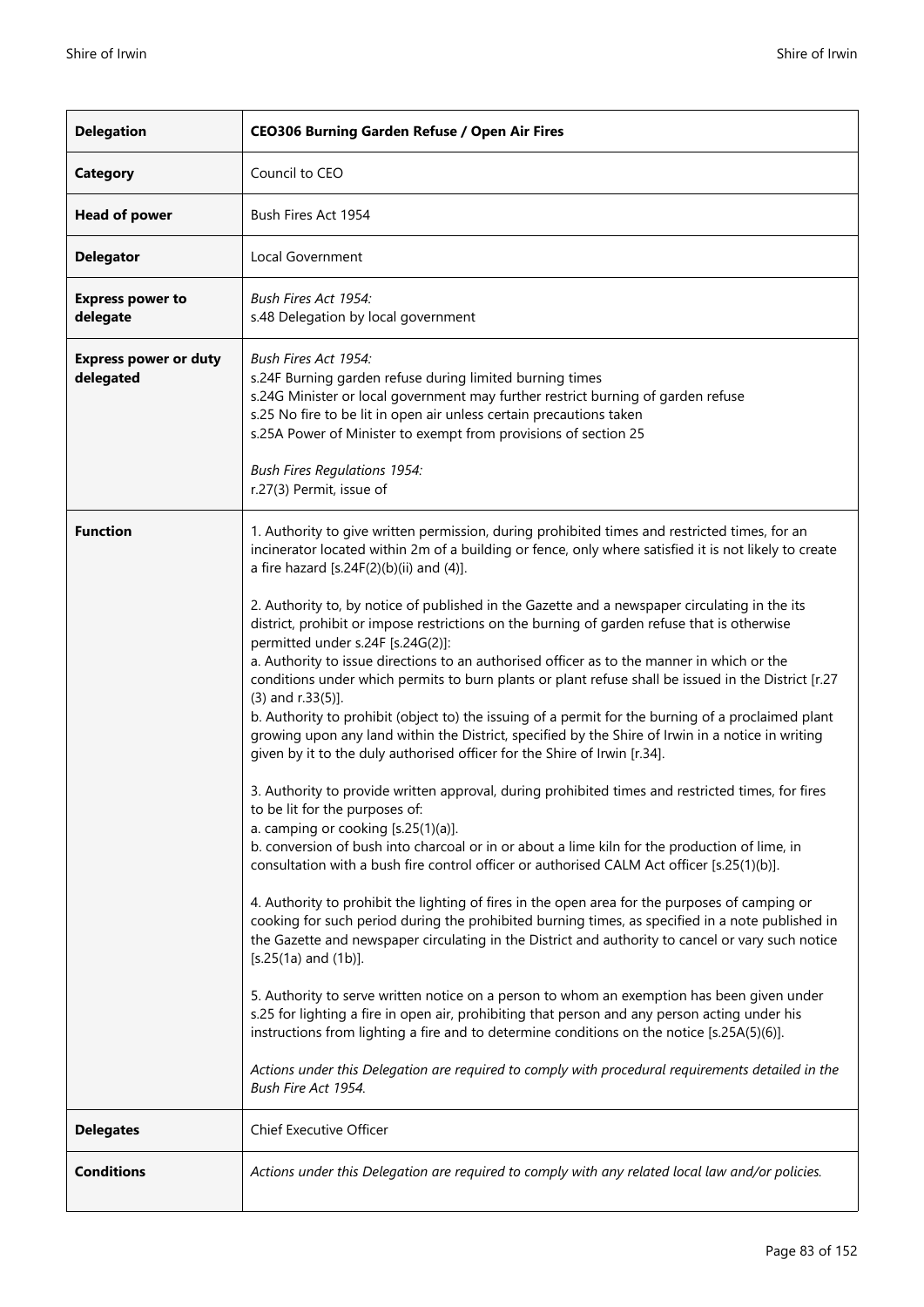| <b>Express power to</b><br>subdelegate | $NIL - Sub-delegation$ is prohibited by $s.48(3)$ |
|----------------------------------------|---------------------------------------------------|
| <b>Statutory framework</b>             | Bush Fires Act 1954 - s.50                        |
| Date adopted                           | 28 July 2020                                      |
| <b>Adoption references</b>             | 130720                                            |
| Last reviewed                          | 22 September 2020                                 |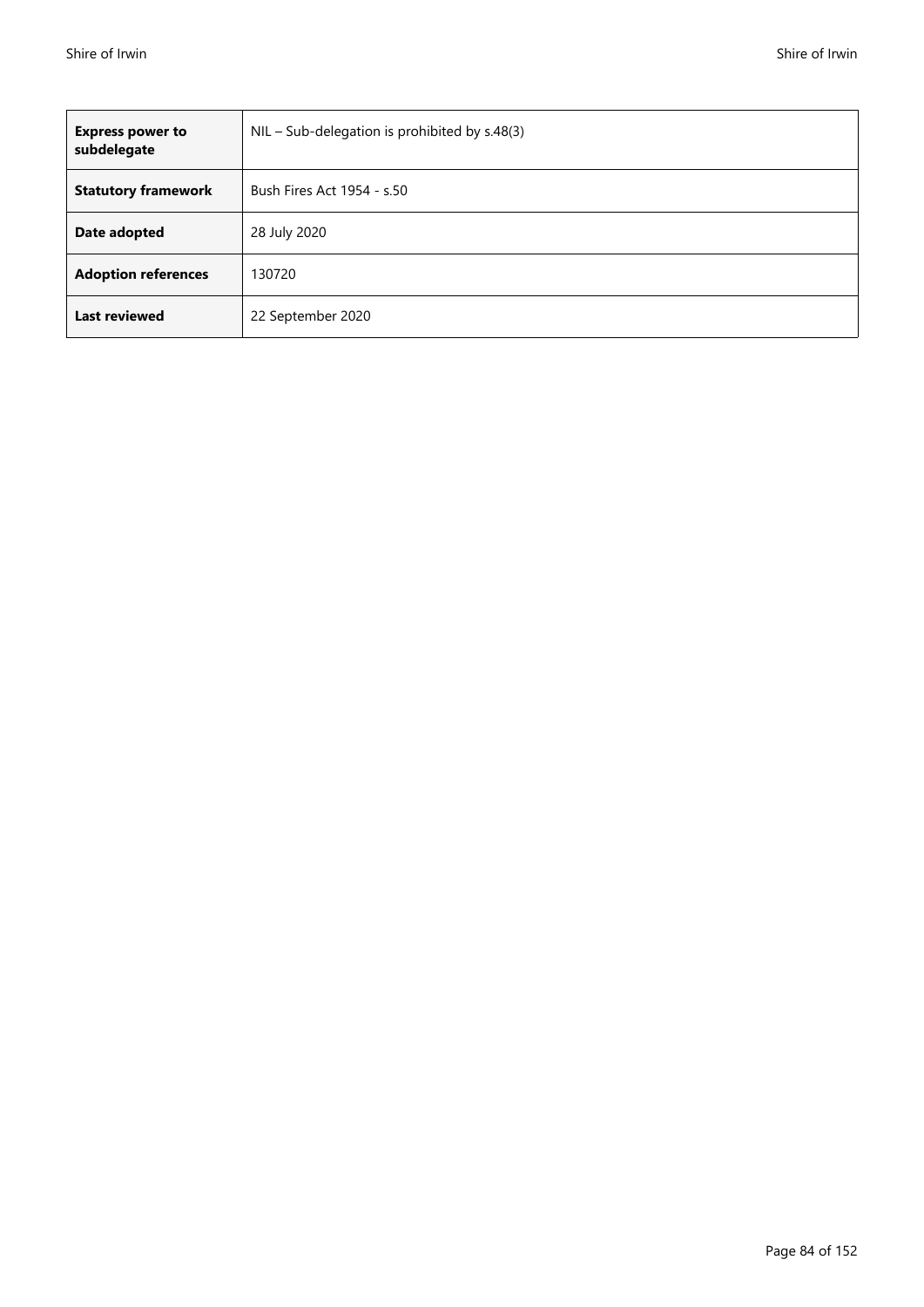| <b>Delegation</b>                         | CEO307 Appoint Bush Fire Control Officer/s and Fire Weather Officer                                                                                                                                                                                                                                                                                                                                                                                                                                                                                                                                                                                                                                                                                                                                                                                                                                                                                                                                                                                                                                                                                                                                                                                                                                                                           |
|-------------------------------------------|-----------------------------------------------------------------------------------------------------------------------------------------------------------------------------------------------------------------------------------------------------------------------------------------------------------------------------------------------------------------------------------------------------------------------------------------------------------------------------------------------------------------------------------------------------------------------------------------------------------------------------------------------------------------------------------------------------------------------------------------------------------------------------------------------------------------------------------------------------------------------------------------------------------------------------------------------------------------------------------------------------------------------------------------------------------------------------------------------------------------------------------------------------------------------------------------------------------------------------------------------------------------------------------------------------------------------------------------------|
| <b>Category</b>                           | Council to CEO                                                                                                                                                                                                                                                                                                                                                                                                                                                                                                                                                                                                                                                                                                                                                                                                                                                                                                                                                                                                                                                                                                                                                                                                                                                                                                                                |
| <b>Head of power</b>                      | Bush Fires Act 1954                                                                                                                                                                                                                                                                                                                                                                                                                                                                                                                                                                                                                                                                                                                                                                                                                                                                                                                                                                                                                                                                                                                                                                                                                                                                                                                           |
| <b>Delegator</b>                          | Local Government                                                                                                                                                                                                                                                                                                                                                                                                                                                                                                                                                                                                                                                                                                                                                                                                                                                                                                                                                                                                                                                                                                                                                                                                                                                                                                                              |
| <b>Express power to</b><br>delegate       | Bush Fires Act 1954:<br>s.48 Delegation by local government                                                                                                                                                                                                                                                                                                                                                                                                                                                                                                                                                                                                                                                                                                                                                                                                                                                                                                                                                                                                                                                                                                                                                                                                                                                                                   |
| <b>Express power or duty</b><br>delegated | Bush Fires Act 1954:<br>s.38 Local Government may appoint bush fire control officer                                                                                                                                                                                                                                                                                                                                                                                                                                                                                                                                                                                                                                                                                                                                                                                                                                                                                                                                                                                                                                                                                                                                                                                                                                                           |
| <b>Function</b>                           | 1. Authority to appoint persons to be Bush Fire Control Officers for the purposes of the Bush<br>Fires Act 1954; and<br>a. Of those Officers, appoint 2 as the Chief Bush Fire Control Officer and Deputy Chief Bush Fire<br>Control Officer; and<br>b. Determine the respective seniority of the other Bush Fire Officers so appointed [s.38(1)].<br>2. Authority to issue directions to an appointed Bush Fire Control Officer or to an officer of a<br>bush fire brigade registered by the Shire of Irwin to burn, subject to the provision of the Bush<br>Fires Act 1954, on or at the margins of a road reserve under the care, control and management<br>of the Shire of Irwin [s.38(5A)].<br>3. Authority to appoint a Fire Weather Officer, selected from senior Bush Fire Control Officers<br>previously appointed and where more than one Fire Weather Officer is appointed, define a part<br>of the District in which each Fire Weather Officer shall have exclusive right to exercise the<br>powers of s.38(17). [s.38(8) and (9)].<br>a. Authority to appoint deputy Fire Weather Officer/s as considered necessary and where two or<br>more deputies are appointed, determine seniority [s.38(10)].<br>Actions under this Delegation are required to comply with procedural requirements detailed in the<br>Bush Fire Act 1954. |
| <b>Delegates</b>                          | Chief Executive Officer                                                                                                                                                                                                                                                                                                                                                                                                                                                                                                                                                                                                                                                                                                                                                                                                                                                                                                                                                                                                                                                                                                                                                                                                                                                                                                                       |
| <b>Conditions</b>                         | Actions under this Delegation are required to comply with any related local law and/or policies.                                                                                                                                                                                                                                                                                                                                                                                                                                                                                                                                                                                                                                                                                                                                                                                                                                                                                                                                                                                                                                                                                                                                                                                                                                              |
| <b>Express power to</b><br>subdelegate    | NIL - Sub-delegation is prohibited by s.48(3)                                                                                                                                                                                                                                                                                                                                                                                                                                                                                                                                                                                                                                                                                                                                                                                                                                                                                                                                                                                                                                                                                                                                                                                                                                                                                                 |
| <b>Statutory framework</b>                | Bush Fires Act 1954 - s.50                                                                                                                                                                                                                                                                                                                                                                                                                                                                                                                                                                                                                                                                                                                                                                                                                                                                                                                                                                                                                                                                                                                                                                                                                                                                                                                    |
| <b>Policy</b>                             | Bush Fire Brigades Local Law                                                                                                                                                                                                                                                                                                                                                                                                                                                                                                                                                                                                                                                                                                                                                                                                                                                                                                                                                                                                                                                                                                                                                                                                                                                                                                                  |
| Date adopted                              | 28 July 2020                                                                                                                                                                                                                                                                                                                                                                                                                                                                                                                                                                                                                                                                                                                                                                                                                                                                                                                                                                                                                                                                                                                                                                                                                                                                                                                                  |
| <b>Adoption references</b>                | 130720                                                                                                                                                                                                                                                                                                                                                                                                                                                                                                                                                                                                                                                                                                                                                                                                                                                                                                                                                                                                                                                                                                                                                                                                                                                                                                                                        |
| <b>Last reviewed</b>                      | 22 September 2020                                                                                                                                                                                                                                                                                                                                                                                                                                                                                                                                                                                                                                                                                                                                                                                                                                                                                                                                                                                                                                                                                                                                                                                                                                                                                                                             |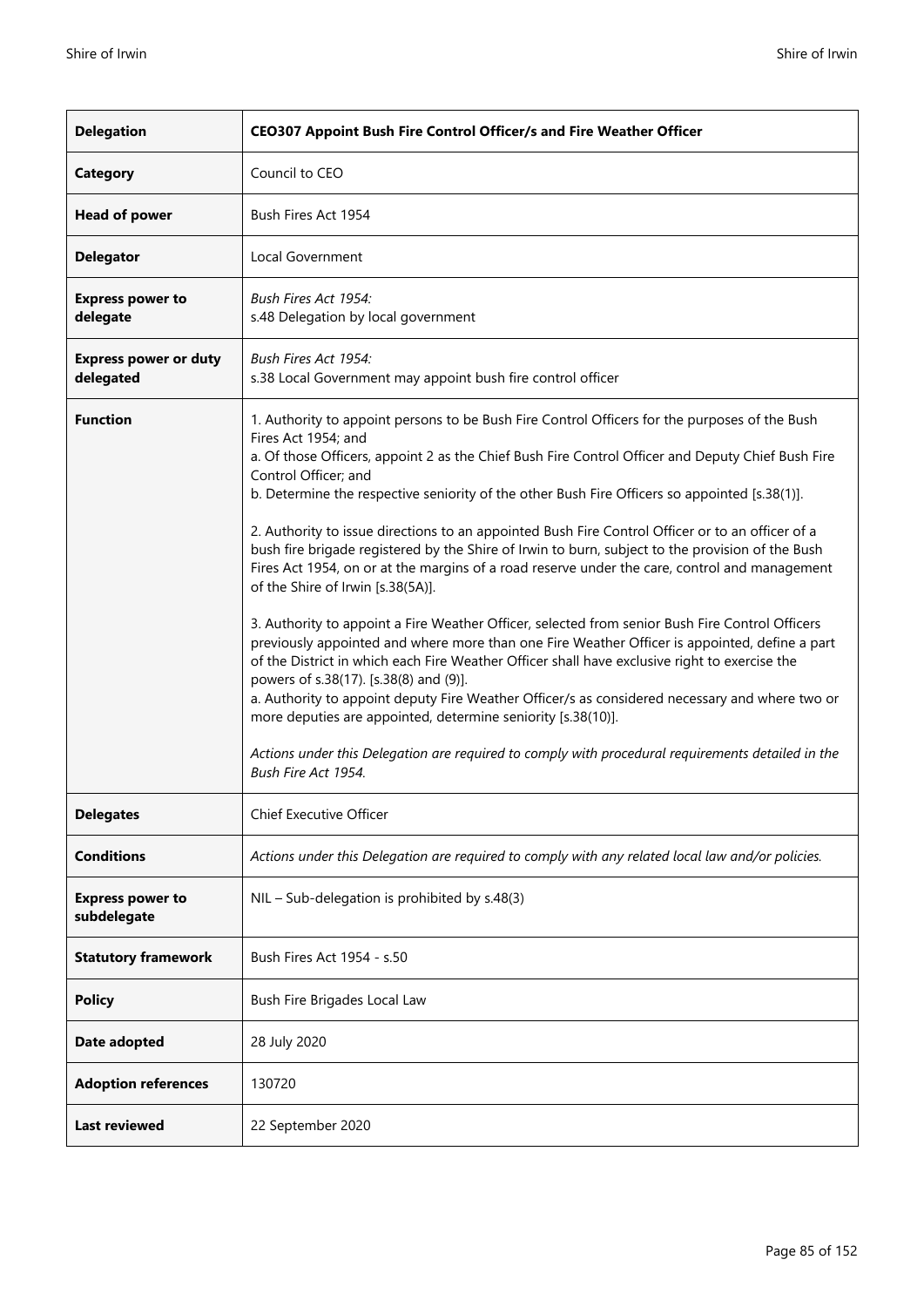| <b>Delegation</b>                         | <b>CEO308 Control and Extinguishment of Bush Fires</b>                                                                                                                                                                                                                                                                                                                                                                                                                                                                                                                                                                                                                                                                                        |
|-------------------------------------------|-----------------------------------------------------------------------------------------------------------------------------------------------------------------------------------------------------------------------------------------------------------------------------------------------------------------------------------------------------------------------------------------------------------------------------------------------------------------------------------------------------------------------------------------------------------------------------------------------------------------------------------------------------------------------------------------------------------------------------------------------|
| <b>Category</b>                           | Council to CEO                                                                                                                                                                                                                                                                                                                                                                                                                                                                                                                                                                                                                                                                                                                                |
| <b>Head of power</b>                      | Bush Fires Act 1954                                                                                                                                                                                                                                                                                                                                                                                                                                                                                                                                                                                                                                                                                                                           |
| <b>Delegator</b>                          | Local Government                                                                                                                                                                                                                                                                                                                                                                                                                                                                                                                                                                                                                                                                                                                              |
| <b>Express power to</b><br>delegate       | Bush Fires Act 1954:<br>s.48 Delegation by local government                                                                                                                                                                                                                                                                                                                                                                                                                                                                                                                                                                                                                                                                                   |
| <b>Express power or duty</b><br>delegated | Bush Fires Act 1954:<br>s.46 Bush fire control officer or forest officer may postpone lighting fire                                                                                                                                                                                                                                                                                                                                                                                                                                                                                                                                                                                                                                           |
| <b>Function</b>                           | 1. Authority to prohibit or postpone the lighting of a fire, despite a permit having been issued,<br>where in the opinion of the delegate the lighting of a fire would be or become a source of<br>danger by escaping from the land on which it is proposed to be lit [s.46(1A)].<br>a. Where it is proposed that the fire will be lit on land within 3km of the boundary of forest<br>land, and an authorised CALM Act officer is not available or has not exercised the power to<br>prohibit or proposed a fire considered to become a source of danger, then the Delegate may<br>make the decision [s.46(1B)].<br>Actions under this Delegation are required to comply with procedural requirements detailed in the<br>Bush Fire Act 1954. |
| <b>Delegates</b>                          | Chief Executive Officer                                                                                                                                                                                                                                                                                                                                                                                                                                                                                                                                                                                                                                                                                                                       |
| <b>Conditions</b>                         | Actions under this Delegation are required to comply with any related local law and/or policies.                                                                                                                                                                                                                                                                                                                                                                                                                                                                                                                                                                                                                                              |
| <b>Express power to</b><br>subdelegate    | NIL - Sub-delegation is prohibited by s.48(3)                                                                                                                                                                                                                                                                                                                                                                                                                                                                                                                                                                                                                                                                                                 |
| <b>Statutory framework</b>                | Bush Fires Act 1954 - s.50                                                                                                                                                                                                                                                                                                                                                                                                                                                                                                                                                                                                                                                                                                                    |
| Date adopted                              | 28 July 2020                                                                                                                                                                                                                                                                                                                                                                                                                                                                                                                                                                                                                                                                                                                                  |
| <b>Adoption references</b>                | 130720                                                                                                                                                                                                                                                                                                                                                                                                                                                                                                                                                                                                                                                                                                                                        |
| <b>Last reviewed</b>                      | 22 September 2020                                                                                                                                                                                                                                                                                                                                                                                                                                                                                                                                                                                                                                                                                                                             |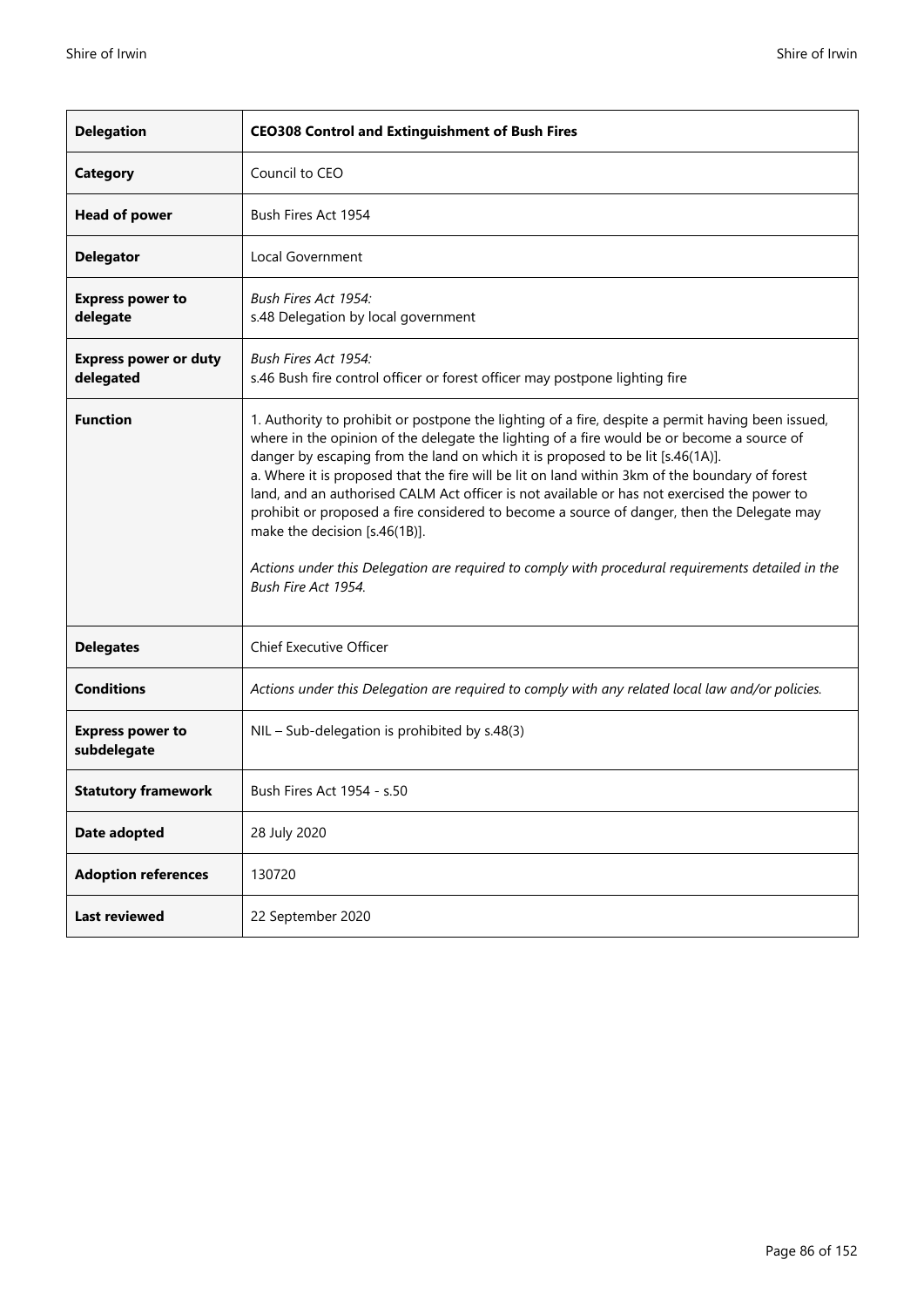| <b>Delegation</b>                         | CEO309 Recovery of Expenses Incurred through Contraventions of this Act                                                                                                                                                                                                                                                                                                                                                                                                                 |
|-------------------------------------------|-----------------------------------------------------------------------------------------------------------------------------------------------------------------------------------------------------------------------------------------------------------------------------------------------------------------------------------------------------------------------------------------------------------------------------------------------------------------------------------------|
| Category                                  | Council to CEO                                                                                                                                                                                                                                                                                                                                                                                                                                                                          |
| <b>Head of power</b>                      | Bush Fires Act 1954                                                                                                                                                                                                                                                                                                                                                                                                                                                                     |
| <b>Delegator</b>                          | Local Government                                                                                                                                                                                                                                                                                                                                                                                                                                                                        |
| <b>Express power to</b><br>delegate       | Bush Fires Act 1954:<br>s.48 Delegation by local government                                                                                                                                                                                                                                                                                                                                                                                                                             |
| <b>Express power or duty</b><br>delegated | Bush Fires Act 1954:<br>s.58 General penalty and recovery of expenses incurred                                                                                                                                                                                                                                                                                                                                                                                                          |
| <b>Function</b>                           | 1. Authority to recover expenses incurred as a result of an offence against the Bush Fires Act,<br>being expenses incurred through the fulfilment of a duty or doing anything for which the Act<br>empowered or required the Shire of Irwin or those on behalf of the Shire of Irwin to do, in<br>accordance with the provisions of s.58 (3) (3A) (3B) (4).<br>Actions under this Delegation are required to comply with procedural requirements detailed in the<br>Bush Fire Act 1954. |
| <b>Delegates</b>                          | <b>Chief Executive Officer</b>                                                                                                                                                                                                                                                                                                                                                                                                                                                          |
| <b>Conditions</b>                         | Actions under this Delegation are required to comply with any related local law and/or policies.                                                                                                                                                                                                                                                                                                                                                                                        |
| <b>Express power to</b><br>subdelegate    | NIL - Sub-delegation is prohibited by s.48(3)                                                                                                                                                                                                                                                                                                                                                                                                                                           |
| <b>Statutory framework</b>                | Bush Fires Act 1954 - s.50                                                                                                                                                                                                                                                                                                                                                                                                                                                              |
| Date adopted                              | 28 July 2020                                                                                                                                                                                                                                                                                                                                                                                                                                                                            |
| <b>Adoption references</b>                | 130720                                                                                                                                                                                                                                                                                                                                                                                                                                                                                  |
| <b>Last reviewed</b>                      | 22 September 2020                                                                                                                                                                                                                                                                                                                                                                                                                                                                       |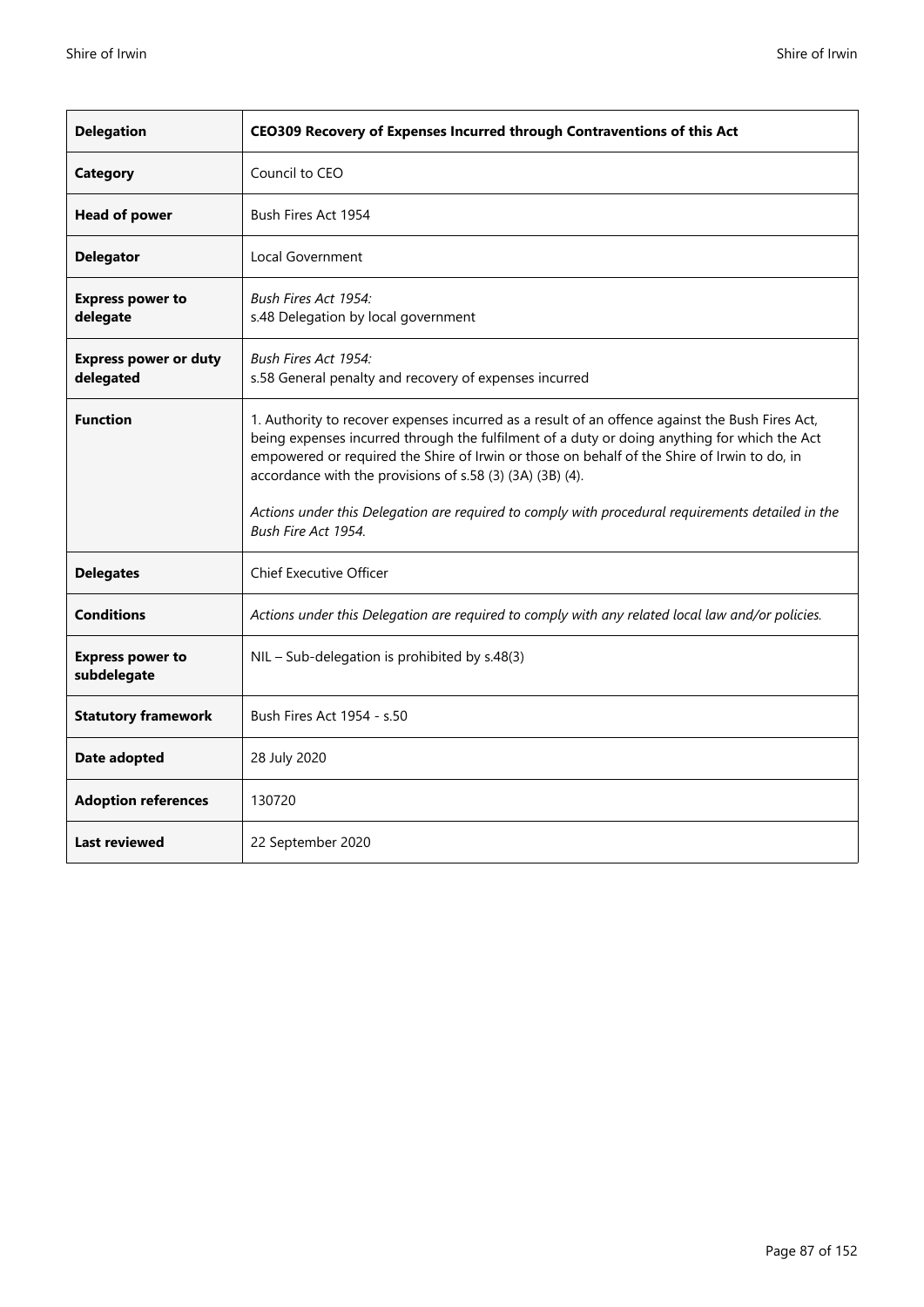| <b>Delegation</b>                         | <b>CEO310 Prosecution of Offences</b>                                                                                                                                                                                                                                                                                                                                                                                 |
|-------------------------------------------|-----------------------------------------------------------------------------------------------------------------------------------------------------------------------------------------------------------------------------------------------------------------------------------------------------------------------------------------------------------------------------------------------------------------------|
| Category                                  | Council to CEO                                                                                                                                                                                                                                                                                                                                                                                                        |
| <b>Head of power</b>                      | Bush Fires Act 1954                                                                                                                                                                                                                                                                                                                                                                                                   |
| <b>Delegator</b>                          | Local Government                                                                                                                                                                                                                                                                                                                                                                                                      |
| <b>Express power to</b><br>delegate       | Bush Fires Act 1954:<br>s.48 Delegation by local government                                                                                                                                                                                                                                                                                                                                                           |
| <b>Express power or duty</b><br>delegated | Bush Fires Act 1954:<br>s.59 Prosecution of offences<br>s.59A(2) Alternative procedure - infringement notices                                                                                                                                                                                                                                                                                                         |
| <b>Function</b>                           | 1. Authority to institute and carry on proceedings against a person for an offence alleged to be<br>committed against this Act in accordance with the provisions of s.59 (1) (2) (3) (4) (5).<br>2. Authority to serve an infringement notice for an offence against this Act [s.59A(2)].<br>Actions under this Delegation are required to comply with procedural requirements detailed in the<br>Bush Fire Act 1954. |
| <b>Delegates</b>                          | <b>Bush Fire Control Officer</b><br><b>Chief Executive Officer</b>                                                                                                                                                                                                                                                                                                                                                    |
| <b>Conditions</b>                         | Actions under this Delegation are required to comply with any related local law and/or policies.                                                                                                                                                                                                                                                                                                                      |
| <b>Express power to</b><br>subdelegate    | NIL - Sub-delegation is prohibited by s.48(3)                                                                                                                                                                                                                                                                                                                                                                         |
| <b>Statutory framework</b>                | Bush Fires Act 1954 - s.50                                                                                                                                                                                                                                                                                                                                                                                            |
| Date adopted                              | 28 July 2020                                                                                                                                                                                                                                                                                                                                                                                                          |
| <b>Adoption references</b>                | 130720                                                                                                                                                                                                                                                                                                                                                                                                                |
| <b>Last reviewed</b>                      | 22 September 2020                                                                                                                                                                                                                                                                                                                                                                                                     |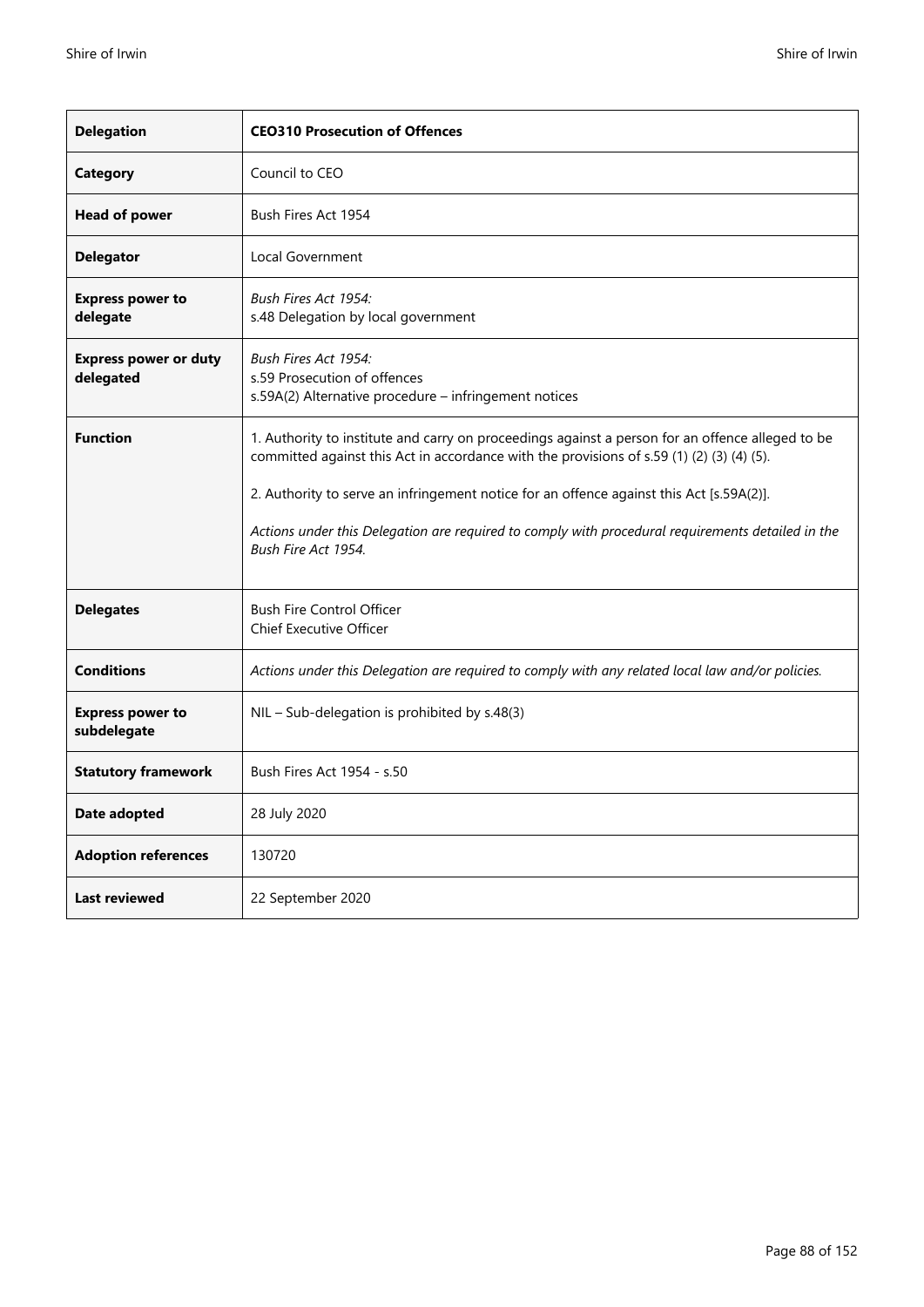| <b>Delegation</b>                         | <b>CEO311 Withdrawal of Infringement Notices</b>                                                                                                                                                                                                                                                                                                                                                                                                                                                                                                                                                                                                   |
|-------------------------------------------|----------------------------------------------------------------------------------------------------------------------------------------------------------------------------------------------------------------------------------------------------------------------------------------------------------------------------------------------------------------------------------------------------------------------------------------------------------------------------------------------------------------------------------------------------------------------------------------------------------------------------------------------------|
| Category                                  | Council to CEO                                                                                                                                                                                                                                                                                                                                                                                                                                                                                                                                                                                                                                     |
| <b>Head of power</b>                      | Bush Fires Act 1954                                                                                                                                                                                                                                                                                                                                                                                                                                                                                                                                                                                                                                |
| <b>Delegator</b>                          | Local Government                                                                                                                                                                                                                                                                                                                                                                                                                                                                                                                                                                                                                                   |
| <b>Express power to</b><br>delegate       | Bush Fires Act 1954:<br>s.48 Delegation by local government                                                                                                                                                                                                                                                                                                                                                                                                                                                                                                                                                                                        |
| <b>Express power or duty</b><br>delegated | Bush Fires Act 1954:<br>s.59A(5) Alternative procedure - infringement notices                                                                                                                                                                                                                                                                                                                                                                                                                                                                                                                                                                      |
| <b>Function</b>                           | 1. Authority to withdraw an infringement notice for an offence against this Act, at any time<br>within 60 days after the service of the notice, by the sending of a notice, in the prescribed form,<br>signed by a prescribed officer, to the alleged offender at his last known place of residence or<br>business, advising the alleged offender that the infringement notice has been withdrawn, and,<br>in that event, the amount of any prescribed penalty that has been paid shall be refunded [s.59A<br>$(5)$ ].<br>Actions under this Delegation are required to comply with procedural requirements detailed in the<br>Bush Fire Act 1954. |
| <b>Delegates</b>                          | <b>Chief Executive Officer</b>                                                                                                                                                                                                                                                                                                                                                                                                                                                                                                                                                                                                                     |
| <b>Conditions</b>                         | a. The person who issued an infringement and/or notice is not permitted to determine an<br>objection, extend time, withdraw or revoke an infringement and/or notice, as is applicable, for<br>the same applicant and/or issue.<br>Actions under this Delegation are required to comply with any related local law and/or policies.                                                                                                                                                                                                                                                                                                                 |
| <b>Express power to</b><br>subdelegate    | NIL - Sub-delegation is prohibited by s.48(3)                                                                                                                                                                                                                                                                                                                                                                                                                                                                                                                                                                                                      |
| <b>Statutory framework</b>                | Bush Fires Act 1954 - s.50                                                                                                                                                                                                                                                                                                                                                                                                                                                                                                                                                                                                                         |
| Date adopted                              | 28 July 2020                                                                                                                                                                                                                                                                                                                                                                                                                                                                                                                                                                                                                                       |
| <b>Adoption references</b>                | 130720                                                                                                                                                                                                                                                                                                                                                                                                                                                                                                                                                                                                                                             |
| Last reviewed                             | 22 September 2020                                                                                                                                                                                                                                                                                                                                                                                                                                                                                                                                                                                                                                  |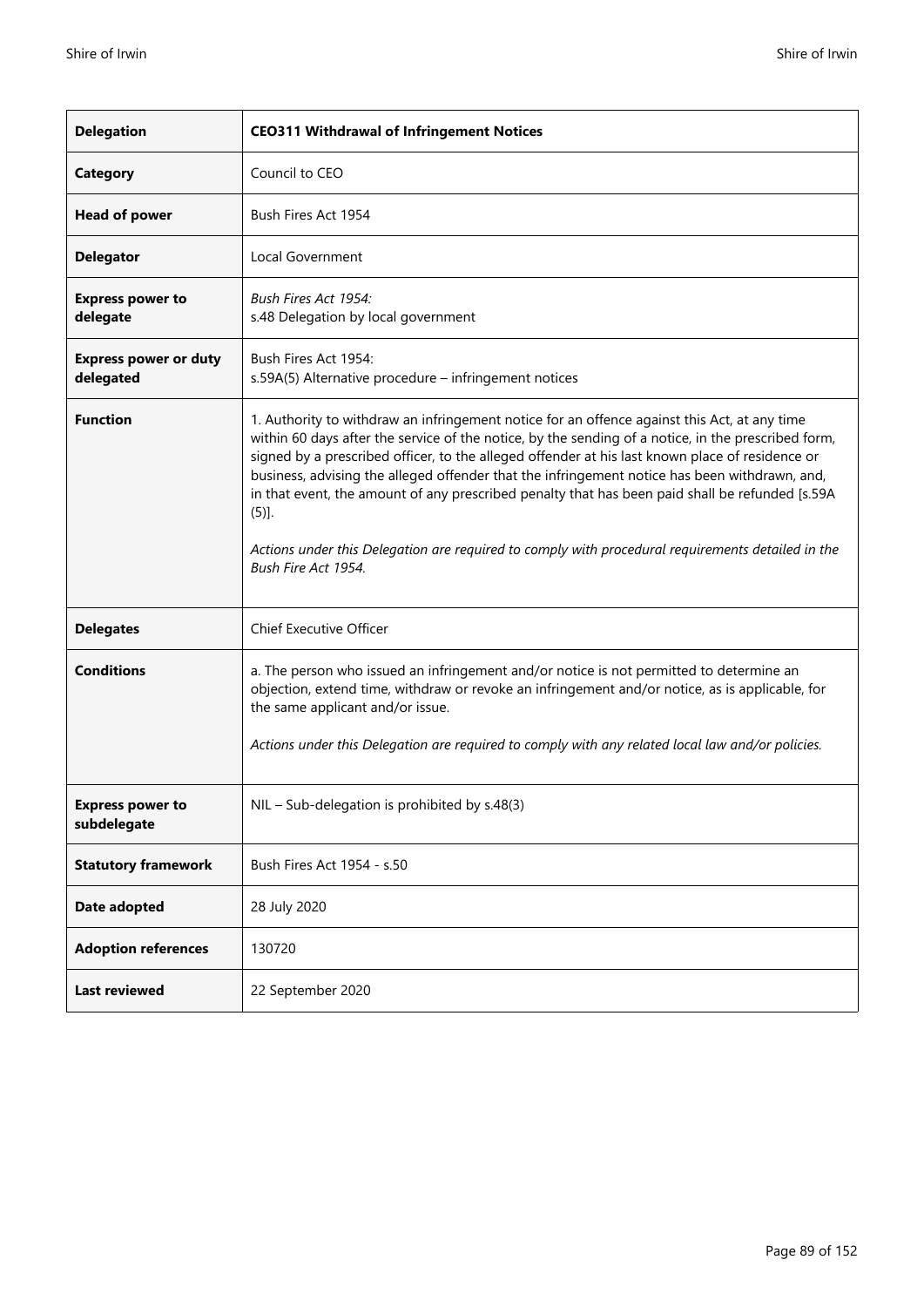| <b>Delegation</b>                         | <b>CEO400 Cat Registrations</b>                                                                                                                                                                                                                                                                                                                                                                                                                                                                                                                                                                                                                                                                                                                                                                                                                                                                                                                                                                                                    |
|-------------------------------------------|------------------------------------------------------------------------------------------------------------------------------------------------------------------------------------------------------------------------------------------------------------------------------------------------------------------------------------------------------------------------------------------------------------------------------------------------------------------------------------------------------------------------------------------------------------------------------------------------------------------------------------------------------------------------------------------------------------------------------------------------------------------------------------------------------------------------------------------------------------------------------------------------------------------------------------------------------------------------------------------------------------------------------------|
| <b>Category</b>                           | Council to CEO                                                                                                                                                                                                                                                                                                                                                                                                                                                                                                                                                                                                                                                                                                                                                                                                                                                                                                                                                                                                                     |
| <b>Head of power</b>                      | Cat Act 2011                                                                                                                                                                                                                                                                                                                                                                                                                                                                                                                                                                                                                                                                                                                                                                                                                                                                                                                                                                                                                       |
| <b>Delegator</b>                          | Local Government                                                                                                                                                                                                                                                                                                                                                                                                                                                                                                                                                                                                                                                                                                                                                                                                                                                                                                                                                                                                                   |
| <b>Express power to</b><br>delegate       | Cat Act 2011:<br>s.44 Delegation by local government                                                                                                                                                                                                                                                                                                                                                                                                                                                                                                                                                                                                                                                                                                                                                                                                                                                                                                                                                                               |
| <b>Express power or duty</b><br>delegated | Cat Act 2011:<br>s.9 Registration<br>s.10 Cancellation of registration<br>s.11 Registration numbers, certificates and tags<br>Cat Regulations 2012<br>Schedule 3, cl.1(4) Fees Payable                                                                                                                                                                                                                                                                                                                                                                                                                                                                                                                                                                                                                                                                                                                                                                                                                                             |
| <b>Function</b>                           | 1. Authority to grant, or refuse to grant, a cat registration or renewal of a cat registration [s.9<br>$(1)$ ].<br>2. Authority to refuse to consider an application for registration or renewal where an applicant<br>does not comply with a requirement to give any document or information required to<br>determine the application [s.9(6)].<br>3. Authority to cancel a cat registration [s.10].<br>4. Authority to give the cat owner a new registration certificate or tag, if satisfied that the<br>original has been stolen, lost, damaged or destroyed [s.11(2)].<br>5. Authority to reduce or waive a registration or approval to breed fee, in respect of any<br>individual cat or any class of cats within the shire of Irwin's District [Regs. Sch. 3 cl.1(4)].<br>6. Authority to reduce or waiver a fee payable under Schedule 3 clauses (2) or (3) in respect to<br>any individual cat. [Schedule 3 s.1(4)].<br>Actions under this Delegation are required to comply with procedural requirements detailed in the |
|                                           | Cat Act 2011 and Cat Regulations 2012.<br>Chief Executive Officer                                                                                                                                                                                                                                                                                                                                                                                                                                                                                                                                                                                                                                                                                                                                                                                                                                                                                                                                                                  |
| <b>Delegates</b><br><b>Conditions</b>     | a. Notices of decisions must include advice as to Objection and Review rights in accordance<br>with Part 4, Division 5 of the Cat Act 2011.<br>b. This delegation does NOT provide authority to determine to reduce or waiver the fees<br>payable in regard to any class of cat within the District. This matter requires a Council decision<br>in accordance with s.6.16, 6.17 and 6.18 of the Local Government Act 1995.<br>Actions under this Delegation are required to comply with any related local law and/or policies.                                                                                                                                                                                                                                                                                                                                                                                                                                                                                                     |
| <b>Express power to</b><br>subdelegate    | Cat Act 2011:<br>s.45 Delegation by CEO of local government                                                                                                                                                                                                                                                                                                                                                                                                                                                                                                                                                                                                                                                                                                                                                                                                                                                                                                                                                                        |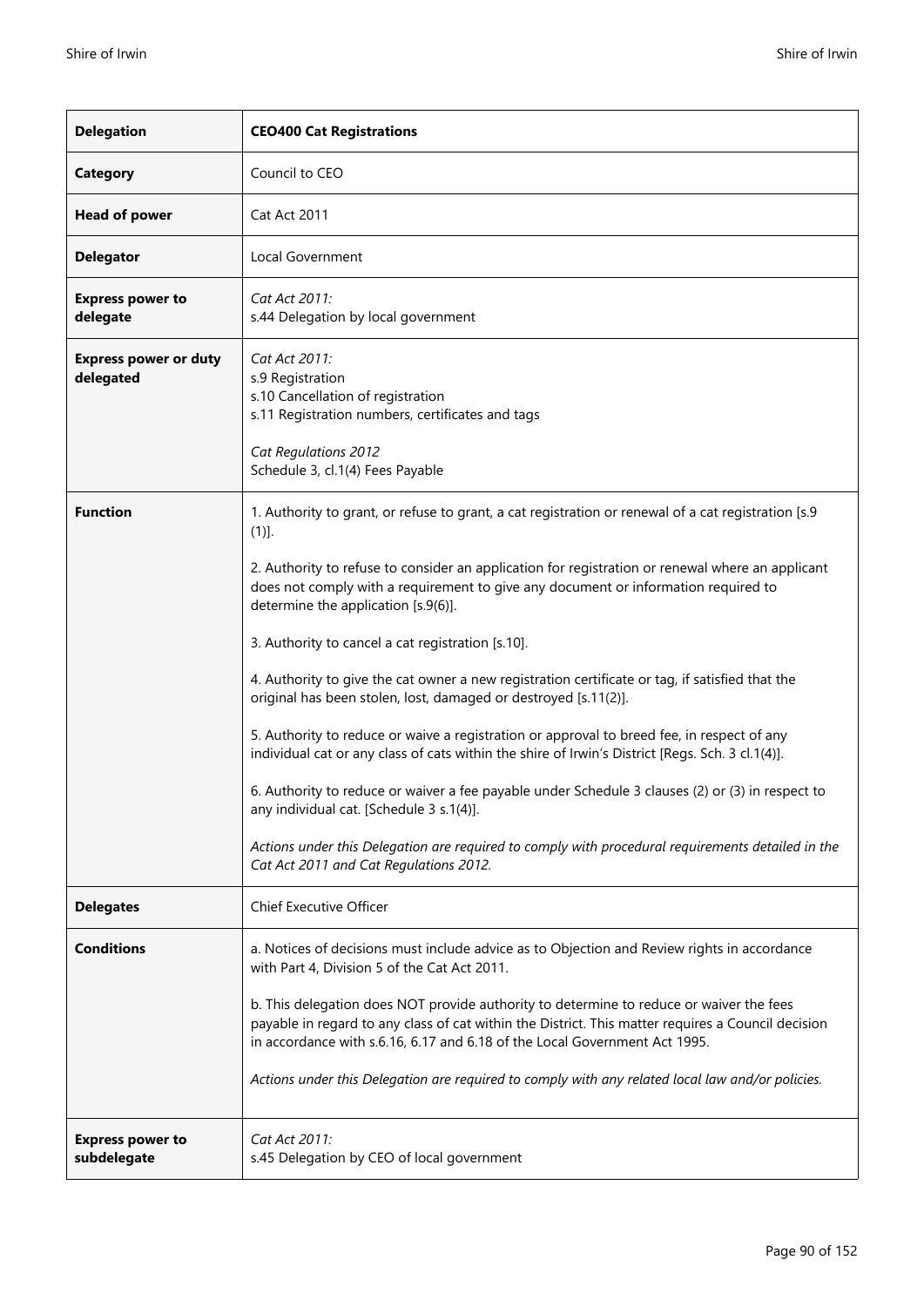| Subdelegate<br>conditions  | Not sub-delegated                           |
|----------------------------|---------------------------------------------|
| <b>Statutory framework</b> | <b>Cat Act 2011</b><br>Cat Regulations 2012 |
| <b>Record keeping</b>      | Cat Act 2011 s.47                           |
| Date adopted               | 28 July 2020                                |
| <b>Adoption references</b> | 130720                                      |
| <b>Last reviewed</b>       | 22 September 2020                           |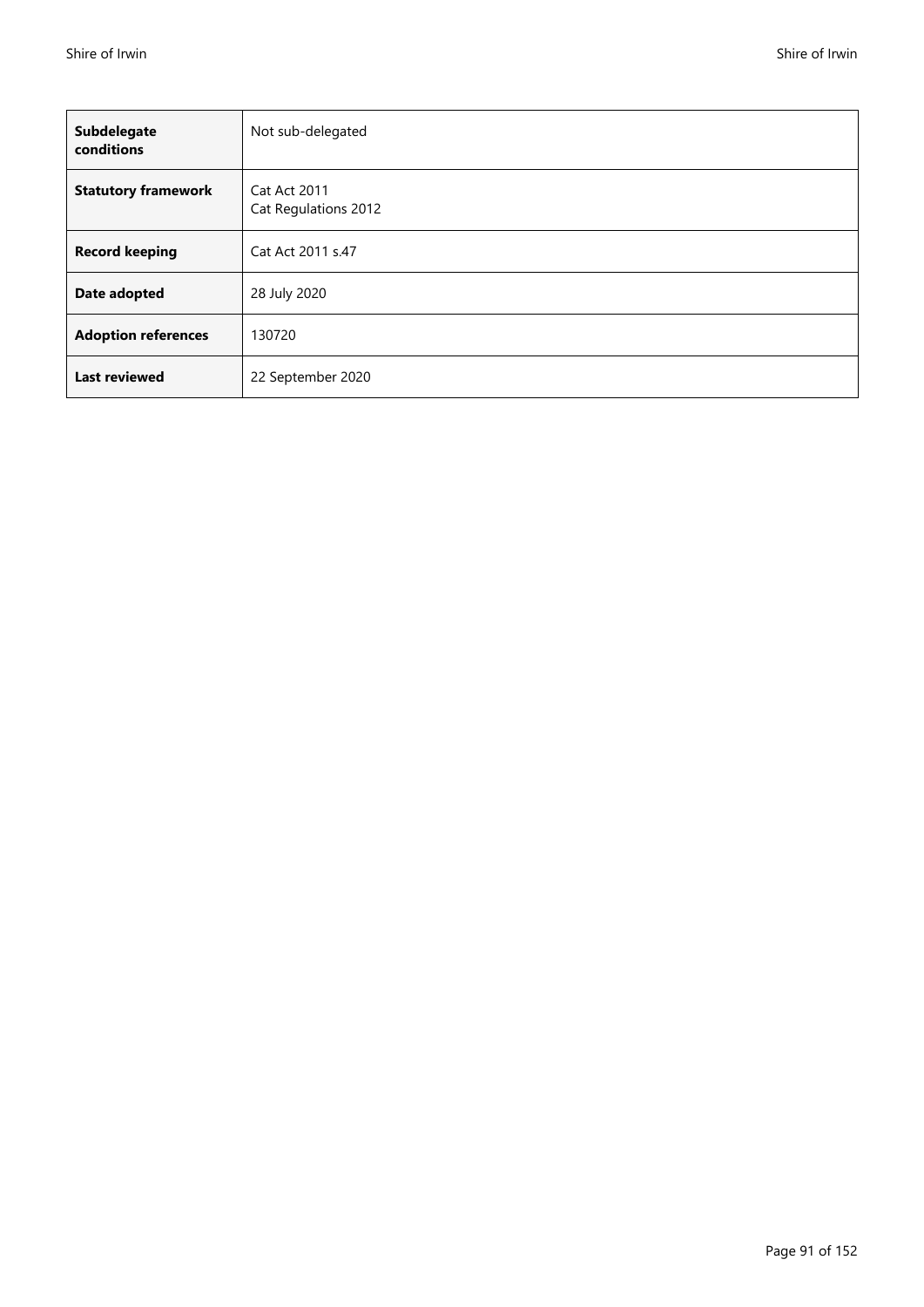| <b>Delegation</b>                         | <b>CEO401 Cat Control Notices</b>                                                                                                               |
|-------------------------------------------|-------------------------------------------------------------------------------------------------------------------------------------------------|
| <b>Category</b>                           | Council to CEO                                                                                                                                  |
| <b>Head of power</b>                      | Cat Act 2011                                                                                                                                    |
| <b>Delegator</b>                          | Local Government                                                                                                                                |
| <b>Express power to</b><br>delegate       | Cat Act 2011:<br>s.44 Delegation by local government                                                                                            |
| <b>Express power or duty</b><br>delegated | Cat Act 2011:<br>s.26 Cat control notice may be given to cat owner                                                                              |
| <b>Function</b>                           | 1. Authority to give a cat control notice to a person who is the owner of a cat ordinarily kept<br>within the Shire of Irwin's District [s.26]. |
|                                           | Actions under this Delegation are required to comply with procedural requirements detailed in the<br>Cat Act 2011 and associated Regulations.   |
| <b>Delegates</b>                          | Chief Executive Officer                                                                                                                         |
| <b>Conditions</b>                         | a. Notices of decisions must include advice as to Objection and Review rights in accordance<br>with Part 4, Division 5 of the Cat Act 2011.     |
|                                           | Actions under this Delegation are required to comply with any related local law and/or policies.                                                |
| <b>Express power to</b><br>subdelegate    | Cat Act 2011:<br>s.45 Delegation by CEO of local government                                                                                     |
| <b>Subdelegate</b><br>conditions          | Sub-delegates (appointed by CEO):<br>Executive Manager Infrastructure & Development<br><b>Manager Regulatory Services</b>                       |
| <b>Statutory framework</b>                | Cat Act 2011<br><b>Cat Regulations 2012</b>                                                                                                     |
| <b>Record keeping</b>                     | Cat Act 2011 s.47                                                                                                                               |
| Date adopted                              | 28 July 2020                                                                                                                                    |
| <b>Adoption references</b>                | 130720                                                                                                                                          |
| <b>Last reviewed</b>                      | 22 September 2020                                                                                                                               |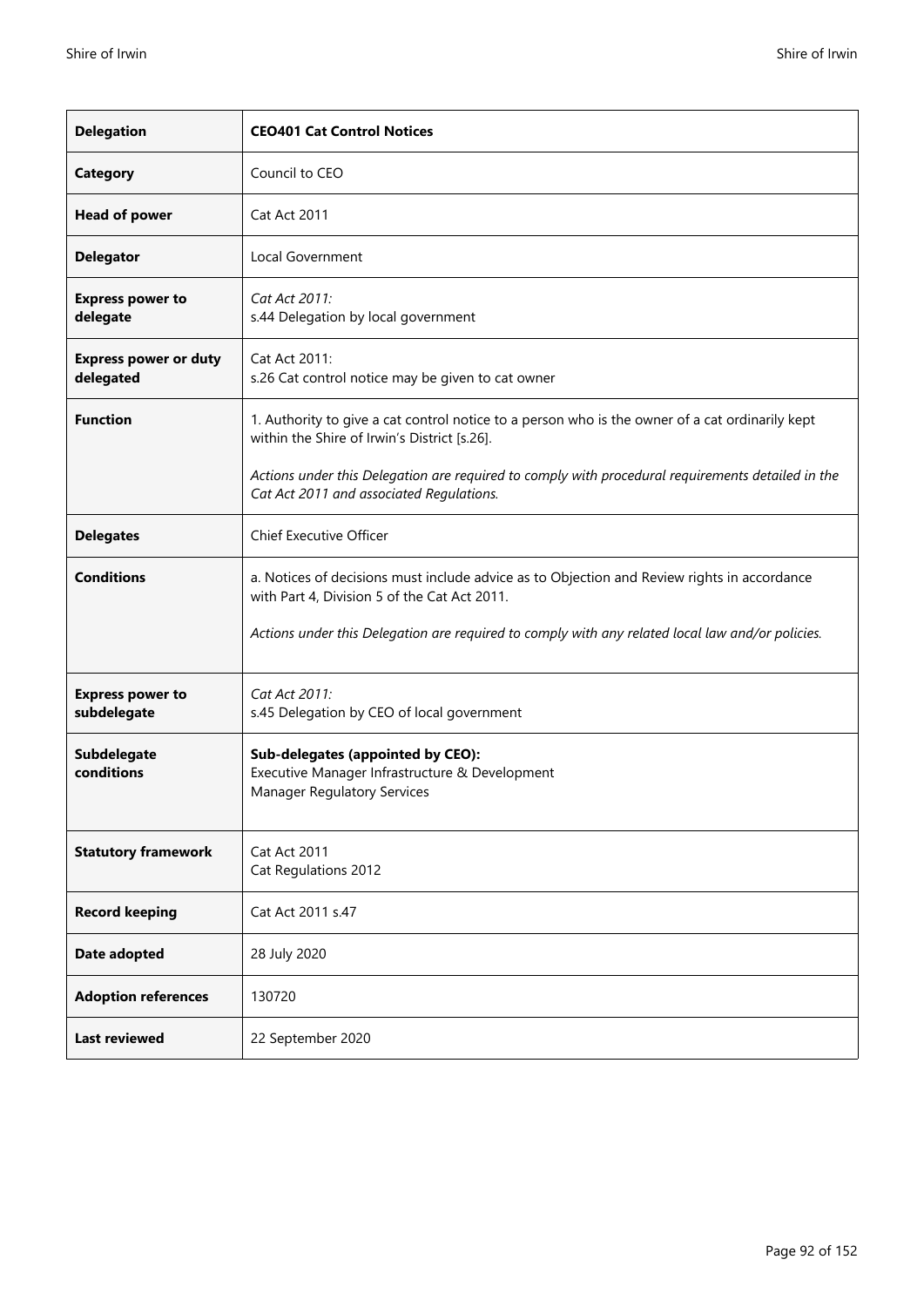| <b>Delegation</b>                         | <b>CEO402 Approval to Breed Cats</b>                                                                                                                                                                                                                                              |
|-------------------------------------------|-----------------------------------------------------------------------------------------------------------------------------------------------------------------------------------------------------------------------------------------------------------------------------------|
| Category                                  | Council to CEO                                                                                                                                                                                                                                                                    |
| <b>Head of power</b>                      | <b>Cat Act 2011</b>                                                                                                                                                                                                                                                               |
| <b>Delegator</b>                          | <b>Local Government</b>                                                                                                                                                                                                                                                           |
| <b>Express power to</b><br>delegate       | Cat Act 2011:<br>s.44 Delegation by local government                                                                                                                                                                                                                              |
| <b>Express power or duty</b><br>delegated | Cat Act 2011:<br>s.37 Approval to Breed Cats<br>s.38 Cancellation of approval to breed cats<br>s.39 Certificate to be given to approved cat breeder                                                                                                                               |
| <b>Function</b>                           | 1. Authority to grant or refuse to grant approval or renew an approval to breed cats [s.37(1) and<br>$(2)$ ].                                                                                                                                                                     |
|                                           | 2. Authority to refuse to consider an application for registration or renewal where an applicant<br>does not comply with a requirement to give any document or information, within a specified<br>time of not more than 21 days, required to determine the application [s.37(4)]. |
|                                           | 3. Authority to cancel an approval to breed cats if one or more of the things set out in s.37(2)<br>applies in respect of the approved cat breeder [s.38].                                                                                                                        |
|                                           | 4. Authority to give an approved breeder a new certificate or tag, if satisfied that the original<br>has been stolen, lost, damaged or destroyed [s.39(2)].                                                                                                                       |
|                                           | 5. Notices of decisions must include advice as to Objection and Review rights in accordance<br>with Part 4, Division 5 of the Cat Act 2011.                                                                                                                                       |
|                                           | Actions under this Delegation are required to comply with procedural requirements detailed in the<br>Cat Act 2011 and associated Regulations.                                                                                                                                     |
| <b>Delegates</b>                          | Chief Executive Officer                                                                                                                                                                                                                                                           |
| <b>Conditions</b>                         | a. Notices of decisions must include advice as to Objection and Review rights in accordance<br>with Part 4, Division 5 of the Cat Act 2011.                                                                                                                                       |
|                                           | Actions under this Delegation are required to comply with any related local law and/or policies.                                                                                                                                                                                  |
| <b>Express power to</b><br>subdelegate    | Cat Act 2011:<br>s.45 Delegation by CEO of local government                                                                                                                                                                                                                       |
| Subdelegate<br>conditions                 | Sub-delegates (appointed by CEO):<br>Executive Manager Infrastructure & Development<br><b>Manager Regulatory Services</b>                                                                                                                                                         |
| <b>Statutory framework</b>                | <b>Cat Act 2011</b><br><b>Cat Regulations 2012</b>                                                                                                                                                                                                                                |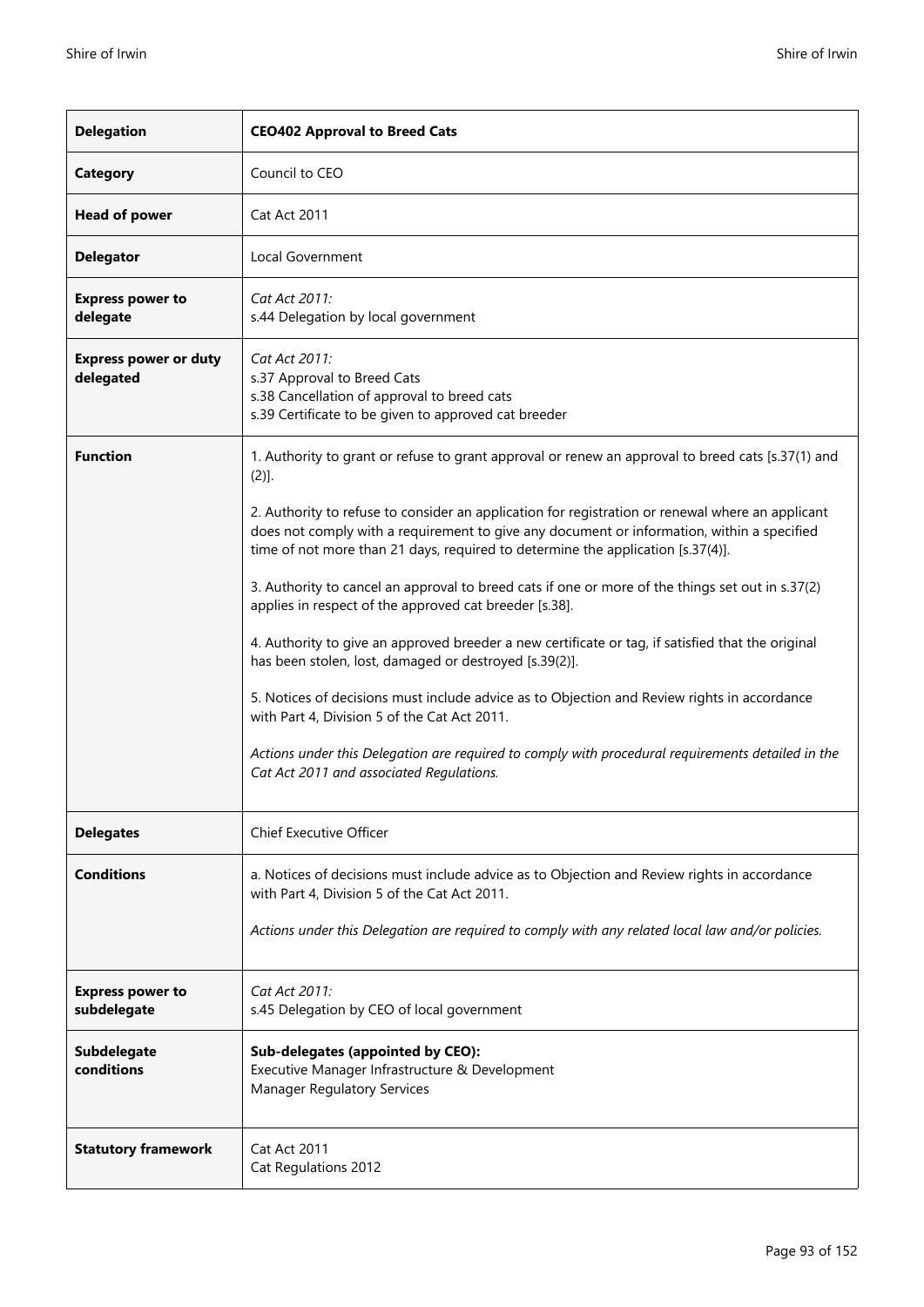| <b>Record keeping</b>      | Cat Act 2011 s.47 |
|----------------------------|-------------------|
| Date adopted               | 28 July 2020      |
| <b>Adoption references</b> | 130720            |
| <b>Last reviewed</b>       | 22 September 2020 |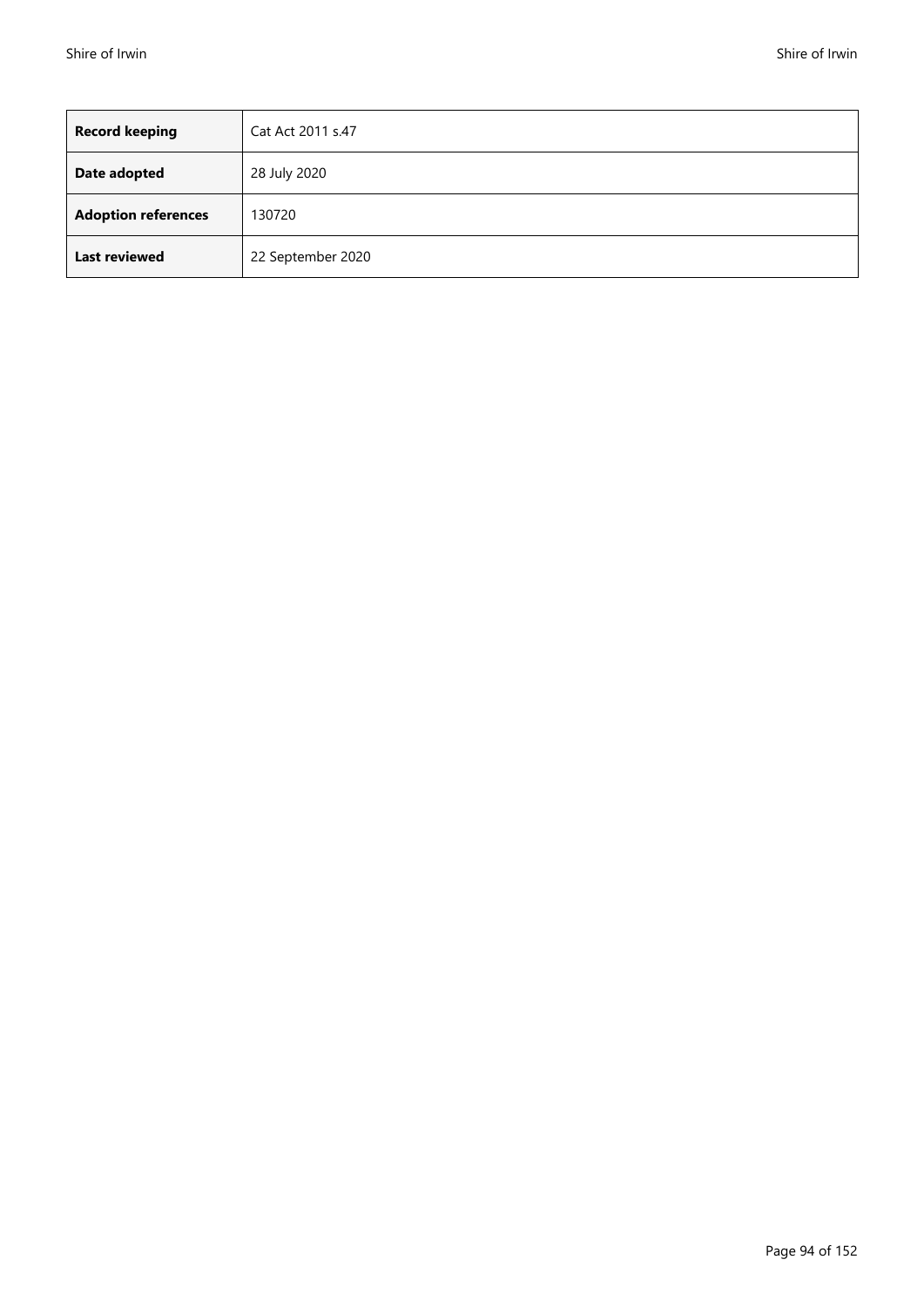| <b>Delegation</b>                         | <b>CEO403 Appoint Authorised Person</b>                                                                                                       |
|-------------------------------------------|-----------------------------------------------------------------------------------------------------------------------------------------------|
| <b>Category</b>                           | Council to CEO                                                                                                                                |
| <b>Head of power</b>                      | Cat Act 2011                                                                                                                                  |
| <b>Delegator</b>                          | Local Government                                                                                                                              |
| <b>Express power to</b><br>delegate       | Cat Act 2011:<br>s.44 Delegation by local government                                                                                          |
| <b>Express power or duty</b><br>delegated | Cat Act 2011:<br>s. 48 Authorised persons                                                                                                     |
| <b>Function</b>                           | 1. Authority to appoint authorised persons by issuing a certificate of authorisation [s.48].                                                  |
|                                           | Actions under this Delegation are required to comply with procedural requirements detailed in the<br>Cat Act 2011 and associated Regulations. |
| <b>Delegates</b>                          | Chief Executive Officer                                                                                                                       |
| <b>Conditions</b>                         | Actions under this Delegation are required to comply with any related local law and/or policies.                                              |
| <b>Express power to</b><br>subdelegate    | Cat Act 2011:<br>s.45 Delegation by CEO of local government                                                                                   |
| <b>Statutory framework</b>                | Cat Act 2011<br>Cat Regulations 2012                                                                                                          |
| <b>Record keeping</b>                     | Cat Act 2011 s.47                                                                                                                             |
| Date adopted                              | 28 July 2020                                                                                                                                  |
| <b>Adoption references</b>                | 130720                                                                                                                                        |
| Last reviewed                             | 22 September 2020                                                                                                                             |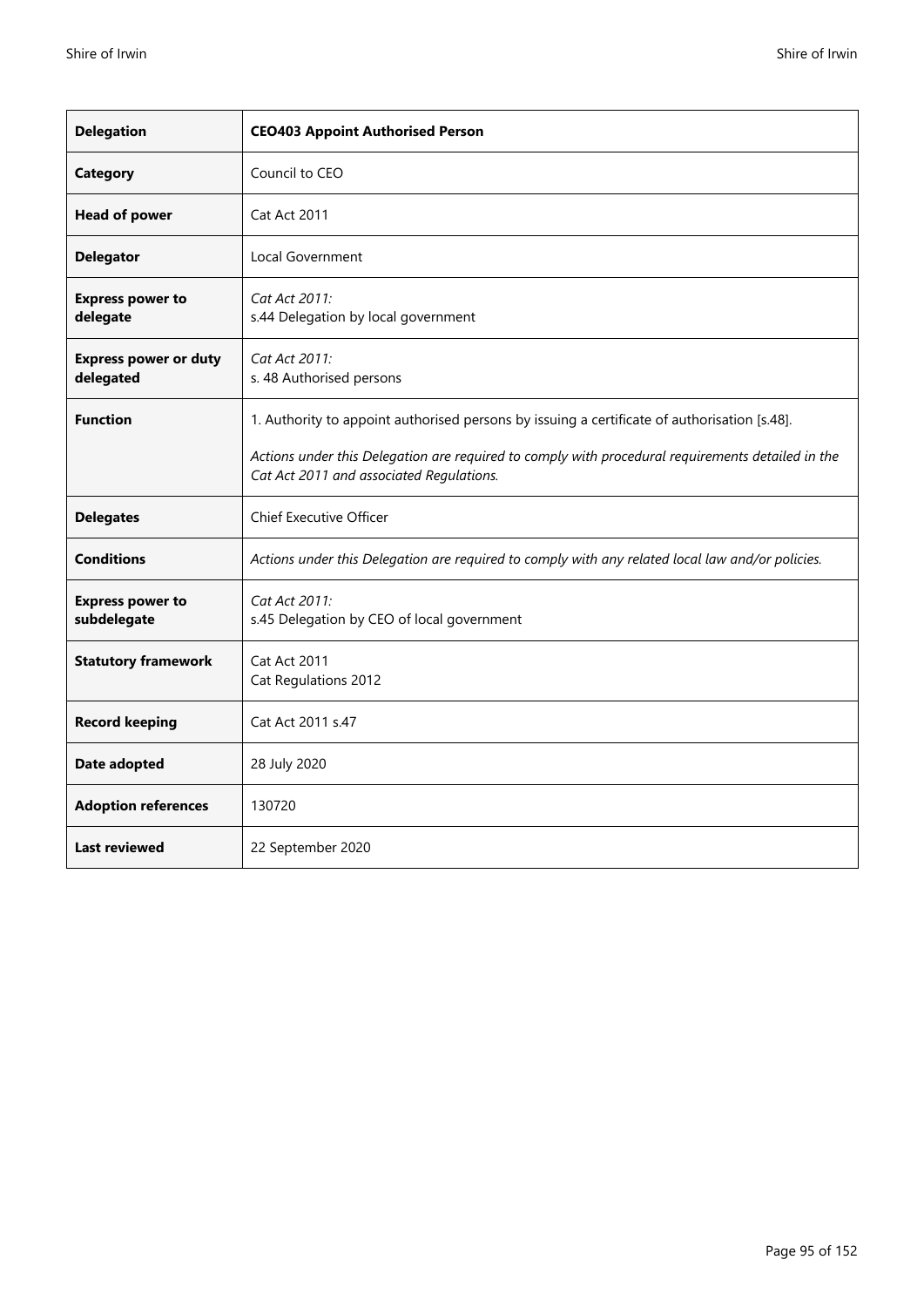| <b>Delegation</b>                         | <b>CEO404 Recovery of Costs - Destruction of Cats</b>                                                                                                                        |
|-------------------------------------------|------------------------------------------------------------------------------------------------------------------------------------------------------------------------------|
| <b>Category</b>                           | Council to CEO                                                                                                                                                               |
| <b>Head of power</b>                      | Cat Act 2011                                                                                                                                                                 |
| <b>Delegator</b>                          | Local Government                                                                                                                                                             |
| <b>Express power to</b><br>delegate       | Cat Act 2011:<br>s.44 Delegation by local government                                                                                                                         |
| <b>Express power or duty</b><br>delegated | Cat Act 2011:<br>s.49(3) Authorised person may cause cat to be destroyed                                                                                                     |
| <b>Function</b>                           | 1. Authority to recover the amount of the costs associated with the destruction and the disposal<br>of a cat from the owner in a court of competent jurisdiction. [s.49(3)]. |
|                                           | Actions under this Delegation are required to comply with procedural requirements detailed in the<br>Cat Act 2011 and associated Regulations.                                |
| <b>Delegates</b>                          | Chief Executive Officer                                                                                                                                                      |
| <b>Conditions</b>                         | Actions under this Delegation are required to comply with any related local law and/or policies.                                                                             |
| <b>Express power to</b><br>subdelegate    | Cat Act 2011:<br>s.45 Delegation by CEO of local government                                                                                                                  |
| Subdelegate<br>conditions                 | Not sub-delegated                                                                                                                                                            |
| <b>Statutory framework</b>                | Cat Act 2011<br>Cat Regulations 2012                                                                                                                                         |
| <b>Record keeping</b>                     | Cat Act 2011 s.47                                                                                                                                                            |
| Date adopted                              | 28 July 2020                                                                                                                                                                 |
| <b>Adoption references</b>                | 130720                                                                                                                                                                       |
| <b>Last reviewed</b>                      | 22 September 2020                                                                                                                                                            |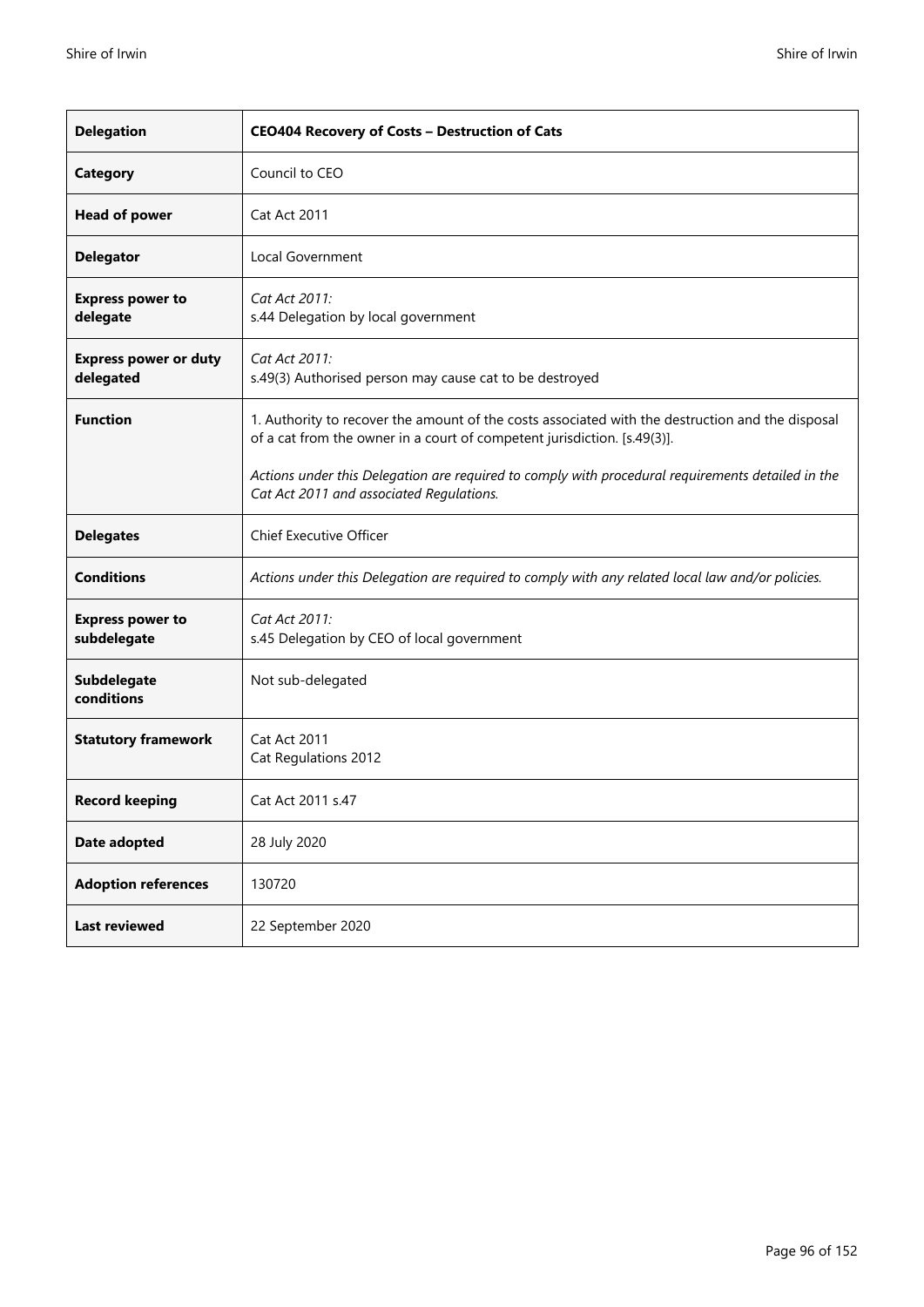| <b>Delegation</b>                         | <b>CEO405 Applications to Keep Additional Cats</b>                                                                                                                                                                                                                                                                                   |
|-------------------------------------------|--------------------------------------------------------------------------------------------------------------------------------------------------------------------------------------------------------------------------------------------------------------------------------------------------------------------------------------|
| Category                                  | Council to CEO                                                                                                                                                                                                                                                                                                                       |
| <b>Head of power</b>                      | Cat Act 2011                                                                                                                                                                                                                                                                                                                         |
| <b>Delegator</b>                          | Local Government                                                                                                                                                                                                                                                                                                                     |
| <b>Express power to</b><br>delegate       | Cat Act 2011:<br>s.44 Delegation by local government                                                                                                                                                                                                                                                                                 |
| <b>Express power or duty</b><br>delegated | Cat (Uniform Local Provisions) Regulations 2013:<br>r.8 Application to keep additional number of cats<br>r.9 Grant of approval to keep additional number of cats                                                                                                                                                                     |
| <b>Function</b>                           | 1. Authority to require any document or additional information to be provided within a<br>specified time of not more than 21 days to determine an application. [r.8(3)]                                                                                                                                                              |
|                                           | 2. Authority to refuse to consider an application if the applicant does not comply with a<br>requirement to provide any document or information required to determine an application. [r.8<br>(4)]                                                                                                                                   |
|                                           | 3. Authority to grant or refuse approval for additional number of cats specified in an application<br>or less than the amount specified in the application, to be kept at the prescribed premises and<br>to determine any condition reasonably necessary to ensure premises are suitable for the<br>additional number of cats. [r.9] |
|                                           | 4. Notices of decisions must include advice as to review rights in accordance with r.11 of the<br>Cat (Uniform Local Provisions) Regulations 2013.                                                                                                                                                                                   |
|                                           | Actions under this Delegation are required to comply with procedural requirements detailed in the<br>Cat Act 2011 and associated Regulations.                                                                                                                                                                                        |
| <b>Delegates</b>                          | <b>Chief Executive Officer</b>                                                                                                                                                                                                                                                                                                       |
| <b>Conditions</b>                         | a. Notices of decisions must include advice as to Objection and Review rights in accordance<br>with Part 4, Division 5 of the Cat Act 2011.                                                                                                                                                                                          |
|                                           | Actions under this Delegation are required to comply with any related local law and/or policies.                                                                                                                                                                                                                                     |
| <b>Express power to</b><br>subdelegate    | Cat Act 2011:<br>s.45 Delegation by CEO of local government                                                                                                                                                                                                                                                                          |
| Subdelegate<br>conditions                 | Sub-delegates (appointed by CEO):<br>Executive Manager Infrastructure & Development<br><b>Manager Regulatory Services</b>                                                                                                                                                                                                            |
| <b>Statutory framework</b>                | Cat Act 2011<br>Cat (Uniform Local Provision) Regulations 2013                                                                                                                                                                                                                                                                       |
| <b>Record keeping</b>                     | Cat Act 2011 s.47                                                                                                                                                                                                                                                                                                                    |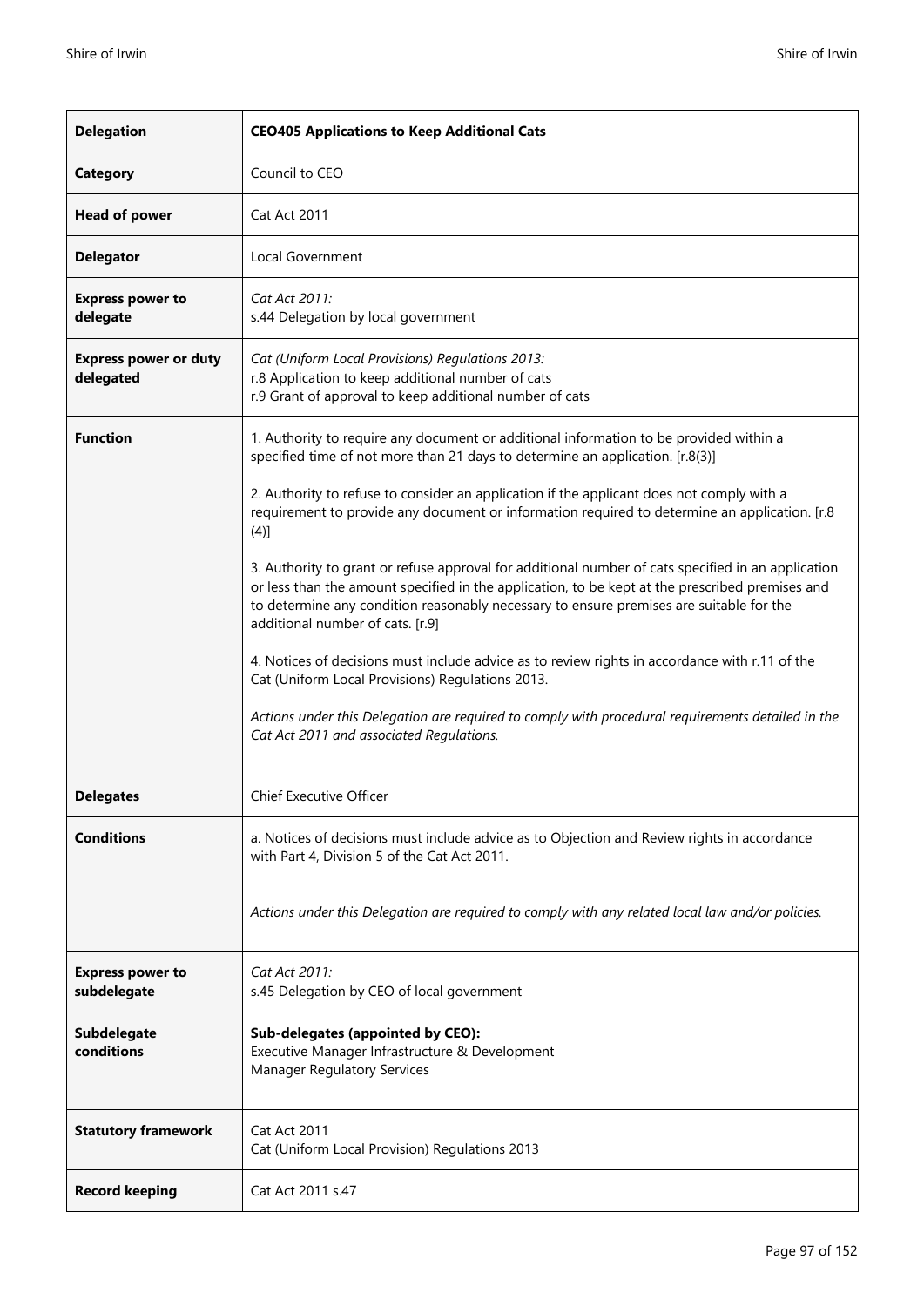| Date adopted               | 28 July 2020      |
|----------------------------|-------------------|
| <b>Adoption references</b> | 130720            |
| Last reviewed              | 22 September 2020 |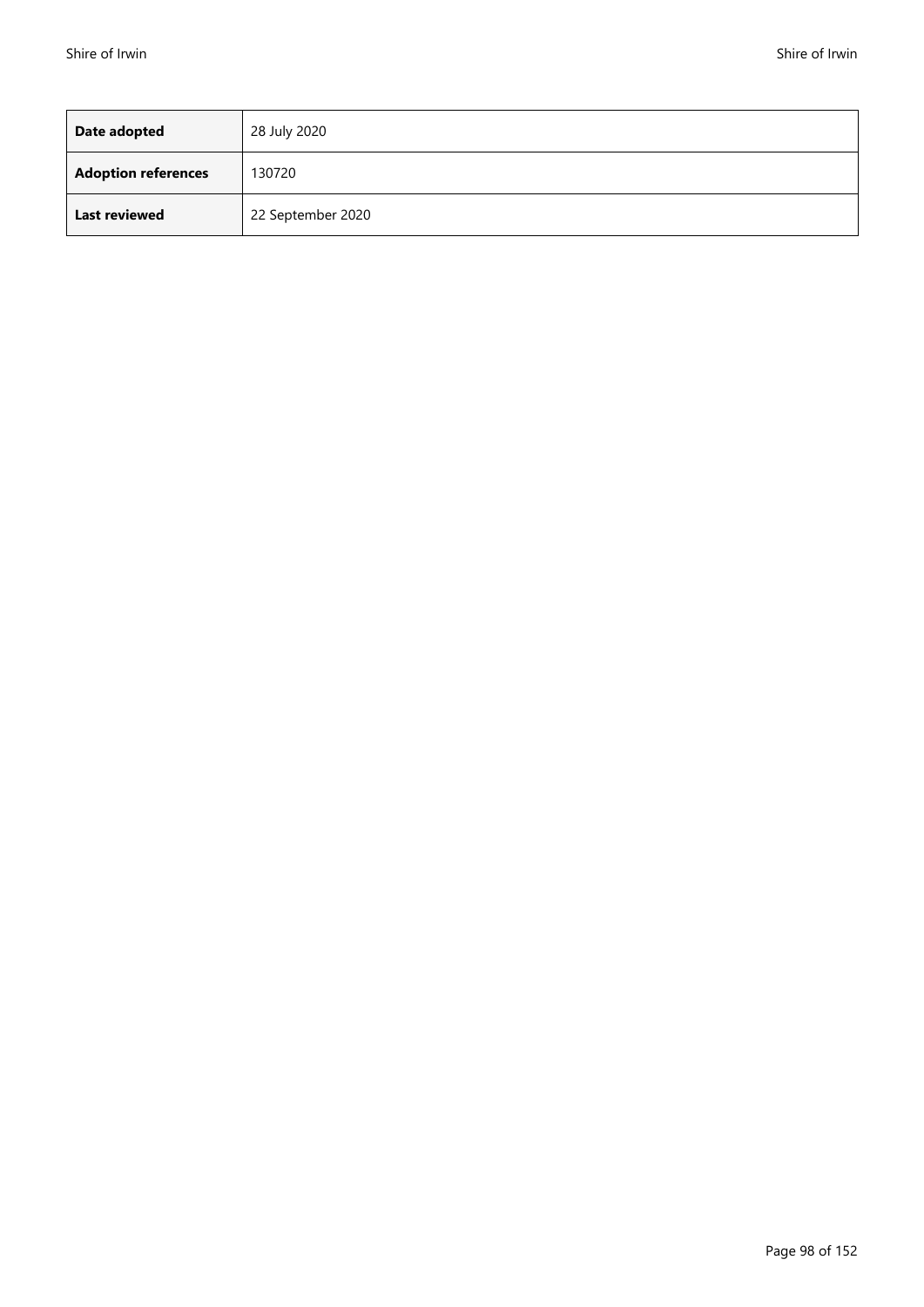| <b>Delegation</b>                         | <b>CEO500 Refuse or Cancel Registration</b>                                                                                                                                                                                                                                                                                                                                                                                                                                                                                                                                                                                                                                                                                                                                                                                                                                                                                                                                                                                                                                                                                                                                                                                                                                                                                                                                                                                                                                                                                                                                                                                                                    |
|-------------------------------------------|----------------------------------------------------------------------------------------------------------------------------------------------------------------------------------------------------------------------------------------------------------------------------------------------------------------------------------------------------------------------------------------------------------------------------------------------------------------------------------------------------------------------------------------------------------------------------------------------------------------------------------------------------------------------------------------------------------------------------------------------------------------------------------------------------------------------------------------------------------------------------------------------------------------------------------------------------------------------------------------------------------------------------------------------------------------------------------------------------------------------------------------------------------------------------------------------------------------------------------------------------------------------------------------------------------------------------------------------------------------------------------------------------------------------------------------------------------------------------------------------------------------------------------------------------------------------------------------------------------------------------------------------------------------|
| <b>Category</b>                           | Council to CEO                                                                                                                                                                                                                                                                                                                                                                                                                                                                                                                                                                                                                                                                                                                                                                                                                                                                                                                                                                                                                                                                                                                                                                                                                                                                                                                                                                                                                                                                                                                                                                                                                                                 |
| <b>Head of power</b>                      | Dog Act 1976                                                                                                                                                                                                                                                                                                                                                                                                                                                                                                                                                                                                                                                                                                                                                                                                                                                                                                                                                                                                                                                                                                                                                                                                                                                                                                                                                                                                                                                                                                                                                                                                                                                   |
| <b>Delegator</b>                          | Local Government                                                                                                                                                                                                                                                                                                                                                                                                                                                                                                                                                                                                                                                                                                                                                                                                                                                                                                                                                                                                                                                                                                                                                                                                                                                                                                                                                                                                                                                                                                                                                                                                                                               |
| <b>Express power to</b><br>delegate       | Dog Act 1976:<br>s.10AA Delegation of local government powers and duties                                                                                                                                                                                                                                                                                                                                                                                                                                                                                                                                                                                                                                                                                                                                                                                                                                                                                                                                                                                                                                                                                                                                                                                                                                                                                                                                                                                                                                                                                                                                                                                       |
| <b>Express power or duty</b><br>delegated | Dog Act 1976:<br>s.15(2) (4A) Registration periods and fees<br>s.16(2) (3) Registration procedure<br>s.17A(2) If no application for registration made                                                                                                                                                                                                                                                                                                                                                                                                                                                                                                                                                                                                                                                                                                                                                                                                                                                                                                                                                                                                                                                                                                                                                                                                                                                                                                                                                                                                                                                                                                          |
| <b>Function</b>                           | 1. Authority to discount or waive a registration fee, including a concessional fee, for any<br>individual dog or any class of dogs within the Shire of Irwin's District [s15(4A)].                                                                                                                                                                                                                                                                                                                                                                                                                                                                                                                                                                                                                                                                                                                                                                                                                                                                                                                                                                                                                                                                                                                                                                                                                                                                                                                                                                                                                                                                             |
|                                           | 2. Authority to determine to refuse a dog registration and refund the fee, if any [s.16(2)].                                                                                                                                                                                                                                                                                                                                                                                                                                                                                                                                                                                                                                                                                                                                                                                                                                                                                                                                                                                                                                                                                                                                                                                                                                                                                                                                                                                                                                                                                                                                                                   |
|                                           | 3. Authority to direct the registration officer to refuse to effect or renew or to cancel the<br>registration of a dog, and to give notice of such decisions as per the requirements the Dog Act<br>1976 because - [s.16(3) and s.17A(2)].<br>a. the applicant, owner or registered owner has been convicted or paid a modified penalty<br>within the past 3-years in respect of 2 or more offences against this Act, the Cat Act 2011 or the<br>Animal Welfare Act 2002; or<br>b. the dog is determined to be destructive, unduly mischievous or to be suffering from a<br>contagious or infectious disease; or<br>c. the delegate is not satisfied that the dog is or will be effectively confined in or at premises<br>where the dog is ordinarily kept; or<br>d. the dog is required to be microchipped but is not microchipped; or<br>e. the dog is a dangerous dog [s.16(3) and s.17A(2)].<br>4. Authority to apply to a Justice of the Peace for an order to seize a dog following a decision to<br>refuse or cancel a registration where the owner/applicant was given proper notice of the reason<br>for the decision and has not applied to the State Administrative Tribunal for the decision to be<br>reviewed within the time fixed. [s.17(4)].<br>5. Authority to cause the dog to be seized, if an order for the seizure of the dog is made under<br>subsection (4) or (5), and detained or destroyed or otherwise disposed of as though it had been<br>found in contravention of section 31, 32 or 33A and had not been claimed [s.17(6)]<br>Actions under this Delegation are required to comply with procedural requirements detailed in the |
| <b>Delegates</b>                          | Dog Act 1976 and associated Regulations.<br>Chief Executive Officer                                                                                                                                                                                                                                                                                                                                                                                                                                                                                                                                                                                                                                                                                                                                                                                                                                                                                                                                                                                                                                                                                                                                                                                                                                                                                                                                                                                                                                                                                                                                                                                            |
| <b>Conditions</b>                         | a. The Chief Executive Officer may further delegate to a person which is determined as being<br>suitably capable of fulfilling the powers and duties contained in this Delegation.<br>Actions under this Delegation are required to comply with any related local laws and/or policies.                                                                                                                                                                                                                                                                                                                                                                                                                                                                                                                                                                                                                                                                                                                                                                                                                                                                                                                                                                                                                                                                                                                                                                                                                                                                                                                                                                        |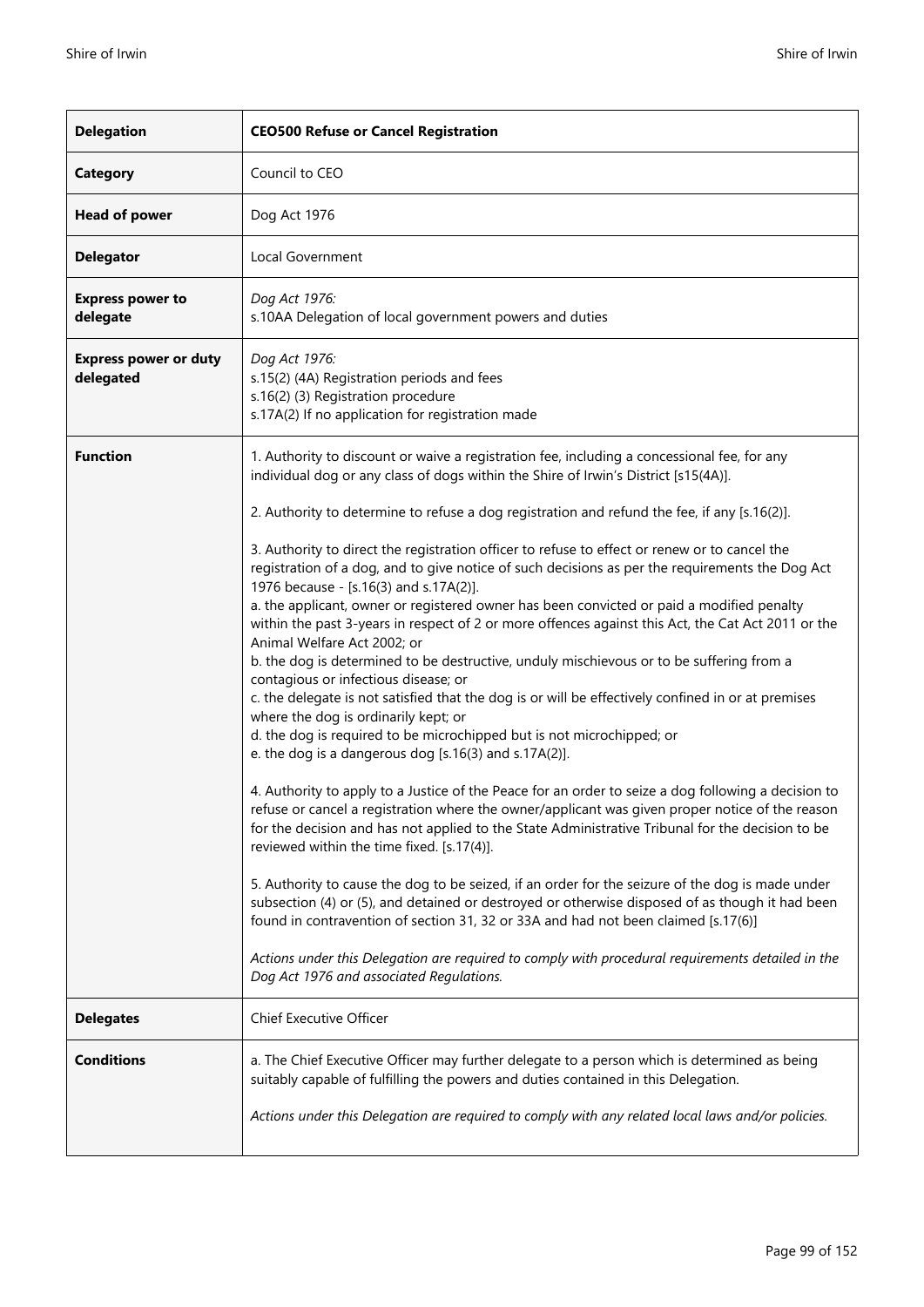| <b>Express power to</b><br>subdelegate | Dog Act 1976:<br>s.10AA(3) The delegation may expressly authorise the delegate to further delegate the power or<br>duty. |
|----------------------------------------|--------------------------------------------------------------------------------------------------------------------------|
| Subdelegate<br>conditions              | Not sub-delegated                                                                                                        |
| <b>Statutory framework</b>             | Dog Act 1976                                                                                                             |
| <b>Policy</b>                          | Dog Local Law 2000                                                                                                       |
| <b>Record keeping</b>                  | Dog Act 1976 s.10AA                                                                                                      |
| Date adopted                           | 28 July 2020                                                                                                             |
| <b>Adoption references</b>             | 130720                                                                                                                   |
| <b>Last reviewed</b>                   | 22 September 2020                                                                                                        |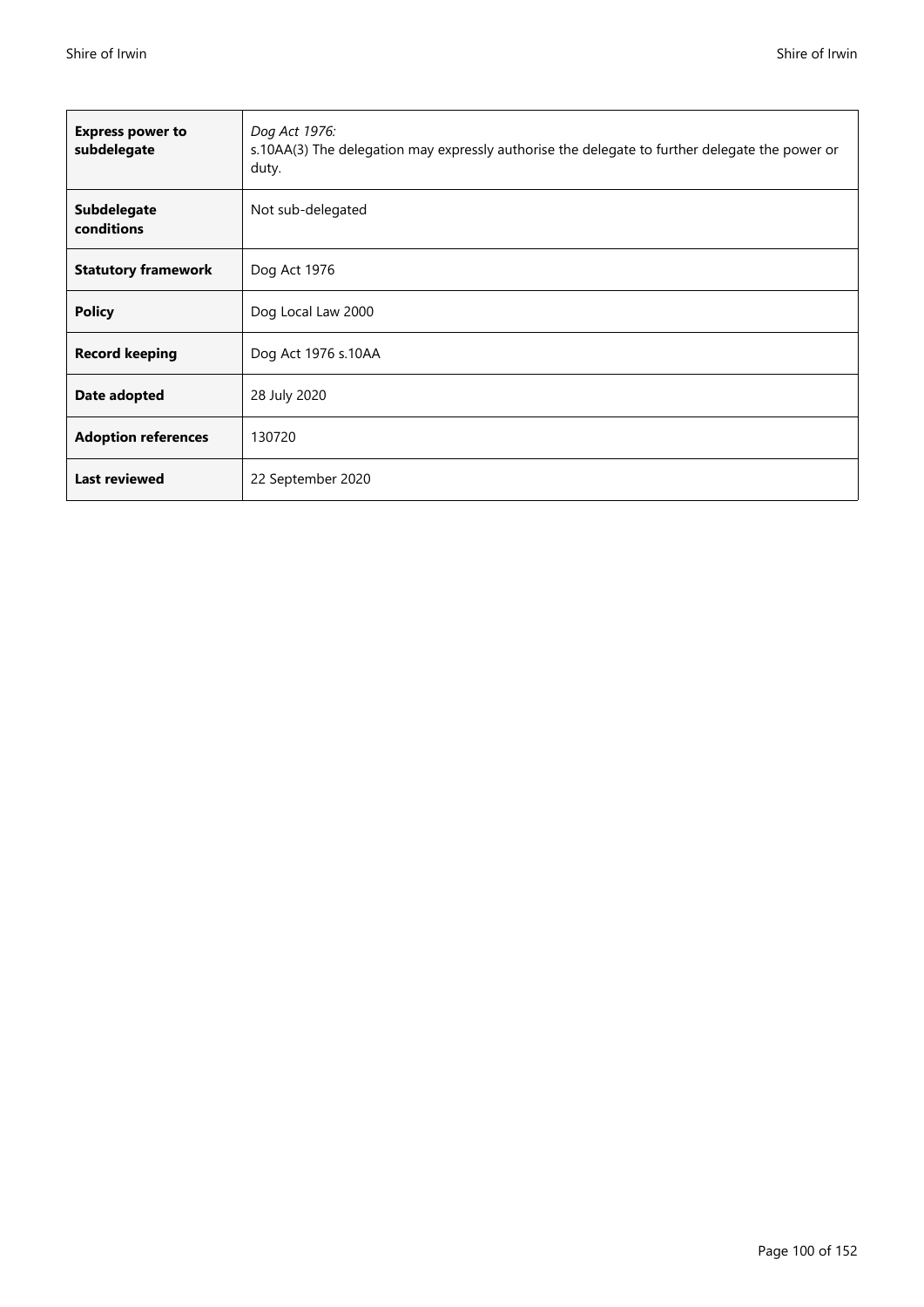| <b>Delegation</b>                         | <b>CEO501 Kennel Establishments</b>                                                                                                                                                                                                                                                                                                                                                                                                                                                                                                                                                                                                                                   |
|-------------------------------------------|-----------------------------------------------------------------------------------------------------------------------------------------------------------------------------------------------------------------------------------------------------------------------------------------------------------------------------------------------------------------------------------------------------------------------------------------------------------------------------------------------------------------------------------------------------------------------------------------------------------------------------------------------------------------------|
| Category                                  | Council to CEO                                                                                                                                                                                                                                                                                                                                                                                                                                                                                                                                                                                                                                                        |
| <b>Head of power</b>                      | Dog Act 1976                                                                                                                                                                                                                                                                                                                                                                                                                                                                                                                                                                                                                                                          |
| <b>Delegator</b>                          | Local Government                                                                                                                                                                                                                                                                                                                                                                                                                                                                                                                                                                                                                                                      |
| <b>Express power to</b><br>delegate       | Dog Act 1976:<br>s.10AA Delegation of local government powers and duties                                                                                                                                                                                                                                                                                                                                                                                                                                                                                                                                                                                              |
| <b>Express power or duty</b><br>delegated | Dog Act 1976:<br>s.27 Licensing of approved kennel establishments                                                                                                                                                                                                                                                                                                                                                                                                                                                                                                                                                                                                     |
| <b>Function</b>                           | 1. Authority to grant a licence to keep an approved kennel establishment, upon an application<br>received in the Shire's prescribed manner and form. If due notice of the proposed use of the<br>land was required to be given to persons in the locality, the Shire shall have regard to any<br>objections raised. [s.27(4)].<br>2. Authority to cancel a licence for a kennel buy the service of a notice on the licensee<br>specifying a period at the end of which the licence is cancelled, which shall be a period of not<br>less than 3 months [s.27(6)].<br>Actions under this Delegation are required to comply with procedural requirements detailed in the |
|                                           | Dog Act 1976 and associated Regulations.                                                                                                                                                                                                                                                                                                                                                                                                                                                                                                                                                                                                                              |
| <b>Delegates</b>                          | <b>Chief Executive Officer</b>                                                                                                                                                                                                                                                                                                                                                                                                                                                                                                                                                                                                                                        |
| <b>Conditions</b>                         | a. The Chief Executive Officer may further delegate to a person which is determined as being<br>suitably capable of fulfilling the powers and duties contained in this Delegation.<br>Actions under this Delegation are required to comply with any related local laws and/or policies.                                                                                                                                                                                                                                                                                                                                                                               |
| <b>Express power to</b><br>subdelegate    | Dog Act 1976:<br>s.10AA(3) The delegation may expressly authorise the delegate to further delegate the power or<br>duty.                                                                                                                                                                                                                                                                                                                                                                                                                                                                                                                                              |
| Subdelegate<br>conditions                 | Not sub-delegated                                                                                                                                                                                                                                                                                                                                                                                                                                                                                                                                                                                                                                                     |
| <b>Statutory framework</b>                | Dog Act 1976                                                                                                                                                                                                                                                                                                                                                                                                                                                                                                                                                                                                                                                          |
| <b>Policy</b>                             | Dog Local Law 2000                                                                                                                                                                                                                                                                                                                                                                                                                                                                                                                                                                                                                                                    |
| <b>Record keeping</b>                     | Dog Act 1976 s.10AA<br>Note - Decisions under this delegation may be referred for review by the State Administration<br><b>Tribunal</b>                                                                                                                                                                                                                                                                                                                                                                                                                                                                                                                               |
| Date adopted                              | 28 July 2020                                                                                                                                                                                                                                                                                                                                                                                                                                                                                                                                                                                                                                                          |
| <b>Adoption references</b>                | 130720                                                                                                                                                                                                                                                                                                                                                                                                                                                                                                                                                                                                                                                                |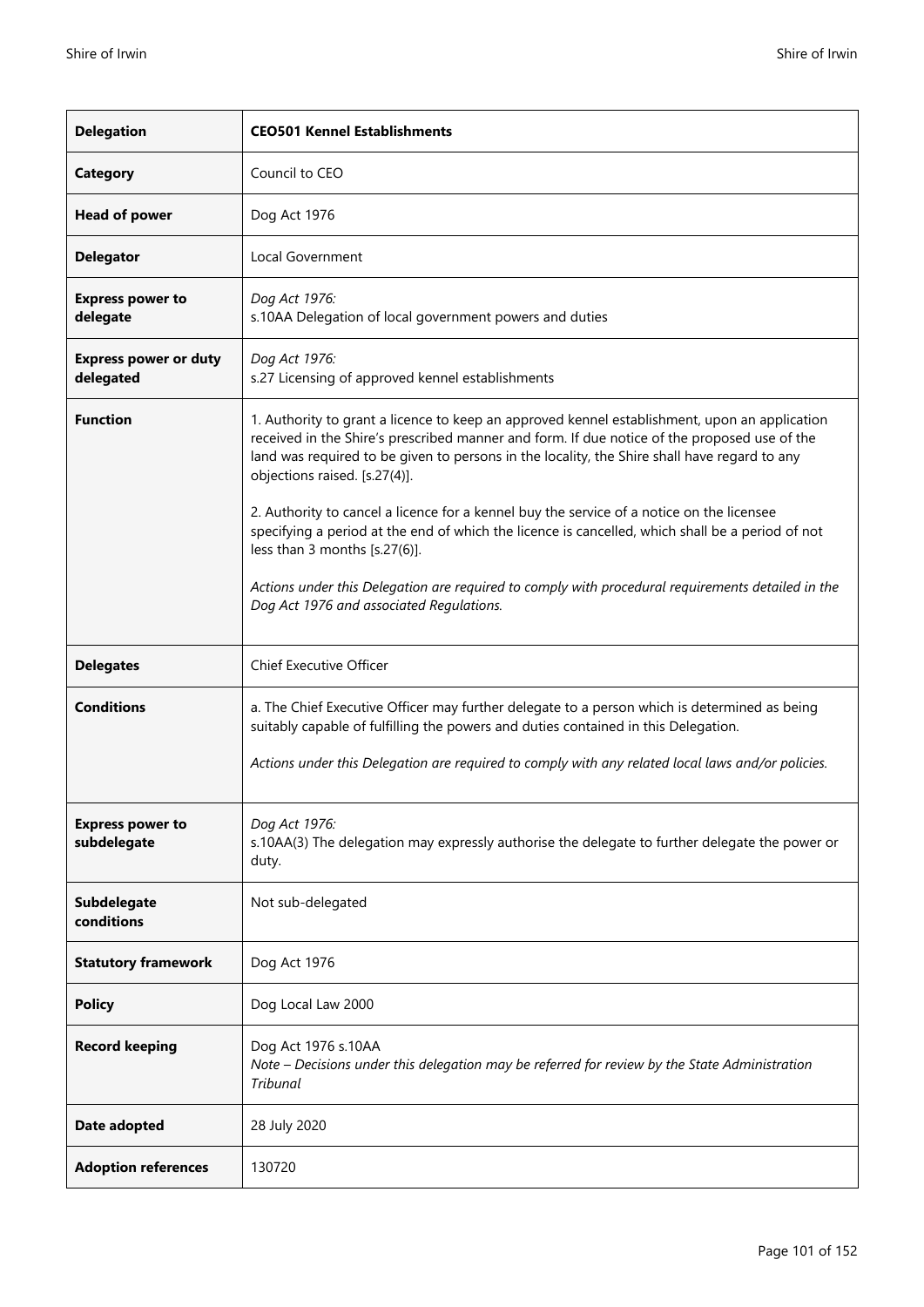**Last reviewed** 22 September 2020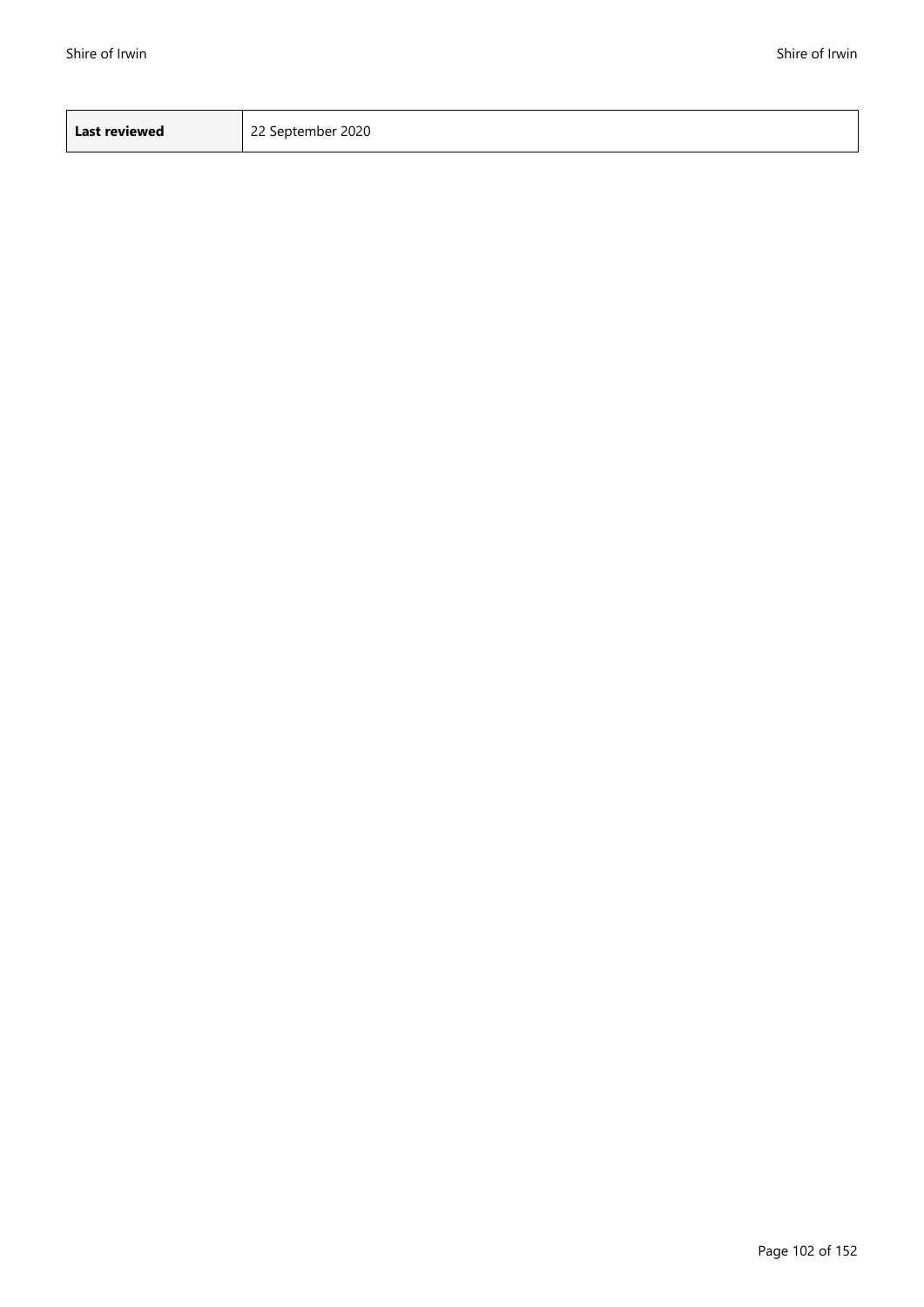| <b>Delegation</b>                         | <b>CEO502 Appoint Authorised Persons</b>                                                                                                            |
|-------------------------------------------|-----------------------------------------------------------------------------------------------------------------------------------------------------|
| <b>Category</b>                           | Council to CEO                                                                                                                                      |
| <b>Head of power</b>                      | Dog Act 1976                                                                                                                                        |
| <b>Delegator</b>                          | Local Government                                                                                                                                    |
| <b>Express power to</b><br>delegate       | Dog Act 1976:<br>s.10AA Delegation of local government powers and duties                                                                            |
| <b>Express power or duty</b><br>delegated | Dog Act 1976:<br>s.11 Staff and Services                                                                                                            |
| <b>Function</b>                           | 1. Authority to appoint authorised persons to exercise the powers conferred on an authorised<br>person by this Act [s.3 s.11(1)(2)(3) and s.29(1)]. |
|                                           | Actions under this Delegation are required to comply with procedural requirements detailed in the<br>Dog Act 1976 and associated Regulations.       |
| <b>Delegates</b>                          | Chief Executive Officer                                                                                                                             |
| <b>Conditions</b>                         | Actions under this Delegation are required to comply with any related local laws and/or policies.                                                   |
| <b>Express power to</b><br>subdelegate    | Dog Act 1976:<br>s.10AA(3) The delegation may expressly authorise the delegate to further delegate the power or<br>duty.                            |
| Subdelegate<br>conditions                 | Not sub-delegated                                                                                                                                   |
| <b>Statutory framework</b>                | Dog Act 1976                                                                                                                                        |
| <b>Policy</b>                             | Dog Local Law 2000                                                                                                                                  |
| <b>Record keeping</b>                     | Dog Act 1976 s.10AA                                                                                                                                 |
| Date adopted                              | 28 July 2020                                                                                                                                        |
| <b>Adoption references</b>                | 310720                                                                                                                                              |
| <b>Last reviewed</b>                      | 22 September 2020                                                                                                                                   |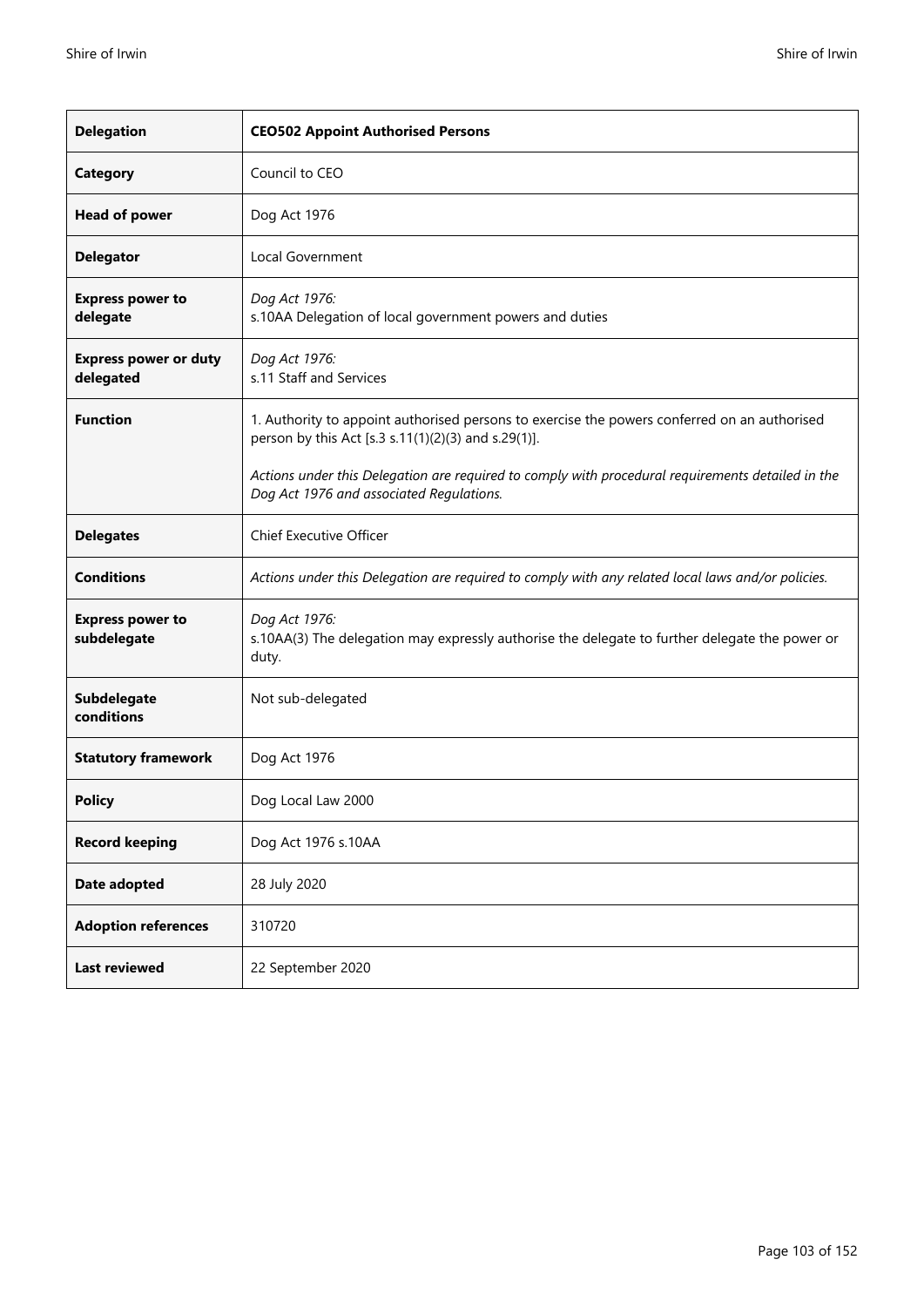| <b>Delegation</b>                         | <b>CEO503 Recovery of Moneys Due Under this Act</b>                                                                                                                                |
|-------------------------------------------|------------------------------------------------------------------------------------------------------------------------------------------------------------------------------------|
| <b>Category</b>                           | Council to CEO                                                                                                                                                                     |
| <b>Head of power</b>                      | Dog Act 1976                                                                                                                                                                       |
| <b>Delegator</b>                          | <b>Local Government</b>                                                                                                                                                            |
| <b>Express power to</b><br>delegate       | Dog Act 1976:<br>s.10AA Delegation of local government powers and duties                                                                                                           |
| <b>Express power or duty</b><br>delegated | Dog Act 1976:<br>s.29(5) Power to seize dogs                                                                                                                                       |
| <b>Function</b>                           | 1. Authority to recover moneys, in a court of competent jurisdiction, due in relation to a dog for<br>which the owner is liable [s.29(5)].                                         |
|                                           | Actions under this Delegation are required to comply with procedural requirements detailed in the<br>Dog Act 1976 and associated Regulations.                                      |
| <b>Delegates</b>                          | <b>Chief Executive Officer</b>                                                                                                                                                     |
| <b>Conditions</b>                         | a. The Chief Executive Officer may further delegate to a person which is determined as being<br>suitably capable of fulfilling the powers and duties contained in this Delegation. |
|                                           | Actions under this Delegation are required to comply with any related local laws and/or policies.                                                                                  |
| <b>Express power to</b><br>subdelegate    | Dog Act 1976:<br>s.10AA(3) The delegation may expressly authorise the delegate to further delegate the power or<br>duty.                                                           |
| Subdelegate<br>conditions                 | Not sub-delegated                                                                                                                                                                  |
| <b>Statutory framework</b>                | Dog Act 1976                                                                                                                                                                       |
| <b>Policy</b>                             | Dog Local Law 2000                                                                                                                                                                 |
| <b>Record keeping</b>                     | Dog Act 1976 s.10AA                                                                                                                                                                |
| Date adopted                              | 28 July 2020                                                                                                                                                                       |
| <b>Adoption references</b>                | 130720                                                                                                                                                                             |
| <b>Last reviewed</b>                      | 22 September 2020                                                                                                                                                                  |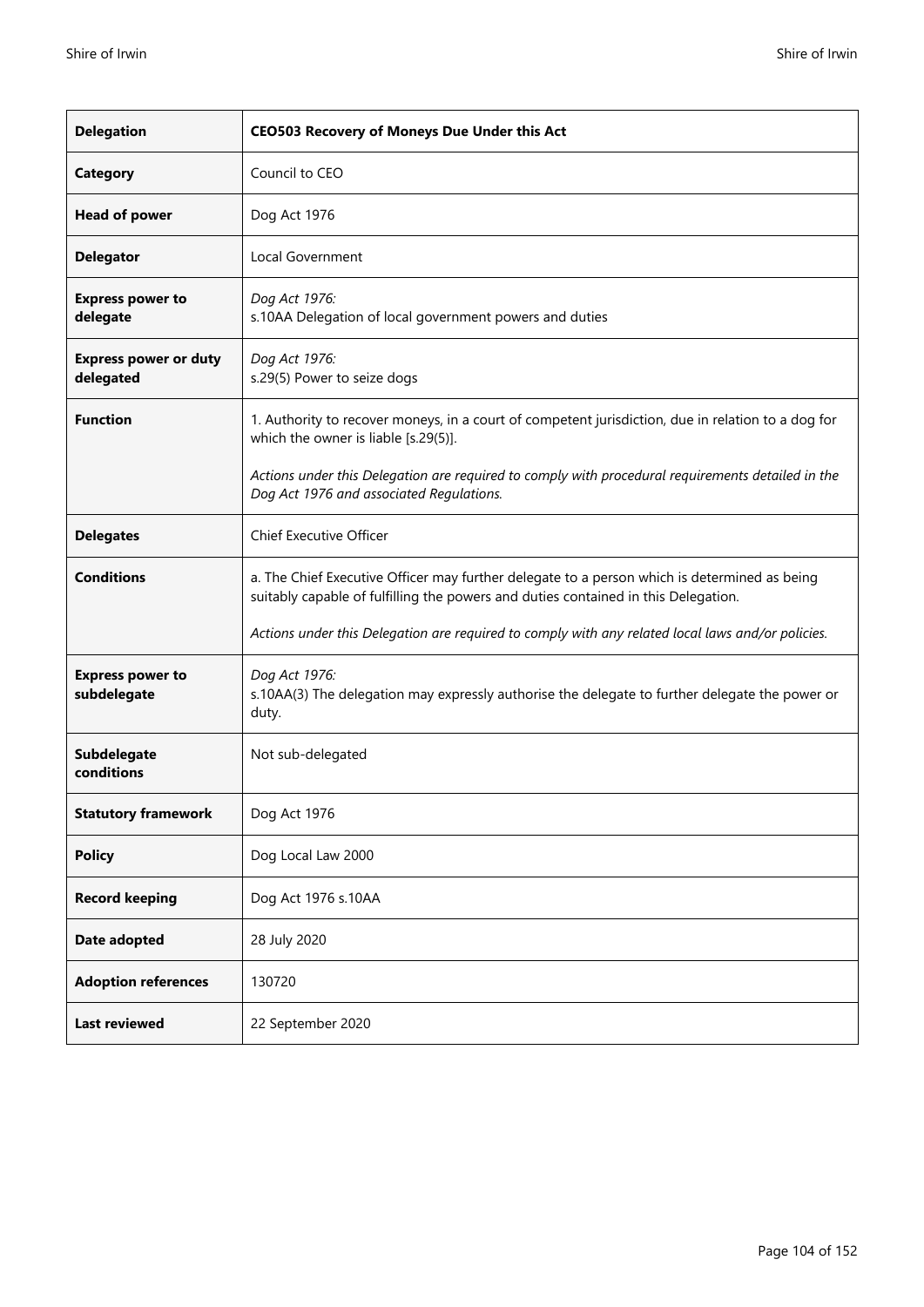| <b>Delegation</b>                         | <b>CEO504 Dispose of or Sell Dogs Liable to be Destroyed</b>                                                                                                                       |
|-------------------------------------------|------------------------------------------------------------------------------------------------------------------------------------------------------------------------------------|
| <b>Category</b>                           | Council to CEO                                                                                                                                                                     |
| <b>Head of power</b>                      | Dog Act 1976                                                                                                                                                                       |
| <b>Delegator</b>                          | Local Government                                                                                                                                                                   |
| <b>Express power to</b><br>delegate       | Dog Act 1976:<br>s.10AA Delegation of local government powers and duties                                                                                                           |
| <b>Express power or duty</b><br>delegated | Dog Act 1976:<br>s.29(11) Power to seize dogs                                                                                                                                      |
| <b>Function</b>                           | 1. Authority to dispose of or sell a dog which is liable to be destroyed pursuant to subsection<br>$(10)$ [s.29 $(11)$ ].                                                          |
|                                           | Actions under this Delegation are required to comply with procedural requirements detailed in the<br>Dog Act 1976 and associated Regulations.                                      |
| <b>Delegates</b>                          | Chief Executive Officer                                                                                                                                                            |
| <b>Conditions</b>                         | a. The Chief Executive Officer may further delegate to a person which is determined as being<br>suitably capable of fulfilling the powers and duties contained in this Delegation. |
|                                           | Actions under this Delegation are required to comply with any related local laws and/or policies.                                                                                  |
| <b>Express power to</b><br>subdelegate    | Dog Act 1976:<br>s.10AA(3) The delegation may expressly authorise the delegate to further delegate the power or<br>duty.                                                           |
| Subdelegate<br>conditions                 | Not sub-delegated                                                                                                                                                                  |
| <b>Statutory framework</b>                | Dog Act 1976                                                                                                                                                                       |
| <b>Policy</b>                             | Dog Local Law 2000<br>Council Policy CP43 Disposal of Property                                                                                                                     |
| <b>Record keeping</b>                     | Dog Act 1976 s.10AA                                                                                                                                                                |
| Date adopted                              | 28 July 2020                                                                                                                                                                       |
| <b>Adoption references</b>                | 130720                                                                                                                                                                             |
| <b>Last reviewed</b>                      | 22 September 2020                                                                                                                                                                  |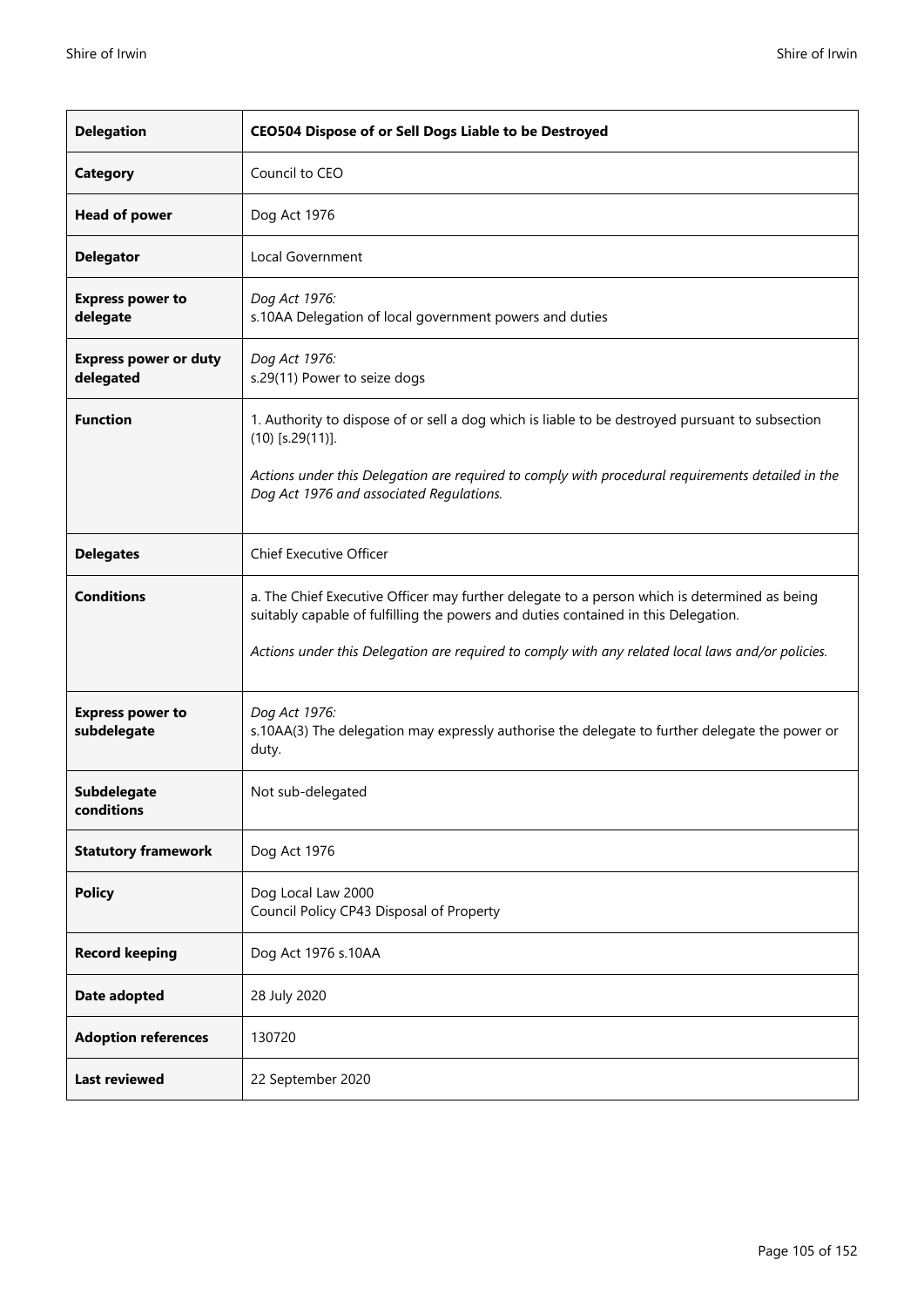| <b>Delegation</b>                         | <b>CEO505 Declare a Dangerous Dog</b>                                                                                                                                              |
|-------------------------------------------|------------------------------------------------------------------------------------------------------------------------------------------------------------------------------------|
| <b>Category</b>                           | Council to CEO                                                                                                                                                                     |
| <b>Head of power</b>                      | Dog Act 1976                                                                                                                                                                       |
| <b>Delegator</b>                          | Local Government                                                                                                                                                                   |
| <b>Express power to</b><br>delegate       | Dog Act 1976:<br>s.10AA Delegation of local government powers and duties                                                                                                           |
| <b>Express power or duty</b><br>delegated | Dog Act 1976:<br>s.33E(1) Individual dog may be declared to be dangerous dog (declared)                                                                                            |
| <b>Function</b>                           | 1. Authority to declare an individual dog to be a dangerous dog by notice in writing given in<br>accordance with section 33F [s.33E(1)].                                           |
|                                           | Actions under this Delegation are required to comply with procedural requirements detailed in the<br>Dog Act 1976 and associated Regulations.                                      |
| <b>Delegates</b>                          | <b>Chief Executive Officer</b>                                                                                                                                                     |
| <b>Conditions</b>                         | a. If the Chief Executive Officer declares a Dangerous Dog, objections are to be referred to<br>Council.                                                                           |
|                                           | b. The Chief Executive Officer may further delegate to a person which is determined as being<br>suitably capable of fulfilling the powers and duties contained in this Delegation. |
|                                           | Actions under this Delegation are required to comply with any related local laws and/or policies.                                                                                  |
| <b>Express power to</b><br>subdelegate    | Dog Act 1976:<br>s.10AA(3) The delegation may expressly authorise the delegate to further delegate the power or<br>duty.                                                           |
| Subdelegate<br>conditions                 | Sub-delegates (appointed by CEO):<br>Executive Manager Infrastructure & Development<br>Executive Manager Corporate & Community                                                     |
| <b>Statutory framework</b>                | Dog Act 1976                                                                                                                                                                       |
| <b>Policy</b>                             | Dog Local Law 2000                                                                                                                                                                 |
| <b>Record keeping</b>                     | Dog Act 1976 s.10AA<br>Note - Decisions under this delegation may be referred for review by the State Administration<br><b>Tribunal</b>                                            |
| Date adopted                              | 28 July 2020                                                                                                                                                                       |
| <b>Adoption references</b>                | 130720                                                                                                                                                                             |
| <b>Last reviewed</b>                      | 22 September 2020                                                                                                                                                                  |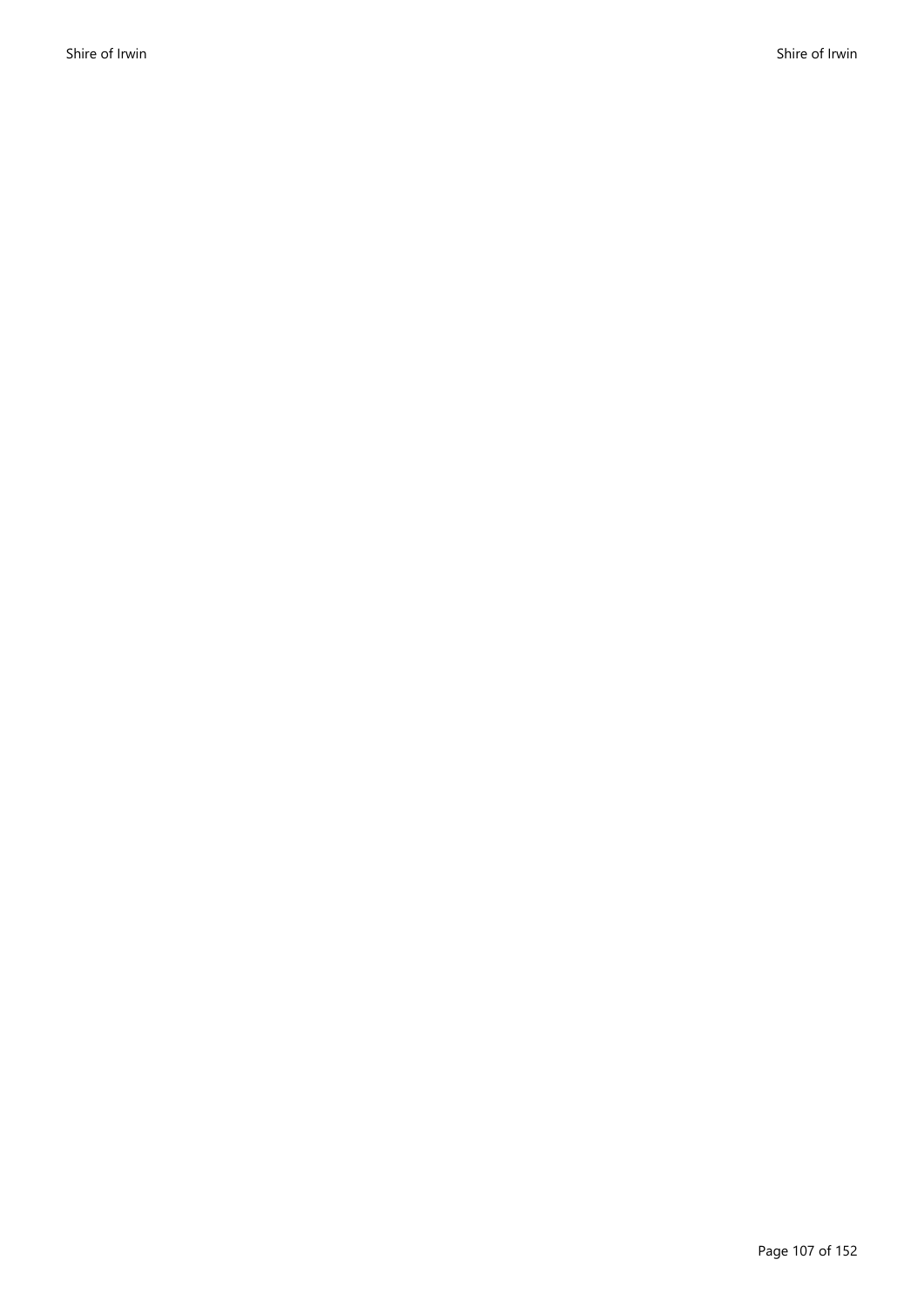| <b>Delegation</b>                         | CEO506 Dangerous Dog Declared or Seized - Deal with Objections and Determine when<br>to Revoke                                                                                                                                                                |
|-------------------------------------------|---------------------------------------------------------------------------------------------------------------------------------------------------------------------------------------------------------------------------------------------------------------|
| Category                                  | Council to CEO                                                                                                                                                                                                                                                |
| <b>Head of power</b>                      | Dog Act 1976                                                                                                                                                                                                                                                  |
| <b>Delegator</b>                          | <b>Local Government</b>                                                                                                                                                                                                                                       |
| <b>Express power to</b><br>delegate       | Dog Act 1976:<br>s.10AA Delegation of local government powers and duties                                                                                                                                                                                      |
| <b>Express power or duty</b><br>delegated | Dog Act 1976:<br>s.33F(6) Owners to be notified of making of declaration<br>s.33G(4) Seizure and destruction<br>s.33H(1)(2)(5) Local government may revoke declaration or proposal to destroy                                                                 |
| <b>Function</b>                           | 1. Authority to consider and determine to either dismiss or uphold an objection to the<br>declaration of a dangerous dog [s.33F(6)].                                                                                                                          |
|                                           | 2. Authority to consider and determine to either dismiss or uphold an objection to seizure of a<br>dangerous dog [s.33G(4)].                                                                                                                                  |
|                                           | 3. Authority to revoke a declaration of a dangerous dog or revoke notice proposing to cause a<br>dog to be destroyed, only where satisfied that the dog can be kept without likelihood of any<br>contravention of this Act [s.33H(1)].                        |
|                                           | 4. Authority to, before dealing with an application to revoke a declaration or notice, require the<br>owner of the dog to attend with the dog a course in behaviour and training or otherwise<br>demonstrate a change in the behaviour of the dog [s.33H(2)]. |
|                                           | 5. Authority to consider and determine to either dismiss or uphold an objection to a decision to<br>revoke [s.33H(5)]:<br>(a) a notice declaring a dog to be dangerous; or<br>(b) a notice proposing to cause a dog to be destroyed.                          |
|                                           | Actions under this Delegation are required to comply with procedural requirements detailed in the<br>Dog Act 1976 and associated Regulations.                                                                                                                 |
| <b>Delegates</b>                          | <b>Chief Executive Officer</b>                                                                                                                                                                                                                                |
| <b>Conditions</b>                         | a. If the Chief Executive Officer declares a Dangerous Dog, objections are to be referred to<br>Council.                                                                                                                                                      |
|                                           | b. The Chief Executive Officer may further delegate to a person which is determined as being<br>suitably capable of fulfilling the powers and duties contained in this Delegation.                                                                            |
|                                           | Actions under this Delegation are required to comply with any related local laws and/or policies.                                                                                                                                                             |
| <b>Express power to</b><br>subdelegate    | Dog Act 1976:<br>s.10AA(3) The delegation may expressly authorise the delegate to further delegate the power or<br>duty.                                                                                                                                      |
| Subdelegate<br>conditions                 | Not sub-delegated                                                                                                                                                                                                                                             |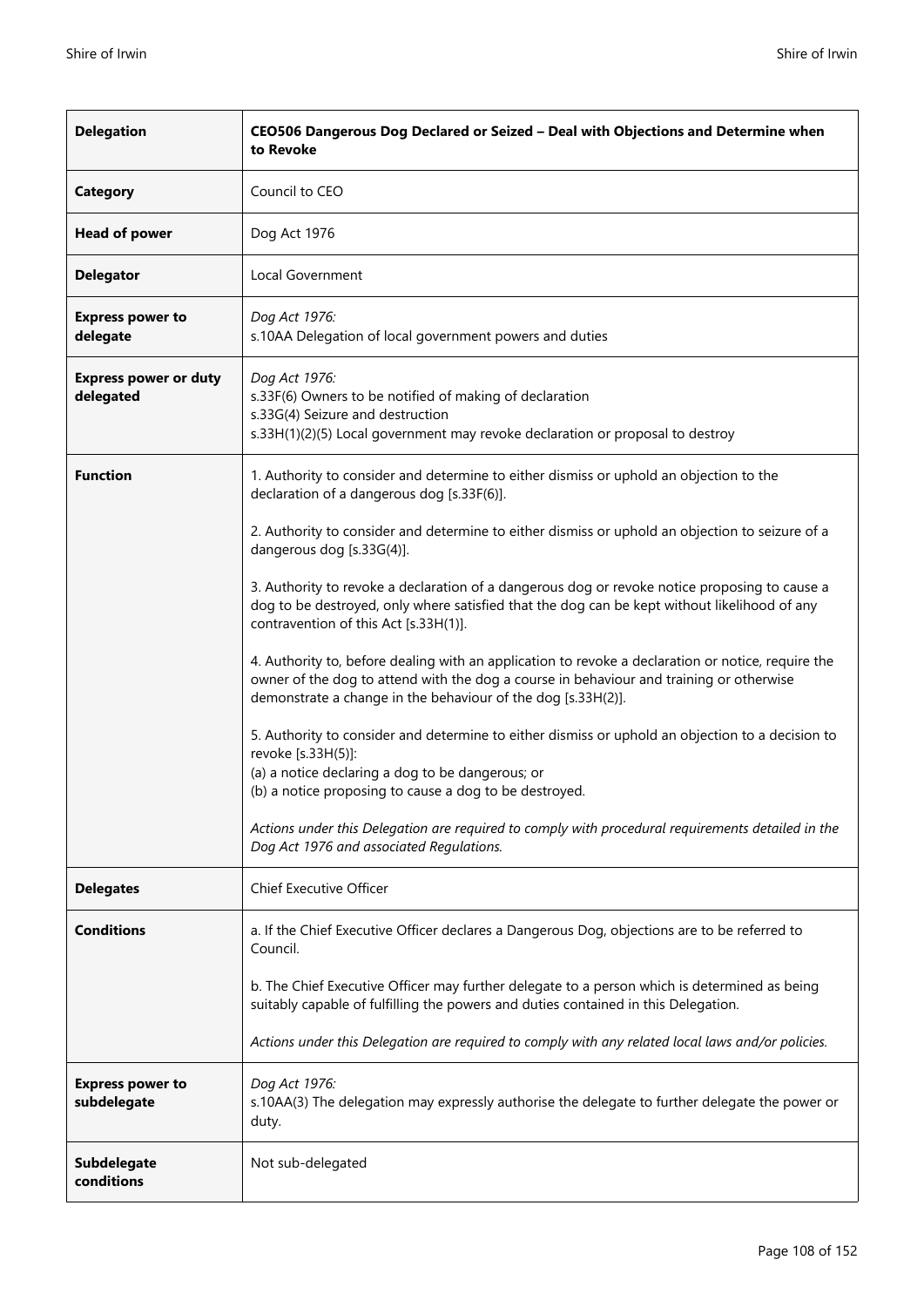| <b>Statutory framework</b> | Dog Act 1976                                                                                                                     |
|----------------------------|----------------------------------------------------------------------------------------------------------------------------------|
| <b>Policy</b>              | Dog Local Law 2000                                                                                                               |
| <b>Record keeping</b>      | Dog Act 1976 s.10AA<br>Note - Decisions under this delegation may be referred for review by the State Administration<br>Tribunal |
| Date adopted               | 28 July 2020                                                                                                                     |
| <b>Adoption references</b> | 130720                                                                                                                           |
| <b>Last reviewed</b>       | 22 September 2020                                                                                                                |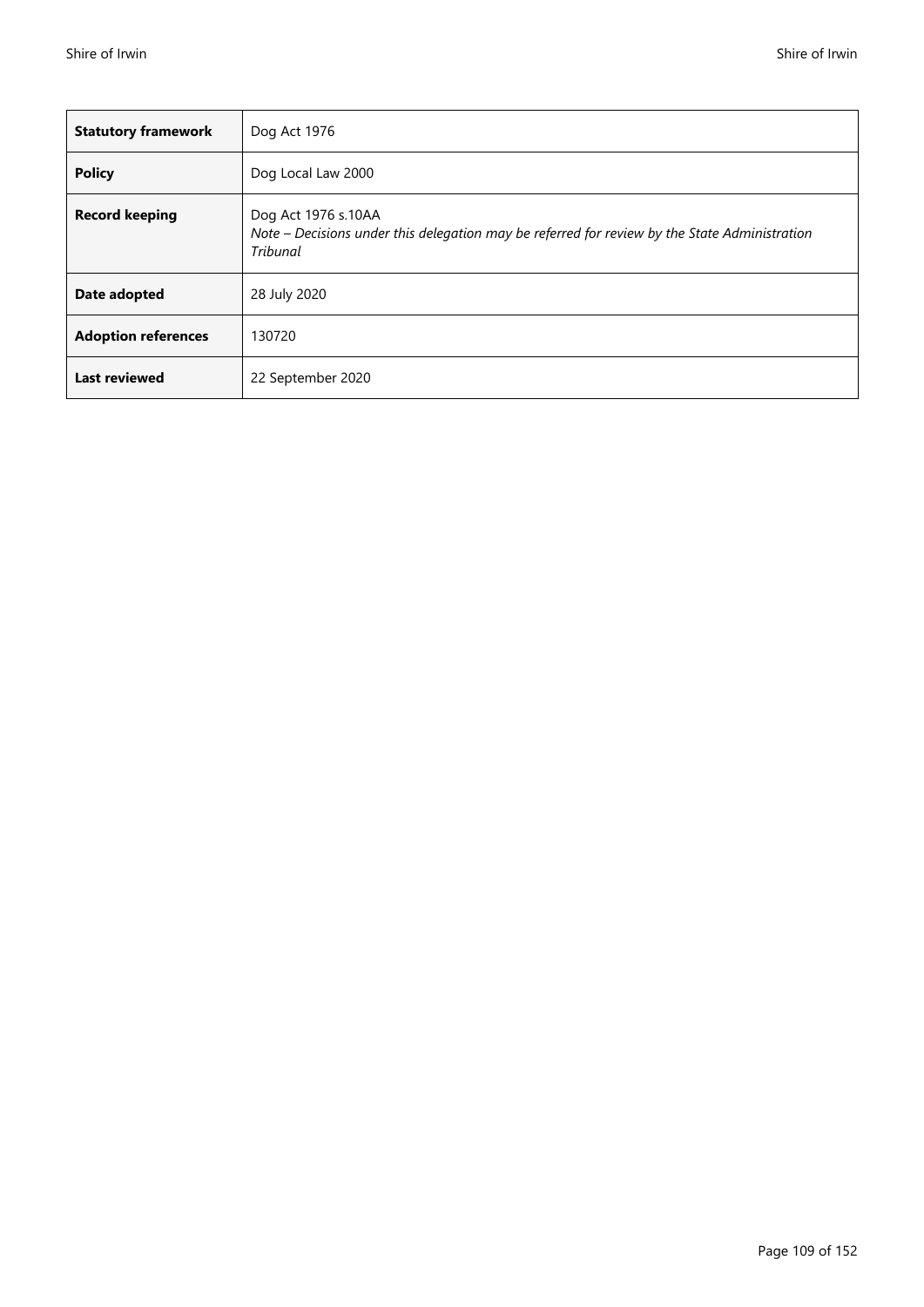| <b>Delegation</b>                         | <b>CEO507 Determine Recoverable Expenses for Dangerous Dog Declaration</b>                                                                                                                                                                                                                                                                                                                                                                                                     |
|-------------------------------------------|--------------------------------------------------------------------------------------------------------------------------------------------------------------------------------------------------------------------------------------------------------------------------------------------------------------------------------------------------------------------------------------------------------------------------------------------------------------------------------|
| <b>Category</b>                           | Council to CEO                                                                                                                                                                                                                                                                                                                                                                                                                                                                 |
| <b>Head of power</b>                      | Dog Act 1976                                                                                                                                                                                                                                                                                                                                                                                                                                                                   |
| <b>Delegator</b>                          | Local Government                                                                                                                                                                                                                                                                                                                                                                                                                                                               |
| <b>Express power to</b><br>delegate       | Dog Act 1976:<br>s.10AA Delegation of local government powers and duties                                                                                                                                                                                                                                                                                                                                                                                                       |
| <b>Express power or duty</b><br>delegated | Dog Act 1976:<br>s.33M(1)(a) Local Government expenses to be recoverable                                                                                                                                                                                                                                                                                                                                                                                                       |
| <b>Function</b>                           | 1. Authority to determine the reasonable charge to be paid by an owner at the time of payment<br>of the registration fee under s.15, up to any maximum amount prescribed, having regard to the<br>expenses incurred by the Local Government in making inquiries, investigations and inspections<br>concerning the behaviour of a dog declared to be dangerous [s.33H(5)].<br>Actions under this Delegation are required to comply with procedural requirements detailed in the |
|                                           | Dog Act 1976 and associated Regulations.                                                                                                                                                                                                                                                                                                                                                                                                                                       |
| <b>Delegates</b>                          | <b>Chief Executive Officer</b>                                                                                                                                                                                                                                                                                                                                                                                                                                                 |
| <b>Conditions</b>                         | a. The Chief Executive Officer may further delegate to a person which are determined as being<br>suitably capable of fulfilling the powers and duties contained in this Delegation.<br>Actions under this Delegation are required to comply with any related local laws and/or policies.                                                                                                                                                                                       |
|                                           |                                                                                                                                                                                                                                                                                                                                                                                                                                                                                |
| <b>Express power to</b><br>subdelegate    | Dog Act 1976:<br>s.10AA(3) The delegation may expressly authorise the delegate to further delegate the power or<br>duty.                                                                                                                                                                                                                                                                                                                                                       |
| Subdelegate<br>conditions                 | Not sub-delegated                                                                                                                                                                                                                                                                                                                                                                                                                                                              |
| <b>Statutory framework</b>                | Dog Act 1976                                                                                                                                                                                                                                                                                                                                                                                                                                                                   |
| <b>Policy</b>                             | Dog Local Law 2000                                                                                                                                                                                                                                                                                                                                                                                                                                                             |
| <b>Record keeping</b>                     | Dog Act 1976 s.10AA<br>Note - Decisions under this delegation may be referred for review by the State Administration<br><b>Tribunal</b>                                                                                                                                                                                                                                                                                                                                        |
| Date adopted                              | 28 July 2020                                                                                                                                                                                                                                                                                                                                                                                                                                                                   |
| <b>Adoption references</b>                | 130720                                                                                                                                                                                                                                                                                                                                                                                                                                                                         |
| <b>Last reviewed</b>                      | 22 September 2020                                                                                                                                                                                                                                                                                                                                                                                                                                                              |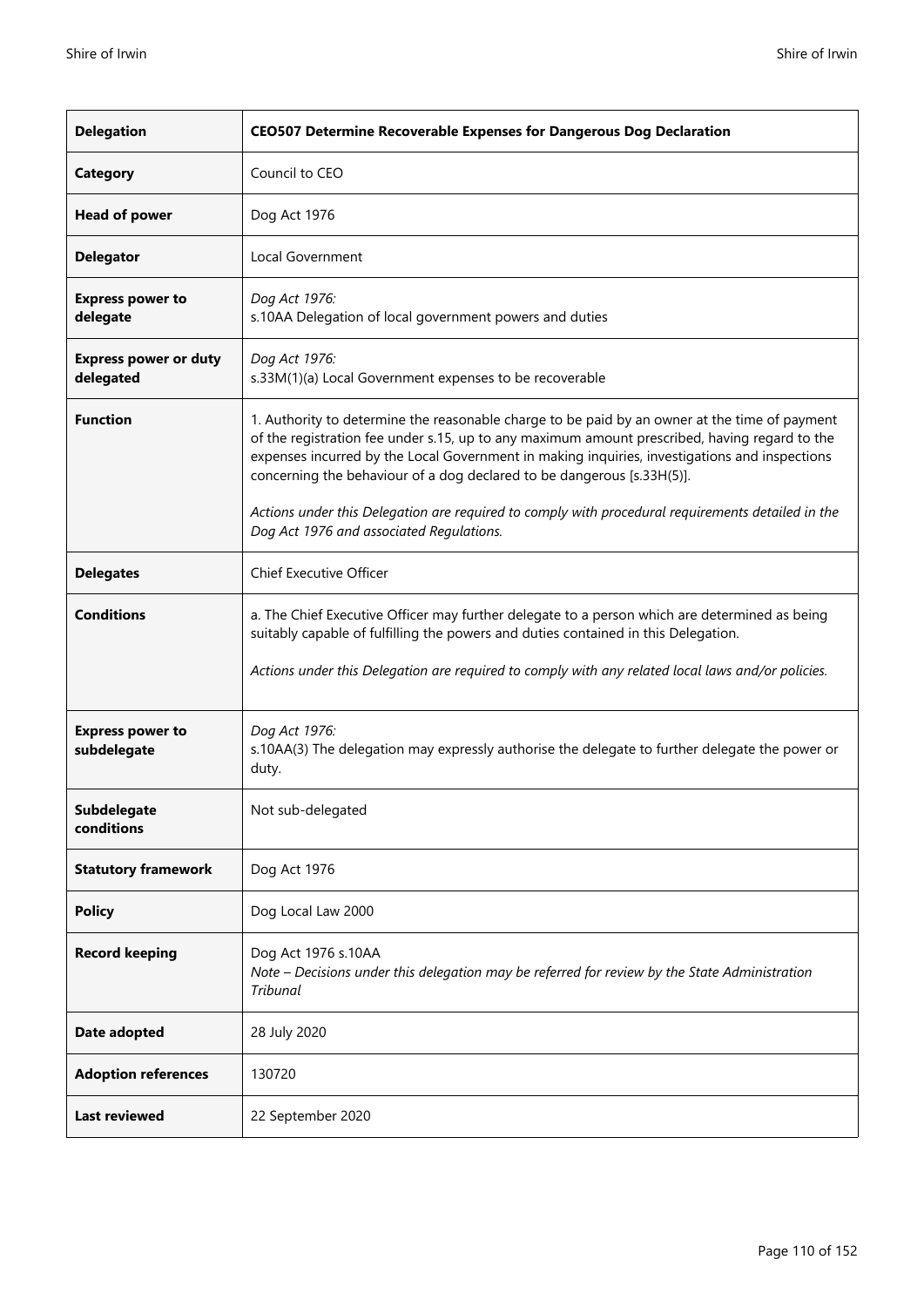| <b>Delegation</b>                         | <b>CEO600 Food Business Registrations</b>                                                                                                                                                                                                                                                                                                                                                                                                  |
|-------------------------------------------|--------------------------------------------------------------------------------------------------------------------------------------------------------------------------------------------------------------------------------------------------------------------------------------------------------------------------------------------------------------------------------------------------------------------------------------------|
| <b>Category</b>                           | Council to CEO                                                                                                                                                                                                                                                                                                                                                                                                                             |
| <b>Head of power</b>                      | Food Act 2008                                                                                                                                                                                                                                                                                                                                                                                                                              |
| <b>Delegator</b>                          | Enforcement Agency (Local Government)                                                                                                                                                                                                                                                                                                                                                                                                      |
| <b>Express power to</b><br>delegate       | Food Act 2008:<br>s.118 Functions of enforcement agencies and delegation<br>(2)(b) Enforcement agency may delegate a function conferred on it<br>(3) Delegation subject to conditions [s.119] and guidelines adopted [s.120]<br>(4) Sub-delegation permissible only if expressly provided in regulations                                                                                                                                   |
| <b>Express power or duty</b><br>delegated | Food Act 2008:<br>s.110(1) and (5) Registration of food business<br>s.112 Variation of conditions or cancellation of registration of food businesses                                                                                                                                                                                                                                                                                       |
| <b>Function</b>                           | 1. Authority to consider applications and determine registration of a food business and grant<br>the application with or without conditions or refuse the registration [s.110(1) and (5)].<br>2. Authority to vary the conditions or cancel the registration of a food business [s.112].<br>Actions under this Delegation are required to comply with procedural requirements detailed in the<br>Food Act 2008 and associated Regulations. |
| <b>Delegates</b>                          | <b>Chief Executive Officer</b>                                                                                                                                                                                                                                                                                                                                                                                                             |
| <b>Conditions</b>                         | a. In accordance with s.118(3)(b), this delegation is subject to relevant Department of Health<br>CEO Guidelines, see ww2.health.wa.gov.au for up-to-date DoH CEO approved documents.<br>Actions under this Delegation are required to comply with any related local laws and/or policies.                                                                                                                                                 |
| <b>Express power to</b><br>subdelegate    | NIL - Food Regulations 2009 do not provide for sub-delegation.                                                                                                                                                                                                                                                                                                                                                                             |
| Subdelegate<br>conditions                 | NIL - Food Regulations 2009 do not provide for sub-delegation.                                                                                                                                                                                                                                                                                                                                                                             |
| <b>Statutory framework</b>                | Food Act 2008                                                                                                                                                                                                                                                                                                                                                                                                                              |
| Date adopted                              | 28 July 2020                                                                                                                                                                                                                                                                                                                                                                                                                               |
| <b>Adoption references</b>                | 130720                                                                                                                                                                                                                                                                                                                                                                                                                                     |
| <b>Last reviewed</b>                      | 22 September 2020                                                                                                                                                                                                                                                                                                                                                                                                                          |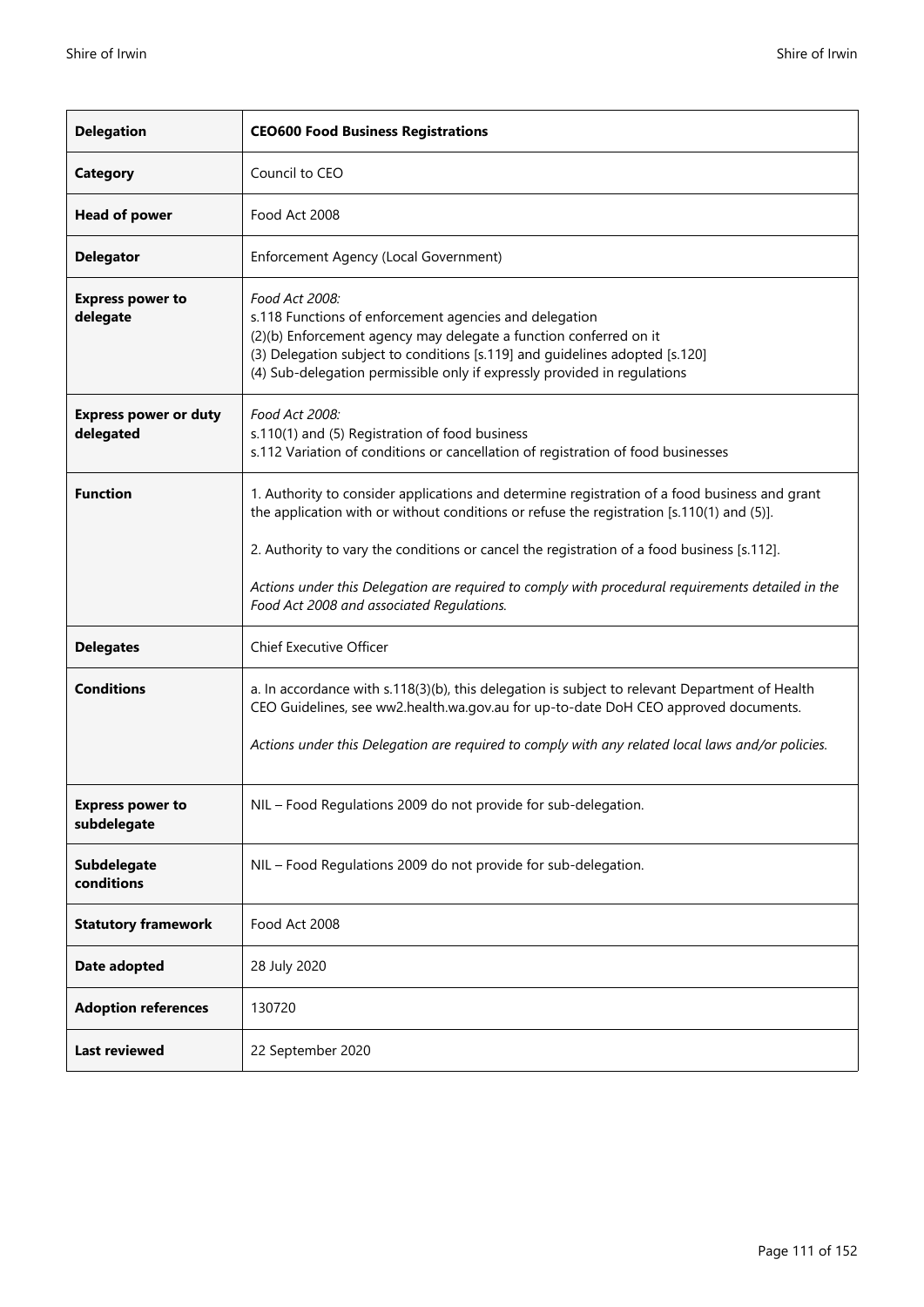| <b>Delegation</b>                         | <b>CEO601 Appoint Authorised Officers and Designated Officers</b>                                                                                                                                                                                                                                                                                     |
|-------------------------------------------|-------------------------------------------------------------------------------------------------------------------------------------------------------------------------------------------------------------------------------------------------------------------------------------------------------------------------------------------------------|
| Category                                  | Council to CEO                                                                                                                                                                                                                                                                                                                                        |
| <b>Head of power</b>                      | Food Act 2008                                                                                                                                                                                                                                                                                                                                         |
| <b>Delegator</b>                          | Enforcement Agency (Local Government)                                                                                                                                                                                                                                                                                                                 |
| <b>Express power to</b><br>delegate       | Food Act 2008:<br>s.118Functions of enforcement agencies and delegation<br>(2)(b) Enforcement agency may delegate a function conferred on it<br>(3) Delegation subject to conditions [s.119] and guidelines adopted [s.120]<br>(4) Sub-delegation permissible only if expressly provided in regulations                                               |
| <b>Express power or duty</b><br>delegated | Food Act 2008:<br>s.122(1) Appointment of authorised officers<br>s.126(6), (7) and (13) Infringement Officers                                                                                                                                                                                                                                         |
| <b>Function</b>                           | 1. Authority to appoint a person to be an authorised officer for the purposes of the Food Act<br>2008 [s.122(2)].                                                                                                                                                                                                                                     |
|                                           | 2. Authority to appoint an Authorised Officer appointed under s.122(2) of this Act or the s.24(1)<br>of the Public Health Act 2016, to be a Designated Officer for the purposes of issuing<br>Infringement Notices under the Food Act 2008 [s.126(13)].                                                                                               |
|                                           | 3. Authority to appoint an Authorised Officer to be a Designated Officer (who is prohibited by<br>s.126(13) from also being a Designated Officer for the purpose of issuing infringements), for the<br>purpose of extending the time for payment of modified penalties [s.126(6)] and determining<br>withdrawal of an infringement notice [s.126(7)]. |
|                                           | Actions under this Delegation are required to comply with procedural requirements detailed in the<br>Food Act 2008 and associated Regulations.                                                                                                                                                                                                        |
| <b>Delegates</b>                          | Chief Executive Officer                                                                                                                                                                                                                                                                                                                               |
| <b>Conditions</b>                         | a. In accordance with s.122(2) the Department of Health (DoH) CEO may issue guidelines that<br>describe the qualifications and experience that are appropriate for a person to be appointed as<br>an authorised officer. See ww2.health.wa.gov.au for up-to-date DoH CEO approved guidelines.                                                         |
|                                           | Actions under this Delegation are required to comply with any related local laws and/or policies.                                                                                                                                                                                                                                                     |
| <b>Express power to</b><br>subdelegate    | NIL - Food Regulations 2009 do not provide for sub-delegation.                                                                                                                                                                                                                                                                                        |
| <b>Statutory framework</b>                | Food Act 2008                                                                                                                                                                                                                                                                                                                                         |
| Date adopted                              | 28 July 2020                                                                                                                                                                                                                                                                                                                                          |
| <b>Adoption references</b>                | 130720                                                                                                                                                                                                                                                                                                                                                |
| <b>Last reviewed</b>                      | 22 September 2020                                                                                                                                                                                                                                                                                                                                     |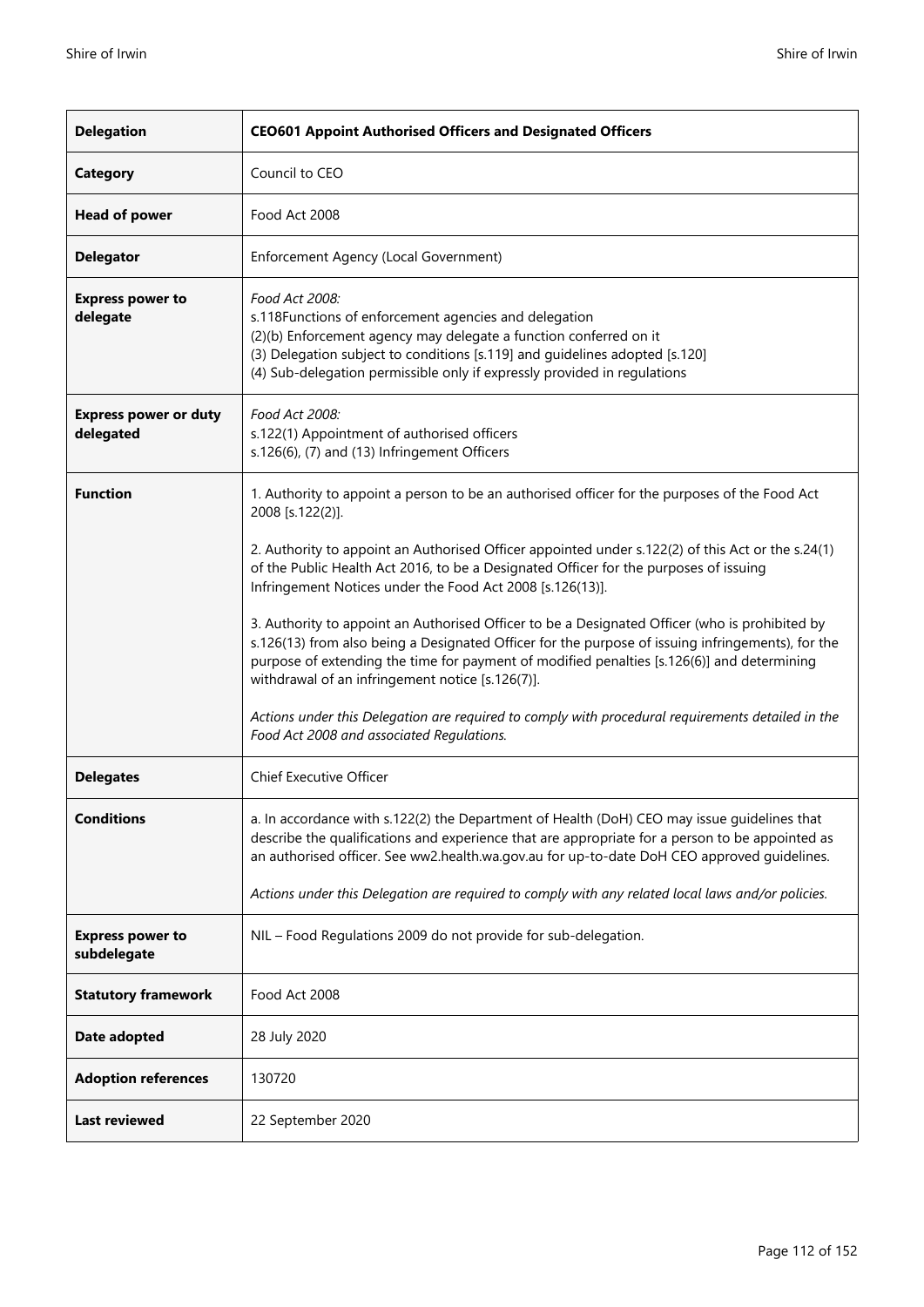| <b>Delegation</b>                         | <b>CEO602 Determine Compensation</b>                                                                                                                                                                                                                                                                                                                                                                                                                                                                                                                                                                                         |
|-------------------------------------------|------------------------------------------------------------------------------------------------------------------------------------------------------------------------------------------------------------------------------------------------------------------------------------------------------------------------------------------------------------------------------------------------------------------------------------------------------------------------------------------------------------------------------------------------------------------------------------------------------------------------------|
| <b>Category</b>                           | Council to CEO                                                                                                                                                                                                                                                                                                                                                                                                                                                                                                                                                                                                               |
| <b>Head of power</b>                      | Food Act 2008                                                                                                                                                                                                                                                                                                                                                                                                                                                                                                                                                                                                                |
| <b>Delegator</b>                          | Enforcement Agency (Local Government)                                                                                                                                                                                                                                                                                                                                                                                                                                                                                                                                                                                        |
| <b>Express power to</b><br>delegate       | Food Act 2008:<br>s.118 Functions of enforcement agencies and delegation<br>(2)(b) Enforcement agency may delegate a function conferred on it<br>(3) Delegation subject to conditions [s.119] and guidelines adopted [s.120]<br>(4) Sub-delegation permissible only if expressly provided in regulations                                                                                                                                                                                                                                                                                                                     |
| <b>Express power or duty</b><br>delegated | Food Act 2008:<br>s.56(2) Compensation to be paid in certain circumstances<br>s.70(2) and (3) Compensation                                                                                                                                                                                                                                                                                                                                                                                                                                                                                                                   |
| <b>Function</b>                           | 1. Authority to determine applications for compensation in relation to any item seized, if no<br>contravention has been committed and the item cannot be returned [s.56(2)(3)].<br>2. Authority to determine an application for compensation from a person on whom a<br>prohibition notice has been served and who has suffered loss as the result of the making of the<br>order and who considers that there were insufficient grounds for making the order [s.70(2)(3)].<br>Actions under this Delegation are required to comply with procedural requirements detailed in the<br>Food Act 2008 and associated Regulations. |
| <b>Delegates</b>                          | A/Manager Infrastructure and Development<br><b>Chief Executive Officer</b>                                                                                                                                                                                                                                                                                                                                                                                                                                                                                                                                                   |
| <b>Conditions</b>                         | a. In accordance with s.118(3)(b), this delegation is subject to relevant Department of Health<br>(DoH) CEO Guidelines, as amended from time to time.<br>b. Compensation under this delegation may only be determined upon documented losses up to<br>a maximum of \$1,000. Compensation requests above this value are to be reported to Council.<br>c. The person who seized an item is not permitted to determine an objection, extend time,<br>withdraw or revoke and/or compensation, as is applicable.<br>Actions under this Delegation are required to comply with any related local laws and/or policies.             |
| <b>Express power to</b><br>subdelegate    | NIL - Food Regulations 2009 do not provide for sub-delegation.                                                                                                                                                                                                                                                                                                                                                                                                                                                                                                                                                               |
| <b>Statutory framework</b>                | Food Act 2008<br>Note - Decisions under this delegation may be referred for review by the State Administration<br><b>Tribunal</b>                                                                                                                                                                                                                                                                                                                                                                                                                                                                                            |
| Date adopted                              | 28 July 2020                                                                                                                                                                                                                                                                                                                                                                                                                                                                                                                                                                                                                 |
| <b>Adoption references</b>                | 130720                                                                                                                                                                                                                                                                                                                                                                                                                                                                                                                                                                                                                       |
| <b>Last reviewed</b>                      | 22 September 2020                                                                                                                                                                                                                                                                                                                                                                                                                                                                                                                                                                                                            |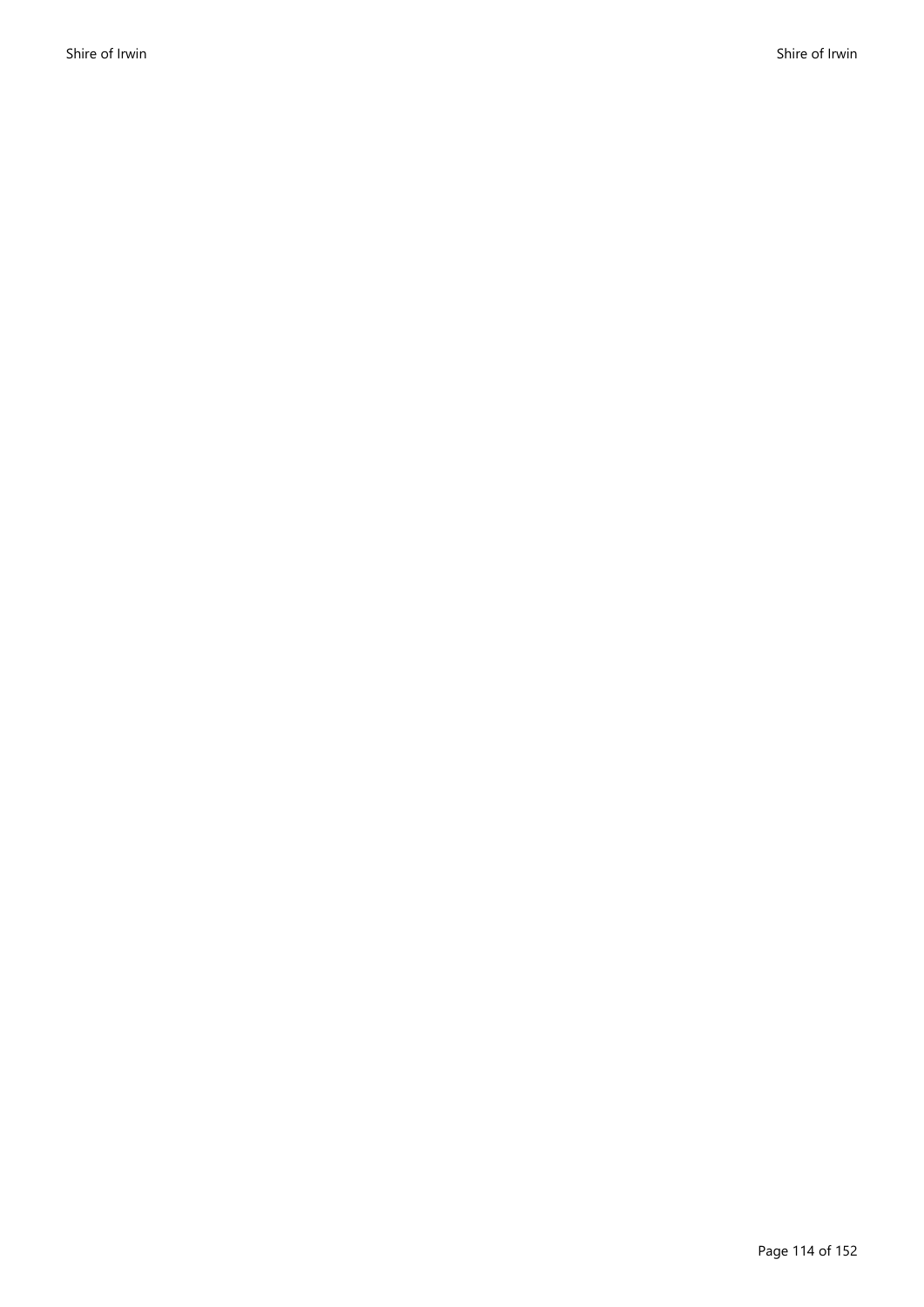| <b>Delegation</b>                         | <b>CEO603 Prohibition Orders</b>                                                                                                                                                                                                                                                                        |
|-------------------------------------------|---------------------------------------------------------------------------------------------------------------------------------------------------------------------------------------------------------------------------------------------------------------------------------------------------------|
| <b>Category</b>                           | Council to CEO                                                                                                                                                                                                                                                                                          |
| <b>Head of power</b>                      | Food Act 2008                                                                                                                                                                                                                                                                                           |
| <b>Delegator</b>                          | <b>Local Government</b>                                                                                                                                                                                                                                                                                 |
| <b>Express power to</b><br>delegate       | Food Act 2008:<br>s.118Functions of enforcement agencies and delegation<br>(2)(b) Enforcement agency may delegate a function conferred on it<br>(3) Delegation subject to conditions [s.119] and guidelines adopted [s.120]<br>(4) Sub-delegation permissible only if expressly provided in regulations |
| <b>Express power or duty</b><br>delegated | Food Act 2008:<br>s.65(1) Prohibition orders<br>s.66 Certificate of clearance to be given in certain circumstances<br>s.67(4) Request for re-inspection                                                                                                                                                 |
| <b>Function</b>                           | 1. Authority to serve a prohibition order on the proprietor of a food business in accordance<br>with s.65 of the Food Act 2008 [s.65(1)].                                                                                                                                                               |
|                                           | 2. Authority to give a certificate of clearance, where inspection demonstrates compliance with a<br>prohibition order and any relevant improvement notices [s.66].                                                                                                                                      |
|                                           | 3. Authority to give written notice to proprietor of a food business on whom a prohibition order<br>has been served of the decision not to give a certificate of clearance after an inspection [s.67<br>$(4)$ ].                                                                                        |
|                                           | Actions under this Delegation are required to comply with procedural requirements detailed in the<br>Food Act 2008 and associated Regulations.                                                                                                                                                          |
| <b>Delegates</b>                          | <b>Chief Executive Officer</b>                                                                                                                                                                                                                                                                          |
| <b>Conditions</b>                         | a. In accordance with s.118(3)(b), this delegation is subject to relevant Department of Health<br>(DoH) CEO Guidelines, as amended from time to time.                                                                                                                                                   |
|                                           | Actions under this Delegation are required to comply with any related local laws and/or policies.                                                                                                                                                                                                       |
| <b>Express power to</b><br>subdelegate    | NIL - Food Regulations 2009 do not provide for sub-delegation.                                                                                                                                                                                                                                          |
| <b>Statutory framework</b>                | Food Act 2008<br>Note - Decisions under this delegation may be referred for review by the State Administration<br><b>Tribunal</b>                                                                                                                                                                       |
| Date adopted                              | 28 July 2020                                                                                                                                                                                                                                                                                            |
| <b>Adoption references</b>                | 130720                                                                                                                                                                                                                                                                                                  |
| <b>Last reviewed</b>                      | 22 September 2020                                                                                                                                                                                                                                                                                       |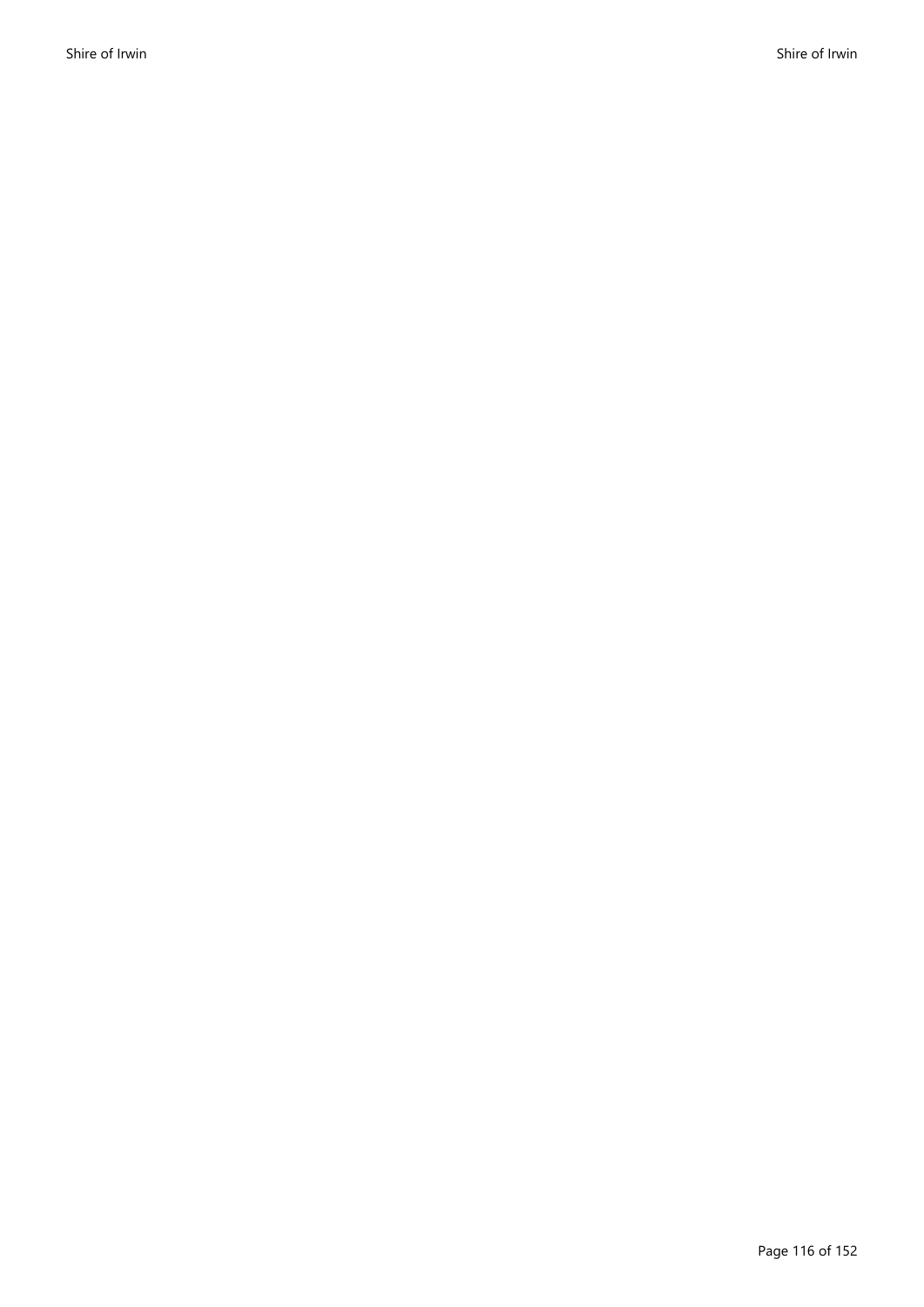| <b>Delegation</b>                         | <b>CEO604 Debt Recovery and Prosecutions</b>                                                                                                                                                                                                                                                                                                                                                                                                                                                                                                                                                                                                                      |
|-------------------------------------------|-------------------------------------------------------------------------------------------------------------------------------------------------------------------------------------------------------------------------------------------------------------------------------------------------------------------------------------------------------------------------------------------------------------------------------------------------------------------------------------------------------------------------------------------------------------------------------------------------------------------------------------------------------------------|
| Category                                  | Council to CEO                                                                                                                                                                                                                                                                                                                                                                                                                                                                                                                                                                                                                                                    |
| <b>Head of power</b>                      | Food Act 2008                                                                                                                                                                                                                                                                                                                                                                                                                                                                                                                                                                                                                                                     |
| <b>Delegator</b>                          | Local Government                                                                                                                                                                                                                                                                                                                                                                                                                                                                                                                                                                                                                                                  |
| <b>Express power to</b><br>delegate       | Food Act 2008:<br>s.118Functions of enforcement agencies and delegation<br>(2)(b) Enforcement agency may delegate a function conferred on it<br>(3) Delegation subject to conditions [s.119] and guidelines adopted [s.120]<br>(4) Sub-delegation permissible only if expressly provided in regulations                                                                                                                                                                                                                                                                                                                                                           |
| <b>Express power or duty</b><br>delegated | Food Act 2008:<br>s.54 Cost of destruction or disposal of forfeited item<br>s.125 Institution of proceedings                                                                                                                                                                                                                                                                                                                                                                                                                                                                                                                                                      |
| <b>Function</b>                           | 1. Authority to recover costs incurred in connection with the lawful destruction or disposal of an<br>item (seized) including any storage costs s.54(1) and the costs of any subsequent proceedings<br>in a court of competent jurisdiction [s.54(3)].<br>2. Authority to institute proceedings for an offence under the Food Act 2008 within 12 months<br>after the date of which the offense is alleged to have been committed, or within 6 months if<br>proceedings are in respect of a food sample [s.125].<br>Actions under this Delegation are required to comply with procedural requirements detailed in the<br>Food Act 2008 and associated Regulations. |
| <b>Delegates</b>                          | Chief Executive Officer                                                                                                                                                                                                                                                                                                                                                                                                                                                                                                                                                                                                                                           |
| <b>Conditions</b>                         | a. In accordance with s.118(3)(b), this delegation is subject to relevant Department of Health<br>(DoH) CEO Guidelines, as amended from time to time.<br>Actions under this Delegation are required to comply with any related local laws and/or policies.                                                                                                                                                                                                                                                                                                                                                                                                        |
| <b>Express power to</b><br>subdelegate    | NIL - Food Regulations 2009 do not provide for sub-delegation.                                                                                                                                                                                                                                                                                                                                                                                                                                                                                                                                                                                                    |
| <b>Statutory framework</b>                | Food Act 2008                                                                                                                                                                                                                                                                                                                                                                                                                                                                                                                                                                                                                                                     |
| Date adopted                              | 28 July 2020                                                                                                                                                                                                                                                                                                                                                                                                                                                                                                                                                                                                                                                      |
| <b>Adoption references</b>                | 130720                                                                                                                                                                                                                                                                                                                                                                                                                                                                                                                                                                                                                                                            |
| <b>Last reviewed</b>                      | 22 September 2020                                                                                                                                                                                                                                                                                                                                                                                                                                                                                                                                                                                                                                                 |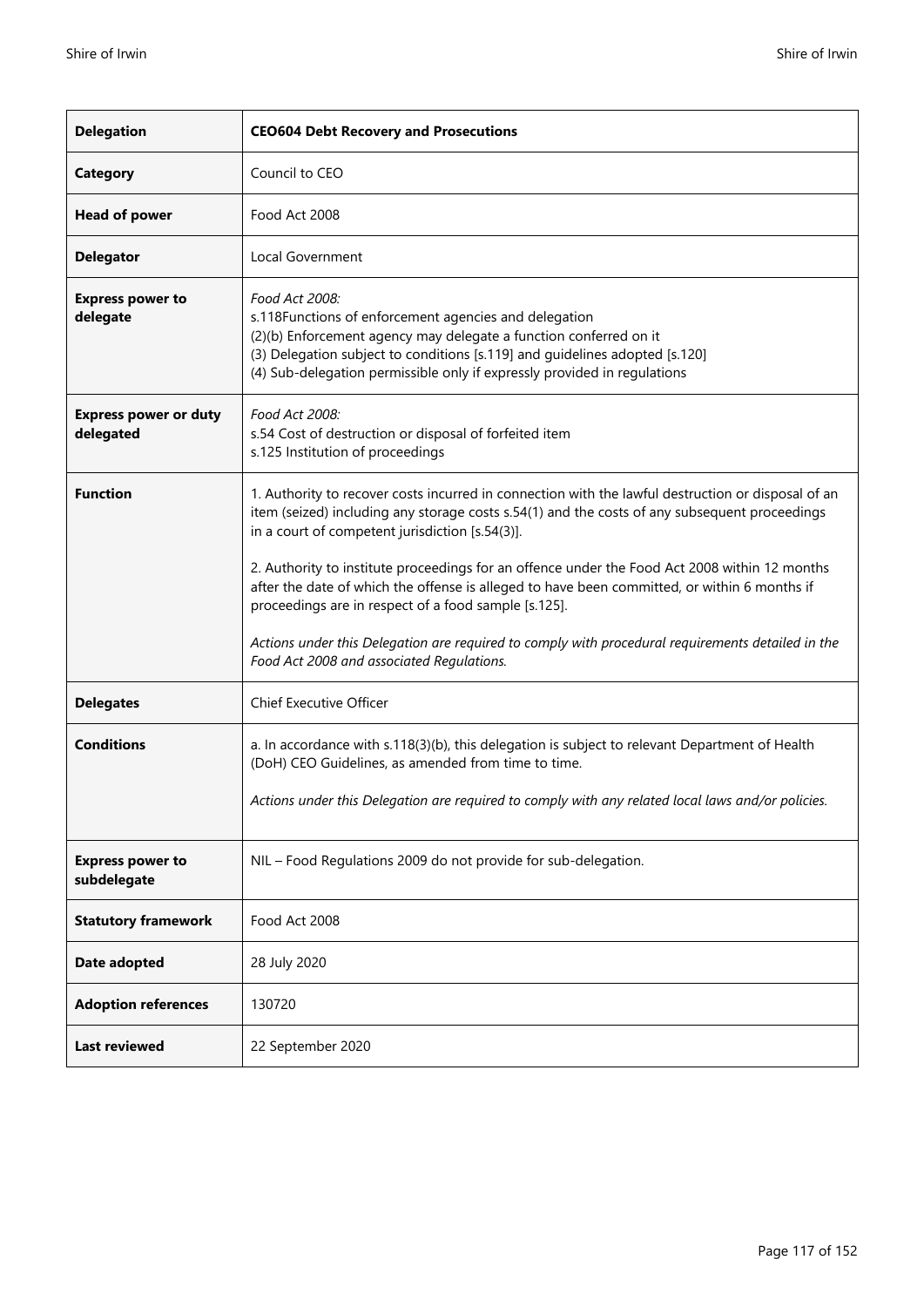| <b>Delegation</b>                         | CEO605 Food Business List - Preparation, Maintenance and Public Access                                                                                                                                                                                                                                                                                                                                                                                                                                                                    |
|-------------------------------------------|-------------------------------------------------------------------------------------------------------------------------------------------------------------------------------------------------------------------------------------------------------------------------------------------------------------------------------------------------------------------------------------------------------------------------------------------------------------------------------------------------------------------------------------------|
| <b>Category</b>                           | Council to CEO                                                                                                                                                                                                                                                                                                                                                                                                                                                                                                                            |
| <b>Head of power</b>                      | Food Act 2008                                                                                                                                                                                                                                                                                                                                                                                                                                                                                                                             |
| <b>Delegator</b>                          | <b>Local Government</b>                                                                                                                                                                                                                                                                                                                                                                                                                                                                                                                   |
| <b>Express power to</b><br>delegate       | Food Act 2008:<br>s.118Functions of enforcement agencies and delegation<br>(2)(b) Enforcement agency may delegate a function conferred on it<br>(3) Delegation subject to conditions [s.119] and guidelines adopted [s.120]<br>(4) Sub-delegation permissible only if expressly provided in regulations                                                                                                                                                                                                                                   |
| <b>Express power or duty</b><br>delegated | Food Act 2008:<br>r.51 Enforcement agency may make list of food businesses publicly available                                                                                                                                                                                                                                                                                                                                                                                                                                             |
| <b>Function</b>                           | 1. Authority to prepare and maintain a list of -<br>(a) food businesses notified to the agency in respect of any premises under section 107; and<br>(b) food businesses registered by the agency in respect of any premises under section 110<br>$[s.115]$ .<br>2. Authority to decide to make a list of food businesses maintained under s.115(a) or (b)<br>publicly available [r.51].<br>Actions under this Delegation are required to comply with procedural requirements detailed in the<br>Food Act 2008 and associated Regulations. |
| <b>Delegates</b>                          | Chief Executive Officer                                                                                                                                                                                                                                                                                                                                                                                                                                                                                                                   |
| <b>Conditions</b>                         | a. In accordance with s.118(3)(b), this delegation is subject to relevant Department of Health<br>(DoH) CEO Guidelines, as amended from time to time.<br>Actions under this Delegation are required to comply with any related local laws and/or policies.                                                                                                                                                                                                                                                                                |
| <b>Express power to</b><br>subdelegate    | NIL - Food Regulations 2009 do not provide for sub-delegation.                                                                                                                                                                                                                                                                                                                                                                                                                                                                            |
| <b>Statutory framework</b>                | Food Act 2008                                                                                                                                                                                                                                                                                                                                                                                                                                                                                                                             |
| Date adopted                              | 28 July 2020                                                                                                                                                                                                                                                                                                                                                                                                                                                                                                                              |
| <b>Adoption references</b>                | 130720                                                                                                                                                                                                                                                                                                                                                                                                                                                                                                                                    |
| <b>Last reviewed</b>                      | 22 September 2020                                                                                                                                                                                                                                                                                                                                                                                                                                                                                                                         |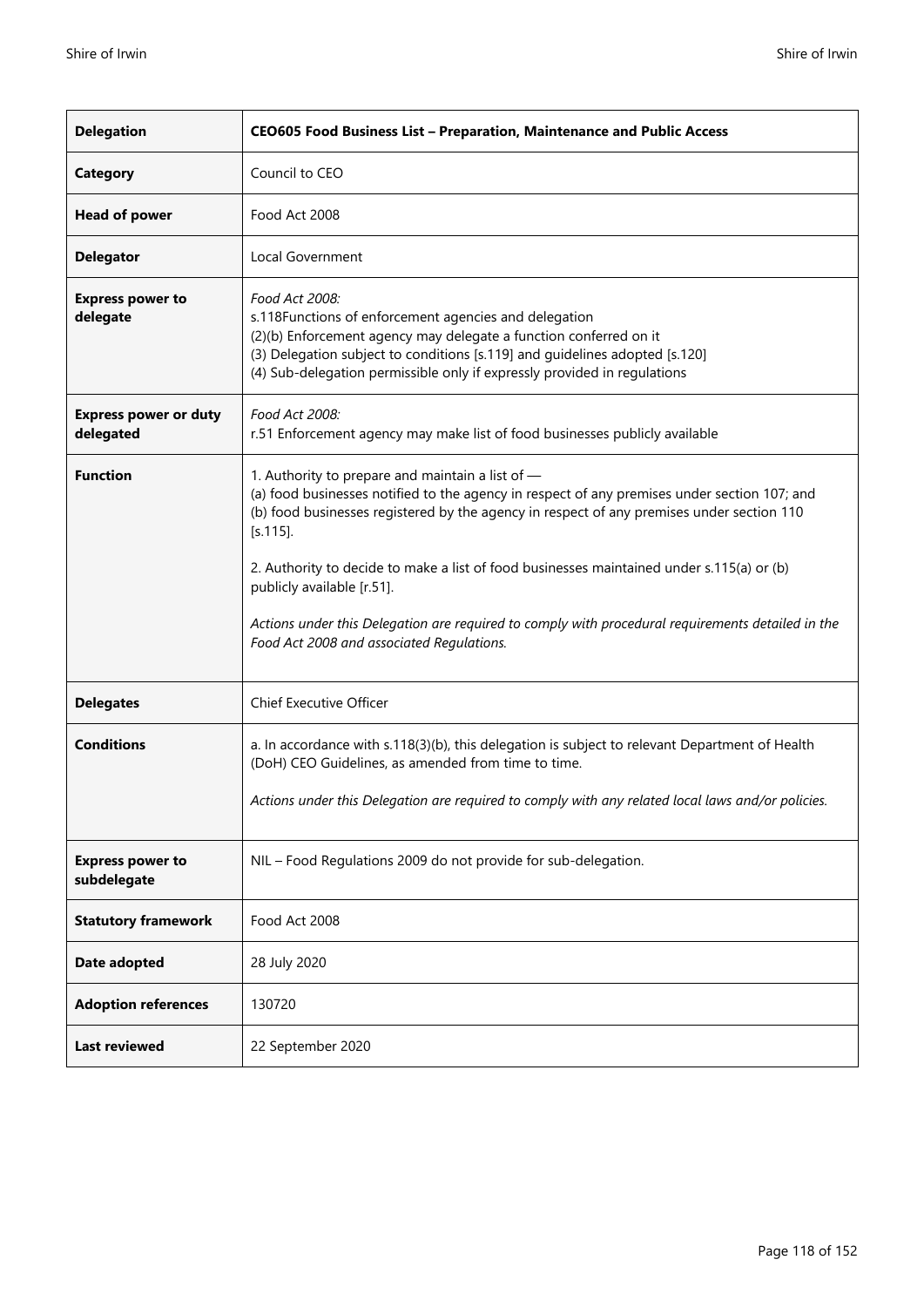| <b>Delegation</b>                         | <b>CEO700 Give Notice Requiring Obliteration of Graffiti</b>                                                                                                                                                                                                                                                                                                                                                                                                                                                                                                                                                                                                                                                                                                                   |
|-------------------------------------------|--------------------------------------------------------------------------------------------------------------------------------------------------------------------------------------------------------------------------------------------------------------------------------------------------------------------------------------------------------------------------------------------------------------------------------------------------------------------------------------------------------------------------------------------------------------------------------------------------------------------------------------------------------------------------------------------------------------------------------------------------------------------------------|
| <b>Category</b>                           | Council to CEO                                                                                                                                                                                                                                                                                                                                                                                                                                                                                                                                                                                                                                                                                                                                                                 |
| <b>Head of power</b>                      | Graffiti Vandalism Act 2016                                                                                                                                                                                                                                                                                                                                                                                                                                                                                                                                                                                                                                                                                                                                                    |
| <b>Delegator</b>                          | <b>Local Government</b>                                                                                                                                                                                                                                                                                                                                                                                                                                                                                                                                                                                                                                                                                                                                                        |
| <b>Express power to</b><br>delegate       | Graffiti Vandalism Act 2016:<br>s.16 Delegation by local government                                                                                                                                                                                                                                                                                                                                                                                                                                                                                                                                                                                                                                                                                                            |
| <b>Express power or duty</b><br>delegated | Graffiti Vandalism Act 2016<br>s.18(2) Notice requiring removal of graffiti<br>s.19(3) & (4) Additional powers when notice is given                                                                                                                                                                                                                                                                                                                                                                                                                                                                                                                                                                                                                                            |
| <b>Function</b>                           | 1. Authority to give written notice to a person who is an owner or occupier of property on<br>which graffiti is applied, if applicable with s.18(1), requiring the person to ensure that the graffiti<br>is obliterated in an acceptable manner, within the time set out in the notice [s.18(2)].<br>2. Authority, where a person fails to comply with a notice, to do anything considered necessary<br>to obliterate the graffiti in an acceptable manner s.19(3) and to take action to recover<br>reasonable costs incurred as a debt due from the person who failed to comply with the notice<br>[s.19(4)].<br>Actions under this Delegation are required to comply with procedural requirements detailed in the<br>Graffiti Vandalism Act 2016 and associated Regulations. |
| <b>Delegates</b>                          | <b>Chief Executive Officer</b>                                                                                                                                                                                                                                                                                                                                                                                                                                                                                                                                                                                                                                                                                                                                                 |
| <b>Conditions</b>                         | Actions under this Delegation are required to comply with any related local laws and/or policies.                                                                                                                                                                                                                                                                                                                                                                                                                                                                                                                                                                                                                                                                              |
| <b>Express power to</b><br>subdelegate    | Graffiti Vandalism Act 2016:<br>s.17 Delegation by CEO of local government                                                                                                                                                                                                                                                                                                                                                                                                                                                                                                                                                                                                                                                                                                     |
| Subdelegate<br>conditions                 | Not sub-delegated                                                                                                                                                                                                                                                                                                                                                                                                                                                                                                                                                                                                                                                                                                                                                              |
| <b>Statutory framework</b>                | Graffiti Vandalism Act 2016<br>Note - Decisions under this delegation may be referred for review by the State Administration<br><b>Tribunal</b>                                                                                                                                                                                                                                                                                                                                                                                                                                                                                                                                                                                                                                |
| Date adopted                              | 28 July 2020                                                                                                                                                                                                                                                                                                                                                                                                                                                                                                                                                                                                                                                                                                                                                                   |
| <b>Adoption references</b>                | 130720                                                                                                                                                                                                                                                                                                                                                                                                                                                                                                                                                                                                                                                                                                                                                                         |
| <b>Last reviewed</b>                      | 22 September 2020                                                                                                                                                                                                                                                                                                                                                                                                                                                                                                                                                                                                                                                                                                                                                              |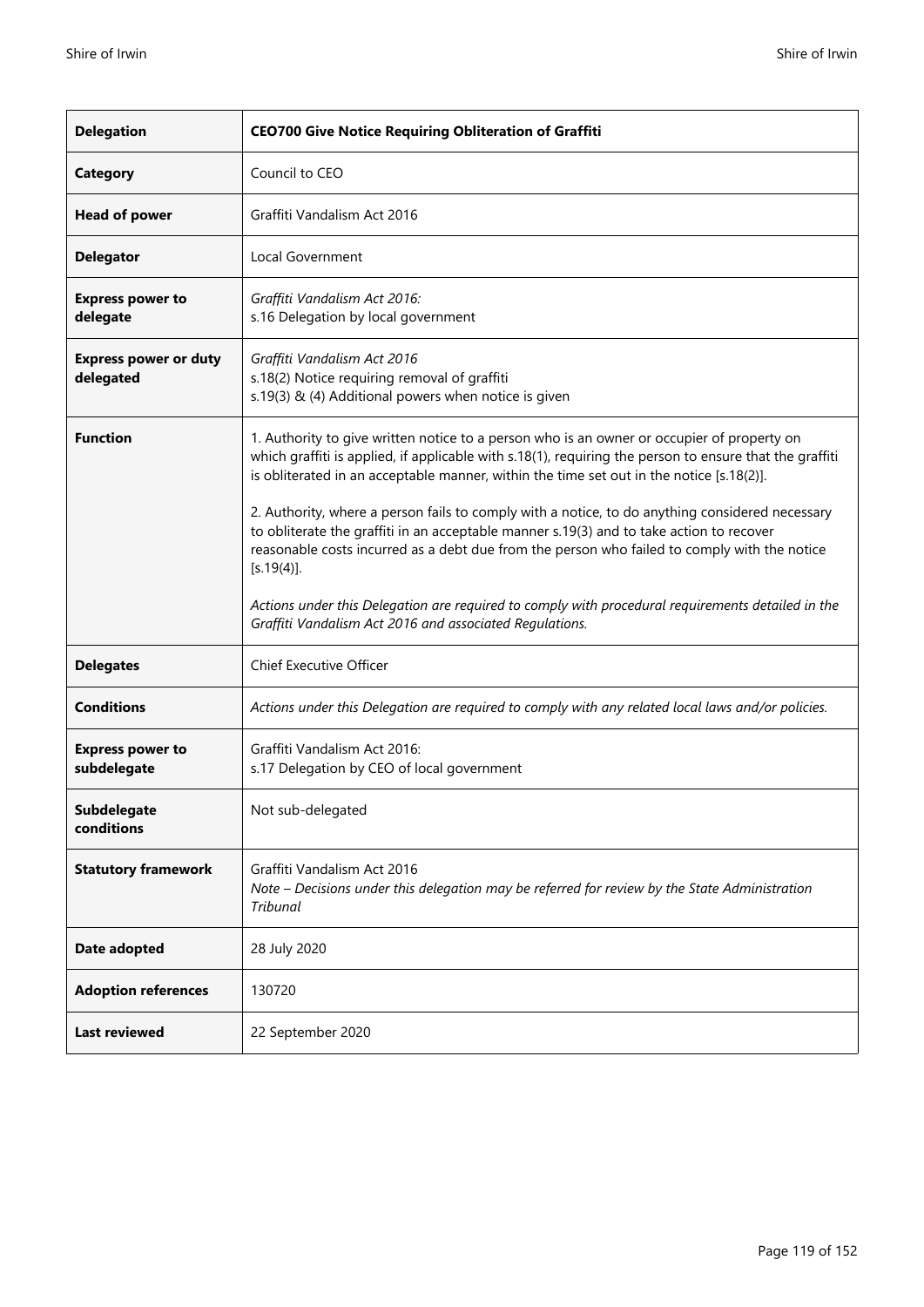| <b>Delegation</b>                         | CEO701 Notices - Deal with Objections and Suspension of Effect of Notices                                                                                                                                                                                                                                                                                                                                                                                                                                                                                                                                                                                                                                                                                      |
|-------------------------------------------|----------------------------------------------------------------------------------------------------------------------------------------------------------------------------------------------------------------------------------------------------------------------------------------------------------------------------------------------------------------------------------------------------------------------------------------------------------------------------------------------------------------------------------------------------------------------------------------------------------------------------------------------------------------------------------------------------------------------------------------------------------------|
| <b>Category</b>                           | Council to CEO                                                                                                                                                                                                                                                                                                                                                                                                                                                                                                                                                                                                                                                                                                                                                 |
| <b>Head of power</b>                      | Graffiti Vandalism Act 2016                                                                                                                                                                                                                                                                                                                                                                                                                                                                                                                                                                                                                                                                                                                                    |
| <b>Delegator</b>                          | Local Government                                                                                                                                                                                                                                                                                                                                                                                                                                                                                                                                                                                                                                                                                                                                               |
| <b>Express power to</b><br>delegate       | Graffiti Vandalism Act 2016:<br>s.16 Delegation by local government                                                                                                                                                                                                                                                                                                                                                                                                                                                                                                                                                                                                                                                                                            |
| <b>Express power or duty</b><br>delegated | Graffiti Vandalism Act 2016<br>s.22(3) Objection may be lodged<br>s.24(1)(b) & (3) Suspension of effect of notice                                                                                                                                                                                                                                                                                                                                                                                                                                                                                                                                                                                                                                              |
| <b>Function</b>                           | 1. Authority to deal with an objection to a notice [s.22(3)].                                                                                                                                                                                                                                                                                                                                                                                                                                                                                                                                                                                                                                                                                                  |
|                                           | 2. Authority, where an objection has been lodged against a notice or a decision or for a review<br>of a decision, to:<br>i. determine that there are urgent reasons why the effect of the notice or decision should not<br>be suspended; or<br>ii. suspension of the effect of the notice or decision is reasonably likely to endanger the safety<br>of any person, cause damage to property or to create a serious public nuisance [s.24(1)(b)]; and<br>ii. to give notice to the affected person in writing of its decision explaining its reasons under<br>subsection s.24(1)(b) [s.24(3)].<br>Actions under this Delegation are required to comply with procedural requirements detailed in the<br>Graffiti Vandalism Act 2016 and associated Regulations. |
| <b>Delegates</b>                          | <b>Chief Executive Officer</b>                                                                                                                                                                                                                                                                                                                                                                                                                                                                                                                                                                                                                                                                                                                                 |
| <b>Conditions</b>                         | a. The person who issued an infringement and/or notice is not permitted to determine an<br>objection, extend time, withdraw or revoke an infringement and/or notice, as is applicable, for<br>the same applicant and/or issue.<br>Actions under this Delegation are required to comply with any related local laws and/or policies.                                                                                                                                                                                                                                                                                                                                                                                                                            |
| <b>Express power to</b><br>subdelegate    | Graffiti Vandalism Act 2016:<br>s.17 Delegation by CEO of local government                                                                                                                                                                                                                                                                                                                                                                                                                                                                                                                                                                                                                                                                                     |
| Subdelegate<br>conditions                 | Not sub-delegated                                                                                                                                                                                                                                                                                                                                                                                                                                                                                                                                                                                                                                                                                                                                              |
| <b>Statutory framework</b>                | Graffiti Vandalism Act 2016<br>Note - Decisions under this delegation may be referred for review by the State Administration<br><b>Tribunal</b>                                                                                                                                                                                                                                                                                                                                                                                                                                                                                                                                                                                                                |
| Date adopted                              | 28 July 2020                                                                                                                                                                                                                                                                                                                                                                                                                                                                                                                                                                                                                                                                                                                                                   |
| <b>Adoption references</b>                | 130720                                                                                                                                                                                                                                                                                                                                                                                                                                                                                                                                                                                                                                                                                                                                                         |
| <b>Last reviewed</b>                      | 22 September 2020                                                                                                                                                                                                                                                                                                                                                                                                                                                                                                                                                                                                                                                                                                                                              |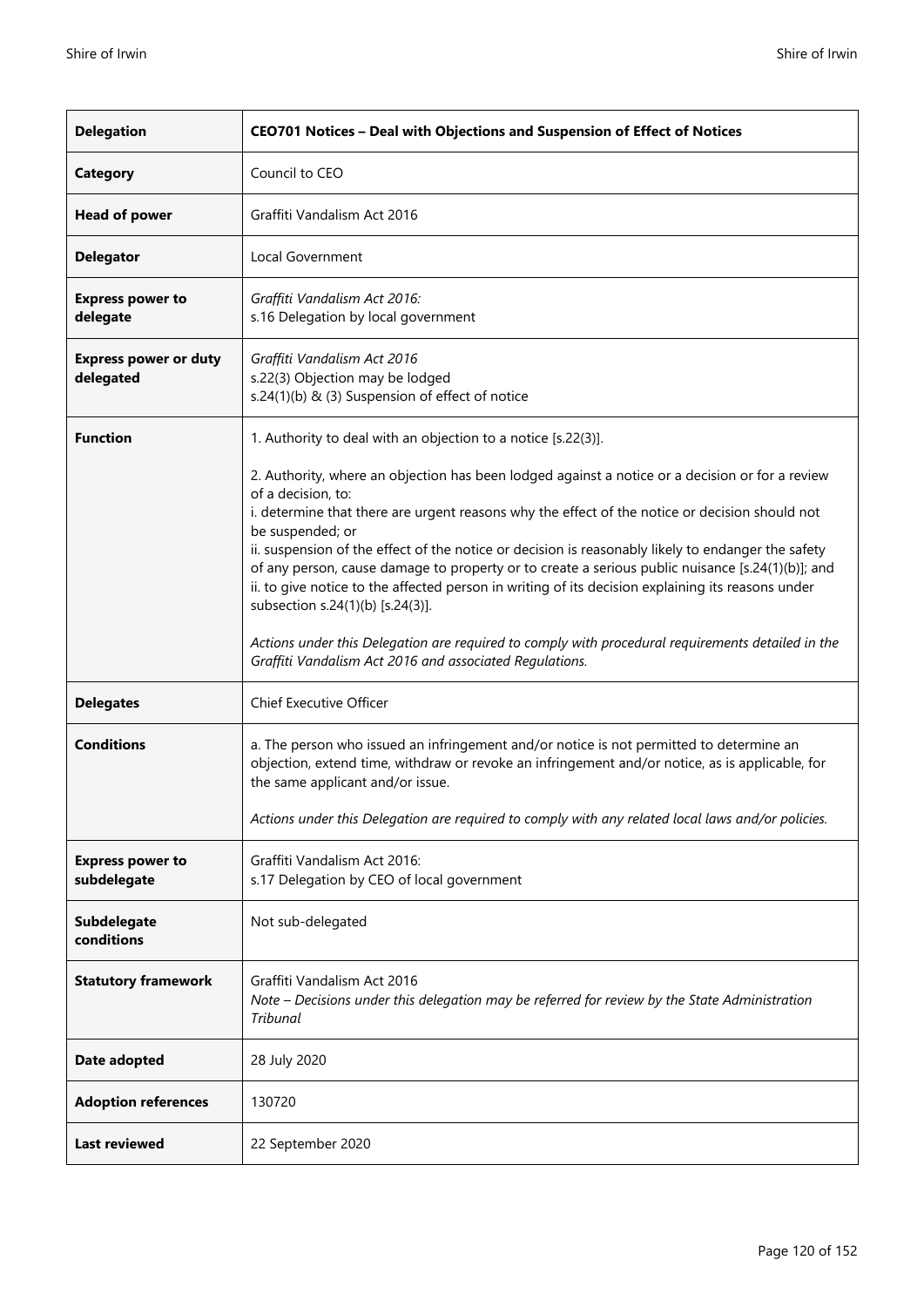| <b>Delegation</b>                         | CEO702 Obliterate Graffiti on Land not Local Government Property                                                                                                                                                                                                                                                                                                                                                                                                                                                           |
|-------------------------------------------|----------------------------------------------------------------------------------------------------------------------------------------------------------------------------------------------------------------------------------------------------------------------------------------------------------------------------------------------------------------------------------------------------------------------------------------------------------------------------------------------------------------------------|
| <b>Category</b>                           | Council to CEO                                                                                                                                                                                                                                                                                                                                                                                                                                                                                                             |
| <b>Head of power</b>                      | Graffiti Vandalism Act 2016                                                                                                                                                                                                                                                                                                                                                                                                                                                                                                |
| <b>Delegator</b>                          | Local Government                                                                                                                                                                                                                                                                                                                                                                                                                                                                                                           |
| <b>Express power to</b><br>delegate       | Graffiti Vandalism Act 2016:<br>s.16 Delegation by local government                                                                                                                                                                                                                                                                                                                                                                                                                                                        |
| <b>Express power or duty</b><br>delegated | Graffiti Vandalism Act 2016<br>s.25(1) Local government graffiti powers on land not local government property                                                                                                                                                                                                                                                                                                                                                                                                              |
| <b>Function</b>                           | 1. Authority to determine to obliterate graffiti that is visible from a public place and has been<br>applied without consent of the owner or occupier, even though the land on which it is done is<br>not local government property and the local government does not have consent to do it [s.25<br>$(1)$ ].<br>a. Subject to exercising Powers of Entry.<br>Actions under this Delegation are required to comply with procedural requirements detailed in the<br>Graffiti Vandalism Act 2016 and associated Regulations. |
| <b>Delegates</b>                          | <b>Chief Executive Officer</b>                                                                                                                                                                                                                                                                                                                                                                                                                                                                                             |
| <b>Conditions</b>                         | Actions under this Delegation are required to comply with any related local laws and/or policies.                                                                                                                                                                                                                                                                                                                                                                                                                          |
| <b>Express power to</b><br>subdelegate    | Graffiti Vandalism Act 2016:<br>s.17 Delegation by CEO of local government                                                                                                                                                                                                                                                                                                                                                                                                                                                 |
| Subdelegate<br>conditions                 | Not sub-delegated                                                                                                                                                                                                                                                                                                                                                                                                                                                                                                          |
| <b>Statutory framework</b>                | Graffiti Vandalism Act 2016                                                                                                                                                                                                                                                                                                                                                                                                                                                                                                |
| Date adopted                              | 28 July 2020                                                                                                                                                                                                                                                                                                                                                                                                                                                                                                               |
| <b>Adoption references</b>                | 130720                                                                                                                                                                                                                                                                                                                                                                                                                                                                                                                     |
| <b>Last reviewed</b>                      | 22 September 2020                                                                                                                                                                                                                                                                                                                                                                                                                                                                                                          |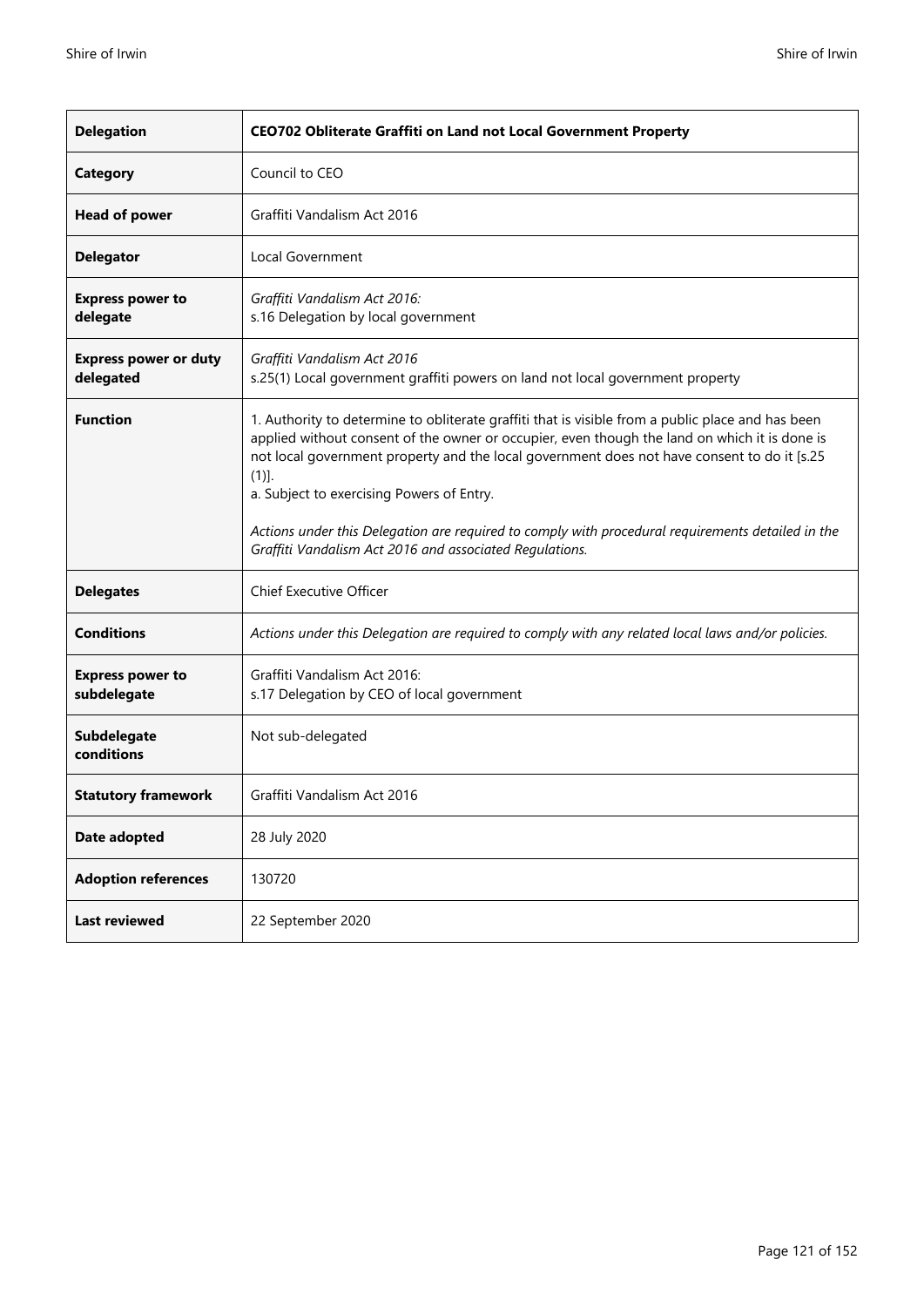| <b>Delegation</b>                         | <b>CEO703 Powers of Entry</b>                                                                                                                                                                                                                                                                                                                                                                                                                                                                    |
|-------------------------------------------|--------------------------------------------------------------------------------------------------------------------------------------------------------------------------------------------------------------------------------------------------------------------------------------------------------------------------------------------------------------------------------------------------------------------------------------------------------------------------------------------------|
| <b>Category</b>                           | Council to CEO                                                                                                                                                                                                                                                                                                                                                                                                                                                                                   |
| <b>Head of power</b>                      | Graffiti Vandalism Act 2016                                                                                                                                                                                                                                                                                                                                                                                                                                                                      |
| <b>Delegator</b>                          | Local Government                                                                                                                                                                                                                                                                                                                                                                                                                                                                                 |
| <b>Express power to</b><br>delegate       | Graffiti Vandalism Act 2016:<br>s.16 Delegation by local government                                                                                                                                                                                                                                                                                                                                                                                                                              |
| <b>Express power or duty</b><br>delegated | Graffiti Vandalism Act 2016<br>s.28 Notice of entry<br>s.29 Entry under warrant                                                                                                                                                                                                                                                                                                                                                                                                                  |
| <b>Function</b>                           | 1. Authority to give notice, not less than 24 hours before, of an intended entry to the owner or<br>occupier of land, premises or thing, specifying the purpose for which entry is required [s.28].<br>2. Authority to obtain a warrant to enable entry onto any land, premises or thing for the<br>purposes of this Act [s.29].<br>Actions under this Delegation are required to comply with procedural requirements detailed in the<br>Graffiti Vandalism Act 2016 and associated Regulations. |
| <b>Delegates</b>                          | Chief Executive Officer                                                                                                                                                                                                                                                                                                                                                                                                                                                                          |
| <b>Conditions</b>                         | Actions under this Delegation are required to comply with any related local laws and/or policies.                                                                                                                                                                                                                                                                                                                                                                                                |
| <b>Express power to</b><br>subdelegate    | Graffiti Vandalism Act 2016:<br>s.17 Delegation by CEO of local government                                                                                                                                                                                                                                                                                                                                                                                                                       |
| Subdelegate<br>conditions                 | Not sub-delegated                                                                                                                                                                                                                                                                                                                                                                                                                                                                                |
| <b>Statutory framework</b>                | Graffiti Vandalism Act 2016                                                                                                                                                                                                                                                                                                                                                                                                                                                                      |
| Date adopted                              | 28 July 2020                                                                                                                                                                                                                                                                                                                                                                                                                                                                                     |
| <b>Adoption references</b>                | 130720                                                                                                                                                                                                                                                                                                                                                                                                                                                                                           |
| <b>Last reviewed</b>                      | 22 September 2020                                                                                                                                                                                                                                                                                                                                                                                                                                                                                |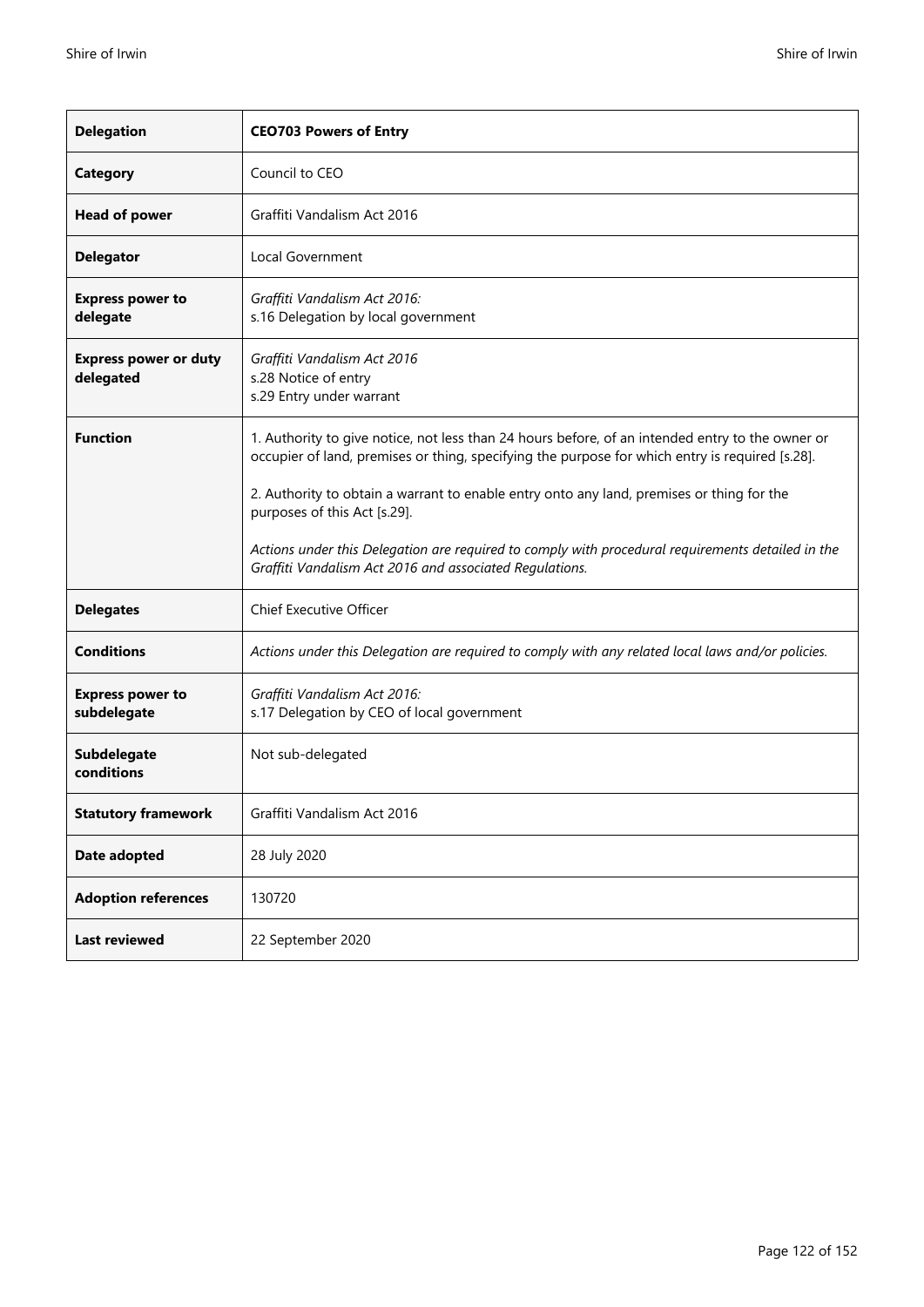| <b>Delegation</b>                         | <b>CEO800 Appoint Authorised Officer or Approved Officer (Asbestos Regs)</b>                                                                                                                                                                                                                                                             |
|-------------------------------------------|------------------------------------------------------------------------------------------------------------------------------------------------------------------------------------------------------------------------------------------------------------------------------------------------------------------------------------------|
| Category                                  | Council to CEO                                                                                                                                                                                                                                                                                                                           |
| <b>Head of power</b>                      | Public Health Act 2016                                                                                                                                                                                                                                                                                                                   |
| <b>Delegator</b>                          | Local Government                                                                                                                                                                                                                                                                                                                         |
| <b>Express power to</b><br>delegate       | Health (Asbestos) Regulations 1992:<br>r.15D(7) Infringement Notices                                                                                                                                                                                                                                                                     |
| <b>Express power or duty</b><br>delegated | Health (Asbestos) Regulations 1992:<br>r.15D(5) Infringement Notices                                                                                                                                                                                                                                                                     |
| <b>Function</b>                           | 1. Authority to appoint a person or classes of persons as an authorised officer or approved<br>officer for the purposes of the Criminal Procedure Act 2004 Part 2. [r.15D(5)]<br>Actions under this Delegation are required to comply with procedural requirements detailed in the<br>Public Health Act 2016 and associated Regulations. |
| <b>Delegates</b>                          | Chief Executive Officer                                                                                                                                                                                                                                                                                                                  |
| <b>Conditions</b>                         | Actions under this Delegation are required to comply with any related local laws and/or policies.                                                                                                                                                                                                                                        |
| <b>Express power to</b><br>subdelegate    | Nil - the Health (Asbestos) Regulations 1992 do not provide a power to sub-delegate.                                                                                                                                                                                                                                                     |
| <b>Statutory framework</b>                | Health (Asbestos) Regulations 1992<br>Criminal Procedure Act 2004 - Part 2                                                                                                                                                                                                                                                               |
| Date adopted                              | 28 July 2020                                                                                                                                                                                                                                                                                                                             |
| <b>Adoption references</b>                | 130720                                                                                                                                                                                                                                                                                                                                   |
| Last reviewed                             | 22 September 2020                                                                                                                                                                                                                                                                                                                        |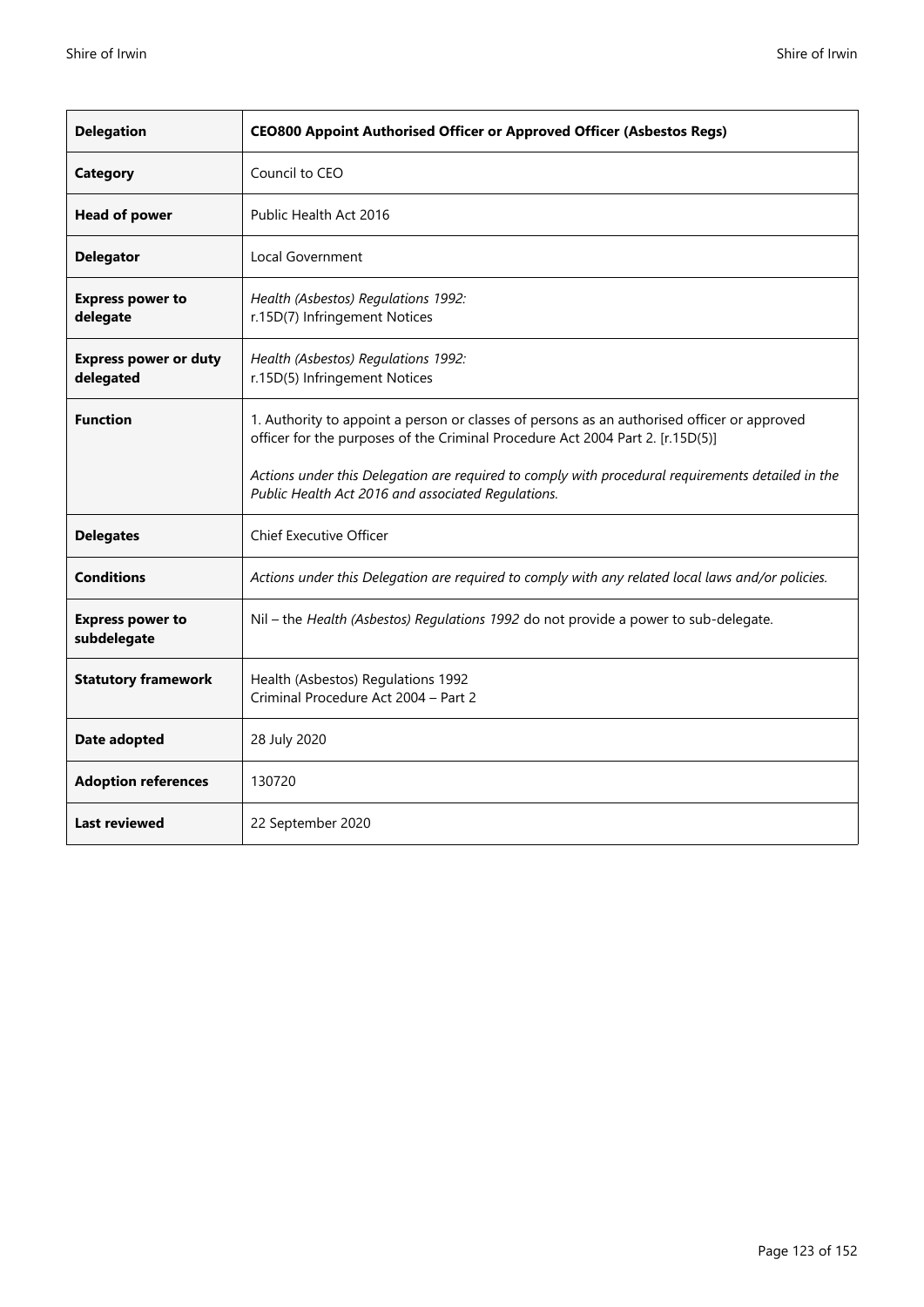| <b>Delegation</b>                         | <b>CEO801 Enforcement Agency Reports to the Chief Health Officer</b>                                                                                                                                                                                     |
|-------------------------------------------|----------------------------------------------------------------------------------------------------------------------------------------------------------------------------------------------------------------------------------------------------------|
| Category                                  | Council to CEO                                                                                                                                                                                                                                           |
| <b>Head of power</b>                      | Public Health Act 2016                                                                                                                                                                                                                                   |
| <b>Delegator</b>                          | Enforcement Agency (Local Government)                                                                                                                                                                                                                    |
| <b>Express power to</b><br>delegate       | Public Health Act 2016:<br>s.21 Enforcement agency may delegate                                                                                                                                                                                          |
| <b>Express power or duty</b><br>delegated | Public Health Act 2016<br>s.22 Reports by and about enforcement agencies                                                                                                                                                                                 |
| <b>Function</b>                           | 1. Authority to prepare and provide to the Chief Health Officer, the Local Government's report<br>on the performance of its functions under this Act and the performance of functions by persons<br>employed or engaged by the Shire of Irwin [s.22(1)]. |
|                                           | 2. Authority to prepare and provide to the Chief Health Officer, a report detailing any<br>proceedings for an offence under this Act [s.22(2)].                                                                                                          |
|                                           | Actions under this Delegation are required to comply with procedural requirements detailed in the<br>Public Health Act 2016 and associated Regulations.                                                                                                  |
| <b>Delegates</b>                          | <b>Chief Executive Officer</b>                                                                                                                                                                                                                           |
| <b>Conditions</b>                         | Actions under this Delegation are required to comply with any related local laws and/or policies.                                                                                                                                                        |
| <b>Express power to</b><br>subdelegate    | Nil - Unless a Regulation enacted under the Public Health Act 2016, specifically authorises a<br>delegated power or duty of an enforcement agency to be further delegated [s.21(4)].                                                                     |
| <b>Statutory framework</b>                | Public Health Act 2016                                                                                                                                                                                                                                   |
| Date adopted                              | 28 July 2020                                                                                                                                                                                                                                             |
| <b>Adoption references</b>                | 130720                                                                                                                                                                                                                                                   |
| Last reviewed                             | 22 September 2020                                                                                                                                                                                                                                        |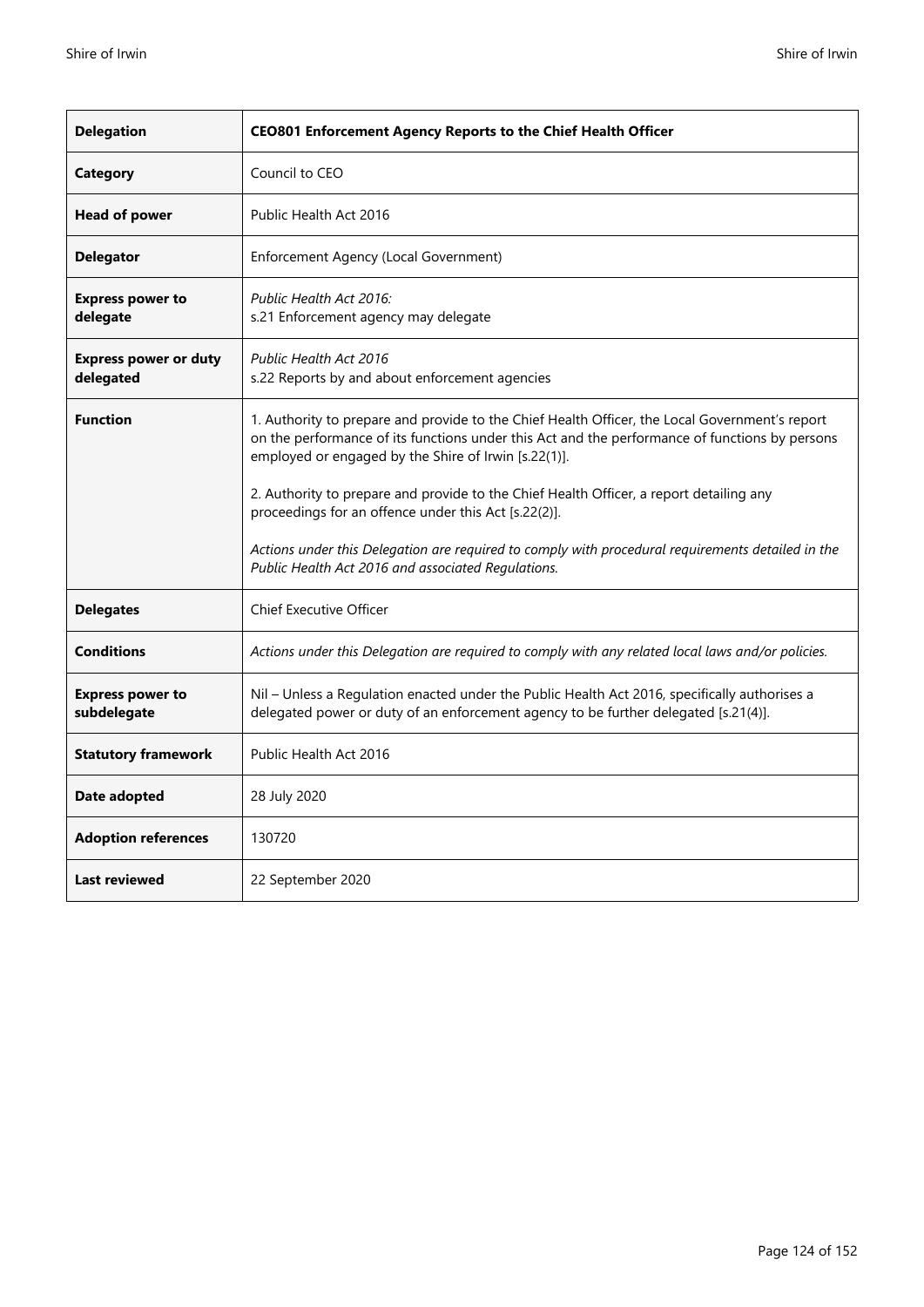| <b>Delegation</b>                         | <b>CEO802 Designate Authorised Officers</b>                                                                                                                                                                                                                                                                                                                                                                                                                                                                                                                                                                                                                                                                                                                                                                                                                                                                                                                                       |
|-------------------------------------------|-----------------------------------------------------------------------------------------------------------------------------------------------------------------------------------------------------------------------------------------------------------------------------------------------------------------------------------------------------------------------------------------------------------------------------------------------------------------------------------------------------------------------------------------------------------------------------------------------------------------------------------------------------------------------------------------------------------------------------------------------------------------------------------------------------------------------------------------------------------------------------------------------------------------------------------------------------------------------------------|
| Category                                  | Council to CEO                                                                                                                                                                                                                                                                                                                                                                                                                                                                                                                                                                                                                                                                                                                                                                                                                                                                                                                                                                    |
| <b>Head of power</b>                      | Public Health Act 2016                                                                                                                                                                                                                                                                                                                                                                                                                                                                                                                                                                                                                                                                                                                                                                                                                                                                                                                                                            |
| <b>Delegator</b>                          | Enforcement Agency (Local Government)                                                                                                                                                                                                                                                                                                                                                                                                                                                                                                                                                                                                                                                                                                                                                                                                                                                                                                                                             |
| <b>Express power to</b><br>delegate       | Public Health Act 2016:<br>s.21 Enforcement agency may delegate                                                                                                                                                                                                                                                                                                                                                                                                                                                                                                                                                                                                                                                                                                                                                                                                                                                                                                                   |
| <b>Express power or duty</b><br>delegated | Public Health Act 2016<br>s.24(1) and (3) Designation of authorised officers                                                                                                                                                                                                                                                                                                                                                                                                                                                                                                                                                                                                                                                                                                                                                                                                                                                                                                      |
| <b>Function</b>                           | 1. Authority to designate a person or class of persons as authorised officers for the purposes of:<br>a. The Public Health Act 2016 or other specified Act<br>b. Specified provisions of the Public Health Act 2016 or other specified Act<br>c. Provisions of the Public Health Act 2016 or another specified Act, other than the specified<br>provisions of that Act.<br>Including:<br>a. an environmental health officer or environmental health officers as a class; OR<br>b. a person who is not an environmental health officer or a class of persons who are not<br>environmental health officers; OR<br>c. a mixture of the two $[s.24(1)$ and $(3)]$ .<br>Subject to each person so appointed being appropriately qualified and experienced s.25(1)(a)<br>and has regard to any guidelines issued under s.29.<br>Actions under this Delegation are required to comply with procedural requirements detailed in the<br>Public Health Act 2016 and associated Regulations. |
| <b>Delegates</b>                          | Chief Executive Officer                                                                                                                                                                                                                                                                                                                                                                                                                                                                                                                                                                                                                                                                                                                                                                                                                                                                                                                                                           |
| <b>Conditions</b>                         | Actions under this Delegation are required to comply with any related local laws and/or policies.                                                                                                                                                                                                                                                                                                                                                                                                                                                                                                                                                                                                                                                                                                                                                                                                                                                                                 |
| <b>Express power to</b><br>subdelegate    | Nil - Unless a Regulation enacted under the Public Health Act 2016, specifically authorises a<br>delegated power or duty of an enforcement agency to be further delegated [s.21(4)].                                                                                                                                                                                                                                                                                                                                                                                                                                                                                                                                                                                                                                                                                                                                                                                              |
| <b>Statutory framework</b>                | Public Health Act 2016                                                                                                                                                                                                                                                                                                                                                                                                                                                                                                                                                                                                                                                                                                                                                                                                                                                                                                                                                            |
| Date adopted                              | 28 July 2020                                                                                                                                                                                                                                                                                                                                                                                                                                                                                                                                                                                                                                                                                                                                                                                                                                                                                                                                                                      |
| <b>Adoption references</b>                | 130720                                                                                                                                                                                                                                                                                                                                                                                                                                                                                                                                                                                                                                                                                                                                                                                                                                                                                                                                                                            |
| <b>Last reviewed</b>                      | 22 September 2020                                                                                                                                                                                                                                                                                                                                                                                                                                                                                                                                                                                                                                                                                                                                                                                                                                                                                                                                                                 |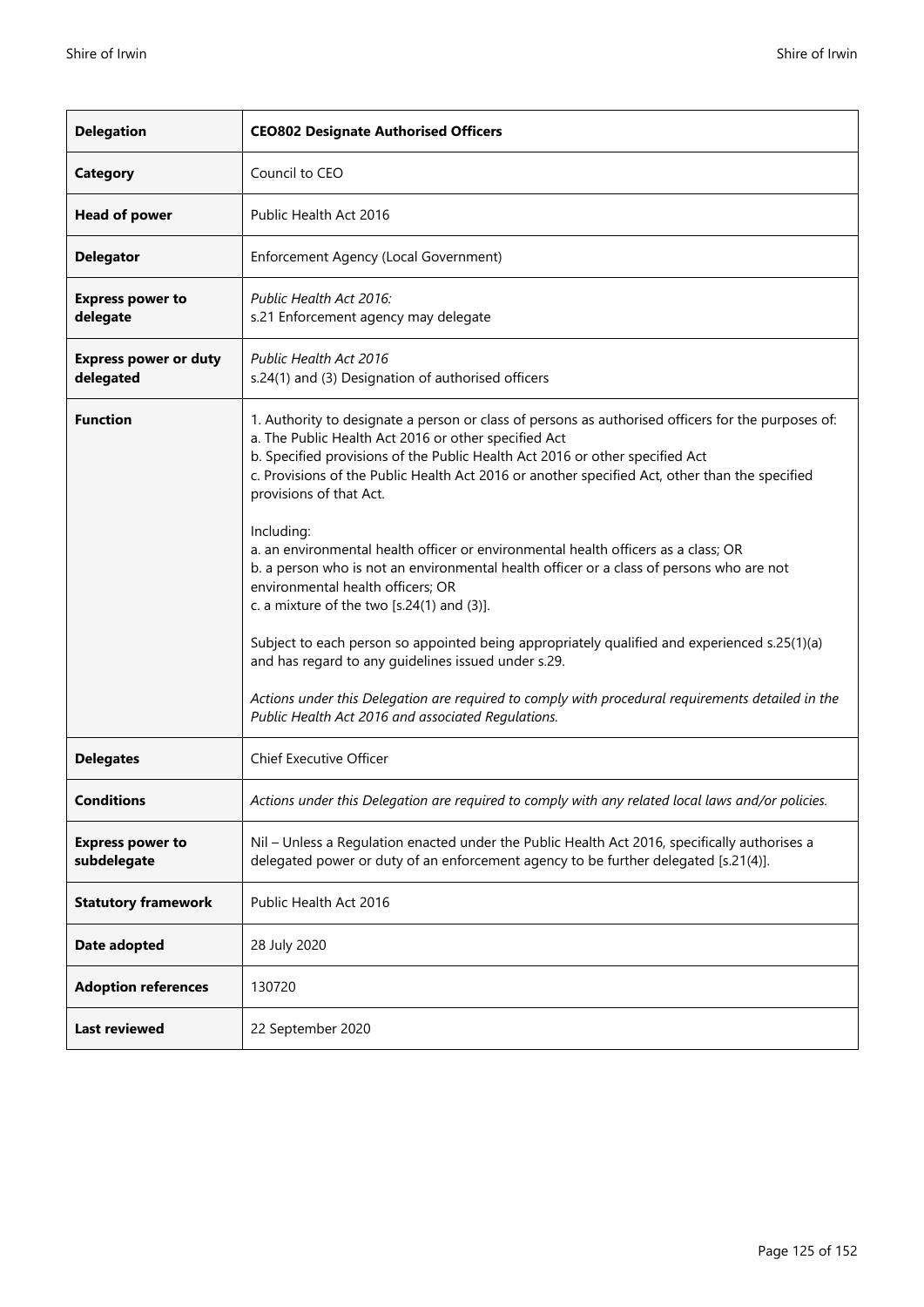| <b>Delegation</b>                         | <b>CEO803 Determine Compensation for Seized Items</b>                                                                                                                                                                                                                                                                                              |
|-------------------------------------------|----------------------------------------------------------------------------------------------------------------------------------------------------------------------------------------------------------------------------------------------------------------------------------------------------------------------------------------------------|
| <b>Category</b>                           | Council to CEO                                                                                                                                                                                                                                                                                                                                     |
| <b>Head of power</b>                      | Public Health Act 2016                                                                                                                                                                                                                                                                                                                             |
| <b>Delegator</b>                          | Enforcement Agency (Local Government)                                                                                                                                                                                                                                                                                                              |
| <b>Express power to</b><br>delegate       | Public Health Act 2016:<br>s.21 Enforcement agency may delegate                                                                                                                                                                                                                                                                                    |
| <b>Express power or duty</b><br>delegated | Public Health Act 2016<br>s.264 Compensation                                                                                                                                                                                                                                                                                                       |
| <b>Function</b>                           | 1. Authority, in response to an application for compensation, to determine compensation that is<br>just and reasonable in relation to any item seized under Part 16 if there has been no<br>contravention of the Act in relation to the item and the item cannot be returned or has in<br>consequence of the seizure depreciated in value [s.264]. |
|                                           | Actions under this Delegation are required to comply with procedural requirements detailed in the<br>Public Health Act 2016 and associated Regulations.                                                                                                                                                                                            |
| <b>Delegates</b>                          | <b>Chief Executive Officer</b>                                                                                                                                                                                                                                                                                                                     |
| <b>Conditions</b>                         | a. Compensation is limited to a maximum value of \$100, with any proposal for compensation<br>above this value to be referred for Council's determination.                                                                                                                                                                                         |
|                                           | Actions under this Delegation are required to comply with any related local laws and/or policies.                                                                                                                                                                                                                                                  |
| <b>Express power to</b><br>subdelegate    | Nil - Unless a Regulation enacted under the Public Health Act 2016, specifically authorises a<br>delegated power or duty of an enforcement agency to be further delegated [s.21(4)].                                                                                                                                                               |
| <b>Statutory framework</b>                | Public Health Act 2016<br>Note - Decisions under this delegation may be referred for review by the State Administration<br>Tribunal.                                                                                                                                                                                                               |
| Date adopted                              | 28 July 2020                                                                                                                                                                                                                                                                                                                                       |
| <b>Adoption references</b>                | 130720                                                                                                                                                                                                                                                                                                                                             |
| <b>Last reviewed</b>                      | 22 September 2020                                                                                                                                                                                                                                                                                                                                  |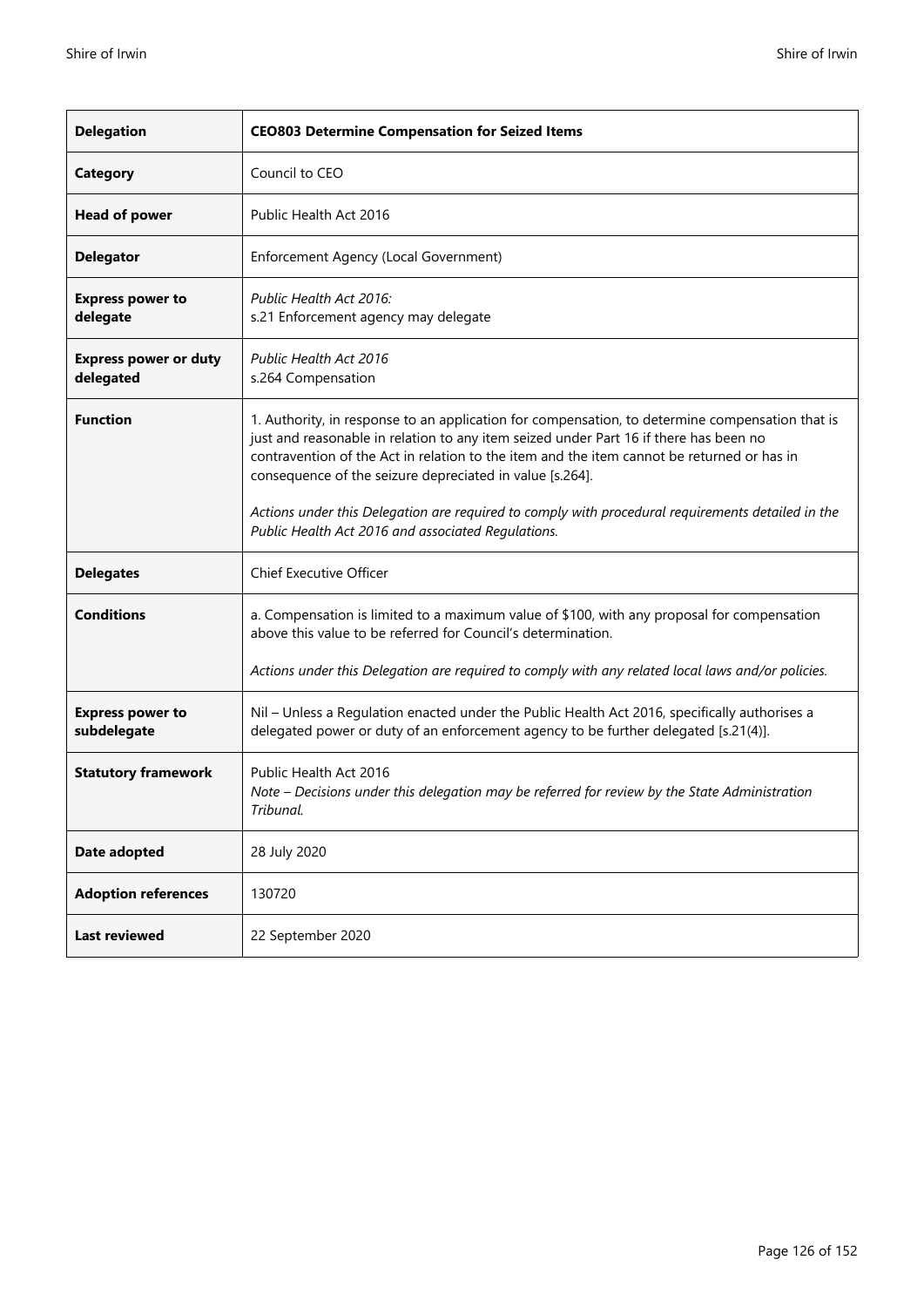| <b>Delegation</b>                         | <b>CEO804 Commence Proceedings</b>                                                                                                                                                   |
|-------------------------------------------|--------------------------------------------------------------------------------------------------------------------------------------------------------------------------------------|
| Category                                  | Council to CEO                                                                                                                                                                       |
| <b>Head of power</b>                      | Public Health Act 2016                                                                                                                                                               |
| <b>Delegator</b>                          | Enforcement Agency (Local Government)                                                                                                                                                |
| <b>Express power to</b><br>delegate       | Public Health Act 2016:<br>s.21 Enforcement agency may delegate                                                                                                                      |
| <b>Express power or duty</b><br>delegated | Public Health Act 2016<br>s.280 Commencing Proceedings                                                                                                                               |
| <b>Function</b>                           | 1. Authority to commence proceedings for an offence under the Public Health Act 2016 [s.280]                                                                                         |
|                                           | Actions under this Delegation are required to comply with procedural requirements detailed in the<br>Public Health Act 2016 and associated Regulations.                              |
| <b>Delegates</b>                          | Chief Executive Officer                                                                                                                                                              |
| <b>Conditions</b>                         | Actions under this Delegation are required to comply with any related local laws and/or policies.                                                                                    |
| <b>Express power to</b><br>subdelegate    | Nil - Unless a Regulation enacted under the Public Health Act 2016, specifically authorises a<br>delegated power or duty of an enforcement agency to be further delegated [s.21(4)]. |
| <b>Statutory framework</b>                | Public Health Act 2016                                                                                                                                                               |
| Date adopted                              | 28 July 2020                                                                                                                                                                         |
| <b>Adoption references</b>                | 130720                                                                                                                                                                               |
| Last reviewed                             | 22 September 2020                                                                                                                                                                    |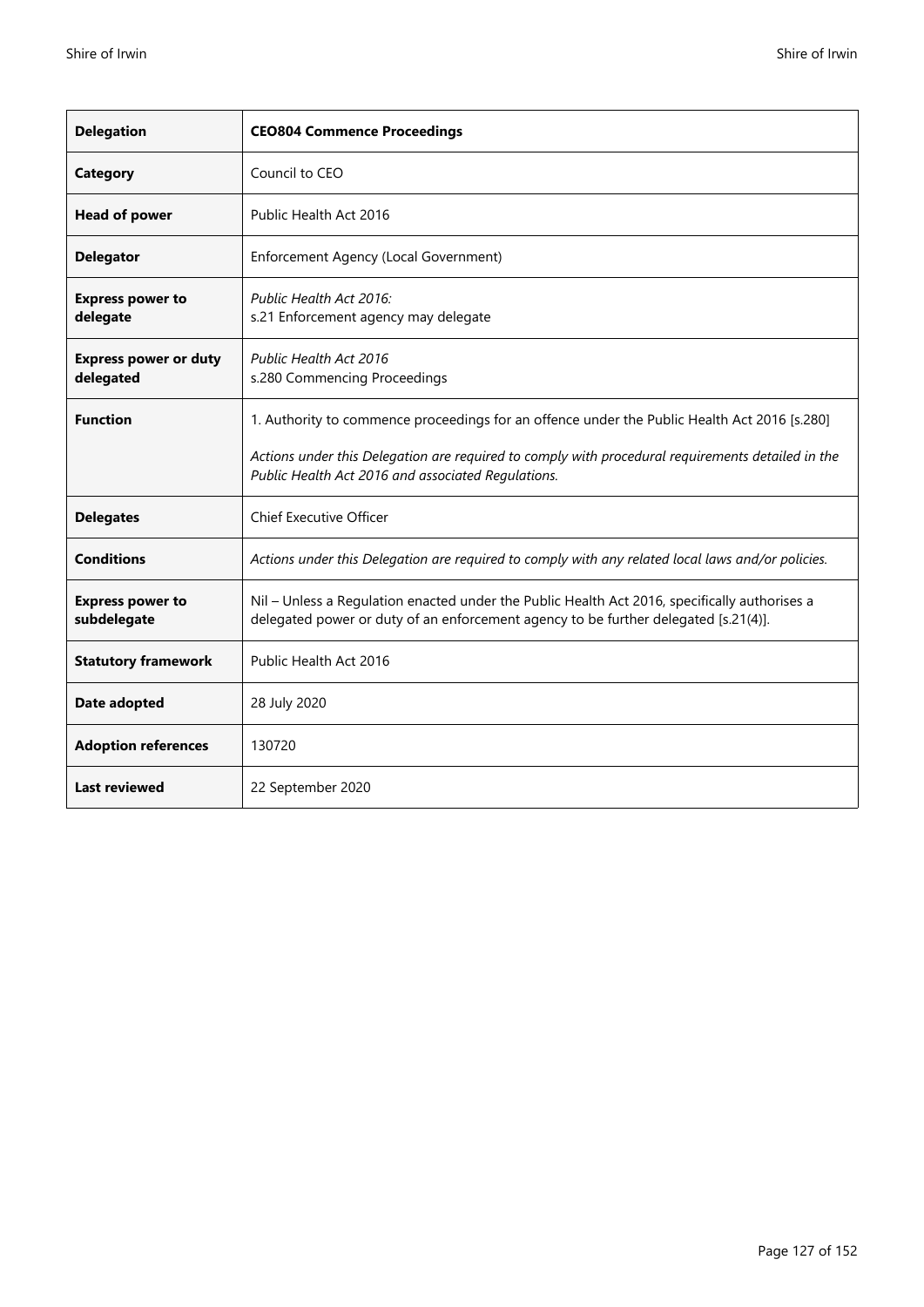| <b>Delegation</b>                         | <b>CEO900 Illegal Development</b>                                                                                                                                                                                                                                                                                                                                                                                                                                          |
|-------------------------------------------|----------------------------------------------------------------------------------------------------------------------------------------------------------------------------------------------------------------------------------------------------------------------------------------------------------------------------------------------------------------------------------------------------------------------------------------------------------------------------|
| Category                                  | Council to CEO                                                                                                                                                                                                                                                                                                                                                                                                                                                             |
| <b>Head of power</b>                      | Planning and Development Act 2005                                                                                                                                                                                                                                                                                                                                                                                                                                          |
| <b>Delegator</b>                          | Council                                                                                                                                                                                                                                                                                                                                                                                                                                                                    |
| <b>Express power to</b><br>delegate       | Planning and Development Act 2005:<br>s.16(3)(e) - Delegation by Commission                                                                                                                                                                                                                                                                                                                                                                                                |
| <b>Express power or duty</b><br>delegated | Planning and Development Act 2005:<br>s.214(2), (3) and (5) Illegal development, responsible authority's powers as to<br>s.215 Illegal development, responsible Authority's powers to remove                                                                                                                                                                                                                                                                               |
| <b>Function</b>                           | 1. Authority to give a written direction to the owner or any other person undertaking an<br>unauthorised development to stop, and not recommence, the development or that part of the<br>development that is undertaken in contravention of the planning scheme, interim development<br>order or planning control area requirements. [s.214(2)]<br>2. Authority to give a written direction to the owner or any other person who undertook an<br>unauthorised development: |
|                                           | (a) to remove, pull down, take up, or alter the development; and<br>(b) to restore the land as nearly as practicable to its condition immediately before the<br>development started, to the satisfaction of the responsible authority. [s.214(3)]<br>3. Authority to give a written direction to the person whose duty it is to execute work to                                                                                                                            |
|                                           | execute that work where it appears that delay in the execution of the work to be executed<br>under a planning scheme or interim development order would prejudice the effective operation<br>of the planning scheme or interim development order. [s.214(5)]                                                                                                                                                                                                               |
|                                           | 4. Authority to recover any expenses incurred by a responsible authority under subsection s.215<br>(1) may be recovered from the person to whom the direction was given as a debt due in a court<br>of competent jurisdiction. [s.215] See Council conditions.                                                                                                                                                                                                             |
|                                           | Note - Authority to prosecute a person for an office under Division 2 Offences irrespective of<br>whether or not a direction has been given under section 214. [s.224] Authority to give an<br>infringement notice can be issued under section 234.                                                                                                                                                                                                                        |
|                                           | Actions under this Delegation are required to comply with procedural requirements detailed in the<br>Planning and Development Act 2005, Planning and Development Regulations 2009 and Local<br>Planning Scheme 05.                                                                                                                                                                                                                                                         |
| <b>Delegates</b>                          | A/Manager Infrastructure and Development<br>Chief Executive Officer<br>Manager Development                                                                                                                                                                                                                                                                                                                                                                                 |
| <b>Conditions</b>                         | a. The authority to recover expenses is only exercisable by the Chief Executive Officer.<br>Actions under this Delegation are required to comply with any related local law and/or policies.                                                                                                                                                                                                                                                                               |
| <b>Express power to</b><br>subdelegate    | s.16(6) Delegation by Commission - A delegate must not further delegate any function.                                                                                                                                                                                                                                                                                                                                                                                      |
| <b>Statutory framework</b>                | Planning and Development Act 2005 Part 13                                                                                                                                                                                                                                                                                                                                                                                                                                  |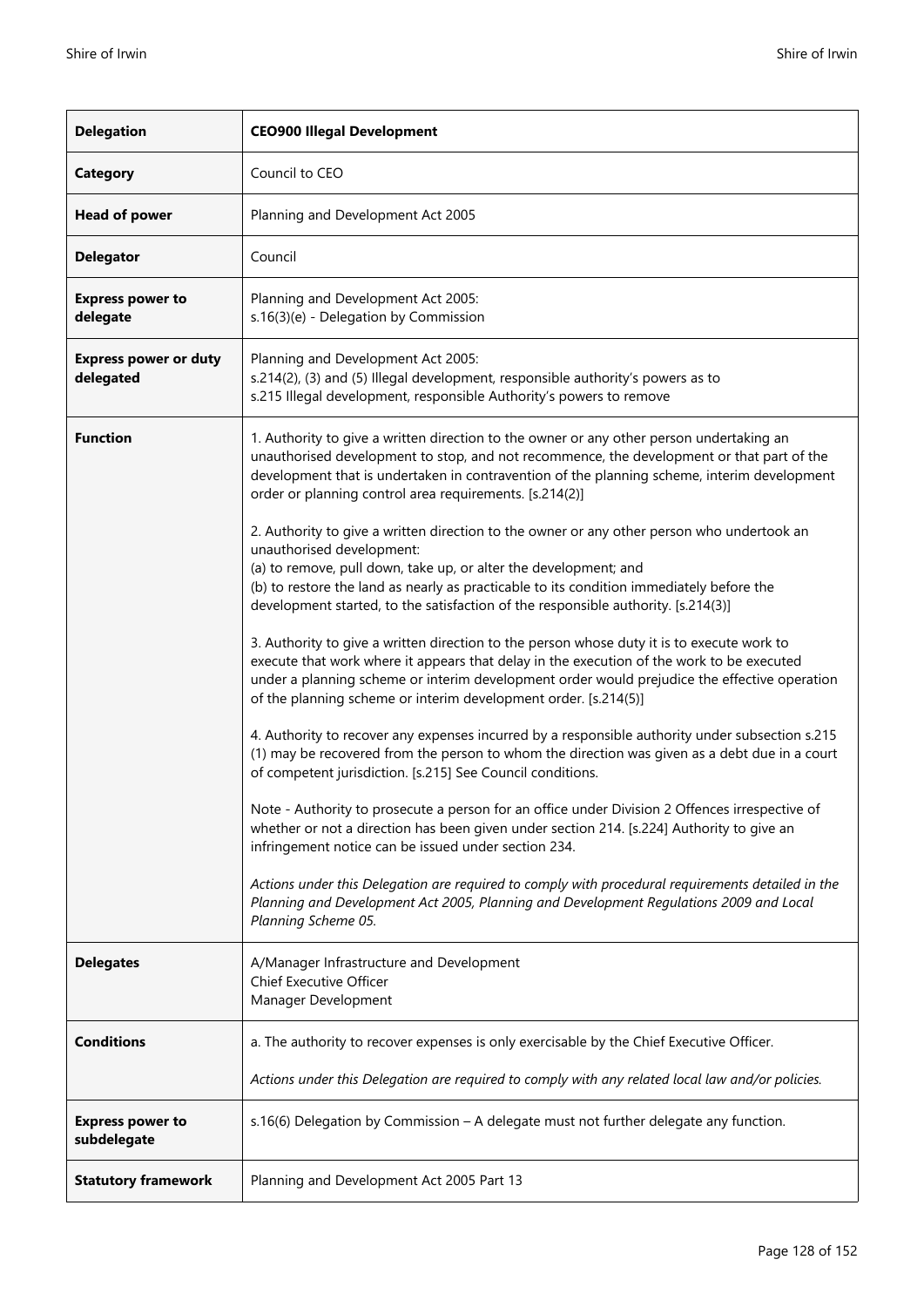| Date adopted               | 22 September 2020 |
|----------------------------|-------------------|
| <b>Adoption references</b> | 060920            |
| Last reviewed              | 22 September 2020 |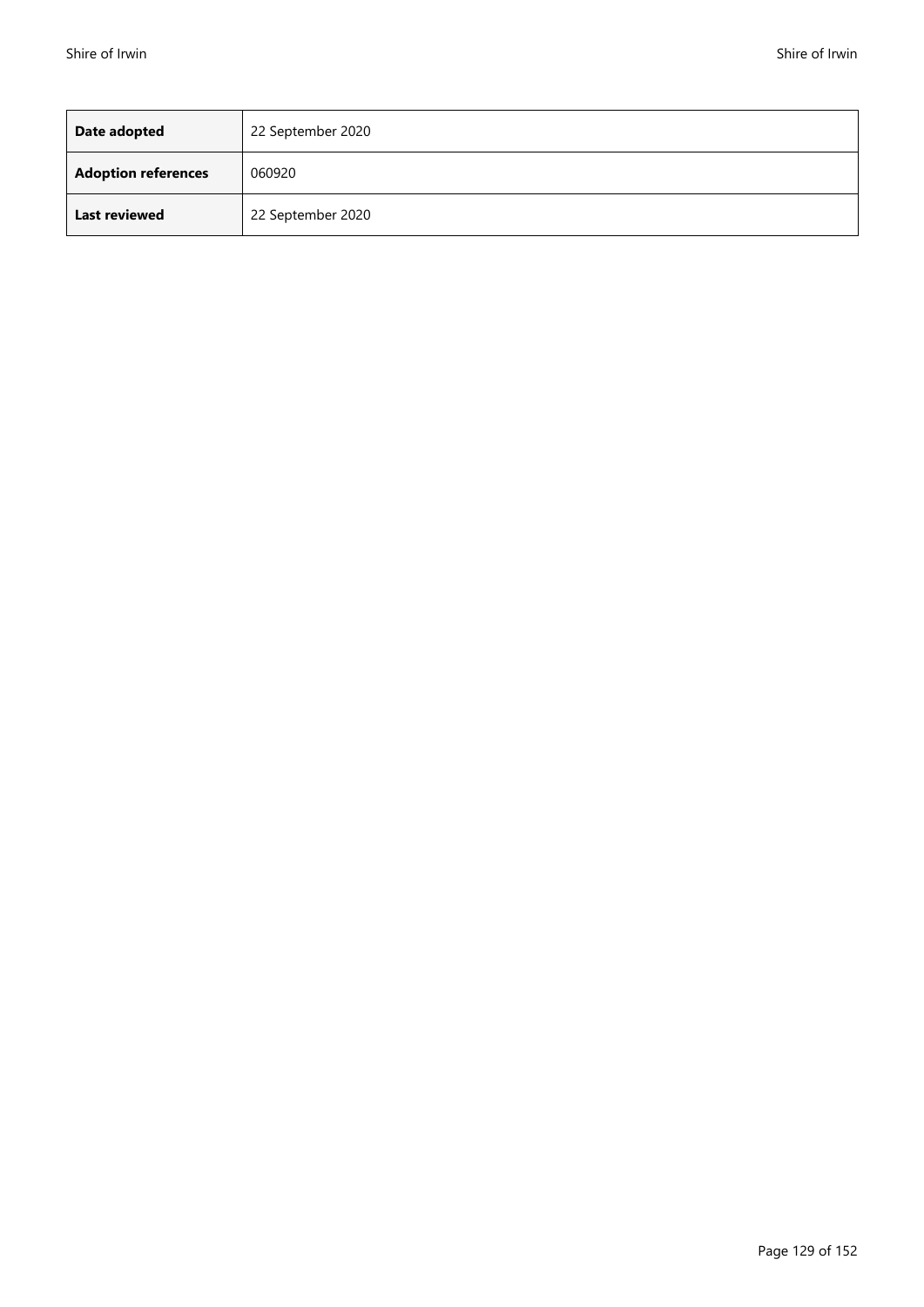| <b>Delegation</b>                         | <b>CEO901 Waiving or Refunding Planning Application Fee</b>                                                                                                                                                        |
|-------------------------------------------|--------------------------------------------------------------------------------------------------------------------------------------------------------------------------------------------------------------------|
| <b>Category</b>                           | Council to CEO                                                                                                                                                                                                     |
| <b>Head of power</b>                      | Planning and Development Act 2005                                                                                                                                                                                  |
| <b>Delegator</b>                          | Council                                                                                                                                                                                                            |
| <b>Express power to</b><br>delegate       | Planning and Development Act 2005:<br>s.16(3)(e) - Delegation by Commission                                                                                                                                        |
| <b>Express power or duty</b><br>delegated | Planning and Development Regulations 2009<br>r.52 Local Government may waive or refund fee                                                                                                                         |
| <b>Function</b>                           | 1. Authority to waive or refund, in whole or in part, payment of a fee for a planning service.<br>[r.52]                                                                                                           |
|                                           | Actions under this Delegation are required to comply with procedural requirements detailed in the<br>Planning and Development Act 2005, Planning and Development Regulations 2009 and Local<br>Planning Scheme 05. |
| <b>Delegates</b>                          | A/Manager Infrastructure and Development<br><b>Chief Executive Officer</b><br>Manager Development                                                                                                                  |
| <b>Conditions</b>                         | Actions under this Delegation are required to comply with any related local law and/or policies.                                                                                                                   |
| <b>Express power to</b><br>subdelegate    | s.16(6) Delegation by Commission - A delegate must not further delegate any function.                                                                                                                              |
| <b>Statutory framework</b>                | Planning and Development Act 2005 Part 13                                                                                                                                                                          |
| Date adopted                              | 22 September 2020                                                                                                                                                                                                  |
| <b>Adoption references</b>                | 060920                                                                                                                                                                                                             |
| <b>Last reviewed</b>                      | 22 September 2020                                                                                                                                                                                                  |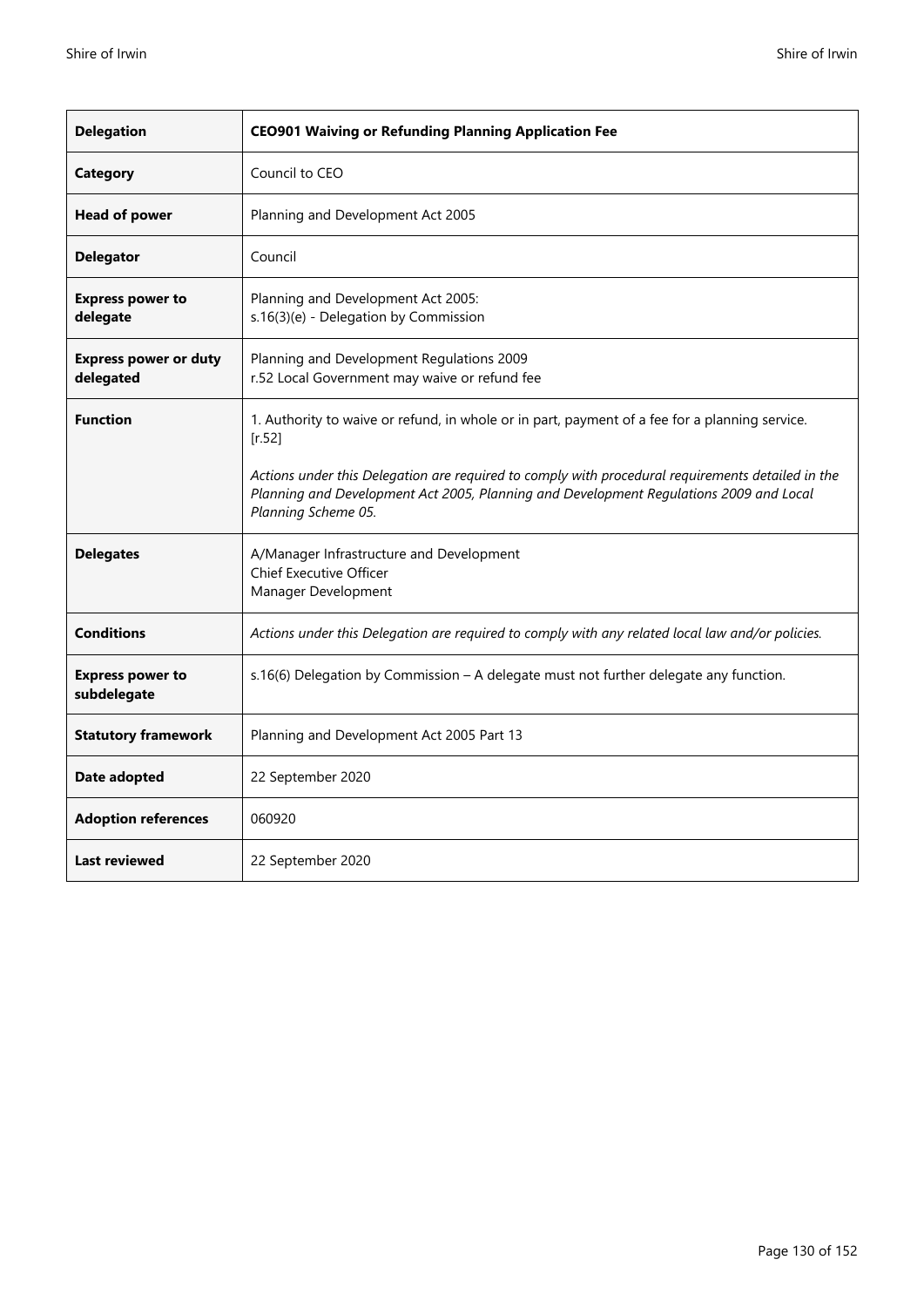| <b>Delegation</b>                         | <b>CEO902 Grant a Certificate</b>                                                                                                                                                                                  |
|-------------------------------------------|--------------------------------------------------------------------------------------------------------------------------------------------------------------------------------------------------------------------|
| Category                                  | Council to CEO                                                                                                                                                                                                     |
| <b>Head of power</b>                      | Planning and Development Act 2005                                                                                                                                                                                  |
| <b>Delegator</b>                          | Council                                                                                                                                                                                                            |
| <b>Express power to</b><br>delegate       | Planning and Development Act 2005:<br>s.16(3)(e) - Delegation by Commission                                                                                                                                        |
| <b>Express power or duty</b><br>delegated | Liquor Control Act 1988:<br>s.40 Certificate of planning authority as to whether use of premises complies with planning laws                                                                                       |
| <b>Function</b>                           | 1. Authority to grant a certificate, with or without conditions, to support an application for a<br>licence under the Liquor Control Act 1988. [s.40(1) & (4)]                                                     |
|                                           | Actions under this Delegation are required to comply with procedural requirements detailed in the<br>Planning and Development Act 2005, Planning and Development Regulations 2009 and Local<br>Planning Scheme 05. |
| <b>Delegates</b>                          | A/Manager Infrastructure and Development<br>Chief Executive Officer<br>Manager Development                                                                                                                         |
| <b>Conditions</b>                         | Actions under this Delegation are required to comply with any related local law and/or policies.                                                                                                                   |
| <b>Express power to</b><br>subdelegate    | s.16(6) Delegation by Commission - A delegate must not further delegate any function.                                                                                                                              |
| <b>Statutory framework</b>                | Planning and Development Act 2005 Part 13                                                                                                                                                                          |
| Date adopted                              | 22 September 2020                                                                                                                                                                                                  |
| <b>Adoption references</b>                | 060920                                                                                                                                                                                                             |
| Last reviewed                             | 22 September 2020                                                                                                                                                                                                  |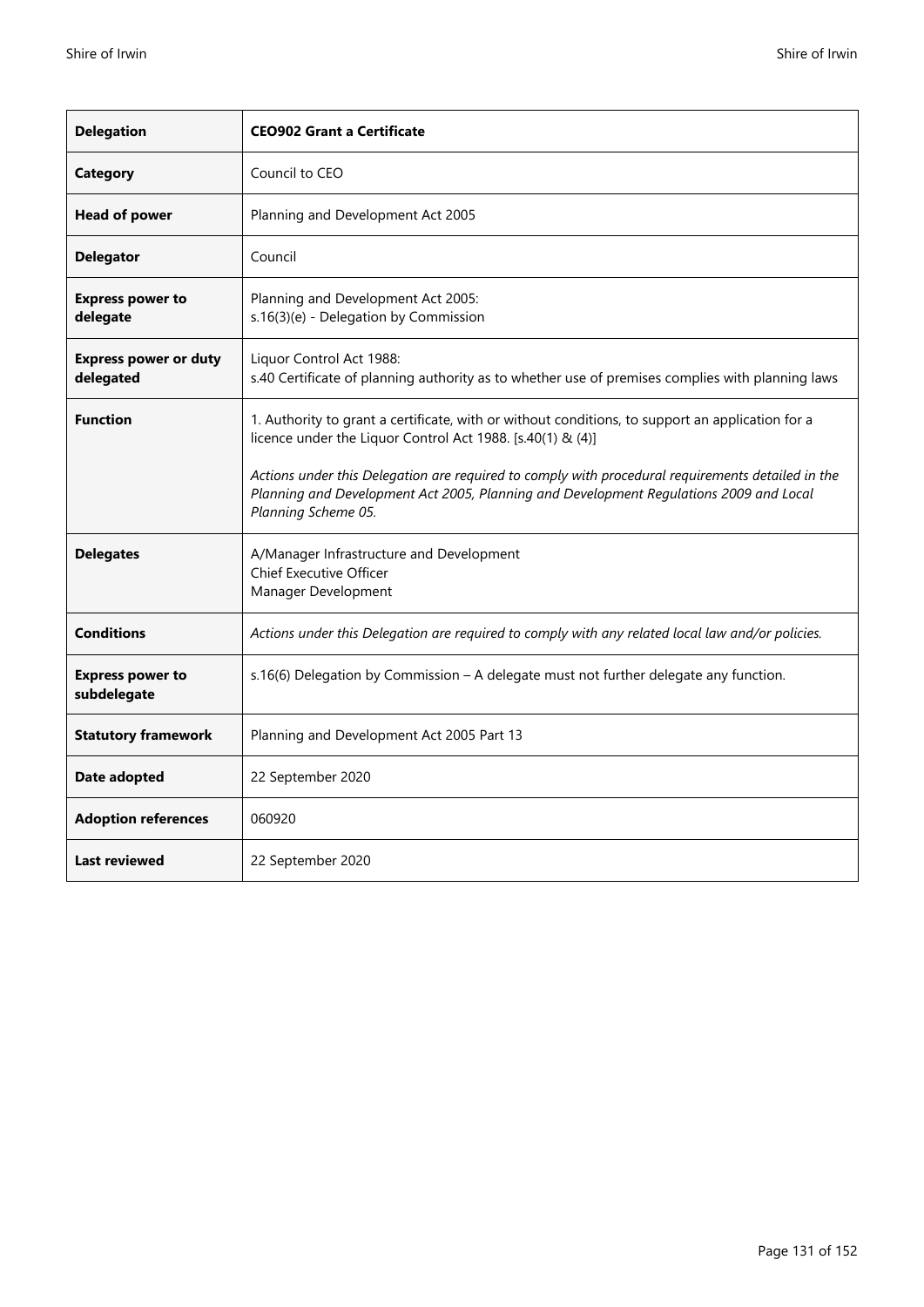| <b>Delegation</b>                         | <b>CEO903 Subdivision Clearances</b>                                                                                                                                                                                                                                                                                                                                                                                                                                                                                                                                   |
|-------------------------------------------|------------------------------------------------------------------------------------------------------------------------------------------------------------------------------------------------------------------------------------------------------------------------------------------------------------------------------------------------------------------------------------------------------------------------------------------------------------------------------------------------------------------------------------------------------------------------|
| <b>Category</b>                           | Council to CEO                                                                                                                                                                                                                                                                                                                                                                                                                                                                                                                                                         |
| <b>Head of power</b>                      | Planning and Development Act 2005                                                                                                                                                                                                                                                                                                                                                                                                                                                                                                                                      |
| <b>Delegator</b>                          | Council                                                                                                                                                                                                                                                                                                                                                                                                                                                                                                                                                                |
| <b>Express power to</b><br>delegate       | Planning and Development Act 2005:<br>s.16(3)(e) - Delegation by Commission                                                                                                                                                                                                                                                                                                                                                                                                                                                                                            |
| <b>Express power or duty</b><br>delegated | Planning and Development Act 2005:<br>s.157(1) When approval of subdivision deemed to be approval under planning scheme                                                                                                                                                                                                                                                                                                                                                                                                                                                |
| <b>Function</b>                           | 1. Upon subdivision approval by the Commission, authority under the planning scheme to<br>approve the carrying out of works necessary to enable the subdivision of the land that are -<br>(a) shown on the plan of subdivision; or<br>(b) required by the Commission to be carried out as a condition of approval of the plan of<br>subdivision.<br>Actions under this Delegation are required to comply with procedural requirements detailed in the<br>Planning and Development Act 2005, Planning and Development Regulations 2009 and Local<br>Planning Scheme 05. |
| <b>Delegates</b>                          | A/Manager Infrastructure and Development<br>Chief Executive Officer<br>Manager Development                                                                                                                                                                                                                                                                                                                                                                                                                                                                             |
| <b>Conditions</b>                         | Actions under this Delegation are required to comply with any related local law and/or policies.                                                                                                                                                                                                                                                                                                                                                                                                                                                                       |
| <b>Express power to</b><br>subdelegate    | s.16(6) Delegation by Commission - A delegate must not further delegate any function.                                                                                                                                                                                                                                                                                                                                                                                                                                                                                  |
| Date adopted                              | 22 September 2020                                                                                                                                                                                                                                                                                                                                                                                                                                                                                                                                                      |
| <b>Adoption references</b>                | 060920                                                                                                                                                                                                                                                                                                                                                                                                                                                                                                                                                                 |
| <b>Last reviewed</b>                      | 22 September 2020                                                                                                                                                                                                                                                                                                                                                                                                                                                                                                                                                      |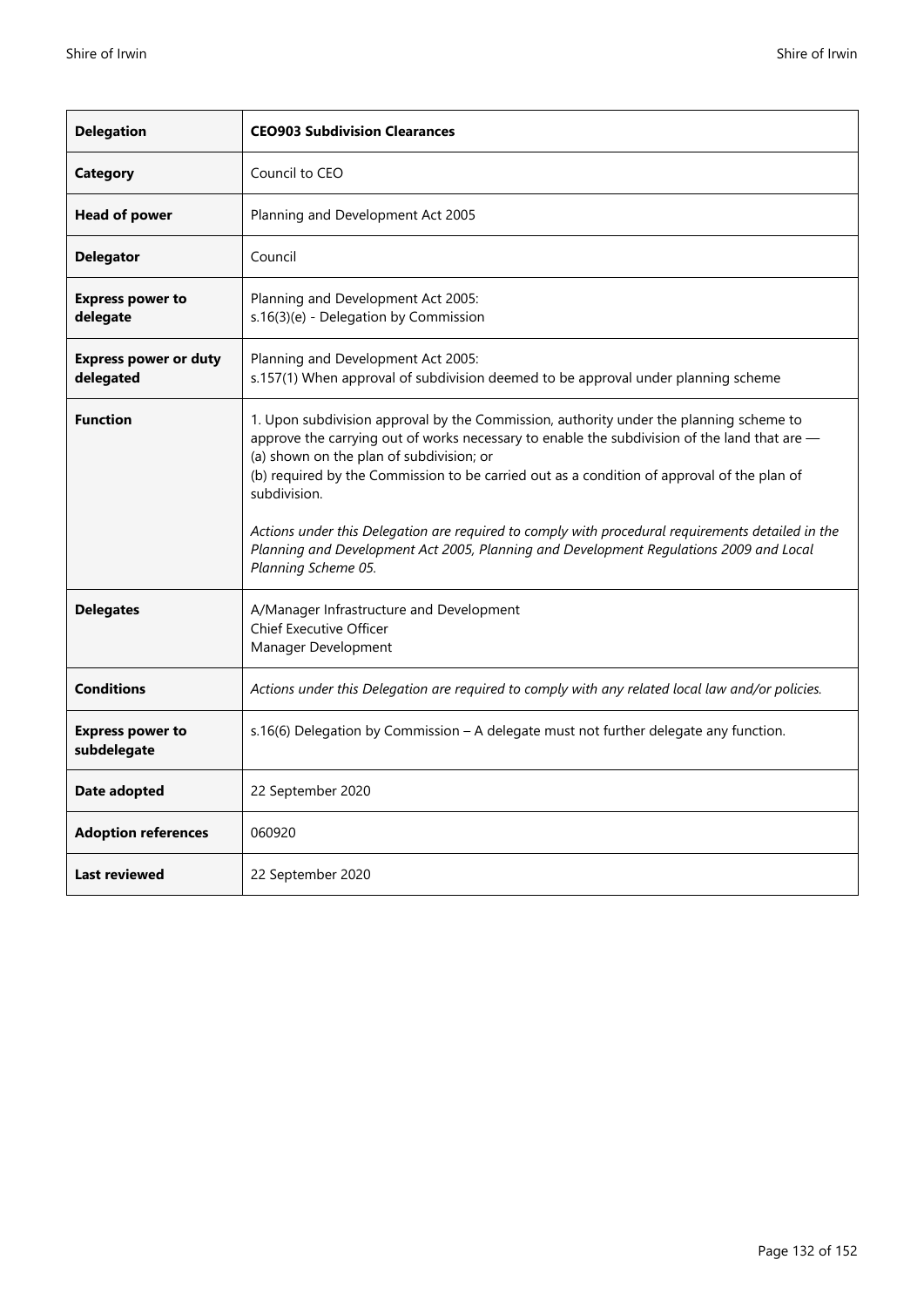| <b>Delegation</b>                   | <b>CEO904 Local Planning Scheme No.5</b>                                                                                                                                                                                                                                                                                                                                                                                                |
|-------------------------------------|-----------------------------------------------------------------------------------------------------------------------------------------------------------------------------------------------------------------------------------------------------------------------------------------------------------------------------------------------------------------------------------------------------------------------------------------|
| Category                            | Council to CEO                                                                                                                                                                                                                                                                                                                                                                                                                          |
| <b>Head of power</b>                | Planning and Development Act 2005                                                                                                                                                                                                                                                                                                                                                                                                       |
| <b>Delegator</b>                    | Council                                                                                                                                                                                                                                                                                                                                                                                                                                 |
| <b>Express power to</b><br>delegate | Planning and Development (Local Planning Schemes) Regulations 2015<br>s.82 Delegations by local government<br>s.84 Other matters relevant to delegations under this Division<br>Local Government Act 1995:<br>s.5.45 Other matters relevant to delegations under this Division<br>s.5.46 Register of, and records relevant to, delegations to CEO and employees<br>Local Planning Scheme 5 (The Scheme)<br>11.3 Delegation of functions |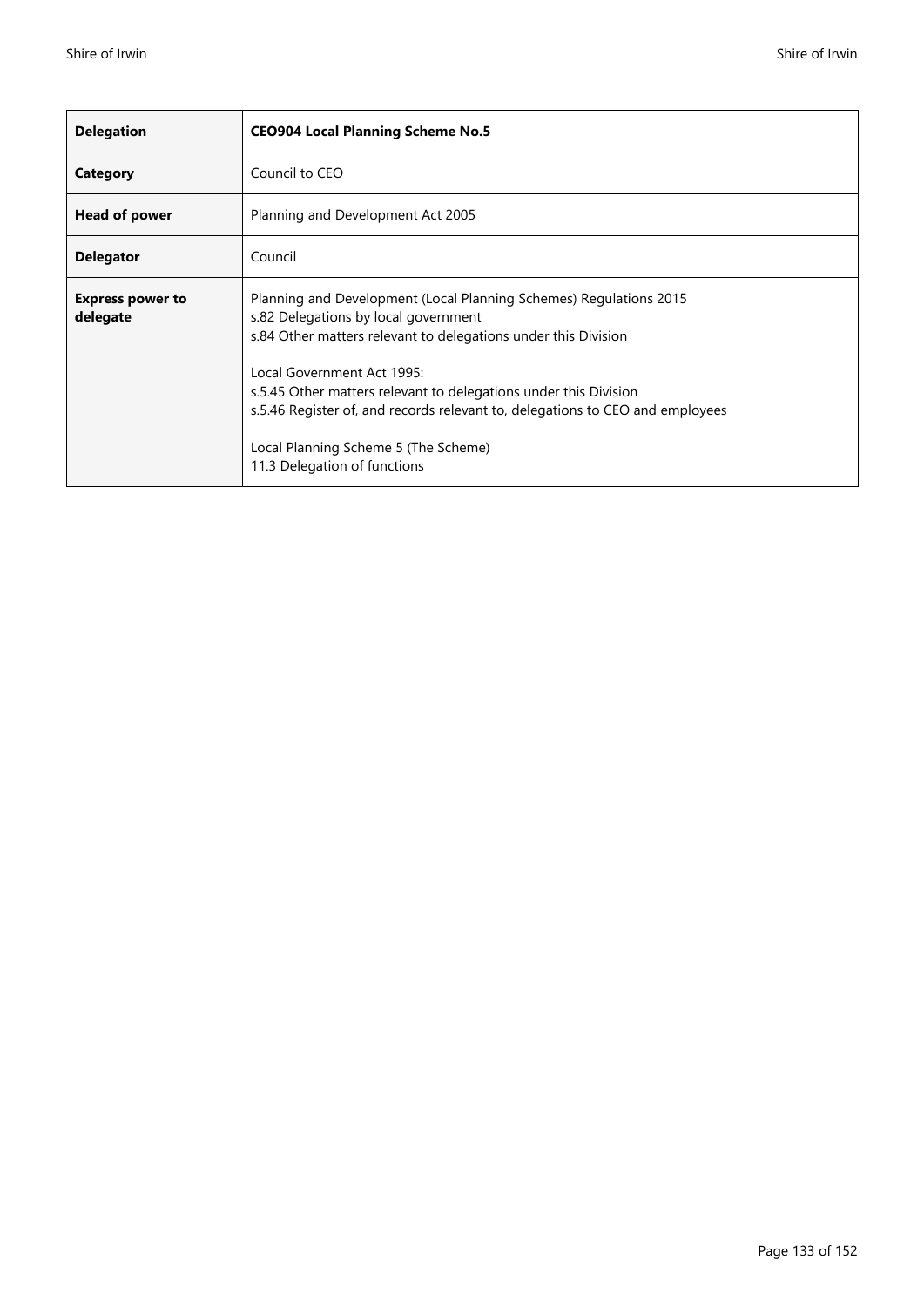| <b>Express power or duty</b><br>delegated | <b>PART 4 - ZONES AND THE USE OF THE LAND</b><br>4.3 Zoning table                                                                                                                                                                                                                                                                                                                                                                                                                                                                                                                                                                                                                                                                                                                                                                                                                                               |
|-------------------------------------------|-----------------------------------------------------------------------------------------------------------------------------------------------------------------------------------------------------------------------------------------------------------------------------------------------------------------------------------------------------------------------------------------------------------------------------------------------------------------------------------------------------------------------------------------------------------------------------------------------------------------------------------------------------------------------------------------------------------------------------------------------------------------------------------------------------------------------------------------------------------------------------------------------------------------|
|                                           | <b>PART 5 - GENERAL DEVELOPMENT REQUIREMENTS</b><br>5.3 Special application of residential design codes<br>5.5 Variations to site and development standards and requirements<br>5.7 Home businesses, home occupations and cottage industries<br>5.8 Car Parking Standards<br>5.9 Car Parking - Cash in Lieu or Staging<br>5.10 Secondhand Dwellings<br>5.11 Ancillary Dwellings<br>5.12 Waste Disposal<br>5.15 Development of land without constructed road frontage<br>5.16 Land liable to flooding and the Irwin River Floodplain<br>5.17 Development of lots with more than one street frontage<br>5.18 Outbuildings<br>5.21 Retaining Walls, fence or screen wall construction<br>5.22 Traffic Entrances<br>5.23 Flora preservation and planting<br>5.25 Residential Zone<br>5.26 Special Residential Zone<br>5.30 Rural Residential Zone and the Rural Smallholdings Zone<br>5.34 Structure Planning Areas |
|                                           | <b>PART 6 SPECIAL CONTROL AREAS</b><br>6.2 Water Supply Protection Area<br><b>PART 7 HERITAGE</b><br>7.4 Heritage Assessment<br>7.5 Variations to Scheme provisions for a heritage place or heritage area                                                                                                                                                                                                                                                                                                                                                                                                                                                                                                                                                                                                                                                                                                       |
|                                           | <b>PART 8 - DEVELOPMENT OF LAND</b><br>8.1 Requirement for approval to commence development<br>8.3 Amending or revoking a planning approval<br>8.4 Unauthorised existing developments                                                                                                                                                                                                                                                                                                                                                                                                                                                                                                                                                                                                                                                                                                                           |
|                                           | <b>PART 9 - APPLICATION FOR PLANNING APPROVAL</b><br>9.4 Advertising of applications                                                                                                                                                                                                                                                                                                                                                                                                                                                                                                                                                                                                                                                                                                                                                                                                                            |
|                                           | PART 10 PROCEDURE FOR DEALING WITH APPLICATIONS<br>10.1 Consultations with other authorities<br>10.6 Temporary planning approval                                                                                                                                                                                                                                                                                                                                                                                                                                                                                                                                                                                                                                                                                                                                                                                |
|                                           | PART 11 ENFORCEMENT AND ADMINISTRATION<br>11.1 Powers of the Local Government<br>11.2 Removal and repair of existing advertisements                                                                                                                                                                                                                                                                                                                                                                                                                                                                                                                                                                                                                                                                                                                                                                             |
| <b>Function</b>                           | <b>PART 4 - ZONES AND THE USE OF LAND</b><br>1 Change the use of land from one use to another. [cl.4.3.3 & 4.3.4]<br><b>PART 5 - GENERAL DEVELOPMENT REQUIREMENTS</b>                                                                                                                                                                                                                                                                                                                                                                                                                                                                                                                                                                                                                                                                                                                                           |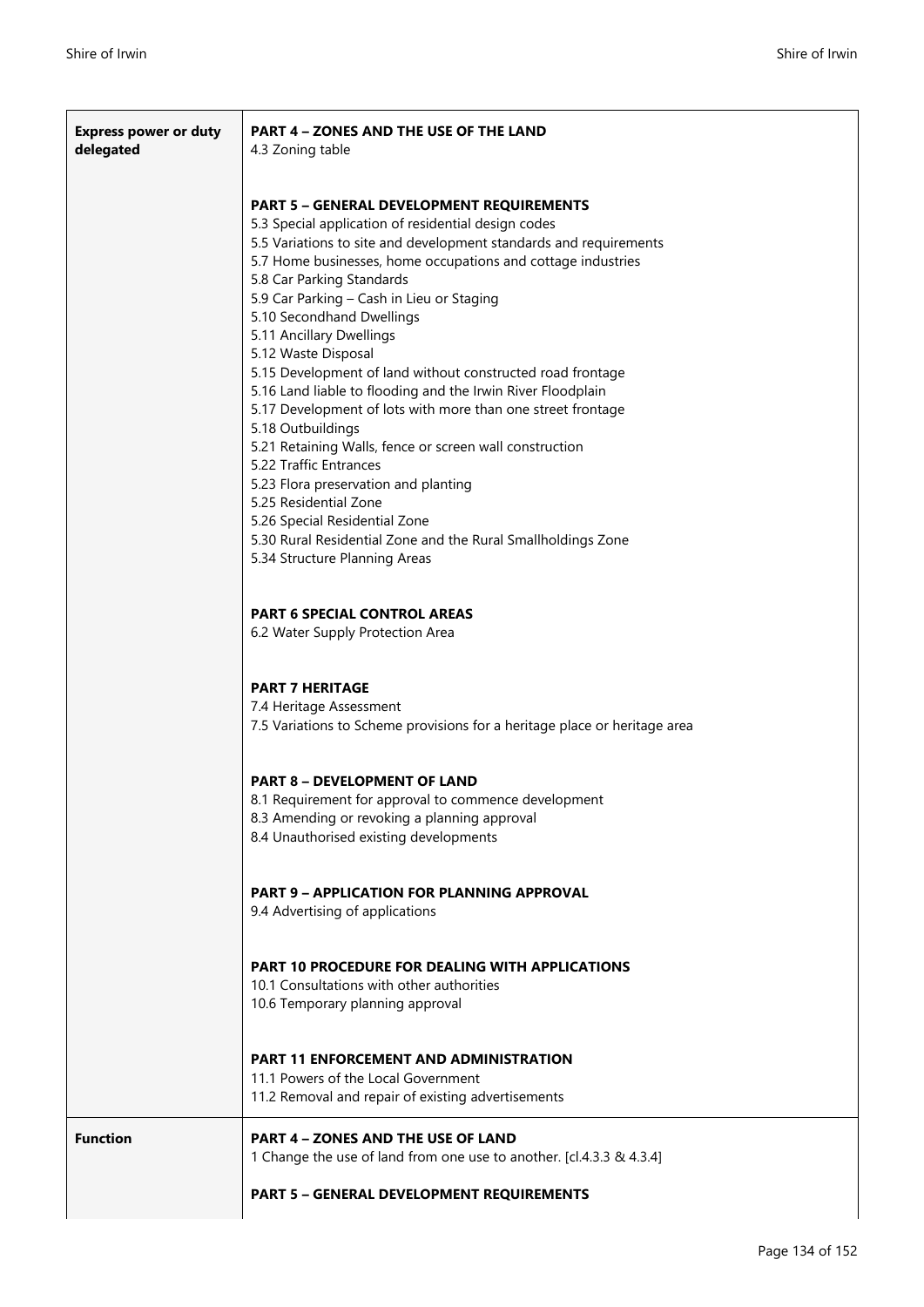2 Approve a Grouped Dwelling development containing a maximum of two (2) dwelling units, subject to relevant provision of R20 and The Scheme. [cl.5.3.1]

3 Approve Ancillary Dwelling as per the provision of the development application process, Zoning Table and the Residential Design Codes. [cl.5.3.3 & 5.11]

4 Approve an application for planning approval that does not comply with a standard or requirement prescribed under The Scheme, unconditionally or subject to such conditions as the local government thinks fit. Except for development in respect of which the Residential Design Codes apply. [cl.5.5.1] In accordance with cl.5.5.2 & 5.5.3.

5 Issue an annual approval to conduct a home business, home occupation or industry-cottage. Re-issue or refuse to re-issue annual approvals. [cl.5.7.1 & 5.7.2].

6 Authority to determine parking standards not specified in The Scheme [cl5.8.1]

7 Authority to permit car parking to be provided in stages subject to the landowner setting aside an area of land sufficient to accommodate the total car parking requirement for the development and entering into a legal agreement to satisfactorily complete all the remaining parking when required to do so by the local government. [cl5.9.1]

8 Refuse a development application until the road has been constructed or access by means of a constructed road is provided. Or grant approval to the application subject to a condition requiring the applicant to pay a sum of money in or towards the cost of constructing the road or part thereof and any other condition it considers fit to impose. Or require other legal arrangements are made for permanent access. [cl.5.15]

9 Refuse an application for planning approval for any building or development located on land which is considered as being liable to flooding or inundation. [cl.5.16]

10 Decide which street frontage the street setback shall be applied and allow up to a 50% reduction in the street frontage setback to the other street, where development is proposed on a lot with frontage to more than one street or road, and the lot is in a zone or zones other than Residential. Except where development is subject to the Residential Design Codes. [cl.5.17]

11 Approve Outbuildings, through a development application, that are consistent with The Scheme. [cl.5.18]

12 Approve, through a development application, retaining walls or boundary fences in accordance with The Scheme. [cl.5.21.1 & 5.21.2]

13 Refuse to permit more than one vehicular entrance or exit to or from any lot. May require separate entrances and exits; or may require that entrances and exits be placed in positions nominated by it, if it considers such provision necessary to avoid or reduce traffic hazards. [cl.5.22.1]

14 Authority to as a condition of any approval for new development or change of use, require existing accesses to major roads to be closed where access from a secondary street is or can be made possible. [cl.5.22.2]

15 Authority to approve to vary the position of any required firebreak to avoid destruction of vegetation due to the physical features on the subject land. [cl.5.23.4]

16 May, by notice served upon individual landowners or developers of land, require the preservation of groups and/or corridors of indigenous flora and thereafter no landowner shall cut, remove or otherwise destroy any such flora unless the Shire rescinds the notice or orders. And may impose conditions on a planning approval or request conditions on a subdivision approval. [cl.5.23.5 & 5.23.6]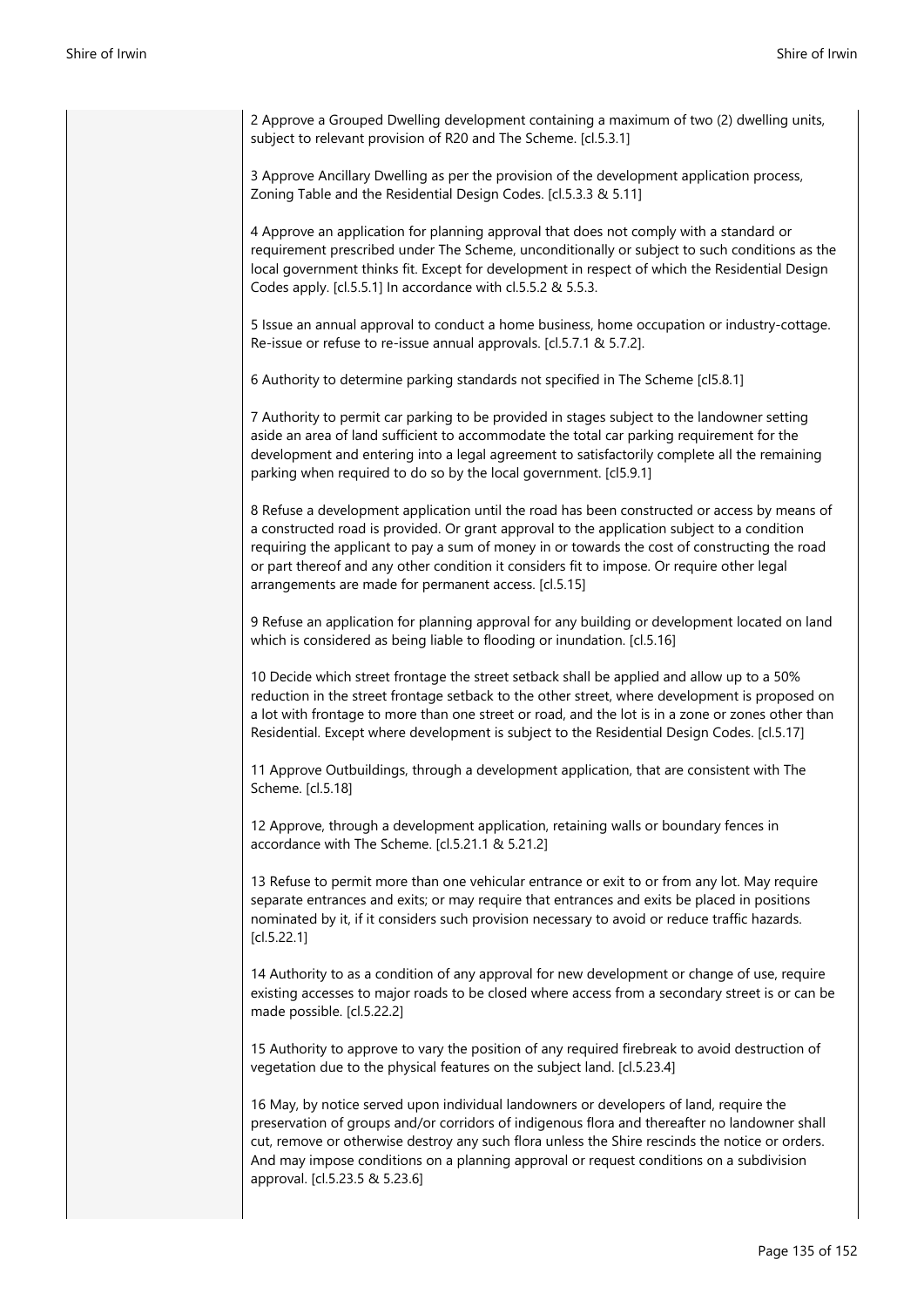17 Approve the parking of a commercial vehicle on a lot in the Residential Zone in accordance with The Scheme. [cl.5.25.3]

18 At the time of subdivision, the local government may request the Western Australian Planning Commission to impose conditions related to the subdivision, in accordance with The Scheme.

19 Refuse planning approval for any outbuildings on any Rural Residential zoned lot which does not contain a residence unless forming Stage 1 of a planning application containing a residence, the local government may require a performance bond for the future construction of the residence [cl.5.30.12]

20 Notwithstanding clause 5.34.4.1 may recommend subdivision or approve the development of land within a Structure Planning Area prior to a structure plan coming into effect in relation to that land, if the local government is satisfied that this will not prejudice the specific purposes and requirements for the Structure Planning Area. [cl.5.34.4.2]

21 Notwithstanding the provisions of sub-clause 5.34.4.4, may approve the construction of the following structures outside of the building envelopes—

- Water tanks;
- Windmills;

• Stock watering and feed troughs; and

• Roofed structure open on all sides for the purposes of providing shelter to animals. [cl.5.34.4.5]

## **PART 6 SPECIAL CONTROL AREAS**

22 Authority to refuse a use or development where DWER advises that a use or development should be refused, nothwithstanding that a use or development may be classified as 'P' in the zoning table. [cl.6.2.5]

## **PART 7 HERITAGE**

23 May require a heritage assessment to be carried out prior to the approval of any development proposed in a heritage area or in respect of a heritage place listed on the Heritage List. [cl.7.4]

24 May vary any site or development requirement specified in The Scheme or the Residential Design Codes, where desirable to –

a) Facilitate the conservation of a heritage place entered in the Register of Places under the Heritage of Western Australia Act 1990 or listed in the Heritage List under Clause 7.1.1; or b) Enhance or preserve heritage values in a heritage area designated under Clause 7.2.1. In accordance with the procedures set out in Clause 5.5.2.

## **PART 8 – DEVELOPMENT OF LAND**

25 Approve and or refuse, with or without conditions, subject to Clause 8.2, all development on land zoned and reserved under The Scheme and in accordance with Part 9 Application for Planning Approval [8.1] With regard to the following:

a) For the purpose of a use of land mentioned in the Zoning table of the LPS5 and designated 'P', 'D' or 'A'.

b) On a Local Reserve under the LPS05 for the purpose for which the land is reserved under.  $[cl.3.4]$ 

c) On Land specified in Schedule No.2 Additional Uses of the LPS05 for the purpose specified with respect to that land in Schedule No.2.

d) On land specified in Schedule No.3 Restricted Uses for the purpose specified with respect to that land in Schedule No.3.

e) For the purpose of a use of land mentioned in Schedule No.4 Special Use Zones of LPS05 and designated 'P', 'D' or 'A'.

f) To the erection placement and display of advertisements and the use of land or buildings for that purpose in accordance with The Scheme.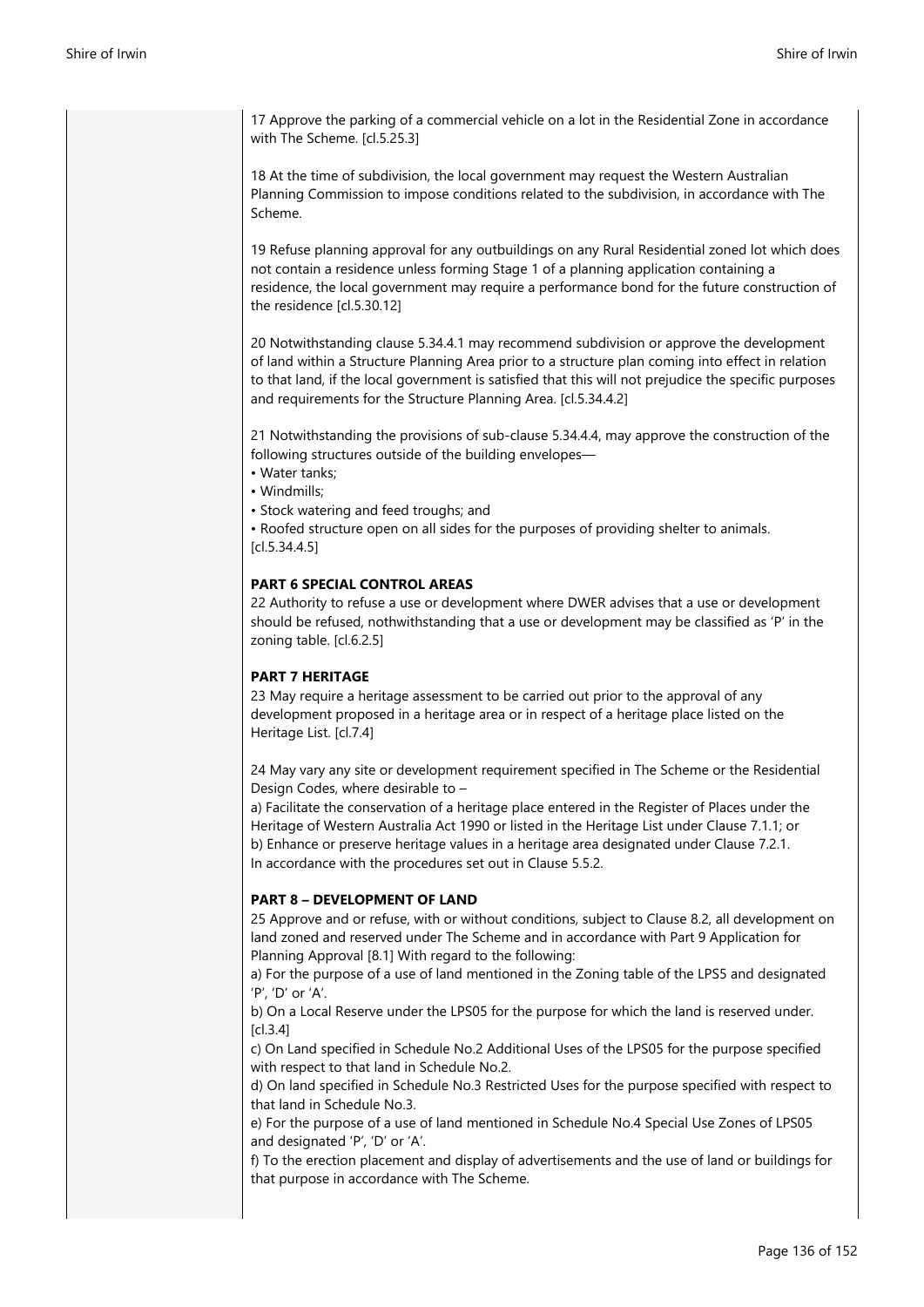|                                        | 26 Revoke or amend, on written application from the owner of land in respect of which<br>planning approval has been granted, revoke or amend the planning approval, prior to the<br>commencement of the use or development subject of the planning approval. [cl.8.3]                                                                                                         |
|----------------------------------------|-------------------------------------------------------------------------------------------------------------------------------------------------------------------------------------------------------------------------------------------------------------------------------------------------------------------------------------------------------------------------------|
|                                        | 27 Grant planning approval, for an unauthorised development, if the development conforms to<br>the provisions of The Scheme and in accordance with Part 9 Application for Planning Approval.<br>$[cl.8.4]$                                                                                                                                                                    |
|                                        | PART 9 APPLICATION FOR PLANNING APPROVAL<br>28 May give notice or require the applicant to give notice of an application for planning<br>approval in accordance with Part 9 and for the purpose of a use or commence or carry out<br>development which involves a use which is-<br>a) An 'A' use under Clause 4.3.2; or<br>b) A use not listed in the Zoning Table [cl.9.4.1] |
|                                        | PART 10 PROCEDURE FOR DEALING WITH APPLICATIONS<br>29 May consult with any other statutory, public, or planning authority it considers appropriate<br>in considering any application for planning approval. [cl.10.1.1]                                                                                                                                                       |
|                                        | 30 May impose conditions limiting the period of time for which a temporary planning approval<br>is granted. [cl.10.6]                                                                                                                                                                                                                                                         |
|                                        | PART 11 ENFORCEMENT AND ADMINISTRATION<br>31 May, at all reasonable times and with such assistance as may be required, enter any building<br>or land for the purpose of ascertaining whether the provisions of The Scheme are being<br>observed. [cl.11.1.2]                                                                                                                  |
|                                        | 32 May by written notice (giving clear reasons) require the advertiser to remove, relocate,<br>repair, adapt or otherwise modify the advertisement, where an existing advertisement at, or at<br>any time after, the coming into force of The Scheme, is, in the opinion of the local government,<br>in conflict with the amenity of the locality. [cl.11.2.1]                |
|                                        | 33 Where, in the opinion of the local government, an advertisement has deteriorated to a point<br>where it is in conflict with the aims of The Scheme or it ceases to be effective for the purpose<br>for which it was erected or displayed, the local government may by written notice require the<br>advertiser to -                                                        |
|                                        | a) repair, repaint or otherwise restore the advertisement to a standard specified by the local<br>government in the notice; or<br>b) remove the advertisement. [cl.11.2.2]                                                                                                                                                                                                    |
|                                        | Actions under this Delegation are required to comply with procedural requirements detailed in the<br>Local Planning Scheme 05, local planning policies and the standards and policies of the Western<br>Australia Planning Commission.                                                                                                                                        |
| <b>Delegates</b>                       | Chief Executive Officer                                                                                                                                                                                                                                                                                                                                                       |
| <b>Conditions</b>                      | Actions under this Delegation are required to comply with any related local law and/or policies.                                                                                                                                                                                                                                                                              |
| <b>Express power to</b><br>subdelegate | Planning and Development (Local Planning Schemes) Regulations 2015<br>s.83 Local Government CEO may delegate powers<br>s.84 Other matters relevant to delegations under this Division                                                                                                                                                                                         |
| Subdelegate<br>conditions              | Sub-Delegate/s (Appointed by CEO):<br>A/Manager Infrastructure and Development<br>Manager Development                                                                                                                                                                                                                                                                         |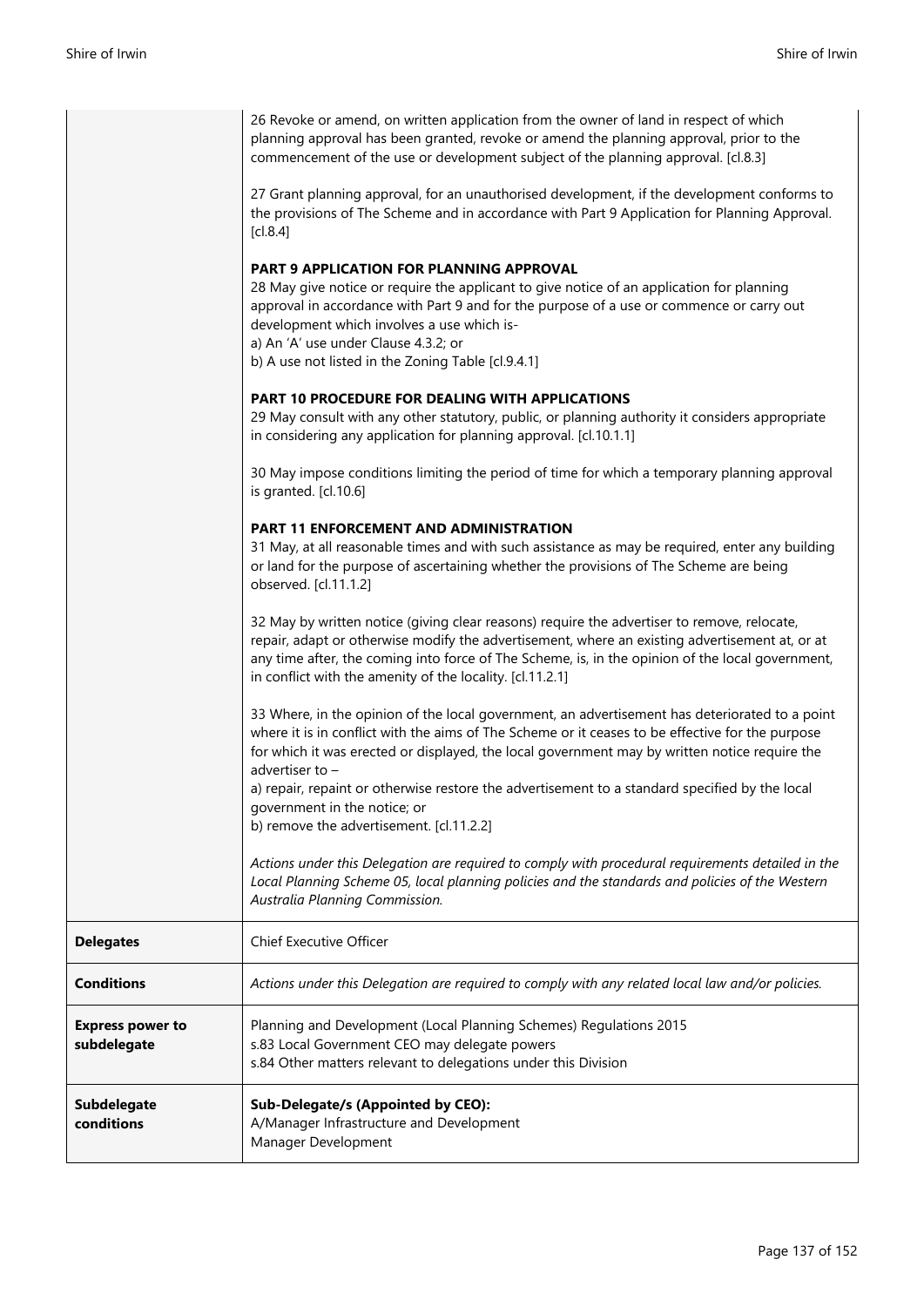| <b>Statutory framework</b> | Planning and Development Act 2005 Part 13<br>Planning and Development (Local Planning Schemes) Regulations 2015<br>Local Planning Scheme 05                                                                                                                                                                                                                                  |
|----------------------------|------------------------------------------------------------------------------------------------------------------------------------------------------------------------------------------------------------------------------------------------------------------------------------------------------------------------------------------------------------------------------|
| <b>Policy</b>              | Local Planning Policy - Advertising Signs<br>Local Planning Policy - Developer Contributions for Upgrades to Roads and Footpaths<br>Local Planning Policy - Extractive Industries<br>LPP01 Local Planning Policy - Shipping Containers<br>Local Planning Policy - Water Sensitive Urban Design<br>Local Planning Policy - Wind Turbines<br>Council Policy CP24 Recordkeeping |
| <b>Record keeping</b>      | Local Government Act s.5.46                                                                                                                                                                                                                                                                                                                                                  |
| Date adopted               | 22 September 2020                                                                                                                                                                                                                                                                                                                                                            |
| <b>Adoption references</b> | 060920                                                                                                                                                                                                                                                                                                                                                                       |
| <b>Last reviewed</b>       | 22 September 2020                                                                                                                                                                                                                                                                                                                                                            |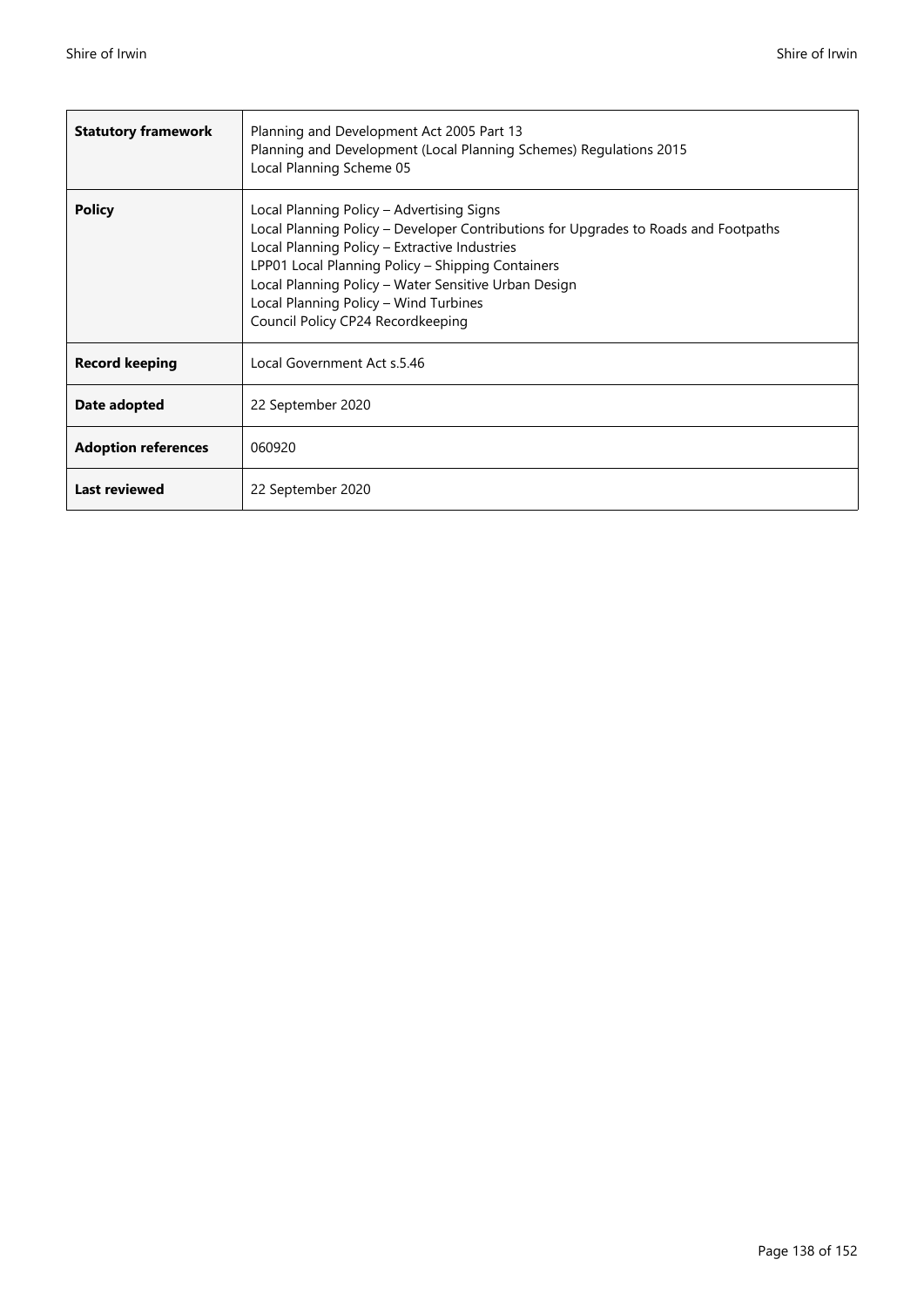| <b>Delegation</b>                         | <b>CEO905 Strata Title Applications - Certificates of Approval</b>                                                                                                                                                                                                                                                                                                                                                                                                                                                                                                                                                                                                                                  |
|-------------------------------------------|-----------------------------------------------------------------------------------------------------------------------------------------------------------------------------------------------------------------------------------------------------------------------------------------------------------------------------------------------------------------------------------------------------------------------------------------------------------------------------------------------------------------------------------------------------------------------------------------------------------------------------------------------------------------------------------------------------|
| <b>Category</b>                           | Council to CEO                                                                                                                                                                                                                                                                                                                                                                                                                                                                                                                                                                                                                                                                                      |
| <b>Head of power</b>                      | Planning and Development Act 2005                                                                                                                                                                                                                                                                                                                                                                                                                                                                                                                                                                                                                                                                   |
| <b>Delegator</b>                          | Council                                                                                                                                                                                                                                                                                                                                                                                                                                                                                                                                                                                                                                                                                             |
| <b>Express power to</b><br>delegate       | Planning and Development Act 2005:<br>Section 16(3)(e) - Delegation by Commission                                                                                                                                                                                                                                                                                                                                                                                                                                                                                                                                                                                                                   |
| <b>Express power or duty</b><br>delegated | Strata Titles Act 1985:<br>s.23 Requirement for local government approval                                                                                                                                                                                                                                                                                                                                                                                                                                                                                                                                                                                                                           |
| <b>Function</b>                           | 1 Authority to provide written subdivision approval in accordance with s.15 if the parcel is<br>situated in the Shire of Irwin district, if the subdivision involves -<br>(a) 2 or more lots being consolidated into 1 lot; or<br>(b) 1 or more lots being converted into common property; or<br>(c) the removal, from the parcel, of land comprised of common property. [s.23(1)]<br>2 If the subdivision is approved, it is subject to any planning (scheme by-laws) condition<br>attached to the local government approval. [s.23(2)]<br>Actions under this Delegation are required to comply with procedural requirements detailed in the<br>Strata Titles Act 1985 and associated legislation. |
| <b>Delegates</b>                          | A/Manager Infrastructure and Development<br>Chief Executive Officer<br>Manager Development                                                                                                                                                                                                                                                                                                                                                                                                                                                                                                                                                                                                          |
| <b>Conditions</b>                         | Actions under this Delegation are required to comply with any related local law and/or policies.                                                                                                                                                                                                                                                                                                                                                                                                                                                                                                                                                                                                    |
| <b>Express power to</b><br>subdelegate    | s.16(6) Delegation by Commission - A delegate must not further delegate any function.                                                                                                                                                                                                                                                                                                                                                                                                                                                                                                                                                                                                               |
| <b>Statutory framework</b>                | Planning and Development Act 2005 Part 13<br>Strata Titles Act 1985<br>SOI Local Planning Scheme No.5                                                                                                                                                                                                                                                                                                                                                                                                                                                                                                                                                                                               |
| Date adopted                              | 22 September 2020                                                                                                                                                                                                                                                                                                                                                                                                                                                                                                                                                                                                                                                                                   |
| <b>Adoption references</b>                | 060920                                                                                                                                                                                                                                                                                                                                                                                                                                                                                                                                                                                                                                                                                              |
| <b>Last reviewed</b>                      | 22 September 2020                                                                                                                                                                                                                                                                                                                                                                                                                                                                                                                                                                                                                                                                                   |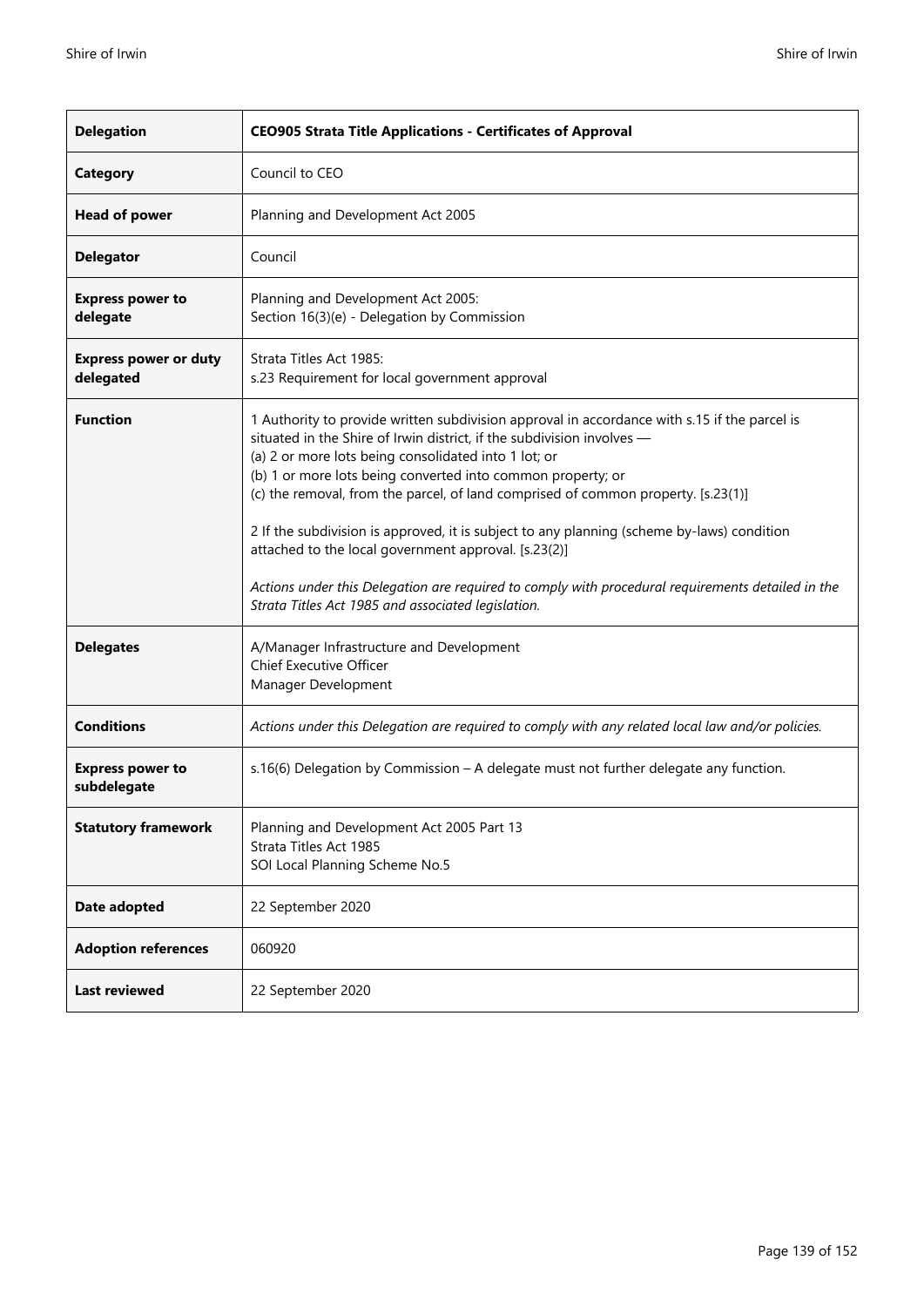| <b>Delegation</b>                         | CEO1000 Activities on Thoroughfares and Trading in Thoroughfares and Public Places<br>Local Law 2000                                                                                                                             |
|-------------------------------------------|----------------------------------------------------------------------------------------------------------------------------------------------------------------------------------------------------------------------------------|
| Category                                  | Council to CEO                                                                                                                                                                                                                   |
| <b>Head of power</b>                      | Local Government Act 1995                                                                                                                                                                                                        |
| <b>Delegator</b>                          | Council                                                                                                                                                                                                                          |
| <b>Express power to</b><br>delegate       | Local Government Act 1995:<br>s.5.42 Delegation of some powers or duties to the CEO<br>s.5.43 Limitations on delegations to the CEO                                                                                              |
| <b>Express power or duty</b><br>delegated | Activities on Thoroughfares and Trading in Thoroughfares and Public Places Local Law 2000                                                                                                                                        |
| <b>Function</b>                           | Authority to administer the Activities on Thoroughfares and Trading in Thoroughfares and<br>Public Places Local Law 2000, subject to Part 9, Division 1 of the Local Government Act 1995.                                        |
|                                           | Actions under this Delegation are required to comply with procedural requirements detailed in the<br>Local Government Act 1995 and Activities on Thoroughfares and Trading in Thoroughfares and<br>Public Places Local Law 2000. |
| <b>Delegates</b>                          | <b>Chief Executive Officer</b>                                                                                                                                                                                                   |
| <b>Conditions</b>                         | Actions under this Delegation are required to comply with any related local law and/or policies.                                                                                                                                 |
| <b>Express power to</b><br>subdelegate    | Local Government Act 1995:<br>s.5.44 CEO may delegate some powers and duties to other employees                                                                                                                                  |
| Subdelegate<br>conditions                 | Sub-delegates (appointed by CEO):<br>Manager Infrastructure and Development<br><b>Manager Regulatory Services</b>                                                                                                                |
| <b>Statutory framework</b>                | Local Government Act 1995                                                                                                                                                                                                        |
| <b>Policy</b>                             | P22 Stallholder Permits                                                                                                                                                                                                          |
| <b>Record keeping</b>                     | Local Government Act 1995 - Section 5.46(3)                                                                                                                                                                                      |
| Date adopted                              | 22 September 2020                                                                                                                                                                                                                |
| <b>Adoption references</b>                | 050920                                                                                                                                                                                                                           |
| <b>Last reviewed</b>                      | 22 September 2020                                                                                                                                                                                                                |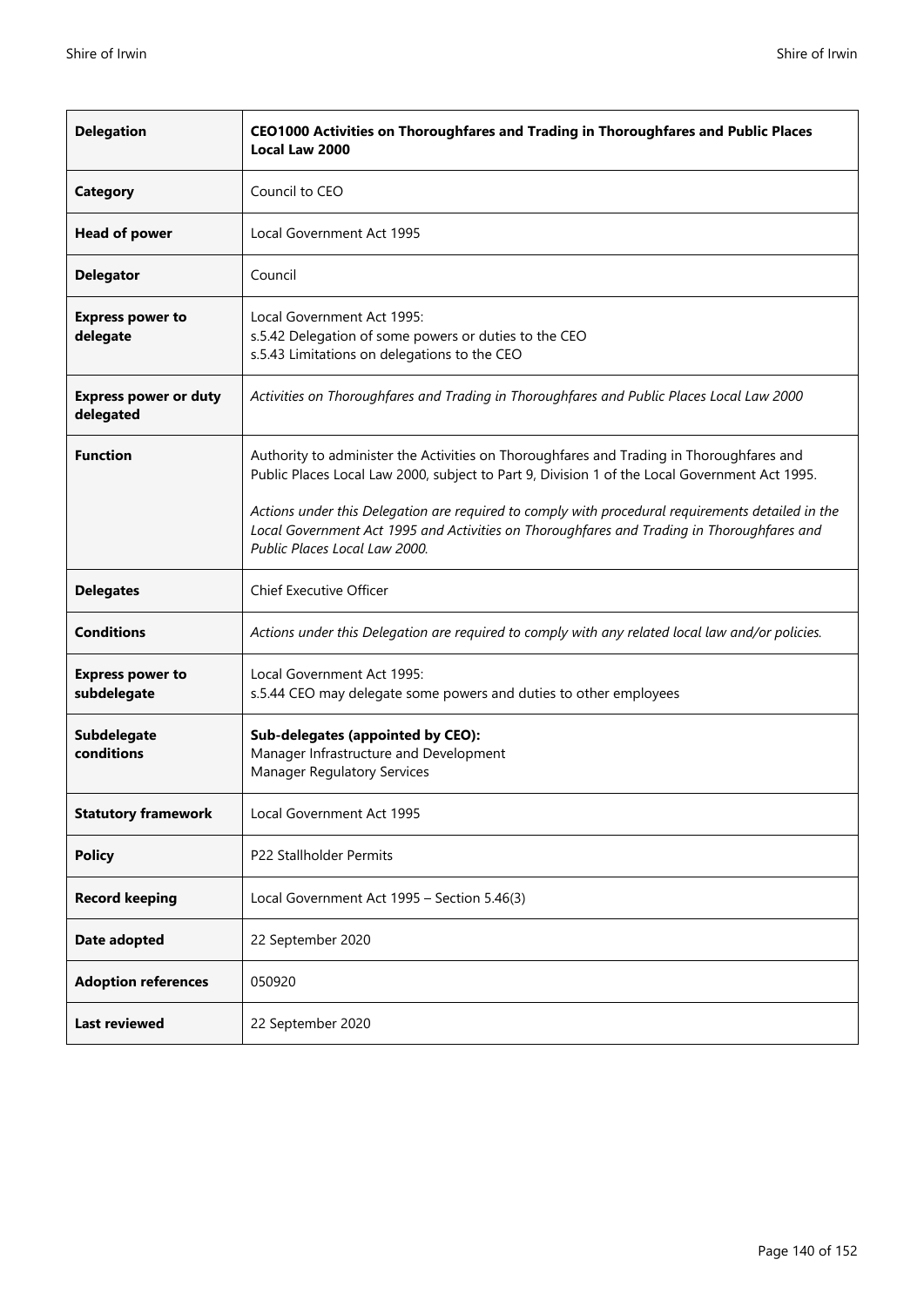| <b>Delegation</b>                         | <b>CEO1001 Bush Fire Brigades Local Law</b>                                                                                                                      |
|-------------------------------------------|------------------------------------------------------------------------------------------------------------------------------------------------------------------|
| <b>Category</b>                           | Council to CEO                                                                                                                                                   |
| <b>Head of power</b>                      | Local Government Act 1995                                                                                                                                        |
| <b>Delegator</b>                          | Council                                                                                                                                                          |
| <b>Express power or duty</b><br>delegated | Bush Fire Brigades Local Law                                                                                                                                     |
| <b>Function</b>                           | Authority to administer the Bush Fire Brigades Local Law, subject to Part 9, Division 1 of the<br>Local Government Act 1995.                                     |
|                                           | Actions under this Delegation are required to comply with procedural requirements detailed in the<br>Local Government Act 1995 and Bush Fire Brigades Local Law. |
| <b>Delegates</b>                          | <b>Chief Executive Officer</b>                                                                                                                                   |
| <b>Conditions</b>                         | Actions under this Delegation are required to comply with any related local law and/or policies.                                                                 |
| <b>Express power to</b><br>subdelegate    | Local Government Act 1995:<br>s.5.44 CEO may delegate some powers and duties to other employees                                                                  |
| <b>Subdelegate</b><br>conditions          | Not sub-delegated                                                                                                                                                |
| <b>Statutory framework</b>                | Local Government Act 1995                                                                                                                                        |
| <b>Policy</b>                             | CP02 Bush Fire Management<br>E21 Protective Clothing Volunteer Bush Fire Brigades                                                                                |
| <b>Record keeping</b>                     | Local Government Act 1995 s.5.46(3)                                                                                                                              |
| Date adopted                              | 22 September 2020                                                                                                                                                |
| <b>Adoption references</b>                | 050920                                                                                                                                                           |
| <b>Last reviewed</b>                      | 22 September 2020                                                                                                                                                |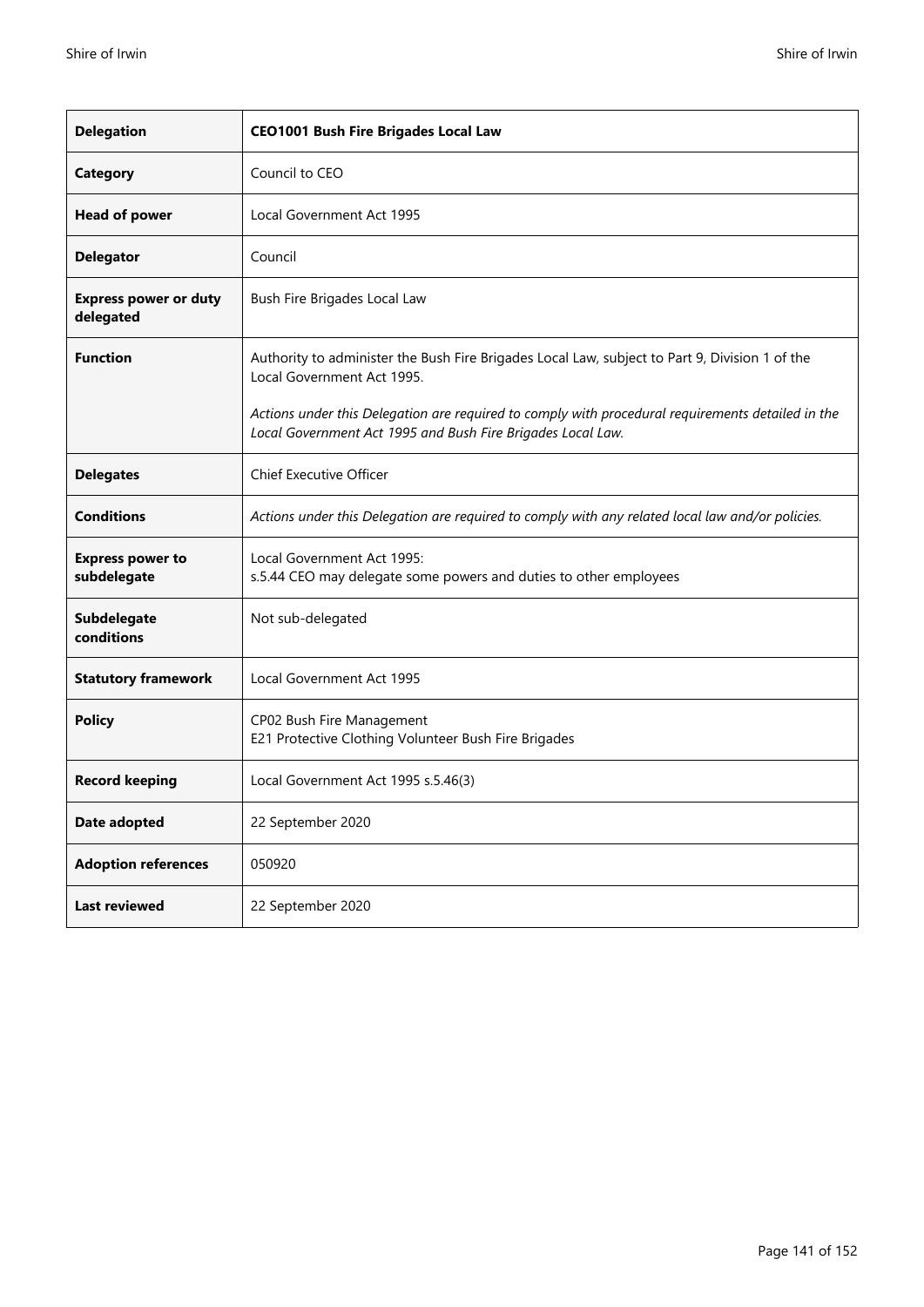| <b>Delegation</b>                         | <b>CEO1002 Cemeteries Local Law 2000</b>                                                                                                                 |
|-------------------------------------------|----------------------------------------------------------------------------------------------------------------------------------------------------------|
| <b>Category</b>                           | Council to CEO                                                                                                                                           |
| <b>Head of power</b>                      | Local Government Act 1995                                                                                                                                |
| <b>Delegator</b>                          | Council                                                                                                                                                  |
| <b>Express power to</b><br>delegate       | Local Government Act 1995:<br>s.5.42 Delegation of some powers or duties to the CEO<br>s.5.43 Limitations on delegations to the CEO                      |
| <b>Express power or duty</b><br>delegated | Cemeteries Local Law 2000                                                                                                                                |
| <b>Function</b>                           | Authority to administer the Cemeteries Local Law, subject to Part 9, Division 1 of the Local<br>Government Act 1995.                                     |
|                                           | Actions under this Delegation are required to comply with procedural requirements detailed in the<br>Local Government Act 1995 and Cemeteries Local Law. |
| <b>Delegates</b>                          | <b>Chief Executive Officer</b>                                                                                                                           |
| <b>Conditions</b>                         | Actions under this Delegation are required to comply with any related local law and/or policies.                                                         |
| <b>Express power to</b><br>subdelegate    | Local Government Act 1995:<br>s.5.44 CEO may delegate some powers and duties to other employees                                                          |
| Subdelegate<br>conditions                 | Sub-delegates (appointed by CEO):<br>Manager Infrastructure and Development<br>Manager Corporate and Community                                           |
| <b>Statutory framework</b>                | Local Government Act 1995                                                                                                                                |
| <b>Record keeping</b>                     | Local Government Act 1995 s.5.46(3)                                                                                                                      |
| Date adopted                              | 22 September 2020                                                                                                                                        |
| <b>Adoption references</b>                | 050920                                                                                                                                                   |
| <b>Last reviewed</b>                      | 22 September 2020                                                                                                                                        |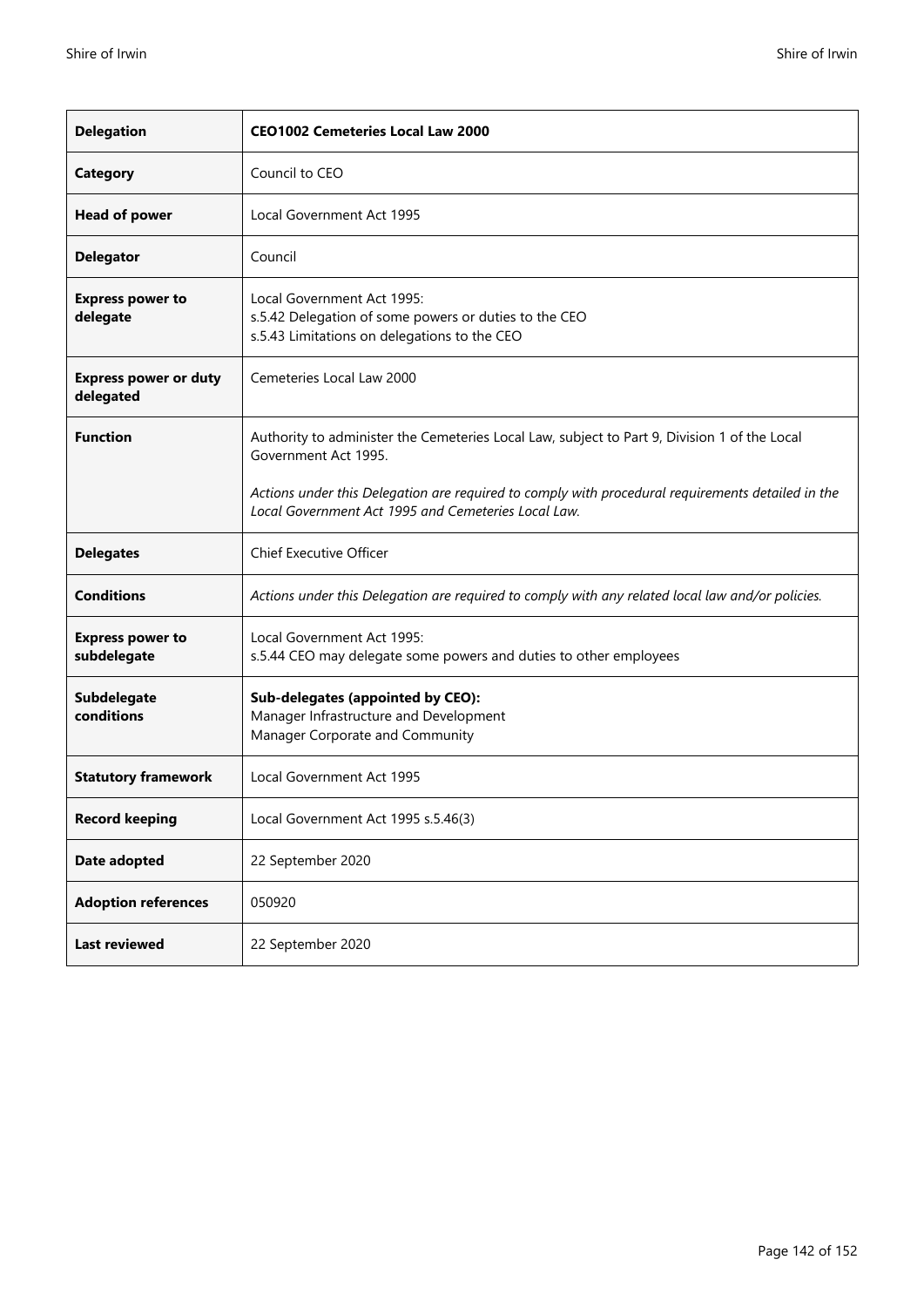| <b>Delegation</b>                         | <b>CEO1003 Dogs Local Law</b>                                                                                                                      |
|-------------------------------------------|----------------------------------------------------------------------------------------------------------------------------------------------------|
| <b>Category</b>                           | Council to CEO                                                                                                                                     |
| <b>Head of power</b>                      | Local Government Act 1995                                                                                                                          |
| <b>Delegator</b>                          | Council                                                                                                                                            |
| <b>Express power to</b><br>delegate       | Local Government Act 1995:<br>s.5.42 Delegation of some powers or duties to the CEO<br>s.5.43 Limitations on delegations to the CEO                |
| <b>Express power or duty</b><br>delegated | Dogs Local Law                                                                                                                                     |
| <b>Function</b>                           | Authority to administer the Dogs Local Law, subject to Part 9, Division 1 of the Local<br>Government Act 1995.                                     |
|                                           | Actions under this Delegation are required to comply with procedural requirements detailed in the<br>Local Government Act 1995 and Dogs Local Law. |
| <b>Delegates</b>                          | <b>Chief Executive Officer</b>                                                                                                                     |
| <b>Conditions</b>                         | Actions under this Delegation are required to comply with any related local law and/or policies.                                                   |
| <b>Express power to</b><br>subdelegate    | Local Government Act 1995:<br>s.5.44 CEO may delegate some powers and duties to other employees                                                    |
| <b>Subdelegate</b><br>conditions          | Sub-delegates (appointed by CEO):<br>Manager Infrastructure and Development<br><b>Manager Regulatory Services</b>                                  |
| <b>Statutory framework</b>                | Local Government Act 1995                                                                                                                          |
| <b>Record keeping</b>                     | Local Government Act 1995 s.5.46(3)                                                                                                                |
| Date adopted                              | 22 September 2020                                                                                                                                  |
| <b>Adoption references</b>                | 050920                                                                                                                                             |
| <b>Last reviewed</b>                      | 22 September 2020                                                                                                                                  |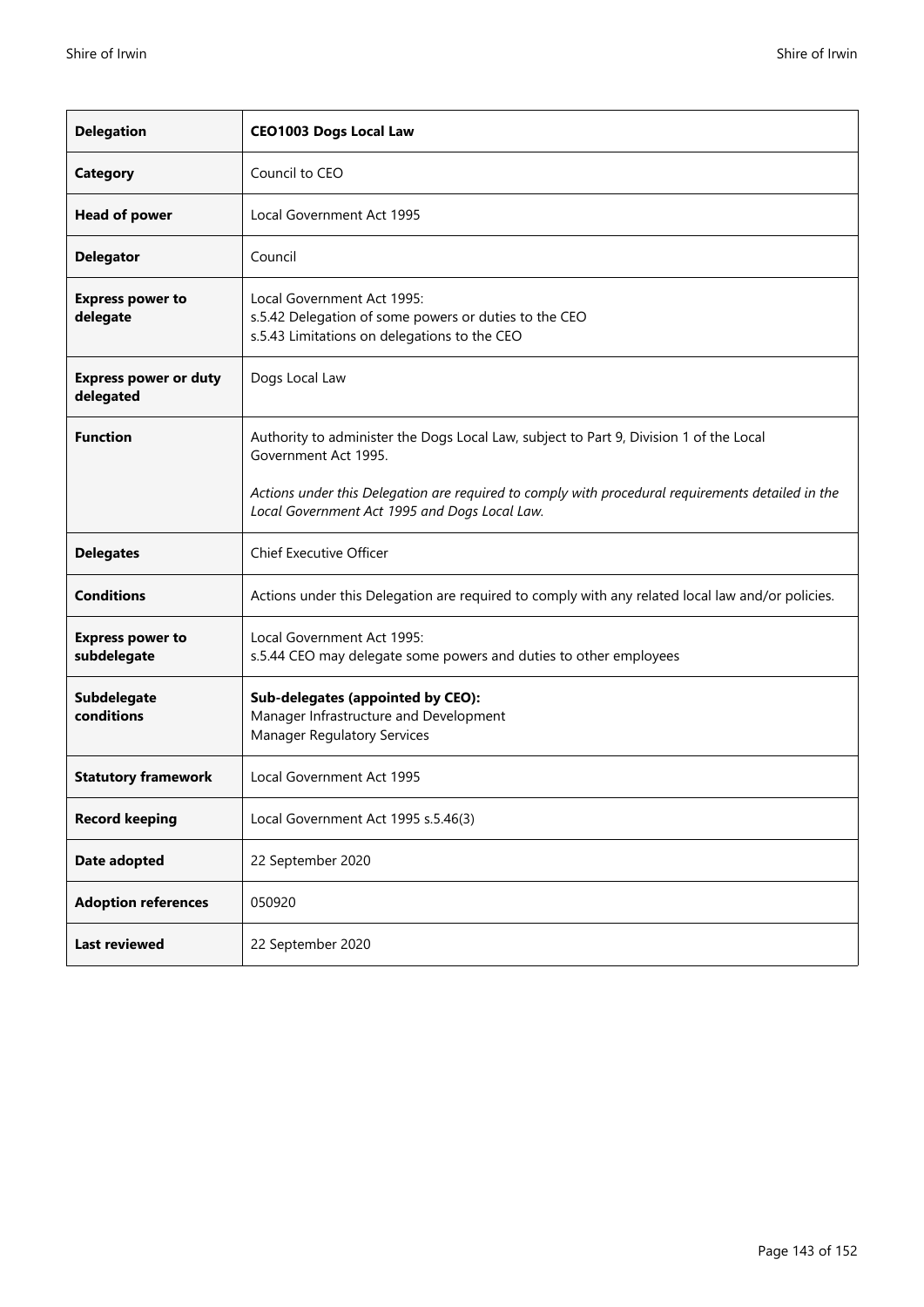| <b>Delegation</b>                         | <b>CEO1004 Extractive Industries Local Law 2000</b>                                                                                                                      |
|-------------------------------------------|--------------------------------------------------------------------------------------------------------------------------------------------------------------------------|
| <b>Category</b>                           | Council to CEO                                                                                                                                                           |
| <b>Head of power</b>                      | Local Government Act 1995                                                                                                                                                |
| <b>Delegator</b>                          | Council                                                                                                                                                                  |
| <b>Express power to</b><br>delegate       | Local Government Act 1995:<br>s.5.42 Delegation of some powers or duties to the CEO<br>s.5.43 Limitations on delegations to the CEO                                      |
| <b>Express power or duty</b><br>delegated | Extractive Industries Local Law 2000                                                                                                                                     |
| <b>Function</b>                           | Authority to administer the Extractive Industries Local Law, subject to Part 9, Division 1 of the<br>Local Government Act 1995.                                          |
|                                           | Actions under this Delegation are required to comply with procedural requirements detailed in the<br>Local Government Act 1995 and Extractive Industries Local Law 2000. |
| <b>Delegates</b>                          | Chief Executive Officer                                                                                                                                                  |
| <b>Conditions</b>                         | Actions under this Delegation are required to comply with any related local law and/or policies.                                                                         |
| <b>Express power to</b><br>subdelegate    | Local Government Act 1995:<br>s.5.44 CEO may delegate some powers and duties to other employees                                                                          |
| <b>Subdelegate</b><br>conditions          | Sub-delegates (appointed by CEO):<br>Manager Infrastructure and Development<br><b>Manager Regulatory Services</b>                                                        |
| <b>Statutory framework</b>                | Local Government Act 1995                                                                                                                                                |
| <b>Policy</b>                             | LLP Extractive Industries                                                                                                                                                |
| <b>Record keeping</b>                     | Local Government Act 1995 s.5.46(3)                                                                                                                                      |
| Date adopted                              | 22 September 2020                                                                                                                                                        |
| <b>Adoption references</b>                | 050920                                                                                                                                                                   |
| <b>Last reviewed</b>                      | 22 September 2020                                                                                                                                                        |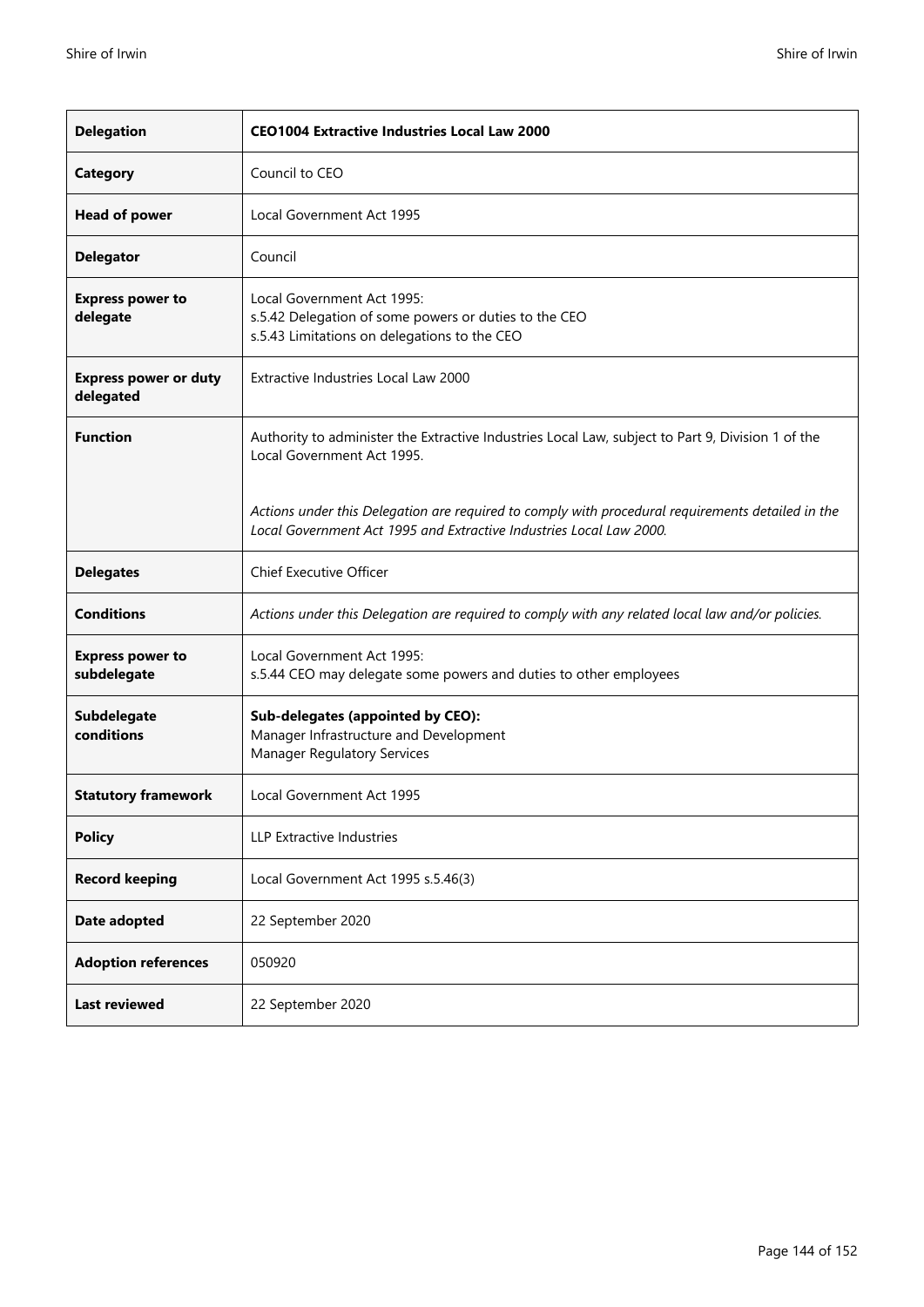| <b>Delegation</b>                         | <b>CEO1005 Health Local Laws 2002</b>                                                                                                                      |  |  |  |  |
|-------------------------------------------|------------------------------------------------------------------------------------------------------------------------------------------------------------|--|--|--|--|
| <b>Category</b>                           | Council to CEO                                                                                                                                             |  |  |  |  |
|                                           |                                                                                                                                                            |  |  |  |  |
| <b>Head of power</b>                      | Local Government Act 1995                                                                                                                                  |  |  |  |  |
| <b>Delegator</b>                          | Council                                                                                                                                                    |  |  |  |  |
| <b>Express power to</b><br>delegate       | Local Government Act 1995:<br>s.5.42 Delegation of some powers or duties to the CEO<br>s.5.43 Limitations on delegations to the CEO                        |  |  |  |  |
| <b>Express power or duty</b><br>delegated | Health Local Laws 2002                                                                                                                                     |  |  |  |  |
| <b>Function</b>                           | Authority to administer the Health Local Laws, subject to Part 9, Division 1 of the Local<br>Government Act 1995.                                          |  |  |  |  |
|                                           | Actions under this Delegation are required to comply with procedural requirements detailed in the<br>Local Government Act 1995 and Health Local Laws 2002. |  |  |  |  |
| <b>Delegates</b>                          | <b>Chief Executive Officer</b>                                                                                                                             |  |  |  |  |
| <b>Conditions</b>                         | Actions under this Delegation are required to comply with any related local law and/or policies.                                                           |  |  |  |  |
| <b>Express power to</b><br>subdelegate    | Local Government Act 1995:<br>s.5.44 CEO may delegate some powers and duties to other employees                                                            |  |  |  |  |
|                                           | Sub-delegates (appointed by CEO):<br>Manager Infrastructure and Development<br><b>Manager Regulatory Services</b>                                          |  |  |  |  |
| Subdelegate<br>conditions                 |                                                                                                                                                            |  |  |  |  |
| <b>Statutory framework</b>                | Local Government Act 1995                                                                                                                                  |  |  |  |  |
| <b>Record keeping</b>                     | Local Government Act 1995 s.5.46(3)                                                                                                                        |  |  |  |  |
| Date adopted                              | 22 September 2020                                                                                                                                          |  |  |  |  |
| <b>Adoption references</b>                | 050920                                                                                                                                                     |  |  |  |  |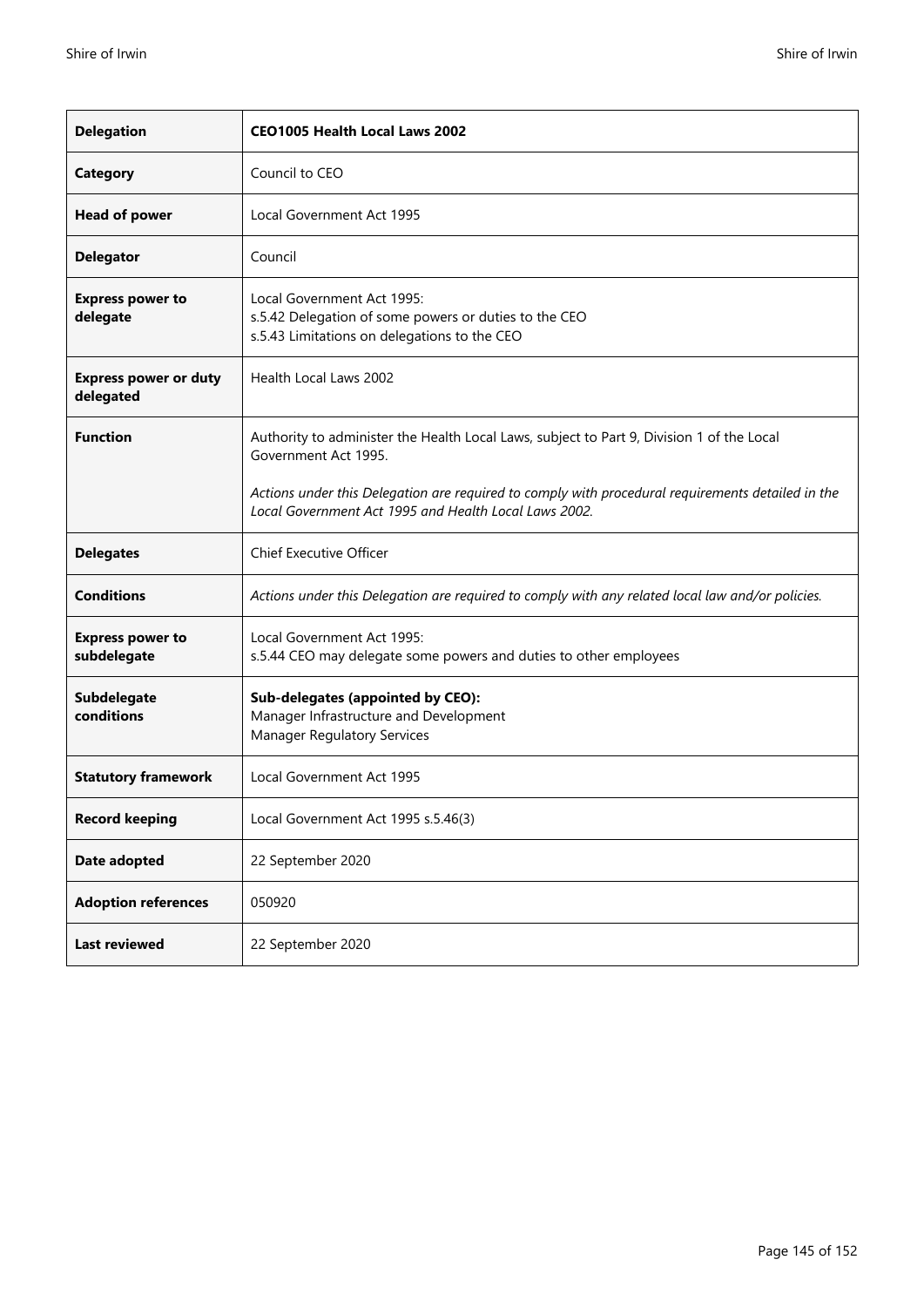| <b>Delegation</b>                         | <b>CEO1006 Local Government Property Local Law</b>                                                                                                                      |  |  |  |  |
|-------------------------------------------|-------------------------------------------------------------------------------------------------------------------------------------------------------------------------|--|--|--|--|
| <b>Category</b>                           | Council to CEO                                                                                                                                                          |  |  |  |  |
| <b>Head of power</b>                      | Local Government Act 1995                                                                                                                                               |  |  |  |  |
| <b>Delegator</b>                          | Council                                                                                                                                                                 |  |  |  |  |
| <b>Express power to</b><br>delegate       | Local Government Act 1995:<br>s.5.42 Delegation of some powers or duties to the CEO<br>s.5.43 Limitations on delegations to the CEO                                     |  |  |  |  |
| <b>Express power or duty</b><br>delegated | Local Government Property Local Law                                                                                                                                     |  |  |  |  |
| <b>Function</b>                           | Authority to administer the Local Government Property Local Law, subject to Part 9, Division 1<br>of the Local Government Act 1995.                                     |  |  |  |  |
|                                           | Actions under this Delegation are required to comply with procedural requirements detailed in the<br>Local Government Act 1995 and Local Government Property Local Law. |  |  |  |  |
| <b>Delegates</b>                          | Chief Executive Officer                                                                                                                                                 |  |  |  |  |
| <b>Conditions</b>                         | Actions under this Delegation are required to comply with any related local law and/or policies.                                                                        |  |  |  |  |
| <b>Express power to</b><br>subdelegate    | Local Government Act 1995:<br>s.5.44 CEO may delegate some powers and duties to other employees                                                                         |  |  |  |  |
| Subdelegate<br>conditions                 | <b>Sub-Delegates (appointed by CEO):</b><br>Manager Infrastructure and Development<br><b>Manager Regulatory Services</b>                                                |  |  |  |  |
| <b>Statutory framework</b>                | Local Government Act 1995                                                                                                                                               |  |  |  |  |
| <b>Record keeping</b>                     | Local Government Act 1995 s.5.46(3)                                                                                                                                     |  |  |  |  |
| Date adopted                              | 22 September 2020                                                                                                                                                       |  |  |  |  |
| <b>Adoption references</b>                | 050920                                                                                                                                                                  |  |  |  |  |
| <b>Last reviewed</b>                      | 22 September 2020                                                                                                                                                       |  |  |  |  |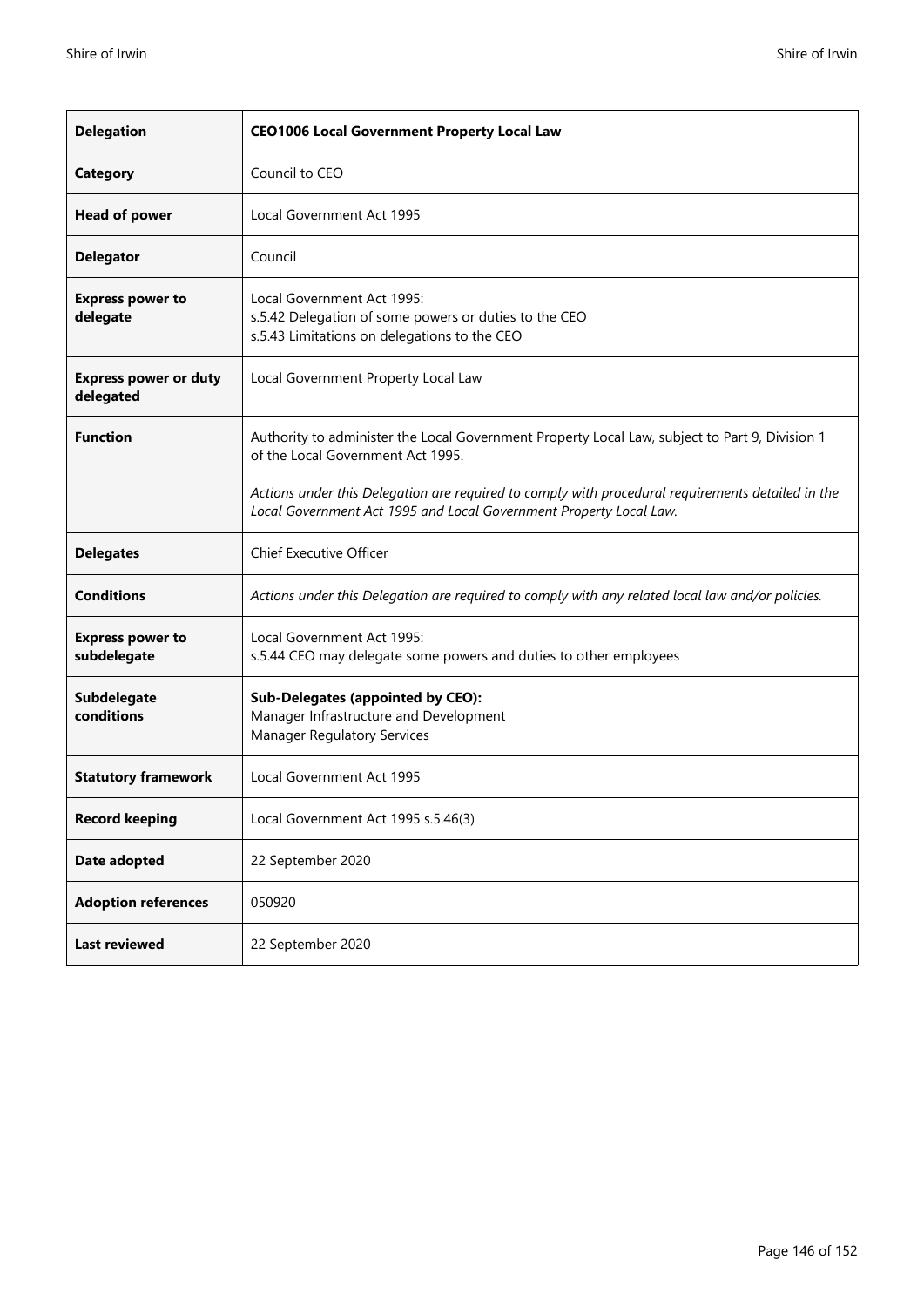| <b>Delegation</b>                         | <b>CEO1007 Local Law Relating to Signs, Hoarding and Bill Posting</b>                                                                                                                      |  |  |  |  |
|-------------------------------------------|--------------------------------------------------------------------------------------------------------------------------------------------------------------------------------------------|--|--|--|--|
| <b>Category</b>                           | Council to CEO                                                                                                                                                                             |  |  |  |  |
| <b>Head of power</b>                      | Local Government Act 1995                                                                                                                                                                  |  |  |  |  |
| <b>Delegator</b>                          | Council                                                                                                                                                                                    |  |  |  |  |
| <b>Express power to</b><br>delegate       | Local Government Act 1995:<br>s.5.42 Delegation of some powers or duties to the CEO<br>s.5.43 Limitations on delegations to the CEO                                                        |  |  |  |  |
| <b>Express power or duty</b><br>delegated | Local Law Relating to Signs, Hoarding and Bill Posting                                                                                                                                     |  |  |  |  |
| <b>Function</b>                           | Authority to administer the Local Law Relating to Signs, Hoarding and Bill Posting, subject to<br>Part 9, Division 1 of the Local Government Act 1995.                                     |  |  |  |  |
|                                           | Actions under this Delegation are required to comply with procedural requirements detailed in the<br>Local Government Act 1995 and Local Law Relating to Signs, Hoarding and Bill Posting. |  |  |  |  |
| <b>Delegates</b>                          | <b>Chief Executive Officer</b>                                                                                                                                                             |  |  |  |  |
| <b>Conditions</b>                         | Actions under this Delegation are required to comply with any related local law and/or policies.                                                                                           |  |  |  |  |
| <b>Express power to</b><br>subdelegate    | Local Government Act 1995:<br>s.5.44 CEO may delegate some powers and duties to other employees                                                                                            |  |  |  |  |
| <b>Subdelegate</b><br>conditions          | Sub-Delegates (appointed by CEO):<br>Manager Infrastructure and Development<br><b>Manager Regulatory Services</b>                                                                          |  |  |  |  |
| <b>Statutory framework</b>                | Local Government Act 1995                                                                                                                                                                  |  |  |  |  |
| <b>Policy</b>                             | <b>LLP Advertising Signs</b>                                                                                                                                                               |  |  |  |  |
| <b>Record keeping</b>                     | Local Government Act 1995 s.5.46(3)                                                                                                                                                        |  |  |  |  |
| Date adopted                              | 22 September 2020                                                                                                                                                                          |  |  |  |  |
| <b>Adoption references</b>                | 050920                                                                                                                                                                                     |  |  |  |  |
| <b>Last reviewed</b>                      | 22 September 2020                                                                                                                                                                          |  |  |  |  |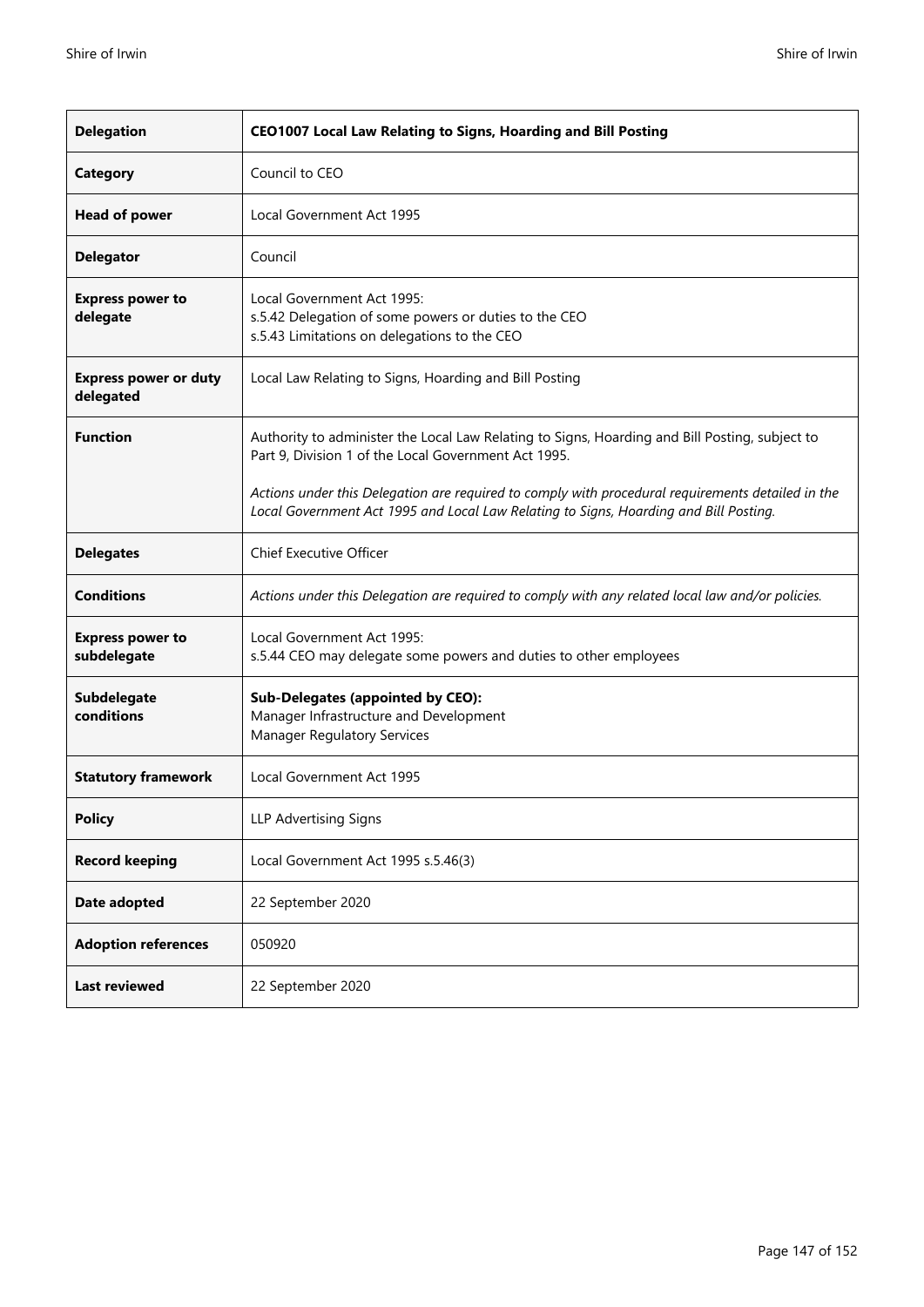| <b>Delegation</b>                         | <b>CEO1008 Local Laws Relating to Fencing</b>                                                                                                                     |  |  |  |  |
|-------------------------------------------|-------------------------------------------------------------------------------------------------------------------------------------------------------------------|--|--|--|--|
| <b>Category</b>                           | Council to CEO                                                                                                                                                    |  |  |  |  |
| <b>Head of power</b>                      | Local Government Act 1995                                                                                                                                         |  |  |  |  |
| <b>Delegator</b>                          | Council                                                                                                                                                           |  |  |  |  |
| <b>Express power to</b><br>delegate       | Local Government Act 1995:<br>s.5.42 Delegation of some powers or duties to the CEO<br>s.5.43 Limitations on delegations to the CEO                               |  |  |  |  |
| <b>Express power or duty</b><br>delegated | Local Law Relating to Fencing                                                                                                                                     |  |  |  |  |
| <b>Function</b>                           | Authority to administer the Local Law Relating to Fencing, subject to Part 9, Division 1 of the<br>Local Government Act 1995.                                     |  |  |  |  |
|                                           | Actions under this Delegation are required to comply with procedural requirements detailed in the<br>Local Government Act 1995 and Local Law Relating to Fencing. |  |  |  |  |
| <b>Delegates</b>                          | Chief Executive Officer                                                                                                                                           |  |  |  |  |
| <b>Conditions</b>                         | Actions under this Delegation are required to comply with any related local law and/or policies.                                                                  |  |  |  |  |
| <b>Express power to</b><br>subdelegate    | Local Government Act 1995:<br>s.5.44 CEO may delegate some powers and duties to other employees                                                                   |  |  |  |  |
| <b>Subdelegate</b><br>conditions          | Sub-Delegates (appointed by CEO):<br>Manager Infrastructure and Development<br><b>Manager Regulatory Services</b>                                                 |  |  |  |  |
| <b>Statutory framework</b>                | Local Government Act 1995                                                                                                                                         |  |  |  |  |
| <b>Record keeping</b>                     | Local Government Act 1995 s.5.46(3)                                                                                                                               |  |  |  |  |
| Date adopted                              | 22 September 2020                                                                                                                                                 |  |  |  |  |
| <b>Adoption references</b>                | 050920                                                                                                                                                            |  |  |  |  |
| <b>Last reviewed</b>                      | 22 September 2020                                                                                                                                                 |  |  |  |  |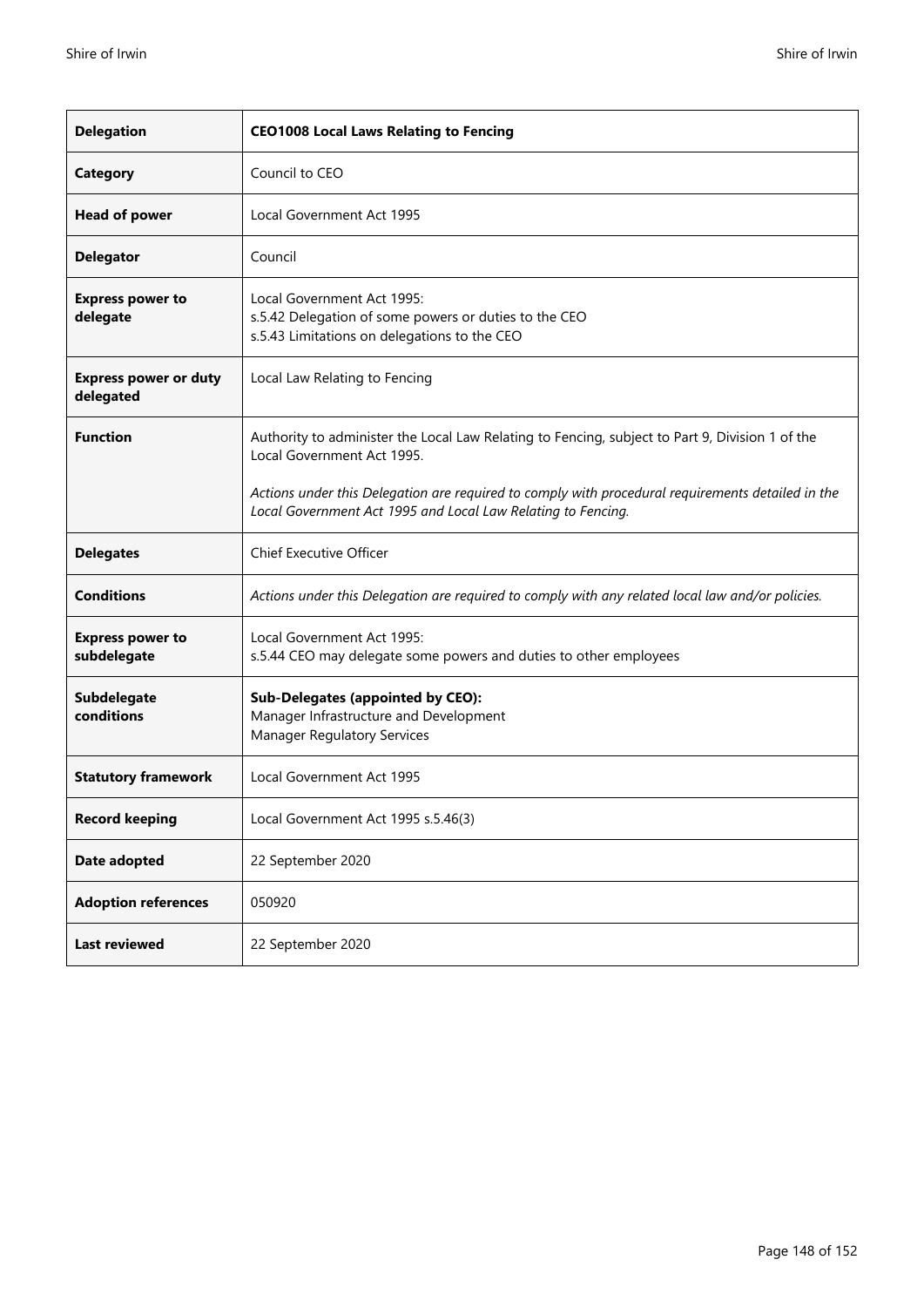| <b>Delegation</b>                         | <b>CEO1009 Meeting Procedures Local Law 2016</b>                                                                                                                      |  |  |  |
|-------------------------------------------|-----------------------------------------------------------------------------------------------------------------------------------------------------------------------|--|--|--|
| <b>Category</b>                           | Council to CEO                                                                                                                                                        |  |  |  |
| <b>Head of power</b>                      | Local Government Act 1995                                                                                                                                             |  |  |  |
| <b>Delegator</b>                          | Council                                                                                                                                                               |  |  |  |
| <b>Express power to</b><br>delegate       | Local Government Act 1995:<br>s.5.42 Delegation of some powers or duties to the CEO<br>s.5.43 Limitations on delegations to the CEO                                   |  |  |  |
| <b>Express power or duty</b><br>delegated | Meeting Procedures Local Law 2016                                                                                                                                     |  |  |  |
| <b>Function</b>                           | Authority to administer the Meeting Procedures Local Law 2016, subject to Part 9, Division 1 of<br>the Local Government Act 1995.                                     |  |  |  |
|                                           | Actions under this Delegation are required to comply with procedural requirements detailed in the<br>Local Government Act 1995 and Meeting Procedures Local Law 2016. |  |  |  |
| <b>Delegates</b>                          | Chief Executive Officer                                                                                                                                               |  |  |  |
| <b>Conditions</b>                         | Actions under this Delegation are required to comply with any related local law and/or policies.                                                                      |  |  |  |
| <b>Express power to</b><br>subdelegate    | Local Government Act 1995:<br>s.5.44 CEO may delegate some powers and duties to other employees                                                                       |  |  |  |
| <b>Subdelegate</b><br>conditions          | Not sub-delegated                                                                                                                                                     |  |  |  |
| <b>Statutory framework</b>                | Local Government Act 1995                                                                                                                                             |  |  |  |
| <b>Policy</b>                             | CP36 Council or Committee Meeting attendance by telephone, video conference or other<br>electronic means                                                              |  |  |  |
| <b>Record keeping</b>                     | Local Government Act 1995 s.5.46(3)                                                                                                                                   |  |  |  |
| Date adopted                              | 22 September 2020                                                                                                                                                     |  |  |  |
| <b>Adoption references</b>                | 050920                                                                                                                                                                |  |  |  |
| <b>Last reviewed</b>                      | 22 September 2020                                                                                                                                                     |  |  |  |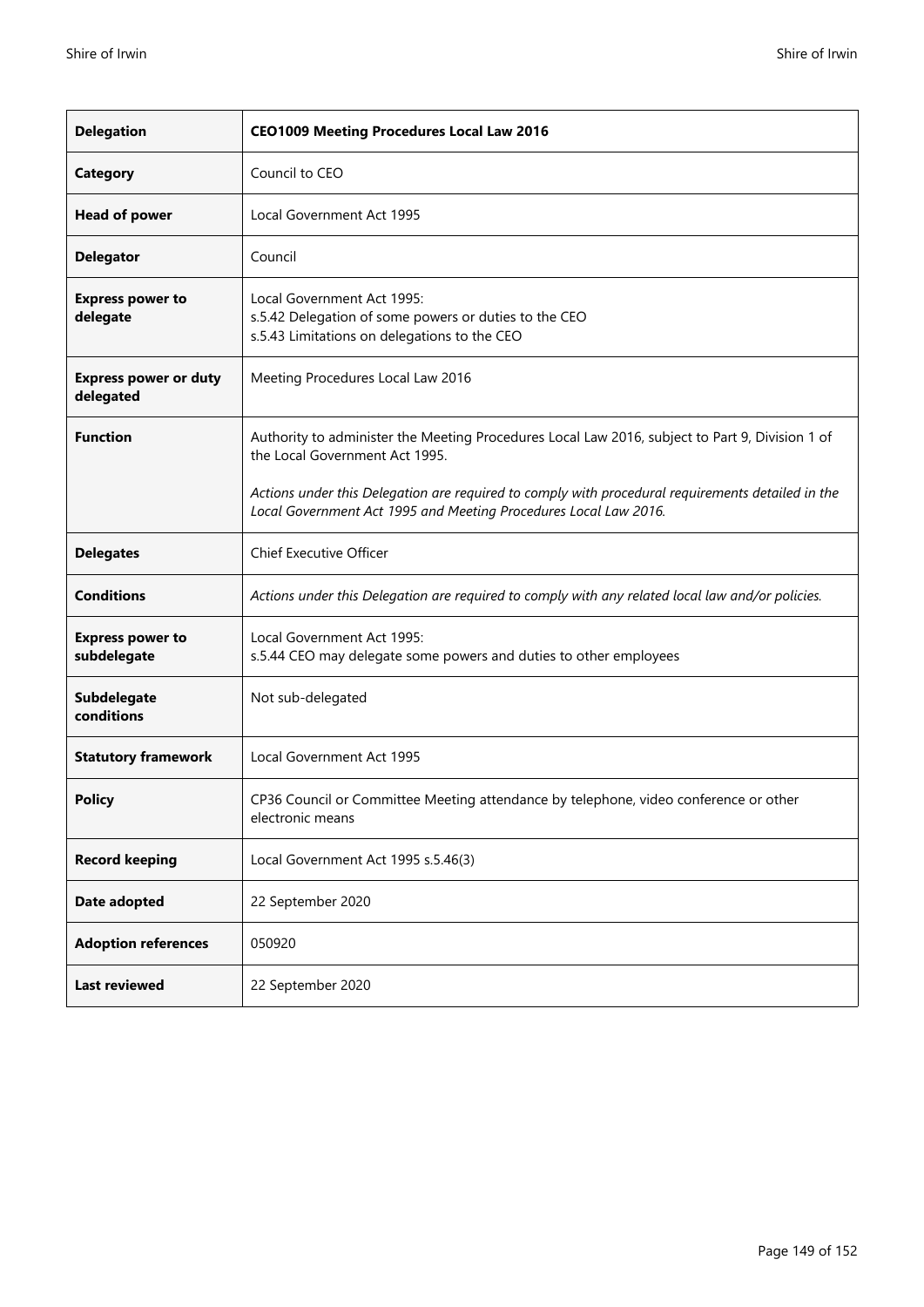| <b>Delegation</b>                         | <b>CEO1010 Parking and Parking Facilities Local Law 2000</b>                                                                                                                      |  |  |  |  |
|-------------------------------------------|-----------------------------------------------------------------------------------------------------------------------------------------------------------------------------------|--|--|--|--|
| Category                                  | Council to CEO                                                                                                                                                                    |  |  |  |  |
| <b>Head of power</b>                      | Local Government Act 1995                                                                                                                                                         |  |  |  |  |
| <b>Delegator</b>                          | Council                                                                                                                                                                           |  |  |  |  |
| <b>Express power to</b><br>delegate       | Local Government Act 1995:<br>s.5.42 Delegation of some powers or duties to the CEO<br>s.5.43 Limitations on delegations to the CEO                                               |  |  |  |  |
| <b>Express power or duty</b><br>delegated | Parking and Parking Facilities Local Law 2000                                                                                                                                     |  |  |  |  |
| <b>Function</b>                           | Authority to administer the Parking and Parking Facilities Local Law 2000, subject to Part 9,<br>Division 1 of the Local Government Act 1995.                                     |  |  |  |  |
|                                           | Actions under this Delegation are required to comply with procedural requirements detailed in the<br>Local Government Act 1995 and Parking and Parking Facilities Local Law 2000. |  |  |  |  |
| <b>Delegates</b>                          | <b>Chief Executive Officer</b>                                                                                                                                                    |  |  |  |  |
| <b>Conditions</b>                         | Actions under this Delegation are required to comply with any related local law and/or policies.                                                                                  |  |  |  |  |
| <b>Express power to</b><br>subdelegate    | Local Government Act 1995:<br>s.5.44 CEO may delegate some powers and duties to other employees                                                                                   |  |  |  |  |
| Subdelegate<br>conditions                 | <b>Sub-Delegates (appointed by CEO):</b><br>Manager Infrastructure and Development<br><b>Manager Regulatory Services</b>                                                          |  |  |  |  |
| <b>Statutory framework</b>                | Local Government Act 1995                                                                                                                                                         |  |  |  |  |
| <b>Record keeping</b>                     | Local Government Act 1995 s.5.46(3)                                                                                                                                               |  |  |  |  |
| Date adopted                              | 22 September 2020                                                                                                                                                                 |  |  |  |  |
| <b>Adoption references</b>                | 050920                                                                                                                                                                            |  |  |  |  |
| <b>Last reviewed</b>                      | 22 September 2020                                                                                                                                                                 |  |  |  |  |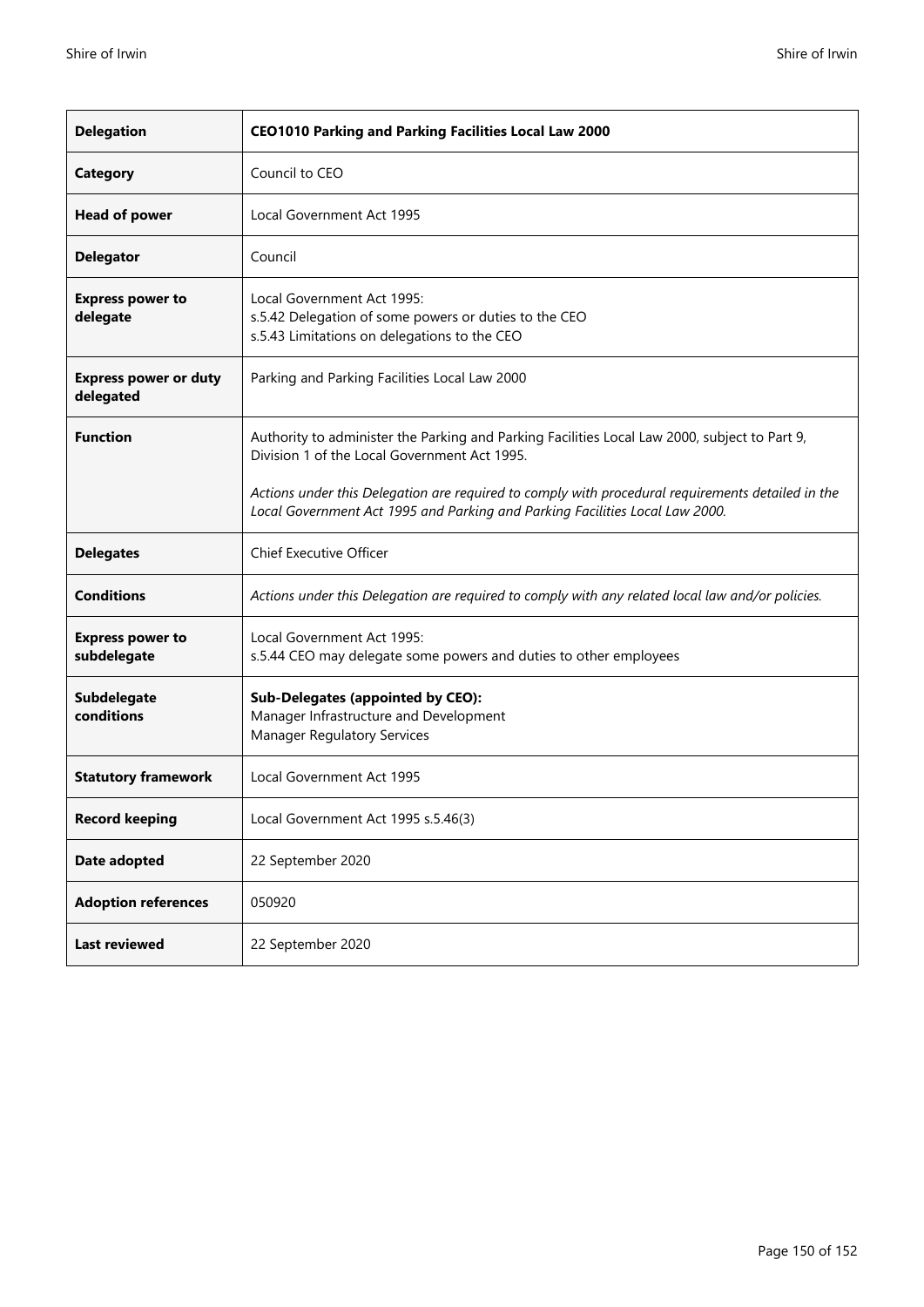| <b>Delegation</b>                         | CEO1011 Prevention and Abatement of Sand Drift Local Law 2004                                                                                                                                                                                                                                                                                      |  |  |  |  |
|-------------------------------------------|----------------------------------------------------------------------------------------------------------------------------------------------------------------------------------------------------------------------------------------------------------------------------------------------------------------------------------------------------|--|--|--|--|
| <b>Category</b>                           | Council to CEO                                                                                                                                                                                                                                                                                                                                     |  |  |  |  |
| <b>Head of power</b>                      | Local Government Act 1995                                                                                                                                                                                                                                                                                                                          |  |  |  |  |
| <b>Delegator</b>                          | Council                                                                                                                                                                                                                                                                                                                                            |  |  |  |  |
| <b>Express power to</b><br>delegate       | Local Government Act 1995:<br>s.5.42 Delegation of some powers or duties to the CEO<br>s.5.43 Limitations on delegations to the CEO                                                                                                                                                                                                                |  |  |  |  |
| <b>Express power or duty</b><br>delegated | Prevention and Abatement of Sand Drift Local Law 2004                                                                                                                                                                                                                                                                                              |  |  |  |  |
| <b>Function</b>                           | Authority to administer the Prevention and Abatement of Sand Drift Local Law 2004, subject to<br>Part 9, Division 1 of the Local Government Act 1995.<br>Actions under this Delegation are required to comply with procedural requirements detailed in the<br>Local Government Act 1995 and Prevention and Abatement of Sand Drift Local Law 2004. |  |  |  |  |
| <b>Delegates</b>                          | <b>Chief Executive Officer</b>                                                                                                                                                                                                                                                                                                                     |  |  |  |  |
| <b>Conditions</b>                         | Actions under this Delegation are required to comply with any related local law and/or policies.                                                                                                                                                                                                                                                   |  |  |  |  |
| <b>Express power to</b><br>subdelegate    | Local Government Act 1995:<br>s.5.44 CEO may delegate some powers and duties to other employees                                                                                                                                                                                                                                                    |  |  |  |  |
| Subdelegate<br>conditions                 | Sub-Delegates (appointed by CEO):<br>Manager Infrastructure and Development<br><b>Manager Regulatory Services</b>                                                                                                                                                                                                                                  |  |  |  |  |
| <b>Statutory framework</b>                | Local Government Act 1995                                                                                                                                                                                                                                                                                                                          |  |  |  |  |
| <b>Record keeping</b>                     | Local Government Act 1995 s.5.46(3)                                                                                                                                                                                                                                                                                                                |  |  |  |  |
| Date adopted                              | 22 September 2020                                                                                                                                                                                                                                                                                                                                  |  |  |  |  |
| <b>Adoption references</b>                | 050920                                                                                                                                                                                                                                                                                                                                             |  |  |  |  |
| <b>Last reviewed</b>                      | 22 September 2020                                                                                                                                                                                                                                                                                                                                  |  |  |  |  |